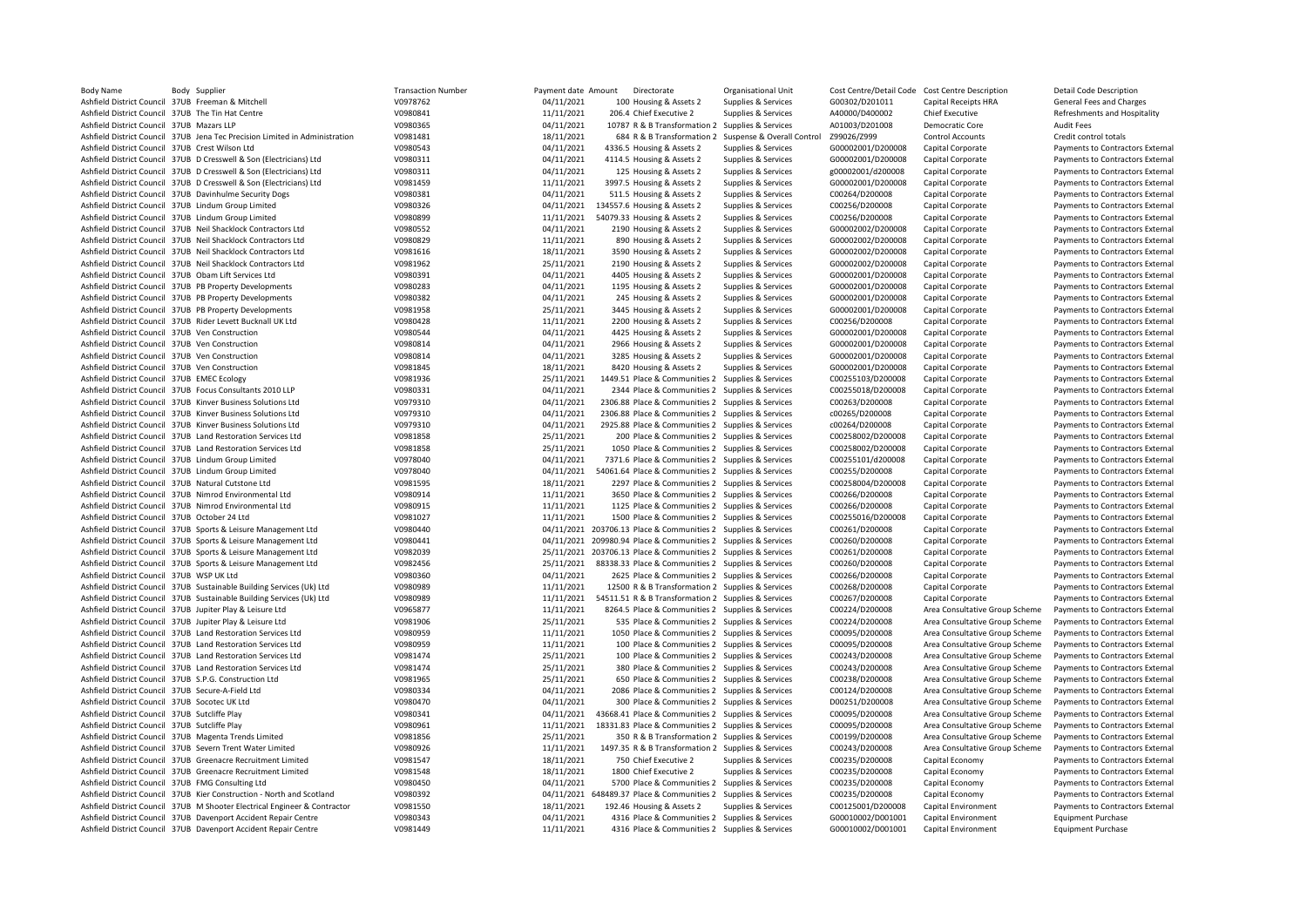| Ashfield District Council 37UB S.P.G. Construction Ltd                | V0981916 | 25/11/2021 | 826.02 Place & Communities 2 Supplies & Services    |                          | C00125001/D200008 | Capital Environment            | Payments to Contractors External   |
|-----------------------------------------------------------------------|----------|------------|-----------------------------------------------------|--------------------------|-------------------|--------------------------------|------------------------------------|
| Ashfield District Council 37UB J Tomlinson Ltd                        | V0981835 | 18/11/2021 | 33643.46 Housing & Assets 2                         | Supplies & Services      | G00450001/D200008 | Capital Housing Revenue        | Payments to Contractors External   |
| Ashfield District Council 37UB J Tomlinson Ltd                        | V0981835 | 18/11/2021 | 23739.82 Housing & Assets 2                         | Supplies & Services      | G00450004/D200008 | Capital Housing Revenue        | Payments to Contractors External   |
| Ashfield District Council 37UB J Tomlinson Ltd                        | V0981835 | 18/11/2021 | 921.98 Housing & Assets 2                           | Supplies & Services      | G00470001/D200008 | <b>Capital Housing Revenue</b> | Payments to Contractors External   |
| Ashfield District Council 37UB Lindum Group Limited                   | V0980304 |            | 04/11/2021 239228.97 Housing & Assets 2             | Supplies & Services      | G00932/D200008    | Capital Housing Revenue        | Payments to Contractors External   |
| Ashfield District Council 37UB Rider Levett Bucknall UK Ltd           | V0980426 | 11/11/2021 | 2000 Housing & Assets 2                             | Supplies & Services      | G00931/D200008    | Capital Housing Revenue        | Payments to Contractors External   |
| Ashfield District Council 37UB Daisy Corporate Services Trading Ltd   | V0981833 | 18/11/2021 | 2324.3 R & B Transformation 2 Supplies & Services   |                          | G00930/D200008    | Capital Housing Revenue        | Payments to Contractors External   |
| Ashfield District Council 37UB Sustainable Building Services (Uk) Ltd | V0980989 | 11/11/2021 | 29374.12 R & B Transformation 2 Supplies & Services |                          | G00480001/D200008 | <b>Capital Housing Revenue</b> | Payments to Contractors External   |
| Ashfield District Council 37UB Total Hire & Sales Ltd                 | V0981402 | 15/11/2021 | 61.6 R & B Transformation 2 Supplies & Services     |                          | G00450008/D200008 | Capital Housing Revenue        | Payments to Contractors External   |
| Ashfield District Council 37UB Total Hire & Sales Ltd                 | V0981409 | 15/11/2021 | 58.8 R & B Transformation 2 Supplies & Services     |                          | G00450008/D200008 | Capital Housing Revenue        | Payments to Contractors External   |
| Ashfield District Council 37UB Castle Water Ltd                       | V0981627 | 25/11/2021 | 7.21 Housing & Assets 2                             | <b>Premises Expenses</b> | G51015/B401       | Housing OP and SN              | Water rates                        |
| Ashfield District Council 37UB Castle Water Ltd                       | V0981627 | 25/11/2021 | 2.05 Housing & Assets 2                             | <b>Premises Expenses</b> | G51015/B401       | Housing OP and SN              | Water rates                        |
| Ashfield District Council 37UB Castle Water Ltd                       | V0981627 | 25/11/2021 | 14.94 Housing & Assets 2                            | <b>Premises Expenses</b> | G51022/B401       | Housing OP and SN              | Water rates                        |
| Ashfield District Council 37UB Castle Water Ltd                       | V0981627 | 25/11/2021 | 43.28 Housing & Assets 2                            | <b>Premises Expenses</b> | G51015/B401       | Housing OP and SN              | Water rates                        |
| Ashfield District Council 37UB Castle Water Ltd                       | V0981627 | 25/11/2021 | 24.21 Housing & Assets 2                            | <b>Premises Expenses</b> | G51020/B401       | Housing OP and SN              | Water rates                        |
| Ashfield District Council 37UB Castle Water Ltd                       | V0981627 | 25/11/2021 | 72.44 Housing & Assets 2                            | Premises Expenses        | G51027/B401       | Housing OP and SN              | Water rates                        |
| Ashfield District Council 37UB Castle Water Ltd                       | V0981627 | 25/11/2021 | 2.05 Housing & Assets 2                             | <b>Premises Expenses</b> | G51015/B401       | Housing OP and SN              | Water rates                        |
| Ashfield District Council 37UB Castle Water Ltd                       | V0981627 | 25/11/2021 | 39.67 Housing & Assets 2                            | <b>Premises Expenses</b> | G51023/B401       | Housing OP and SN              | Water rates                        |
| Ashfield District Council 37UB Castle Water Ltd                       | V0981627 | 25/11/2021 | 74.12 Housing & Assets 2                            | <b>Premises Expenses</b> | G51008/B401       | Housing OP and SN              | Water rates                        |
| Ashfield District Council 37UB Castle Water Ltd                       | V0981627 | 25/11/2021 | 2.05 Housing & Assets 2                             | <b>Premises Expenses</b> | G51015/B401       | Housing OP and SN              | Water rates                        |
| Ashfield District Council 37UB Castle Water Ltd                       | V0981627 | 25/11/2021 | 2.05 Housing & Assets 2                             | <b>Premises Expenses</b> | G51015/B401       | Housing OP and SN              | Water rates                        |
| Ashfield District Council 37UB Castle Water Ltd                       | V0981627 | 25/11/2021 | 2.19 Housing & Assets 2                             | <b>Premises Expenses</b> | G51015/B401       | Housing OP and SN              | Water rates                        |
| Ashfield District Council 37UB Castle Water Ltd                       | V0981627 | 25/11/2021 | 22.67 Housing & Assets 2                            | <b>Premises Expenses</b> | G51015/B401       | Housing OP and SN              | Water rates                        |
| Ashfield District Council 37UB Castle Water Ltd                       | V0981627 | 25/11/2021 | 2.05 Housing & Assets 2                             | <b>Premises Expenses</b> | G51015/B401       | Housing OP and SN              | Water rates                        |
| Ashfield District Council 37UB Castle Water Ltd                       | V0981627 | 25/11/2021 | 113.54 Housing & Assets 2                           | <b>Premises Expenses</b> | G51009/B401       | Housing OP and SN              | Water rates                        |
| Ashfield District Council 37UB Castle Water Ltd                       | V0981627 | 25/11/2021 | 11.32 Housing & Assets 2                            | <b>Premises Expenses</b> | G51021/B401       | Housing OP and SN              | Water rates                        |
| Ashfield District Council 37UB Castle Water Ltd                       | V0981627 | 25/11/2021 | 27.82 Housing & Assets 2                            | <b>Premises Expenses</b> | G51028/B401       | Housing OP and SN              | Water rates                        |
| Ashfield District Council 37UB Castle Water Ltd                       | V0981627 | 25/11/2021 | 2.05 Housing & Assets 2                             | <b>Premises Expenses</b> | G51015/B401       | Housing OP and SN              | Water rates                        |
| Ashfield District Council 37UB Castle Water Ltd                       | V0981627 | 25/11/2021 | 29.36 Housing & Assets 2                            | <b>Premises Expenses</b> | G51026/B401       | Housing OP and SN              | Water rates                        |
| Ashfield District Council 37UB Castle Water Ltd                       | V0981627 | 25/11/2021 | 9.9 Housing & Assets 2                              | <b>Premises Expenses</b> | G51028/B401       | Housing OP and SN              | Water rates                        |
| Ashfield District Council 37UB Castle Water Ltd                       | V0981627 | 25/11/2021 | 30.4 Housing & Assets 2                             | <b>Premises Expenses</b> | G51022/B401       | Housing OP and SN              | Water rates                        |
| Ashfield District Council 37UB Castle Water Ltd                       | V0981627 | 25/11/2021 | 9.43 Housing & Assets 2                             | <b>Premises Expenses</b> | G51015/B401       | Housing OP and SN              | Water rates                        |
| Ashfield District Council 37UB Castle Water Ltd                       | V0981627 | 25/11/2021 | 9.9 Housing & Assets 2                              | <b>Premises Expenses</b> | G51022/B401       | Housing OP and SN              | Water rates                        |
| Ashfield District Council 37UB Morris Vermaport Ltd                   | V0980310 | 04/11/2021 | 67.5 Housing & Assets 2                             | <b>Premises Expenses</b> | G51022/B003006    | Housing OP and SN              | Lift                               |
| Ashfield District Council 37UB Morris Vermaport Ltd                   | V0977211 | 11/11/2021 | 66 Housing & Assets 2                               | <b>Premises Expenses</b> | G51023/B003006    | Housing OP and SN              | Lift                               |
| Ashfield District Council 37UB Morris Vermaport Ltd                   | V0977211 | 11/11/2021 | 66 Housing & Assets 2                               | Premises Expenses        | G51022/B003006    | Housing OP and SN              | Lift                               |
| Ashfield District Council 37UB Morris Vermaport Ltd                   | V0977211 | 11/11/2021 | 132 Housing & Assets 2                              | Premises Expenses        | G51015/B003006    | Housing OP and SN              | Lift                               |
| Ashfield District Council 37UB Morris Vermaport Ltd                   | V0977211 | 11/11/2021 | 66 Housing & Assets 2                               | Premises Expenses        | G51027/B003006    | Housing OP and SN              | Lift                               |
| Ashfield District Council 37UB Morris Vermaport Ltd                   | V0977211 | 11/11/2021 | 66 Housing & Assets 2                               | Premises Expenses        | G51026/B003006    | Housing OP and SN              | Lift                               |
| Ashfield District Council 37UB Morris Vermaport Ltd                   | V0977211 | 11/11/2021 | 66 Housing & Assets 2                               | Premises Expenses        | G51007/B003006    | Housing OP and SN              | Lift                               |
| Ashfield District Council 37UB Morris Vermaport Ltd                   | V0977211 | 11/11/2021 | 66 Housing & Assets 2                               | <b>Premises Expenses</b> | G51028/B003006    | Housing OP and SN              | Lift                               |
| Ashfield District Council 37UB Morris Vermaport Ltd                   | V0977211 | 11/11/2021 | 132 Housing & Assets 2                              | <b>Premises Expenses</b> | G51013/B003006    | Housing OP and SN              | Lift                               |
| Ashfield District Council 37UB Morris Vermaport Ltd                   | V0977211 | 11/11/2021 | 66 Housing & Assets 2                               | Premises Expenses        | G51030/B003006    | Housing OP and SN              | Lift                               |
| Ashfield District Council 37UB Morris Vermaport Ltd                   | V0977211 | 11/11/2021 | 66 Housing & Assets 2                               | Premises Expenses        | G51021/B003006    | Housing OP and SN              | Lift                               |
| Ashfield District Council 37UB Morris Vermaport Ltd                   | V0981455 | 18/11/2021 | 120 Housing & Assets 2                              | Premises Expenses        | G51022/B003006    | Housing OP and SN              | Lift                               |
| Ashfield District Council 37UB Morris Vermaport Ltd                   | V0981456 | 18/11/2021 | -303.25 Housing & Assets 2                          | Premises Expenses        | G51022/B003006    | Housing OP and SN              | Lift                               |
| Ashfield District Council 37UB Morris Vermaport Ltd                   | V0981485 | 18/11/2021 | 152.5 Housing & Assets 2                            | <b>Premises Expenses</b> | G51022/B003006    | Housing OP and SN              | Lift                               |
| Ashfield District Council 37UB Morris Vermaport Ltd                   | V0981488 | 18/11/2021 | 67.5 Housing & Assets 2                             | Premises Expenses        | G51013/B003006    | Housing OP and SN              | Lift                               |
| Ashfield District Council 37UB Morris Vermaport Ltd                   | V0981840 | 25/11/2021 | 45 Housing & Assets 2                               | <b>Premises Expenses</b> | G51030/B003006    | Housing OP and SN              | Lift                               |
| Ashfield District Council 37UB Nottinghamshire Fire Safety Limited    | V0981904 | 25/11/2021 | 17.04 Housing & Assets 2                            | <b>Premises Expenses</b> | G51022/B003011    | Housing OP and SN              | <b>Fire Alarms</b>                 |
| Ashfield District Council 37UB British Telecom PLC                    | V0981946 | 25/11/2021 | 185.71 R & B Transformation 2 Supplies & Services   |                          | G51007/D301002    | Housing OP and SN              | Telephones                         |
| Ashfield District Council 37UB Daisy Telecoms Ltd                     | V0980824 | 11/11/2021 | 13.52 R & B Transformation 2 Premises Expenses      |                          | G51009/B003011    | Housing OP and SN              | <b>Fire Alarms</b>                 |
| Ashfield District Council 37UB Daisy Telecoms Ltd                     | V0980824 | 11/11/2021 | 225.89 R & B Transformation 2 Premises Expenses     |                          | G51001/B003010    | Housing OP and SN              | C C T V Cameras                    |
| Ashfield District Council 37UB Daisy Telecoms Ltd                     | V0980824 | 11/11/2021 | 24.03 R & B Transformation 2 Supplies & Services    |                          | G51028/D301002    | Housing OP and SN              | Telephones                         |
| Ashfield District Council 37UB Daisy Telecoms Ltd                     | V0980824 | 11/11/2021 | 148.8 R & B Transformation 2 Supplies & Services    |                          | G51001/D301002    | Housing OP and SN              | Telephones                         |
| Ashfield District Council 37UB Daisy Telecoms Ltd                     | V0980824 | 11/11/2021 | 80.34 R & B Transformation 2 Supplies & Services    |                          | G51015/D301006    | Housing OP and SN              | Alarm Lines                        |
| Ashfield District Council 37UB Daisy Telecoms Ltd                     | V0980824 | 11/11/2021 | 65.53 R & B Transformation 2 Supplies & Services    |                          | G51026/D301006    | Housing OP and SN              | Alarm Lines                        |
| Ashfield District Council 37UB Daisy Telecoms Ltd                     | V0980824 | 11/11/2021 | 13.52 R & B Transformation 2 Premises Expenses      |                          | G51008/B003011    | Housing OP and SN              | Fire Alarms                        |
| Ashfield District Council 37UB Daisy Telecoms Ltd                     | V0980824 | 11/11/2021 | 14.18 R & B Transformation 2 Premises Expenses      |                          | G51028/B003011    | Housing OP and SN              | <b>Fire Alarms</b>                 |
| Ashfield District Council 37UB Daisy Telecoms Ltd                     | V0980824 | 11/11/2021 | 24.03 R & B Transformation 2 Supplies & Services    |                          | G51030/D301002    | Housing OP and SN              | Telephones                         |
| Ashfield District Council 37UB Daisy Telecoms Ltd                     | V0980824 | 11/11/2021 | 37.55 R & B Transformation 2 Supplies & Services    |                          | G51027/D301002    | Housing OP and SN              | Telephones                         |
| Ashfield District Council 37UB Daisy Telecoms Ltd                     | V0980824 | 11/11/2021 | 13.52 R & B Transformation 2 Premises Expenses      |                          | G51030/B004006    | Housing OP and SN              | General; Building Repairs & Courts |
| Ashfield District Council 37UB Daisy Telecoms Ltd                     | V0980824 | 11/11/2021 | 13.52 R & B Transformation 2 Premises Expenses      |                          | G51023/B003011    | Housing OP and SN              | Fire Alarms                        |
| Ashfield District Council 37UB Daisy Telecoms Ltd                     | V0980824 | 11/11/2021 | 44.76 R & B Transformation 2 Supplies & Services    |                          | G51030/D301006    | Housing OP and SN              | Alarm Lines                        |
| Ashfield District Council 37UB Daisy Telecoms Ltd                     | V0980824 | 11/11/2021 | 13.52 R & B Transformation 2 Supplies & Services    |                          | G51022/D301002    | Housing OP and SN              | Telephones                         |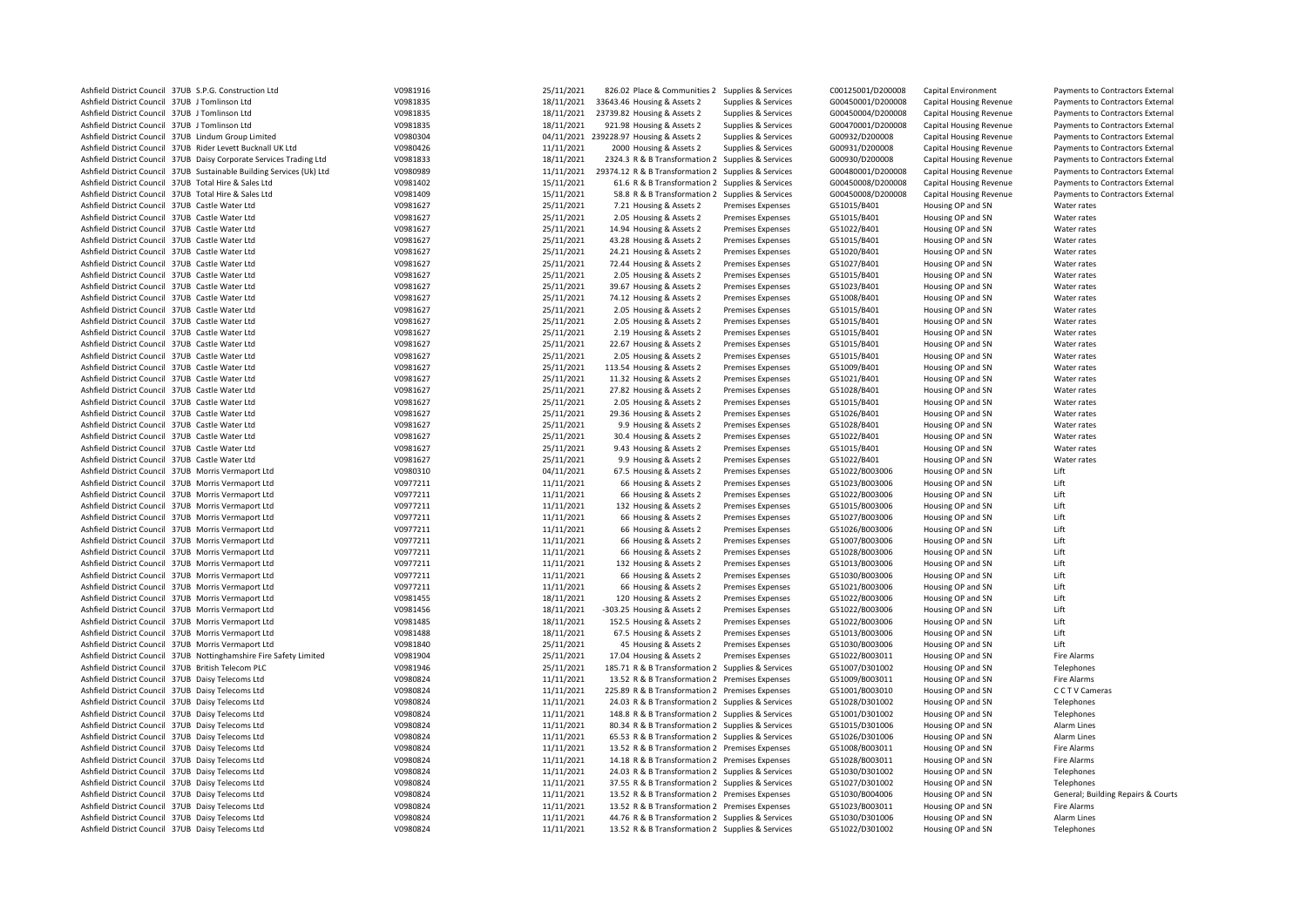| Ashfield District Council 37UB Daisy Telecoms Ltd | V0980824 | 11/11/2021 | 24.03 R & B Transformation 2 Supplies & Services | G51015/D301002 | Housing OP and SN | Telephones  |
|---------------------------------------------------|----------|------------|--------------------------------------------------|----------------|-------------------|-------------|
| Ashfield District Council 37UB Daisy Telecoms Ltd | V0980824 | 11/11/2021 | 34.19 R & B Transformation 2 Supplies & Services | G51027/D301006 | Housing OP and SN | Alarm Lines |
| Ashfield District Council 37UB Daisy Telecoms Ltd | V0980824 | 11/11/2021 | 44.46 R & B Transformation 2 Supplies & Services | G51021/D301006 | Housing OP and SN | Alarm Lines |
|                                                   |          |            |                                                  |                |                   |             |
| Ashfield District Council 37UB Daisy Telecoms Ltd | V0980824 | 11/11/2021 | 13.72 R & B Transformation 2 Supplies & Services | G51023/D301006 | Housing OP and SN | Alarm Lines |
| Ashfield District Council 37UB Daisy Telecoms Ltd | V0980824 | 11/11/2021 | 71.84 R & B Transformation 2 Supplies & Services | G51022/D301006 | Housing OP and SN | Alarm Lines |
| Ashfield District Council 37UB Daisy Telecoms Ltd | V0980824 | 11/11/2021 | 27.29 R & B Transformation 2 Supplies & Services | G51028/D301006 | Housing OP and SN | Alarm Lines |
| Ashfield District Council 37UB Daisy Telecoms Ltd | V0981969 | 25/11/2021 | 13.74 R & B Transformation 2 Supplies & Services | G51015/D301002 | Housing OP and SN | Telephones  |
| Ashfield District Council 37UB Daisy Telecoms Ltd | V0981969 | 25/11/2021 | 6.87 R & B Transformation 2 Supplies & Services  | G51028/D301002 | Housing OP and SN | Telephones  |
| Ashfield District Council 37UB Daisy Telecoms Ltd | V0981969 | 25/11/2021 | 5.72 R & B Transformation 2 Supplies & Services  | G51027/D301002 | Housing OP and SN | Telephones  |
| Ashfield District Council 37UB Daisy Telecoms Ltd | V0981969 | 25/11/2021 | 6.87 R & B Transformation 2 Supplies & Services  | G51030/D301002 | Housing OP and SN | Telephones  |
| Ashfield District Council 37UB EDF Energy 1 Ltd   | V0980856 | 11/11/2021 | 1467.8 R & B Transformation 2 Premises Expenses  | G51026/B102    | Housing OP and SN | Electricity |
| Ashfield District Council 37UB EDF Energy 1 Ltd   | V0981877 | 25/11/2021 | 28.4 R & B Transformation 2 Premises Expenses    | G51039/B102    | Housing OP and SN | Electricity |
| Ashfield District Council 37UB EDF Energy 1 Ltd   | V0981877 | 25/11/2021 | 22.78 R & B Transformation 2 Premises Expenses   | G51041/B102    | Housing OP and SN | Electricity |
| Ashfield District Council 37UB EDF Energy 1 Ltd   | V0981877 | 25/11/2021 | 29.7 R & B Transformation 2 Premises Expenses    | G51042/B102    | Housing OP and SN | Electricity |
|                                                   |          | 25/11/2021 |                                                  |                |                   |             |
| Ashfield District Council 37UB EDF Energy 1 Ltd   | V0981877 |            | 25.78 R & B Transformation 2 Premises Expenses   | G51046/B102    | Housing OP and SN | Electricity |
| Ashfield District Council 37UB EDF Energy 1 Ltd   | V0981877 | 25/11/2021 | 27.74 R & B Transformation 2 Premises Expenses   | G51046/B102    | Housing OP and SN | Electricity |
| Ashfield District Council 37UB EDF Energy 1 Ltd   | V0981877 | 25/11/2021 | 32.65 R & B Transformation 2 Premises Expenses   | G51060/B102    | Housing OP and SN | Electricity |
| Ashfield District Council 37UB EDF Energy 1 Ltd   | V0981877 | 25/11/2021 | 64.25 R & B Transformation 2 Premises Expenses   | G51009/B102    | Housing OP and SN | Electricity |
| Ashfield District Council 37UB EDF Energy 1 Ltd   | V0981877 | 25/11/2021 | -463.17 R & B Transformation 2 Premises Expenses | G51019/B102    | Housing OP and SN | Electricity |
| Ashfield District Council 37UB EDF Energy 1 Ltd   | V0981877 | 25/11/2021 | 432.8 R & B Transformation 2 Premises Expenses   | G51019/B102    | Housing OP and SN | Electricity |
| Ashfield District Council 37UB EDF Energy 1 Ltd   | V0981877 | 25/11/2021 | 36.53 R & B Transformation 2 Premises Expenses   | G51029/B102    | Housing OP and SN | Electricity |
| Ashfield District Council 37UB EDF Energy 1 Ltd   | V0981877 | 25/11/2021 | -50.94 R & B Transformation 2 Premises Expenses  | G51040/B102    | Housing OP and SN | Electricity |
| Ashfield District Council 37UB EDF Energy 1 Ltd   | V0981877 | 25/11/2021 | 35.22 R & B Transformation 2 Premises Expenses   | G51060/B102    | Housing OP and SN | Electricity |
| Ashfield District Council 37UB EDF Energy 1 Ltd   | V0981877 | 25/11/2021 | -28.73 R & B Transformation 2 Premises Expenses  | G51062/B102    | Housing OP and SN | Electricity |
| Ashfield District Council 37UB EDF Energy 1 Ltd   | V0981877 | 25/11/2021 | 29.27 R & B Transformation 2 Premises Expenses   | G51048/B102    | Housing OP and SN | Electricity |
| Ashfield District Council 37UB EDF Energy 1 Ltd   | V0981877 | 25/11/2021 | 26.66 R & B Transformation 2 Premises Expenses   | G51061/B102    | Housing OP and SN | Electricity |
|                                                   |          |            |                                                  |                |                   |             |
| Ashfield District Council 37UB EDF Energy 1 Ltd   | V0981877 | 25/11/2021 | 27.14 R & B Transformation 2 Premises Expenses   | G51044/B102    | Housing OP and SN | Electricity |
| Ashfield District Council 37UB EDF Energy 1 Ltd   | V0981877 | 25/11/2021 | 28.8 R & B Transformation 2 Premises Expenses    | G51045/B102    | Housing OP and SN | Electricity |
| Ashfield District Council 37UB EDF Energy 1 Ltd   | V0981877 | 25/11/2021 | 27.38 R & B Transformation 2 Premises Expenses   | G51049/B102    | Housing OP and SN | Electricity |
| Ashfield District Council 37UB EDF Energy 1 Ltd   | V0981877 | 25/11/2021 | 36.28 R & B Transformation 2 Premises Expenses   | G51049/B102    | Housing OP and SN | Electricity |
| Ashfield District Council 37UB EDF Energy 1 Ltd   | V0981877 | 25/11/2021 | 26.95 R & B Transformation 2 Premises Expenses   | G51054/B102    | Housing OP and SN | Electricity |
| Ashfield District Council 37UB EDF Energy 1 Ltd   | V0981877 | 25/11/2021 | 50.21 R & B Transformation 2 Premises Expenses   | G51040/B102    | Housing OP and SN | Electricity |
| Ashfield District Council 37UB EDF Energy 1 Ltd   | V0981877 | 25/11/2021 | -26.7 R & B Transformation 2 Premises Expenses   | G51041/B102    | Housing OP and SN | Electricity |
| Ashfield District Council 37UB EDF Energy 1 Ltd   | V0981877 | 25/11/2021 | 28.14 R & B Transformation 2 Premises Expenses   | G51041/B102    | Housing OP and SN | Electricity |
| Ashfield District Council 37UB EDF Energy 1 Ltd   | V0981877 | 25/11/2021 | 31.01 R & B Transformation 2 Premises Expenses   | G51042/B102    | Housing OP and SN | Electricity |
| Ashfield District Council 37UB EDF Energy 1 Ltd   | V0981877 | 25/11/2021 | 28.5 R & B Transformation 2 Premises Expenses    | G51046/B102    | Housing OP and SN | Electricity |
| Ashfield District Council 37UB EDF Energy 1 Ltd   | V0981877 | 25/11/2021 | 237.29 R & B Transformation 2 Premises Expenses  | G51007/B102    | Housing OP and SN | Electricity |
| Ashfield District Council 37UB EDF Energy 1 Ltd   | V0981877 | 25/11/2021 | 59.3 R & B Transformation 2 Premises Expenses    | G51009/B102    | Housing OP and SN | Electricity |
| Ashfield District Council 37UB EDF Energy 1 Ltd   | V0981877 | 25/11/2021 | 211.14 R & B Transformation 2 Premises Expenses  | G51013/B102    | Housing OP and SN | Electricity |
|                                                   |          |            |                                                  |                |                   |             |
| Ashfield District Council 37UB EDF Energy 1 Ltd   | V0981877 | 25/11/2021 | 47.52 R & B Transformation 2 Premises Expenses   | G51057/B102    | Housing OP and SN | Electricity |
| Ashfield District Council 37UB EDF Energy 1 Ltd   | V0981877 | 25/11/2021 | 41.13 R & B Transformation 2 Premises Expenses   | G51017/B102    | Housing OP and SN | Electricity |
| Ashfield District Council 37UB EDF Energy 1 Ltd   | V0981877 | 25/11/2021 | 46.54 R & B Transformation 2 Premises Expenses   | G51017/B102    | Housing OP and SN | Electricity |
| Ashfield District Council 37UB EDF Energy 1 Ltd   | V0981877 | 25/11/2021 | 52.81 R & B Transformation 2 Premises Expenses   | G51017/B102    | Housing OP and SN | Electricity |
| Ashfield District Council 37UB EDF Energy 1 Ltd   | V0981877 | 25/11/2021 | -39.68 R & B Transformation 2 Premises Expenses  | G51021/B102    | Housing OP and SN | Electricity |
| Ashfield District Council 37UB EDF Energy 1 Ltd   | V0981877 | 25/11/2021 | 86.1 R & B Transformation 2 Premises Expenses    | G51024/B102    | Housing OP and SN | Electricity |
| Ashfield District Council 37UB EDF Energy 1 Ltd   | V0981877 | 25/11/2021 | 73.37 R & B Transformation 2 Premises Expenses   | G51032/B102    | Housing OP and SN | Electricity |
| Ashfield District Council 37UB EDF Energy 1 Ltd   | V0981877 | 25/11/2021 | 91.74 R & B Transformation 2 Premises Expenses   | G51032/B102    | Housing OP and SN | Electricity |
| Ashfield District Council 37UB EDF Energy 1 Ltd   | V0981877 | 25/11/2021 | 23.31 R & B Transformation 2 Premises Expenses   | G51033/B102    | Housing OP and SN | Electricity |
| Ashfield District Council 37UB EDF Energy 1 Ltd   | V0981877 | 25/11/2021 | 34.64 R & B Transformation 2 Premises Expenses   | G51058/B102    | Housing OP and SN | Electricity |
| Ashfield District Council 37UB EDF Energy 1 Ltd   | V0981877 | 25/11/2021 | 122.27 R & B Transformation 2 Premises Expenses  | G51015/B102    | Housing OP and SN | Electricity |
| Ashfield District Council 37UB EDF Energy 1 Ltd   | V0981877 | 25/11/2021 | 366.39 R & B Transformation 2 Premises Expenses  | G51028/B102    | Housing OP and SN | Electricity |
| Ashfield District Council 37UB EDF Energy 1 Ltd   | V0981877 | 25/11/2021 | 76.06 R & B Transformation 2 Premises Expenses   | G51032/B102    | Housing OP and SN | Electricity |
|                                                   | V0981877 | 25/11/2021 |                                                  | G51041/B102    |                   |             |
| Ashfield District Council 37UB EDF Energy 1 Ltd   |          |            | -32.21 R & B Transformation 2 Premises Expenses  |                | Housing OP and SN | Electricity |
| Ashfield District Council 37UB EDF Energy 1 Ltd   | V0981877 | 25/11/2021 | -28.21 R & B Transformation 2 Premises Expenses  | G51045/B102    | Housing OP and SN | Electricity |
| Ashfield District Council 37UB EDF Energy 1 Ltd   | V0981877 | 25/11/2021 | 27.91 R & B Transformation 2 Premises Expenses   | G51045/B102    | Housing OP and SN | Electricity |
| Ashfield District Council 37UB EDF Energy 1 Ltd   | V0981877 | 25/11/2021 | -26.95 R & B Transformation 2 Premises Expenses  | G51041/B102    | Housing OP and SN | Electricity |
| Ashfield District Council 37UB EDF Energy 1 Ltd   | V0981877 | 25/11/2021 | 16.17 R & B Transformation 2 Premises Expenses   | G51055/B102    | Housing OP and SN | Electricity |
| Ashfield District Council 37UB EDF Energy 1 Ltd   | V0981877 | 25/11/2021 | 55.14 R & B Transformation 2 Premises Expenses   | G51038/B102    | Housing OP and SN | Electricity |
| Ashfield District Council 37UB EDF Energy 1 Ltd   | V0981877 | 25/11/2021 | 71.05 R & B Transformation 2 Premises Expenses   | G51012/B102    | Housing OP and SN | Electricity |
| Ashfield District Council 37UB EDF Energy 1 Ltd   | V0981877 | 25/11/2021 | 33.33 R & B Transformation 2 Premises Expenses   | G51013/B102    | Housing OP and SN | Electricity |
| Ashfield District Council 37UB EDF Energy 1 Ltd   | V0981877 | 25/11/2021 | 110.64 R & B Transformation 2 Premises Expenses  | G51009/B102    | Housing OP and SN | Electricity |
| Ashfield District Council 37UB EDF Energy 1 Ltd   | V0981877 | 25/11/2021 | 22.46 R & B Transformation 2 Premises Expenses   | G51055/B102    | Housing OP and SN | Electricity |
| Ashfield District Council 37UB EDF Energy 1 Ltd   | V0981877 | 25/11/2021 | 28.25 R & B Transformation 2 Premises Expenses   | G51053/B102    | Housing OP and SN | Electricity |
| Ashfield District Council 37UB EDF Energy 1 Ltd   | V0981877 | 25/11/2021 | 31.3 R & B Transformation 2 Premises Expenses    | G51042/B102    | Housing OP and SN | Electricity |
| Ashfield District Council 37UB EDF Energy 1 Ltd   | V0981877 | 25/11/2021 | 30.28 R & B Transformation 2 Premises Expenses   | G51049/B102    | Housing OP and SN | Electricity |
|                                                   |          |            |                                                  |                |                   |             |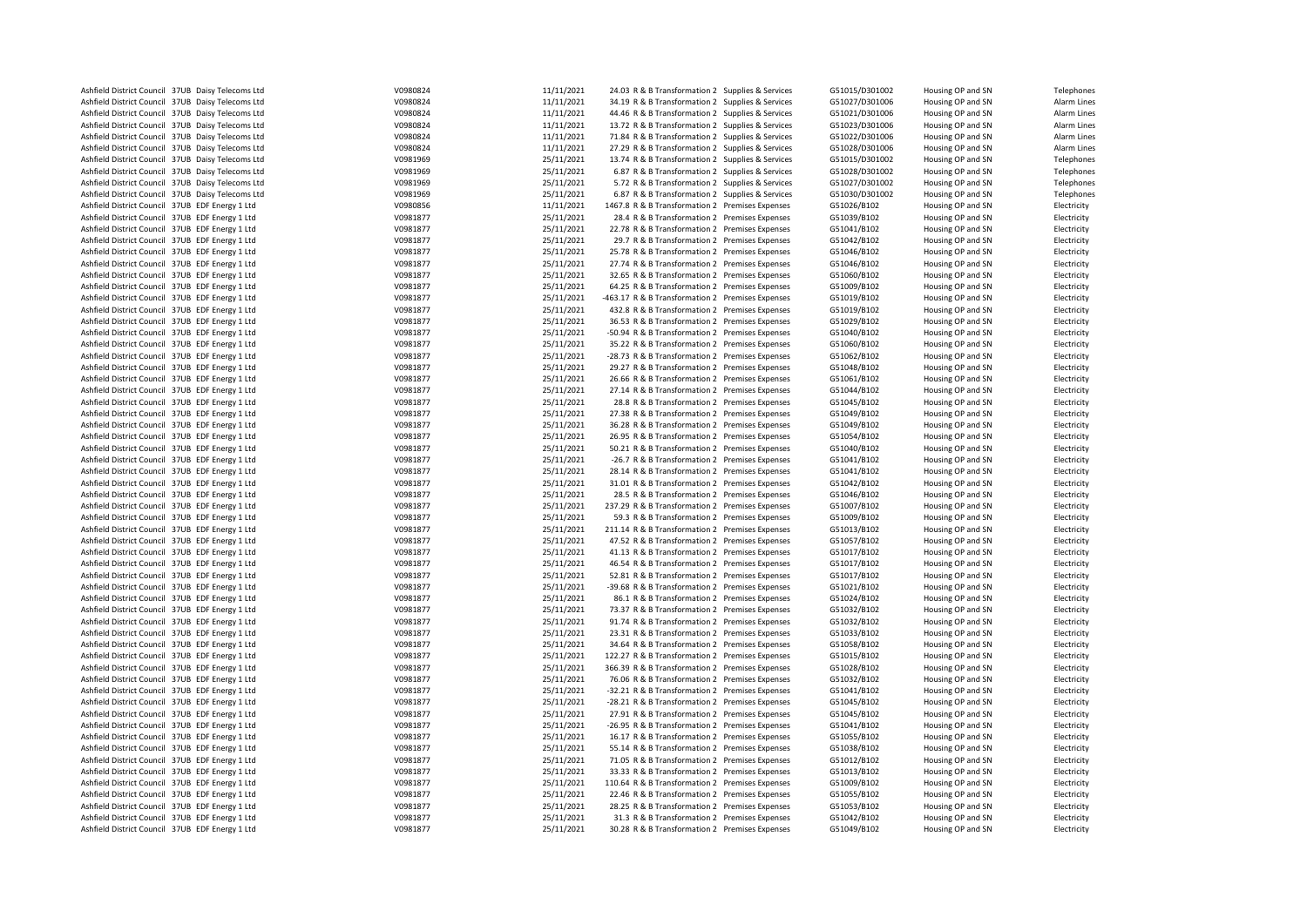| Ashfield District Council 37UB EDF Energy 1 Ltd                                                    | V0981877             | 25/11/2021               | -33.09 R & B Transformation 2 Premises Expenses                                                  | G51060/B102                | Housing OP and SN                      | Electricity                |
|----------------------------------------------------------------------------------------------------|----------------------|--------------------------|--------------------------------------------------------------------------------------------------|----------------------------|----------------------------------------|----------------------------|
| Ashfield District Council 37UB EDF Energy 1 Ltd                                                    | V0981877             | 25/11/2021               | 185.05 R & B Transformation 2 Premises Expenses                                                  | G51008/B102                | Housing OP and SN                      | Electricity                |
| Ashfield District Council 37UB EDF Energy 1 Ltd                                                    | V0981877             | 25/11/2021               | 294.6 R & B Transformation 2 Premises Expenses                                                   | G51013/B102                | Housing OP and SN                      | Electricity                |
| Ashfield District Council 37UB EDF Energy 1 Ltd                                                    | V0981877             | 25/11/2021               | 30.46 R & B Transformation 2 Premises Expenses                                                   | G51029/B102                | Housing OP and SN                      | Electricity                |
|                                                                                                    |                      | 25/11/2021               |                                                                                                  |                            |                                        |                            |
| Ashfield District Council 37UB EDF Energy 1 Ltd                                                    | V0981877             |                          | -56 R & B Transformation 2 Premises Expenses                                                     | G51038/B102                | Housing OP and SN                      | Electricity                |
| Ashfield District Council 37UB EDF Energy 1 Ltd                                                    | V0981877             | 25/11/2021               | 77.22 R & B Transformation 2 Premises Expenses                                                   | G51047/B102                | Housing OP and SN                      | Electricity                |
| Ashfield District Council 37UB EDF Energy 1 Ltd                                                    | V0981877             | 25/11/2021               | -36.72 R & B Transformation 2 Premises Expenses                                                  | G51049/B102                | Housing OP and SN                      | Electricity                |
| Ashfield District Council 37UB EDF Energy 1 Ltd                                                    | V0981877             | 25/11/2021               | 26.8 R & B Transformation 2 Premises Expenses                                                    | G51061/B102                | Housing OP and SN                      | Electricity                |
| Ashfield District Council 37UB EDF Energy 1 Ltd                                                    | V0981877             | 25/11/2021               | 28.44 R & B Transformation 2 Premises Expenses                                                   | G51062/B102                | Housing OP and SN                      | Electricity                |
| Ashfield District Council 37UB EDF Energy 1 Ltd                                                    | V0981877             | 25/11/2021               | 452.46 R & B Transformation 2 Premises Expenses                                                  | G51019/B102                | Housing OP and SN                      | Electricity                |
| Ashfield District Council 37UB EDF Energy 1 Ltd                                                    | V0981877             | 25/11/2021               | 26.3 R & B Transformation 2 Premises Expenses                                                    | G51033/B102                | Housing OP and SN                      | Electricity                |
| Ashfield District Council 37UB EDF Energy 1 Ltd                                                    | V0981877             | 25/11/2021               | 51.83 R & B Transformation 2 Premises Expenses                                                   | G51040/B102                | Housing OP and SN                      | Electricity                |
| Ashfield District Council 37UB EDF Energy 1 Ltd                                                    | V0981877             | 25/11/2021               | 31.09 R & B Transformation 2 Premises Expenses                                                   | G51043/B102                | Housing OP and SN                      | Electricity                |
| Ashfield District Council 37UB EDF Energy 1 Ltd                                                    | V0981877             | 25/11/2021               | 36.53 R & B Transformation 2 Premises Expenses                                                   | G51049/B102                | Housing OP and SN                      | Electricity                |
| Ashfield District Council 37UB EDF Energy 1 Ltd                                                    | V0981877             | 25/11/2021               | 350.72 R & B Transformation 2 Premises Expenses                                                  | G51022/B102                | Housing OP and SN                      | Electricity                |
| Ashfield District Council 37UB EDF Energy 1 Ltd                                                    | V0981877             | 25/11/2021               | 68.78 R & B Transformation 2 Premises Expenses                                                   | G51032/B102                | Housing OP and SN                      | Electricity                |
| Ashfield District Council 37UB EDF Energy 1 Ltd                                                    | V0981877             | 25/11/2021               | 43.64 R & B Transformation 2 Premises Expenses                                                   | G51037/B102                | Housing OP and SN                      | Electricity                |
| Ashfield District Council 37UB EDF Energy 1 Ltd                                                    | V0981877             | 25/11/2021               | 27.53 R & B Transformation 2 Premises Expenses                                                   | G51039/B102                | Housing OP and SN                      | Electricity                |
| Ashfield District Council 37UB EDF Energy 1 Ltd                                                    | V0981877             | 25/11/2021               | 23.61 R & B Transformation 2 Premises Expenses                                                   | G51041/B102                | Housing OP and SN                      | Electricity                |
| Ashfield District Council 37UB EDF Energy 1 Ltd                                                    | V0981877             | 25/11/2021               | 30.72 R & B Transformation 2 Premises Expenses                                                   | G51041/B102                | Housing OP and SN                      | Electricity                |
| Ashfield District Council 37UB EDF Energy 1 Ltd                                                    | V0981877             | 25/11/2021               | 23.17 R & B Transformation 2 Premises Expenses                                                   | G51012/B102                | Housing OP and SN                      | Electricity                |
| Ashfield District Council 37UB EDF Energy 1 Ltd                                                    | V0981877             | 25/11/2021               | 45.3 R & B Transformation 2 Premises Expenses                                                    | G51022/B102                | Housing OP and SN                      | Electricity                |
| Ashfield District Council 37UB EDF Energy 1 Ltd                                                    | V0981877             | 25/11/2021               | 58.4 R & B Transformation 2 Premises Expenses                                                    | G51032/B102                | Housing OP and SN                      | Electricity                |
| Ashfield District Council 37UB EDF Energy 1 Ltd                                                    | V0981877             | 25/11/2021               | 25.78 R & B Transformation 2 Premises Expenses                                                   | G51039/B102                | Housing OP and SN                      | Electricity                |
| Ashfield District Council 37UB EDF Energy 1 Ltd                                                    | V0981877             | 25/11/2021               | 23.46 R & B Transformation 2 Premises Expenses                                                   | G51041/B102                | Housing OP and SN                      | Electricity                |
| Ashfield District Council 37UB EDF Energy 1 Ltd                                                    | V0981877             | 25/11/2021               | 40.44 R & B Transformation 2 Premises Expenses                                                   | G51035/B102                | Housing OP and SN                      | Electricity                |
| Ashfield District Council 37UB EDF Energy 1 Ltd                                                    | V0981877             | 25/11/2021               | 52.16 R & B Transformation 2 Premises Expenses                                                   | G51038/B102                | Housing OP and SN                      | Electricity                |
| Ashfield District Council 37UB EDF Energy 1 Ltd                                                    | V0981877             | 25/11/2021               | 37.83 R & B Transformation 2 Premises Expenses                                                   | G51009/B102                | Housing OP and SN                      | Electricity                |
| Ashfield District Council 37UB EDF Energy 1 Ltd                                                    | V0981877             | 25/11/2021               | 27.67 R & B Transformation 2 Premises Expenses                                                   | G51036/B102                | Housing OP and SN                      | Electricity                |
| Ashfield District Council 37UB EDF Energy 1 Ltd                                                    | V0981877             | 25/11/2021               | 34.78 R & B Transformation 2 Premises Expenses                                                   | G51042/B102                | Housing OP and SN                      | Electricity                |
| Ashfield District Council 37UB EDF Energy 1 Ltd                                                    | V0981877             | 25/11/2021               | 62.62 R & B Transformation 2 Premises Expenses                                                   | G51017/B102                | Housing OP and SN                      | Electricity                |
| Ashfield District Council 37UB EDF Energy 1 Ltd                                                    | V0981877             | 25/11/2021               | 39.07 R & B Transformation 2 Premises Expenses                                                   | G51021/B102                | Housing OP and SN                      | Electricity                |
| Ashfield District Council 37UB EDF Energy 1 Ltd                                                    | V0981877             | 25/11/2021               | 118.2 R & B Transformation 2 Premises Expenses                                                   | G51023/B102                | Housing OP and SN                      | Electricity                |
| Ashfield District Council 37UB EDF Energy 1 Ltd                                                    | V0981877             | 25/11/2021               | 64.98 R & B Transformation 2 Premises Expenses                                                   | G51032/B102                | Housing OP and SN                      | Electricity                |
| Ashfield District Council 37UB EDF Energy 1 Ltd                                                    | V0981877             | 25/11/2021               | 113.55 R & B Transformation 2 Premises Expenses                                                  | G51032/B102                | Housing OP and SN                      | Electricity                |
| Ashfield District Council 37UB EDF Energy 1 Ltd                                                    | V0981877             | 25/11/2021               | 65.55 R & B Transformation 2 Premises Expenses                                                   | G51032/B102                | Housing OP and SN                      | Electricity                |
| Ashfield District Council 37UB EDF Energy 1 Ltd                                                    | V0981877             | 25/11/2021               | 27.67 R & B Transformation 2 Premises Expenses                                                   | G51036/B102                | Housing OP and SN                      | Electricity                |
| Ashfield District Council 37UB EDF Energy 1 Ltd                                                    | V0981877             | 25/11/2021               | 30.59 R & B Transformation 2 Premises Expenses                                                   | G51043/B102                | Housing OP and SN                      |                            |
| Ashfield District Council 37UB EDF Energy 1 Ltd                                                    | V0981877             | 25/11/2021               | 36.19 R & B Transformation 2 Premises Expenses                                                   | G51043/B102                | Housing OP and SN                      | Electricity<br>Electricity |
|                                                                                                    |                      |                          |                                                                                                  |                            |                                        |                            |
| Ashfield District Council 37UB EDF Energy 1 Ltd                                                    | V0981877<br>V0981877 | 25/11/2021<br>25/11/2021 | 25.78 R & B Transformation 2 Premises Expenses                                                   | G51061/B102                | Housing OP and SN                      | Electricity                |
| Ashfield District Council 37UB EDF Energy 1 Ltd<br>Ashfield District Council 37UB EDF Energy 1 Ltd | V0981877             | 25/11/2021               | 29.41 R & B Transformation 2 Premises Expenses<br>89.04 R & B Transformation 2 Premises Expenses | G51022/B102<br>G51032/B102 | Housing OP and SN<br>Housing OP and SN | Electricity                |
|                                                                                                    |                      |                          |                                                                                                  |                            |                                        | Electricity                |
| Ashfield District Council 37UB EDF Energy 1 Ltd                                                    | V0981877             | 25/11/2021               | 29.4 R & B Transformation 2 Premises Expenses                                                    | G51046/B102                | Housing OP and SN                      | Electricity                |
| Ashfield District Council 37UB EDF Energy 1 Ltd                                                    | V0981877             | 25/11/2021               | 39.08 R & B Transformation 2 Premises Expenses                                                   | G51021/B102                | Housing OP and SN                      | Electricity                |
| Ashfield District Council 37UB EDF Energy 1 Ltd                                                    | V0981877             | 25/11/2021               | 29.71 R & B Transformation 2 Premises Expenses                                                   | G51022/B102                | Housing OP and SN                      | Electricity                |
| Ashfield District Council 37UB EDF Energy 1 Ltd                                                    | V0981877             | 25/11/2021               | 29.55 R & B Transformation 2 Premises Expenses                                                   | G51059/B102                | Housing OP and SN                      | Electricity                |
| Ashfield District Council 37UB EDF Energy 1 Ltd                                                    | V0981877             | 25/11/2021               | 29.12 R & B Transformation 2 Premises Expenses                                                   | G51062/B102                | Housing OP and SN                      | Electricity                |
| Ashfield District Council 37UB EDF Energy 1 Ltd                                                    | V0981877             | 25/11/2021               | 23.32 R & B Transformation 2 Premises Expenses                                                   | G51043/B102                | Housing OP and SN                      | Electricity                |
| Ashfield District Council 37UB EDF Energy 1 Ltd                                                    | V0981877             | 25/11/2021               | 40.59 R & B Transformation 2 Premises Expenses                                                   | G51048/B102                | Housing OP and SN                      | Electricity                |
| Ashfield District Council 37UB EDF Energy 1 Ltd                                                    | V0981877             | 25/11/2021               | 20.49 R & B Transformation 2 Premises Expenses                                                   | G51050/B102                | Housing OP and SN                      | Electricity                |
| Ashfield District Council 37UB EDF Energy 1 Ltd                                                    | V0981877             | 25/11/2021               | 25.02 R & B Transformation 2 Premises Expenses                                                   | G51029/B102                | Housing OP and SN                      | Electricity                |
| Ashfield District Council 37UB EDF Energy 1 Ltd                                                    | V0981877             | 25/11/2021               | 86.48 R & B Transformation 2 Premises Expenses                                                   | G51033/B102                | Housing OP and SN                      | Electricity                |
| Ashfield District Council 37UB EDF Energy 1 Ltd                                                    | V0981877             | 25/11/2021               | 78.56 R & B Transformation 2 Premises Expenses                                                   | G51034/B102                | Housing OP and SN                      | Electricity                |
| Ashfield District Council 37UB EDF Energy 1 Ltd                                                    | V0981877             | 25/11/2021               | 22.15 R & B Transformation 2 Premises Expenses                                                   | G51050/B102                | Housing OP and SN                      | Electricity                |
| Ashfield District Council 37UB EDF Energy 1 Ltd                                                    | V0981877             | 25/11/2021               | 27.82 R & B Transformation 2 Premises Expenses                                                   | G51052/B102                | Housing OP and SN                      | Electricity                |
| Ashfield District Council 37UB EDF Energy 1 Ltd                                                    | V0981877             | 25/11/2021               | 31.15 R & B Transformation 2 Premises Expenses                                                   | G51060/B102                | Housing OP and SN                      | Electricity                |
| Ashfield District Council 37UB EDF Energy 1 Ltd                                                    | V0981877             | 25/11/2021               | 262.75 R & B Transformation 2 Premises Expenses                                                  | G51020/B102                | Housing OP and SN                      | Electricity                |
| Ashfield District Council 37UB EDF Energy 1 Ltd                                                    | V0981877             | 25/11/2021               | 24.87 R & B Transformation 2 Premises Expenses                                                   | G51044/B102                | Housing OP and SN                      | Electricity                |
| Ashfield District Council 37UB EDF Energy 1 Ltd                                                    | V0981877             | 25/11/2021               | 37.11 R & B Transformation 2 Premises Expenses                                                   | G51060/B102                | Housing OP and SN                      | Electricity                |
| Ashfield District Council 37UB Severn Trent Water Ltd                                              | V0980444             | 11/11/2021               | 415.32 R & B Transformation 2 Premises Expenses                                                  | G51013/B401                | Housing OP and SN                      | Water rates                |
| Ashfield District Council 37UB Total Gas & Power                                                   | V0981563             | 18/11/2021               | 120.71 R & B Transformation 2 Premises Expenses                                                  | G51008/B101                | Housing OP and SN                      | Gas                        |
| Ashfield District Council 37UB Total Gas & Power                                                   | V0981563             | 18/11/2021               | 752.45 R & B Transformation 2 Premises Expenses                                                  | G51019/B101                | Housing OP and SN                      | Gas                        |
| Ashfield District Council 37UB Total Gas & Power                                                   | V0981563             | 18/11/2021               | 921.57 R & B Transformation 2 Premises Expenses                                                  | G51028/B101                | Housing OP and SN                      | Gas                        |
| Ashfield District Council 37UB Total Gas & Power                                                   | V0981563             | 18/11/2021               | 80.27 R & B Transformation 2 Premises Expenses                                                   | G51007/B101                | Housing OP and SN                      | Gas                        |
| Ashfield District Council 37UB Total Gas & Power                                                   | V0981563             | 18/11/2021               | 656.42 R & B Transformation 2 Premises Expenses                                                  | G51027/B101                | Housing OP and SN                      | Gas                        |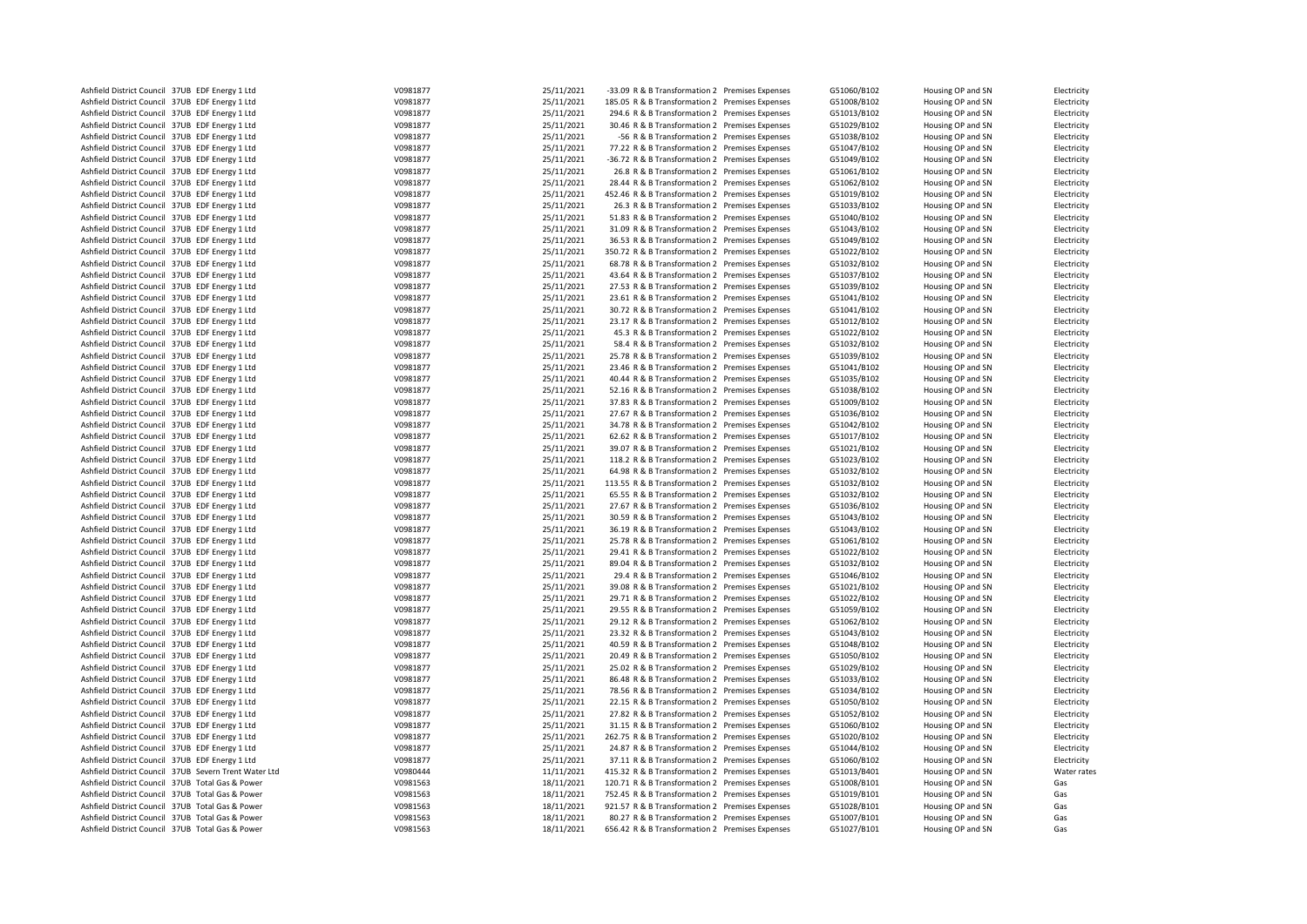| Ashfield District Council 37UB Total Gas & Power            | V0981563 | 18/11/2021 | 128.18 R & B Transformation 2 Premises Expenses   |                          | G51009/B101       | Housing OP and SN              | Gas                                             |
|-------------------------------------------------------------|----------|------------|---------------------------------------------------|--------------------------|-------------------|--------------------------------|-------------------------------------------------|
| Ashfield District Council 37UB Total Gas & Power            | V0981563 | 18/11/2021 | -1227.7 R & B Transformation 2 Premises Expenses  |                          | G51027/B101       | Housing OP and SN              | Gas                                             |
| Ashfield District Council 37UB Total Gas & Power            | V0981563 | 18/11/2021 | 490.02 R & B Transformation 2 Premises Expenses   |                          | G51027/B101       | Housing OP and SN              | Gas                                             |
| Ashfield District Council 37UB Total Gas & Power            | V0981563 | 18/11/2021 | 184.16 R & B Transformation 2 Premises Expenses   |                          | G51027/B101       | Housing OP and SN              | Gas                                             |
| Ashfield District Council 37UB Total Gas & Power            | V0981563 | 18/11/2021 | -1223.87 R & B Transformation 2 Premises Expenses |                          | G51027/B101       | Housing OP and SN              | Gas                                             |
| Ashfield District Council 37UB Total Gas & Power            | V0981563 | 18/11/2021 | -656.42 R & B Transformation 2 Premises Expenses  |                          | G51027/B101       | Housing OP and SN              | Gas                                             |
| Ashfield District Council 37UB Total Gas & Power            | V0981563 | 18/11/2021 | -177.76 R & B Transformation 2 Premises Expenses  |                          | G51027/B101       | Housing OP and SN              | Gas                                             |
| Ashfield District Council 37UB Total Gas & Power            | V0981563 | 18/11/2021 | 1117.79 R & B Transformation 2 Premises Expenses  |                          | G51027/B101       | Housing OP and SN              | Gas                                             |
| Ashfield District Council 37UB Total Gas & Power            | V0981563 | 18/11/2021 | -372.95 R & B Transformation 2 Premises Expenses  |                          | G51027/B101       | Housing OP and SN              | Gas                                             |
| Ashfield District Council 37UB Total Gas & Power            | V0981563 | 18/11/2021 | 195.79 R & B Transformation 2 Premises Expenses   |                          | G51026/B101       | Housing OP and SN              | Gas                                             |
| Ashfield District Council 37UB Total Gas & Power            | V0981563 | 18/11/2021 | -1223.62 R & B Transformation 2 Premises Expenses |                          | G51027/B101       | Housing OP and SN              | Gas                                             |
| Ashfield District Council 37UB Total Gas & Power            | V0981563 | 18/11/2021 | -178.19 R & B Transformation 2 Premises Expenses  |                          | G51027/B101       | Housing OP and SN              | Gas                                             |
| Ashfield District Council 37UB Total Gas & Power            | V0981563 | 18/11/2021 | 1620.87 R & B Transformation 2 Premises Expenses  |                          | G51022/B101       | Housing OP and SN              | Gas                                             |
| Ashfield District Council 37UB Total Gas & Power            | V0981563 | 18/11/2021 | 184.16 R & B Transformation 2 Premises Expenses   |                          | G51027/B101       | Housing OP and SN              | Gas                                             |
| Ashfield District Council 37UB Total Gas & Power            | V0981563 | 18/11/2021 | 372.95 R & B Transformation 2 Premises Expenses   |                          | G51027/B101       | Housing OP and SN              | Gas                                             |
| Ashfield District Council 37UB Total Gas & Power            | V0981563 | 18/11/2021 | 166.34 R & B Transformation 2 Premises Expenses   |                          | G51027/B101       | Housing OP and SN              | Gas                                             |
| Ashfield District Council 37UB Total Gas & Power            | V0981563 | 18/11/2021 | -490.02 R & B Transformation 2 Premises Expenses  |                          | G51027/B101       | Housing OP and SN              | Gas                                             |
| Ashfield District Council 37UB Total Gas & Power            | V0981563 | 18/11/2021 | 1664.94 R & B Transformation 2 Premises Expenses  |                          | G51019/B101       | Housing OP and SN              | Gas                                             |
| Ashfield District Council 37UB Total Gas & Power            | V0981563 | 18/11/2021 | 178.19 R & B Transformation 2 Premises Expenses   |                          | G51027/B101       | Housing OP and SN              | Gas                                             |
| Ashfield District Council 37UB Total Gas & Power            | V0981563 | 18/11/2021 | 872.02 R & B Transformation 2 Premises Expenses   |                          | G51019/B101       | Housing OP and SN              | Gas                                             |
| Ashfield District Council 37UB Total Gas & Power            | V0981563 | 18/11/2021 | 522.96 R & B Transformation 2 Premises Expenses   |                          | G51027/B101       | Housing OP and SN              | Gas                                             |
| Ashfield District Council 37UB Total Gas & Power            | V0981563 | 18/11/2021 | 890.43 R & B Transformation 2 Premises Expenses   |                          | G51030/B101       | Housing OP and SN              | Gas                                             |
| Ashfield District Council 37UB Total Gas & Power            | V0981563 | 18/11/2021 | 178.22 R & B Transformation 2 Premises Expenses   |                          | G51027/B101       | Housing OP and SN              | Gas                                             |
| Ashfield District Council 37UB Total Gas & Power            | V0981563 | 18/11/2021 | 783.31 R & B Transformation 2 Premises Expenses   |                          | G51023/B101       | Housing OP and SN              | Gas                                             |
|                                                             |          |            |                                                   |                          |                   |                                |                                                 |
| Ashfield District Council 37UB Total Gas & Power            | V0981563 | 18/11/2021 | 177.76 R & B Transformation 2 Premises Expenses   |                          | G51027/B101       | Housing OP and SN              | Gas                                             |
| Ashfield District Council 37UB Total Gas & Power            | V0981563 | 18/11/2021 | -184.16 R & B Transformation 2 Premises Expenses  |                          | G51027/B101       | Housing OP and SN              | Gas                                             |
| Ashfield District Council 37UB Total Gas & Power            | V0981563 | 18/11/2021 | -1106.59 R & B Transformation 2 Premises Expenses |                          | G51027/B101       | Housing OP and SN              | Gas                                             |
| Ashfield District Council 37UB Total Gas & Power            | V0981563 | 18/11/2021 | 184.13 R & B Transformation 2 Premises Expenses   |                          | G51027/B101       | Housing OP and SN              | Gas                                             |
| Ashfield District Council 37UB Total Gas & Power            | V0981563 | 18/11/2021 | -1119.39 R & B Transformation 2 Premises Expenses |                          | G51027/B101       | Housing OP and SN              | Gas                                             |
| Ashfield District Council 37UB Total Gas & Power            | V0981563 | 18/11/2021 | 1090.65 R & B Transformation 2 Premises Expenses  |                          | G51013/B101       | Housing OP and SN              | Gas                                             |
| Ashfield District Council 37UB Total Gas & Power            | V0981563 | 18/11/2021 | 479.03 R & B Transformation 2 Premises Expenses   |                          | G51007/B101       | Housing OP and SN              | Gas                                             |
| Ashfield District Council 37UB Total Gas & Power            | V0981563 | 18/11/2021 | 450.71 R & B Transformation 2 Premises Expenses   |                          | G51015/B101       | Housing OP and SN              | Gas                                             |
| Ashfield District Council 37UB Total Gas & Power            | V0981563 | 18/11/2021 | 6372.33 R & B Transformation 2 Premises Expenses  |                          | G51027/B101       | Housing OP and SN              | Gas                                             |
| Ashfield District Council 37UB Castle Water Ltd             | V0981627 | 25/11/2021 | 17.64 Housing & Assets 2                          | <b>Premises Expenses</b> | G23100004/B401    | <b>Housing Revenue Account</b> | Water rates                                     |
| Ashfield District Council 37UB Castle Water Ltd             | V0981627 | 25/11/2021 | 16.48 Housing & Assets 2                          | <b>Premises Expenses</b> | G23100007/B401    | Housing Revenue Account        | Water rates                                     |
| Ashfield District Council 37UB Castle Water Ltd             | V0981627 | 25/11/2021 | -18.69 Housing & Assets 2                         | <b>Premises Expenses</b> | G23100007/B401    | Housing Revenue Account        | Water rates                                     |
| Ashfield District Council 37UB Castle Water Ltd             | V0981627 | 25/11/2021 | 21.63 Housing & Assets 2                          | <b>Premises Expenses</b> | G23100002/B401    | Housing Revenue Account        | Water rates                                     |
| Ashfield District Council 37UB Castle Water Ltd             | V0981627 | 25/11/2021 | 9.9 Housing & Assets 2                            | <b>Premises Expenses</b> | G23100003/B401    | Housing Revenue Account        | Water rates                                     |
| Ashfield District Council 37UB Castle Water Ltd             | V0981627 | 25/11/2021 | 16.64 Housing & Assets 2                          | <b>Premises Expenses</b> | G23100006/B401    | Housing Revenue Account        | Water rates                                     |
| Ashfield District Council 37UB Castle Water Ltd             | V0981627 | 25/11/2021 | 16.12 Housing & Assets 2                          | <b>Premises Expenses</b> | G23100007/B401    | <b>Housing Revenue Account</b> | Water rates                                     |
| Ashfield District Council 37UB DFP Services Limited         | V0979774 | 25/11/2021 | 180 Housing & Assets 2                            | <b>Premises Expenses</b> | G23100003/B002001 | Housing Revenue Account        | <b>Mechanical Ventilation Asset Maintenance</b> |
| Ashfield District Council 37UB Excel Cleaning Solutions Ltd | V0981652 | 18/11/2021 | 16 Housing & Assets 2                             | <b>Premises Expenses</b> | G23000/B003005    | Housing Revenue Account        | <b>Window Cleaning</b>                          |
| Ashfield District Council 37UB Excel Cleaning Solutions Ltd | V0981652 | 18/11/2021 | 54 Housing & Assets 2                             | <b>Premises Expenses</b> | G23000/B003005    | Housing Revenue Account        | <b>Window Cleaning</b>                          |
| Ashfield District Council 37UB Excel Cleaning Solutions Ltd | V0981652 | 18/11/2021 | 20 Housing & Assets 2                             | <b>Premises Expenses</b> | G23000/B003005    | Housing Revenue Account        | <b>Window Cleaning</b>                          |
| Ashfield District Council 37UB Excel Cleaning Solutions Ltd | V0981652 | 18/11/2021 | 40 Housing & Assets 2                             | <b>Premises Expenses</b> | G23000/B003005    | Housing Revenue Account        | <b>Window Cleaning</b>                          |
| Ashfield District Council 37UB Excel Cleaning Solutions Ltd | V0981652 | 18/11/2021 | 20 Housing & Assets 2                             | <b>Premises Expenses</b> | G23000/B003005    | Housing Revenue Account        | <b>Window Cleaning</b>                          |
| Ashfield District Council 37UB Excel Cleaning Solutions Ltd | V0981652 | 18/11/2021 | 80 Housing & Assets 2                             | <b>Premises Expenses</b> | G23000/B003005    | Housing Revenue Account        | <b>Window Cleaning</b>                          |
| Ashfield District Council 37UB Excel Cleaning Solutions Ltd | V0981652 | 18/11/2021 | 15 Housing & Assets 2                             | <b>Premises Expenses</b> | G23000/B003005    | Housing Revenue Account        | <b>Window Cleaning</b>                          |
| Ashfield District Council 37UB Excel Cleaning Solutions Ltd | V0981652 | 18/11/2021 | 30 Housing & Assets 2                             | <b>Premises Expenses</b> | G23000/B003005    | Housing Revenue Account        | <b>Window Cleaning</b>                          |
| Ashfield District Council 37UB Excel Cleaning Solutions Ltd | V0981652 | 18/11/2021 | 60 Housing & Assets 2                             | <b>Premises Expenses</b> | G23000/B003005    | Housing Revenue Account        | <b>Window Cleaning</b>                          |
| Ashfield District Council 37UB Excel Cleaning Solutions Ltd | V0981652 | 18/11/2021 | 20 Housing & Assets 2                             | <b>Premises Expenses</b> | G23100002/B003005 | Housing Revenue Account        | <b>Window Cleaning</b>                          |
| Ashfield District Council 37UB Excel Cleaning Solutions Ltd | V0981652 | 18/11/2021 | 15 Housing & Assets 2                             | <b>Premises Expenses</b> | G23100004/B003005 | Housing Revenue Account        | <b>Window Cleaning</b>                          |
| Ashfield District Council 37UB Excel Cleaning Solutions Ltd | V0981652 |            |                                                   |                          |                   |                                | <b>Window Cleaning</b>                          |
|                                                             |          | 18/11/2021 | 95 Housing & Assets 2                             | <b>Premises Expenses</b> | G23000/B003005    | Housing Revenue Account        |                                                 |
| Ashfield District Council 37UB Excel Cleaning Solutions Ltd | V0981652 | 18/11/2021 | 25 Housing & Assets 2                             | <b>Premises Expenses</b> | G23000/B003005    | Housing Revenue Account        | <b>Window Cleaning</b>                          |
| Ashfield District Council 37UB Excel Cleaning Solutions Ltd | V0981652 | 18/11/2021 | 54 Housing & Assets 2                             | <b>Premises Expenses</b> | G23000/B003005    | Housing Revenue Account        | <b>Window Cleaning</b>                          |
| Ashfield District Council 37UB Excel Cleaning Solutions Ltd | V0981652 | 18/11/2021 | 45 Housing & Assets 2                             | <b>Premises Expenses</b> | G23000/B003005    | Housing Revenue Account        | <b>Window Cleaning</b>                          |
| Ashfield District Council 37UB Excel Cleaning Solutions Ltd | V0981652 | 18/11/2021 | 10 Housing & Assets 2                             | <b>Premises Expenses</b> | G23100006/B003005 | Housing Revenue Account        | <b>Window Cleaning</b>                          |
| Ashfield District Council 37UB Excel Cleaning Solutions Ltd | V0981652 | 18/11/2021 | 18 Housing & Assets 2                             | <b>Premises Expenses</b> | G23000/B003005    | Housing Revenue Account        | <b>Window Cleaning</b>                          |
| Ashfield District Council 37UB Excel Cleaning Solutions Ltd | V0981658 | 18/11/2021 | 90 Housing & Assets 2                             | <b>Premises Expenses</b> | G23000/B003005    | Housing Revenue Account        | <b>Window Cleaning</b>                          |
| Ashfield District Council 37UB Excel Cleaning Solutions Ltd | V0981658 | 18/11/2021 | 30 Housing & Assets 2                             | <b>Premises Expenses</b> | G23000/B003005    | Housing Revenue Account        | <b>Window Cleaning</b>                          |
| Ashfield District Council 37UB Excel Cleaning Solutions Ltd | V0981658 | 18/11/2021 | 70 Housing & Assets 2                             | <b>Premises Expenses</b> | G23000/B003005    | Housing Revenue Account        | <b>Window Cleaning</b>                          |
| Ashfield District Council 37UB Excel Cleaning Solutions Ltd | V0981658 | 18/11/2021 | 90 Housing & Assets 2                             | <b>Premises Expenses</b> | G23000/B003005    | Housing Revenue Account        | <b>Window Cleaning</b>                          |
| Ashfield District Council 37UB Excel Cleaning Solutions Ltd | V0981658 | 18/11/2021 | 36 Housing & Assets 2                             | <b>Premises Expenses</b> | G23000/B003005    | Housing Revenue Account        | <b>Window Cleaning</b>                          |
| Ashfield District Council 37UB Excel Cleaning Solutions Ltd | V0981659 | 18/11/2021 | 7.5 Housing & Assets 2                            | <b>Premises Expenses</b> | G23011002/B003004 | Housing Revenue Account        | Cleaning                                        |
| Ashfield District Council 37UB Excel Cleaning Solutions Ltd | V0981659 | 18/11/2021 | 7.5 Housing & Assets 2                            | <b>Premises Expenses</b> | G23011003/B003004 | Housing Revenue Account        | Cleaning                                        |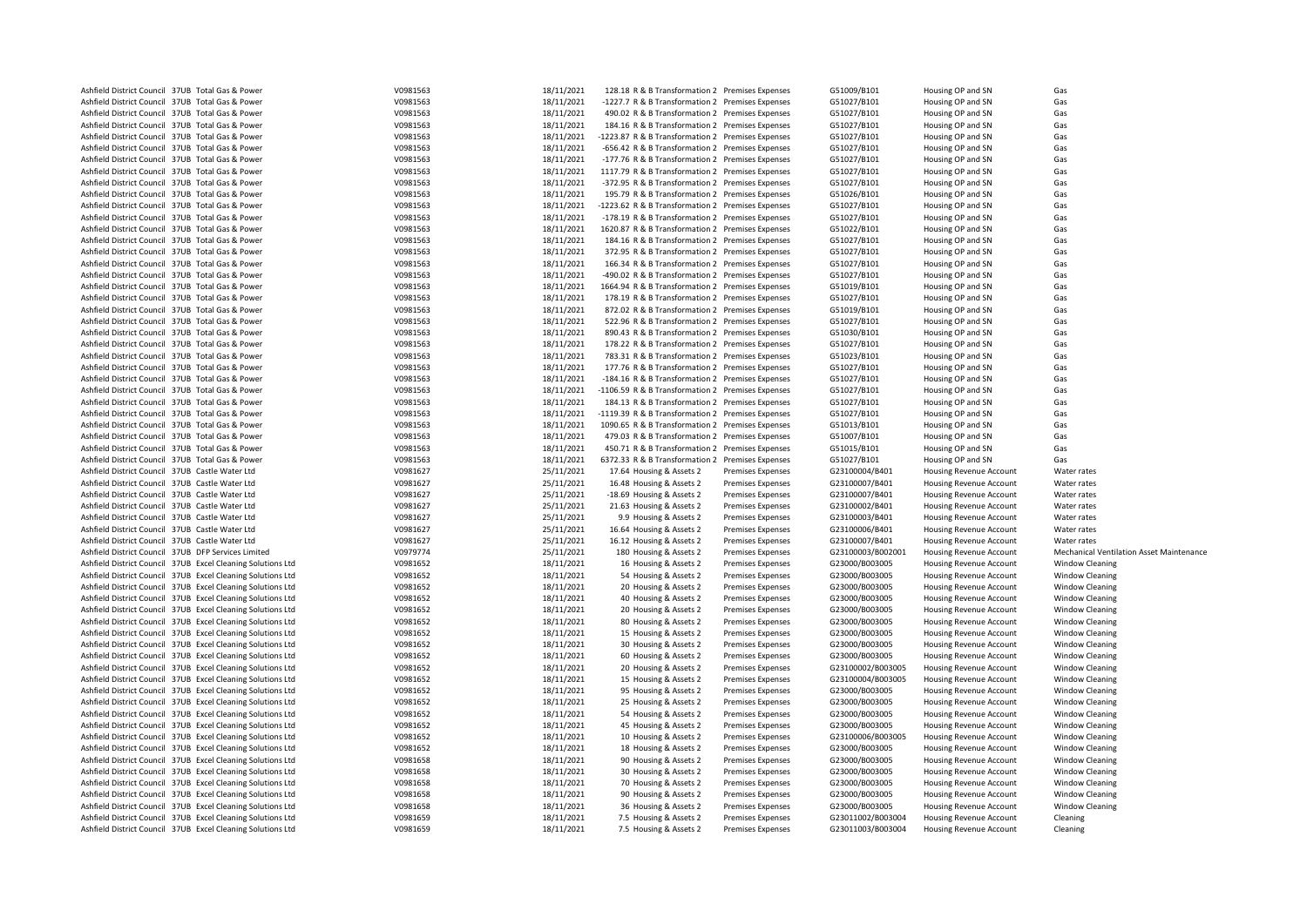| Ashfield District Council 37UB Excel Cleaning Solutions Ltd                                                              | V0981659             | 18/11/2021               | 7.5 Housing & Assets 2                                                                          | <b>Premises Expenses</b> | G23011004/B003004                      | Housing Revenue Account                            | Cleaning                                                                 |
|--------------------------------------------------------------------------------------------------------------------------|----------------------|--------------------------|-------------------------------------------------------------------------------------------------|--------------------------|----------------------------------------|----------------------------------------------------|--------------------------------------------------------------------------|
| Ashfield District Council 37UB Excel Cleaning Solutions Ltd                                                              | V0981659             | 18/11/2021               | 7.5 Housing & Assets 2                                                                          | <b>Premises Expenses</b> | G23011002/B003004                      | Housing Revenue Account                            | Cleaning                                                                 |
| Ashfield District Council 37UB Excel Cleaning Solutions Ltd                                                              | V0981659             | 18/11/2021               | 8 Housing & Assets 2                                                                            | <b>Premises Expenses</b> | G23011018/B003004                      | Housing Revenue Account                            | Cleaning                                                                 |
| Ashfield District Council 37UB Excel Cleaning Solutions Ltd                                                              | V0981659             | 18/11/2021               | 7.5 Housing & Assets 2                                                                          | <b>Premises Expenses</b> | G23011012/B003004                      | Housing Revenue Account                            | Cleaning                                                                 |
| Ashfield District Council 37UB Excel Cleaning Solutions Ltd                                                              | V0981659             | 18/11/2021               | 7.5 Housing & Assets 2                                                                          | <b>Premises Expenses</b> | G23011014/B003004                      | Housing Revenue Account                            | Cleaning                                                                 |
| Ashfield District Council 37UB Excel Cleaning Solutions Ltd                                                              | V0981659             | 18/11/2021               | 8 Housing & Assets 2                                                                            | <b>Premises Expenses</b> | G23011019/B003004                      | Housing Revenue Account                            | Cleaning                                                                 |
| Ashfield District Council 37UB Excel Cleaning Solutions Ltd                                                              | V0981659             | 18/11/2021               | 7.5 Housing & Assets 2                                                                          | <b>Premises Expenses</b> | G23011013/B003004                      | Housing Revenue Account                            | Cleaning                                                                 |
| Ashfield District Council 37UB Excel Cleaning Solutions Ltd                                                              | V0981659             | 18/11/2021               | 8 Housing & Assets 2                                                                            | <b>Premises Expenses</b> | G23011007/B003004                      | <b>Housing Revenue Account</b>                     | Cleaning                                                                 |
| Ashfield District Council 37UB Excel Cleaning Solutions Ltd                                                              | V0981659             | 18/11/2021               | 7.5 Housing & Assets 2                                                                          | <b>Premises Expenses</b> | G23011005/B003004                      | Housing Revenue Account                            | Cleaning                                                                 |
| Ashfield District Council 37UB Excel Cleaning Solutions Ltd                                                              | V0981659             | 18/11/2021               | 8 Housing & Assets 2                                                                            | <b>Premises Expenses</b> | G23011015/B003004                      | Housing Revenue Account                            | Cleaning                                                                 |
| Ashfield District Council 37UB Excel Cleaning Solutions Ltd                                                              | V0981659             | 18/11/2021               | 7.5 Housing & Assets 2                                                                          | <b>Premises Expenses</b> | G23011020/B003004                      | Housing Revenue Account                            | Cleaning                                                                 |
| Ashfield District Council 37UB Lantei Ltd                                                                                | V0982004             | 25/11/2021               | 104 Housing & Assets 2                                                                          | <b>Premises Expenses</b> | G23100002/B002010                      | Housing Revenue Account                            | <b>Fixed Electrical Testing</b>                                          |
| Ashfield District Council 37UB Lantei Ltd                                                                                | V0982007             | 25/11/2021               | 110.5 Housing & Assets 2                                                                        | <b>Premises Expenses</b> | G23100007/B002010                      | Housing Revenue Account                            | <b>Fixed Electrical Testing</b>                                          |
| Ashfield District Council 37UB Lantei Ltd                                                                                | V0982009             | 25/11/2021               | 97.5 Housing & Assets 2                                                                         | <b>Premises Expenses</b> | G23100004/B002010                      | Housing Revenue Account                            | <b>Fixed Electrical Testing</b>                                          |
| Ashfield District Council 37UB Lantei Ltd                                                                                | V0982017             | 25/11/2021               | 130 Housing & Assets 2                                                                          | <b>Premises Expenses</b> | G23100003/B002010                      | Housing Revenue Account                            | <b>Fixed Electrical Testing</b>                                          |
| Ashfield District Council 37UB M Shooter Electrical Engineer & Contractor                                                | V0981480             | 18/11/2021               | 65.15 Housing & Assets 2                                                                        | <b>Premises Expenses</b> | G23100007/B001002                      | Housing Revenue Account                            | <b>Electrical Repairs Asset Maintenance</b>                              |
| Ashfield District Council 37UB Nottinghamshire Fire Safety Limited                                                       | V0982003             | 25/11/2021               | 21.56 Housing & Assets 2                                                                        | <b>Premises Expenses</b> | G23100004/B002004                      | Housing Revenue Account                            | Fire Fighting Equipment                                                  |
| Ashfield District Council 37UB Pete Burton Building Contractors Ltd                                                      | V0980497             | 18/11/2021               | 390 Housing & Assets 2                                                                          | <b>Premises Expenses</b> | G23100006/B001003                      | Housing Revenue Account                            | Vandalism Repairs Asset Maintenance                                      |
| Ashfield District Council 37UB Pete Burton Building Contractors Ltd                                                      | V0981610             | 18/11/2021               | 126 Housing & Assets 2                                                                          | <b>Premises Expenses</b> | G23100007/B001001                      | Housing Revenue Account                            | General Repairs Asset Maintenance                                        |
| Ashfield District Council 37UB SSE Southern Electric                                                                     | V0981640             | 25/11/2021               | 81.94 Housing & Assets 2                                                                        | <b>Premises Expenses</b> | G23011044/B102                         | Housing Revenue Account                            | Electricity                                                              |
| Ashfield District Council 37UB SSE Southern Electric                                                                     | V0981641             | 25/11/2021               | 52.07 Housing & Assets 2                                                                        | <b>Premises Expenses</b> | G23011044/B101                         | Housing Revenue Account                            | Gas                                                                      |
| Ashfield District Council 37UB Utilita Energy Limited                                                                    | V0981639             | 25/11/2021               | 23.57 Housing & Assets 2                                                                        | <b>Premises Expenses</b> | G23011053/B102                         | Housing Revenue Account                            | Electricity                                                              |
| Ashfield District Council 37UB Ashfield District Council                                                                 | V0980383             | 04/11/2021               | 69.23 R & B Transformation 2 Income                                                             |                          | G23011050/J102004                      | Housing Revenue Account                            | <b>Housing Benefit Contributions</b>                                     |
| Ashfield District Council 37UB British Gas Trading Limited                                                               | V0980361             | 04/11/2021               | 76.81 R & B Transformation 2 Premises Expenses                                                  |                          | G23011040/B101                         | Housing Revenue Account                            | Gas                                                                      |
| Ashfield District Council 37UB British Gas Trading Limited                                                               | V0980881             | 11/11/2021               | 18.12 R & B Transformation 2 Premises Expenses                                                  |                          | g23011013/b102                         | Housing Revenue Account                            | Electricity                                                              |
| Ashfield District Council 37UB British Gas Trading Limited                                                               | V0980888             | 11/11/2021               | 20.75 R & B Transformation 2 Premises Expenses                                                  |                          | G23011029/B101                         | Housing Revenue Account                            | Gas                                                                      |
| Ashfield District Council 37UB British Gas Trading Limited                                                               | V0980980             | 11/11/2021               | 13.52 R & B Transformation 2 Premises Expenses                                                  |                          | G23011002/B101                         | Housing Revenue Account                            | Gas                                                                      |
| Ashfield District Council 37UB British Gas Trading Limited                                                               | V0980980             | 11/11/2021               | 4.95 R & B Transformation 2 Premises Expenses                                                   |                          | G23011002/B102                         | <b>Housing Revenue Account</b>                     | Electricity                                                              |
| Ashfield District Council 37UB British Gas Trading Limited                                                               | V0980981             | 11/11/2021               | 259.54 R & B Transformation 2 Premises Expenses                                                 |                          | G23011035/B102                         | Housing Revenue Account                            | Electricity                                                              |
| Ashfield District Council 37UB British Gas Trading Limited                                                               | V0980982             | 11/11/2021               | 3.98 R & B Transformation 2 Premises Expenses                                                   |                          | G23011004/B101                         | Housing Revenue Account                            | Gas                                                                      |
| Ashfield District Council 37UB British Gas Trading Limited                                                               | V0980982             | 11/11/2021               | 15.08 R & B Transformation 2 Premises Expenses                                                  |                          | G23011004/B102                         | Housing Revenue Account                            | Electricity                                                              |
| Ashfield District Council 37UB British Gas Trading Limited                                                               | V0980991             | 11/11/2021               | 39.35 R & B Transformation 2 Premises Expenses                                                  |                          | G23011005/B102                         | Housing Revenue Account                            | Electricity                                                              |
| Ashfield District Council 37UB British Gas Trading Limited                                                               | V0980992             | 11/11/2021               | 250.29 R & B Transformation 2 Premises Expenses                                                 |                          | G23011036/B102                         | Housing Revenue Account                            | Electricity                                                              |
| Ashfield District Council 37UB British Gas Trading Limited                                                               | V0980993             | 11/11/2021               | 13.69 R & B Transformation 2 Premises Expenses                                                  |                          | G23011014/B101                         | Housing Revenue Account                            | Gas                                                                      |
| Ashfield District Council 37UB British Gas Trading Limited                                                               | V0980994             | 11/11/2021               | 35.73 R & B Transformation 2 Premises Expenses                                                  |                          | G23011014/B102                         | Housing Revenue Account                            | Electricity                                                              |
| Ashfield District Council 37UB British Gas Trading Limited                                                               | V0980995             | 11/11/2021               | 34.17 R & B Transformation 2 Premises Expenses                                                  |                          | G23011001/B102                         | Housing Revenue Account                            | Electricity                                                              |
| Ashfield District Council 37UB British Gas Trading Limited                                                               | V0980996             | 11/11/2021               | 21.97 R & B Transformation 2 Premises Expenses                                                  |                          | G23011004/B102                         | Housing Revenue Account                            | Electricity                                                              |
| Ashfield District Council 37UB British Gas Trading Limited                                                               | V0980997             | 11/11/2021               | 21.82 R & B Transformation 2 Premises Expenses                                                  |                          | G23011038/B101                         | Housing Revenue Account                            | Gas                                                                      |
| Ashfield District Council 37UB British Gas Trading Limited                                                               | V0980998             | 11/11/2021               | 64.63 R & B Transformation 2 Premises Expenses                                                  |                          | G23011038/B102                         | Housing Revenue Account                            | Electricity                                                              |
| Ashfield District Council 37UB British Gas Trading Limited                                                               | V0980999             | 11/11/2021               | 84.13 R & B Transformation 2 Premises Expenses                                                  |                          | G23011029/B102                         | Housing Revenue Account                            | Electricity                                                              |
| Ashfield District Council 37UB British Gas Trading Limited                                                               | V0981000             | 11/11/2021               | 42.3 R & B Transformation 2 Premises Expenses                                                   |                          | G23011055/B102                         | <b>Housing Revenue Account</b>                     | Electricity                                                              |
| Ashfield District Council 37UB British Gas Trading Limited                                                               | V0981001             | 11/11/2021               | 29.45 R & B Transformation 2 Premises Expenses                                                  |                          | G23011016/B102                         | Housing Revenue Account                            | Electricity                                                              |
| Ashfield District Council 37UB British Gas Trading Limited                                                               | V0981002             | 11/11/2021               | 4.88 R & B Transformation 2 Premises Expenses                                                   |                          | G23011015/B102                         | Housing Revenue Account                            | Electricity                                                              |
| Ashfield District Council 37UB British Gas Trading Limited                                                               | V0981003             | 11/11/2021               | 29.64 R & B Transformation 2 Premises Expenses                                                  |                          | G23011033/B102                         | Housing Revenue Account                            | Electricity                                                              |
| Ashfield District Council 37UB British Gas Trading Limited                                                               | V0981004             | 11/11/2021               | 4.95 R & B Transformation 2 Premises Expenses                                                   |                          | G23011002/B102                         | Housing Revenue Account                            | Electricity                                                              |
| Ashfield District Council 37UB British Gas Trading Limited                                                               | V0981005             | 11/11/2021               | 8.04 R & B Transformation 2 Premises Expenses                                                   |                          | G23011030/B102                         | Housing Revenue Account                            | Electricity                                                              |
| Ashfield District Council 37UB British Gas Trading Limited                                                               | V0981006             | 11/11/2021               | 34.6 R & B Transformation 2 Premises Expenses                                                   |                          | G23011051/B102                         | Housing Revenue Account                            | Electricity                                                              |
| Ashfield District Council 37UB British Gas Trading Limited                                                               | V0981007             | 11/11/2021               | 74.12 R & B Transformation 2 Premises Expenses                                                  |                          | G23011003/B102                         | Housing Revenue Account                            | Electricity                                                              |
| Ashfield District Council 37UB British Gas Trading Limited                                                               | V0981007             | 11/11/2021               | 28.82 R & B Transformation 2 Premises Expenses                                                  |                          | G23011003/B101                         | Housing Revenue Account                            | Gas                                                                      |
| Ashfield District Council 37UB British Gas Trading Limited                                                               | V0981008             | 11/11/2021               | 23.61 R & B Transformation 2 Premises Expenses                                                  |                          | G23011020/b101                         | Housing Revenue Account                            | Gas                                                                      |
| Ashfield District Council 37UB British Gas Trading Limited                                                               | V0981009             | 11/11/2021               | 8.52 R & B Transformation 2 Premises Expenses                                                   |                          | G23011003/b101                         | Housing Revenue Account                            | Gas                                                                      |
| Ashfield District Council 37UB British Gas Trading Limited                                                               | V0981010             | 11/11/2021               | 46.94 R & B Transformation 2 Premises Expenses                                                  |                          | G23011001/B101                         | Housing Revenue Account                            | Gas                                                                      |
| Ashfield District Council 37UB British Gas Trading Limited                                                               | V0981011             | 11/11/2021               | 31.84 R & B Transformation 2 Premises Expenses                                                  |                          | G23011051/B101                         | Housing Revenue Account                            | Gas                                                                      |
| Ashfield District Council 37UB British Gas Trading Limited                                                               | V0981012             | 11/11/2021               | 10.35 R & B Transformation 2 Premises Expenses                                                  |                          | G23011030/B101                         | <b>Housing Revenue Account</b>                     | Gas                                                                      |
| Ashfield District Council 37UB British Gas Trading Limited                                                               | V0981013             | 11/11/2021               | 216.15 R & B Transformation 2 Premises Expenses                                                 |                          | G23011041/B101                         | Housing Revenue Account                            | Gas                                                                      |
| Ashfield District Council 37UB British Gas Trading Limited                                                               | V0981014             | 11/11/2021               | 3.64 R & B Transformation 2 Premises Expenses                                                   |                          | G23011035/b101                         | Housing Revenue Account                            | Gas                                                                      |
| Ashfield District Council 37UB British Gas Trading Limited                                                               | V0981015             | 11/11/2021               | 140.96 R & B Transformation 2 Premises Expenses                                                 |                          | G23011014/B101                         | Housing Revenue Account                            | Gas                                                                      |
| Ashfield District Council 37UB British Gas Trading Limited                                                               | V0981016             | 11/11/2021               | 50.25 R & B Transformation 2 Premises Expenses                                                  |                          | G23011033/B101                         | Housing Revenue Account                            | Gas                                                                      |
| Ashfield District Council 37UB British Gas Trading Limited                                                               | V0981017             | 11/11/2021               | 52.81 R & B Transformation 2 Premises Expenses                                                  |                          | G23011016/b101                         | Housing Revenue Account                            | Gas                                                                      |
| Ashfield District Council 37UB British Gas Trading Limited                                                               | V0981018             | 11/11/2021               | 58.96 R & B Transformation 2 Premises Expenses                                                  |                          | G23011055/B101                         | <b>Housing Revenue Account</b>                     | Gas<br>Gas                                                               |
| Ashfield District Council 37UB British Gas Trading Limited<br>Ashfield District Council 37UB British Gas Trading Limited | V0981019<br>V0981560 | 11/11/2021<br>18/11/2021 | 0.24 R & B Transformation 2 Premises Expenses<br>40.33 R & B Transformation 2 Premises Expenses |                          | G23011007/b101<br>G23011032/B102       | Housing Revenue Account<br>Housing Revenue Account | Electricity                                                              |
|                                                                                                                          |                      |                          |                                                                                                 |                          |                                        |                                                    |                                                                          |
| Ashfield District Council 37UB Daisy Telecoms Ltd<br>Ashfield District Council 37UB Daisy Telecoms Ltd                   | V0980824<br>V0980824 | 11/11/2021<br>11/11/2021 | 16.6 R & B Transformation 2 Premises Expenses<br>13.52 R & B Transformation 2 Premises Expenses |                          | G23100007/B003026<br>G23100001/B003026 | Housing Revenue Account<br>Housing Revenue Account | Radio Controlled / Radio Equipment<br>Radio Controlled / Radio Equipment |
| Ashfield District Council 37UB Daisy Telecoms Ltd                                                                        | V0980824             | 11/11/2021               | 13.52 R & B Transformation 2 Premises Expenses                                                  |                          | G23100004/B003026                      | Housing Revenue Account                            | Radio Controlled /Radio Equipment                                        |
|                                                                                                                          |                      |                          |                                                                                                 |                          |                                        |                                                    |                                                                          |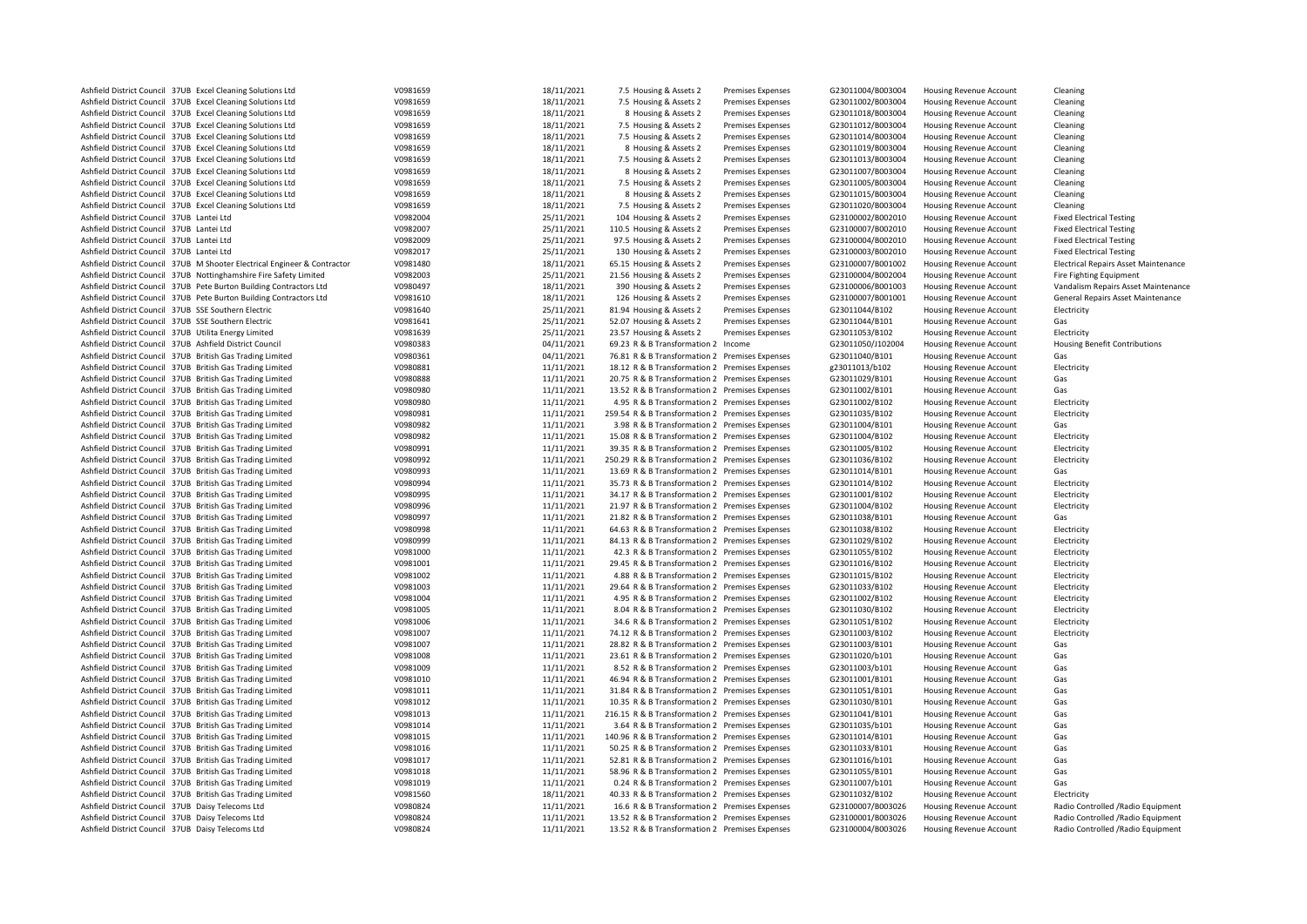| Ashfield District Council 37UB Daisy Telecoms Ltd            | V0980824 | 11/11/2021 | 13.52 R & B Transformation 2 Premises Expenses   |                          | G23100006/B003026 | <b>Housing Revenue Account</b>       | Radio Controlled / Radio Equipment     |
|--------------------------------------------------------------|----------|------------|--------------------------------------------------|--------------------------|-------------------|--------------------------------------|----------------------------------------|
| Ashfield District Council 37UB Daisy Telecoms Ltd            | V0980824 | 11/11/2021 | 14.58 R & B Transformation 2 Premises Expenses   |                          | G23100005/B003026 | Housing Revenue Account              | Radio Controlled / Radio Equipment     |
| Ashfield District Council 37UB Daisy Telecoms Ltd            | V0980854 | 11/11/2021 | 36.32 R & B Transformation 2 Supplies & Services |                          | G23100002/d301002 |                                      | Telephones                             |
|                                                              | V0980854 |            |                                                  |                          |                   | Housing Revenue Account              |                                        |
| Ashfield District Council 37UB Daisy Telecoms Ltd            |          | 11/11/2021 | 104.1 R & B Transformation 2 Supplies & Services |                          | G23100007/d301002 | <b>Housing Revenue Account</b>       | Telephones                             |
| Ashfield District Council 37UB E.ON Energy Services          | V0980449 | 04/11/2021 | 28.22 R & B Transformation 2 Premises Expenses   |                          | G23011045/B101    | Housing Revenue Account              | Gas                                    |
| Ashfield District Council 37UB E.ON Energy Services          | V0982435 | 25/11/2021 | 18.73 R & B Transformation 2 Premises Expenses   |                          | G23011045/B101    | Housing Revenue Account              | Gas                                    |
| Ashfield District Council 37UB EDF Energy 1 Ltd              | V0981877 | 25/11/2021 | 45.96 R & B Transformation 2 Premises Expenses   |                          | G23100004/B102    | Housing Revenue Account              | Electricity                            |
| Ashfield District Council 37UB EDF Energy 1 Ltd              | V0981877 | 25/11/2021 | 39.88 R & B Transformation 2 Premises Expenses   |                          | G23100006/B102    | Housing Revenue Account              | Electricity                            |
| Ashfield District Council 37UB Severn Trent Water Ltd        | V0980445 | 04/11/2021 | 17.58 R & B Transformation 2 Premises Expenses   |                          | G23011034/b401    | Housing Revenue Account              | Water rates                            |
| Ashfield District Council 37UB Severn Trent Water Ltd        | V0977269 | 11/11/2021 | 120.75 R & B Transformation 2 Premises Expenses  |                          | G23011004/B102    | <b>Housing Revenue Account</b>       | Electricity                            |
| Ashfield District Council 37UB Severn Trent Water Ltd        | V0980443 | 11/11/2021 | 285.16 R & B Transformation 2 Premises Expenses  |                          | G23011002/B401    | Housing Revenue Account              | Water rates                            |
| Ashfield District Council 37UB Shell Energy Retail Ltd       | V0980438 | 04/11/2021 | 16.81 R & B Transformation 2 Premises Expenses   |                          | G23011047/B101    | <b>Housing Revenue Account</b>       | Gas                                    |
|                                                              |          |            |                                                  |                          |                   |                                      |                                        |
| Ashfield District Council 37UB Shell Energy Retail Ltd       | V0980438 | 04/11/2021 | 12.2 R & B Transformation 2 Premises Expenses    |                          | G23011047/B102    | <b>Housing Revenue Account</b>       | Electricity                            |
| Ashfield District Council 37UB Total Gas & Power             | V0981563 | 18/11/2021 | -52.41 R & B Transformation 2 Premises Expenses  |                          | G23100005/B101    | Housing Revenue Account              | Gas                                    |
| Ashfield District Council 37UB Total Gas & Power             | V0981563 | 18/11/2021 | -50.72 R & B Transformation 2 Premises Expenses  |                          | G23100005/B101    | Housing Revenue Account              | Gas                                    |
| Ashfield District Council 37UB Total Gas & Power             | V0981563 | 18/11/2021 | 10.28 R & B Transformation 2 Premises Expenses   |                          | G23100005/B101    | Housing Revenue Account              | Gas                                    |
| Ashfield District Council 37UB Total Gas & Power             | V0981563 | 18/11/2021 | 88 R & B Transformation 2 Premises Expenses      |                          | G23100006/B101    | Housing Revenue Account              | Gas                                    |
| Ashfield District Council 37UB Total Gas & Power             | V0981563 | 18/11/2021 | -1.83 R & B Transformation 2 Premises Expenses   |                          | G23100005/B101    | <b>Housing Revenue Account</b>       | Gas                                    |
| Ashfield District Council 37UB Total Gas & Power             | V0981563 | 18/11/2021 | 96.58 R & B Transformation 2 Premises Expenses   |                          | G23100004/B101    | Housing Revenue Account              | Gas                                    |
| Ashfield District Council 37UB Total Gas & Power             | V0981563 | 18/11/2021 | -52.41 R & B Transformation 2 Premises Expenses  |                          | G23100005/B101    | Housing Revenue Account              | Gas                                    |
| Ashfield District Council 37UB Total Gas & Power             | V0981563 | 18/11/2021 | -50.72 R & B Transformation 2 Premises Expenses  |                          | G23100005/B101    | Housing Revenue Account              | Gas                                    |
| Ashfield District Council 37UB Total Gas & Power             | V0981563 | 18/11/2021 | 169.82 R & B Transformation 2 Premises Expenses  |                          | G23100002/B101    | Housing Revenue Account              | Gas                                    |
|                                                              |          |            |                                                  |                          |                   |                                      |                                        |
| Ashfield District Council 37UB Total Gas & Power             | V0981563 | 18/11/2021 | -52.41 R & B Transformation 2 Premises Expenses  |                          | G23100005/B101    | <b>Housing Revenue Account</b>       | Gas                                    |
| Ashfield District Council 37UB Total Gas & Power             | V0981563 | 18/11/2021 | 117.1 R & B Transformation 2 Premises Expenses   |                          | G23100007/B101    | <b>Housing Revenue Account</b>       | Gas                                    |
| Ashfield District Council 37UB Utilita Energy Limited        | V0980437 | 04/11/2021 | 20.28 R & B Transformation 2 Premises Expenses   |                          | G23011053/B102    | Housing Revenue Account              | Electricity                            |
| Ashfield District Council 37UB British Gas Trading Limited   | V0979398 | 04/11/2021 | 54.92 R & B Transformation 2 Premises Expenses   |                          | G70000/B104       | HS Management                        | Void Properties Utility charges        |
| Ashfield District Council 37UB Digital ID                    | V0980983 | 11/11/2021 | 49.58 Housing & Assets 2                         | Supplies & Services      | G53000/D001001    | Lettings and PS                      | <b>Equipment Purchase</b>              |
| Ashfield District Council 37UB Digital ID                    | V0980983 | 11/11/2021 | 4.47 Housing & Assets 2                          | Supplies & Services      | G53000/D001001    | Lettings and PS                      | <b>Equipment Purchase</b>              |
| Ashfield District Council 37UB Royal Mail                    | V0980442 | 11/11/2021 | 89.82 R & B Transformation 2 Supplies & Services |                          | G53000/D301001    | Lettings and PS                      | Postages                               |
| Ashfield District Council 37UB Royal Mail                    | V0980454 | 18/11/2021 | 89.38 R & B Transformation 2 Supplies & Services |                          | G53000/D301001    | Lettings and PS                      | Postages                               |
| Ashfield District Council 37UB CCM Group                     | V0981582 | 18/11/2021 | 217.14 Housing & Assets 2                        | Supplies & Services      | G58000/D103       | <b>Procurement Section</b>           | Printing & stationery                  |
| Ashfield District Council 37UB RIBA Bookshops                | V0980834 | 11/11/2021 | 198.67 Housing & Assets 2                        |                          | G58000/D200004    |                                      |                                        |
|                                                              |          |            |                                                  | Supplies & Services      |                   | <b>Procurement Section</b>           | Legal Expenses                         |
| Ashfield District Council 37UB Orbis Property Protection Ltd | V0967825 | 25/11/2021 | 58.6 Housing & Assets 2                          | <b>Premises Expenses</b> | G56005/B004010    | <b>Tech Servs Planned Responsive</b> | PM Void Screens                        |
| Ashfield District Council 37UB Orbis Property Protection Ltd | V0967826 | 25/11/2021 | 58.6 Housing & Assets 2                          | <b>Premises Expenses</b> | G56005/B004010    | <b>Tech Servs Planned Responsive</b> | PM Void Screens                        |
| Ashfield District Council 37UB Orbis Property Protection Ltd | V0967827 | 25/11/2021 | 58.6 Housing & Assets 2                          | <b>Premises Expenses</b> | G56005/B004010    | <b>Tech Servs Planned Responsive</b> | PM Void Screens                        |
| Ashfield District Council 37UB Orbis Property Protection Ltd | V0967828 | 25/11/2021 | 58.6 Housing & Assets 2                          | <b>Premises Expenses</b> | G56005/B004010    | <b>Tech Servs Planned Responsive</b> | PM Void Screens                        |
| Ashfield District Council 37UB Orbis Property Protection Ltd | V0970804 | 25/11/2021 | 58.6 Housing & Assets 2                          | <b>Premises Expenses</b> | G56005/B004010    | <b>Tech Servs Planned Responsive</b> | PM Void Screens                        |
| Ashfield District Council 37UB Orbis Property Protection Ltd | V0970805 | 25/11/2021 | 58.6 Housing & Assets 2                          | <b>Premises Expenses</b> | G56005/B004010    | Tech Servs Planned Responsive        | PM Void Screens                        |
| Ashfield District Council 37UB Orbis Property Protection Ltd | V0970806 | 25/11/2021 | 58.6 Housing & Assets 2                          | <b>Premises Expenses</b> | G56005/B004010    | <b>Tech Servs Planned Responsive</b> | PM Void Screens                        |
| Ashfield District Council 37UB Orbis Property Protection Ltd | V0970819 | 25/11/2021 | 58.6 Housing & Assets 2                          | <b>Premises Expenses</b> | G56005/B004010    | <b>Tech Servs Planned Responsive</b> | PM Void Screens                        |
| Ashfield District Council 37UB Orbis Property Protection Ltd | V0981967 | 25/11/2021 | 102.32 Housing & Assets 2                        | <b>Premises Expenses</b> | G56005/B004010    | <b>Tech Servs Planned Responsive</b> | PM Void Screens                        |
|                                                              |          |            |                                                  |                          |                   |                                      |                                        |
| Ashfield District Council 37UB Orbis Property Protection Ltd | V0981968 | 25/11/2021 | 58.6 Housing & Assets 2                          | <b>Premises Expenses</b> | G56005/B004010    | <b>Tech Servs Planned Responsive</b> | PM Void Screens                        |
| Ashfield District Council 37UB Stroma Certification Limited  | V0980373 | 04/11/2021 | 92.69 Housing & Assets 2                         | <b>Premises Expenses</b> | G56005/B004042    | <b>Tech Servs Planned Responsive</b> | Annual Prop Health & Safety Check/Serv |
| Ashfield District Council 37UB Wilko Retail Limited          | V0980505 | 04/11/2021 | 148.33 Housing & Assets 2                        | Supplies & Services      | G56004/D200033    | <b>Tech Servs Planned Responsive</b> | <b>Decoration Vouchers</b>             |
| Ashfield District Council 37UB Wilko Retail Limited          | V0980506 | 04/11/2021 | 83.33 Housing & Assets 2                         | Supplies & Services      | G56004/D200033    | <b>Tech Servs Planned Responsive</b> | <b>Decoration Vouchers</b>             |
| Ashfield District Council 37UB Wilko Retail Limited          | V0980507 | 04/11/2021 | 148.08 Housing & Assets 2                        | Supplies & Services      | G56004/D200033    | <b>Tech Servs Planned Responsive</b> | <b>Decoration Vouchers</b>             |
| Ashfield District Council 37UB Wilko Retail Limited          | V0980508 | 04/11/2021 | 148.33 Housing & Assets 2                        | Supplies & Services      | G56004/D200033    | <b>Tech Servs Planned Responsive</b> | <b>Decoration Vouchers</b>             |
| Ashfield District Council 37UB Wilko Retail Limited          | V0980509 | 04/11/2021 | 148.33 Housing & Assets 2                        | Supplies & Services      | G56004/D200033    | Tech Servs Planned Responsive        | <b>Decoration Vouchers</b>             |
| Ashfield District Council 37UB Wilko Retail Limited          | V0980510 | 04/11/2021 | 148.33 Housing & Assets 2                        | Supplies & Services      | G56004/D200033    | <b>Tech Servs Planned Responsive</b> | <b>Decoration Vouchers</b>             |
| Ashfield District Council 37UB Wilko Retail Limited          | V0980511 | 04/11/2021 | 90.83 Housing & Assets 2                         | Supplies & Services      | G56004/D200033    | <b>Tech Servs Planned Responsive</b> | <b>Decoration Vouchers</b>             |
| Ashfield District Council 37UB Wilko Retail Limited          | V0980512 | 04/11/2021 | 125.42 Housing & Assets 2                        | Supplies & Services      | G56004/D200033    | <b>Tech Servs Planned Responsive</b> | <b>Decoration Vouchers</b>             |
| Ashfield District Council 37UB Wilko Retail Limited          | V0980513 | 04/11/2021 | 116.42 Housing & Assets 2                        | Supplies & Services      | G56004/D200033    | <b>Tech Servs Planned Responsive</b> | <b>Decoration Vouchers</b>             |
|                                                              |          |            |                                                  |                          |                   |                                      |                                        |
| Ashfield District Council 37UB Wilko Retail Limited          | V0980928 | 11/11/2021 | 100 Housing & Assets 2                           | Supplies & Services      | G56004/D200033    | <b>Tech Servs Planned Responsive</b> | <b>Decoration Vouchers</b>             |
| Ashfield District Council 37UB Wilko Retail Limited          | V0980929 | 11/11/2021 | 199.92 Housing & Assets 2                        | Supplies & Services      | G56004/D200033    | <b>Tech Servs Planned Responsive</b> | <b>Decoration Vouchers</b>             |
| Ashfield District Council 37UB Wilko Retail Limited          | V0980930 | 11/11/2021 | 125 Housing & Assets 2                           | Supplies & Services      | G56004/D200033    | <b>Tech Servs Planned Responsive</b> | <b>Decoration Vouchers</b>             |
| Ashfield District Council 37UB Wilko Retail Limited          | V0980931 | 11/11/2021 | 109.17 Housing & Assets 2                        | Supplies & Services      | G56004/D200033    | <b>Tech Servs Planned Responsive</b> | <b>Decoration Vouchers</b>             |
| Ashfield District Council 37UB Wilko Retail Limited          | V0980932 | 11/11/2021 | 126.67 Housing & Assets 2                        | Supplies & Services      | G56004/D200033    | <b>Tech Servs Planned Responsive</b> | <b>Decoration Vouchers</b>             |
| Ashfield District Council 37UB Wilko Retail Limited          | V0980933 | 11/11/2021 | 122.5 Housing & Assets 2                         | Supplies & Services      | G56004/D200033    | <b>Tech Servs Planned Responsive</b> | <b>Decoration Vouchers</b>             |
| Ashfield District Council 37UB Wilko Retail Limited          | V0980934 | 11/11/2021 | 170 Housing & Assets 2                           | Supplies & Services      | G56004/D200033    | <b>Tech Servs Planned Responsive</b> | <b>Decoration Vouchers</b>             |
| Ashfield District Council 37UB Wilko Retail Limited          | V0980935 | 11/11/2021 | 64.83 Housing & Assets 2                         | Supplies & Services      | G56004/D200033    | <b>Tech Servs Planned Responsive</b> | <b>Decoration Vouchers</b>             |
| Ashfield District Council 37UB Wilko Retail Limited          | V0980936 | 11/11/2021 | 129.17 Housing & Assets 2                        | Supplies & Services      | G56004/D200033    | Tech Servs Planned Responsive        | <b>Decoration Vouchers</b>             |
|                                                              |          |            |                                                  |                          |                   |                                      |                                        |
| Ashfield District Council 37UB Wilko Retail Limited          | V0980937 | 11/11/2021 | 148.33 Housing & Assets 2                        | Supplies & Services      | G56004/D200033    | <b>Tech Servs Planned Responsive</b> | <b>Decoration Vouchers</b>             |
| Ashfield District Council 37UB Wilko Retail Limited          | V0980938 | 11/11/2021 | 103.33 Housing & Assets 2                        | Supplies & Services      | G56004/D200033    | <b>Tech Servs Planned Responsive</b> | <b>Decoration Vouchers</b>             |
| Ashfield District Council 37UB Wilko Retail Limited          | V0980939 | 11/11/2021 | 82.33 Housing & Assets 2                         | Supplies & Services      | G56004/D200033    | Tech Servs Planned Responsive        | <b>Decoration Vouchers</b>             |
| Ashfield District Council 37UB Wilko Retail Limited          | V0980940 | 11/11/2021 | 50.71 Housing & Assets 2                         | Supplies & Services      | G56004/D200033    | <b>Tech Servs Planned Responsive</b> | <b>Decoration Vouchers</b>             |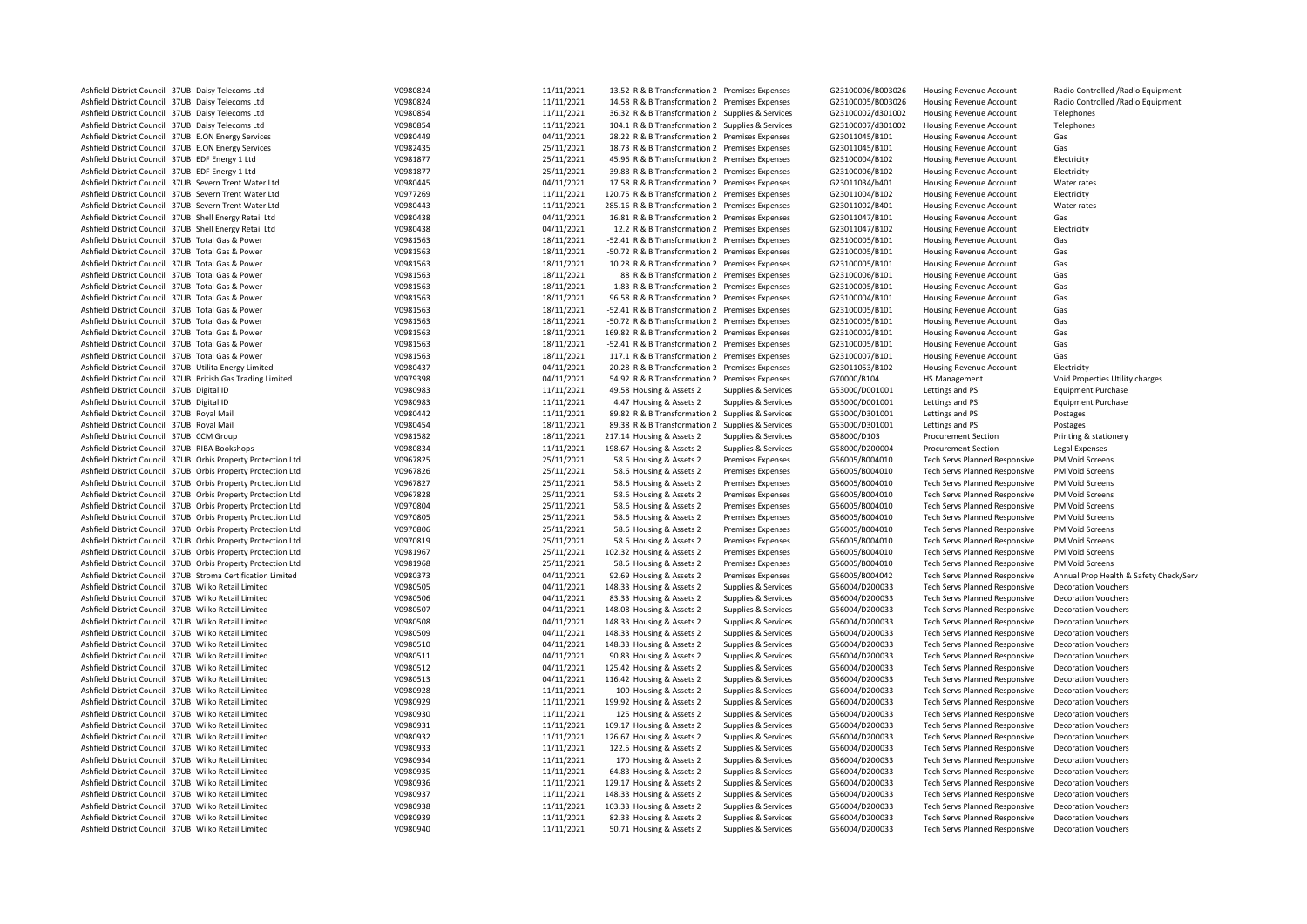| Ashfield District Council 37UB Wilko Retail Limited                     | V0980941 | 11/11/2021 | 83.33 Housing & Assets 2                                         | Supplies & Services | G56004/D200033 | <b>Tech Servs Planned Responsive</b> | <b>Decoration Vouchers</b>              |
|-------------------------------------------------------------------------|----------|------------|------------------------------------------------------------------|---------------------|----------------|--------------------------------------|-----------------------------------------|
| Ashfield District Council 37UB Wilko Retail Limited                     | V0980942 | 11/11/2021 | 76.87 Housing & Assets 2                                         | Supplies & Services | G56004/D200033 | <b>Tech Servs Planned Responsive</b> | <b>Decoration Vouchers</b>              |
| Ashfield District Council 37UB Wilko Retail Limited                     | V0981827 | 18/11/2021 | 225.83 Housing & Assets 2                                        | Supplies & Services | G56004/D200033 | Tech Servs Planned Responsive        | <b>Decoration Vouchers</b>              |
| Ashfield District Council 37UB Wilko Retail Limited                     | V0981828 | 18/11/2021 | 145.46 Housing & Assets 2                                        | Supplies & Services | G56004/D200033 | <b>Tech Servs Planned Responsive</b> | <b>Decoration Vouchers</b>              |
|                                                                         |          |            |                                                                  |                     |                |                                      |                                         |
| Ashfield District Council 37UB Wilko Retail Limited                     | V0981829 | 18/11/2021 | 122.5 Housing & Assets 2                                         | Supplies & Services | G56004/D200033 | <b>Tech Servs Planned Responsive</b> | <b>Decoration Vouchers</b>              |
| Ashfield District Council 37UB Wilko Retail Limited                     | V0981830 | 18/11/2021 | 100 Housing & Assets 2                                           | Supplies & Services | G56004/D200033 | <b>Tech Servs Planned Responsive</b> | <b>Decoration Vouchers</b>              |
| Ashfield District Council 37UB Wilko Retail Limited                     | V0981831 | 18/11/2021 | 122.5 Housing & Assets 2                                         | Supplies & Services | G56004/D200033 | <b>Tech Servs Planned Responsive</b> | <b>Decoration Vouchers</b>              |
| Ashfield District Council 37UB Wilko Retail Limited                     | V0981848 | 25/11/2021 | 148.33 Housing & Assets 2                                        | Supplies & Services | G56004/D200033 | Tech Servs Planned Responsive        | <b>Decoration Vouchers</b>              |
| Ashfield District Council 37UB Wilko Retail Limited                     | V0981849 | 25/11/2021 | 65 Housing & Assets 2                                            | Supplies & Services | G56004/D200033 | Tech Servs Planned Responsive        | <b>Decoration Vouchers</b>              |
| Ashfield District Council 37UB Wilko Retail Limited                     | V0981850 | 25/11/2021 | 171.04 Housing & Assets 2                                        | Supplies & Services | G56004/D200033 | Tech Servs Planned Responsive        | <b>Decoration Vouchers</b>              |
| Ashfield District Council 37UB Wilko Retail Limited                     | V0981851 | 25/11/2021 | 148.33 Housing & Assets 2                                        | Supplies & Services | G56004/D200033 | <b>Tech Servs Planned Responsive</b> | <b>Decoration Vouchers</b>              |
| Ashfield District Council 37UB Wilko Retail Limited                     | V0981852 | 25/11/2021 | 100 Housing & Assets 2                                           | Supplies & Services | G56004/D200033 | Tech Servs Planned Responsive        | <b>Decoration Vouchers</b>              |
| Ashfield District Council 37UB Wilko Retail Limited                     | V0981853 | 25/11/2021 | 174.17 Housing & Assets 2                                        | Supplies & Services | G56004/D200033 | <b>Tech Servs Planned Responsive</b> | <b>Decoration Vouchers</b>              |
|                                                                         |          |            |                                                                  |                     |                |                                      |                                         |
| Ashfield District Council 37UB Wilko Retail Limited                     | V0981854 | 25/11/2021 | 122.5 Housing & Assets 2                                         | Supplies & Services | G56004/D200033 | Tech Servs Planned Responsive        | <b>Decoration Vouchers</b>              |
| Ashfield District Council 37UB Wilko Retail Limited                     | V0981855 | 25/11/2021 | 174.17 Housing & Assets 2                                        | Supplies & Services | G56004/D200033 | Tech Servs Planned Responsive        | <b>Decoration Vouchers</b>              |
| Ashfield District Council 37UB Wilko Retail Limited                     | V0981931 | 25/11/2021 | 122.5 Housing & Assets 2                                         | Supplies & Services | G56004/D200033 | Tech Servs Planned Responsive        | <b>Decoration Vouchers</b>              |
| Ashfield District Council 37UB Orbis Property Protection Ltd            | V0981966 | 25/11/2021 | 58.6 R & B Transformation 2 Premises Expenses                    |                     | G56005/B004010 | Tech Servs Planned Responsive        | PM Void Screens                         |
| Ashfield District Council 37UB Maun Motors Self Drive                   | V0980303 | 11/11/2021 | 495 Place & Communities 2 Transport Related Expenses G57000/C201 |                     |                | <b>Technical Services Depot</b>      | Hire of vehicles                        |
| Ashfield District Council 37UB AGS Tech Ltd                             | V0980568 | 08/11/2021 | 50 R & B Transformation 2 Supplies & Services                    |                     | G57002/D200008 | <b>Technical Services Depot</b>      | Payments to Contractors External        |
| Ashfield District Council 37UB AGS Tech Ltd                             | V0980569 | 08/11/2021 | 50 R & B Transformation 2 Supplies & Services                    |                     | G57002/D200008 | <b>Technical Services Depot</b>      | Payments to Contractors External        |
| Ashfield District Council 37UB AGS Tech Ltd                             | V0980570 | 08/11/2021 | 50 R & B Transformation 2 Supplies & Services                    |                     | G57002/D200008 | <b>Technical Services Depot</b>      | Payments to Contractors External        |
| Ashfield District Council 37UB AGS Tech Ltd                             | V0980571 | 08/11/2021 | 70.12 R & B Transformation 2 Supplies & Services                 |                     | G57002/D200008 | <b>Technical Services Depot</b>      | Payments to Contractors External        |
| Ashfield District Council 37UB AGS Tech Ltd                             | V0980572 | 08/11/2021 | 185.6 R & B Transformation 2 Supplies & Services                 |                     | G57002/D200008 | <b>Technical Services Depot</b>      | Payments to Contractors External        |
|                                                                         |          |            |                                                                  |                     |                |                                      |                                         |
| Ashfield District Council 37UB AGS Tech Ltd                             | V0980573 | 08/11/2021 | 50 R & B Transformation 2 Supplies & Services                    |                     | G57002/D200008 | <b>Technical Services Depot</b>      | Payments to Contractors External        |
| Ashfield District Council 37UB AGS Tech Ltd                             | V0980574 | 08/11/2021 | 50 R & B Transformation 2 Supplies & Services                    |                     | G57002/D200008 | <b>Technical Services Depot</b>      | Payments to Contractors External        |
| Ashfield District Council 37UB AGS Tech Ltd                             | V0980575 | 08/11/2021 | 50 R & B Transformation 2 Supplies & Services                    |                     | G57002/D200008 | <b>Technical Services Depot</b>      | Payments to Contractors External        |
| Ashfield District Council 37UB AGS Tech Ltd                             | V0980576 | 08/11/2021 | 94.2 R & B Transformation 2 Supplies & Services                  |                     | G57002/D200008 | <b>Technical Services Depot</b>      | Payments to Contractors External        |
| Ashfield District Council 37UB AGS Tech Ltd                             | V0980577 | 08/11/2021 | 50 R & B Transformation 2 Supplies & Services                    |                     | G57002/D200008 | <b>Technical Services Depot</b>      | Payments to Contractors External        |
| Ashfield District Council 37UB AGS Tech Ltd                             | V0980578 | 08/11/2021 | 50 R & B Transformation 2 Supplies & Services                    |                     | G57002/D200008 | <b>Technical Services Depot</b>      | Payments to Contractors External        |
| Ashfield District Council 37UB AGS Tech Ltd                             | V0981277 | 15/11/2021 | 50 R & B Transformation 2 Supplies & Services                    |                     | G57002/D200008 | <b>Technical Services Depot</b>      | Payments to Contractors External        |
| Ashfield District Council 37UB AGS Tech Ltd                             | V0981278 | 15/11/2021 | 50 R & B Transformation 2 Supplies & Services                    |                     | G57002/D200008 | <b>Technical Services Depot</b>      | Payments to Contractors External        |
| Ashfield District Council 37UB AGS Tech Ltd                             | V0981279 | 15/11/2021 | 50 R & B Transformation 2 Supplies & Services                    |                     | G57002/D200008 | <b>Technical Services Depot</b>      | Payments to Contractors External        |
|                                                                         | V0981280 |            |                                                                  |                     |                |                                      |                                         |
| Ashfield District Council 37UB AGS Tech Ltd                             |          | 15/11/2021 | 50 R & B Transformation 2 Supplies & Services                    |                     | G57002/D200008 | <b>Technical Services Depot</b>      | Payments to Contractors External        |
| Ashfield District Council 37UB AGS Tech Ltd                             | V0981281 | 15/11/2021 | 50 R & B Transformation 2 Supplies & Services                    |                     | G57002/D200008 | <b>Technical Services Depot</b>      | Payments to Contractors External        |
| Ashfield District Council 37UB AGS Tech Ltd                             | V0981314 | 15/11/2021 | 50 R & B Transformation 2 Supplies & Services                    |                     | G57002/D200008 | <b>Technical Services Depot</b>      | Payments to Contractors External        |
| Ashfield District Council 37UB AGS Tech Ltd                             | V0981748 | 22/11/2021 | 50 R & B Transformation 2 Supplies & Services                    |                     | G57002/D200008 | <b>Technical Services Depot</b>      | Payments to Contractors External        |
| Ashfield District Council 37UB AGS Tech Ltd                             | V0981788 | 22/11/2021 | 150 R & B Transformation 2 Supplies & Services                   |                     | G57002/D200008 | <b>Technical Services Depot</b>      | Payments to Contractors External        |
| Ashfield District Council 37UB AGS Tech Ltd                             | V0981789 | 22/11/2021 | 50 R & B Transformation 2 Supplies & Services                    |                     | G57002/D200008 | <b>Technical Services Depot</b>      | Payments to Contractors External        |
| Ashfield District Council 37UB AGS Tech Ltd                             | V0981790 | 22/11/2021 | 50 R & B Transformation 2 Supplies & Services                    |                     | G57002/D200008 | <b>Technical Services Depot</b>      | Payments to Contractors External        |
| Ashfield District Council 37UB AGS Tech Ltd                             | V0982272 | 29/11/2021 | 50 R & B Transformation 2 Supplies & Services                    |                     | G57002/D200008 | <b>Technical Services Depot</b>      | Payments to Contractors External        |
| Ashfield District Council 37UB AGS Tech Ltd                             | V0982273 | 29/11/2021 | 50 R & B Transformation 2 Supplies & Services                    |                     | G57002/D200008 | <b>Technical Services Depot</b>      | Payments to Contractors External        |
| Ashfield District Council 37UB AGS Tech Ltd                             | V0982274 | 29/11/2021 | 50 R & B Transformation 2 Supplies & Services                    |                     | G57002/D200008 | <b>Technical Services Depot</b>      | Payments to Contractors External        |
|                                                                         | V0980620 |            |                                                                  |                     |                |                                      |                                         |
| Ashfield District Council 37UB AKW Medi-Care Limited                    |          | 08/11/2021 | 8.15 R & B Transformation 2 Supplies & Services                  |                     | G57000/D001004 | <b>Technical Services Depot</b>      | Chemicals and Materials Purchase        |
| Ashfield District Council 37UB AKW Medi-Care Limited                    | V0980620 | 08/11/2021 | O R & B Transformation 2 Supplies & Services                     |                     | G57000/D001004 | <b>Technical Services Depot</b>      | Chemicals and Materials Purchase        |
| Ashfield District Council 37UB AKW Medi-Care Limited                    | V0980621 | 08/11/2021 | 343.37 R & B Transformation 2 Supplies & Services                |                     | G57000/D001004 | <b>Technical Services Depot</b>      | Chemicals and Materials Purchase        |
| Ashfield District Council 37UB AKW Medi-Care Limited                    | V0981315 | 15/11/2021 | 68.9 R & B Transformation 2 Supplies & Services                  |                     | G57000/D001004 | <b>Technical Services Depot</b>      | Chemicals and Materials Purchase        |
| Ashfield District Council 37UB AKW Medi-Care Limited                    | V0981318 | 15/11/2021 | 65.51 R & B Transformation 2 Supplies & Services                 |                     | G57000/D001004 | <b>Technical Services Depot</b>      | Chemicals and Materials Purchase        |
| Ashfield District Council 37UB AKW Medi-Care Limited                    | V0981318 | 15/11/2021 | 248.21 R & B Transformation 2 Supplies & Services                |                     | G57000/D001004 | <b>Technical Services Depot</b>      | Chemicals and Materials Purchase        |
| Ashfield District Council 37UB AKW Medi-Care Limited                    | V0981318 | 15/11/2021 | 29.29 R & B Transformation 2 Supplies & Services                 |                     | G57000/D001004 | <b>Technical Services Depot</b>      | Chemicals and Materials Purchase        |
| Ashfield District Council 37UB AKW Medi-Care Limited                    | V0981318 | 15/11/2021 | 52.03 R & B Transformation 2 Supplies & Services                 |                     | G57000/D001004 | <b>Technical Services Depot</b>      | Chemicals and Materials Purchase        |
| Ashfield District Council 37UB AKW Medi-Care Limited                    | V0981319 | 15/11/2021 | 52.03 R & B Transformation 2 Supplies & Services                 |                     | G57000/D001004 | <b>Technical Services Depot</b>      | Chemicals and Materials Purchase        |
| Ashfield District Council 37UB AKW Medi-Care Limited                    | V0981319 | 15/11/2021 | 65.51 R & B Transformation 2 Supplies & Services                 |                     | G57000/D001004 | <b>Technical Services Depot</b>      | Chemicals and Materials Purchase        |
| Ashfield District Council 37UB AKW Medi-Care Limited                    | V0981319 | 15/11/2021 |                                                                  |                     |                |                                      |                                         |
|                                                                         |          |            | 29.29 R & B Transformation 2 Supplies & Services                 |                     | G57000/D001004 | <b>Technical Services Depot</b>      | Chemicals and Materials Purchase        |
| Ashfield District Council 37UB AKW Medi-Care Limited                    | V0981320 | 15/11/2021 | 12 R & B Transformation 2 Supplies & Services                    |                     | G57000/D001004 | <b>Technical Services Depot</b>      | Chemicals and Materials Purchase        |
| Ashfield District Council 37UB AKW Medi-Care Limited                    | V0981320 | 15/11/2021 | 28.42 R & B Transformation 2 Supplies & Services                 |                     | G57000/D001004 | <b>Technical Services Depot</b>      | Chemicals and Materials Purchase        |
| Ashfield District Council 37UB AKW Medi-Care Limited                    | V0981323 | 15/11/2021 | 140.97 R & B Transformation 2 Supplies & Services                |                     | G57000/D001004 | <b>Technical Services Depot</b>      | Chemicals and Materials Purchase        |
| Ashfield District Council 37UB AKW Medi-Care Limited                    | V0981323 | 15/11/2021 | 248.21 R & B Transformation 2 Supplies & Services                |                     | G57000/D001004 | <b>Technical Services Depot</b>      | Chemicals and Materials Purchase        |
| Ashfield District Council 37UB AKW Medi-Care Limited                    | V0981323 | 15/11/2021 | 30.83 R & B Transformation 2 Supplies & Services                 |                     | G57000/D001004 | <b>Technical Services Depot</b>      | Chemicals and Materials Purchase        |
| Ashfield District Council 37UB AKW Medi-Care Limited                    | V0981323 | 15/11/2021 | 65.51 R & B Transformation 2 Supplies & Services                 |                     | G57000/D001004 | <b>Technical Services Depot</b>      | <b>Chemicals and Materials Purchase</b> |
| Ashfield District Council 37UB AKW Medi-Care Limited                    | V0981323 | 15/11/2021 | 29.29 R & B Transformation 2 Supplies & Services                 |                     | G57000/D001004 | <b>Technical Services Depot</b>      | Chemicals and Materials Purchase        |
| Ashfield District Council 37UB Ashfield District Council                | V0981841 | 18/11/2021 | 285.9 R & B Transformation 2 Supplies & Services                 |                     | G57000/D200035 | <b>Technical Services Depot</b>      | Goodwill                                |
| Ashfield District Council 37UB B & J Carpets Limited                    | V0981327 | 15/11/2021 | 12.5 R & B Transformation 2 Supplies & Services                  |                     | G57000/D001004 | <b>Technical Services Depot</b>      | Chemicals and Materials Purchase        |
| Ashfield District Council 37UB Bapp Industrial Supplies (Mansfield) Ltd | V0981326 | 15/11/2021 | 8.5 R & B Transformation 2 Supplies & Services                   |                     | G57000/D001004 |                                      | Chemicals and Materials Purchase        |
|                                                                         |          |            |                                                                  |                     |                | <b>Technical Services Depot</b>      |                                         |
| Ashfield District Council 37UB Brays Pipelines Limited                  | V0981242 | 15/11/2021 | 350 R & B Transformation 2 Supplies & Services                   |                     | G57002/D200008 | <b>Technical Services Depot</b>      | Payments to Contractors External        |
| Ashfield District Council 37UB Byron Glass Co Ltd                       | V0981328 | 15/11/2021 | 15 R & B Transformation 2 Supplies & Services                    |                     | G57000/D001004 | <b>Technical Services Depot</b>      | Chemicals and Materials Purchase        |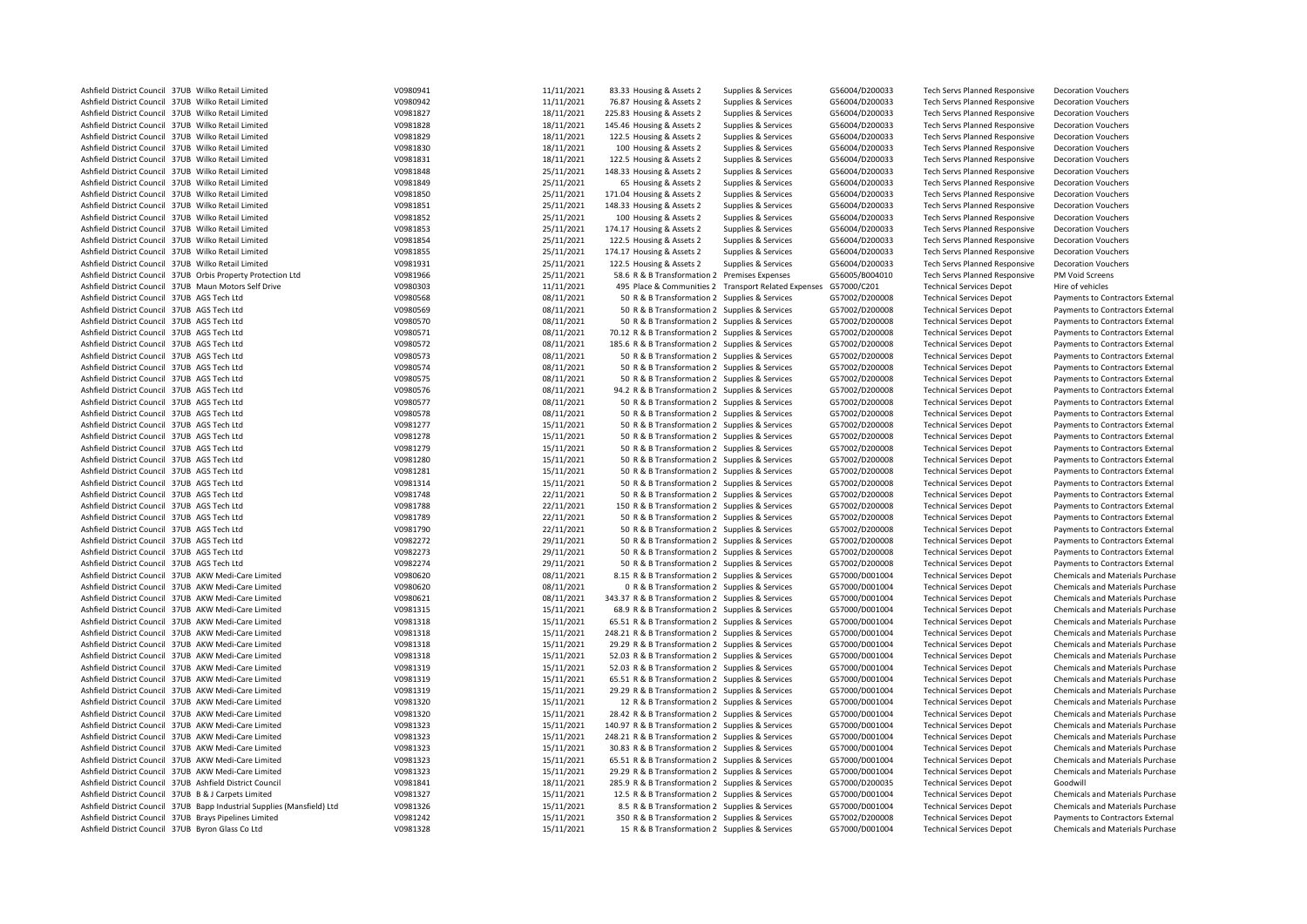| Ashfield District Council 37UB Byron Glass Co Ltd                  | V0981328 | 15/11/2021 | 15 R & B Transformation 2 Supplies & Services      | G57000/D001004 | <b>Technical Services Depot</b> | Chemicals and Materials Purchase        |
|--------------------------------------------------------------------|----------|------------|----------------------------------------------------|----------------|---------------------------------|-----------------------------------------|
| Ashfield District Council 37UB Byron Glass Co Ltd                  | V0981328 | 15/11/2021 | 12.99 R & B Transformation 2 Supplies & Services   | G57000/D001004 | <b>Technical Services Depot</b> | <b>Chemicals and Materials Purchase</b> |
| Ashfield District Council 37UB Byron Glass Co Ltd                  | V0981329 | 15/11/2021 | 13.8 R & B Transformation 2 Supplies & Services    | G57000/D001004 | <b>Technical Services Depot</b> | Chemicals and Materials Purchase        |
| Ashfield District Council 37UB Byron Glass Co Ltd                  | V0981330 | 15/11/2021 | 30.9 R & B Transformation 2 Supplies & Services    | G57000/D001004 | <b>Technical Services Depot</b> | Chemicals and Materials Purchase        |
| Ashfield District Council 37UB Byron Glass Co Ltd                  | V0981331 | 15/11/2021 | 12.08 R & B Transformation 2 Supplies & Services   | G57000/D001004 | <b>Technical Services Depot</b> | Chemicals and Materials Purchase        |
| Ashfield District Council 37UB Byron Glass Co Ltd                  | V0981332 | 15/11/2021 | 44.18 R & B Transformation 2 Supplies & Services   | G57000/D001004 | <b>Technical Services Depot</b> | Chemicals and Materials Purchase        |
| Ashfield District Council 37UB Byron Glass Co Ltd                  | V0981332 | 15/11/2021 | 30 R & B Transformation 2 Supplies & Services      | G57000/D001004 | <b>Technical Services Depot</b> | Chemicals and Materials Purchase        |
| Ashfield District Council 37UB Byron Glass Co Ltd                  | V0981333 | 15/11/2021 | 39.58 R & B Transformation 2 Supplies & Services   | G57000/D001004 | <b>Technical Services Depot</b> | Chemicals and Materials Purchase        |
| Ashfield District Council 37UB Byron Glass Co Ltd                  | V0981333 | 15/11/2021 | 30 R & B Transformation 2 Supplies & Services      | G57000/D001004 | <b>Technical Services Depot</b> | Chemicals and Materials Purchase        |
| Ashfield District Council 37UB Byron Glass Co Ltd                  | V0981334 | 15/11/2021 | 32.2 R & B Transformation 2 Supplies & Services    | G57000/D001004 | <b>Technical Services Depot</b> | Chemicals and Materials Purchase        |
| Ashfield District Council 37UB Byron Glass Co Ltd                  | V0981335 | 15/11/2021 | 13.5 R & B Transformation 2 Supplies & Services    | G57000/D001004 | <b>Technical Services Depot</b> | Chemicals and Materials Purchase        |
| Ashfield District Council 37UB Byron Glass Co Ltd                  | V0981336 | 15/11/2021 | 14.38 R & B Transformation 2 Supplies & Services   | G57000/D001004 | <b>Technical Services Depot</b> | Chemicals and Materials Purchase        |
| Ashfield District Council 37UB Byron Glass Co Ltd                  | V0981337 | 15/11/2021 | 31.63 R & B Transformation 2 Supplies & Services   | G57000/D001004 | <b>Technical Services Depot</b> | Chemicals and Materials Purchase        |
| Ashfield District Council 37UB Byron Glass Co Ltd                  | V0981338 | 15/11/2021 | 14.95 R & B Transformation 2 Supplies & Services   | G57000/D001004 | <b>Technical Services Depot</b> | Chemicals and Materials Purchase        |
| Ashfield District Council 37UB Byron Glass Co Ltd                  | V0981339 | 15/11/2021 | 47.08 R & B Transformation 2 Supplies & Services   | G57000/D001004 | <b>Technical Services Depot</b> | Chemicals and Materials Purchase        |
| Ashfield District Council 37UB Byron Glass Co Ltd                  | V0981339 | 15/11/2021 | 40 R & B Transformation 2 Supplies & Services      | G57000/D001004 | <b>Technical Services Depot</b> | Chemicals and Materials Purchase        |
| Ashfield District Council 37UB Byron Glass Co Ltd                  | V0981339 | 15/11/2021 | 40 R & B Transformation 2 Supplies & Services      | G57000/D001004 | <b>Technical Services Depot</b> | Chemicals and Materials Purchase        |
| Ashfield District Council 37UB Byron Glass Co Ltd                  | V0982382 | 29/11/2021 | 17.25 R & B Transformation 2 Supplies & Services   | G57000/D001004 | <b>Technical Services Depot</b> | Chemicals and Materials Purchase        |
| Ashfield District Council 37UB Byron Glass Co Ltd                  | V0982383 | 29/11/2021 | 39.6 R & B Transformation 2 Supplies & Services    | G57000/D001004 | <b>Technical Services Depot</b> | Chemicals and Materials Purchase        |
| Ashfield District Council 37UB Byron Glass Co Ltd                  | V0982384 | 29/11/2021 | 20 R & B Transformation 2 Supplies & Services      | G57000/D001004 | <b>Technical Services Depot</b> | Chemicals and Materials Purchase        |
| Ashfield District Council 37UB Byron Glass Co Ltd                  | V0982384 | 29/11/2021 | 5 R & B Transformation 2 Supplies & Services       | G57000/D001004 | <b>Technical Services Depot</b> | Chemicals and Materials Purchase        |
| Ashfield District Council 37UB Byron Glass Co Ltd                  | V0982385 | 29/11/2021 | 36.23 R & B Transformation 2 Supplies & Services   | G57000/D001004 | <b>Technical Services Depot</b> | Chemicals and Materials Purchase        |
| Ashfield District Council 37UB Byron Glass Co Ltd                  | V0982386 | 29/11/2021 | 37.5 R & B Transformation 2 Supplies & Services    | G57000/D001004 | <b>Technical Services Depot</b> | Chemicals and Materials Purchase        |
| Ashfield District Council 37UB Byron Glass Co Ltd                  | V0982387 | 29/11/2021 | 19.58 R & B Transformation 2 Supplies & Services   | G57000/D001004 | <b>Technical Services Depot</b> | <b>Chemicals and Materials Purchase</b> |
| Ashfield District Council 37UB Byron Glass Co Ltd                  | V0982388 | 29/11/2021 | 25.3 R & B Transformation 2 Supplies & Services    | G57000/D001004 | <b>Technical Services Depot</b> | Chemicals and Materials Purchase        |
| Ashfield District Council 37UB Byron Glass Co Ltd                  | V0982470 | 29/11/2021 | 17.25 R & B Transformation 2 Supplies & Services   | G57000/D001004 | <b>Technical Services Depot</b> | Chemicals and Materials Purchase        |
| Ashfield District Council 37UB Byron Glass Co Ltd                  | V0982471 | 29/11/2021 | 38.53 R & B Transformation 2 Supplies & Services   | G57000/D001004 | <b>Technical Services Depot</b> | Chemicals and Materials Purchase        |
| Ashfield District Council 37UB Byron Glass Co Ltd                  | V0982472 | 29/11/2021 | 27.5 R & B Transformation 2 Supplies & Services    | G57000/D001004 | <b>Technical Services Depot</b> | <b>Chemicals and Materials Purchase</b> |
| Ashfield District Council 37UB Byron Glass Co Ltd                  | V0982473 | 29/11/2021 | 27.6 R & B Transformation 2 Supplies & Services    | G57000/D001004 | <b>Technical Services Depot</b> | Chemicals and Materials Purchase        |
| Ashfield District Council 37UB Byron Glass Co Ltd                  | V0982474 | 29/11/2021 | 49.3 R & B Transformation 2 Supplies & Services    | G57000/D001004 | <b>Technical Services Depot</b> | Chemicals and Materials Purchase        |
| Ashfield District Council 37UB Byron Glass Co Ltd                  | V0982475 | 29/11/2021 | 22.95 R & B Transformation 2 Supplies & Services   | G57000/D001004 | <b>Technical Services Depot</b> | Chemicals and Materials Purchase        |
| Ashfield District Council 37UB Byron Glass Co Ltd                  | V0982476 | 29/11/2021 | 20.13 R & B Transformation 2 Supplies & Services   | G57000/D001004 | <b>Technical Services Depot</b> | Chemicals and Materials Purchase        |
| Ashfield District Council 37UB Byron Glass Co Ltd                  | V0982477 | 29/11/2021 | 98 R & B Transformation 2 Supplies & Services      | G57000/D001004 | <b>Technical Services Depot</b> | Chemicals and Materials Purchase        |
| Ashfield District Council 37UB Cash & Carry Windows Ltd            | V0980564 | 08/11/2021 | 97 R & B Transformation 2 Supplies & Services      | G57002/D200008 | <b>Technical Services Depot</b> | Payments to Contractors External        |
| Ashfield District Council 37UB Cash & Carry Windows Ltd            | V0980564 | 08/11/2021 | 97 R & B Transformation 2 Supplies & Services      | G57002/D200008 | <b>Technical Services Depot</b> | Payments to Contractors External        |
| Ashfield District Council 37UB Cash & Carry Windows Ltd            | V0980564 | 08/11/2021 | 97 R & B Transformation 2 Supplies & Services      | G57002/D200008 | <b>Technical Services Depot</b> | Payments to Contractors External        |
| Ashfield District Council 37UB Cash & Carry Windows Ltd            | V0980564 | 08/11/2021 | 97 R & B Transformation 2 Supplies & Services      | G57002/D200008 | <b>Technical Services Depot</b> | Payments to Contractors External        |
| Ashfield District Council 37UB Cash & Carry Windows Ltd            | V0981312 | 15/11/2021 | 897 R & B Transformation 2 Supplies & Services     | G57002/D200008 | <b>Technical Services Depot</b> | Payments to Contractors External        |
| Ashfield District Council 37UB Cash & Carry Windows Ltd            | V0981791 | 22/11/2021 | 97 R & B Transformation 2 Supplies & Services      | G57002/D200008 | <b>Technical Services Depot</b> | Payments to Contractors External        |
| Ashfield District Council 37UB Cash & Carry Windows Ltd            | V0981791 | 22/11/2021 | 97 R & B Transformation 2 Supplies & Services      | G57002/D200008 | <b>Technical Services Depot</b> | Payments to Contractors External        |
| Ashfield District Council 37UB City Electrical Factors             | V0980624 | 08/11/2021 | 8.7 R & B Transformation 2 Supplies & Services     | G57000/D001004 | <b>Technical Services Depot</b> | Chemicals and Materials Purchase        |
| Ashfield District Council 37UB City Electrical Factors             | V0981340 | 15/11/2021 | 46.74 R & B Transformation 2 Supplies & Services   | G57000/D001004 | <b>Technical Services Depot</b> | Chemicals and Materials Purchase        |
| Ashfield District Council 37UB City Electrical Factors             | V0981341 | 15/11/2021 | 54.95 R & B Transformation 2 Supplies & Services   | G57000/D001004 | <b>Technical Services Depot</b> | Chemicals and Materials Purchase        |
| Ashfield District Council 37UB City Electrical Factors             | V0982391 | 29/11/2021 | 59.95 R & B Transformation 2 Supplies & Services   | G57000/D002004 | <b>Technical Services Depot</b> | <b>Equipment Maintenance</b>            |
| Ashfield District Council 37UB City Electrical Factors             | V0982392 | 29/11/2021 | 28.95 R & B Transformation 2 Supplies & Services   | G57000/D002004 | <b>Technical Services Depot</b> | <b>Equipment Maintenance</b>            |
| Ashfield District Council 37UB City Electrical Factors             | V0982392 | 29/11/2021 | 48.95 R & B Transformation 2 Supplies & Services   | G57000/D002004 | <b>Technical Services Depot</b> | <b>Equipment Maintenance</b>            |
| Ashfield District Council 37UB City Electrical Factors             | V0982478 | 29/11/2021 | 13.86 R & B Transformation 2 Supplies & Services   | G57000/D001004 | <b>Technical Services Depot</b> | Chemicals and Materials Purchase        |
| Ashfield District Council 37UB City Electrical Factors             | V0982478 | 29/11/2021 | 1.5 R & B Transformation 2 Supplies & Services     | G57000/D001004 | <b>Technical Services Depot</b> | Chemicals and Materials Purchase        |
| Ashfield District Council 37UB City Electrical Factors             | V0982478 | 29/11/2021 | 2 R & B Transformation 2 Supplies & Services       | G57000/D001004 | <b>Technical Services Depot</b> | Chemicals and Materials Purchase        |
| Ashfield District Council 37UB City Electrical Factors             | V0982478 | 29/11/2021 | 5 R & B Transformation 2 Supplies & Services       | G57000/D001004 | <b>Technical Services Depot</b> | Chemicals and Materials Purchase        |
| Ashfield District Council 37UB City Electrical Factors             | V0982478 | 29/11/2021 | 9 R & B Transformation 2 Supplies & Services       | G57000/D001004 | <b>Technical Services Depot</b> | Chemicals and Materials Purchase        |
| Ashfield District Council 37UB City Electrical Factors             | V0982478 | 29/11/2021 | 3 R & B Transformation 2 Supplies & Services       | G57000/D001004 | <b>Technical Services Depot</b> | Chemicals and Materials Purchase        |
| Ashfield District Council 37UB City Plumbing Supplies Holdings Ltd | V0980648 | 08/11/2021 | 12.82 R & B Transformation 2 Supplies & Services   | G57000/D001004 | <b>Technical Services Depot</b> | Chemicals and Materials Purchase        |
| Ashfield District Council 37UB City Plumbing Supplies Holdings Ltd | V0980655 | 08/11/2021 | 4.99 R & B Transformation 2 Supplies & Services    | G57000/D001004 | <b>Technical Services Depot</b> | Chemicals and Materials Purchase        |
| Ashfield District Council 37UB City Plumbing Supplies Holdings Ltd | V0980656 | 08/11/2021 | 244.55 R & B Transformation 2 Supplies & Services  | G57000/D001004 | <b>Technical Services Depot</b> | <b>Chemicals and Materials Purchase</b> |
| Ashfield District Council 37UB City Plumbing Supplies Holdings Ltd | V0980656 | 08/11/2021 | 205.8 R & B Transformation 2 Supplies & Services   | G57000/D001004 | <b>Technical Services Depot</b> | Chemicals and Materials Purchase        |
| Ashfield District Council 37UB City Plumbing Supplies Holdings Ltd | V0980656 | 08/11/2021 | 25.97 R & B Transformation 2 Supplies & Services   | G57000/D001004 | <b>Technical Services Depot</b> | <b>Chemicals and Materials Purchase</b> |
| Ashfield District Council 37UB City Plumbing Supplies Holdings Ltd | V0982401 | 29/11/2021 | 2.82 R & B Transformation 2 Supplies & Services    | G57000/D001004 | <b>Technical Services Depot</b> | Chemicals and Materials Purchase        |
| Ashfield District Council 37UB Crown Paints Limited                | V0981342 | 15/11/2021 | 38.77 R & B Transformation 2 Supplies & Services   | G57000/D001004 | <b>Technical Services Depot</b> | Chemicals and Materials Purchase        |
| Ashfield District Council 37UB Crown Paints Limited                | V0982479 | 29/11/2021 | 10.03 R & B Transformation 2 Supplies & Services   | G57000/D001004 | <b>Technical Services Depot</b> | Chemicals and Materials Purchase        |
| Ashfield District Council 37UB Crown Paints Limited                | V0982479 | 29/11/2021 | 16.75 R & B Transformation 2 Supplies & Services   | G57000/D001004 | <b>Technical Services Depot</b> | Chemicals and Materials Purchase        |
| Ashfield District Council 37UB Crystal Electronics Ltd             | V0980565 | 08/11/2021 | 118.2 R & B Transformation 2 Supplies & Services   | G57002/D200008 | <b>Technical Services Depot</b> | Payments to Contractors External        |
| Ashfield District Council 37UB Daisy Telecoms Ltd                  | V0980823 | 11/11/2021 | 2414.97 R & B Transformation 2 Supplies & Services | G57000/D301003 | <b>Technical Services Depot</b> | Mobiles                                 |
| Ashfield District Council 37UB Daisy Telecoms Ltd                  | V0980824 | 11/11/2021 | 18.38 R & B Transformation 2 Supplies & Services   | G57000/D301003 | <b>Technical Services Depot</b> | Mobiles                                 |
| Ashfield District Council 37UB Dalrod UK Ltd                       | V0980559 | 08/11/2021 | -152.9 R & B Transformation 2 Supplies & Services  | G57002/D200008 | <b>Technical Services Depot</b> | Payments to Contractors External        |
|                                                                    |          |            |                                                    |                |                                 |                                         |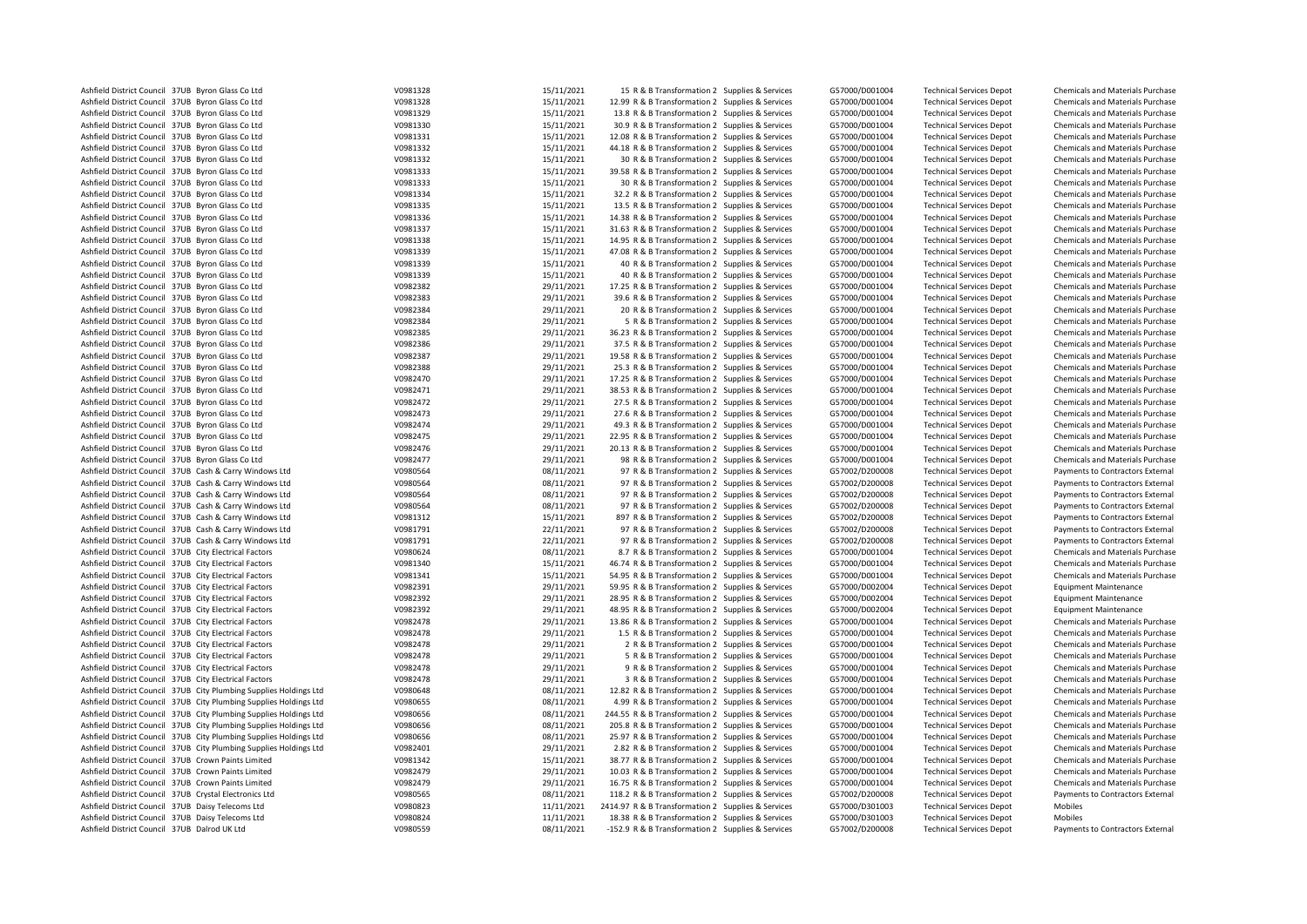|                                                                                |          | 08/11/2021 |                                                    |                |                                 |                                         |
|--------------------------------------------------------------------------------|----------|------------|----------------------------------------------------|----------------|---------------------------------|-----------------------------------------|
| Ashfield District Council 37UB Dalrod UK Ltd                                   | V0980581 |            | 542.52 R & B Transformation 2 Supplies & Services  | G57002/D200008 | <b>Technical Services Depot</b> | Payments to Contractors External        |
| Ashfield District Council 37UB Dalrod UK Ltd                                   | V0980582 | 08/11/2021 | 531.62 R & B Transformation 2 Supplies & Services  | G57002/D200008 | <b>Technical Services Depot</b> | Payments to Contractors External        |
| Ashfield District Council 37UB Dalrod UK Ltd                                   | V0980583 | 08/11/2021 | 688.68 R & B Transformation 2 Supplies & Services  | G57002/D200008 | <b>Technical Services Depot</b> | Payments to Contractors External        |
| Ashfield District Council 37UB Dalrod UK Ltd                                   | V0980584 | 08/11/2021 | 66.35 R & B Transformation 2 Supplies & Services   | G57002/D200008 | <b>Technical Services Depot</b> | Payments to Contractors External        |
| Ashfield District Council 37UB Dalrod UK Ltd                                   | V0980585 | 08/11/2021 | 66.35 R & B Transformation 2 Supplies & Services   | G57002/D200008 | <b>Technical Services Depot</b> | Payments to Contractors External        |
| Ashfield District Council 37UB Dalrod UK Ltd                                   | V0980586 | 08/11/2021 | 66.35 R & B Transformation 2 Supplies & Services   | G57002/D200008 | <b>Technical Services Depot</b> | Payments to Contractors External        |
| Ashfield District Council 37UB Dalrod UK Ltd                                   | V0980587 |            |                                                    |                |                                 |                                         |
|                                                                                |          | 08/11/2021 | 66.35 R & B Transformation 2 Supplies & Services   | G57002/D200008 | <b>Technical Services Depot</b> | Payments to Contractors External        |
| Ashfield District Council 37UB Dalrod UK Ltd                                   | V0980588 | 08/11/2021 | 51.05 R & B Transformation 2 Supplies & Services   | G57002/D200008 | <b>Technical Services Depot</b> | Payments to Contractors External        |
| Ashfield District Council 37UB Dalrod UK Ltd                                   | V0981033 | 15/11/2021 | -19.29 R & B Transformation 2 Supplies & Services  | G57002/D200008 | <b>Technical Services Depot</b> | Payments to Contractors External        |
| Ashfield District Council 37UB Dalrod UK Ltd                                   | V0981260 | 15/11/2021 | 85.64 R & B Transformation 2 Supplies & Services   | G57002/D200008 | <b>Technical Services Depot</b> | Payments to Contractors External        |
| Ashfield District Council 37UB Dalrod UK Ltd                                   | V0981261 | 15/11/2021 | 66.35 R & B Transformation 2 Supplies & Services   | G57002/D200008 | <b>Technical Services Depot</b> | Payments to Contractors External        |
| Ashfield District Council 37UB Dalrod UK Ltd                                   | V0981262 | 15/11/2021 | 79.12 R & B Transformation 2 Supplies & Services   | G57002/D200008 | <b>Technical Services Depot</b> | Payments to Contractors External        |
|                                                                                |          |            |                                                    |                |                                 |                                         |
| Ashfield District Council 37UB Dalrod UK Ltd                                   | V0981263 | 15/11/2021 | 66.35 R & B Transformation 2 Supplies & Services   | G57002/D200008 | <b>Technical Services Depot</b> | Payments to Contractors External        |
| Ashfield District Council 37UB Dalrod UK Ltd                                   | V0981264 | 15/11/2021 | 66.35 R & B Transformation 2 Supplies & Services   | G57002/D200008 | <b>Technical Services Depot</b> | Payments to Contractors External        |
| Ashfield District Council 37UB Dalrod UK Ltd                                   | V0981265 | 15/11/2021 | 66.35 R & B Transformation 2 Supplies & Services   | G57002/D200008 | <b>Technical Services Depot</b> | Payments to Contractors External        |
| Ashfield District Council 37UB Dalrod UK Ltd                                   | V0981266 | 15/11/2021 | 79.12 R & B Transformation 2 Supplies & Services   | G57002/D200008 | <b>Technical Services Depot</b> | Payments to Contractors External        |
| Ashfield District Council 37UB Dalrod UK Ltd                                   | V0981267 | 15/11/2021 | 66.35 R & B Transformation 2 Supplies & Services   | G57002/D200008 | <b>Technical Services Depot</b> | Payments to Contractors External        |
| Ashfield District Council 37UB Dalrod UK Ltd                                   | V0981740 | 22/11/2021 | 66.35 R & B Transformation 2 Supplies & Services   | G57002/D200008 |                                 |                                         |
|                                                                                |          |            |                                                    |                | <b>Technical Services Depot</b> | Payments to Contractors External        |
| Ashfield District Council 37UB Dalrod UK Ltd                                   | V0981741 | 22/11/2021 | 66.35 R & B Transformation 2 Supplies & Services   | G57002/D200008 | <b>Technical Services Depot</b> | Payments to Contractors External        |
| Ashfield District Council 37UB Dalrod UK Ltd                                   | V0981742 | 22/11/2021 | 66.35 R & B Transformation 2 Supplies & Services   | G57002/D200008 | <b>Technical Services Depot</b> | Payments to Contractors External        |
| Ashfield District Council 37UB Dalrod UK Ltd                                   | V0981743 | 22/11/2021 | 79.12 R & B Transformation 2 Supplies & Services   | G57002/D200008 | <b>Technical Services Depot</b> | Payments to Contractors External        |
| Ashfield District Council 37UB Dalrod UK Ltd                                   | V0981744 | 22/11/2021 | 66.35 R & B Transformation 2 Supplies & Services   | G57002/D200008 | <b>Technical Services Depot</b> | Payments to Contractors External        |
| Ashfield District Council 37UB Dalrod UK Ltd                                   | V0981745 | 22/11/2021 | 85.64 R & B Transformation 2 Supplies & Services   | G57002/D200008 | <b>Technical Services Depot</b> | Payments to Contractors External        |
|                                                                                |          |            |                                                    |                |                                 |                                         |
| Ashfield District Council 37UB Dalrod UK Ltd                                   | V0981746 | 22/11/2021 | 79.12 R & B Transformation 2 Supplies & Services   | G57002/D200008 | <b>Technical Services Depot</b> | Payments to Contractors External        |
| Ashfield District Council 37UB Dalrod UK Ltd                                   | V0981747 | 22/11/2021 | 66.35 R & B Transformation 2 Supplies & Services   | G57002/D200008 | <b>Technical Services Depot</b> | Payments to Contractors External        |
| Ashfield District Council 37UB Dalrod UK Ltd                                   | V0981793 | 22/11/2021 | 116.86 R & B Transformation 2 Supplies & Services  | G57002/D200008 | <b>Technical Services Depot</b> | Payments to Contractors External        |
| Ashfield District Council 37UB Dalrod UK Ltd                                   | V0982283 | 29/11/2021 | 66.35 R & B Transformation 2 Supplies & Services   | G57002/D200008 | <b>Technical Services Depot</b> | Payments to Contractors External        |
| Ashfield District Council 37UB Dalrod UK Ltd                                   | V0982284 | 29/11/2021 | 66.35 R & B Transformation 2 Supplies & Services   | G57002/D200008 | <b>Technical Services Depot</b> | Payments to Contractors External        |
|                                                                                |          |            |                                                    |                |                                 |                                         |
| Ashfield District Council 37UB Dalrod UK Ltd                                   | V0982285 | 29/11/2021 | 132.7 R & B Transformation 2 Supplies & Services   | G57002/D200008 | <b>Technical Services Depot</b> | Payments to Contractors External        |
| Ashfield District Council 37UB Dalrod UK Ltd                                   | V0982286 | 29/11/2021 | 79.12 R & B Transformation 2 Supplies & Services   | G57002/D200008 | <b>Technical Services Depot</b> | Payments to Contractors External        |
| Ashfield District Council 37UB Dalrod UK Ltd                                   | V0982287 | 29/11/2021 | 66.35 R & B Transformation 2 Supplies & Services   | G57002/D200008 | <b>Technical Services Depot</b> | Payments to Contractors External        |
| Ashfield District Council 37UB Dalrod UK Ltd                                   | V0982288 | 29/11/2021 | 132.7 R & B Transformation 2 Supplies & Services   | G57002/D200008 | <b>Technical Services Depot</b> | Payments to Contractors External        |
| Ashfield District Council 37UB Dalrod UK Ltd                                   | V0982289 | 29/11/2021 | 79.12 R & B Transformation 2 Supplies & Services   | G57002/D200008 | <b>Technical Services Depot</b> | Payments to Contractors External        |
| Ashfield District Council 37UB Dalrod UK Ltd                                   | V0982290 | 29/11/2021 | 132.7 R & B Transformation 2 Supplies & Services   | G57002/D200008 | <b>Technical Services Depot</b> | Payments to Contractors External        |
|                                                                                |          |            |                                                    |                |                                 |                                         |
| Ashfield District Council 37UB Dalrod UK Ltd                                   | V0982291 | 29/11/2021 | 66.35 R & B Transformation 2 Supplies & Services   | G57002/D200008 | <b>Technical Services Depot</b> | Payments to Contractors External        |
| Ashfield District Council 37UB Dalrod UK Ltd                                   | V0982292 | 29/11/2021 | 66.35 R & B Transformation 2 Supplies & Services   | G57002/D200008 | <b>Technical Services Depot</b> | Payments to Contractors External        |
| Ashfield District Council 37UB Dalrod UK Ltd                                   | V0982293 | 29/11/2021 | 66.35 R & B Transformation 2 Supplies & Services   | G57002/D200008 | <b>Technical Services Depot</b> | Payments to Contractors External        |
| Ashfield District Council 37UB Dalrod UK Ltd                                   | V0982294 | 29/11/2021 | 66.35 R & B Transformation 2 Supplies & Services   | G57002/D200008 | <b>Technical Services Depot</b> | Payments to Contractors External        |
| Ashfield District Council 37UB Dalrod UK Ltd                                   | V0982295 | 29/11/2021 | 66.35 R & B Transformation 2 Supplies & Services   | G57002/D200008 | <b>Technical Services Depot</b> | Payments to Contractors External        |
|                                                                                |          |            |                                                    |                |                                 |                                         |
| Ashfield District Council 37UB Dalrod UK Ltd                                   | V0982296 | 29/11/2021 | 132.7 R & B Transformation 2 Supplies & Services   | G57002/D200008 | <b>Technical Services Depot</b> | Payments to Contractors External        |
| Ashfield District Council 37UB Dalrod UK Ltd                                   | V0982297 | 29/11/2021 | 85.64 R & B Transformation 2 Supplies & Services   | G57002/D200008 | <b>Technical Services Depot</b> | Payments to Contractors External        |
| Ashfield District Council 37UB Dean Laundry Systems                            | V0981733 | 22/11/2021 | 410.5 R & B Transformation 2 Supplies & Services   | G57002/D200008 | <b>Technical Services Depot</b> | Payments to Contractors External        |
| Ashfield District Council 37UB Deltron Lifts Limited                           | V0981282 | 15/11/2021 | 245.5 R & B Transformation 2 Supplies & Services   | G57002/D200008 | <b>Technical Services Depot</b> | Payments to Contractors External        |
| Ashfield District Council 37UB Deltron Lifts Limited                           | V0981283 | 15/11/2021 | 1750 R & B Transformation 2 Supplies & Services    | G57002/D200008 | <b>Technical Services Depot</b> | Payments to Contractors External        |
| Ashfield District Council 37UB Deltron Lifts Limited                           | V0981284 | 15/11/2021 | 1250 R & B Transformation 2 Supplies & Services    | G57002/D200008 | <b>Technical Services Depot</b> | Payments to Contractors External        |
|                                                                                |          |            |                                                    |                |                                 |                                         |
| Ashfield District Council 37UB Deltron Lifts Limited                           | V0981285 | 15/11/2021 | 109.5 R & B Transformation 2 Supplies & Services   | G57002/D200008 | <b>Technical Services Depot</b> | Payments to Contractors External        |
| Ashfield District Council 37UB Deltron Lifts Limited                           | V0981310 | 15/11/2021 | 415 R & B Transformation 2 Supplies & Services     | G57002/D200008 | <b>Technical Services Depot</b> | Payments to Contractors External        |
| Ashfield District Council 37UB Deltron Lifts Limited                           | V0981311 | 15/11/2021 | 160 R & B Transformation 2 Supplies & Services     | G57002/D200008 | <b>Technical Services Depot</b> | Payments to Contractors External        |
| Ashfield District Council 37UB Deltron Lifts Limited                           | V0981739 | 22/11/2021 | 45.5 R & B Transformation 2 Supplies & Services    | G57002/D200008 | <b>Technical Services Depot</b> | Payments to Contractors External        |
| Ashfield District Council 37UB Dulux Decorator Centre                          | V0980625 | 08/11/2021 | 19.49 R & B Transformation 2 Supplies & Services   | G57000/D001004 | <b>Technical Services Depot</b> | Chemicals and Materials Purchase        |
| Ashfield District Council 37UB Dulux Decorator Centre                          | V0980626 | 08/11/2021 | 6.56 R & B Transformation 2 Supplies & Services    | G57000/D001004 | <b>Technical Services Depot</b> | <b>Chemicals and Materials Purchase</b> |
|                                                                                |          |            |                                                    |                |                                 |                                         |
| Ashfield District Council 37UB Dutton Recruitment Ltd                          | V0982393 | 29/11/2021 | 661.88 R & B Transformation 2 Employee Expenses    | G57000/A200004 | <b>Technical Services Depot</b> | <b>Agency Staff</b>                     |
| Ashfield District Council 37UB Dutton Recruitment Ltd                          | V0982468 | 29/11/2021 | -397.13 R & B Transformation 2 Employee Expenses   | G57000/A200004 | <b>Technical Services Depot</b> | <b>Agency Staff</b>                     |
| Ashfield District Council 37UB Environtec Limited                              | V0980627 | 08/11/2021 | 3200 R & B Transformation 2 Employee Expenses      | G57000/A200019 | <b>Technical Services Depot</b> | <b>Divisional Training</b>              |
| Ashfield District Council 37UB Excel Cleaning Solutions Ltd                    | V0980566 | 08/11/2021 | 400 R & B Transformation 2 Supplies & Services     | G57002/D200008 | <b>Technical Services Depot</b> | Payments to Contractors External        |
| Ashfield District Council 37UB Excel Cleaning Solutions Ltd                    | V0981730 | 22/11/2021 | 120 R & B Transformation 2 Supplies & Services     | G57002/D200008 | <b>Technical Services Depot</b> | Payments to Contractors External        |
|                                                                                |          |            |                                                    |                |                                 |                                         |
| Ashfield District Council 37UB Excel Cleaning Solutions Ltd                    | V0981731 | 22/11/2021 | 185 R & B Transformation 2 Supplies & Services     | G57002/D200008 | <b>Technical Services Depot</b> | Payments to Contractors External        |
| Ashfield District Council 37UB Excel Cleaning Solutions Ltd                    | V0981732 | 22/11/2021 | 130 R & B Transformation 2 Supplies & Services     | G57002/D200008 | <b>Technical Services Depot</b> | Payments to Contractors External        |
| Ashfield District Council 37UB Excel Cleaning Solutions Ltd                    | V0982371 | 29/11/2021 | 330 R & B Transformation 2 Supplies & Services     | G57002/D200008 | <b>Technical Services Depot</b> | Payments to Contractors External        |
| Ashfield District Council 37UB Garden Buildings Retail Ltd / Comton Spares.com | V0980567 | 08/11/2021 | 1024.17 R & B Transformation 2 Supplies & Services | G57002/D200008 | <b>Technical Services Depot</b> | Payments to Contractors External        |
| Ashfield District Council 37UB Hall-Fast Industrial Supplies Ltd               | V0982516 | 29/11/2021 | 170 R & B Transformation 2 Employee Expenses       | G57000/A315    | <b>Technical Services Depot</b> | Health & safety at work                 |
| Ashfield District Council 37UB Ian Williams Ltd                                | V0980560 | 08/11/2021 | 12540.2 R & B Transformation 2 Supplies & Services |                |                                 |                                         |
|                                                                                |          |            |                                                    | G57002/D200008 | <b>Technical Services Depot</b> | Payments to Contractors External        |
| Ashfield District Council 37UB J Tomlinson Ltd                                 | V0980589 | 08/11/2021 | 42.46 R & B Transformation 2 Supplies & Services   | G57002/D200008 | <b>Technical Services Depot</b> | Payments to Contractors External        |
| Ashfield District Council 37UB J Tomlinson Ltd                                 | V0980590 | 08/11/2021 | 62.99 R & B Transformation 2 Supplies & Services   | G57002/D200008 | <b>Technical Services Depot</b> | Payments to Contractors External        |
| Ashfield District Council 37UB J Tomlinson Ltd                                 | V0980591 | 08/11/2021 | 64.5 R & B Transformation 2 Supplies & Services    | G57002/D200008 | <b>Technical Services Depot</b> | Payments to Contractors External        |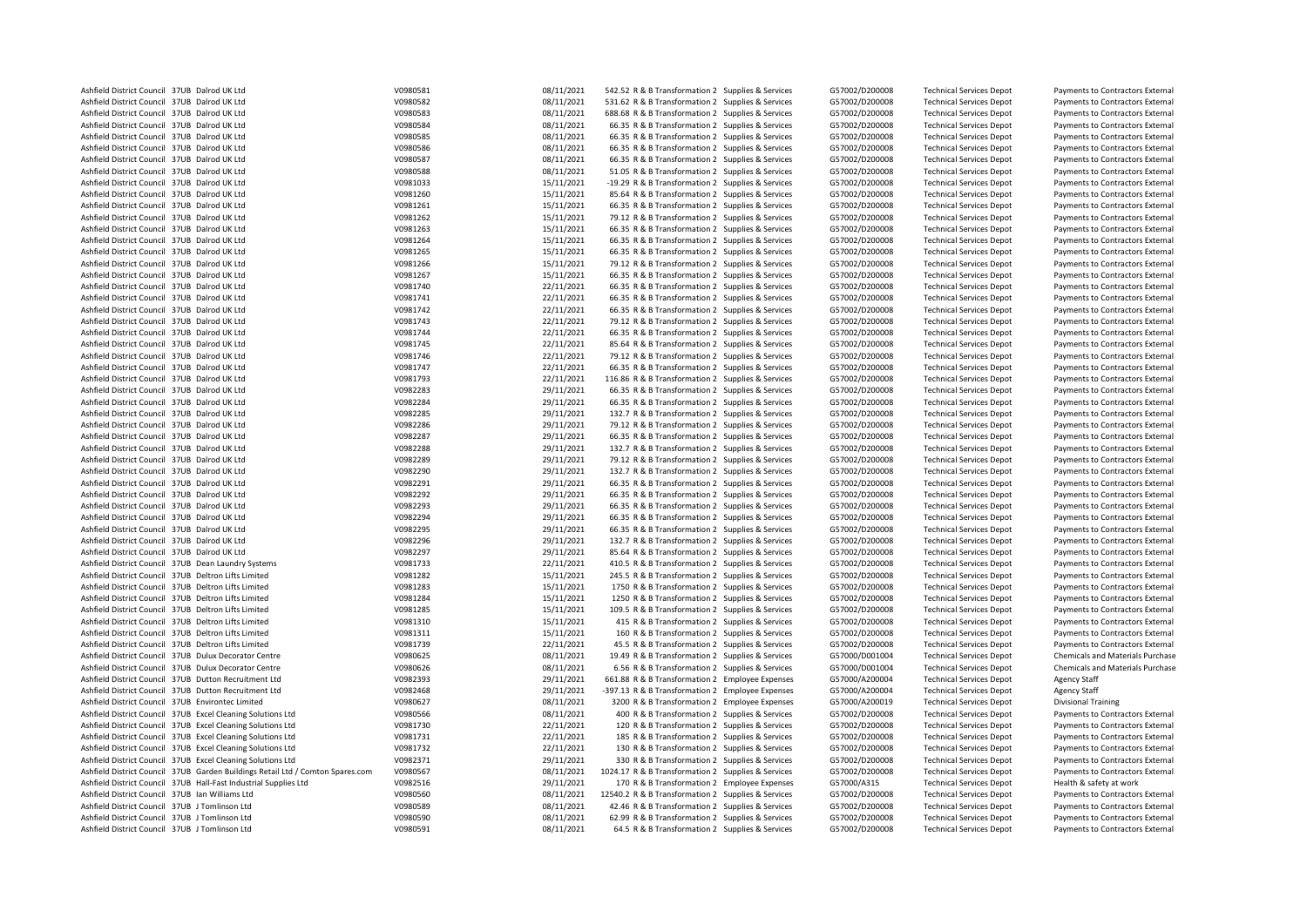| Ashfield District Council 37UB J Tomlinson Ltd | V0980592             | 08/11/2021 | 11 R & B Transformation 2 Supplies & Services    | G57002/D200008 | <b>Technical Services Depot</b> | Payments to Contractors External |
|------------------------------------------------|----------------------|------------|--------------------------------------------------|----------------|---------------------------------|----------------------------------|
| Ashfield District Council 37UB J Tomlinson Ltd | V0980593             | 08/11/2021 | 33.9 R & B Transformation 2 Supplies & Services  | G57002/D200008 | <b>Technical Services Depot</b> | Payments to Contractors External |
| Ashfield District Council 37UB J Tomlinson Ltd | V0980594             | 08/11/2021 | 64.5 R & B Transformation 2 Supplies & Services  | G57002/D200008 | <b>Technical Services Depot</b> | Payments to Contractors External |
| Ashfield District Council 37UB J Tomlinson Ltd | V0980595             | 08/11/2021 | 64.5 R & B Transformation 2 Supplies & Services  | G57002/D200008 | <b>Technical Services Depot</b> | Payments to Contractors External |
| Ashfield District Council 37UB J Tomlinson Ltd | V0980596             | 08/11/2021 | 64.5 R & B Transformation 2 Supplies & Services  | G57002/D200008 | <b>Technical Services Depot</b> | Payments to Contractors External |
| Ashfield District Council 37UB J Tomlinson Ltd | V0980597             | 08/11/2021 | 33.9 R & B Transformation 2 Supplies & Services  | G57002/D200008 | <b>Technical Services Depot</b> | Payments to Contractors External |
| Ashfield District Council 37UB J Tomlinson Ltd | V0980598             | 08/11/2021 | 64.5 R & B Transformation 2 Supplies & Services  | G57002/D200008 | <b>Technical Services Depot</b> | Payments to Contractors External |
| Ashfield District Council 37UB J Tomlinson Ltd | V0980694             | 08/11/2021 | 65.26 R & B Transformation 2 Supplies & Services | G57002/D200008 | <b>Technical Services Depot</b> | Payments to Contractors External |
| Ashfield District Council 37UB J Tomlinson Ltd | V0980695             | 08/11/2021 | 65.26 R & B Transformation 2 Supplies & Services | G57002/D200008 | <b>Technical Services Depot</b> | Payments to Contractors External |
| Ashfield District Council 37UB J Tomlinson Ltd | V0980696             | 08/11/2021 | 65.26 R & B Transformation 2 Supplies & Services | G57002/D200008 | <b>Technical Services Depot</b> | Payments to Contractors External |
| Ashfield District Council 37UB J Tomlinson Ltd | V0980697             | 08/11/2021 | 65.26 R & B Transformation 2 Supplies & Services | G57002/D200008 | <b>Technical Services Depot</b> | Payments to Contractors External |
| Ashfield District Council 37UB J Tomlinson Ltd | V0980698             | 08/11/2021 | 65.26 R & B Transformation 2 Supplies & Services | G57002/D200008 | <b>Technical Services Depot</b> | Payments to Contractors External |
| Ashfield District Council 37UB J Tomlinson Ltd | V0980699             | 08/11/2021 | 65.26 R & B Transformation 2 Supplies & Services | G57002/D200008 | <b>Technical Services Depot</b> | Payments to Contractors External |
| Ashfield District Council 37UB J Tomlinson Ltd |                      | 08/11/2021 |                                                  |                |                                 |                                  |
| Ashfield District Council 37UB J Tomlinson Ltd | V0980700<br>V0980701 | 08/11/2021 | 65.26 R & B Transformation 2 Supplies & Services | G57002/D200008 | <b>Technical Services Depot</b> | Payments to Contractors External |
|                                                |                      |            | 65.26 R & B Transformation 2 Supplies & Services | G57002/D200008 | <b>Technical Services Depot</b> | Payments to Contractors External |
| Ashfield District Council 37UB J Tomlinson Ltd | V0980702             | 08/11/2021 | 65.26 R & B Transformation 2 Supplies & Services | G57002/D200008 | <b>Technical Services Depot</b> | Payments to Contractors External |
| Ashfield District Council 37UB J Tomlinson Ltd | V0980703             | 08/11/2021 | 65.26 R & B Transformation 2 Supplies & Services | G57002/D200008 | <b>Technical Services Depot</b> | Payments to Contractors External |
| Ashfield District Council 37UB J Tomlinson Ltd | V0980704             | 08/11/2021 | 65.26 R & B Transformation 2 Supplies & Services | G57002/D200008 | <b>Technical Services Depot</b> | Payments to Contractors External |
| Ashfield District Council 37UB J Tomlinson Ltd | V0980705             | 08/11/2021 | 65.26 R & B Transformation 2 Supplies & Services | G57002/D200008 | <b>Technical Services Depot</b> | Payments to Contractors External |
| Ashfield District Council 37UB J Tomlinson Ltd | V0980706             | 08/11/2021 | 65.26 R & B Transformation 2 Supplies & Services | G57002/D200008 | <b>Technical Services Depot</b> | Payments to Contractors External |
| Ashfield District Council 37UB J Tomlinson Ltd | V0980707             | 08/11/2021 | 65.26 R & B Transformation 2 Supplies & Services | G57002/D200008 | <b>Technical Services Depot</b> | Payments to Contractors External |
| Ashfield District Council 37UB J Tomlinson Ltd | V0980708             | 08/11/2021 | 65.26 R & B Transformation 2 Supplies & Services | G57002/D200008 | <b>Technical Services Depot</b> | Payments to Contractors External |
| Ashfield District Council 37UB J Tomlinson Ltd | V0980709             | 08/11/2021 | 65.26 R & B Transformation 2 Supplies & Services | G57002/D200008 | <b>Technical Services Depot</b> | Payments to Contractors External |
| Ashfield District Council 37UB J Tomlinson Ltd | V0980710             | 08/11/2021 | 65.26 R & B Transformation 2 Supplies & Services | G57002/D200008 | <b>Technical Services Depot</b> | Payments to Contractors External |
| Ashfield District Council 37UB J Tomlinson Ltd | V0980711             | 08/11/2021 | 65.26 R & B Transformation 2 Supplies & Services | G57002/D200008 | <b>Technical Services Depot</b> | Payments to Contractors External |
| Ashfield District Council 37UB J Tomlinson Ltd | V0980712             | 08/11/2021 | 65.26 R & B Transformation 2 Supplies & Services | G57002/D200008 | <b>Technical Services Depot</b> | Payments to Contractors External |
| Ashfield District Council 37UB J Tomlinson Ltd | V0980713             | 08/11/2021 | 65.26 R & B Transformation 2 Supplies & Services | G57002/D200008 | <b>Technical Services Depot</b> | Payments to Contractors External |
| Ashfield District Council 37UB J Tomlinson Ltd | V0980714             | 08/11/2021 | 65.26 R & B Transformation 2 Supplies & Services | G57002/D200008 | <b>Technical Services Depot</b> | Payments to Contractors External |
| Ashfield District Council 37UB J Tomlinson Ltd | V0980715             | 08/11/2021 | 65.26 R & B Transformation 2 Supplies & Services | G57002/D200008 | <b>Technical Services Depot</b> | Payments to Contractors External |
| Ashfield District Council 37UB J Tomlinson Ltd | V0980716             | 08/11/2021 | 65.26 R & B Transformation 2 Supplies & Services | G57002/D200008 | <b>Technical Services Depot</b> | Payments to Contractors External |
| Ashfield District Council 37UB J Tomlinson Ltd | V0980717             | 08/11/2021 | 65.26 R & B Transformation 2 Supplies & Services | G57002/D200008 | <b>Technical Services Depot</b> | Payments to Contractors External |
| Ashfield District Council 37UB J Tomlinson Ltd | V0980718             | 08/11/2021 | 65.26 R & B Transformation 2 Supplies & Services | G57002/D200008 | <b>Technical Services Depot</b> | Payments to Contractors External |
| Ashfield District Council 37UB J Tomlinson Ltd | V0980719             | 08/11/2021 | 65.26 R & B Transformation 2 Supplies & Services | G57002/D200008 | <b>Technical Services Depot</b> | Payments to Contractors External |
| Ashfield District Council 37UB J Tomlinson Ltd | V0980720             | 08/11/2021 | 65.26 R & B Transformation 2 Supplies & Services | G57002/D200008 | <b>Technical Services Depot</b> | Payments to Contractors External |
| Ashfield District Council 37UB J Tomlinson Ltd | V0980721             | 08/11/2021 | 65.26 R & B Transformation 2 Supplies & Services | G57002/D200008 | <b>Technical Services Depot</b> | Payments to Contractors External |
| Ashfield District Council 37UB J Tomlinson Ltd | V0980722             | 08/11/2021 | 65.26 R & B Transformation 2 Supplies & Services | G57002/D200008 | <b>Technical Services Depot</b> | Payments to Contractors External |
| Ashfield District Council 37UB J Tomlinson Ltd | V0980723             | 08/11/2021 | 65.26 R & B Transformation 2 Supplies & Services | G57002/D200008 | <b>Technical Services Depot</b> | Payments to Contractors External |
| Ashfield District Council 37UB J Tomlinson Ltd | V0980724             | 08/11/2021 | 65.26 R & B Transformation 2 Supplies & Services | G57002/D200008 | <b>Technical Services Depot</b> | Payments to Contractors External |
| Ashfield District Council 37UB J Tomlinson Ltd | V0980725             | 08/11/2021 | 65.26 R & B Transformation 2 Supplies & Services | G57002/D200008 | <b>Technical Services Depot</b> | Payments to Contractors External |
| Ashfield District Council 37UB J Tomlinson Ltd | V0980726             | 08/11/2021 | 65.26 R & B Transformation 2 Supplies & Services | G57002/D200008 | <b>Technical Services Depot</b> | Payments to Contractors External |
| Ashfield District Council 37UB J Tomlinson Ltd | V0980727             | 08/11/2021 | 65.26 R & B Transformation 2 Supplies & Services | G57002/D200008 | <b>Technical Services Depot</b> | Payments to Contractors External |
| Ashfield District Council 37UB J Tomlinson Ltd | V0980728             | 08/11/2021 | 65.26 R & B Transformation 2 Supplies & Services | G57002/D200008 | <b>Technical Services Depot</b> | Payments to Contractors External |
| Ashfield District Council 37UB J Tomlinson Ltd | V0980729             | 08/11/2021 | 65.26 R & B Transformation 2 Supplies & Services | G57002/D200008 | <b>Technical Services Depot</b> | Payments to Contractors External |
| Ashfield District Council 37UB J Tomlinson Ltd | V0980730             | 08/11/2021 | 65.26 R & B Transformation 2 Supplies & Services | G57002/D200008 |                                 |                                  |
| Ashfield District Council 37UB J Tomlinson Ltd | V0980731             | 08/11/2021 | 65.26 R & B Transformation 2 Supplies & Services | G57002/D200008 | <b>Technical Services Depot</b> | Payments to Contractors External |
|                                                |                      |            |                                                  |                | <b>Technical Services Depot</b> | Payments to Contractors External |
| Ashfield District Council 37UB J Tomlinson Ltd | V0980732             | 08/11/2021 | 65.26 R & B Transformation 2 Supplies & Services | G57002/D200008 | <b>Technical Services Depot</b> | Payments to Contractors External |
| Ashfield District Council 37UB J Tomlinson Ltd | V0980733             | 08/11/2021 | 65.26 R & B Transformation 2 Supplies & Services | G57002/D200008 | <b>Technical Services Depot</b> | Payments to Contractors External |
| Ashfield District Council 37UB J Tomlinson Ltd | V0980734             | 08/11/2021 | 65.26 R & B Transformation 2 Supplies & Services | G57002/D200008 | <b>Technical Services Depot</b> | Payments to Contractors External |
| Ashfield District Council 37UB J Tomlinson Ltd | V0980735             | 08/11/2021 | 65.26 R & B Transformation 2 Supplies & Services | G57002/D200008 | <b>Technical Services Depot</b> | Payments to Contractors External |
| Ashfield District Council 37UB J Tomlinson Ltd | V0980736             | 08/11/2021 | 65.26 R & B Transformation 2 Supplies & Services | G57002/D200008 | <b>Technical Services Depot</b> | Payments to Contractors External |
| Ashfield District Council 37UB J Tomlinson Ltd | V0980737             | 08/11/2021 | 65.26 R & B Transformation 2 Supplies & Services | G57002/D200008 | <b>Technical Services Depot</b> | Payments to Contractors External |
| Ashfield District Council 37UB J Tomlinson Ltd | V0980738             | 08/11/2021 | 65.26 R & B Transformation 2 Supplies & Services | G57002/D200008 | <b>Technical Services Depot</b> | Payments to Contractors External |
| Ashfield District Council 37UB J Tomlinson Ltd | V0980739             | 08/11/2021 | 65.26 R & B Transformation 2 Supplies & Services | G57002/D200008 | <b>Technical Services Depot</b> | Payments to Contractors External |
| Ashfield District Council 37UB J Tomlinson Ltd | V0980740             | 08/11/2021 | 65.26 R & B Transformation 2 Supplies & Services | G57002/D200008 | <b>Technical Services Depot</b> | Payments to Contractors External |
| Ashfield District Council 37UB J Tomlinson Ltd | V0980741             | 08/11/2021 | 65.26 R & B Transformation 2 Supplies & Services | G57002/D200008 | <b>Technical Services Depot</b> | Payments to Contractors External |
| Ashfield District Council 37UB J Tomlinson Ltd | V0980742             | 08/11/2021 | 65.26 R & B Transformation 2 Supplies & Services | G57002/D200008 | <b>Technical Services Depot</b> | Payments to Contractors External |
| Ashfield District Council 37UB J Tomlinson Ltd | V0980743             | 08/11/2021 | 65.26 R & B Transformation 2 Supplies & Services | G57002/D200008 | <b>Technical Services Depot</b> | Payments to Contractors External |
| Ashfield District Council 37UB J Tomlinson Ltd | V0980744             | 08/11/2021 | 65.26 R & B Transformation 2 Supplies & Services | G57002/D200008 | <b>Technical Services Depot</b> | Payments to Contractors External |
| Ashfield District Council 37UB J Tomlinson Ltd | V0980745             | 08/11/2021 | 65.26 R & B Transformation 2 Supplies & Services | G57002/D200008 | <b>Technical Services Depot</b> | Payments to Contractors External |
| Ashfield District Council 37UB J Tomlinson Ltd | V0980746             | 08/11/2021 | 65.26 R & B Transformation 2 Supplies & Services | G57002/D200008 | <b>Technical Services Depot</b> | Payments to Contractors External |
| Ashfield District Council 37UB J Tomlinson Ltd | V0980747             | 08/11/2021 | 60.82 R & B Transformation 2 Supplies & Services | G57002/D200008 | <b>Technical Services Depot</b> | Payments to Contractors External |
| Ashfield District Council 37UB J Tomlinson Ltd | V0980748             | 08/11/2021 | 65.26 R & B Transformation 2 Supplies & Services | G57002/D200008 | <b>Technical Services Depot</b> | Payments to Contractors External |
| Ashfield District Council 37UB J Tomlinson Ltd | V0980749             | 08/11/2021 | 65.26 R & B Transformation 2 Supplies & Services | G57002/D200008 | <b>Technical Services Depot</b> | Payments to Contractors External |
| Ashfield District Council 37UB J Tomlinson Ltd | V0980750             | 08/11/2021 | 65.26 R & B Transformation 2 Supplies & Services | G57002/D200008 | <b>Technical Services Depot</b> | Payments to Contractors External |
| Ashfield District Council 37UB J Tomlinson Ltd | V0980751             | 08/11/2021 | 65.26 R & B Transformation 2 Supplies & Services | G57002/D200008 | <b>Technical Services Depot</b> | Payments to Contractors External |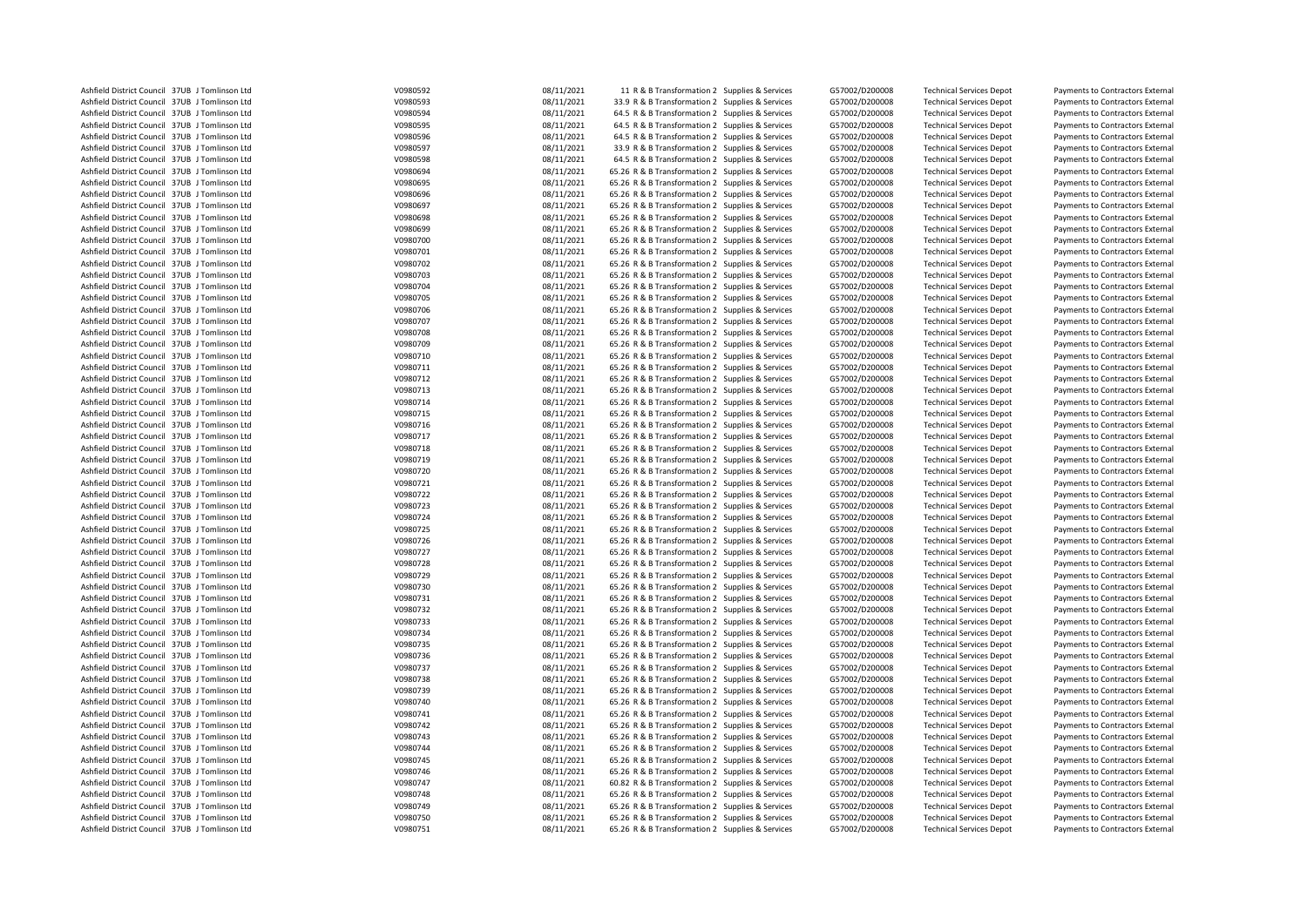| Ashfield District Council 37UB J Tomlinson Ltd | V0980752 | 08/11/2021 | 65.26 R & B Transformation 2 Supplies & Services | G57002/D200008 | <b>Technical Services Depot</b> | Payments to Contractors External |
|------------------------------------------------|----------|------------|--------------------------------------------------|----------------|---------------------------------|----------------------------------|
| Ashfield District Council 37UB J Tomlinson Ltd | V0980753 | 08/11/2021 | 65.26 R & B Transformation 2 Supplies & Services | G57002/D200008 | <b>Technical Services Depot</b> | Payments to Contractors External |
| Ashfield District Council 37UB J Tomlinson Ltd | V0980754 | 08/11/2021 | 65.26 R & B Transformation 2 Supplies & Services | G57002/D200008 | <b>Technical Services Depot</b> | Payments to Contractors External |
| Ashfield District Council 37UB J Tomlinson Ltd | V0980755 | 08/11/2021 | 65.26 R & B Transformation 2 Supplies & Services | G57002/D200008 | <b>Technical Services Depot</b> | Payments to Contractors External |
|                                                |          |            |                                                  |                |                                 |                                  |
| Ashfield District Council 37UB J Tomlinson Ltd | V0980756 | 08/11/2021 | 65.26 R & B Transformation 2 Supplies & Services | G57002/D200008 | <b>Technical Services Depot</b> | Payments to Contractors External |
| Ashfield District Council 37UB J Tomlinson Ltd | V0980757 | 08/11/2021 | 65.26 R & B Transformation 2 Supplies & Services | G57002/D200008 | <b>Technical Services Depot</b> | Payments to Contractors External |
| Ashfield District Council 37UB J Tomlinson Ltd | V0980758 | 08/11/2021 | 65.26 R & B Transformation 2 Supplies & Services | G57002/D200008 | <b>Technical Services Depot</b> | Payments to Contractors External |
| Ashfield District Council 37UB J Tomlinson Ltd | V0980759 | 08/11/2021 | 65.26 R & B Transformation 2 Supplies & Services | G57002/D200008 | <b>Technical Services Depot</b> | Payments to Contractors External |
| Ashfield District Council 37UB J Tomlinson Ltd | V0980760 | 08/11/2021 | 65.26 R & B Transformation 2 Supplies & Services | G57002/D200008 | <b>Technical Services Depot</b> | Payments to Contractors External |
| Ashfield District Council 37UB J Tomlinson Ltd | V0980761 | 08/11/2021 | 65.26 R & B Transformation 2 Supplies & Services | G57002/D200008 | <b>Technical Services Depot</b> | Payments to Contractors External |
| Ashfield District Council 37UB J Tomlinson Ltd | V0980762 | 08/11/2021 | 65.26 R & B Transformation 2 Supplies & Services | G57002/D200008 | <b>Technical Services Depot</b> | Payments to Contractors External |
| Ashfield District Council 37UB J Tomlinson Ltd | V0980763 | 08/11/2021 | 65.26 R & B Transformation 2 Supplies & Services | G57002/D200008 | <b>Technical Services Depot</b> | Payments to Contractors External |
| Ashfield District Council 37UB J Tomlinson Ltd | V0980764 | 08/11/2021 | 65.26 R & B Transformation 2 Supplies & Services | G57002/D200008 | <b>Technical Services Depot</b> | Payments to Contractors External |
|                                                |          |            |                                                  |                |                                 |                                  |
| Ashfield District Council 37UB J Tomlinson Ltd | V0980765 | 08/11/2021 | 65.26 R & B Transformation 2 Supplies & Services | G57002/D200008 | <b>Technical Services Depot</b> | Payments to Contractors External |
| Ashfield District Council 37UB J Tomlinson Ltd | V0980766 | 08/11/2021 | 65.26 R & B Transformation 2 Supplies & Services | G57002/D200008 | <b>Technical Services Depot</b> | Payments to Contractors External |
| Ashfield District Council 37UB J Tomlinson Ltd | V0980767 | 08/11/2021 | 65.26 R & B Transformation 2 Supplies & Services | G57002/D200008 | <b>Technical Services Depot</b> | Payments to Contractors External |
| Ashfield District Council 37UB J Tomlinson Ltd | V0980768 | 08/11/2021 | 65.26 R & B Transformation 2 Supplies & Services | G57002/D200008 | <b>Technical Services Depot</b> | Payments to Contractors External |
| Ashfield District Council 37UB J Tomlinson Ltd | V0980769 | 08/11/2021 | 65.26 R & B Transformation 2 Supplies & Services | G57002/D200008 | <b>Technical Services Depot</b> | Payments to Contractors External |
| Ashfield District Council 37UB J Tomlinson Ltd | V0980770 | 08/11/2021 | 65.26 R & B Transformation 2 Supplies & Services | G57002/D200008 | <b>Technical Services Depot</b> | Payments to Contractors External |
| Ashfield District Council 37UB J Tomlinson Ltd | V0980771 | 08/11/2021 | 65.26 R & B Transformation 2 Supplies & Services | G57002/D200008 | <b>Technical Services Depot</b> | Payments to Contractors External |
| Ashfield District Council 37UB J Tomlinson Ltd | V0980772 | 08/11/2021 | 65.26 R & B Transformation 2 Supplies & Services | G57002/D200008 | <b>Technical Services Depot</b> | Payments to Contractors External |
| Ashfield District Council 37UB J Tomlinson Ltd | V0980773 | 08/11/2021 | 65.26 R & B Transformation 2 Supplies & Services | G57002/D200008 | <b>Technical Services Depot</b> | Payments to Contractors External |
| Ashfield District Council 37UB J Tomlinson Ltd | V0980774 | 08/11/2021 | 65.26 R & B Transformation 2 Supplies & Services | G57002/D200008 | <b>Technical Services Depot</b> | Payments to Contractors External |
|                                                |          |            |                                                  |                |                                 |                                  |
| Ashfield District Council 37UB J Tomlinson Ltd | V0980775 | 08/11/2021 | 65.26 R & B Transformation 2 Supplies & Services | G57002/D200008 | <b>Technical Services Depot</b> | Payments to Contractors External |
| Ashfield District Council 37UB J Tomlinson Ltd | V0980776 | 08/11/2021 | 65.26 R & B Transformation 2 Supplies & Services | G57002/D200008 | <b>Technical Services Depot</b> | Payments to Contractors External |
| Ashfield District Council 37UB J Tomlinson Ltd | V0980777 | 08/11/2021 | 65.26 R & B Transformation 2 Supplies & Services | G57002/D200008 | <b>Technical Services Depot</b> | Payments to Contractors External |
| Ashfield District Council 37UB J Tomlinson Ltd | V0980778 | 08/11/2021 | 65.26 R & B Transformation 2 Supplies & Services | G57002/D200008 | <b>Technical Services Depot</b> | Payments to Contractors External |
| Ashfield District Council 37UB J Tomlinson Ltd | V0980779 | 08/11/2021 | 65.26 R & B Transformation 2 Supplies & Services | G57002/D200008 | <b>Technical Services Depot</b> | Payments to Contractors External |
| Ashfield District Council 37UB J Tomlinson Ltd | V0980780 | 08/11/2021 | 65.26 R & B Transformation 2 Supplies & Services | G57002/D200008 | <b>Technical Services Depot</b> | Payments to Contractors External |
| Ashfield District Council 37UB J Tomlinson Ltd | V0980781 | 08/11/2021 | 65.26 R & B Transformation 2 Supplies & Services | G57002/D200008 | <b>Technical Services Depot</b> | Payments to Contractors External |
| Ashfield District Council 37UB J Tomlinson Ltd | V0980782 | 08/11/2021 | 65.26 R & B Transformation 2 Supplies & Services | G57002/D200008 | <b>Technical Services Depot</b> | Payments to Contractors External |
| Ashfield District Council 37UB J Tomlinson Ltd | V0980783 | 08/11/2021 | 65.26 R & B Transformation 2 Supplies & Services | G57002/D200008 | <b>Technical Services Depot</b> | Payments to Contractors External |
| Ashfield District Council 37UB J Tomlinson Ltd | V0980784 | 08/11/2021 | 65.26 R & B Transformation 2 Supplies & Services | G57002/D200008 | <b>Technical Services Depot</b> | Payments to Contractors External |
|                                                |          |            |                                                  |                |                                 |                                  |
| Ashfield District Council 37UB J Tomlinson Ltd | V0980785 | 08/11/2021 | 65.26 R & B Transformation 2 Supplies & Services | G57002/D200008 | <b>Technical Services Depot</b> | Payments to Contractors External |
| Ashfield District Council 37UB J Tomlinson Ltd | V0980786 | 08/11/2021 | 65.26 R & B Transformation 2 Supplies & Services | G57002/D200008 | <b>Technical Services Depot</b> | Payments to Contractors External |
| Ashfield District Council 37UB J Tomlinson Ltd | V0980787 | 08/11/2021 | 65.26 R & B Transformation 2 Supplies & Services | G57002/D200008 | <b>Technical Services Depot</b> | Payments to Contractors External |
| Ashfield District Council 37UB J Tomlinson Ltd | V0980788 | 08/11/2021 | 65.26 R & B Transformation 2 Supplies & Services | G57002/D200008 | <b>Technical Services Depot</b> | Payments to Contractors External |
| Ashfield District Council 37UB J Tomlinson Ltd | V0980789 | 08/11/2021 | 65.26 R & B Transformation 2 Supplies & Services | G57002/D200008 | <b>Technical Services Depot</b> | Payments to Contractors External |
| Ashfield District Council 37UB J Tomlinson Ltd | V0980790 | 08/11/2021 | 65.26 R & B Transformation 2 Supplies & Services | G57002/D200008 | <b>Technical Services Depot</b> | Payments to Contractors External |
| Ashfield District Council 37UB J Tomlinson Ltd | V0980791 | 08/11/2021 | 65.26 R & B Transformation 2 Supplies & Services | G57002/D200008 | <b>Technical Services Depot</b> | Payments to Contractors External |
| Ashfield District Council 37UB J Tomlinson Ltd | V0980792 | 08/11/2021 | 65.26 R & B Transformation 2 Supplies & Services | G57002/D200008 | <b>Technical Services Depot</b> | Payments to Contractors External |
| Ashfield District Council 37UB J Tomlinson Ltd | V0980793 | 08/11/2021 | 65.26 R & B Transformation 2 Supplies & Services | G57002/D200008 | <b>Technical Services Depot</b> | Payments to Contractors External |
| Ashfield District Council 37UB J Tomlinson Ltd | V0980794 | 08/11/2021 | 65.26 R & B Transformation 2 Supplies & Services | G57002/D200008 | <b>Technical Services Depot</b> | Payments to Contractors External |
|                                                |          | 08/11/2021 |                                                  |                |                                 |                                  |
| Ashfield District Council 37UB J Tomlinson Ltd | V0980795 |            | 65.26 R & B Transformation 2 Supplies & Services | G57002/D200008 | <b>Technical Services Depot</b> | Payments to Contractors External |
| Ashfield District Council 37UB J Tomlinson Ltd | V0980796 | 08/11/2021 | 65.26 R & B Transformation 2 Supplies & Services | G57002/D200008 | <b>Technical Services Depot</b> | Payments to Contractors External |
| Ashfield District Council 37UB J Tomlinson Ltd | V0980797 | 08/11/2021 | 65.26 R & B Transformation 2 Supplies & Services | G57002/D200008 | <b>Technical Services Depot</b> | Payments to Contractors External |
| Ashfield District Council 37UB J Tomlinson Ltd | V0980798 | 08/11/2021 | 65.26 R & B Transformation 2 Supplies & Services | G57002/D200008 | <b>Technical Services Depot</b> | Payments to Contractors External |
| Ashfield District Council 37UB J Tomlinson Ltd | V0980799 | 08/11/2021 | 65.26 R & B Transformation 2 Supplies & Services | G57002/D200008 | <b>Technical Services Depot</b> | Payments to Contractors External |
| Ashfield District Council 37UB J Tomlinson Ltd | V0980800 | 08/11/2021 | 65.26 R & B Transformation 2 Supplies & Services | G57002/D200008 | <b>Technical Services Depot</b> | Payments to Contractors External |
| Ashfield District Council 37UB J Tomlinson Ltd | V0980801 | 08/11/2021 | 65.26 R & B Transformation 2 Supplies & Services | G57002/D200008 | <b>Technical Services Depot</b> | Payments to Contractors External |
| Ashfield District Council 37UB J Tomlinson Ltd | V0980802 | 08/11/2021 | 65.26 R & B Transformation 2 Supplies & Services | G57002/D200008 | <b>Technical Services Depot</b> | Payments to Contractors External |
| Ashfield District Council 37UB J Tomlinson Ltd | V0980803 | 08/11/2021 | 65.26 R & B Transformation 2 Supplies & Services | G57002/D200008 | <b>Technical Services Depot</b> | Payments to Contractors External |
| Ashfield District Council 37UB J Tomlinson Ltd | V0980804 | 08/11/2021 | 65.26 R & B Transformation 2 Supplies & Services | G57002/D200008 | <b>Technical Services Depot</b> | Payments to Contractors External |
| Ashfield District Council 37UB J Tomlinson Ltd | V0980805 | 08/11/2021 | 65.26 R & B Transformation 2 Supplies & Services | G57002/D200008 | <b>Technical Services Depot</b> | Payments to Contractors External |
|                                                |          |            |                                                  |                |                                 |                                  |
| Ashfield District Council 37UB J Tomlinson Ltd | V0980806 | 08/11/2021 | 65.26 R & B Transformation 2 Supplies & Services | G57002/D200008 | <b>Technical Services Depot</b> | Payments to Contractors External |
| Ashfield District Council 37UB J Tomlinson Ltd | V0981035 | 15/11/2021 | 60.82 R & B Transformation 2 Supplies & Services | G57002/D200008 | <b>Technical Services Depot</b> | Payments to Contractors External |
| Ashfield District Council 37UB J Tomlinson Ltd | V0981036 | 15/11/2021 | 60.82 R & B Transformation 2 Supplies & Services | G57002/D200008 | <b>Technical Services Depot</b> | Payments to Contractors External |
| Ashfield District Council 37UB J Tomlinson Ltd | V0981037 | 15/11/2021 | 60.82 R & B Transformation 2 Supplies & Services | G57002/D200008 | <b>Technical Services Depot</b> | Payments to Contractors External |
| Ashfield District Council 37UB J Tomlinson Ltd | V0981038 | 15/11/2021 | 60.82 R & B Transformation 2 Supplies & Services | G57002/D200008 | <b>Technical Services Depot</b> | Payments to Contractors External |
| Ashfield District Council 37UB J Tomlinson Ltd | V0981039 | 15/11/2021 | 60.82 R & B Transformation 2 Supplies & Services | G57002/D200008 | <b>Technical Services Depot</b> | Payments to Contractors External |
| Ashfield District Council 37UB J Tomlinson Ltd | V0981040 | 15/11/2021 | 60.82 R & B Transformation 2 Supplies & Services | G57002/D200008 | <b>Technical Services Depot</b> | Payments to Contractors External |
| Ashfield District Council 37UB J Tomlinson Ltd | V0981041 | 15/11/2021 | 65.26 R & B Transformation 2 Supplies & Services | G57002/D200008 | <b>Technical Services Depot</b> | Payments to Contractors External |
| Ashfield District Council 37UB J Tomlinson Ltd | V0981042 | 15/11/2021 | 65.26 R & B Transformation 2 Supplies & Services | G57002/D200008 | <b>Technical Services Depot</b> | Payments to Contractors External |
| Ashfield District Council 37UB J Tomlinson Ltd | V0981043 | 15/11/2021 | 65.26 R & B Transformation 2 Supplies & Services | G57002/D200008 | <b>Technical Services Depot</b> |                                  |
|                                                | V0981044 |            |                                                  |                |                                 | Payments to Contractors External |
| Ashfield District Council 37UB J Tomlinson Ltd |          | 15/11/2021 | 65.26 R & B Transformation 2 Supplies & Services | G57002/D200008 | <b>Technical Services Depot</b> | Payments to Contractors External |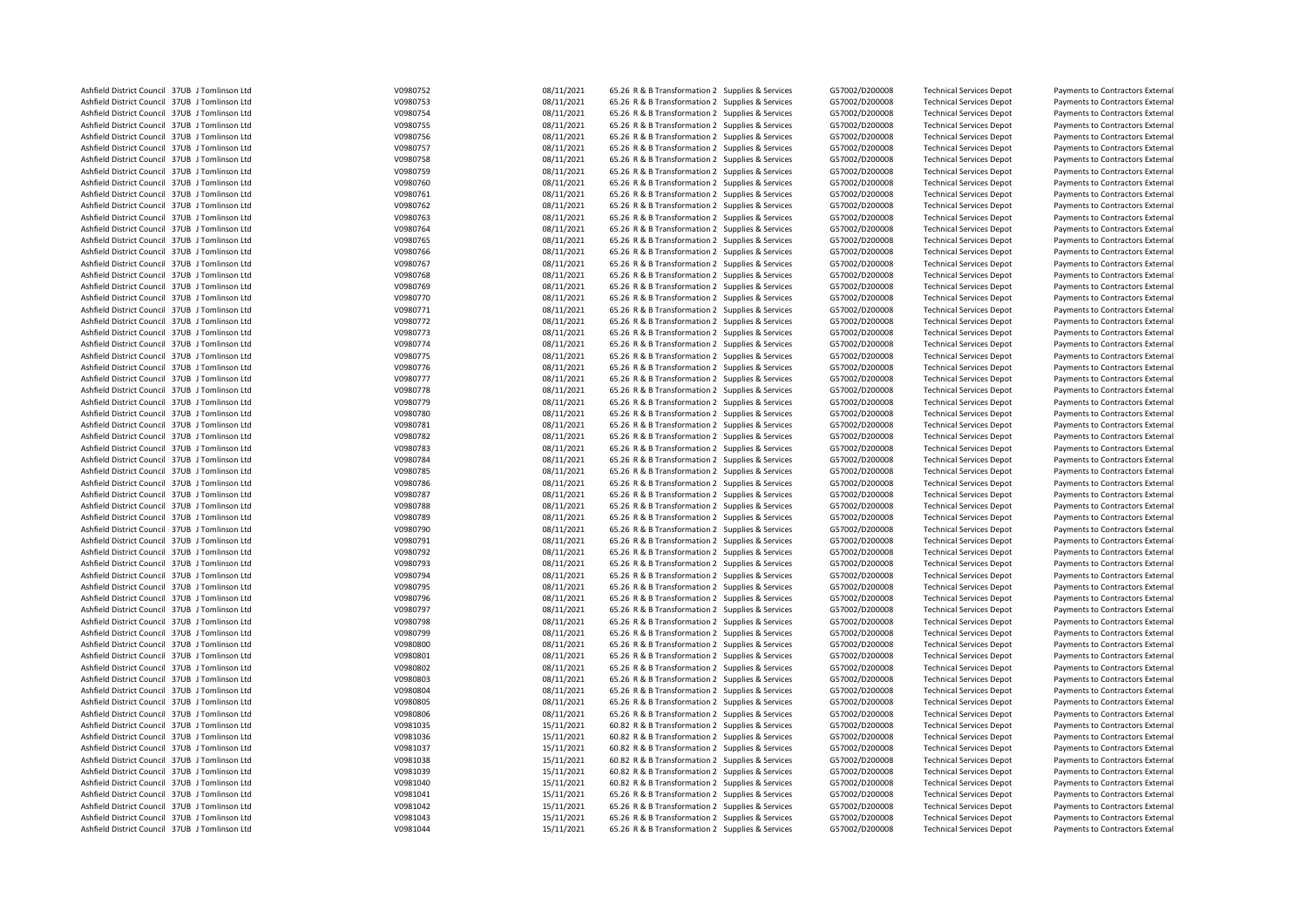| Ashfield District Council 37UB J Tomlinson Ltd                                                   | V0981045             | 15/11/2021               | 65.26 R & B Transformation 2 Supplies & Services                                                     | G57002/D200008                   | <b>Technical Services Depot</b>                                    | Payments to Contractors External                                     |
|--------------------------------------------------------------------------------------------------|----------------------|--------------------------|------------------------------------------------------------------------------------------------------|----------------------------------|--------------------------------------------------------------------|----------------------------------------------------------------------|
| Ashfield District Council 37UB J Tomlinson Ltd                                                   | V0981046             | 15/11/2021               | 65.26 R & B Transformation 2 Supplies & Services                                                     | G57002/D200008                   | <b>Technical Services Depot</b>                                    | Payments to Contractors External                                     |
| Ashfield District Council 37UB J Tomlinson Ltd                                                   | V0981047             | 15/11/2021               | 65.26 R & B Transformation 2 Supplies & Services                                                     | G57002/D200008                   | <b>Technical Services Depot</b>                                    | Payments to Contractors External                                     |
| Ashfield District Council 37UB J Tomlinson Ltd                                                   | V0981048             | 15/11/2021               | 65.26 R & B Transformation 2 Supplies & Services                                                     | G57002/D200008                   | <b>Technical Services Depot</b>                                    | Payments to Contractors External                                     |
| Ashfield District Council 37UB J Tomlinson Ltd                                                   | V0981049             | 15/11/2021               | 65.26 R & B Transformation 2 Supplies & Services                                                     | G57002/D200008                   | <b>Technical Services Depot</b>                                    | Payments to Contractors External                                     |
| Ashfield District Council 37UB J Tomlinson Ltd                                                   | V0981050             | 15/11/2021               | 65.26 R & B Transformation 2 Supplies & Services                                                     | G57002/D200008                   | <b>Technical Services Depot</b>                                    | Payments to Contractors External                                     |
| Ashfield District Council 37UB J Tomlinson Ltd                                                   | V0981051             | 15/11/2021               | 65.26 R & B Transformation 2 Supplies & Services                                                     | G57002/D200008                   | <b>Technical Services Depot</b>                                    | Payments to Contractors External                                     |
| Ashfield District Council 37UB J Tomlinson Ltd                                                   | V0981052             | 15/11/2021               | 65.26 R & B Transformation 2 Supplies & Services                                                     | G57002/D200008                   | <b>Technical Services Depot</b>                                    | Payments to Contractors External                                     |
| Ashfield District Council 37UB J Tomlinson Ltd                                                   | V0981053             | 15/11/2021               | 65.26 R & B Transformation 2 Supplies & Services                                                     | G57002/D200008                   | <b>Technical Services Depot</b>                                    | Payments to Contractors External                                     |
| Ashfield District Council 37UB J Tomlinson Ltd                                                   | V0981054             | 15/11/2021               | 65.26 R & B Transformation 2 Supplies & Services                                                     | G57002/D200008                   | <b>Technical Services Depot</b>                                    | Payments to Contractors External                                     |
| Ashfield District Council 37UB J Tomlinson Ltd                                                   | V0981055             | 15/11/2021               | 65.26 R & B Transformation 2 Supplies & Services                                                     | G57002/D200008                   | <b>Technical Services Depot</b>                                    | Payments to Contractors External                                     |
| Ashfield District Council 37UB J Tomlinson Ltd                                                   | V0981056             | 15/11/2021               | 65.26 R & B Transformation 2 Supplies & Services                                                     | G57002/D200008                   | <b>Technical Services Depot</b>                                    | Payments to Contractors External                                     |
| Ashfield District Council 37UB J Tomlinson Ltd                                                   | V0981057             | 15/11/2021               | 60.82 R & B Transformation 2 Supplies & Services                                                     | G57002/D200008                   | <b>Technical Services Depot</b>                                    | Payments to Contractors External                                     |
|                                                                                                  |                      | 15/11/2021               |                                                                                                      |                                  |                                                                    |                                                                      |
| Ashfield District Council 37UB J Tomlinson Ltd<br>Ashfield District Council 37UB J Tomlinson Ltd | V0981058<br>V0981059 | 15/11/2021               | 65.26 R & B Transformation 2 Supplies & Services                                                     | G57002/D200008                   | <b>Technical Services Depot</b>                                    | Payments to Contractors External                                     |
|                                                                                                  |                      |                          | 65.26 R & B Transformation 2 Supplies & Services                                                     | G57002/D200008                   | <b>Technical Services Depot</b>                                    | Payments to Contractors External                                     |
| Ashfield District Council 37UB J Tomlinson Ltd                                                   | V0981060             | 15/11/2021               | 65.26 R & B Transformation 2 Supplies & Services                                                     | G57002/D200008                   | <b>Technical Services Depot</b>                                    | Payments to Contractors External                                     |
| Ashfield District Council 37UB J Tomlinson Ltd                                                   | V0981061             | 15/11/2021               | 65.26 R & B Transformation 2 Supplies & Services                                                     | G57002/D200008                   | <b>Technical Services Depot</b>                                    | Payments to Contractors External                                     |
| Ashfield District Council 37UB J Tomlinson Ltd                                                   | V0981062             | 15/11/2021               | 65.26 R & B Transformation 2 Supplies & Services                                                     | G57002/D200008                   | <b>Technical Services Depot</b>                                    | Payments to Contractors External                                     |
| Ashfield District Council 37UB J Tomlinson Ltd                                                   | V0981063             | 15/11/2021               | 65.26 R & B Transformation 2 Supplies & Services                                                     | G57002/D200008                   | <b>Technical Services Depot</b>                                    | Payments to Contractors External                                     |
| Ashfield District Council 37UB J Tomlinson Ltd                                                   | V0981064             | 15/11/2021               | 65.26 R & B Transformation 2 Supplies & Services                                                     | G57002/D200008                   | <b>Technical Services Depot</b>                                    | Payments to Contractors External                                     |
| Ashfield District Council 37UB J Tomlinson Ltd                                                   | V0981065             | 15/11/2021               | 65.26 R & B Transformation 2 Supplies & Services                                                     | G57002/D200008                   | <b>Technical Services Depot</b>                                    | Payments to Contractors External                                     |
| Ashfield District Council 37UB J Tomlinson Ltd                                                   | V0981066             | 15/11/2021               | 65.26 R & B Transformation 2 Supplies & Services                                                     | G57002/D200008                   | <b>Technical Services Depot</b>                                    | Payments to Contractors External                                     |
| Ashfield District Council 37UB J Tomlinson Ltd                                                   | V0981067             | 15/11/2021               | 65.26 R & B Transformation 2 Supplies & Services                                                     | G57002/D200008                   | <b>Technical Services Depot</b>                                    | Payments to Contractors External                                     |
| Ashfield District Council 37UB J Tomlinson Ltd                                                   | V0981068             | 15/11/2021               | 65.26 R & B Transformation 2 Supplies & Services                                                     | G57002/D200008                   | <b>Technical Services Depot</b>                                    | Payments to Contractors External                                     |
| Ashfield District Council 37UB J Tomlinson Ltd                                                   | V0981069             | 15/11/2021               | 65.26 R & B Transformation 2 Supplies & Services                                                     | G57002/D200008                   | <b>Technical Services Depot</b>                                    | Payments to Contractors External                                     |
| Ashfield District Council 37UB J Tomlinson Ltd                                                   | V0981070             | 15/11/2021               | 65.26 R & B Transformation 2 Supplies & Services                                                     | G57002/D200008                   | <b>Technical Services Depot</b>                                    | Payments to Contractors External                                     |
| Ashfield District Council 37UB J Tomlinson Ltd                                                   | V0981071             | 15/11/2021               | 65.26 R & B Transformation 2 Supplies & Services                                                     | G57002/D200008                   | <b>Technical Services Depot</b>                                    | Payments to Contractors External                                     |
| Ashfield District Council 37UB J Tomlinson Ltd                                                   | V0981072             | 15/11/2021               | 65.26 R & B Transformation 2 Supplies & Services                                                     | G57002/D200008                   | <b>Technical Services Depot</b>                                    | Payments to Contractors External                                     |
| Ashfield District Council 37UB J Tomlinson Ltd                                                   | V0981073             | 15/11/2021               | 65.26 R & B Transformation 2 Supplies & Services                                                     | G57002/D200008                   | <b>Technical Services Depot</b>                                    | Payments to Contractors External                                     |
| Ashfield District Council 37UB J Tomlinson Ltd                                                   | V0981074             | 15/11/2021               | 65.26 R & B Transformation 2 Supplies & Services                                                     | G57002/D200008                   | <b>Technical Services Depot</b>                                    | Payments to Contractors External                                     |
| Ashfield District Council 37UB J Tomlinson Ltd                                                   | V0981075             | 15/11/2021               | 65.26 R & B Transformation 2 Supplies & Services                                                     | G57002/D200008                   | <b>Technical Services Depot</b>                                    | Payments to Contractors External                                     |
| Ashfield District Council 37UB J Tomlinson Ltd                                                   | V0981076             | 15/11/2021               | 65.26 R & B Transformation 2 Supplies & Services                                                     | G57002/D200008                   | <b>Technical Services Depot</b>                                    | Payments to Contractors External                                     |
| Ashfield District Council 37UB J Tomlinson Ltd                                                   | V0981077             | 15/11/2021               | 65.26 R & B Transformation 2 Supplies & Services                                                     | G57002/D200008                   | <b>Technical Services Depot</b>                                    | Payments to Contractors External                                     |
| Ashfield District Council 37UB J Tomlinson Ltd                                                   | V0981078             | 15/11/2021               | 65.26 R & B Transformation 2 Supplies & Services                                                     | G57002/D200008                   | <b>Technical Services Depot</b>                                    | Payments to Contractors External                                     |
| Ashfield District Council 37UB J Tomlinson Ltd                                                   | V0981079             | 15/11/2021               | 65.26 R & B Transformation 2 Supplies & Services                                                     | G57002/D200008                   | <b>Technical Services Depot</b>                                    | Payments to Contractors External                                     |
| Ashfield District Council 37UB J Tomlinson Ltd                                                   | V0981080             | 15/11/2021               | 65.26 R & B Transformation 2 Supplies & Services                                                     | G57002/D200008                   | <b>Technical Services Depot</b>                                    | Payments to Contractors External                                     |
| Ashfield District Council 37UB J Tomlinson Ltd                                                   | V0981081             | 15/11/2021               | 65.26 R & B Transformation 2 Supplies & Services                                                     | G57002/D200008                   | <b>Technical Services Depot</b>                                    | Payments to Contractors External                                     |
| Ashfield District Council 37UB J Tomlinson Ltd                                                   | V0981082             | 15/11/2021               | 65.26 R & B Transformation 2 Supplies & Services                                                     | G57002/D200008                   | <b>Technical Services Depot</b>                                    | Payments to Contractors External                                     |
| Ashfield District Council 37UB J Tomlinson Ltd                                                   | V0981083             | 15/11/2021               | 65.26 R & B Transformation 2 Supplies & Services                                                     | G57002/D200008                   | <b>Technical Services Depot</b>                                    | Payments to Contractors External                                     |
| Ashfield District Council 37UB J Tomlinson Ltd                                                   | V0981084             | 15/11/2021               | 65.26 R & B Transformation 2 Supplies & Services                                                     | G57002/D200008                   | <b>Technical Services Depot</b>                                    | Payments to Contractors External                                     |
| Ashfield District Council 37UB J Tomlinson Ltd                                                   | V0981085             | 15/11/2021               | 65.26 R & B Transformation 2 Supplies & Services                                                     | G57002/D200008                   | <b>Technical Services Depot</b>                                    | Payments to Contractors External                                     |
| Ashfield District Council 37UB J Tomlinson Ltd                                                   | V0981086             | 15/11/2021               | 65.26 R & B Transformation 2 Supplies & Services                                                     | G57002/D200008                   | <b>Technical Services Depot</b>                                    | Payments to Contractors External                                     |
| Ashfield District Council 37UB J Tomlinson Ltd                                                   | V0981087             | 15/11/2021               | 65.26 R & B Transformation 2 Supplies & Services                                                     | G57002/D200008                   | <b>Technical Services Depot</b>                                    | Payments to Contractors External                                     |
| Ashfield District Council 37UB J Tomlinson Ltd                                                   | V0981088             | 15/11/2021               | 65.26 R & B Transformation 2 Supplies & Services                                                     | G57002/D200008                   | <b>Technical Services Depot</b>                                    | Payments to Contractors External                                     |
| Ashfield District Council 37UB J Tomlinson Ltd                                                   | V0981089             | 15/11/2021               | 65.26 R & B Transformation 2 Supplies & Services                                                     | G57002/D200008                   | <b>Technical Services Depot</b>                                    | Payments to Contractors External                                     |
| Ashfield District Council 37UB J Tomlinson Ltd                                                   | V0981090             | 15/11/2021               | 65.26 R & B Transformation 2 Supplies & Services                                                     | G57002/D200008                   | <b>Technical Services Depot</b>                                    | Payments to Contractors External                                     |
|                                                                                                  | V0981091             | 15/11/2021               | 65.26 R & B Transformation 2 Supplies & Services                                                     |                                  |                                                                    |                                                                      |
| Ashfield District Council 37UB J Tomlinson Ltd<br>Ashfield District Council 37UB J Tomlinson Ltd | V0981092             | 15/11/2021               | 65.26 R & B Transformation 2 Supplies & Services                                                     | G57002/D200008<br>G57002/D200008 | <b>Technical Services Depot</b><br><b>Technical Services Depot</b> | Payments to Contractors External<br>Payments to Contractors External |
|                                                                                                  |                      |                          |                                                                                                      |                                  |                                                                    |                                                                      |
| Ashfield District Council 37UB J Tomlinson Ltd<br>Ashfield District Council 37UB J Tomlinson Ltd | V0981093<br>V0981094 | 15/11/2021<br>15/11/2021 | 65.26 R & B Transformation 2 Supplies & Services<br>65.26 R & B Transformation 2 Supplies & Services | G57002/D200008<br>G57002/D200008 | <b>Technical Services Depot</b><br><b>Technical Services Depot</b> | Payments to Contractors External<br>Payments to Contractors External |
|                                                                                                  |                      |                          |                                                                                                      |                                  |                                                                    |                                                                      |
| Ashfield District Council 37UB J Tomlinson Ltd                                                   | V0981095             | 15/11/2021               | 65.26 R & B Transformation 2 Supplies & Services                                                     | G57002/D200008                   | <b>Technical Services Depot</b>                                    | Payments to Contractors External                                     |
| Ashfield District Council 37UB J Tomlinson Ltd                                                   | V0981096             | 15/11/2021               | 65.26 R & B Transformation 2 Supplies & Services                                                     | G57002/D200008                   | <b>Technical Services Depot</b>                                    | Payments to Contractors External                                     |
| Ashfield District Council 37UB J Tomlinson Ltd                                                   | V0981097             | 15/11/2021               | 65.26 R & B Transformation 2 Supplies & Services                                                     | G57002/D200008                   | <b>Technical Services Depot</b>                                    | Payments to Contractors External                                     |
| Ashfield District Council 37UB J Tomlinson Ltd                                                   | V0981098             | 15/11/2021               | 65.26 R & B Transformation 2 Supplies & Services                                                     | G57002/D200008                   | <b>Technical Services Depot</b>                                    | Payments to Contractors External                                     |
| Ashfield District Council 37UB J Tomlinson Ltd                                                   | V0981099             | 15/11/2021               | 65.26 R & B Transformation 2 Supplies & Services                                                     | G57002/D200008                   | <b>Technical Services Depot</b>                                    | Payments to Contractors External                                     |
| Ashfield District Council 37UB J Tomlinson Ltd                                                   | V0981100             | 15/11/2021               | 65.26 R & B Transformation 2 Supplies & Services                                                     | G57002/D200008                   | <b>Technical Services Depot</b>                                    | Payments to Contractors External                                     |
| Ashfield District Council 37UB J Tomlinson Ltd                                                   | V0981101             | 15/11/2021               | 60.82 R & B Transformation 2 Supplies & Services                                                     | G57002/D200008                   | <b>Technical Services Depot</b>                                    | Payments to Contractors External                                     |
| Ashfield District Council 37UB J Tomlinson Ltd                                                   | V0981102             | 15/11/2021               | 60.82 R & B Transformation 2 Supplies & Services                                                     | G57002/D200008                   | <b>Technical Services Depot</b>                                    | Payments to Contractors External                                     |
| Ashfield District Council 37UB J Tomlinson Ltd                                                   | V0981103             | 15/11/2021               | 60.82 R & B Transformation 2 Supplies & Services                                                     | G57002/D200008                   | <b>Technical Services Depot</b>                                    | Payments to Contractors External                                     |
| Ashfield District Council 37UB J Tomlinson Ltd                                                   | V0981104             | 15/11/2021               | 65.26 R & B Transformation 2 Supplies & Services                                                     | G57002/D200008                   | <b>Technical Services Depot</b>                                    | Payments to Contractors External                                     |
| Ashfield District Council 37UB J Tomlinson Ltd                                                   | V0981105             | 15/11/2021               | 65.26 R & B Transformation 2 Supplies & Services                                                     | G57002/D200008                   | <b>Technical Services Depot</b>                                    | Payments to Contractors External                                     |
| Ashfield District Council 37UB J Tomlinson Ltd                                                   | V0981106             | 15/11/2021               | 65.26 R & B Transformation 2 Supplies & Services                                                     | G57002/D200008                   | <b>Technical Services Depot</b>                                    | Payments to Contractors External                                     |
| Ashfield District Council 37UB J Tomlinson Ltd                                                   | V0981107             | 15/11/2021               | 65.26 R & B Transformation 2 Supplies & Services                                                     | G57002/D200008                   | <b>Technical Services Depot</b>                                    | Payments to Contractors External                                     |
| Ashfield District Council 37UB J Tomlinson Ltd                                                   | V0981108             | 15/11/2021               | 65.26 R & B Transformation 2 Supplies & Services                                                     | G57002/D200008                   | <b>Technical Services Depot</b>                                    | Payments to Contractors External                                     |
| Ashfield District Council 37UB J Tomlinson Ltd                                                   | V0981109             | 15/11/2021               | 65.26 R & B Transformation 2 Supplies & Services                                                     | G57002/D200008                   | <b>Technical Services Depot</b>                                    | Payments to Contractors External                                     |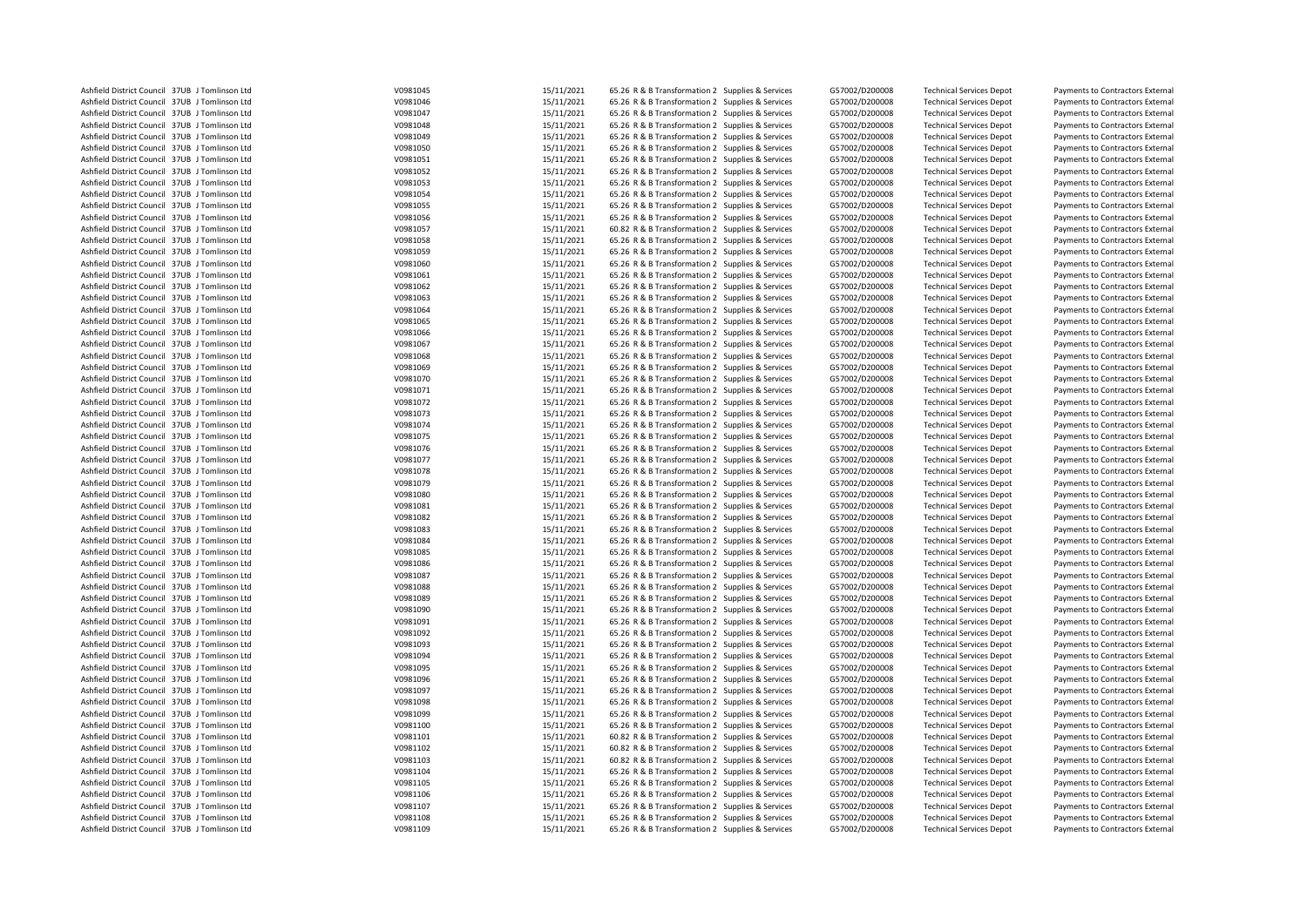| Ashfield District Council 37UB J Tomlinson Ltd | V0981110 | 15/11/2021 | 65.26 R & B Transformation 2 Supplies & Services | G57002/D200008 | <b>Technical Services Depot</b> | Payments to Contractors External |
|------------------------------------------------|----------|------------|--------------------------------------------------|----------------|---------------------------------|----------------------------------|
| Ashfield District Council 37UB J Tomlinson Ltd | V0981111 | 15/11/2021 | 65.26 R & B Transformation 2 Supplies & Services | G57002/D200008 | <b>Technical Services Depot</b> | Payments to Contractors External |
| Ashfield District Council 37UB J Tomlinson Ltd | V0981112 | 15/11/2021 | 65.26 R & B Transformation 2 Supplies & Services | G57002/D200008 | <b>Technical Services Depot</b> | Payments to Contractors External |
| Ashfield District Council 37UB J Tomlinson Ltd | V0981113 | 15/11/2021 | 65.26 R & B Transformation 2 Supplies & Services | G57002/D200008 | <b>Technical Services Depot</b> | Payments to Contractors External |
| Ashfield District Council 37UB J Tomlinson Ltd | V0981114 | 15/11/2021 | 65.26 R & B Transformation 2 Supplies & Services | G57002/D200008 | <b>Technical Services Depot</b> | Payments to Contractors External |
| Ashfield District Council 37UB J Tomlinson Ltd | V0981115 | 15/11/2021 | 65.26 R & B Transformation 2 Supplies & Services | G57002/D200008 | <b>Technical Services Depot</b> | Payments to Contractors External |
| Ashfield District Council 37UB J Tomlinson Ltd | V0981116 | 15/11/2021 | 65.26 R & B Transformation 2 Supplies & Services | G57002/D200008 | <b>Technical Services Depot</b> | Payments to Contractors External |
| Ashfield District Council 37UB J Tomlinson Ltd | V0981117 | 15/11/2021 | 65.26 R & B Transformation 2 Supplies & Services | G57002/D200008 | <b>Technical Services Depot</b> | Payments to Contractors External |
| Ashfield District Council 37UB J Tomlinson Ltd | V0981118 | 15/11/2021 | 65.26 R & B Transformation 2 Supplies & Services | G57002/D200008 | <b>Technical Services Depot</b> | Payments to Contractors External |
| Ashfield District Council 37UB J Tomlinson Ltd | V0981119 | 15/11/2021 | 65.26 R & B Transformation 2 Supplies & Services | G57002/D200008 | <b>Technical Services Depot</b> | Payments to Contractors External |
| Ashfield District Council 37UB J Tomlinson Ltd | V0981120 | 15/11/2021 | 65.26 R & B Transformation 2 Supplies & Services | G57002/D200008 | <b>Technical Services Depot</b> | Payments to Contractors External |
| Ashfield District Council 37UB J Tomlinson Ltd | V0981121 | 15/11/2021 | 65.26 R & B Transformation 2 Supplies & Services | G57002/D200008 | <b>Technical Services Depot</b> | Payments to Contractors External |
| Ashfield District Council 37UB J Tomlinson Ltd | V0981122 | 15/11/2021 | 65.26 R & B Transformation 2 Supplies & Services | G57002/D200008 | <b>Technical Services Depot</b> | Payments to Contractors External |
| Ashfield District Council 37UB J Tomlinson Ltd | V0981123 | 15/11/2021 | 65.26 R & B Transformation 2 Supplies & Services | G57002/D200008 | <b>Technical Services Depot</b> | Payments to Contractors External |
| Ashfield District Council 37UB J Tomlinson Ltd | V0981124 | 15/11/2021 | 65.26 R & B Transformation 2 Supplies & Services | G57002/D200008 | <b>Technical Services Depot</b> | Payments to Contractors External |
| Ashfield District Council 37UB J Tomlinson Ltd | V0981125 | 15/11/2021 | 65.26 R & B Transformation 2 Supplies & Services | G57002/D200008 | <b>Technical Services Depot</b> | Payments to Contractors External |
| Ashfield District Council 37UB J Tomlinson Ltd | V0981126 | 15/11/2021 | 65.26 R & B Transformation 2 Supplies & Services | G57002/D200008 | <b>Technical Services Depot</b> | Payments to Contractors External |
| Ashfield District Council 37UB J Tomlinson Ltd | V0981127 | 15/11/2021 | 65.26 R & B Transformation 2 Supplies & Services | G57002/D200008 | <b>Technical Services Depot</b> | Payments to Contractors External |
| Ashfield District Council 37UB J Tomlinson Ltd | V0981128 | 15/11/2021 | 65.26 R & B Transformation 2 Supplies & Services | G57002/D200008 | <b>Technical Services Depot</b> | Payments to Contractors External |
| Ashfield District Council 37UB J Tomlinson Ltd | V0981129 | 15/11/2021 | 65.26 R & B Transformation 2 Supplies & Services | G57002/D200008 | <b>Technical Services Depot</b> | Payments to Contractors External |
| Ashfield District Council 37UB J Tomlinson Ltd | V0981130 | 15/11/2021 | 65.26 R & B Transformation 2 Supplies & Services | G57002/D200008 | <b>Technical Services Depot</b> | Payments to Contractors External |
| Ashfield District Council 37UB J Tomlinson Ltd | V0981131 | 15/11/2021 | 65.26 R & B Transformation 2 Supplies & Services | G57002/D200008 | <b>Technical Services Depot</b> | Payments to Contractors External |
| Ashfield District Council 37UB J Tomlinson Ltd | V0981132 | 15/11/2021 | 65.26 R & B Transformation 2 Supplies & Services | G57002/D200008 | <b>Technical Services Depot</b> | Payments to Contractors External |
| Ashfield District Council 37UB J Tomlinson Ltd | V0981133 | 15/11/2021 | 65.26 R & B Transformation 2 Supplies & Services | G57002/D200008 | <b>Technical Services Depot</b> | Payments to Contractors External |
| Ashfield District Council 37UB J Tomlinson Ltd | V0981134 | 15/11/2021 | 65.26 R & B Transformation 2 Supplies & Services | G57002/D200008 | <b>Technical Services Depot</b> | Payments to Contractors External |
| Ashfield District Council 37UB J Tomlinson Ltd | V0981135 | 15/11/2021 | 65.26 R & B Transformation 2 Supplies & Services | G57002/D200008 | <b>Technical Services Depot</b> | Payments to Contractors External |
| Ashfield District Council 37UB J Tomlinson Ltd | V0981136 | 15/11/2021 | 65.26 R & B Transformation 2 Supplies & Services | G57002/D200008 | <b>Technical Services Depot</b> | Payments to Contractors External |
| Ashfield District Council 37UB J Tomlinson Ltd | V0981137 | 15/11/2021 | 65.26 R & B Transformation 2 Supplies & Services | G57002/D200008 | <b>Technical Services Depot</b> | Payments to Contractors External |
| Ashfield District Council 37UB J Tomlinson Ltd | V0981138 | 15/11/2021 | 65.26 R & B Transformation 2 Supplies & Services | G57002/D200008 | <b>Technical Services Depot</b> | Payments to Contractors External |
| Ashfield District Council 37UB J Tomlinson Ltd | V0981139 | 15/11/2021 | 65.26 R & B Transformation 2 Supplies & Services | G57002/D200008 | <b>Technical Services Depot</b> | Payments to Contractors External |
| Ashfield District Council 37UB J Tomlinson Ltd | V0981140 | 15/11/2021 | 65.26 R & B Transformation 2 Supplies & Services | G57002/D200008 | <b>Technical Services Depot</b> | Payments to Contractors External |
| Ashfield District Council 37UB J Tomlinson Ltd | V0981141 | 15/11/2021 | 65.26 R & B Transformation 2 Supplies & Services | G57002/D200008 | <b>Technical Services Depot</b> | Payments to Contractors External |
| Ashfield District Council 37UB J Tomlinson Ltd | V0981142 | 15/11/2021 | 65.26 R & B Transformation 2 Supplies & Services | G57002/D200008 | <b>Technical Services Depot</b> | Payments to Contractors External |
| Ashfield District Council 37UB J Tomlinson Ltd | V0981143 | 15/11/2021 | 65.26 R & B Transformation 2 Supplies & Services | G57002/D200008 | <b>Technical Services Depot</b> | Payments to Contractors External |
| Ashfield District Council 37UB J Tomlinson Ltd | V0981144 | 15/11/2021 | 65.26 R & B Transformation 2 Supplies & Services | G57002/D200008 | <b>Technical Services Depot</b> | Payments to Contractors External |
| Ashfield District Council 37UB J Tomlinson Ltd | V0981145 | 15/11/2021 | 65.26 R & B Transformation 2 Supplies & Services | G57002/D200008 | <b>Technical Services Depot</b> | Payments to Contractors External |
| Ashfield District Council 37UB J Tomlinson Ltd | V0981146 | 15/11/2021 | 65.26 R & B Transformation 2 Supplies & Services | G57002/D200008 | <b>Technical Services Depot</b> | Payments to Contractors External |
| Ashfield District Council 37UB J Tomlinson Ltd | V0981147 | 15/11/2021 | 65.26 R & B Transformation 2 Supplies & Services | G57002/D200008 | <b>Technical Services Depot</b> | Payments to Contractors External |
| Ashfield District Council 37UB J Tomlinson Ltd | V0981148 | 15/11/2021 | 65.26 R & B Transformation 2 Supplies & Services | G57002/D200008 | <b>Technical Services Depot</b> | Payments to Contractors External |
| Ashfield District Council 37UB J Tomlinson Ltd | V0981149 | 15/11/2021 | 65.26 R & B Transformation 2 Supplies & Services | G57002/D200008 | <b>Technical Services Depot</b> | Payments to Contractors External |
| Ashfield District Council 37UB J Tomlinson Ltd | V0981150 | 15/11/2021 | 65.26 R & B Transformation 2 Supplies & Services | G57002/D200008 | <b>Technical Services Depot</b> | Payments to Contractors External |
| Ashfield District Council 37UB J Tomlinson Ltd | V0981151 | 15/11/2021 | 65.26 R & B Transformation 2 Supplies & Services | G57002/D200008 | <b>Technical Services Depot</b> | Payments to Contractors External |
| Ashfield District Council 37UB J Tomlinson Ltd | V0981152 | 15/11/2021 | 65.26 R & B Transformation 2 Supplies & Services | G57002/D200008 | <b>Technical Services Depot</b> | Payments to Contractors External |
| Ashfield District Council 37UB J Tomlinson Ltd | V0981153 | 15/11/2021 | 65.26 R & B Transformation 2 Supplies & Services | G57002/D200008 | <b>Technical Services Depot</b> | Payments to Contractors External |
| Ashfield District Council 37UB J Tomlinson Ltd | V0981154 | 15/11/2021 | 65.26 R & B Transformation 2 Supplies & Services | G57002/D200008 | <b>Technical Services Depot</b> | Payments to Contractors External |
| Ashfield District Council 37UB J Tomlinson Ltd | V0981155 | 15/11/2021 | 65.26 R & B Transformation 2 Supplies & Services | G57002/D200008 | <b>Technical Services Depot</b> | Payments to Contractors External |
| Ashfield District Council 37UB J Tomlinson Ltd | V0981156 | 15/11/2021 | 65.26 R & B Transformation 2 Supplies & Services | G57002/D200008 | <b>Technical Services Depot</b> | Payments to Contractors External |
| Ashfield District Council 37UB J Tomlinson Ltd | V0981157 | 15/11/2021 | 65.26 R & B Transformation 2 Supplies & Services | G57002/D200008 | <b>Technical Services Depot</b> | Payments to Contractors External |
| Ashfield District Council 37UB J Tomlinson Ltd | V0981158 | 15/11/2021 | 65.26 R & B Transformation 2 Supplies & Services | G57002/D200008 | <b>Technical Services Depot</b> | Payments to Contractors External |
| Ashfield District Council 37UB J Tomlinson Ltd | V0981159 | 15/11/2021 | 65.26 R & B Transformation 2 Supplies & Services | G57002/D200008 | <b>Technical Services Depot</b> | Payments to Contractors External |
| Ashfield District Council 37UB J Tomlinson Ltd | V0981160 | 15/11/2021 | 65.26 R & B Transformation 2 Supplies & Services | G57002/D200008 | <b>Technical Services Depot</b> | Payments to Contractors External |
| Ashfield District Council 37UB J Tomlinson Ltd | V0981161 | 15/11/2021 | 65.26 R & B Transformation 2 Supplies & Services | G57002/D200008 | <b>Technical Services Depot</b> | Payments to Contractors External |
| Ashfield District Council 37UB J Tomlinson Ltd | V0981162 | 15/11/2021 | 65.26 R & B Transformation 2 Supplies & Services | G57002/D200008 | <b>Technical Services Depot</b> | Payments to Contractors External |
| Ashfield District Council 37UB J Tomlinson Ltd | V0981163 | 15/11/2021 | 65.26 R & B Transformation 2 Supplies & Services | G57002/D200008 | <b>Technical Services Depot</b> | Payments to Contractors External |
| Ashfield District Council 37UB J Tomlinson Ltd | V0981164 | 15/11/2021 | 65.26 R & B Transformation 2 Supplies & Services | G57002/D200008 | <b>Technical Services Depot</b> | Payments to Contractors External |
| Ashfield District Council 37UB J Tomlinson Ltd | V0981165 | 15/11/2021 | 60.82 R & B Transformation 2 Supplies & Services | G57002/D200008 | <b>Technical Services Depot</b> | Payments to Contractors External |
| Ashfield District Council 37UB J Tomlinson Ltd | V0981166 | 15/11/2021 | 65.26 R & B Transformation 2 Supplies & Services | G57002/D200008 | <b>Technical Services Depot</b> | Payments to Contractors External |
| Ashfield District Council 37UB J Tomlinson Ltd | V0981167 | 15/11/2021 | 65.26 R & B Transformation 2 Supplies & Services | G57002/D200008 | <b>Technical Services Depot</b> | Payments to Contractors External |
| Ashfield District Council 37UB J Tomlinson Ltd | V0981168 | 15/11/2021 | 65.26 R & B Transformation 2 Supplies & Services | G57002/D200008 | <b>Technical Services Depot</b> | Payments to Contractors External |
| Ashfield District Council 37UB J Tomlinson Ltd | V0981169 | 15/11/2021 | 65.26 R & B Transformation 2 Supplies & Services | G57002/D200008 | <b>Technical Services Depot</b> | Payments to Contractors External |
| Ashfield District Council 37UB J Tomlinson Ltd | V0981170 | 15/11/2021 | 65.26 R & B Transformation 2 Supplies & Services | G57002/D200008 | <b>Technical Services Depot</b> | Payments to Contractors External |
| Ashfield District Council 37UB J Tomlinson Ltd | V0981171 | 15/11/2021 | 65.26 R & B Transformation 2 Supplies & Services | G57002/D200008 | <b>Technical Services Depot</b> | Payments to Contractors External |
| Ashfield District Council 37UB J Tomlinson Ltd | V0981172 | 15/11/2021 | 65.26 R & B Transformation 2 Supplies & Services | G57002/D200008 | <b>Technical Services Depot</b> | Payments to Contractors External |
| Ashfield District Council 37UB J Tomlinson Ltd | V0981173 | 15/11/2021 | 65.26 R & B Transformation 2 Supplies & Services | G57002/D200008 | <b>Technical Services Depot</b> | Payments to Contractors External |
| Ashfield District Council 37UB J Tomlinson Ltd | V0981174 | 15/11/2021 | 65.26 R & B Transformation 2 Supplies & Services | G57002/D200008 | <b>Technical Services Depot</b> | Payments to Contractors External |
|                                                |          |            |                                                  |                |                                 |                                  |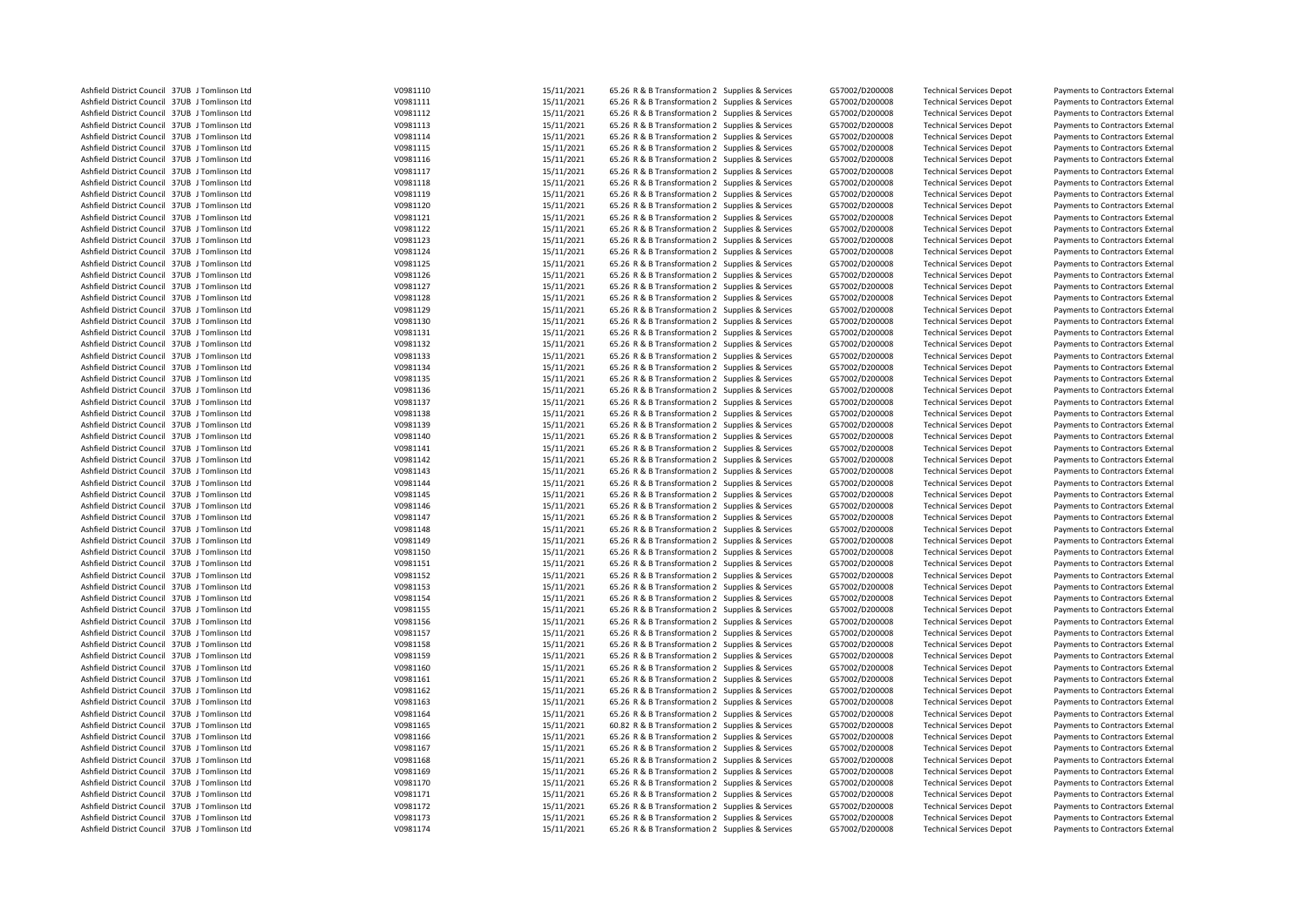| Ashfield District Council 37UB J Tomlinson Ltd | V0981175             | 15/11/2021 | 65.26 R & B Transformation 2 Supplies & Services | G57002/D200008 | <b>Technical Services Depot</b> | Payments to Contractors External |
|------------------------------------------------|----------------------|------------|--------------------------------------------------|----------------|---------------------------------|----------------------------------|
| Ashfield District Council 37UB J Tomlinson Ltd | V0981176             | 15/11/2021 | 65.26 R & B Transformation 2 Supplies & Services | G57002/D200008 | <b>Technical Services Depot</b> | Payments to Contractors External |
| Ashfield District Council 37UB J Tomlinson Ltd | V0981177             | 15/11/2021 | 65.26 R & B Transformation 2 Supplies & Services | G57002/D200008 | <b>Technical Services Depot</b> | Payments to Contractors External |
| Ashfield District Council 37UB J Tomlinson Ltd | V0981178             | 15/11/2021 | 65.26 R & B Transformation 2 Supplies & Services | G57002/D200008 | <b>Technical Services Depot</b> | Payments to Contractors External |
| Ashfield District Council 37UB J Tomlinson Ltd | V0981179             | 15/11/2021 | 65.26 R & B Transformation 2 Supplies & Services | G57002/D200008 | <b>Technical Services Depot</b> | Payments to Contractors External |
| Ashfield District Council 37UB J Tomlinson Ltd | V0981180             | 15/11/2021 | 65.26 R & B Transformation 2 Supplies & Services | G57002/D200008 | <b>Technical Services Depot</b> | Payments to Contractors External |
| Ashfield District Council 37UB J Tomlinson Ltd | V0981181             | 15/11/2021 | 65.26 R & B Transformation 2 Supplies & Services | G57002/D200008 | <b>Technical Services Depot</b> | Payments to Contractors External |
| Ashfield District Council 37UB J Tomlinson Ltd | V0981182             | 15/11/2021 | 65.26 R & B Transformation 2 Supplies & Services | G57002/D200008 | <b>Technical Services Depot</b> | Payments to Contractors External |
| Ashfield District Council 37UB J Tomlinson Ltd | V0981183             | 15/11/2021 | 65.26 R & B Transformation 2 Supplies & Services | G57002/D200008 | <b>Technical Services Depot</b> | Payments to Contractors External |
| Ashfield District Council 37UB J Tomlinson Ltd | V0981184             | 15/11/2021 | 65.26 R & B Transformation 2 Supplies & Services | G57002/D200008 | <b>Technical Services Depot</b> | Payments to Contractors External |
| Ashfield District Council 37UB J Tomlinson Ltd | V0981185             | 15/11/2021 | 65.26 R & B Transformation 2 Supplies & Services | G57002/D200008 | <b>Technical Services Depot</b> | Payments to Contractors External |
| Ashfield District Council 37UB J Tomlinson Ltd | V0981186             | 15/11/2021 | 60.82 R & B Transformation 2 Supplies & Services | G57002/D200008 | <b>Technical Services Depot</b> | Payments to Contractors External |
| Ashfield District Council 37UB J Tomlinson Ltd | V0981187             | 15/11/2021 | 60.82 R & B Transformation 2 Supplies & Services | G57002/D200008 | <b>Technical Services Depot</b> | Payments to Contractors External |
|                                                |                      |            |                                                  |                |                                 |                                  |
| Ashfield District Council 37UB J Tomlinson Ltd | V0981188             | 15/11/2021 | 60.82 R & B Transformation 2 Supplies & Services | G57002/D200008 | <b>Technical Services Depot</b> | Payments to Contractors External |
| Ashfield District Council 37UB J Tomlinson Ltd | V0981189             | 15/11/2021 | 65.26 R & B Transformation 2 Supplies & Services | G57002/D200008 | <b>Technical Services Depot</b> | Payments to Contractors External |
| Ashfield District Council 37UB J Tomlinson Ltd | V0981190             | 15/11/2021 | 65.26 R & B Transformation 2 Supplies & Services | G57002/D200008 | <b>Technical Services Depot</b> | Payments to Contractors External |
| Ashfield District Council 37UB J Tomlinson Ltd | V0981191             | 15/11/2021 | 65.26 R & B Transformation 2 Supplies & Services | G57002/D200008 | <b>Technical Services Depot</b> | Payments to Contractors External |
| Ashfield District Council 37UB J Tomlinson Ltd | V0981192             | 15/11/2021 | 65.26 R & B Transformation 2 Supplies & Services | G57002/D200008 | <b>Technical Services Depot</b> | Payments to Contractors External |
| Ashfield District Council 37UB J Tomlinson Ltd | V0981193             | 15/11/2021 | 65.26 R & B Transformation 2 Supplies & Services | G57002/D200008 | <b>Technical Services Depot</b> | Payments to Contractors External |
| Ashfield District Council 37UB J Tomlinson Ltd | V0981194             | 15/11/2021 | 65.26 R & B Transformation 2 Supplies & Services | G57002/D200008 | <b>Technical Services Depot</b> | Payments to Contractors External |
| Ashfield District Council 37UB J Tomlinson Ltd | V0981195             | 15/11/2021 | 65.26 R & B Transformation 2 Supplies & Services | G57002/D200008 | <b>Technical Services Depot</b> | Payments to Contractors External |
| Ashfield District Council 37UB J Tomlinson Ltd | V0981196             | 15/11/2021 | 65.26 R & B Transformation 2 Supplies & Services | G57002/D200008 | <b>Technical Services Depot</b> | Payments to Contractors External |
| Ashfield District Council 37UB J Tomlinson Ltd | V0981197             | 15/11/2021 | 65.26 R & B Transformation 2 Supplies & Services | G57002/D200008 | <b>Technical Services Depot</b> | Payments to Contractors External |
| Ashfield District Council 37UB J Tomlinson Ltd | V0981198             | 15/11/2021 | 65.26 R & B Transformation 2 Supplies & Services | G57002/D200008 | <b>Technical Services Depot</b> | Payments to Contractors External |
| Ashfield District Council 37UB J Tomlinson Ltd | V0981199             | 15/11/2021 | 65.26 R & B Transformation 2 Supplies & Services | G57002/D200008 | <b>Technical Services Depot</b> | Payments to Contractors External |
| Ashfield District Council 37UB J Tomlinson Ltd | V0981200             | 15/11/2021 | 65.26 R & B Transformation 2 Supplies & Services | G57002/D200008 | <b>Technical Services Depot</b> | Payments to Contractors External |
| Ashfield District Council 37UB J Tomlinson Ltd | V0981201             | 15/11/2021 | 65.26 R & B Transformation 2 Supplies & Services | G57002/D200008 | <b>Technical Services Depot</b> | Payments to Contractors External |
| Ashfield District Council 37UB J Tomlinson Ltd | V0981202             | 15/11/2021 | 65.26 R & B Transformation 2 Supplies & Services | G57002/D200008 | <b>Technical Services Depot</b> | Payments to Contractors External |
| Ashfield District Council 37UB J Tomlinson Ltd | V0981203             | 15/11/2021 | 65.26 R & B Transformation 2 Supplies & Services | G57002/D200008 | <b>Technical Services Depot</b> | Payments to Contractors External |
| Ashfield District Council 37UB J Tomlinson Ltd | V0981204             | 15/11/2021 | 65.26 R & B Transformation 2 Supplies & Services | G57002/D200008 | <b>Technical Services Depot</b> | Payments to Contractors External |
| Ashfield District Council 37UB J Tomlinson Ltd | V0981205             | 15/11/2021 | 65.26 R & B Transformation 2 Supplies & Services | G57002/D200008 | <b>Technical Services Depot</b> | Payments to Contractors External |
| Ashfield District Council 37UB J Tomlinson Ltd | V0981206             | 15/11/2021 | 65.26 R & B Transformation 2 Supplies & Services | G57002/D200008 | <b>Technical Services Depot</b> | Payments to Contractors External |
| Ashfield District Council 37UB J Tomlinson Ltd | V0981207             | 15/11/2021 | 65.26 R & B Transformation 2 Supplies & Services | G57002/D200008 | <b>Technical Services Depot</b> | Payments to Contractors External |
| Ashfield District Council 37UB J Tomlinson Ltd | V0981208             | 15/11/2021 | 65.26 R & B Transformation 2 Supplies & Services | G57002/D200008 | <b>Technical Services Depot</b> | Payments to Contractors External |
| Ashfield District Council 37UB J Tomlinson Ltd | V0981209             | 15/11/2021 | 65.26 R & B Transformation 2 Supplies & Services | G57002/D200008 | <b>Technical Services Depot</b> | Payments to Contractors External |
| Ashfield District Council 37UB J Tomlinson Ltd | V0981210             | 15/11/2021 | 65.26 R & B Transformation 2 Supplies & Services | G57002/D200008 | <b>Technical Services Depot</b> | Payments to Contractors External |
| Ashfield District Council 37UB J Tomlinson Ltd | V0981211             | 15/11/2021 | 65.26 R & B Transformation 2 Supplies & Services | G57002/D200008 | <b>Technical Services Depot</b> | Payments to Contractors External |
| Ashfield District Council 37UB J Tomlinson Ltd | V0981212             | 15/11/2021 | 65.26 R & B Transformation 2 Supplies & Services | G57002/D200008 | <b>Technical Services Depot</b> | Payments to Contractors External |
| Ashfield District Council 37UB J Tomlinson Ltd | V0981213             | 15/11/2021 | 65.26 R & B Transformation 2 Supplies & Services | G57002/D200008 | <b>Technical Services Depot</b> | Payments to Contractors External |
| Ashfield District Council 37UB J Tomlinson Ltd | V0981214             | 15/11/2021 | 65.26 R & B Transformation 2 Supplies & Services | G57002/D200008 | <b>Technical Services Depot</b> | Payments to Contractors External |
| Ashfield District Council 37UB J Tomlinson Ltd | V0981215             | 15/11/2021 | 65.26 R & B Transformation 2 Supplies & Services | G57002/D200008 | <b>Technical Services Depot</b> | Payments to Contractors External |
| Ashfield District Council 37UB J Tomlinson Ltd | V0981216             | 15/11/2021 | 65.26 R & B Transformation 2 Supplies & Services | G57002/D200008 | <b>Technical Services Depot</b> | Payments to Contractors External |
| Ashfield District Council 37UB J Tomlinson Ltd | V0981217             | 15/11/2021 | 65.26 R & B Transformation 2 Supplies & Services | G57002/D200008 | <b>Technical Services Depot</b> | Payments to Contractors External |
|                                                |                      |            |                                                  |                |                                 |                                  |
| Ashfield District Council 37UB J Tomlinson Ltd | V0981218<br>V0981219 | 15/11/2021 | 65.26 R & B Transformation 2 Supplies & Services | G57002/D200008 | <b>Technical Services Depot</b> | Payments to Contractors External |
| Ashfield District Council 37UB J Tomlinson Ltd |                      | 15/11/2021 | 65.26 R & B Transformation 2 Supplies & Services | G57002/D200008 | <b>Technical Services Depot</b> | Payments to Contractors External |
| Ashfield District Council 37UB J Tomlinson Ltd | V0981220             | 15/11/2021 | 65.26 R & B Transformation 2 Supplies & Services | G57002/D200008 | <b>Technical Services Depot</b> | Payments to Contractors External |
| Ashfield District Council 37UB J Tomlinson Ltd | V0981221             | 15/11/2021 | 65.26 R & B Transformation 2 Supplies & Services | G57002/D200008 | <b>Technical Services Depot</b> | Payments to Contractors External |
| Ashfield District Council 37UB J Tomlinson Ltd | V0981222             | 15/11/2021 | 65.26 R & B Transformation 2 Supplies & Services | G57002/D200008 | <b>Technical Services Depot</b> | Payments to Contractors External |
| Ashfield District Council 37UB J Tomlinson Ltd | V0981223             | 15/11/2021 | 65.26 R & B Transformation 2 Supplies & Services | G57002/D200008 | <b>Technical Services Depot</b> | Payments to Contractors External |
| Ashfield District Council 37UB J Tomlinson Ltd | V0981224             | 15/11/2021 | 65.26 R & B Transformation 2 Supplies & Services | G57002/D200008 | <b>Technical Services Depot</b> | Payments to Contractors External |
| Ashfield District Council 37UB J Tomlinson Ltd | V0981225             | 15/11/2021 | 65.26 R & B Transformation 2 Supplies & Services | G57002/D200008 | <b>Technical Services Depot</b> | Payments to Contractors External |
| Ashfield District Council 37UB J Tomlinson Ltd | V0981226             | 15/11/2021 | 65.26 R & B Transformation 2 Supplies & Services | G57002/D200008 | <b>Technical Services Depot</b> | Payments to Contractors External |
| Ashfield District Council 37UB J Tomlinson Ltd | V0981227             | 15/11/2021 | 65.26 R & B Transformation 2 Supplies & Services | G57002/D200008 | <b>Technical Services Depot</b> | Payments to Contractors External |
| Ashfield District Council 37UB J Tomlinson Ltd | V0981228             | 15/11/2021 | 65.26 R & B Transformation 2 Supplies & Services | G57002/D200008 | <b>Technical Services Depot</b> | Payments to Contractors External |
| Ashfield District Council 37UB J Tomlinson Ltd | V0981229             | 15/11/2021 | 65.26 R & B Transformation 2 Supplies & Services | G57002/D200008 | <b>Technical Services Depot</b> | Payments to Contractors External |
| Ashfield District Council 37UB J Tomlinson Ltd | V0981230             | 15/11/2021 | 65.26 R & B Transformation 2 Supplies & Services | G57002/D200008 | <b>Technical Services Depot</b> | Payments to Contractors External |
| Ashfield District Council 37UB J Tomlinson Ltd | V0981231             | 15/11/2021 | 65.26 R & B Transformation 2 Supplies & Services | G57002/D200008 | <b>Technical Services Depot</b> | Payments to Contractors External |
| Ashfield District Council 37UB J Tomlinson Ltd | V0981232             | 15/11/2021 | 65.26 R & B Transformation 2 Supplies & Services | G57002/D200008 | <b>Technical Services Depot</b> | Payments to Contractors External |
| Ashfield District Council 37UB J Tomlinson Ltd | V0981233             | 15/11/2021 | 65.26 R & B Transformation 2 Supplies & Services | G57002/D200008 | <b>Technical Services Depot</b> | Payments to Contractors External |
| Ashfield District Council 37UB J Tomlinson Ltd | V0981234             | 15/11/2021 | 65.26 R & B Transformation 2 Supplies & Services | G57002/D200008 | <b>Technical Services Depot</b> | Payments to Contractors External |
| Ashfield District Council 37UB J Tomlinson Ltd | V0981235             | 15/11/2021 | 65.26 R & B Transformation 2 Supplies & Services | G57002/D200008 | <b>Technical Services Depot</b> | Payments to Contractors External |
| Ashfield District Council 37UB J Tomlinson Ltd | V0981236             | 15/11/2021 | 65.26 R & B Transformation 2 Supplies & Services | G57002/D200008 | <b>Technical Services Depot</b> | Payments to Contractors External |
| Ashfield District Council 37UB J Tomlinson Ltd | V0981237             | 15/11/2021 | 65.26 R & B Transformation 2 Supplies & Services | G57002/D200008 | <b>Technical Services Depot</b> | Payments to Contractors External |
| Ashfield District Council 37UB J Tomlinson Ltd | V0981238             | 15/11/2021 | 65.26 R & B Transformation 2 Supplies & Services | G57002/D200008 | <b>Technical Services Depot</b> | Payments to Contractors External |
| Ashfield District Council 37UB J Tomlinson Ltd | V0981239             | 15/11/2021 | 65.26 R & B Transformation 2 Supplies & Services | G57002/D200008 | <b>Technical Services Depot</b> | Payments to Contractors External |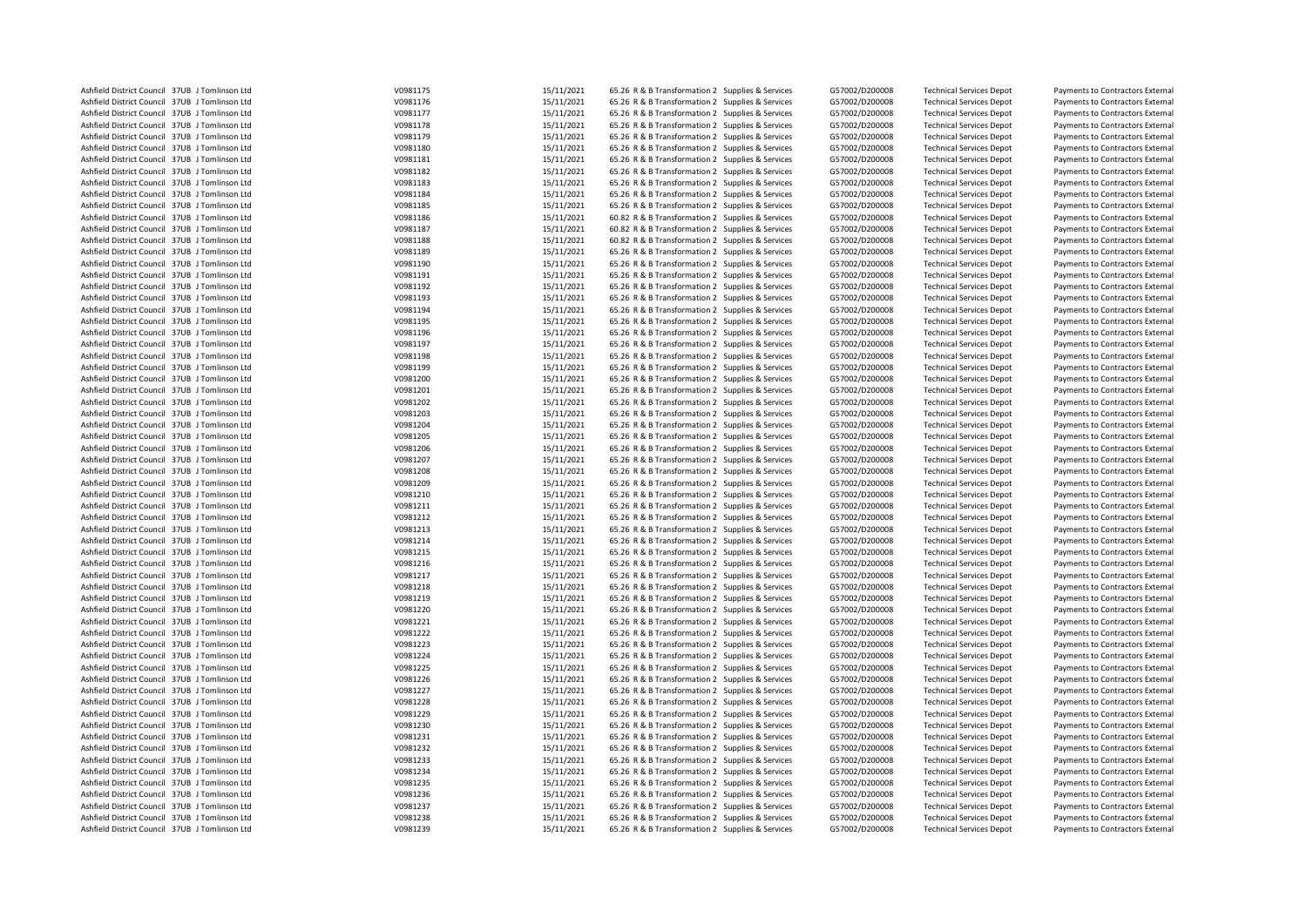| Ashfield District Council 37UB J Tomlinson Ltd                                                   | V0981240             | 15/11/2021               | 65.26 R & B Transformation 2 Supplies & Services                                                     | G57002/D200008                   | <b>Technical Services Depot</b>                                    | Payments to Contractors External |
|--------------------------------------------------------------------------------------------------|----------------------|--------------------------|------------------------------------------------------------------------------------------------------|----------------------------------|--------------------------------------------------------------------|----------------------------------|
| Ashfield District Council 37UB J Tomlinson Ltd                                                   | V0981241             | 15/11/2021               | 65.26 R & B Transformation 2 Supplies & Services                                                     | G57002/D200008                   | <b>Technical Services Depot</b>                                    | Payments to Contractors External |
| Ashfield District Council 37UB J Tomlinson Ltd                                                   | V0981286             | 15/11/2021               | 7985.55 R & B Transformation 2 Supplies & Services                                                   | G57002/D200008                   | <b>Technical Services Depot</b>                                    | Payments to Contractors External |
| Ashfield District Council 37UB J Tomlinson Ltd                                                   | V0981287             | 15/11/2021               | 14.27 R & B Transformation 2 Supplies & Services                                                     | G57002/D200008                   | <b>Technical Services Depot</b>                                    | Payments to Contractors External |
| Ashfield District Council 37UB J Tomlinson Ltd                                                   | V0981288             | 15/11/2021               | 11 R & B Transformation 2 Supplies & Services                                                        | G57002/D200008                   | <b>Technical Services Depot</b>                                    | Payments to Contractors External |
| Ashfield District Council 37UB J Tomlinson Ltd                                                   | V0981289             | 15/11/2021               | 27.58 R & B Transformation 2 Supplies & Services                                                     | G57002/D200008                   | <b>Technical Services Depot</b>                                    | Payments to Contractors External |
| Ashfield District Council 37UB J Tomlinson Ltd                                                   | V0981290             | 15/11/2021               | 27.61 R & B Transformation 2 Supplies & Services                                                     | G57002/D200008                   | <b>Technical Services Depot</b>                                    | Payments to Contractors External |
| Ashfield District Council 37UB J Tomlinson Ltd                                                   | V0981291             | 15/11/2021               | 33.29 R & B Transformation 2 Supplies & Services                                                     | G57002/D200008                   | <b>Technical Services Depot</b>                                    | Payments to Contractors External |
| Ashfield District Council 37UB J Tomlinson Ltd                                                   | V0981292             | 15/11/2021               | 64.5 R & B Transformation 2 Supplies & Services                                                      | G57002/D200008                   | <b>Technical Services Depot</b>                                    | Payments to Contractors External |
| Ashfield District Council 37UB J Tomlinson Ltd                                                   | V0981293             | 15/11/2021               | 33.29 R & B Transformation 2 Supplies & Services                                                     | G57002/D200008                   | <b>Technical Services Depot</b>                                    | Payments to Contractors External |
| Ashfield District Council 37UB J Tomlinson Ltd                                                   | V0981294             | 15/11/2021               | 33.29 R & B Transformation 2 Supplies & Services                                                     | G57002/D200008                   | <b>Technical Services Depot</b>                                    | Payments to Contractors External |
| Ashfield District Council 37UB J Tomlinson Ltd                                                   | V0981295             | 15/11/2021               | 33.29 R & B Transformation 2 Supplies & Services                                                     | G57002/D200008                   | <b>Technical Services Depot</b>                                    | Payments to Contractors External |
| Ashfield District Council 37UB J Tomlinson Ltd                                                   | V0981296             | 15/11/2021               | 32.25 R & B Transformation 2 Supplies & Services                                                     | G57002/D200008                   | <b>Technical Services Depot</b>                                    | Payments to Contractors External |
| Ashfield District Council 37UB J Tomlinson Ltd                                                   | V0981305             | 15/11/2021               | 262.6 R & B Transformation 2 Supplies & Services                                                     | G57002/D200008                   | <b>Technical Services Depot</b>                                    | Payments to Contractors External |
| Ashfield District Council 37UB J Tomlinson Ltd                                                   | V0981306             | 15/11/2021               | 283.82 R & B Transformation 2 Supplies & Services                                                    | G57002/D200008                   | <b>Technical Services Depot</b>                                    | Payments to Contractors External |
| Ashfield District Council 37UB J Tomlinson Ltd                                                   | V0981307             | 15/11/2021               | 223.3 R & B Transformation 2 Supplies & Services                                                     | G57002/D200008                   | <b>Technical Services Depot</b>                                    | Payments to Contractors External |
| Ashfield District Council 37UB J Tomlinson Ltd                                                   | V0981308             | 15/11/2021               | 31.52 R & B Transformation 2 Supplies & Services                                                     | G57002/D200008                   | <b>Technical Services Depot</b>                                    | Payments to Contractors External |
| Ashfield District Council 37UB J Tomlinson Ltd                                                   | V0981309             | 15/11/2021               | 31.52 R & B Transformation 2 Supplies & Services                                                     | G57002/D200008                   | <b>Technical Services Depot</b>                                    | Payments to Contractors External |
| Ashfield District Council 37UB J Tomlinson Ltd                                                   | V0981410             | 15/11/2021               | 60.82 R & B Transformation 2 Supplies & Services                                                     | G57002/D200008                   | <b>Technical Services Depot</b>                                    | Payments to Contractors External |
| Ashfield District Council 37UB J Tomlinson Ltd                                                   | V0981411             | 15/11/2021               | 60.82 R & B Transformation 2 Supplies & Services                                                     | G57002/D200008                   | <b>Technical Services Depot</b>                                    | Payments to Contractors External |
| Ashfield District Council 37UB J Tomlinson Ltd                                                   | V0981412             | 15/11/2021               | 60.82 R & B Transformation 2 Supplies & Services                                                     | G57002/D200008                   | <b>Technical Services Depot</b>                                    | Payments to Contractors External |
| Ashfield District Council 37UB J Tomlinson Ltd                                                   | V0981413             | 15/11/2021               | 60.82 R & B Transformation 2 Supplies & Services                                                     | G57002/D200008                   | <b>Technical Services Depot</b>                                    | Payments to Contractors External |
| Ashfield District Council 37UB J Tomlinson Ltd                                                   | V0981414             | 15/11/2021               | 60.82 R & B Transformation 2 Supplies & Services                                                     | G57002/D200008                   | <b>Technical Services Depot</b>                                    | Payments to Contractors External |
| Ashfield District Council 37UB J Tomlinson Ltd                                                   | V0981415             | 15/11/2021               | 65.26 R & B Transformation 2 Supplies & Services                                                     | G57002/D200008                   | <b>Technical Services Depot</b>                                    | Payments to Contractors External |
| Ashfield District Council 37UB J Tomlinson Ltd                                                   | V0981416             | 15/11/2021               | 65.26 R & B Transformation 2 Supplies & Services                                                     | G57002/D200008                   | <b>Technical Services Depot</b>                                    | Payments to Contractors External |
| Ashfield District Council 37UB J Tomlinson Ltd                                                   | V0981417             | 15/11/2021               | 65.26 R & B Transformation 2 Supplies & Services                                                     | G57002/D200008                   | <b>Technical Services Depot</b>                                    | Payments to Contractors External |
| Ashfield District Council 37UB J Tomlinson Ltd                                                   | V0981418             | 15/11/2021               | 65.26 R & B Transformation 2 Supplies & Services                                                     | G57002/D200008                   | <b>Technical Services Depot</b>                                    | Payments to Contractors External |
| Ashfield District Council 37UB J Tomlinson Ltd                                                   | V0981419             | 15/11/2021               | 65.26 R & B Transformation 2 Supplies & Services                                                     | G57002/D200008                   | <b>Technical Services Depot</b>                                    | Payments to Contractors External |
| Ashfield District Council 37UB J Tomlinson Ltd                                                   | V0981420             | 15/11/2021               | 65.26 R & B Transformation 2 Supplies & Services                                                     | G57002/D200008                   | <b>Technical Services Depot</b>                                    | Payments to Contractors External |
| Ashfield District Council 37UB J Tomlinson Ltd                                                   | V0981421             | 15/11/2021               | 65.26 R & B Transformation 2 Supplies & Services                                                     | G57002/D200008                   | <b>Technical Services Depot</b>                                    | Payments to Contractors External |
| Ashfield District Council 37UB J Tomlinson Ltd                                                   | V0981422             | 15/11/2021               | 65.26 R & B Transformation 2 Supplies & Services                                                     | G57002/D200008                   | <b>Technical Services Depot</b>                                    | Payments to Contractors External |
|                                                                                                  | V0981423             | 15/11/2021               | 65.26 R & B Transformation 2 Supplies & Services                                                     | G57002/D200008                   |                                                                    |                                  |
| Ashfield District Council 37UB J Tomlinson Ltd<br>Ashfield District Council 37UB J Tomlinson Ltd | V0981424             |                          |                                                                                                      |                                  | <b>Technical Services Depot</b>                                    | Payments to Contractors External |
|                                                                                                  |                      | 15/11/2021               | 65.26 R & B Transformation 2 Supplies & Services                                                     | G57002/D200008                   | <b>Technical Services Depot</b>                                    | Payments to Contractors External |
| Ashfield District Council 37UB J Tomlinson Ltd<br>Ashfield District Council 37UB J Tomlinson Ltd | V0981425<br>V0981426 | 15/11/2021<br>15/11/2021 | 65.26 R & B Transformation 2 Supplies & Services<br>65.26 R & B Transformation 2 Supplies & Services | G57002/D200008<br>G57002/D200008 | <b>Technical Services Depot</b><br><b>Technical Services Depot</b> | Payments to Contractors External |
|                                                                                                  |                      | 15/11/2021               |                                                                                                      |                                  |                                                                    | Payments to Contractors External |
| Ashfield District Council 37UB J Tomlinson Ltd<br>Ashfield District Council 37UB J Tomlinson Ltd | V0981427<br>V0981428 | 15/11/2021               | 65.26 R & B Transformation 2 Supplies & Services                                                     | G57002/D200008                   | <b>Technical Services Depot</b>                                    | Payments to Contractors External |
|                                                                                                  |                      |                          | 65.26 R & B Transformation 2 Supplies & Services                                                     | G57002/D200008                   | <b>Technical Services Depot</b>                                    | Payments to Contractors External |
| Ashfield District Council 37UB J Tomlinson Ltd                                                   | V0981429             | 15/11/2021               | 65.26 R & B Transformation 2 Supplies & Services                                                     | G57002/D200008                   | <b>Technical Services Depot</b>                                    | Payments to Contractors External |
| Ashfield District Council 37UB J Tomlinson Ltd                                                   | V0981430             | 15/11/2021               | 65.26 R & B Transformation 2 Supplies & Services                                                     | G57002/D200008                   | <b>Technical Services Depot</b>                                    | Payments to Contractors External |
| Ashfield District Council 37UB J Tomlinson Ltd                                                   | V0981431             | 15/11/2021               | 65.26 R & B Transformation 2 Supplies & Services                                                     | G57002/D200008                   | <b>Technical Services Depot</b>                                    | Payments to Contractors External |
| Ashfield District Council 37UB J Tomlinson Ltd                                                   | V0981432             | 15/11/2021               | 65.26 R & B Transformation 2 Supplies & Services                                                     | G57002/D200008                   | <b>Technical Services Depot</b>                                    | Payments to Contractors External |
| Ashfield District Council 37UB J Tomlinson Ltd                                                   | V0981433             | 15/11/2021               | 65.26 R & B Transformation 2 Supplies & Services                                                     | G57002/D200008                   | <b>Technical Services Depot</b>                                    | Payments to Contractors External |
| Ashfield District Council 37UB J Tomlinson Ltd                                                   | V0981434             | 15/11/2021               | 65.26 R & B Transformation 2 Supplies & Services                                                     | G57002/D200008                   | <b>Technical Services Depot</b>                                    | Payments to Contractors External |
| Ashfield District Council 37UB J Tomlinson Ltd                                                   | V0981435             | 15/11/2021               | 65.26 R & B Transformation 2 Supplies & Services                                                     | G57002/D200008                   | <b>Technical Services Depot</b>                                    | Payments to Contractors External |
| Ashfield District Council 37UB J Tomlinson Ltd                                                   | V0981436             | 15/11/2021               | 65.26 R & B Transformation 2 Supplies & Services                                                     | G57002/D200008                   | <b>Technical Services Depot</b>                                    | Payments to Contractors External |
| Ashfield District Council 37UB J Tomlinson Ltd                                                   | V0981437             | 15/11/2021               | 65.26 R & B Transformation 2 Supplies & Services                                                     | G57002/D200008                   | <b>Technical Services Depot</b>                                    | Payments to Contractors External |
| Ashfield District Council 37UB J Tomlinson Ltd                                                   | V0981438             | 15/11/2021               | 65.26 R & B Transformation 2 Supplies & Services                                                     | G57002/D200008                   | <b>Technical Services Depot</b>                                    | Payments to Contractors External |
| Ashfield District Council 37UB J Tomlinson Ltd                                                   | V0981439             | 15/11/2021               | 65.26 R & B Transformation 2 Supplies & Services                                                     | G57002/D200008                   | <b>Technical Services Depot</b>                                    | Payments to Contractors External |
| Ashfield District Council 37UB J Tomlinson Ltd                                                   | V0981440             | 15/11/2021               | 65.26 R & B Transformation 2 Supplies & Services                                                     | G57002/D200008                   | <b>Technical Services Depot</b>                                    | Payments to Contractors External |
| Ashfield District Council 37UB J Tomlinson Ltd                                                   | V0981441             | 15/11/2021               | 65.26 R & B Transformation 2 Supplies & Services                                                     | G57002/D200008                   | <b>Technical Services Depot</b>                                    | Payments to Contractors External |
| Ashfield District Council 37UB J Tomlinson Ltd                                                   | V0981442             | 15/11/2021               | 65.26 R & B Transformation 2 Supplies & Services                                                     | G57002/D200008                   | <b>Technical Services Depot</b>                                    | Payments to Contractors External |
| Ashfield District Council 37UB J Tomlinson Ltd                                                   | V0981443             | 15/11/2021               | 65.26 R & B Transformation 2 Supplies & Services                                                     | G57002/D200008                   | <b>Technical Services Depot</b>                                    | Payments to Contractors External |
| Ashfield District Council 37UB J Tomlinson Ltd                                                   | V0981444             | 15/11/2021               | 65.26 R & B Transformation 2 Supplies & Services                                                     | G57002/D200008                   | <b>Technical Services Depot</b>                                    | Payments to Contractors External |
| Ashfield District Council 37UB J Tomlinson Ltd                                                   | V0981445             | 15/11/2021               | 65.26 R & B Transformation 2 Supplies & Services                                                     | G57002/D200008                   | <b>Technical Services Depot</b>                                    | Payments to Contractors External |
| Ashfield District Council 37UB J Tomlinson Ltd                                                   | V0981446             | 15/11/2021               | 65.26 R & B Transformation 2 Supplies & Services                                                     | G57002/D200008                   | <b>Technical Services Depot</b>                                    | Payments to Contractors External |
| Ashfield District Council 37UB J Tomlinson Ltd                                                   | V0981693             | 22/11/2021               | 60.82 R & B Transformation 2 Supplies & Services                                                     | G57002/D200008                   | <b>Technical Services Depot</b>                                    | Payments to Contractors External |
| Ashfield District Council 37UB J Tomlinson Ltd                                                   | V0981694             | 22/11/2021               | 60.82 R & B Transformation 2 Supplies & Services                                                     | G57002/D200008                   | <b>Technical Services Depot</b>                                    | Payments to Contractors External |
| Ashfield District Council 37UB J Tomlinson Ltd                                                   | V0981695             | 22/11/2021               | 60.82 R & B Transformation 2 Supplies & Services                                                     | G57002/D200008                   | <b>Technical Services Depot</b>                                    | Payments to Contractors External |
| Ashfield District Council 37UB J Tomlinson Ltd                                                   | V0981696             | 22/11/2021               | 60.82 R & B Transformation 2 Supplies & Services                                                     | G57002/D200008                   | <b>Technical Services Depot</b>                                    | Payments to Contractors External |
| Ashfield District Council 37UB J Tomlinson Ltd                                                   | V0981699             | 22/11/2021               | 60.82 R & B Transformation 2 Supplies & Services                                                     | G57002/D200008                   | <b>Technical Services Depot</b>                                    | Payments to Contractors External |
| Ashfield District Council 37UB J Tomlinson Ltd                                                   | V0981700             | 22/11/2021               | 65.26 R & B Transformation 2 Supplies & Services                                                     | G57002/D200008                   | <b>Technical Services Depot</b>                                    | Payments to Contractors External |
| Ashfield District Council 37UB J Tomlinson Ltd                                                   | V0981701             | 22/11/2021               | 65.26 R & B Transformation 2 Supplies & Services                                                     | G57002/D200008                   | <b>Technical Services Depot</b>                                    | Payments to Contractors External |
| Ashfield District Council 37UB J Tomlinson Ltd                                                   | V0981702             | 22/11/2021               | 65.26 R & B Transformation 2 Supplies & Services                                                     | G57002/D200008                   | <b>Technical Services Depot</b>                                    | Payments to Contractors External |
| Ashfield District Council 37UB J Tomlinson Ltd                                                   | V0981703             | 22/11/2021               | 65.26 R & B Transformation 2 Supplies & Services                                                     | G57002/D200008                   | <b>Technical Services Depot</b>                                    | Payments to Contractors External |
| Ashfield District Council 37UB J Tomlinson Ltd                                                   | V0981704             | 22/11/2021               | 65.26 R & B Transformation 2 Supplies & Services                                                     | G57002/D200008                   | <b>Technical Services Depot</b>                                    | Payments to Contractors External |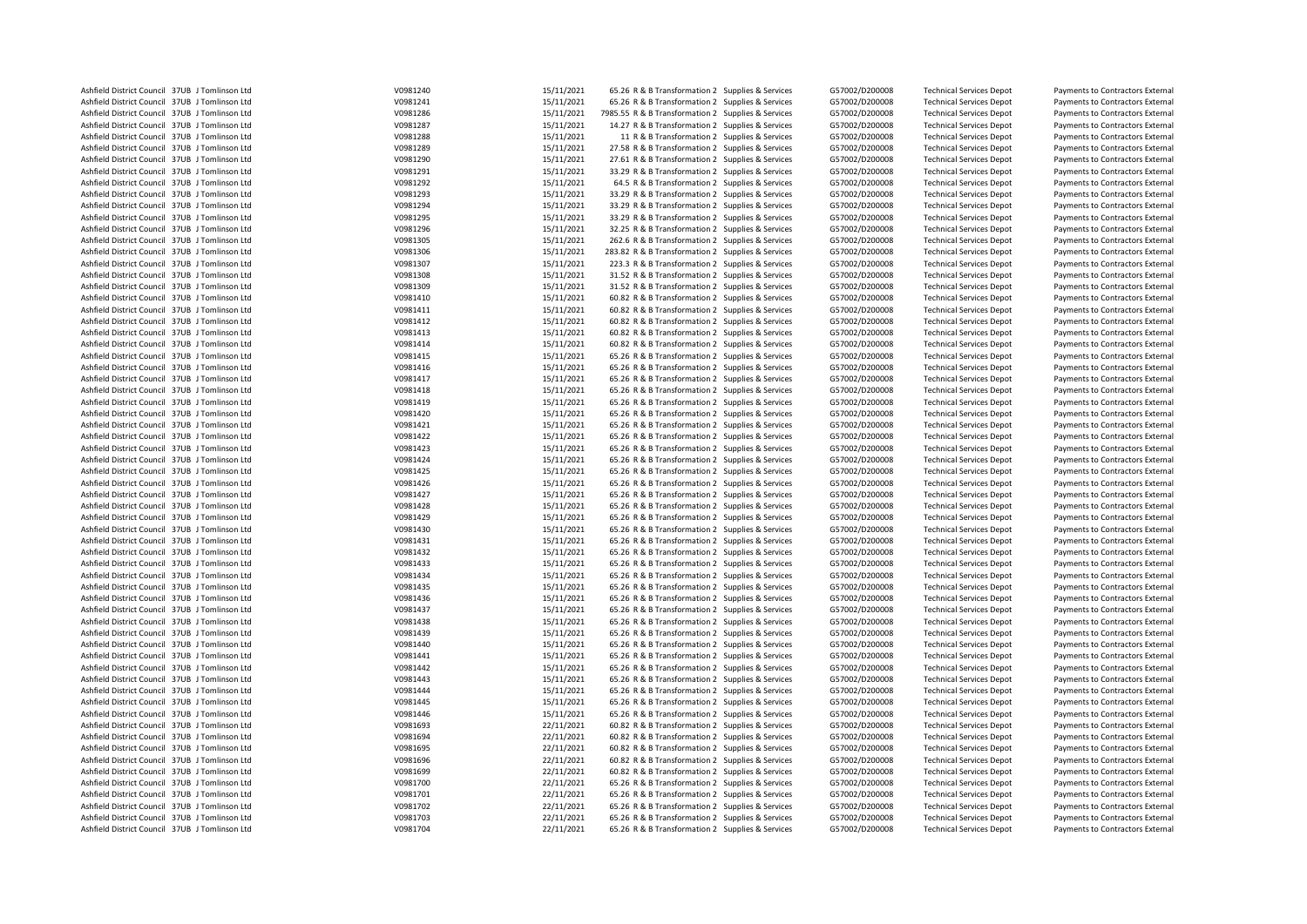| Ashfield District Council 37UB J Tomlinson Ltd | V0981705 | 22/11/2021               | 65.26 R & B Transformation 2 Supplies & Services   | G57002/D200008 | <b>Technical Services Depot</b>                                    | Payments to Contractors External |
|------------------------------------------------|----------|--------------------------|----------------------------------------------------|----------------|--------------------------------------------------------------------|----------------------------------|
| Ashfield District Council 37UB J Tomlinson Ltd | V0981706 | 22/11/2021               | 65.26 R & B Transformation 2 Supplies & Services   | G57002/D200008 | <b>Technical Services Depot</b>                                    | Payments to Contractors External |
| Ashfield District Council 37UB J Tomlinson Ltd | V0981707 | 22/11/2021               | 65.26 R & B Transformation 2 Supplies & Services   | G57002/D200008 | <b>Technical Services Depot</b>                                    | Payments to Contractors External |
| Ashfield District Council 37UB J Tomlinson Ltd | V0981708 | 22/11/2021               | 65.26 R & B Transformation 2 Supplies & Services   | G57002/D200008 | <b>Technical Services Depot</b>                                    | Payments to Contractors External |
| Ashfield District Council 37UB J Tomlinson Ltd | V0981709 | 22/11/2021               | 65.26 R & B Transformation 2 Supplies & Services   | G57002/D200008 | <b>Technical Services Depot</b>                                    | Payments to Contractors External |
| Ashfield District Council 37UB J Tomlinson Ltd | V0981710 | 22/11/2021               | 65.26 R & B Transformation 2 Supplies & Services   | G57002/D200008 | <b>Technical Services Depot</b>                                    | Payments to Contractors External |
| Ashfield District Council 37UB J Tomlinson Ltd | V0981711 | 22/11/2021               | 65.26 R & B Transformation 2 Supplies & Services   | G57002/D200008 | <b>Technical Services Depot</b>                                    | Payments to Contractors External |
| Ashfield District Council 37UB J Tomlinson Ltd | V0981712 | 22/11/2021               | 65.26 R & B Transformation 2 Supplies & Services   | G57002/D200008 | <b>Technical Services Depot</b>                                    | Payments to Contractors External |
| Ashfield District Council 37UB J Tomlinson Ltd | V0981713 | 22/11/2021               | 65.26 R & B Transformation 2 Supplies & Services   | G57002/D200008 | <b>Technical Services Depot</b>                                    | Payments to Contractors External |
| Ashfield District Council 37UB J Tomlinson Ltd | V0981714 | 22/11/2021               | 65.26 R & B Transformation 2 Supplies & Services   | G57002/D200008 | <b>Technical Services Depot</b>                                    | Payments to Contractors External |
| Ashfield District Council 37UB J Tomlinson Ltd | V0981715 | 22/11/2021               | 65.26 R & B Transformation 2 Supplies & Services   | G57002/D200008 | <b>Technical Services Depot</b>                                    | Payments to Contractors External |
| Ashfield District Council 37UB J Tomlinson Ltd | V0981716 | 22/11/2021               | 65.26 R & B Transformation 2 Supplies & Services   | G57002/D200008 | <b>Technical Services Depot</b>                                    | Payments to Contractors External |
| Ashfield District Council 37UB J Tomlinson Ltd | V0981717 | 22/11/2021               | 65.26 R & B Transformation 2 Supplies & Services   | G57002/D200008 | <b>Technical Services Depot</b>                                    | Payments to Contractors External |
|                                                |          |                          |                                                    |                |                                                                    |                                  |
| Ashfield District Council 37UB J Tomlinson Ltd | V0981718 | 22/11/2021               | 65.26 R & B Transformation 2 Supplies & Services   | G57002/D200008 | <b>Technical Services Depot</b>                                    | Payments to Contractors External |
| Ashfield District Council 37UB J Tomlinson Ltd | V0981719 | 22/11/2021               | 65.26 R & B Transformation 2 Supplies & Services   | G57002/D200008 | <b>Technical Services Depot</b>                                    | Payments to Contractors External |
| Ashfield District Council 37UB J Tomlinson Ltd | V0981720 | 22/11/2021               | 65.26 R & B Transformation 2 Supplies & Services   | G57002/D200008 | <b>Technical Services Depot</b>                                    | Payments to Contractors External |
| Ashfield District Council 37UB J Tomlinson Ltd | V0981721 | 22/11/2021               | 65.26 R & B Transformation 2 Supplies & Services   | G57002/D200008 | <b>Technical Services Depot</b>                                    | Payments to Contractors External |
| Ashfield District Council 37UB J Tomlinson Ltd | V0981722 | 22/11/2021               | 65.26 R & B Transformation 2 Supplies & Services   | G57002/D200008 | <b>Technical Services Depot</b>                                    | Payments to Contractors External |
| Ashfield District Council 37UB J Tomlinson Ltd | V0981723 | 22/11/2021               | 65.26 R & B Transformation 2 Supplies & Services   | G57002/D200008 | <b>Technical Services Depot</b>                                    | Payments to Contractors External |
| Ashfield District Council 37UB J Tomlinson Ltd | V0981724 | 22/11/2021               | 65.26 R & B Transformation 2 Supplies & Services   | G57002/D200008 | <b>Technical Services Depot</b>                                    | Payments to Contractors External |
| Ashfield District Council 37UB J Tomlinson Ltd | V0981725 | 22/11/2021               | 65.26 R & B Transformation 2 Supplies & Services   | G57002/D200008 | <b>Technical Services Depot</b>                                    | Payments to Contractors External |
| Ashfield District Council 37UB J Tomlinson Ltd | V0981726 | 22/11/2021               | 65.26 R & B Transformation 2 Supplies & Services   | G57002/D200008 | <b>Technical Services Depot</b>                                    | Payments to Contractors External |
| Ashfield District Council 37UB J Tomlinson Ltd | V0981727 | 22/11/2021               | 65.26 R & B Transformation 2 Supplies & Services   | G57002/D200008 | <b>Technical Services Depot</b>                                    | Payments to Contractors External |
| Ashfield District Council 37UB J Tomlinson Ltd | V0981728 | 22/11/2021               | 65.26 R & B Transformation 2 Supplies & Services   | G57002/D200008 | <b>Technical Services Depot</b>                                    | Payments to Contractors External |
| Ashfield District Council 37UB J Tomlinson Ltd | V0981734 | 22/11/2021               | 48.17 R & B Transformation 2 Supplies & Services   | G57002/D200008 | <b>Technical Services Depot</b>                                    | Payments to Contractors External |
| Ashfield District Council 37UB J Tomlinson Ltd | V0981735 | 22/11/2021               | 77.48 R & B Transformation 2 Supplies & Services   | G57002/D200008 | <b>Technical Services Depot</b>                                    | Payments to Contractors External |
| Ashfield District Council 37UB J Tomlinson Ltd | V0981737 | 22/11/2021               | 77.48 R & B Transformation 2 Supplies & Services   | G57002/D200008 | <b>Technical Services Depot</b>                                    | Payments to Contractors External |
| Ashfield District Council 37UB J Tomlinson Ltd | V0981738 | 22/11/2021               | 77.48 R & B Transformation 2 Supplies & Services   | G57002/D200008 | <b>Technical Services Depot</b>                                    | Payments to Contractors External |
| Ashfield District Council 37UB J Tomlinson Ltd | V0981786 | 22/11/2021               | 1368.04 R & B Transformation 2 Supplies & Services | G57002/D200008 | <b>Technical Services Depot</b>                                    | Payments to Contractors External |
| Ashfield District Council 37UB J Tomlinson Ltd | V0981787 | 22/11/2021               | 2257.5 R & B Transformation 2 Supplies & Services  | G57002/D200008 | <b>Technical Services Depot</b>                                    | Payments to Contractors External |
| Ashfield District Council 37UB J Tomlinson Ltd | V0981795 | 22/11/2021               | 65.26 R & B Transformation 2 Supplies & Services   | G57002/D200008 | <b>Technical Services Depot</b>                                    | Payments to Contractors External |
| Ashfield District Council 37UB J Tomlinson Ltd | V0981796 | 22/11/2021               | 65.26 R & B Transformation 2 Supplies & Services   | G57002/D200008 | <b>Technical Services Depot</b>                                    | Payments to Contractors External |
| Ashfield District Council 37UB J Tomlinson Ltd | V0981797 | 22/11/2021               | 65.26 R & B Transformation 2 Supplies & Services   | G57002/D200008 | <b>Technical Services Depot</b>                                    | Payments to Contractors External |
| Ashfield District Council 37UB J Tomlinson Ltd | V0981798 | 22/11/2021               | 65.26 R & B Transformation 2 Supplies & Services   | G57002/D200008 | <b>Technical Services Depot</b>                                    | Payments to Contractors External |
| Ashfield District Council 37UB J Tomlinson Ltd | V0981799 | 22/11/2021               | 65.26 R & B Transformation 2 Supplies & Services   | G57002/D200008 | <b>Technical Services Depot</b>                                    | Payments to Contractors External |
| Ashfield District Council 37UB J Tomlinson Ltd | V0981800 | 22/11/2021               | 65.26 R & B Transformation 2 Supplies & Services   | G57002/D200008 | <b>Technical Services Depot</b>                                    | Payments to Contractors External |
| Ashfield District Council 37UB J Tomlinson Ltd | V0981801 | 22/11/2021               | 65.26 R & B Transformation 2 Supplies & Services   | G57002/D200008 | <b>Technical Services Depot</b>                                    | Payments to Contractors External |
| Ashfield District Council 37UB J Tomlinson Ltd | V0981802 | 22/11/2021               | 65.26 R & B Transformation 2 Supplies & Services   | G57002/D200008 | <b>Technical Services Depot</b>                                    | Payments to Contractors External |
| Ashfield District Council 37UB J Tomlinson Ltd | V0981803 | 22/11/2021               | 65.26 R & B Transformation 2 Supplies & Services   | G57002/D200008 | <b>Technical Services Depot</b>                                    | Payments to Contractors External |
| Ashfield District Council 37UB J Tomlinson Ltd | V0981804 | 22/11/2021               | 65.26 R & B Transformation 2 Supplies & Services   | G57002/D200008 | <b>Technical Services Depot</b>                                    | Payments to Contractors External |
| Ashfield District Council 37UB J Tomlinson Ltd | V0981805 | 22/11/2021               | 65.26 R & B Transformation 2 Supplies & Services   | G57002/D200008 | <b>Technical Services Depot</b>                                    | Payments to Contractors External |
| Ashfield District Council 37UB J Tomlinson Ltd | V0981806 | 22/11/2021               | 65.26 R & B Transformation 2 Supplies & Services   | G57002/D200008 | <b>Technical Services Depot</b>                                    | Payments to Contractors External |
| Ashfield District Council 37UB J Tomlinson Ltd | V0981807 | 22/11/2021               | 65.26 R & B Transformation 2 Supplies & Services   | G57002/D200008 | <b>Technical Services Depot</b>                                    | Payments to Contractors External |
| Ashfield District Council 37UB J Tomlinson Ltd | V0981808 | 22/11/2021               | 65.26 R & B Transformation 2 Supplies & Services   | G57002/D200008 | <b>Technical Services Depot</b>                                    | Payments to Contractors External |
| Ashfield District Council 37UB J Tomlinson Ltd | V0981809 | 22/11/2021               | 65.26 R & B Transformation 2 Supplies & Services   | G57002/D200008 |                                                                    |                                  |
| Ashfield District Council 37UB J Tomlinson Ltd | V0981810 | 22/11/2021               | 65.26 R & B Transformation 2 Supplies & Services   | G57002/D200008 | <b>Technical Services Depot</b><br><b>Technical Services Depot</b> | Payments to Contractors External |
|                                                |          |                          |                                                    |                |                                                                    | Payments to Contractors External |
| Ashfield District Council 37UB J Tomlinson Ltd | V0981811 | 22/11/2021<br>22/11/2021 | 65.26 R & B Transformation 2 Supplies & Services   | G57002/D200008 | <b>Technical Services Depot</b>                                    | Payments to Contractors External |
| Ashfield District Council 37UB J Tomlinson Ltd | V0981812 |                          | 65.26 R & B Transformation 2 Supplies & Services   | G57002/D200008 | <b>Technical Services Depot</b>                                    | Payments to Contractors External |
| Ashfield District Council 37UB J Tomlinson Ltd | V0981813 | 22/11/2021               | 65.26 R & B Transformation 2 Supplies & Services   | G57002/D200008 | <b>Technical Services Depot</b>                                    | Payments to Contractors External |
| Ashfield District Council 37UB J Tomlinson Ltd | V0981814 | 22/11/2021               | 65.26 R & B Transformation 2 Supplies & Services   | G57002/D200008 | <b>Technical Services Depot</b>                                    | Payments to Contractors External |
| Ashfield District Council 37UB J Tomlinson Ltd | V0981815 | 22/11/2021               | 65.26 R & B Transformation 2 Supplies & Services   | G57002/D200008 | <b>Technical Services Depot</b>                                    | Payments to Contractors External |
| Ashfield District Council 37UB J Tomlinson Ltd | V0981816 | 22/11/2021               | 65.26 R & B Transformation 2 Supplies & Services   | G57002/D200008 | <b>Technical Services Depot</b>                                    | Payments to Contractors External |
| Ashfield District Council 37UB J Tomlinson Ltd | V0981817 | 22/11/2021               | 65.26 R & B Transformation 2 Supplies & Services   | G57002/D200008 | <b>Technical Services Depot</b>                                    | Payments to Contractors External |
| Ashfield District Council 37UB J Tomlinson Ltd | V0981818 | 22/11/2021               | 65.26 R & B Transformation 2 Supplies & Services   | G57002/D200008 | <b>Technical Services Depot</b>                                    | Payments to Contractors External |
| Ashfield District Council 37UB J Tomlinson Ltd | V0981819 | 22/11/2021               | 65.26 R & B Transformation 2 Supplies & Services   | G57002/D200008 | <b>Technical Services Depot</b>                                    | Payments to Contractors External |
| Ashfield District Council 37UB J Tomlinson Ltd | V0981820 | 22/11/2021               | 65.26 R & B Transformation 2 Supplies & Services   | G57002/D200008 | <b>Technical Services Depot</b>                                    | Payments to Contractors External |
| Ashfield District Council 37UB J Tomlinson Ltd | V0981821 | 22/11/2021               | 65.26 R & B Transformation 2 Supplies & Services   | G57002/D200008 | <b>Technical Services Depot</b>                                    | Payments to Contractors External |
| Ashfield District Council 37UB J Tomlinson Ltd | V0981822 | 22/11/2021               | 65.26 R & B Transformation 2 Supplies & Services   | G57002/D200008 | <b>Technical Services Depot</b>                                    | Payments to Contractors External |
| Ashfield District Council 37UB J Tomlinson Ltd | V0981823 | 22/11/2021               | 65.26 R & B Transformation 2 Supplies & Services   | G57002/D200008 | <b>Technical Services Depot</b>                                    | Payments to Contractors External |
| Ashfield District Council 37UB J Tomlinson Ltd | V0981896 | 22/11/2021               | 60.82 R & B Transformation 2 Supplies & Services   | G57002/D200008 | <b>Technical Services Depot</b>                                    | Payments to Contractors External |
| Ashfield District Council 37UB J Tomlinson Ltd | V0981897 | 22/11/2021               | 123.97 R & B Transformation 2 Supplies & Services  | G57002/D200008 | <b>Technical Services Depot</b>                                    | Payments to Contractors External |
| Ashfield District Council 37UB J Tomlinson Ltd | V0982064 | 29/11/2021               | -55 R & B Transformation 2 Supplies & Services     | G57002/D200008 | <b>Technical Services Depot</b>                                    | Payments to Contractors External |
| Ashfield District Council 37UB J Tomlinson Ltd | V0982066 | 29/11/2021               | 60.82 R & B Transformation 2 Supplies & Services   | G57002/D200008 | <b>Technical Services Depot</b>                                    | Payments to Contractors External |
| Ashfield District Council 37UB J Tomlinson Ltd | V0982067 | 29/11/2021               | 65.26 R & B Transformation 2 Supplies & Services   | G57002/D200008 | <b>Technical Services Depot</b>                                    | Payments to Contractors External |
| Ashfield District Council 37UB J Tomlinson Ltd | V0982068 | 29/11/2021               | 65.26 R & B Transformation 2 Supplies & Services   | G57002/D200008 | <b>Technical Services Depot</b>                                    | Payments to Contractors External |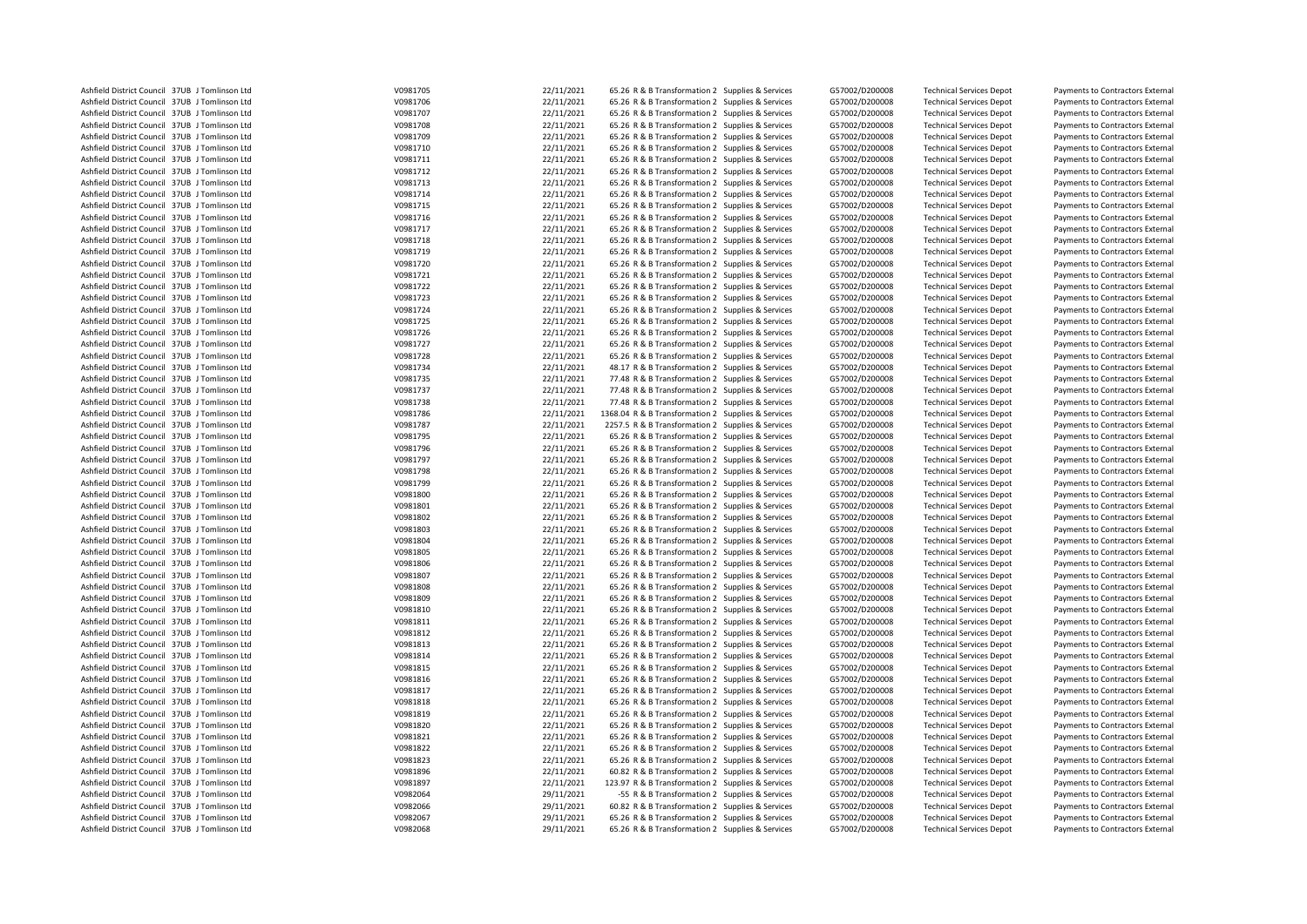| Ashfield District Council 37UB J Tomlinson Ltd                                                   | V0982069             | 29/11/2021 | 65.26 R & B Transformation 2 Supplies & Services | G57002/D200008                   | <b>Technical Services Depot</b>                                    | Payments to Contractors External                                     |
|--------------------------------------------------------------------------------------------------|----------------------|------------|--------------------------------------------------|----------------------------------|--------------------------------------------------------------------|----------------------------------------------------------------------|
| Ashfield District Council 37UB J Tomlinson Ltd                                                   | V0982070             | 29/11/2021 | 65.26 R & B Transformation 2 Supplies & Services | G57002/D200008                   | <b>Technical Services Depot</b>                                    | Payments to Contractors External                                     |
| Ashfield District Council 37UB J Tomlinson Ltd                                                   | V0982071             | 29/11/2021 | 65.26 R & B Transformation 2 Supplies & Services | G57002/D200008                   | <b>Technical Services Depot</b>                                    | Payments to Contractors External                                     |
| Ashfield District Council 37UB J Tomlinson Ltd                                                   | V0982072             | 29/11/2021 | 65.26 R & B Transformation 2 Supplies & Services | G57002/D200008                   | <b>Technical Services Depot</b>                                    | Payments to Contractors External                                     |
| Ashfield District Council 37UB J Tomlinson Ltd                                                   | V0982073             | 29/11/2021 | 65.26 R & B Transformation 2 Supplies & Services | G57002/D200008                   | <b>Technical Services Depot</b>                                    | Payments to Contractors External                                     |
| Ashfield District Council 37UB J Tomlinson Ltd                                                   | V0982074             | 29/11/2021 | 65.26 R & B Transformation 2 Supplies & Services | G57002/D200008                   | <b>Technical Services Depot</b>                                    | Payments to Contractors External                                     |
| Ashfield District Council 37UB J Tomlinson Ltd                                                   | V0982075             | 29/11/2021 | 65.26 R & B Transformation 2 Supplies & Services | G57002/D200008                   | <b>Technical Services Depot</b>                                    | Payments to Contractors External                                     |
| Ashfield District Council 37UB J Tomlinson Ltd                                                   | V0982076             | 29/11/2021 | 65.26 R & B Transformation 2 Supplies & Services | G57002/D200008                   | <b>Technical Services Depot</b>                                    | Payments to Contractors External                                     |
| Ashfield District Council 37UB J Tomlinson Ltd                                                   | V0982077             | 29/11/2021 | 65.26 R & B Transformation 2 Supplies & Services | G57002/D200008                   | <b>Technical Services Depot</b>                                    | Payments to Contractors External                                     |
| Ashfield District Council 37UB J Tomlinson Ltd                                                   | V0982078             | 29/11/2021 | 65.26 R & B Transformation 2 Supplies & Services | G57002/D200008                   | <b>Technical Services Depot</b>                                    | Payments to Contractors External                                     |
| Ashfield District Council 37UB J Tomlinson Ltd                                                   | V0982079             | 29/11/2021 | 65.26 R & B Transformation 2 Supplies & Services | G57002/D200008                   | <b>Technical Services Depot</b>                                    | Payments to Contractors External                                     |
| Ashfield District Council 37UB J Tomlinson Ltd                                                   | V0982080             | 29/11/2021 | 65.26 R & B Transformation 2 Supplies & Services | G57002/D200008                   | <b>Technical Services Depot</b>                                    | Payments to Contractors External                                     |
| Ashfield District Council 37UB J Tomlinson Ltd                                                   | V0982081             | 29/11/2021 | 65.26 R & B Transformation 2 Supplies & Services | G57002/D200008                   | <b>Technical Services Depot</b>                                    | Payments to Contractors External                                     |
|                                                                                                  |                      | 29/11/2021 |                                                  |                                  |                                                                    |                                                                      |
| Ashfield District Council 37UB J Tomlinson Ltd<br>Ashfield District Council 37UB J Tomlinson Ltd | V0982082<br>V0982083 | 29/11/2021 | 65.26 R & B Transformation 2 Supplies & Services | G57002/D200008                   | <b>Technical Services Depot</b>                                    | Payments to Contractors External                                     |
|                                                                                                  |                      |            | 65.26 R & B Transformation 2 Supplies & Services | G57002/D200008                   | <b>Technical Services Depot</b>                                    | Payments to Contractors External                                     |
| Ashfield District Council 37UB J Tomlinson Ltd                                                   | V0982084             | 29/11/2021 | 65.26 R & B Transformation 2 Supplies & Services | G57002/D200008                   | <b>Technical Services Depot</b>                                    | Payments to Contractors External                                     |
| Ashfield District Council 37UB J Tomlinson Ltd                                                   | V0982085             | 29/11/2021 | 65.26 R & B Transformation 2 Supplies & Services | G57002/D200008                   | <b>Technical Services Depot</b>                                    | Payments to Contractors External                                     |
| Ashfield District Council 37UB J Tomlinson Ltd                                                   | V0982086             | 29/11/2021 | 65.26 R & B Transformation 2 Supplies & Services | G57002/D200008                   | <b>Technical Services Depot</b>                                    | Payments to Contractors External                                     |
| Ashfield District Council 37UB J Tomlinson Ltd                                                   | V0982087             | 29/11/2021 | 65.26 R & B Transformation 2 Supplies & Services | G57002/D200008                   | <b>Technical Services Depot</b>                                    | Payments to Contractors External                                     |
| Ashfield District Council 37UB J Tomlinson Ltd                                                   | V0982088             | 29/11/2021 | 65.26 R & B Transformation 2 Supplies & Services | G57002/D200008                   | <b>Technical Services Depot</b>                                    | Payments to Contractors External                                     |
| Ashfield District Council 37UB J Tomlinson Ltd                                                   | V0982089             | 29/11/2021 | 65.26 R & B Transformation 2 Supplies & Services | G57002/D200008                   | <b>Technical Services Depot</b>                                    | Payments to Contractors External                                     |
| Ashfield District Council 37UB J Tomlinson Ltd                                                   | V0982090             | 29/11/2021 | 65.26 R & B Transformation 2 Supplies & Services | G57002/D200008                   | <b>Technical Services Depot</b>                                    | Payments to Contractors External                                     |
| Ashfield District Council 37UB J Tomlinson Ltd                                                   | V0982091             | 29/11/2021 | 65.26 R & B Transformation 2 Supplies & Services | G57002/D200008                   | <b>Technical Services Depot</b>                                    | Payments to Contractors External                                     |
| Ashfield District Council 37UB J Tomlinson Ltd                                                   | V0982092             | 29/11/2021 | 60.82 R & B Transformation 2 Supplies & Services | G57002/D200008                   | <b>Technical Services Depot</b>                                    | Payments to Contractors External                                     |
| Ashfield District Council 37UB J Tomlinson Ltd                                                   | V0982093             | 29/11/2021 | 65.26 R & B Transformation 2 Supplies & Services | G57002/D200008                   | <b>Technical Services Depot</b>                                    | Payments to Contractors External                                     |
| Ashfield District Council 37UB J Tomlinson Ltd                                                   | V0982094             | 29/11/2021 | 65.26 R & B Transformation 2 Supplies & Services | G57002/D200008                   | <b>Technical Services Depot</b>                                    | Payments to Contractors External                                     |
| Ashfield District Council 37UB J Tomlinson Ltd                                                   | V0982095             | 29/11/2021 | 65.26 R & B Transformation 2 Supplies & Services | G57002/D200008                   | <b>Technical Services Depot</b>                                    | Payments to Contractors External                                     |
| Ashfield District Council 37UB J Tomlinson Ltd                                                   | V0982096             | 29/11/2021 | 65.26 R & B Transformation 2 Supplies & Services | G57002/D200008                   | <b>Technical Services Depot</b>                                    | Payments to Contractors External                                     |
| Ashfield District Council 37UB J Tomlinson Ltd                                                   | V0982097             | 29/11/2021 | 65.26 R & B Transformation 2 Supplies & Services | G57002/D200008                   | <b>Technical Services Depot</b>                                    | Payments to Contractors External                                     |
| Ashfield District Council 37UB J Tomlinson Ltd                                                   | V0982098             | 29/11/2021 | 65.26 R & B Transformation 2 Supplies & Services | G57002/D200008                   | <b>Technical Services Depot</b>                                    | Payments to Contractors External                                     |
| Ashfield District Council 37UB J Tomlinson Ltd                                                   | V0982099             | 29/11/2021 | 65.26 R & B Transformation 2 Supplies & Services | G57002/D200008                   | <b>Technical Services Depot</b>                                    | Payments to Contractors External                                     |
| Ashfield District Council 37UB J Tomlinson Ltd                                                   | V0982100             | 29/11/2021 | 65.26 R & B Transformation 2 Supplies & Services | G57002/D200008                   | <b>Technical Services Depot</b>                                    | Payments to Contractors External                                     |
| Ashfield District Council 37UB J Tomlinson Ltd                                                   | V0982101             | 29/11/2021 | 65.26 R & B Transformation 2 Supplies & Services | G57002/D200008                   | <b>Technical Services Depot</b>                                    | Payments to Contractors External                                     |
| Ashfield District Council 37UB J Tomlinson Ltd                                                   | V0982102             | 29/11/2021 | 65.26 R & B Transformation 2 Supplies & Services | G57002/D200008                   | <b>Technical Services Depot</b>                                    | Payments to Contractors External                                     |
| Ashfield District Council 37UB J Tomlinson Ltd                                                   | V0982103             | 29/11/2021 | 65.26 R & B Transformation 2 Supplies & Services | G57002/D200008                   | <b>Technical Services Depot</b>                                    | Payments to Contractors External                                     |
| Ashfield District Council 37UB J Tomlinson Ltd                                                   | V0982104             | 29/11/2021 | 65.26 R & B Transformation 2 Supplies & Services | G57002/D200008                   | <b>Technical Services Depot</b>                                    | Payments to Contractors External                                     |
| Ashfield District Council 37UB J Tomlinson Ltd                                                   | V0982105             | 29/11/2021 | 65.26 R & B Transformation 2 Supplies & Services | G57002/D200008                   | <b>Technical Services Depot</b>                                    | Payments to Contractors External                                     |
| Ashfield District Council 37UB J Tomlinson Ltd                                                   | V0982106             | 29/11/2021 | 65.26 R & B Transformation 2 Supplies & Services | G57002/D200008                   | <b>Technical Services Depot</b>                                    | Payments to Contractors External                                     |
| Ashfield District Council 37UB J Tomlinson Ltd                                                   | V0982107             | 29/11/2021 | 65.26 R & B Transformation 2 Supplies & Services | G57002/D200008                   | <b>Technical Services Depot</b>                                    | Payments to Contractors External                                     |
| Ashfield District Council 37UB J Tomlinson Ltd                                                   | V0982108             | 29/11/2021 | 65.26 R & B Transformation 2 Supplies & Services | G57002/D200008                   | <b>Technical Services Depot</b>                                    | Payments to Contractors External                                     |
| Ashfield District Council 37UB J Tomlinson Ltd                                                   | V0982109             | 29/11/2021 | 65.26 R & B Transformation 2 Supplies & Services | G57002/D200008                   | <b>Technical Services Depot</b>                                    | Payments to Contractors External                                     |
| Ashfield District Council 37UB J Tomlinson Ltd                                                   | V0982110             | 29/11/2021 | 65.26 R & B Transformation 2 Supplies & Services | G57002/D200008                   | <b>Technical Services Depot</b>                                    | Payments to Contractors External                                     |
| Ashfield District Council 37UB J Tomlinson Ltd                                                   | V0982111             | 29/11/2021 | 65.26 R & B Transformation 2 Supplies & Services | G57002/D200008                   | <b>Technical Services Depot</b>                                    | Payments to Contractors External                                     |
| Ashfield District Council 37UB J Tomlinson Ltd                                                   | V0982112             | 29/11/2021 | 65.26 R & B Transformation 2 Supplies & Services | G57002/D200008                   | <b>Technical Services Depot</b>                                    | Payments to Contractors External                                     |
| Ashfield District Council 37UB J Tomlinson Ltd                                                   | V0982113             | 29/11/2021 | 65.26 R & B Transformation 2 Supplies & Services | G57002/D200008                   | <b>Technical Services Depot</b>                                    | Payments to Contractors External                                     |
| Ashfield District Council 37UB J Tomlinson Ltd                                                   | V0982114             | 29/11/2021 | 65.26 R & B Transformation 2 Supplies & Services | G57002/D200008                   | <b>Technical Services Depot</b>                                    | Payments to Contractors External                                     |
|                                                                                                  | V0982115             | 29/11/2021 | 65.26 R & B Transformation 2 Supplies & Services |                                  |                                                                    |                                                                      |
| Ashfield District Council 37UB J Tomlinson Ltd<br>Ashfield District Council 37UB J Tomlinson Ltd | V0982116             | 29/11/2021 | 65.26 R & B Transformation 2 Supplies & Services | G57002/D200008<br>G57002/D200008 | <b>Technical Services Depot</b><br><b>Technical Services Depot</b> | Payments to Contractors External<br>Payments to Contractors External |
|                                                                                                  | V0982117             | 29/11/2021 |                                                  |                                  |                                                                    |                                                                      |
| Ashfield District Council 37UB J Tomlinson Ltd                                                   |                      | 29/11/2021 | 65.26 R & B Transformation 2 Supplies & Services | G57002/D200008                   | <b>Technical Services Depot</b>                                    | Payments to Contractors External                                     |
| Ashfield District Council 37UB J Tomlinson Ltd                                                   | V0982118             |            | 65.26 R & B Transformation 2 Supplies & Services | G57002/D200008                   | <b>Technical Services Depot</b>                                    | Payments to Contractors External                                     |
| Ashfield District Council 37UB J Tomlinson Ltd                                                   | V0982119             | 29/11/2021 | 65.26 R & B Transformation 2 Supplies & Services | G57002/D200008                   | <b>Technical Services Depot</b>                                    | Payments to Contractors External                                     |
| Ashfield District Council 37UB J Tomlinson Ltd                                                   | V0982120             | 29/11/2021 | 65.26 R & B Transformation 2 Supplies & Services | G57002/D200008                   | <b>Technical Services Depot</b>                                    | Payments to Contractors External                                     |
| Ashfield District Council 37UB J Tomlinson Ltd                                                   | V0982121             | 29/11/2021 | 65.26 R & B Transformation 2 Supplies & Services | G57002/D200008                   | <b>Technical Services Depot</b>                                    | Payments to Contractors External                                     |
| Ashfield District Council 37UB J Tomlinson Ltd                                                   | V0982122             | 29/11/2021 | 65.26 R & B Transformation 2 Supplies & Services | G57002/D200008                   | <b>Technical Services Depot</b>                                    | Payments to Contractors External                                     |
| Ashfield District Council 37UB J Tomlinson Ltd                                                   | V0982123             | 29/11/2021 | 65.26 R & B Transformation 2 Supplies & Services | G57002/D200008                   | <b>Technical Services Depot</b>                                    | Payments to Contractors External                                     |
| Ashfield District Council 37UB J Tomlinson Ltd                                                   | V0982124             | 29/11/2021 | 65.26 R & B Transformation 2 Supplies & Services | G57002/D200008                   | <b>Technical Services Depot</b>                                    | Payments to Contractors External                                     |
| Ashfield District Council 37UB J Tomlinson Ltd                                                   | V0982125             | 29/11/2021 | 65.26 R & B Transformation 2 Supplies & Services | G57002/D200008                   | <b>Technical Services Depot</b>                                    | Payments to Contractors External                                     |
| Ashfield District Council 37UB J Tomlinson Ltd                                                   | V0982126             | 29/11/2021 | 65.26 R & B Transformation 2 Supplies & Services | G57002/D200008                   | <b>Technical Services Depot</b>                                    | Payments to Contractors External                                     |
| Ashfield District Council 37UB J Tomlinson Ltd                                                   | V0982127             | 29/11/2021 | 65.26 R & B Transformation 2 Supplies & Services | G57002/D200008                   | <b>Technical Services Depot</b>                                    | Payments to Contractors External                                     |
| Ashfield District Council 37UB J Tomlinson Ltd                                                   | V0982128             | 29/11/2021 | 65.26 R & B Transformation 2 Supplies & Services | G57002/D200008                   | <b>Technical Services Depot</b>                                    | Payments to Contractors External                                     |
| Ashfield District Council 37UB J Tomlinson Ltd                                                   | V0982129             | 29/11/2021 | 65.26 R & B Transformation 2 Supplies & Services | G57002/D200008                   | <b>Technical Services Depot</b>                                    | Payments to Contractors External                                     |
| Ashfield District Council 37UB J Tomlinson Ltd                                                   | V0982130             | 29/11/2021 | 60.82 R & B Transformation 2 Supplies & Services | G57002/D200008                   | <b>Technical Services Depot</b>                                    | Payments to Contractors External                                     |
| Ashfield District Council 37UB J Tomlinson Ltd                                                   | V0982131             | 29/11/2021 | 65.26 R & B Transformation 2 Supplies & Services | G57002/D200008                   | <b>Technical Services Depot</b>                                    | Payments to Contractors External                                     |
| Ashfield District Council 37UB J Tomlinson Ltd                                                   | V0982132             | 29/11/2021 | 65.26 R & B Transformation 2 Supplies & Services | G57002/D200008                   | <b>Technical Services Depot</b>                                    | Payments to Contractors External                                     |
| Ashfield District Council 37UB J Tomlinson Ltd                                                   | V0982133             | 29/11/2021 | 65.26 R & B Transformation 2 Supplies & Services | G57002/D200008                   | <b>Technical Services Depot</b>                                    | Payments to Contractors External                                     |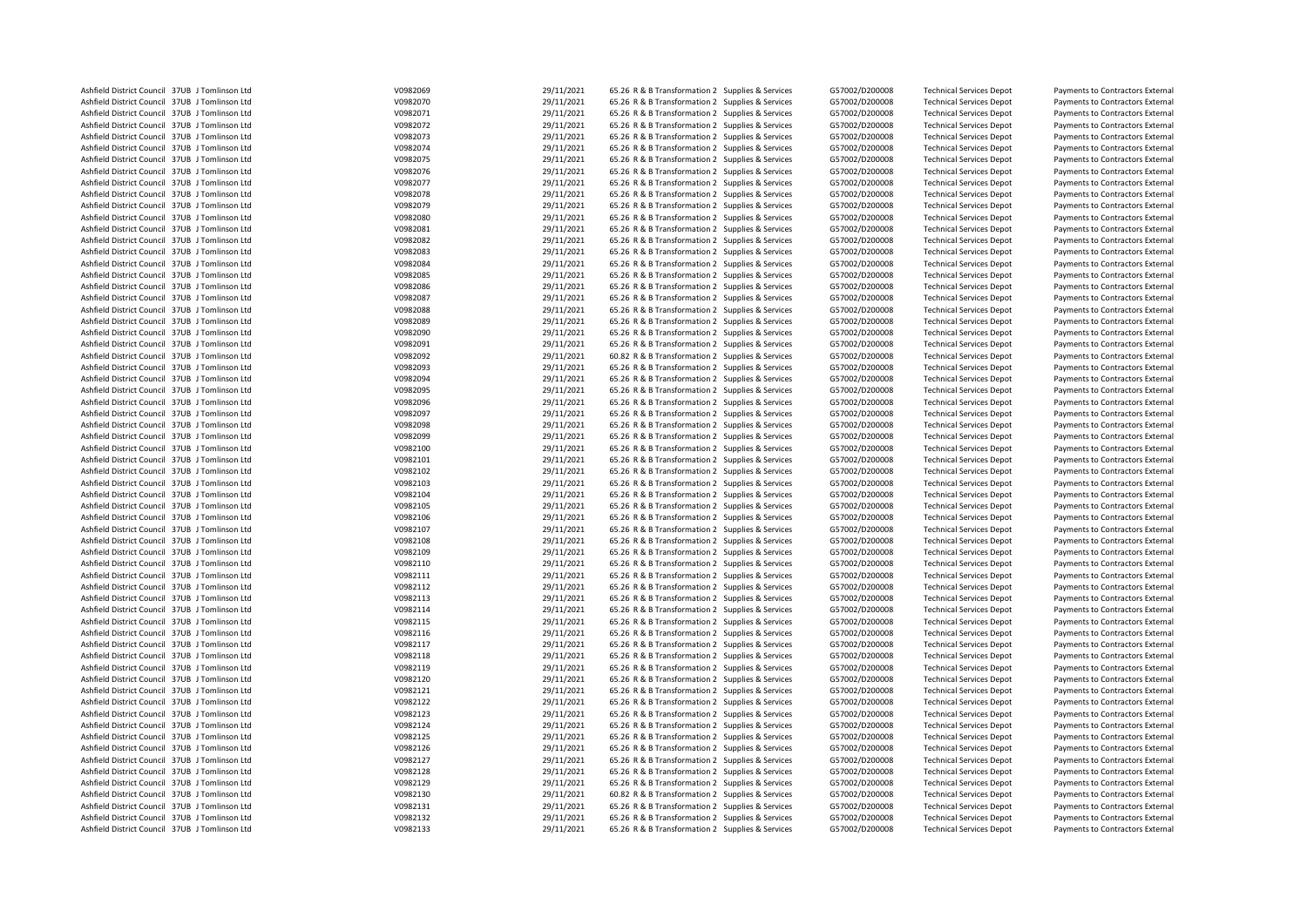| Ashfield District Council 37UB J Tomlinson Ltd | V0982134 | 29/11/2021 | 65.26 R & B Transformation 2 Supplies & Services | G57002/D200008 | <b>Technical Services Depot</b> | Payments to Contractors External |
|------------------------------------------------|----------|------------|--------------------------------------------------|----------------|---------------------------------|----------------------------------|
| Ashfield District Council 37UB J Tomlinson Ltd | V0982135 | 29/11/2021 | 65.26 R & B Transformation 2 Supplies & Services | G57002/D200008 | <b>Technical Services Depot</b> | Payments to Contractors External |
| Ashfield District Council 37UB J Tomlinson Ltd | V0982136 | 29/11/2021 | 65.26 R & B Transformation 2 Supplies & Services | G57002/D200008 | <b>Technical Services Depot</b> | Payments to Contractors External |
| Ashfield District Council 37UB J Tomlinson Ltd | V0982137 | 29/11/2021 | 65.26 R & B Transformation 2 Supplies & Services | G57002/D200008 | <b>Technical Services Depot</b> | Payments to Contractors External |
|                                                |          |            |                                                  |                |                                 |                                  |
| Ashfield District Council 37UB J Tomlinson Ltd | V0982138 | 29/11/2021 | 65.26 R & B Transformation 2 Supplies & Services | G57002/D200008 | <b>Technical Services Depot</b> | Payments to Contractors External |
| Ashfield District Council 37UB J Tomlinson Ltd | V0982139 | 29/11/2021 | 65.26 R & B Transformation 2 Supplies & Services | G57002/D200008 | <b>Technical Services Depot</b> | Payments to Contractors External |
| Ashfield District Council 37UB J Tomlinson Ltd | V0982140 | 29/11/2021 | 65.26 R & B Transformation 2 Supplies & Services | G57002/D200008 | <b>Technical Services Depot</b> | Payments to Contractors External |
| Ashfield District Council 37UB J Tomlinson Ltd | V0982141 | 29/11/2021 | 65.26 R & B Transformation 2 Supplies & Services | G57002/D200008 | <b>Technical Services Depot</b> | Payments to Contractors External |
| Ashfield District Council 37UB J Tomlinson Ltd | V0982142 | 29/11/2021 | 65.26 R & B Transformation 2 Supplies & Services | G57002/D200008 | <b>Technical Services Depot</b> | Payments to Contractors External |
| Ashfield District Council 37UB J Tomlinson Ltd | V0982143 | 29/11/2021 | 65.26 R & B Transformation 2 Supplies & Services | G57002/D200008 | <b>Technical Services Depot</b> | Payments to Contractors External |
| Ashfield District Council 37UB J Tomlinson Ltd | V0982144 | 29/11/2021 | 65.26 R & B Transformation 2 Supplies & Services | G57002/D200008 | <b>Technical Services Depot</b> | Payments to Contractors External |
| Ashfield District Council 37UB J Tomlinson Ltd | V0982145 | 29/11/2021 | 65.26 R & B Transformation 2 Supplies & Services | G57002/D200008 | <b>Technical Services Depot</b> | Payments to Contractors External |
| Ashfield District Council 37UB J Tomlinson Ltd | V0982146 | 29/11/2021 | 65.26 R & B Transformation 2 Supplies & Services | G57002/D200008 | <b>Technical Services Depot</b> | Payments to Contractors External |
|                                                |          |            |                                                  |                |                                 |                                  |
| Ashfield District Council 37UB J Tomlinson Ltd | V0982147 | 29/11/2021 | 65.26 R & B Transformation 2 Supplies & Services | G57002/D200008 | <b>Technical Services Depot</b> | Payments to Contractors External |
| Ashfield District Council 37UB J Tomlinson Ltd | V0982148 | 29/11/2021 | 65.26 R & B Transformation 2 Supplies & Services | G57002/D200008 | <b>Technical Services Depot</b> | Payments to Contractors External |
| Ashfield District Council 37UB J Tomlinson Ltd | V0982149 | 29/11/2021 | 65.26 R & B Transformation 2 Supplies & Services | G57002/D200008 | <b>Technical Services Depot</b> | Payments to Contractors External |
| Ashfield District Council 37UB J Tomlinson Ltd | V0982150 | 29/11/2021 | 65.26 R & B Transformation 2 Supplies & Services | G57002/D200008 | <b>Technical Services Depot</b> | Payments to Contractors External |
| Ashfield District Council 37UB J Tomlinson Ltd | V0982151 | 29/11/2021 | 65.26 R & B Transformation 2 Supplies & Services | G57002/D200008 | <b>Technical Services Depot</b> | Payments to Contractors External |
| Ashfield District Council 37UB J Tomlinson Ltd | V0982152 | 29/11/2021 | 65.26 R & B Transformation 2 Supplies & Services | G57002/D200008 | <b>Technical Services Depot</b> | Payments to Contractors External |
| Ashfield District Council 37UB J Tomlinson Ltd | V0982153 | 29/11/2021 | 65.26 R & B Transformation 2 Supplies & Services | G57002/D200008 | <b>Technical Services Depot</b> | Payments to Contractors External |
| Ashfield District Council 37UB J Tomlinson Ltd | V0982154 | 29/11/2021 | 65.26 R & B Transformation 2 Supplies & Services | G57002/D200008 | <b>Technical Services Depot</b> | Payments to Contractors External |
| Ashfield District Council 37UB J Tomlinson Ltd | V0982155 | 29/11/2021 | 65.26 R & B Transformation 2 Supplies & Services | G57002/D200008 | <b>Technical Services Depot</b> | Payments to Contractors External |
| Ashfield District Council 37UB J Tomlinson Ltd | V0982156 | 29/11/2021 | 65.26 R & B Transformation 2 Supplies & Services | G57002/D200008 | <b>Technical Services Depot</b> | Payments to Contractors External |
|                                                |          |            |                                                  |                |                                 |                                  |
| Ashfield District Council 37UB J Tomlinson Ltd | V0982157 | 29/11/2021 | 65.26 R & B Transformation 2 Supplies & Services | G57002/D200008 | <b>Technical Services Depot</b> | Payments to Contractors External |
| Ashfield District Council 37UB J Tomlinson Ltd | V0982158 | 29/11/2021 | 65.26 R & B Transformation 2 Supplies & Services | G57002/D200008 | <b>Technical Services Depot</b> | Payments to Contractors External |
| Ashfield District Council 37UB J Tomlinson Ltd | V0982159 | 29/11/2021 | 65.26 R & B Transformation 2 Supplies & Services | G57002/D200008 | <b>Technical Services Depot</b> | Payments to Contractors External |
| Ashfield District Council 37UB J Tomlinson Ltd | V0982160 | 29/11/2021 | 65.26 R & B Transformation 2 Supplies & Services | G57002/D200008 | <b>Technical Services Depot</b> | Payments to Contractors External |
| Ashfield District Council 37UB J Tomlinson Ltd | V0982161 | 29/11/2021 | 65.26 R & B Transformation 2 Supplies & Services | G57002/D200008 | <b>Technical Services Depot</b> | Payments to Contractors External |
| Ashfield District Council 37UB J Tomlinson Ltd | V0982162 | 29/11/2021 | 65.26 R & B Transformation 2 Supplies & Services | G57002/D200008 | <b>Technical Services Depot</b> | Payments to Contractors External |
| Ashfield District Council 37UB J Tomlinson Ltd | V0982163 | 29/11/2021 | 65.26 R & B Transformation 2 Supplies & Services | G57002/D200008 | <b>Technical Services Depot</b> | Payments to Contractors External |
| Ashfield District Council 37UB J Tomlinson Ltd | V0982164 | 29/11/2021 | 65.26 R & B Transformation 2 Supplies & Services | G57002/D200008 | <b>Technical Services Depot</b> | Payments to Contractors External |
| Ashfield District Council 37UB J Tomlinson Ltd | V0982165 | 29/11/2021 | 65.26 R & B Transformation 2 Supplies & Services | G57002/D200008 | <b>Technical Services Depot</b> | Payments to Contractors External |
|                                                | V0982166 |            |                                                  |                |                                 |                                  |
| Ashfield District Council 37UB J Tomlinson Ltd |          | 29/11/2021 | 65.26 R & B Transformation 2 Supplies & Services | G57002/D200008 | <b>Technical Services Depot</b> | Payments to Contractors External |
| Ashfield District Council 37UB J Tomlinson Ltd | V0982167 | 29/11/2021 | 65.26 R & B Transformation 2 Supplies & Services | G57002/D200008 | <b>Technical Services Depot</b> | Payments to Contractors External |
| Ashfield District Council 37UB J Tomlinson Ltd | V0982168 | 29/11/2021 | 65.26 R & B Transformation 2 Supplies & Services | G57002/D200008 | <b>Technical Services Depot</b> | Payments to Contractors External |
| Ashfield District Council 37UB J Tomlinson Ltd | V0982169 | 29/11/2021 | 65.26 R & B Transformation 2 Supplies & Services | G57002/D200008 | <b>Technical Services Depot</b> | Payments to Contractors External |
| Ashfield District Council 37UB J Tomlinson Ltd | V0982170 | 29/11/2021 | 65.26 R & B Transformation 2 Supplies & Services | G57002/D200008 | <b>Technical Services Depot</b> | Payments to Contractors External |
| Ashfield District Council 37UB J Tomlinson Ltd | V0982171 | 29/11/2021 | 65.26 R & B Transformation 2 Supplies & Services | G57002/D200008 | <b>Technical Services Depot</b> | Payments to Contractors External |
| Ashfield District Council 37UB J Tomlinson Ltd | V0982172 | 29/11/2021 | 65.26 R & B Transformation 2 Supplies & Services | G57002/D200008 | <b>Technical Services Depot</b> | Payments to Contractors External |
| Ashfield District Council 37UB J Tomlinson Ltd | V0982173 | 29/11/2021 | 65.26 R & B Transformation 2 Supplies & Services | G57002/D200008 | <b>Technical Services Depot</b> | Payments to Contractors External |
| Ashfield District Council 37UB J Tomlinson Ltd | V0982174 | 29/11/2021 | 65.26 R & B Transformation 2 Supplies & Services | G57002/D200008 | <b>Technical Services Depot</b> | Payments to Contractors External |
| Ashfield District Council 37UB J Tomlinson Ltd | V0982175 | 29/11/2021 | 65.26 R & B Transformation 2 Supplies & Services | G57002/D200008 | <b>Technical Services Depot</b> | Payments to Contractors External |
| Ashfield District Council 37UB J Tomlinson Ltd | V0982176 | 29/11/2021 | 65.26 R & B Transformation 2 Supplies & Services | G57002/D200008 | <b>Technical Services Depot</b> | Payments to Contractors External |
|                                                |          |            |                                                  |                |                                 |                                  |
| Ashfield District Council 37UB J Tomlinson Ltd | V0982177 | 29/11/2021 | 65.26 R & B Transformation 2 Supplies & Services | G57002/D200008 | <b>Technical Services Depot</b> | Payments to Contractors External |
| Ashfield District Council 37UB J Tomlinson Ltd | V0982178 | 29/11/2021 | 65.26 R & B Transformation 2 Supplies & Services | G57002/D200008 | <b>Technical Services Depot</b> | Payments to Contractors External |
| Ashfield District Council 37UB J Tomlinson Ltd | V0982179 | 29/11/2021 | 65.26 R & B Transformation 2 Supplies & Services | G57002/D200008 | <b>Technical Services Depot</b> | Payments to Contractors External |
| Ashfield District Council 37UB J Tomlinson Ltd | V0982180 | 29/11/2021 | 65.26 R & B Transformation 2 Supplies & Services | G57002/D200008 | <b>Technical Services Depot</b> | Payments to Contractors External |
| Ashfield District Council 37UB J Tomlinson Ltd | V0982181 | 29/11/2021 | 65.26 R & B Transformation 2 Supplies & Services | G57002/D200008 | <b>Technical Services Depot</b> | Payments to Contractors External |
| Ashfield District Council 37UB J Tomlinson Ltd | V0982182 | 29/11/2021 | 65.26 R & B Transformation 2 Supplies & Services | G57002/D200008 | <b>Technical Services Depot</b> | Payments to Contractors External |
| Ashfield District Council 37UB J Tomlinson Ltd | V0982183 | 29/11/2021 | 65.26 R & B Transformation 2 Supplies & Services | G57002/D200008 | <b>Technical Services Depot</b> | Payments to Contractors External |
| Ashfield District Council 37UB J Tomlinson Ltd | V0982184 | 29/11/2021 | 65.26 R & B Transformation 2 Supplies & Services | G57002/D200008 | <b>Technical Services Depot</b> | Payments to Contractors External |
| Ashfield District Council 37UB J Tomlinson Ltd | V0982185 | 29/11/2021 | 65.26 R & B Transformation 2 Supplies & Services | G57002/D200008 | <b>Technical Services Depot</b> | Payments to Contractors External |
|                                                | V0982186 | 29/11/2021 |                                                  |                |                                 |                                  |
| Ashfield District Council 37UB J Tomlinson Ltd |          |            | 65.26 R & B Transformation 2 Supplies & Services | G57002/D200008 | <b>Technical Services Depot</b> | Payments to Contractors External |
| Ashfield District Council 37UB J Tomlinson Ltd | V0982187 | 29/11/2021 | 65.26 R & B Transformation 2 Supplies & Services | G57002/D200008 | <b>Technical Services Depot</b> | Payments to Contractors External |
| Ashfield District Council 37UB J Tomlinson Ltd | V0982188 | 29/11/2021 | 65.26 R & B Transformation 2 Supplies & Services | G57002/D200008 | <b>Technical Services Depot</b> | Payments to Contractors External |
| Ashfield District Council 37UB J Tomlinson Ltd | V0982189 | 29/11/2021 | 65.26 R & B Transformation 2 Supplies & Services | G57002/D200008 | <b>Technical Services Depot</b> | Payments to Contractors External |
| Ashfield District Council 37UB J Tomlinson Ltd | V0982190 | 29/11/2021 | 65.26 R & B Transformation 2 Supplies & Services | G57002/D200008 | <b>Technical Services Depot</b> | Payments to Contractors External |
| Ashfield District Council 37UB J Tomlinson Ltd | V0982191 | 29/11/2021 | 65.26 R & B Transformation 2 Supplies & Services | G57002/D200008 | <b>Technical Services Depot</b> | Payments to Contractors External |
| Ashfield District Council 37UB J Tomlinson Ltd | V0982192 | 29/11/2021 | 65.26 R & B Transformation 2 Supplies & Services | G57002/D200008 | <b>Technical Services Depot</b> | Payments to Contractors External |
| Ashfield District Council 37UB J Tomlinson Ltd | V0982193 | 29/11/2021 | 65.26 R & B Transformation 2 Supplies & Services | G57002/D200008 | <b>Technical Services Depot</b> | Payments to Contractors External |
| Ashfield District Council 37UB J Tomlinson Ltd | V0982194 | 29/11/2021 | 65.26 R & B Transformation 2 Supplies & Services | G57002/D200008 | <b>Technical Services Depot</b> | Payments to Contractors External |
| Ashfield District Council 37UB J Tomlinson Ltd | V0982195 | 29/11/2021 | 65.26 R & B Transformation 2 Supplies & Services | G57002/D200008 | <b>Technical Services Depot</b> | Payments to Contractors External |
| Ashfield District Council 37UB J Tomlinson Ltd | V0982196 | 29/11/2021 | 65.26 R & B Transformation 2 Supplies & Services | G57002/D200008 | <b>Technical Services Depot</b> | Payments to Contractors External |
|                                                |          |            |                                                  |                |                                 |                                  |
| Ashfield District Council 37UB J Tomlinson Ltd | V0982197 | 29/11/2021 | 65.26 R & B Transformation 2 Supplies & Services | G57002/D200008 | <b>Technical Services Depot</b> | Payments to Contractors External |
| Ashfield District Council 37UB J Tomlinson Ltd | V0982198 | 29/11/2021 | 65.26 R & B Transformation 2 Supplies & Services | G57002/D200008 | <b>Technical Services Depot</b> | Payments to Contractors External |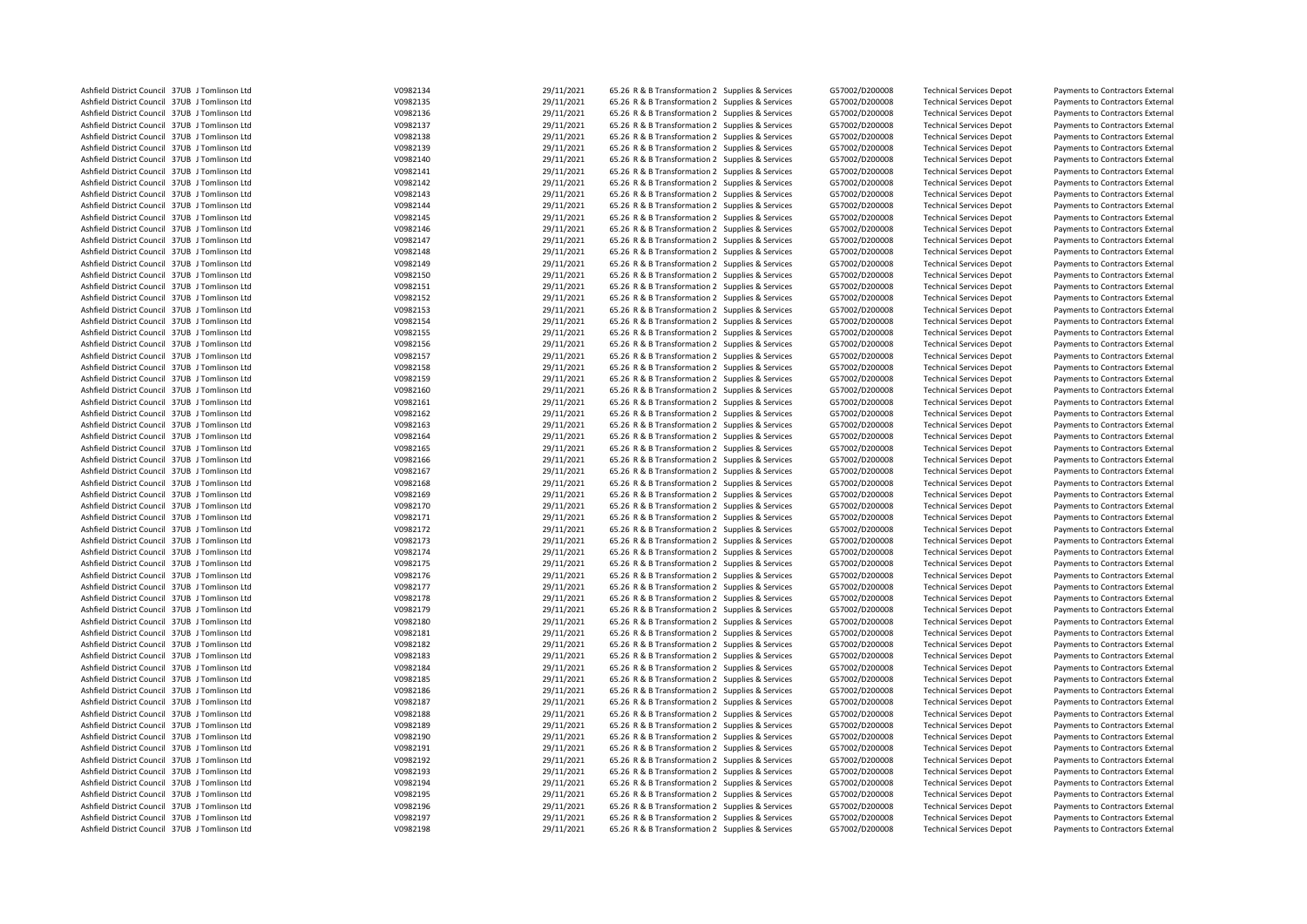| Ashfield District Council 37UB J Tomlinson Ltd                                                   | V0982199             | 29/11/2021               | 65.26 R & B Transformation 2 Supplies & Services                                                     | G57002/D200008                   | <b>Technical Services Depot</b>                                    | Payments to Contractors External                                     |
|--------------------------------------------------------------------------------------------------|----------------------|--------------------------|------------------------------------------------------------------------------------------------------|----------------------------------|--------------------------------------------------------------------|----------------------------------------------------------------------|
| Ashfield District Council 37UB J Tomlinson Ltd                                                   | V0982200             | 29/11/2021               | 65.26 R & B Transformation 2 Supplies & Services                                                     | G57002/D200008                   | <b>Technical Services Depot</b>                                    | Payments to Contractors External                                     |
| Ashfield District Council 37UB J Tomlinson Ltd                                                   | V0982201             | 29/11/2021               | 65.26 R & B Transformation 2 Supplies & Services                                                     | G57002/D200008                   | <b>Technical Services Depot</b>                                    | Payments to Contractors External                                     |
| Ashfield District Council 37UB J Tomlinson Ltd                                                   | V0982202             | 29/11/2021               | 65.26 R & B Transformation 2 Supplies & Services                                                     | G57002/D200008                   | <b>Technical Services Depot</b>                                    | Payments to Contractors External                                     |
| Ashfield District Council 37UB J Tomlinson Ltd                                                   | V0982203             | 29/11/2021               | 65.26 R & B Transformation 2 Supplies & Services                                                     | G57002/D200008                   | <b>Technical Services Depot</b>                                    | Payments to Contractors External                                     |
| Ashfield District Council 37UB J Tomlinson Ltd                                                   | V0982204             | 29/11/2021               | 65.26 R & B Transformation 2 Supplies & Services                                                     | G57002/D200008                   | <b>Technical Services Depot</b>                                    | Payments to Contractors External                                     |
| Ashfield District Council 37UB J Tomlinson Ltd                                                   | V0982205             | 29/11/2021               | 65.26 R & B Transformation 2 Supplies & Services                                                     | G57002/D200008                   | <b>Technical Services Depot</b>                                    | Payments to Contractors External                                     |
| Ashfield District Council 37UB J Tomlinson Ltd                                                   | V0982206             | 29/11/2021               | 65.26 R & B Transformation 2 Supplies & Services                                                     | G57002/D200008                   | <b>Technical Services Depot</b>                                    | Payments to Contractors External                                     |
| Ashfield District Council 37UB J Tomlinson Ltd                                                   | V0982207             | 29/11/2021               | 65.26 R & B Transformation 2 Supplies & Services                                                     | G57002/D200008                   | <b>Technical Services Depot</b>                                    | Payments to Contractors External                                     |
| Ashfield District Council 37UB J Tomlinson Ltd                                                   | V0982208             | 29/11/2021               | 65.26 R & B Transformation 2 Supplies & Services                                                     | G57002/D200008                   | <b>Technical Services Depot</b>                                    | Payments to Contractors External                                     |
| Ashfield District Council 37UB J Tomlinson Ltd                                                   | V0982209             | 29/11/2021               | 65.26 R & B Transformation 2 Supplies & Services                                                     | G57002/D200008                   | <b>Technical Services Depot</b>                                    | Payments to Contractors External                                     |
| Ashfield District Council 37UB J Tomlinson Ltd                                                   | V0982210             | 29/11/2021               | 65.26 R & B Transformation 2 Supplies & Services                                                     | G57002/D200008                   | <b>Technical Services Depot</b>                                    | Payments to Contractors External                                     |
| Ashfield District Council 37UB J Tomlinson Ltd                                                   | V0982211             | 29/11/2021               | 65.26 R & B Transformation 2 Supplies & Services                                                     | G57002/D200008                   | <b>Technical Services Depot</b>                                    | Payments to Contractors External                                     |
|                                                                                                  |                      | 29/11/2021               |                                                                                                      |                                  |                                                                    |                                                                      |
| Ashfield District Council 37UB J Tomlinson Ltd<br>Ashfield District Council 37UB J Tomlinson Ltd | V0982212<br>V0982213 | 29/11/2021               | 65.26 R & B Transformation 2 Supplies & Services                                                     | G57002/D200008                   | <b>Technical Services Depot</b>                                    | Payments to Contractors External                                     |
|                                                                                                  |                      |                          | 65.26 R & B Transformation 2 Supplies & Services                                                     | G57002/D200008                   | <b>Technical Services Depot</b>                                    | Payments to Contractors External                                     |
| Ashfield District Council 37UB J Tomlinson Ltd                                                   | V0982214             | 29/11/2021               | 65.26 R & B Transformation 2 Supplies & Services                                                     | G57002/D200008                   | <b>Technical Services Depot</b>                                    | Payments to Contractors External                                     |
| Ashfield District Council 37UB J Tomlinson Ltd                                                   | V0982215             | 29/11/2021               | 65.26 R & B Transformation 2 Supplies & Services                                                     | G57002/D200008                   | <b>Technical Services Depot</b>                                    | Payments to Contractors External                                     |
| Ashfield District Council 37UB J Tomlinson Ltd                                                   | V0982216             | 29/11/2021               | 65.26 R & B Transformation 2 Supplies & Services                                                     | G57002/D200008                   | <b>Technical Services Depot</b>                                    | Payments to Contractors External                                     |
| Ashfield District Council 37UB J Tomlinson Ltd                                                   | V0982217             | 29/11/2021               | 65.26 R & B Transformation 2 Supplies & Services                                                     | G57002/D200008                   | <b>Technical Services Depot</b>                                    | Payments to Contractors External                                     |
| Ashfield District Council 37UB J Tomlinson Ltd                                                   | V0982218             | 29/11/2021               | 65.26 R & B Transformation 2 Supplies & Services                                                     | G57002/D200008                   | <b>Technical Services Depot</b>                                    | Payments to Contractors External                                     |
| Ashfield District Council 37UB J Tomlinson Ltd                                                   | V0982219             | 29/11/2021               | 65.26 R & B Transformation 2 Supplies & Services                                                     | G57002/D200008                   | <b>Technical Services Depot</b>                                    | Payments to Contractors External                                     |
| Ashfield District Council 37UB J Tomlinson Ltd                                                   | V0982220             | 29/11/2021               | 65.26 R & B Transformation 2 Supplies & Services                                                     | G57002/D200008                   | <b>Technical Services Depot</b>                                    | Payments to Contractors External                                     |
| Ashfield District Council 37UB J Tomlinson Ltd                                                   | V0982221             | 29/11/2021               | 65.26 R & B Transformation 2 Supplies & Services                                                     | G57002/D200008                   | <b>Technical Services Depot</b>                                    | Payments to Contractors External                                     |
| Ashfield District Council 37UB J Tomlinson Ltd                                                   | V0982222             | 29/11/2021               | 65.26 R & B Transformation 2 Supplies & Services                                                     | G57002/D200008                   | <b>Technical Services Depot</b>                                    | Payments to Contractors External                                     |
| Ashfield District Council 37UB J Tomlinson Ltd                                                   | V0982223             | 29/11/2021               | 65.26 R & B Transformation 2 Supplies & Services                                                     | G57002/D200008                   | <b>Technical Services Depot</b>                                    | Payments to Contractors External                                     |
| Ashfield District Council 37UB J Tomlinson Ltd                                                   | V0982224             | 29/11/2021               | 65.26 R & B Transformation 2 Supplies & Services                                                     | G57002/D200008                   | <b>Technical Services Depot</b>                                    | Payments to Contractors External                                     |
| Ashfield District Council 37UB J Tomlinson Ltd                                                   | V0982225             | 29/11/2021               | 65.26 R & B Transformation 2 Supplies & Services                                                     | G57002/D200008                   | <b>Technical Services Depot</b>                                    | Payments to Contractors External                                     |
| Ashfield District Council 37UB J Tomlinson Ltd                                                   | V0982226             | 29/11/2021               | 65.26 R & B Transformation 2 Supplies & Services                                                     | G57002/D200008                   | <b>Technical Services Depot</b>                                    | Payments to Contractors External                                     |
| Ashfield District Council 37UB J Tomlinson Ltd                                                   | V0982227             | 29/11/2021               | 65.26 R & B Transformation 2 Supplies & Services                                                     | G57002/D200008                   | <b>Technical Services Depot</b>                                    | Payments to Contractors External                                     |
| Ashfield District Council 37UB J Tomlinson Ltd                                                   | V0982228             | 29/11/2021               | 65.26 R & B Transformation 2 Supplies & Services                                                     | G57002/D200008                   | <b>Technical Services Depot</b>                                    | Payments to Contractors External                                     |
| Ashfield District Council 37UB J Tomlinson Ltd                                                   | V0982229             | 29/11/2021               | 65.26 R & B Transformation 2 Supplies & Services                                                     | G57002/D200008                   | <b>Technical Services Depot</b>                                    | Payments to Contractors External                                     |
| Ashfield District Council 37UB J Tomlinson Ltd                                                   | V0982230             | 29/11/2021               | 65.26 R & B Transformation 2 Supplies & Services                                                     | G57002/D200008                   | <b>Technical Services Depot</b>                                    | Payments to Contractors External                                     |
| Ashfield District Council 37UB J Tomlinson Ltd                                                   | V0982231             | 29/11/2021               | 65.26 R & B Transformation 2 Supplies & Services                                                     | G57002/D200008                   | <b>Technical Services Depot</b>                                    | Payments to Contractors External                                     |
| Ashfield District Council 37UB J Tomlinson Ltd                                                   | V0982232             | 29/11/2021               | 65.26 R & B Transformation 2 Supplies & Services                                                     | G57002/D200008                   | <b>Technical Services Depot</b>                                    | Payments to Contractors External                                     |
| Ashfield District Council 37UB J Tomlinson Ltd                                                   | V0982233             | 29/11/2021               | 65.26 R & B Transformation 2 Supplies & Services                                                     | G57002/D200008                   | <b>Technical Services Depot</b>                                    | Payments to Contractors External                                     |
| Ashfield District Council 37UB J Tomlinson Ltd                                                   | V0982234             | 29/11/2021               | 65.26 R & B Transformation 2 Supplies & Services                                                     | G57002/D200008                   | <b>Technical Services Depot</b>                                    | Payments to Contractors External                                     |
| Ashfield District Council 37UB J Tomlinson Ltd                                                   | V0982235             | 29/11/2021               | 65.26 R & B Transformation 2 Supplies & Services                                                     | G57002/D200008                   | <b>Technical Services Depot</b>                                    | Payments to Contractors External                                     |
| Ashfield District Council 37UB J Tomlinson Ltd                                                   | V0982236             | 29/11/2021               | 65.26 R & B Transformation 2 Supplies & Services                                                     | G57002/D200008                   | <b>Technical Services Depot</b>                                    | Payments to Contractors External                                     |
| Ashfield District Council 37UB J Tomlinson Ltd                                                   | V0982237             | 29/11/2021               | 65.26 R & B Transformation 2 Supplies & Services                                                     | G57002/D200008                   | <b>Technical Services Depot</b>                                    | Payments to Contractors External                                     |
| Ashfield District Council 37UB J Tomlinson Ltd                                                   | V0982238             | 29/11/2021               | 65.26 R & B Transformation 2 Supplies & Services                                                     | G57002/D200008                   | <b>Technical Services Depot</b>                                    | Payments to Contractors External                                     |
| Ashfield District Council 37UB J Tomlinson Ltd                                                   | V0982239             | 29/11/2021               | 65.26 R & B Transformation 2 Supplies & Services                                                     | G57002/D200008                   | <b>Technical Services Depot</b>                                    | Payments to Contractors External                                     |
| Ashfield District Council 37UB J Tomlinson Ltd                                                   | V0982240             | 29/11/2021               | 65.26 R & B Transformation 2 Supplies & Services                                                     | G57002/D200008                   | <b>Technical Services Depot</b>                                    | Payments to Contractors External                                     |
| Ashfield District Council 37UB J Tomlinson Ltd                                                   | V0982241             | 29/11/2021               | 65.26 R & B Transformation 2 Supplies & Services                                                     | G57002/D200008                   | <b>Technical Services Depot</b>                                    | Payments to Contractors External                                     |
| Ashfield District Council 37UB J Tomlinson Ltd                                                   | V0982242             | 29/11/2021               | 65.26 R & B Transformation 2 Supplies & Services                                                     | G57002/D200008                   | <b>Technical Services Depot</b>                                    | Payments to Contractors External                                     |
| Ashfield District Council 37UB J Tomlinson Ltd                                                   | V0982243             | 29/11/2021               | 65.26 R & B Transformation 2 Supplies & Services                                                     | G57002/D200008                   | <b>Technical Services Depot</b>                                    | Payments to Contractors External                                     |
| Ashfield District Council 37UB J Tomlinson Ltd                                                   | V0982244             | 29/11/2021               | 65.26 R & B Transformation 2 Supplies & Services                                                     | G57002/D200008                   | <b>Technical Services Depot</b>                                    | Payments to Contractors External                                     |
|                                                                                                  | V0982245             | 29/11/2021               | 65.26 R & B Transformation 2 Supplies & Services                                                     |                                  |                                                                    |                                                                      |
| Ashfield District Council 37UB J Tomlinson Ltd<br>Ashfield District Council 37UB J Tomlinson Ltd | V0982246             |                          | 65.26 R & B Transformation 2 Supplies & Services                                                     | G57002/D200008<br>G57002/D200008 | <b>Technical Services Depot</b>                                    | Payments to Contractors External                                     |
|                                                                                                  | V0982247             | 29/11/2021<br>29/11/2021 |                                                                                                      |                                  | <b>Technical Services Depot</b>                                    | Payments to Contractors External                                     |
| Ashfield District Council 37UB J Tomlinson Ltd<br>Ashfield District Council 37UB J Tomlinson Ltd | V0982248             | 29/11/2021               | 65.26 R & B Transformation 2 Supplies & Services<br>65.26 R & B Transformation 2 Supplies & Services | G57002/D200008<br>G57002/D200008 | <b>Technical Services Depot</b><br><b>Technical Services Depot</b> | Payments to Contractors External<br>Payments to Contractors External |
|                                                                                                  |                      |                          |                                                                                                      |                                  |                                                                    |                                                                      |
| Ashfield District Council 37UB J Tomlinson Ltd                                                   | V0982249             | 29/11/2021               | 65.26 R & B Transformation 2 Supplies & Services                                                     | G57002/D200008                   | <b>Technical Services Depot</b>                                    | Payments to Contractors External                                     |
| Ashfield District Council 37UB J Tomlinson Ltd                                                   | V0982250             | 29/11/2021               | 65.26 R & B Transformation 2 Supplies & Services                                                     | G57002/D200008                   | <b>Technical Services Depot</b>                                    | Payments to Contractors External                                     |
| Ashfield District Council 37UB J Tomlinson Ltd                                                   | V0982251             | 29/11/2021               | 65.26 R & B Transformation 2 Supplies & Services                                                     | G57002/D200008                   | <b>Technical Services Depot</b>                                    | Payments to Contractors External                                     |
| Ashfield District Council 37UB J Tomlinson Ltd                                                   | V0982252             | 29/11/2021               | 65.26 R & B Transformation 2 Supplies & Services                                                     | G57002/D200008                   | <b>Technical Services Depot</b>                                    | Payments to Contractors External                                     |
| Ashfield District Council 37UB J Tomlinson Ltd                                                   | V0982253             | 29/11/2021               | 65.26 R & B Transformation 2 Supplies & Services                                                     | G57002/D200008                   | <b>Technical Services Depot</b>                                    | Payments to Contractors External                                     |
| Ashfield District Council 37UB J Tomlinson Ltd                                                   | V0982254             | 29/11/2021               | 65.26 R & B Transformation 2 Supplies & Services                                                     | G57002/D200008                   | <b>Technical Services Depot</b>                                    | Payments to Contractors External                                     |
| Ashfield District Council 37UB J Tomlinson Ltd                                                   | V0982255             | 29/11/2021               | 65.26 R & B Transformation 2 Supplies & Services                                                     | G57002/D200008                   | <b>Technical Services Depot</b>                                    | Payments to Contractors External                                     |
| Ashfield District Council 37UB J Tomlinson Ltd                                                   | V0982256             | 29/11/2021               | 65.26 R & B Transformation 2 Supplies & Services                                                     | G57002/D200008                   | <b>Technical Services Depot</b>                                    | Payments to Contractors External                                     |
| Ashfield District Council 37UB J Tomlinson Ltd                                                   | V0982257             | 29/11/2021               | 65.26 R & B Transformation 2 Supplies & Services                                                     | G57002/D200008                   | <b>Technical Services Depot</b>                                    | Payments to Contractors External                                     |
| Ashfield District Council 37UB J Tomlinson Ltd                                                   | V0982258             | 29/11/2021               | 65.26 R & B Transformation 2 Supplies & Services                                                     | G57002/D200008                   | <b>Technical Services Depot</b>                                    | Payments to Contractors External                                     |
| Ashfield District Council 37UB J Tomlinson Ltd                                                   | V0982259             | 29/11/2021               | 65.26 R & B Transformation 2 Supplies & Services                                                     | G57002/D200008                   | <b>Technical Services Depot</b>                                    | Payments to Contractors External                                     |
| Ashfield District Council 37UB J Tomlinson Ltd                                                   | V0982260             | 29/11/2021               | 65.26 R & B Transformation 2 Supplies & Services                                                     | G57002/D200008                   | <b>Technical Services Depot</b>                                    | Payments to Contractors External                                     |
| Ashfield District Council 37UB J Tomlinson Ltd                                                   | V0982261             | 29/11/2021               | 65.26 R & B Transformation 2 Supplies & Services                                                     | G57002/D200008                   | <b>Technical Services Depot</b>                                    | Payments to Contractors External                                     |
| Ashfield District Council 37UB J Tomlinson Ltd                                                   | V0982262             | 29/11/2021               | 65.26 R & B Transformation 2 Supplies & Services                                                     | G57002/D200008                   | <b>Technical Services Depot</b>                                    | Payments to Contractors External                                     |
| Ashfield District Council 37UB J Tomlinson Ltd                                                   | V0982263             | 29/11/2021               | 65.26 R & B Transformation 2 Supplies & Services                                                     | G57002/D200008                   | <b>Technical Services Depot</b>                                    | Payments to Contractors External                                     |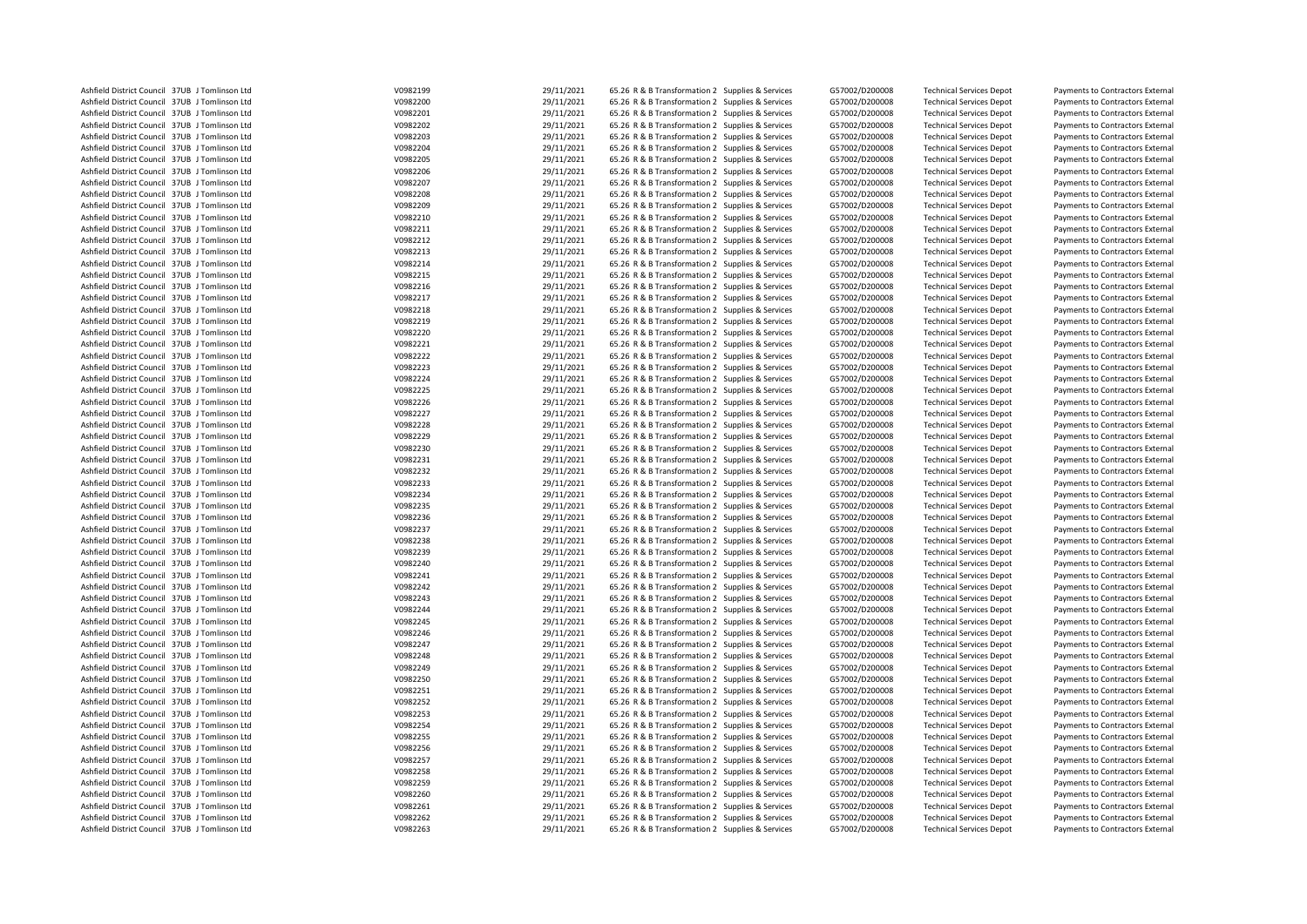| Ashfield District Council 37UB J Tomlinson Ltd              | V0982264 | 29/11/2021 | 65.26 R & B Transformation 2 Supplies & Services   | G57002/D200008 | <b>Technical Services Depot</b> | Payments to Contractors External        |
|-------------------------------------------------------------|----------|------------|----------------------------------------------------|----------------|---------------------------------|-----------------------------------------|
| Ashfield District Council 37UB J Tomlinson Ltd              | V0982275 | 29/11/2021 | 66 R & B Transformation 2 Supplies & Services      | G57002/D200008 | <b>Technical Services Depot</b> | Payments to Contractors External        |
| Ashfield District Council 37UB J Tomlinson Ltd              | V0982276 | 29/11/2021 | 19.97 R & B Transformation 2 Supplies & Services   | G57002/D200008 | <b>Technical Services Depot</b> | Payments to Contractors External        |
| Ashfield District Council 37UB J Tomlinson Ltd              | V0982277 | 29/11/2021 | 19.02 R & B Transformation 2 Supplies & Services   | G57002/D200008 | <b>Technical Services Depot</b> | Payments to Contractors External        |
| Ashfield District Council 37UB J Tomlinson Ltd              | V0982278 | 29/11/2021 | 19.02 R & B Transformation 2 Supplies & Services   | G57002/D200008 | <b>Technical Services Depot</b> | Payments to Contractors External        |
| Ashfield District Council 37UB J Tomlinson Ltd              | V0982279 | 29/11/2021 | 19.97 R & B Transformation 2 Supplies & Services   | G57002/D200008 | <b>Technical Services Depot</b> | Payments to Contractors External        |
| Ashfield District Council 37UB J Tomlinson Ltd              | V0982280 | 29/11/2021 | 19.97 R & B Transformation 2 Supplies & Services   | G57002/D200008 | <b>Technical Services Depot</b> | Payments to Contractors External        |
| Ashfield District Council 37UB J Tomlinson Ltd              | V0982281 | 29/11/2021 | 19.97 R & B Transformation 2 Supplies & Services   | G57002/D200008 | <b>Technical Services Depot</b> | Payments to Contractors External        |
| Ashfield District Council 37UB J Tomlinson Ltd              | V0982282 | 29/11/2021 | 19.02 R & B Transformation 2 Supplies & Services   | G57002/D200008 | <b>Technical Services Depot</b> | Payments to Contractors External        |
| Ashfield District Council 37UB J Tomlinson Ltd              | V0982337 | 29/11/2021 | 65.26 R & B Transformation 2 Supplies & Services   | G57002/D200008 | <b>Technical Services Depot</b> | Payments to Contractors External        |
| Ashfield District Council 37UB J Tomlinson Ltd              | V0982338 | 29/11/2021 | 65.26 R & B Transformation 2 Supplies & Services   | G57002/D200008 | <b>Technical Services Depot</b> | Payments to Contractors External        |
| Ashfield District Council 37UB J Tomlinson Ltd              | V0982339 | 29/11/2021 | 65.26 R & B Transformation 2 Supplies & Services   | G57002/D200008 | <b>Technical Services Depot</b> | Payments to Contractors External        |
| Ashfield District Council 37UB J Tomlinson Ltd              | V0982340 | 29/11/2021 | 65.26 R & B Transformation 2 Supplies & Services   | G57002/D200008 | <b>Technical Services Depot</b> | Payments to Contractors External        |
| Ashfield District Council 37UB J Tomlinson Ltd              | V0982341 | 29/11/2021 | 65.26 R & B Transformation 2 Supplies & Services   | G57002/D200008 | <b>Technical Services Depot</b> | Payments to Contractors External        |
| Ashfield District Council 37UB J Tomlinson Ltd              | V0982342 | 29/11/2021 | 65.26 R & B Transformation 2 Supplies & Services   | G57002/D200008 | <b>Technical Services Depot</b> | Payments to Contractors External        |
| Ashfield District Council 37UB J Tomlinson Ltd              | V0982343 | 29/11/2021 | 65.26 R & B Transformation 2 Supplies & Services   | G57002/D200008 | <b>Technical Services Depot</b> | Payments to Contractors External        |
| Ashfield District Council 37UB J Tomlinson Ltd              | V0982344 | 29/11/2021 | 65.26 R & B Transformation 2 Supplies & Services   | G57002/D200008 | <b>Technical Services Depot</b> | Payments to Contractors External        |
| Ashfield District Council 37UB J Tomlinson Ltd              | V0982345 | 29/11/2021 | 65.26 R & B Transformation 2 Supplies & Services   | G57002/D200008 | <b>Technical Services Depot</b> | Payments to Contractors External        |
| Ashfield District Council 37UB J Tomlinson Ltd              | V0982346 | 29/11/2021 | 65.26 R & B Transformation 2 Supplies & Services   | G57002/D200008 | <b>Technical Services Depot</b> | Payments to Contractors External        |
| Ashfield District Council 37UB J Tomlinson Ltd              | V0982347 | 29/11/2021 | 65.26 R & B Transformation 2 Supplies & Services   | G57002/D200008 | <b>Technical Services Depot</b> | Payments to Contractors External        |
| Ashfield District Council 37UB J Tomlinson Ltd              | V0982348 | 29/11/2021 | 65.26 R & B Transformation 2 Supplies & Services   | G57002/D200008 | <b>Technical Services Depot</b> | Payments to Contractors External        |
| Ashfield District Council 37UB J Tomlinson Ltd              | V0982349 | 29/11/2021 | 65.26 R & B Transformation 2 Supplies & Services   | G57002/D200008 | <b>Technical Services Depot</b> | Payments to Contractors External        |
| Ashfield District Council 37UB J Tomlinson Ltd              | V0982350 | 29/11/2021 | 65.26 R & B Transformation 2 Supplies & Services   | G57002/D200008 | <b>Technical Services Depot</b> | Payments to Contractors External        |
| Ashfield District Council 37UB J Tomlinson Ltd              | V0982351 | 29/11/2021 | 65.26 R & B Transformation 2 Supplies & Services   | G57002/D200008 | <b>Technical Services Depot</b> | Payments to Contractors External        |
| Ashfield District Council 37UB J Tomlinson Ltd              | V0982352 | 29/11/2021 | 65.26 R & B Transformation 2 Supplies & Services   | G57002/D200008 |                                 |                                         |
| Ashfield District Council 37UB J Tomlinson Ltd              | V0982353 |            | 65.26 R & B Transformation 2 Supplies & Services   | G57002/D200008 | <b>Technical Services Depot</b> | Payments to Contractors External        |
|                                                             |          | 29/11/2021 |                                                    |                | <b>Technical Services Depot</b> | Payments to Contractors External        |
| Ashfield District Council 37UB J Tomlinson Ltd              | V0982354 | 29/11/2021 | 65.26 R & B Transformation 2 Supplies & Services   | G57002/D200008 | <b>Technical Services Depot</b> | Payments to Contractors External        |
| Ashfield District Council 37UB J Tomlinson Ltd              | V0982355 | 29/11/2021 | 65.26 R & B Transformation 2 Supplies & Services   | G57002/D200008 | <b>Technical Services Depot</b> | Payments to Contractors External        |
| Ashfield District Council 37UB J Tomlinson Ltd              | V0982356 | 29/11/2021 | 65.26 R & B Transformation 2 Supplies & Services   | G57002/D200008 | <b>Technical Services Depot</b> | Payments to Contractors External        |
| Ashfield District Council 37UB J Tomlinson Ltd              | V0982357 | 29/11/2021 | 65.26 R & B Transformation 2 Supplies & Services   | G57002/D200008 | <b>Technical Services Depot</b> | Payments to Contractors External        |
| Ashfield District Council 37UB J Tomlinson Ltd              | V0982359 | 29/11/2021 | 60.82 R & B Transformation 2 Supplies & Services   | G57002/D200008 | <b>Technical Services Depot</b> | Payments to Contractors External        |
| Ashfield District Council 37UB J Tomlinson Ltd              | V0982360 | 29/11/2021 | 60.82 R & B Transformation 2 Supplies & Services   | G57002/D200008 | <b>Technical Services Depot</b> | Payments to Contractors External        |
| Ashfield District Council 37UB J Tomlinson Ltd              | V0982361 | 29/11/2021 | 60.82 R & B Transformation 2 Supplies & Services   | G57002/D200008 | <b>Technical Services Depot</b> | Payments to Contractors External        |
| Ashfield District Council 37UB J Tomlinson Ltd              | V0982362 | 29/11/2021 | 60.82 R & B Transformation 2 Supplies & Services   | G57002/D200008 | <b>Technical Services Depot</b> | Payments to Contractors External        |
| Ashfield District Council 37UB J Tomlinson Ltd              | V0982363 | 29/11/2021 | 60.82 R & B Transformation 2 Supplies & Services   | G57002/D200008 | <b>Technical Services Depot</b> | Payments to Contractors External        |
| Ashfield District Council 37UB J Tomlinson Ltd              | V0982364 | 29/11/2021 | 60.82 R & B Transformation 2 Supplies & Services   | G57002/D200008 | <b>Technical Services Depot</b> | Payments to Contractors External        |
| Ashfield District Council 37UB J Tomlinson Ltd              | V0982365 | 29/11/2021 | 60.82 R & B Transformation 2 Supplies & Services   | G57002/D200008 | <b>Technical Services Depot</b> | Payments to Contractors External        |
| Ashfield District Council 37UB J Tomlinson Ltd              | V0982366 | 29/11/2021 | 60.82 R & B Transformation 2 Supplies & Services   | G57002/D200008 | <b>Technical Services Depot</b> | Payments to Contractors External        |
| Ashfield District Council 37UB J Tomlinson Ltd              | V0982367 | 29/11/2021 | 60.82 R & B Transformation 2 Supplies & Services   | G57002/D200008 | <b>Technical Services Depot</b> | Payments to Contractors External        |
| Ashfield District Council 37UB J Tomlinson Ltd              | V0982368 | 29/11/2021 | 60.82 R & B Transformation 2 Supplies & Services   | G57002/D200008 | <b>Technical Services Depot</b> | Payments to Contractors External        |
| Ashfield District Council 37UB J Tomlinson Ltd              | V0982372 | 29/11/2021 | 11 R & B Transformation 2 Supplies & Services      | G57002/D200008 | <b>Technical Services Depot</b> | Payments to Contractors External        |
| Ashfield District Council 37UB Jackson Building Centres Ltd | V0980628 | 08/11/2021 | 49.8 R & B Transformation 2 Supplies & Services    | G57000/D001004 | <b>Technical Services Depot</b> | Chemicals and Materials Purchase        |
| Ashfield District Council 37UB Jackson Building Centres Ltd | V0980628 | 08/11/2021 | 7.78 R & B Transformation 2 Supplies & Services    | G57000/D001004 | <b>Technical Services Depot</b> | Chemicals and Materials Purchase        |
| Ashfield District Council 37UB Jackson Building Centres Ltd | V0980629 | 08/11/2021 | 14.14 R & B Transformation 2 Supplies & Services   | G57000/D001004 | <b>Technical Services Depot</b> | Chemicals and Materials Purchase        |
| Ashfield District Council 37UB Jackson Building Centres Ltd | V0980639 | 08/11/2021 | 40.04 R & B Transformation 2 Supplies & Services   | G57000/D001004 | <b>Technical Services Depot</b> | Chemicals and Materials Purchase        |
| Ashfield District Council 37UB Jackson Building Centres Ltd | V0981355 | 15/11/2021 | 5.46 R & B Transformation 2 Supplies & Services    | G57000/D001004 | <b>Technical Services Depot</b> | <b>Chemicals and Materials Purchase</b> |
| Ashfield District Council 37UB Jackson Building Centres Ltd | V0981360 | 15/11/2021 | 11.17 R & B Transformation 2 Supplies & Services   | G57000/D001004 | <b>Technical Services Depot</b> | Chemicals and Materials Purchase        |
| Ashfield District Council 37UB Jackson Building Centres Ltd | V0981361 | 15/11/2021 | 34.5 R & B Transformation 2 Supplies & Services    | G57000/D001004 | <b>Technical Services Depot</b> | Chemicals and Materials Purchase        |
| Ashfield District Council 37UB Jackson Building Centres Ltd | V0981361 | 15/11/2021 | 47.3 R & B Transformation 2 Supplies & Services    | G57000/D001004 | <b>Technical Services Depot</b> | Chemicals and Materials Purchase        |
| Ashfield District Council 37UB Jackson Building Centres Ltd | V0981362 | 15/11/2021 | 11.48 R & B Transformation 2 Supplies & Services   | G57000/D001004 | <b>Technical Services Depot</b> | Chemicals and Materials Purchase        |
| Ashfield District Council 37UB Jackson Building Centres Ltd | V0982481 | 29/11/2021 | 3.55 R & B Transformation 2 Supplies & Services    | G57000/D001004 | <b>Technical Services Depot</b> | Chemicals and Materials Purchase        |
| Ashfield District Council 37UB Matthews & Tannert Ltd       | V0980561 | 08/11/2021 | 3031.23 R & B Transformation 2 Supplies & Services | G57002/D200008 | <b>Technical Services Depot</b> | Payments to Contractors External        |
| Ashfield District Council 37UB Matthews & Tannert Ltd       | V0980561 | 08/11/2021 | 157.93 R & B Transformation 2 Supplies & Services  | G57002/D200008 | <b>Technical Services Depot</b> | Payments to Contractors External        |
| Ashfield District Council 37UB Matthews & Tannert Ltd       | V0980561 | 08/11/2021 | 16.21 R & B Transformation 2 Supplies & Services   | G57002/D200008 | <b>Technical Services Depot</b> | Payments to Contractors External        |
| Ashfield District Council 37UB Matthews & Tannert Ltd       | V0980561 | 08/11/2021 | 56.58 R & B Transformation 2 Supplies & Services   | G57002/D200008 | <b>Technical Services Depot</b> | Payments to Contractors External        |
| Ashfield District Council 37UB Matthews & Tannert Ltd       | V0980561 | 08/11/2021 | 2895.06 R & B Transformation 2 Supplies & Services | G57002/D200008 | <b>Technical Services Depot</b> | Payments to Contractors External        |
| Ashfield District Council 37UB Matthews & Tannert Ltd       | V0980561 | 08/11/2021 | 16.21 R & B Transformation 2 Supplies & Services   | G57002/D200008 | <b>Technical Services Depot</b> | Payments to Contractors External        |
| Ashfield District Council 37UB Matthews & Tannert Ltd       | V0980561 | 08/11/2021 | 56.57 R & B Transformation 2 Supplies & Services   | G57002/D200008 | <b>Technical Services Depot</b> | Payments to Contractors External        |
| Ashfield District Council 37UB Matthews & Tannert Ltd       | V0980561 | 08/11/2021 | 16.21 R & B Transformation 2 Supplies & Services   | G57002/D200008 | <b>Technical Services Depot</b> | Payments to Contractors External        |
| Ashfield District Council 37UB Matthews & Tannert Ltd       | V0980561 | 08/11/2021 | 16.21 R & B Transformation 2 Supplies & Services   | G57002/D200008 | <b>Technical Services Depot</b> | Payments to Contractors External        |
| Ashfield District Council 37UB Matthews & Tannert Ltd       | V0980561 | 08/11/2021 | 2602.34 R & B Transformation 2 Supplies & Services | G57002/D200008 | <b>Technical Services Depot</b> | Payments to Contractors External        |
| Ashfield District Council 37UB Matthews & Tannert Ltd       | V0980561 | 08/11/2021 | 29.68 R & B Transformation 2 Supplies & Services   | G57002/D200008 | <b>Technical Services Depot</b> | Payments to Contractors External        |
| Ashfield District Council 37UB Matthews & Tannert Ltd       | V0982298 | 29/11/2021 | 130.99 R & B Transformation 2 Supplies & Services  | G57002/D200008 | <b>Technical Services Depot</b> | Payments to Contractors External        |
| Ashfield District Council 37UB Matthews & Tannert Ltd       | V0982298 | 29/11/2021 | 188.68 R & B Transformation 2 Supplies & Services  | G57002/D200008 | <b>Technical Services Depot</b> | Payments to Contractors External        |
| Ashfield District Council 37UB Matthews & Tannert Ltd       | V0982298 | 29/11/2021 | 142.91 R & B Transformation 2 Supplies & Services  | G57002/D200008 | <b>Technical Services Depot</b> | Payments to Contractors External        |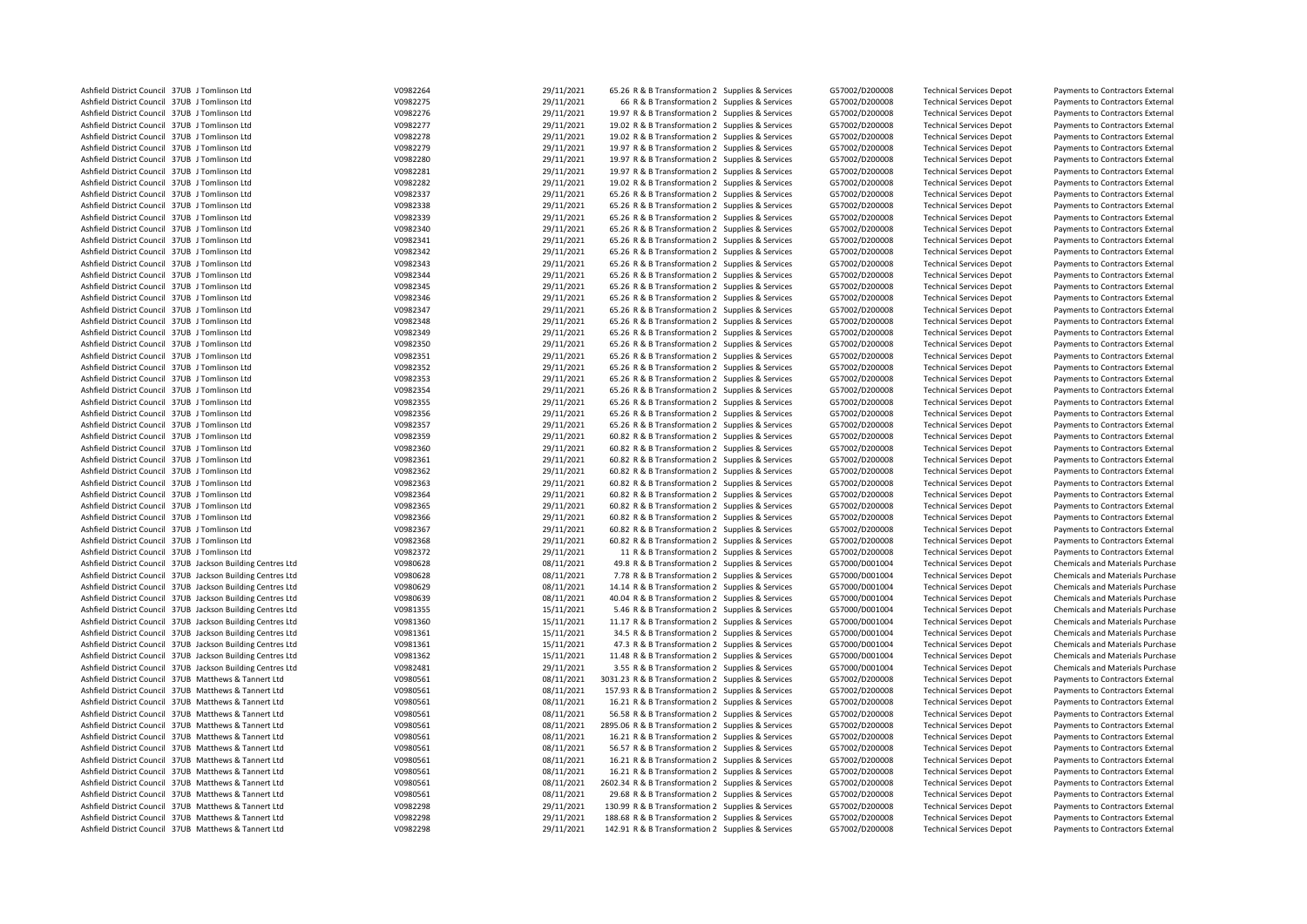| Ashfield District Council 37UB Matthews & Tannert Ltd        | V0982298 | 29/11/2021 | 40.86 R & B Transformation 2 Supplies & Services   | G57002/D200008 | <b>Technical Services Depot</b> | Payments to Contractors External |
|--------------------------------------------------------------|----------|------------|----------------------------------------------------|----------------|---------------------------------|----------------------------------|
| Ashfield District Council 37UB Matthews & Tannert Ltd        | V0982298 | 29/11/2021 | 49.13 R & B Transformation 2 Supplies & Services   | G57002/D200008 | <b>Technical Services Depot</b> | Payments to Contractors External |
| Ashfield District Council 37UB Matthews & Tannert Ltd        | V0982298 | 29/11/2021 | 86.99 R & B Transformation 2 Supplies & Services   | G57002/D200008 | <b>Technical Services Depot</b> | Payments to Contractors External |
|                                                              |          |            |                                                    |                |                                 |                                  |
| Ashfield District Council 37UB Matthews & Tannert Ltd        | V0982298 | 29/11/2021 | 159.86 R & B Transformation 2 Supplies & Services  | G57002/D200008 | <b>Technical Services Depot</b> | Payments to Contractors External |
| Ashfield District Council 37UB Matthews & Tannert Ltd        | V0982298 | 29/11/2021 | 44.67 R & B Transformation 2 Supplies & Services   | G57002/D200008 | <b>Technical Services Depot</b> | Payments to Contractors External |
| Ashfield District Council 37UB Matthews & Tannert Ltd        | V0982298 | 29/11/2021 | 3238.01 R & B Transformation 2 Supplies & Services | G57002/D200008 | <b>Technical Services Depot</b> | Payments to Contractors External |
| Ashfield District Council 37UB Matthews & Tannert Ltd        | V0982298 | 29/11/2021 | 58.65 R & B Transformation 2 Supplies & Services   | G57002/D200008 | <b>Technical Services Depot</b> | Payments to Contractors External |
| Ashfield District Council 37UB Matthews & Tannert Ltd        | V0982298 | 29/11/2021 | 5039.52 R & B Transformation 2 Supplies & Services | G57002/D200008 | <b>Technical Services Depot</b> | Payments to Contractors External |
| Ashfield District Council 37UB Matthews & Tannert Ltd        | V0982298 | 29/11/2021 | 93.8 R & B Transformation 2 Supplies & Services    | G57002/D200008 | <b>Technical Services Depot</b> | Payments to Contractors External |
| Ashfield District Council 37UB Matthews & Tannert Ltd        | V0982298 | 29/11/2021 | 58.65 R & B Transformation 2 Supplies & Services   | G57002/D200008 | <b>Technical Services Depot</b> | Payments to Contractors External |
| Ashfield District Council 37UB Matthews & Tannert Ltd        | V0982298 | 29/11/2021 | 89.03 R & B Transformation 2 Supplies & Services   | G57002/D200008 | <b>Technical Services Depot</b> | Payments to Contractors External |
| Ashfield District Council 37UB Matthews & Tannert Ltd        | V0982298 | 29/11/2021 | 192.34 R & B Transformation 2 Supplies & Services  | G57002/D200008 | <b>Technical Services Depot</b> | Payments to Contractors External |
| Ashfield District Council 37UB Matthews & Tannert Ltd        | V0982298 | 29/11/2021 | 205.06 R & B Transformation 2 Supplies & Services  | G57002/D200008 | <b>Technical Services Depot</b> | Payments to Contractors External |
|                                                              |          |            |                                                    |                |                                 |                                  |
| Ashfield District Council 37UB Matthews & Tannert Ltd        | V0982298 | 29/11/2021 | 3503.54 R & B Transformation 2 Supplies & Services | G57002/D200008 | <b>Technical Services Depot</b> | Payments to Contractors External |
| Ashfield District Council 37UB Matthews & Tannert Ltd        | V0982298 | 29/11/2021 | 175.96 R & B Transformation 2 Supplies & Services  | G57002/D200008 | <b>Technical Services Depot</b> | Payments to Contractors External |
| Ashfield District Council 37UB Matthews & Tannert Ltd        | V0982298 | 29/11/2021 | 188.68 R & B Transformation 2 Supplies & Services  | G57002/D200008 | <b>Technical Services Depot</b> | Payments to Contractors External |
| Ashfield District Council 37UB Matthews & Tannert Ltd        | V0982298 | 29/11/2021 | 16.38 R & B Transformation 2 Supplies & Services   | G57002/D200008 | <b>Technical Services Depot</b> | Payments to Contractors External |
| Ashfield District Council 37UB Matthews & Tannert Ltd        | V0982298 | 29/11/2021 | 32.76 R & B Transformation 2 Supplies & Services   | G57002/D200008 | <b>Technical Services Depot</b> | Payments to Contractors External |
| Ashfield District Council 37UB Matthews & Tannert Ltd        | V0982298 | 29/11/2021 | 2979.71 R & B Transformation 2 Supplies & Services | G57002/D200008 | <b>Technical Services Depot</b> | Payments to Contractors External |
| Ashfield District Council 37UB Nuaire a division of Polypipe | V0980643 | 08/11/2021 | 211.06 R & B Transformation 2 Supplies & Services  | G57000/D001004 | <b>Technical Services Depot</b> | Chemicals and Materials Purchase |
| Ashfield District Council 37UB Obam Lift Services Ltd        | V0981243 | 15/11/2021 | 175.05 R & B Transformation 2 Supplies & Services  | G57002/D200008 | <b>Technical Services Depot</b> | Payments to Contractors External |
| Ashfield District Council 37UB Obam Lift Services Ltd        | V0981244 | 15/11/2021 | 120 R & B Transformation 2 Supplies & Services     | G57002/D200008 | <b>Technical Services Depot</b> | Payments to Contractors External |
| Ashfield District Council 37UB Obam Lift Services Ltd        | V0981245 | 15/11/2021 | 120 R & B Transformation 2 Supplies & Services     | G57002/D200008 |                                 |                                  |
|                                                              |          |            |                                                    |                | <b>Technical Services Depot</b> | Payments to Contractors External |
| Ashfield District Council 37UB Obam Lift Services Ltd        | V0981246 | 15/11/2021 | 120 R & B Transformation 2 Supplies & Services     | G57002/D200008 | <b>Technical Services Depot</b> | Payments to Contractors External |
| Ashfield District Council 37UB Obam Lift Services Ltd        | V0981247 | 15/11/2021 | 120 R & B Transformation 2 Supplies & Services     | G57002/D200008 | <b>Technical Services Depot</b> | Payments to Contractors External |
| Ashfield District Council 37UB Obam Lift Services Ltd        | V0981248 | 15/11/2021 | 120 R & B Transformation 2 Supplies & Services     | G57002/D200008 | <b>Technical Services Depot</b> | Payments to Contractors External |
| Ashfield District Council 37UB Obam Lift Services Ltd        | V0981729 | 22/11/2021 | 4110 R & B Transformation 2 Supplies & Services    | G57002/D200008 | <b>Technical Services Depot</b> | Payments to Contractors External |
| Ashfield District Council 37UB Obam Lift Services Ltd        | V0982271 | 29/11/2021 | 1607 R & B Transformation 2 Supplies & Services    | G57002/D200008 | <b>Technical Services Depot</b> | Payments to Contractors External |
| Ashfield District Council 37UB Orbis Protect Limited         | V0980599 | 08/11/2021 | 59.35 R & B Transformation 2 Supplies & Services   | G57002/D200008 | <b>Technical Services Depot</b> | Payments to Contractors External |
| Ashfield District Council 37UB Orbis Protect Limited         | V0980600 | 08/11/2021 | 59.35 R & B Transformation 2 Supplies & Services   | G57002/D200008 | <b>Technical Services Depot</b> | Payments to Contractors External |
| Ashfield District Council 37UB Orbis Protect Limited         | V0980601 | 08/11/2021 | 59.35 R & B Transformation 2 Supplies & Services   | G57002/D200008 | <b>Technical Services Depot</b> | Payments to Contractors External |
| Ashfield District Council 37UB Orbis Protect Limited         | V0980602 | 08/11/2021 | 59.35 R & B Transformation 2 Supplies & Services   | G57002/D200008 | <b>Technical Services Depot</b> | Payments to Contractors External |
|                                                              |          |            |                                                    |                |                                 |                                  |
| Ashfield District Council 37UB Orbis Protect Limited         | V0980603 | 08/11/2021 | 99.5 R & B Transformation 2 Supplies & Services    | G57002/D200008 | <b>Technical Services Depot</b> | Payments to Contractors External |
| Ashfield District Council 37UB Orbis Protect Limited         | V0980604 | 08/11/2021 | 107.41 R & B Transformation 2 Supplies & Services  | G57002/D200008 | <b>Technical Services Depot</b> | Payments to Contractors External |
| Ashfield District Council 37UB Orbis Protect Limited         | V0980605 | 08/11/2021 | 99.5 R & B Transformation 2 Supplies & Services    | G57002/D200008 | <b>Technical Services Depot</b> | Payments to Contractors External |
| Ashfield District Council 37UB Orbis Protect Limited         | V0980606 | 08/11/2021 | 99.5 R & B Transformation 2 Supplies & Services    | G57002/D200008 | <b>Technical Services Depot</b> | Payments to Contractors External |
| Ashfield District Council 37UB Orbis Protect Limited         | V0980607 | 08/11/2021 | 59.35 R & B Transformation 2 Supplies & Services   | G57002/D200008 | <b>Technical Services Depot</b> | Payments to Contractors External |
| Ashfield District Council 37UB Orbis Protect Limited         | V0980608 | 08/11/2021 | 107.41 R & B Transformation 2 Supplies & Services  | G57002/D200008 | <b>Technical Services Depot</b> | Payments to Contractors External |
| Ashfield District Council 37UB Orbis Protect Limited         | V0980609 | 08/11/2021 | 191.25 R & B Transformation 2 Supplies & Services  | G57002/D200008 | <b>Technical Services Depot</b> | Payments to Contractors External |
| Ashfield District Council 37UB Orbis Protect Limited         | V0980610 | 08/11/2021 | 99.5 R & B Transformation 2 Supplies & Services    | G57002/D200008 | <b>Technical Services Depot</b> | Payments to Contractors External |
| Ashfield District Council 37UB Orbis Protect Limited         | V0980611 | 08/11/2021 | 59.35 R & B Transformation 2 Supplies & Services   | G57002/D200008 | <b>Technical Services Depot</b> | Payments to Contractors External |
| Ashfield District Council 37UB Orbis Protect Limited         | V0980612 | 08/11/2021 | 361.78 R & B Transformation 2 Supplies & Services  | G57002/D200008 | <b>Technical Services Depot</b> | Payments to Contractors External |
|                                                              |          |            |                                                    |                |                                 |                                  |
| Ashfield District Council 37UB Orbis Protect Limited         | V0980613 | 08/11/2021 | 339.17 R & B Transformation 2 Supplies & Services  | G57002/D200008 | <b>Technical Services Depot</b> | Payments to Contractors External |
| Ashfield District Council 37UB Orbis Protect Limited         | V0980614 | 08/11/2021 | 59.35 R & B Transformation 2 Supplies & Services   | G57002/D200008 | <b>Technical Services Depot</b> | Payments to Contractors External |
| Ashfield District Council 37UB Orbis Protect Limited         | V0980615 | 08/11/2021 | 99.5 R & B Transformation 2 Supplies & Services    | G57002/D200008 | <b>Technical Services Depot</b> | Payments to Contractors External |
| Ashfield District Council 37UB Orbis Protect Limited         | V0980616 | 08/11/2021 | 107.41 R & B Transformation 2 Supplies & Services  | G57002/D200008 | <b>Technical Services Depot</b> | Payments to Contractors External |
| Ashfield District Council 37UB Orbis Protect Limited         | V0980617 | 08/11/2021 | 107.41 R & B Transformation 2 Supplies & Services  | G57002/D200008 | <b>Technical Services Depot</b> | Payments to Contractors External |
| Ashfield District Council 37UB Orbis Protect Limited         | V0981297 | 15/11/2021 | 59.35 R & B Transformation 2 Supplies & Services   | G57002/D200008 | <b>Technical Services Depot</b> | Payments to Contractors External |
| Ashfield District Council 37UB Orbis Protect Limited         | V0981298 | 15/11/2021 | 107.41 R & B Transformation 2 Supplies & Services  | G57002/D200008 | <b>Technical Services Depot</b> | Payments to Contractors External |
| Ashfield District Council 37UB Orbis Protect Limited         | V0981299 | 15/11/2021 | 107.41 R & B Transformation 2 Supplies & Services  | G57002/D200008 | <b>Technical Services Depot</b> | Payments to Contractors External |
| Ashfield District Council 37UB Orbis Protect Limited         | V0981300 | 15/11/2021 | 520.06 R & B Transformation 2 Supplies & Services  | G57002/D200008 | <b>Technical Services Depot</b> | Payments to Contractors External |
| Ashfield District Council 37UB Orbis Protect Limited         | V0981301 | 15/11/2021 | 107.41 R & B Transformation 2 Supplies & Services  | G57002/D200008 |                                 |                                  |
|                                                              |          |            |                                                    |                | <b>Technical Services Depot</b> | Payments to Contractors External |
| Ashfield District Council 37UB Orbis Protect Limited         | V0981302 | 15/11/2021 | 99.5 R & B Transformation 2 Supplies & Services    | G57002/D200008 | <b>Technical Services Depot</b> | Payments to Contractors External |
| Ashfield District Council 37UB Orbis Protect Limited         | V0981303 | 15/11/2021 | 107.41 R & B Transformation 2 Supplies & Services  | G57002/D200008 | <b>Technical Services Depot</b> | Payments to Contractors External |
| Ashfield District Council 37UB Orbis Protect Limited         | V0981304 | 15/11/2021 | 107.41 R & B Transformation 2 Supplies & Services  | G57002/D200008 | <b>Technical Services Depot</b> | Payments to Contractors External |
| Ashfield District Council 37UB Orbis Protect Limited         | V0981755 | 22/11/2021 | 59.35 R & B Transformation 2 Supplies & Services   | G57002/D200008 | <b>Technical Services Depot</b> | Payments to Contractors External |
| Ashfield District Council 37UB Orbis Protect Limited         | V0981756 | 22/11/2021 | 180.89 R & B Transformation 2 Supplies & Services  | G57002/D200008 | <b>Technical Services Depot</b> | Payments to Contractors External |
| Ashfield District Council 37UB Orbis Protect Limited         | V0981757 | 22/11/2021 | 361.78 R & B Transformation 2 Supplies & Services  | G57002/D200008 | <b>Technical Services Depot</b> | Payments to Contractors External |
| Ashfield District Council 37UB Orbis Protect Limited         | V0981758 | 22/11/2021 | 107.41 R & B Transformation 2 Supplies & Services  | G57002/D200008 | <b>Technical Services Depot</b> | Payments to Contractors External |
| Ashfield District Council 37UB Orbis Protect Limited         | V0981759 | 22/11/2021 | 107.41 R & B Transformation 2 Supplies & Services  | G57002/D200008 | <b>Technical Services Depot</b> | Payments to Contractors External |
| Ashfield District Council 37UB Orbis Protect Limited         | V0981760 | 22/11/2021 | 107.41 R & B Transformation 2 Supplies & Services  | G57002/D200008 | <b>Technical Services Depot</b> | Payments to Contractors External |
| Ashfield District Council 37UB Orbis Protect Limited         | V0981761 | 22/11/2021 |                                                    |                |                                 |                                  |
|                                                              |          |            | 107.41 R & B Transformation 2 Supplies & Services  | G57002/D200008 | <b>Technical Services Depot</b> | Payments to Contractors External |
| Ashfield District Council 37UB Orbis Protect Limited         | V0981762 | 22/11/2021 | 99.5 R & B Transformation 2 Supplies & Services    | G57002/D200008 | <b>Technical Services Depot</b> | Payments to Contractors External |
| Ashfield District Council 37UB Orbis Protect Limited         | V0981763 | 22/11/2021 | 361.78 R & B Transformation 2 Supplies & Services  | G57002/D200008 | <b>Technical Services Depot</b> | Payments to Contractors External |
| Ashfield District Council 37UB Orbis Protect Limited         | V0981763 | 22/11/2021 | 180.89 R & B Transformation 2 Supplies & Services  | G57002/D200008 | <b>Technical Services Depot</b> | Payments to Contractors External |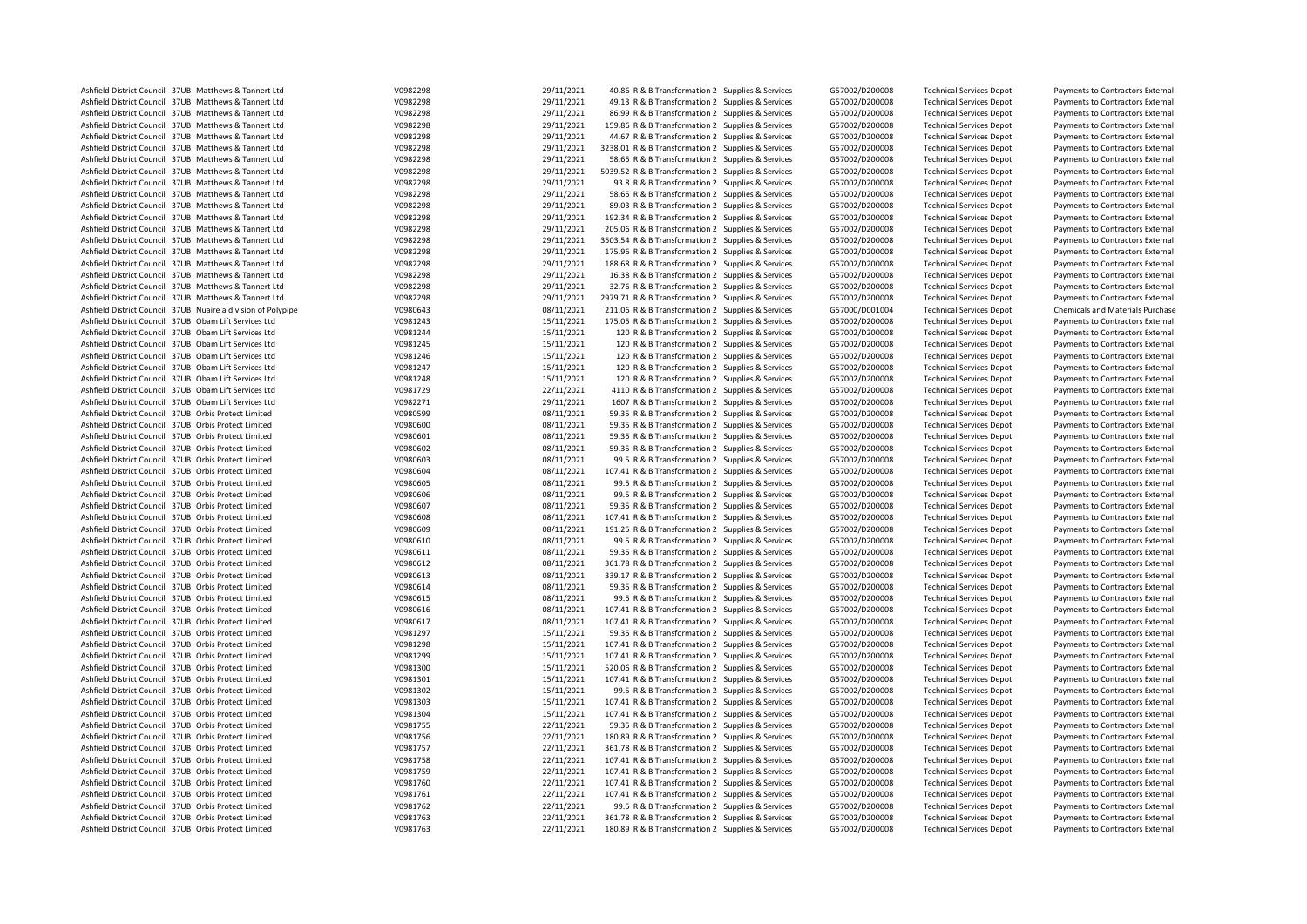| Ashfield District Council 37UB Orbis Protect Limited      | V0981764             | 22/11/2021 | 107.41 R & B Transformation 2 Supplies & Services | G57002/D200008 | <b>Technical Services Depot</b> | Payments to Contractors External |
|-----------------------------------------------------------|----------------------|------------|---------------------------------------------------|----------------|---------------------------------|----------------------------------|
| Ashfield District Council 37UB Orbis Protect Limited      | V0981765             | 22/11/2021 | 339.17 R & B Transformation 2 Supplies & Services | G57002/D200008 | <b>Technical Services Depot</b> | Payments to Contractors External |
| Ashfield District Council 37UB Orbis Protect Limited      | V0981766             | 22/11/2021 | 154.89 R & B Transformation 2 Supplies & Services | G57002/D200008 | <b>Technical Services Depot</b> | Payments to Contractors External |
| Ashfield District Council 37UB Orbis Protect Limited      | V0981767             | 22/11/2021 | 107.41 R & B Transformation 2 Supplies & Services | G57002/D200008 | <b>Technical Services Depot</b> | Payments to Contractors External |
| Ashfield District Council 37UB Orbis Protect Limited      | V0981768             | 22/11/2021 | 339.17 R & B Transformation 2 Supplies & Services | G57002/D200008 | <b>Technical Services Depot</b> | Payments to Contractors External |
| Ashfield District Council 37UB Orbis Protect Limited      | V0981769             | 22/11/2021 | 59.35 R & B Transformation 2 Supplies & Services  | G57002/D200008 | <b>Technical Services Depot</b> | Payments to Contractors External |
| Ashfield District Council 37UB Orbis Protect Limited      | V0981770             | 22/11/2021 | 59.35 R & B Transformation 2 Supplies & Services  | G57002/D200008 | <b>Technical Services Depot</b> | Payments to Contractors External |
| Ashfield District Council 37UB Orbis Protect Limited      | V0981771             | 22/11/2021 | 107.41 R & B Transformation 2 Supplies & Services | G57002/D200008 | <b>Technical Services Depot</b> | Payments to Contractors External |
| Ashfield District Council 37UB Orbis Protect Limited      | V0981772             | 22/11/2021 | 107.41 R & B Transformation 2 Supplies & Services | G57002/D200008 | <b>Technical Services Depot</b> | Payments to Contractors External |
| Ashfield District Council 37UB Orbis Protect Limited      | V0981773             | 22/11/2021 | 163.93 R & B Transformation 2 Supplies & Services | G57002/D200008 | <b>Technical Services Depot</b> | Payments to Contractors External |
| Ashfield District Council 37UB Orbis Protect Limited      | V0981774             | 22/11/2021 | 339.17 R & B Transformation 2 Supplies & Services | G57002/D200008 | <b>Technical Services Depot</b> | Payments to Contractors External |
| Ashfield District Council 37UB Orbis Protect Limited      | V0981774             | 22/11/2021 | 163.93 R & B Transformation 2 Supplies & Services | G57002/D200008 | <b>Technical Services Depot</b> | Payments to Contractors External |
| Ashfield District Council 37UB Orbis Protect Limited      | V0981775             | 22/11/2021 | 59.35 R & B Transformation 2 Supplies & Services  | G57002/D200008 | <b>Technical Services Depot</b> | Payments to Contractors External |
| Ashfield District Council 37UB Orbis Protect Limited      | V0981776             | 22/11/2021 | 99.5 R & B Transformation 2 Supplies & Services   | G57002/D200008 | <b>Technical Services Depot</b> | Payments to Contractors External |
| Ashfield District Council 37UB Orbis Protect Limited      | V0981777             | 22/11/2021 | 99.5 R & B Transformation 2 Supplies & Services   | G57002/D200008 | <b>Technical Services Depot</b> | Payments to Contractors External |
| Ashfield District Council 37UB Orbis Protect Limited      | V0981778             | 22/11/2021 | 361.78 R & B Transformation 2 Supplies & Services | G57002/D200008 | <b>Technical Services Depot</b> | Payments to Contractors External |
| Ashfield District Council 37UB Orbis Protect Limited      | V0981779             | 22/11/2021 | 163.93 R & B Transformation 2 Supplies & Services | G57002/D200008 | <b>Technical Services Depot</b> | Payments to Contractors External |
| Ashfield District Council 37UB Orbis Protect Limited      | V0981780             | 22/11/2021 | 107.41 R & B Transformation 2 Supplies & Services | G57002/D200008 | <b>Technical Services Depot</b> | Payments to Contractors External |
| Ashfield District Council 37UB Orbis Protect Limited      | V0981781             | 22/11/2021 | 99.5 R & B Transformation 2 Supplies & Services   | G57002/D200008 | <b>Technical Services Depot</b> | Payments to Contractors External |
|                                                           |                      |            |                                                   |                |                                 |                                  |
| Ashfield District Council 37UB Orbis Protect Limited      | V0981782<br>V0981783 | 22/11/2021 | 180.89 R & B Transformation 2 Supplies & Services | G57002/D200008 | <b>Technical Services Depot</b> | Payments to Contractors External |
| Ashfield District Council 37UB Orbis Protect Limited      |                      | 22/11/2021 | 461.28 R & B Transformation 2 Supplies & Services | G57002/D200008 | <b>Technical Services Depot</b> | Payments to Contractors External |
| Ashfield District Council 37UB Orbis Protect Limited      | V0981784             | 22/11/2021 | 361.78 R & B Transformation 2 Supplies & Services | G57002/D200008 | <b>Technical Services Depot</b> | Payments to Contractors External |
| Ashfield District Council 37UB Orbis Protect Limited      | V0981785             | 22/11/2021 | 163.93 R & B Transformation 2 Supplies & Services | G57002/D200008 | <b>Technical Services Depot</b> | Payments to Contractors External |
| Ashfield District Council 37UB Orbis Protect Limited      | V0982299             | 29/11/2021 | 56.53 R & B Transformation 2 Supplies & Services  | G57002/D200008 | <b>Technical Services Depot</b> | Payments to Contractors External |
| Ashfield District Council 37UB Orbis Protect Limited      | V0982300             | 29/11/2021 | 99.5 R & B Transformation 2 Supplies & Services   | G57002/D200008 | <b>Technical Services Depot</b> | Payments to Contractors External |
| Ashfield District Council 37UB Orbis Protect Limited      | V0982301             | 29/11/2021 | 361.78 R & B Transformation 2 Supplies & Services | G57002/D200008 | <b>Technical Services Depot</b> | Payments to Contractors External |
| Ashfield District Council 37UB Orbis Protect Limited      | V0982302             | 29/11/2021 | 99.5 R & B Transformation 2 Supplies & Services   | G57002/D200008 | <b>Technical Services Depot</b> | Payments to Contractors External |
| Ashfield District Council 37UB Orbis Protect Limited      | V0982303             | 29/11/2021 | 99.5 R & B Transformation 2 Supplies & Services   | G57002/D200008 | <b>Technical Services Depot</b> | Payments to Contractors External |
| Ashfield District Council 37UB Orbis Protect Limited      | V0982304             | 29/11/2021 | 59.35 R & B Transformation 2 Supplies & Services  | G57002/D200008 | <b>Technical Services Depot</b> | Payments to Contractors External |
| Ashfield District Council 37UB Orbis Protect Limited      | V0982305             | 29/11/2021 | 107.41 R & B Transformation 2 Supplies & Services | G57002/D200008 | <b>Technical Services Depot</b> | Payments to Contractors External |
| Ashfield District Council 37UB Orbis Protect Limited      | V0982306             | 29/11/2021 | 99.5 R & B Transformation 2 Supplies & Services   | G57002/D200008 | <b>Technical Services Depot</b> | Payments to Contractors External |
| Ashfield District Council 37UB Orbis Protect Limited      | V0982307             | 29/11/2021 | 99.5 R & B Transformation 2 Supplies & Services   | G57002/D200008 | <b>Technical Services Depot</b> | Payments to Contractors External |
| Ashfield District Council 37UB Orbis Protect Limited      | V0982308             | 29/11/2021 | 180.89 R & B Transformation 2 Supplies & Services | G57002/D200008 | <b>Technical Services Depot</b> | Payments to Contractors External |
| Ashfield District Council 37UB Orbis Protect Limited      | V0982309             | 29/11/2021 | 107.41 R & B Transformation 2 Supplies & Services | G57002/D200008 | <b>Technical Services Depot</b> | Payments to Contractors External |
| Ashfield District Council 37UB Orbis Protect Limited      | V0982310             | 29/11/2021 | 99.5 R & B Transformation 2 Supplies & Services   | G57002/D200008 | <b>Technical Services Depot</b> | Payments to Contractors External |
| Ashfield District Council 37UB Orbis Protect Limited      | V0982311             | 29/11/2021 | 99.5 R & B Transformation 2 Supplies & Services   | G57002/D200008 | <b>Technical Services Depot</b> | Payments to Contractors External |
| Ashfield District Council 37UB Orbis Protect Limited      | V0982312             | 29/11/2021 | 107.41 R & B Transformation 2 Supplies & Services | G57002/D200008 | <b>Technical Services Depot</b> | Payments to Contractors External |
| Ashfield District Council 37UB Orbis Protect Limited      | V0982313             | 29/11/2021 | 59.35 R & B Transformation 2 Supplies & Services  | G57002/D200008 | <b>Technical Services Depot</b> | Payments to Contractors External |
| Ashfield District Council 37UB Orbis Protect Limited      | V0982314             | 29/11/2021 | 59.35 R & B Transformation 2 Supplies & Services  | G57002/D200008 | <b>Technical Services Depot</b> | Payments to Contractors External |
| Ashfield District Council 37UB Orbis Protect Limited      | V0982315             | 29/11/2021 | 191.25 R & B Transformation 2 Supplies & Services | G57002/D200008 | <b>Technical Services Depot</b> | Payments to Contractors External |
| Ashfield District Council 37UB Orbis Protect Limited      | V0982316             | 29/11/2021 | 99.5 R & B Transformation 2 Supplies & Services   | G57002/D200008 | <b>Technical Services Depot</b> | Payments to Contractors External |
| Ashfield District Council 37UB Orbis Protect Limited      | V0982317             | 29/11/2021 | 107.41 R & B Transformation 2 Supplies & Services | G57002/D200008 | <b>Technical Services Depot</b> | Payments to Contractors External |
| Ashfield District Council 37UB Orbis Protect Limited      | V0982318             | 29/11/2021 | 59.35 R & B Transformation 2 Supplies & Services  | G57002/D200008 | <b>Technical Services Depot</b> | Payments to Contractors External |
| Ashfield District Council 37UB Orbis Protect Limited      | V0982319             | 29/11/2021 | 59.35 R & B Transformation 2 Supplies & Services  | G57002/D200008 | <b>Technical Services Depot</b> | Payments to Contractors External |
| Ashfield District Council 37UB Orbis Protect Limited      | V0982320             | 29/11/2021 | 99.5 R & B Transformation 2 Supplies & Services   | G57002/D200008 | <b>Technical Services Depot</b> | Payments to Contractors External |
| Ashfield District Council 37UB Orbis Protect Limited      | V0982321             | 29/11/2021 | 59.35 R & B Transformation 2 Supplies & Services  | G57002/D200008 | <b>Technical Services Depot</b> | Payments to Contractors External |
| Ashfield District Council 37UB Orbis Protect Limited      | V0982322             | 29/11/2021 | 206.91 R & B Transformation 2 Supplies & Services | G57002/D200008 | <b>Technical Services Depot</b> | Payments to Contractors External |
| Ashfield District Council 37UB Orbis Protect Limited      | V0982323             | 29/11/2021 | 59.35 R & B Transformation 2 Supplies & Services  | G57002/D200008 | <b>Technical Services Depot</b> | Payments to Contractors External |
| Ashfield District Council 37UB Orbis Protect Limited      | V0982324             | 29/11/2021 | 99.5 R & B Transformation 2 Supplies & Services   | G57002/D200008 | <b>Technical Services Depot</b> | Payments to Contractors External |
| Ashfield District Council 37UB Orbis Protect Limited      | V0982325             | 29/11/2021 | 121.38 R & B Transformation 2 Supplies & Services | G57002/D200008 | <b>Technical Services Depot</b> | Payments to Contractors External |
| Ashfield District Council 37UB Orbis Protect Limited      | V0982326             | 29/11/2021 | 59.35 R & B Transformation 2 Supplies & Services  | G57002/D200008 | <b>Technical Services Depot</b> | Payments to Contractors External |
| Ashfield District Council 37UB Orbis Protect Limited      | V0982327             | 29/11/2021 | 99.5 R & B Transformation 2 Supplies & Services   | G57002/D200008 | <b>Technical Services Depot</b> | Payments to Contractors External |
| Ashfield District Council 37UB Orbis Protect Limited      | V0982328             | 29/11/2021 | 361.78 R & B Transformation 2 Supplies & Services | G57002/D200008 | <b>Technical Services Depot</b> | Payments to Contractors External |
| Ashfield District Council 37UB Orbis Protect Limited      | V0982329             | 29/11/2021 | 99.5 R & B Transformation 2 Supplies & Services   | G57002/D200008 | <b>Technical Services Depot</b> | Payments to Contractors External |
| Ashfield District Council 37UB Orbis Protect Limited      | V0982330             | 29/11/2021 | 163.93 R & B Transformation 2 Supplies & Services | G57002/D200008 | <b>Technical Services Depot</b> | Payments to Contractors External |
| Ashfield District Council 37UB Orbis Protect Limited      | V0982331             | 29/11/2021 | 99.5 R & B Transformation 2 Supplies & Services   | G57002/D200008 | <b>Technical Services Depot</b> | Payments to Contractors External |
| Ashfield District Council 37UB Orbis Protect Limited      |                      | 29/11/2021 |                                                   |                |                                 |                                  |
|                                                           | V0982332             |            | 461.28 R & B Transformation 2 Supplies & Services | G57002/D200008 | <b>Technical Services Depot</b> | Payments to Contractors External |
| Ashfield District Council 37UB Orbis Protect Limited      | V0982333             | 29/11/2021 | 47.48 R & B Transformation 2 Supplies & Services  | G57002/D200008 | <b>Technical Services Depot</b> | Payments to Contractors External |
| Ashfield District Council 37UB Orbis Protect Limited      | V0982334             | 29/11/2021 | 99.5 R & B Transformation 2 Supplies & Services   | G57002/D200008 | <b>Technical Services Depot</b> | Payments to Contractors External |
| Ashfield District Council 37UB Orbis Protect Limited      | V0982335             | 29/11/2021 | 191.25 R & B Transformation 2 Supplies & Services | G57002/D200008 | <b>Technical Services Depot</b> | Payments to Contractors External |
| Ashfield District Council 37UB Orbis Protect Limited      | V0982336             | 29/11/2021 | 99.5 R & B Transformation 2 Supplies & Services   | G57002/D200008 | <b>Technical Services Depot</b> | Payments to Contractors External |
| Ashfield District Council 37UB Parkin Contractors Limited | V0980562             | 08/11/2021 | 16 R & B Transformation 2 Supplies & Services     | G57002/D200008 | <b>Technical Services Depot</b> | Payments to Contractors External |
| Ashfield District Council 37UB Parkin Contractors Limited | V0980562             | 08/11/2021 | 15 R & B Transformation 2 Supplies & Services     | G57002/D200008 | <b>Technical Services Depot</b> | Payments to Contractors External |
| Ashfield District Council 37UB Parkin Contractors Limited | V0980562             | 08/11/2021 | 420 R & B Transformation 2 Supplies & Services    | G57002/D200008 | <b>Technical Services Depot</b> | Payments to Contractors External |
| Ashfield District Council 37UB Parkin Contractors Limited | V0980562             | 08/11/2021 | 96 R & B Transformation 2 Supplies & Services     | G57002/D200008 | <b>Technical Services Depot</b> | Payments to Contractors External |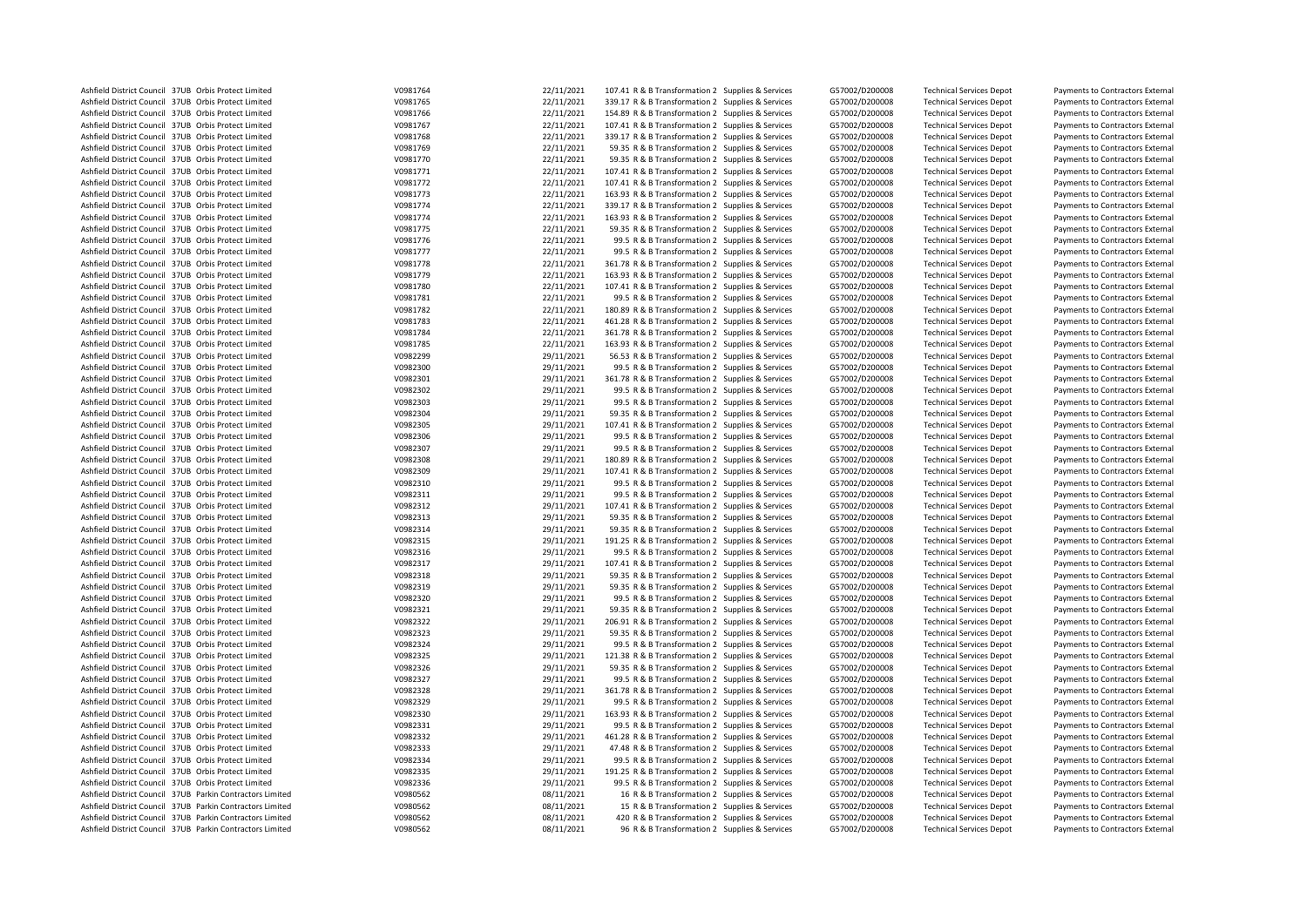| Ashfield District Council 37UB Parkin Contractors Limited | V0980562 | 08/11/2021 | 25.6 R & B Transformation 2 Supplies & Services  | G57002/D200008 | <b>Technical Services Depot</b> | Payments to Contractors External |
|-----------------------------------------------------------|----------|------------|--------------------------------------------------|----------------|---------------------------------|----------------------------------|
| Ashfield District Council 37UB Parkin Contractors Limited | V0980562 | 08/11/2021 | 108.8 R & B Transformation 2 Supplies & Services | G57002/D200008 | <b>Technical Services Depot</b> | Payments to Contractors External |
| Ashfield District Council 37UB Parkin Contractors Limited | V0980562 | 08/11/2021 |                                                  |                |                                 |                                  |
|                                                           |          |            | 96 R & B Transformation 2 Supplies & Services    | G57002/D200008 | <b>Technical Services Depot</b> | Payments to Contractors External |
| Ashfield District Council 37UB Parkin Contractors Limited | V0980562 | 08/11/2021 | 90 R & B Transformation 2 Supplies & Services    | G57002/D200008 | <b>Technical Services Depot</b> | Payments to Contractors External |
| Ashfield District Council 37UB Parkin Contractors Limited | V0980562 | 08/11/2021 | 20 R & B Transformation 2 Supplies & Services    | G57002/D200008 | <b>Technical Services Depot</b> | Payments to Contractors External |
| Ashfield District Council 37UB Parkin Contractors Limited | V0980562 | 08/11/2021 | 60.8 R & B Transformation 2 Supplies & Services  | G57002/D200008 | <b>Technical Services Depot</b> | Payments to Contractors External |
| Ashfield District Council 37UB Parkin Contractors Limited | V0980562 | 08/11/2021 | 180 R & B Transformation 2 Supplies & Services   | G57002/D200008 | <b>Technical Services Depot</b> | Payments to Contractors External |
| Ashfield District Council 37UB Parkin Contractors Limited | V0980562 | 08/11/2021 | 142 R & B Transformation 2 Supplies & Services   | G57002/D200008 | <b>Technical Services Depot</b> | Payments to Contractors External |
| Ashfield District Council 37UB Parkin Contractors Limited | V0980562 | 08/11/2021 | 96 R & B Transformation 2 Supplies & Services    | G57002/D200008 | <b>Technical Services Depot</b> | Payments to Contractors External |
| Ashfield District Council 37UB Parkin Contractors Limited | V0980562 | 08/11/2021 | 10 R & B Transformation 2 Supplies & Services    | G57002/D200008 | <b>Technical Services Depot</b> | Payments to Contractors External |
| Ashfield District Council 37UB Parkin Contractors Limited | V0980562 | 08/11/2021 | 128 R & B Transformation 2 Supplies & Services   | G57002/D200008 | <b>Technical Services Depot</b> | Payments to Contractors External |
|                                                           |          |            |                                                  |                |                                 |                                  |
| Ashfield District Council 37UB Parkin Contractors Limited | V0980562 | 08/11/2021 | 68 R & B Transformation 2 Supplies & Services    | G57002/D200008 | <b>Technical Services Depot</b> | Payments to Contractors External |
| Ashfield District Council 37UB Parkin Contractors Limited | V0980562 | 08/11/2021 | 96 R & B Transformation 2 Supplies & Services    | G57002/D200008 | <b>Technical Services Depot</b> | Payments to Contractors External |
| Ashfield District Council 37UB Parkin Contractors Limited | V0980562 | 08/11/2021 | 169.6 R & B Transformation 2 Supplies & Services | G57002/D200008 | <b>Technical Services Depot</b> | Payments to Contractors External |
| Ashfield District Council 37UB Parkin Contractors Limited | V0980562 | 08/11/2021 | 24 R & B Transformation 2 Supplies & Services    | G57002/D200008 | <b>Technical Services Depot</b> | Payments to Contractors External |
| Ashfield District Council 37UB Parkin Contractors Limited | V0980562 | 08/11/2021 | 130 R & B Transformation 2 Supplies & Services   | G57002/D200008 | <b>Technical Services Depot</b> | Payments to Contractors External |
| Ashfield District Council 37UB Parkin Contractors Limited | V0980562 | 08/11/2021 | 32 R & B Transformation 2 Supplies & Services    | G57002/D200008 | <b>Technical Services Depot</b> | Payments to Contractors External |
| Ashfield District Council 37UB Parkin Contractors Limited | V0980562 | 08/11/2021 | 143.2 R & B Transformation 2 Supplies & Services | G57002/D200008 | <b>Technical Services Depot</b> | Payments to Contractors External |
| Ashfield District Council 37UB Parkin Contractors Limited | V0980562 | 08/11/2021 | 192 R & B Transformation 2 Supplies & Services   | G57002/D200008 | <b>Technical Services Depot</b> | Payments to Contractors External |
| Ashfield District Council 37UB Parkin Contractors Limited | V0980562 | 08/11/2021 | 96 R & B Transformation 2 Supplies & Services    | G57002/D200008 | <b>Technical Services Depot</b> | Payments to Contractors External |
|                                                           |          |            |                                                  |                |                                 |                                  |
| Ashfield District Council 37UB Parkin Contractors Limited | V0980562 | 08/11/2021 | 142 R & B Transformation 2 Supplies & Services   | G57002/D200008 | <b>Technical Services Depot</b> | Payments to Contractors External |
| Ashfield District Council 37UB Parkin Contractors Limited | V0980562 | 08/11/2021 | 96 R & B Transformation 2 Supplies & Services    | G57002/D200008 | <b>Technical Services Depot</b> | Payments to Contractors External |
| Ashfield District Council 37UB Parkin Contractors Limited | V0980562 | 08/11/2021 | 25.6 R & B Transformation 2 Supplies & Services  | G57002/D200008 | <b>Technical Services Depot</b> | Payments to Contractors External |
| Ashfield District Council 37UB Parkin Contractors Limited | V0980562 | 08/11/2021 | 73.8 R & B Transformation 2 Supplies & Services  | G57002/D200008 | <b>Technical Services Depot</b> | Payments to Contractors External |
| Ashfield District Council 37UB Parkin Contractors Limited | V0980562 | 08/11/2021 | 144 R & B Transformation 2 Supplies & Services   | G57002/D200008 | <b>Technical Services Depot</b> | Payments to Contractors External |
| Ashfield District Council 37UB Parkin Contractors Limited | V0980562 | 08/11/2021 | 92.8 R & B Transformation 2 Supplies & Services  | G57002/D200008 | <b>Technical Services Depot</b> | Payments to Contractors External |
| Ashfield District Council 37UB Parkin Contractors Limited | V0980562 | 08/11/2021 | 24 R & B Transformation 2 Supplies & Services    | G57002/D200008 | <b>Technical Services Depot</b> | Payments to Contractors External |
| Ashfield District Council 37UB Parkin Contractors Limited | V0980562 | 08/11/2021 | 24 R & B Transformation 2 Supplies & Services    | G57002/D200008 | <b>Technical Services Depot</b> | Payments to Contractors External |
| Ashfield District Council 37UB Parkin Contractors Limited | V0980562 | 08/11/2021 | 8 R & B Transformation 2 Supplies & Services     | G57002/D200008 | <b>Technical Services Depot</b> | Payments to Contractors External |
| Ashfield District Council 37UB Parkin Contractors Limited |          |            |                                                  |                |                                 |                                  |
|                                                           | V0980562 | 08/11/2021 | 365 R & B Transformation 2 Supplies & Services   | G57002/D200008 | <b>Technical Services Depot</b> | Payments to Contractors External |
| Ashfield District Council 37UB Parkin Contractors Limited | V0980562 | 08/11/2021 | 10 R & B Transformation 2 Supplies & Services    | G57002/D200008 | <b>Technical Services Depot</b> | Payments to Contractors External |
| Ashfield District Council 37UB Parkin Contractors Limited | V0980562 | 08/11/2021 | 25.6 R & B Transformation 2 Supplies & Services  | G57002/D200008 | <b>Technical Services Depot</b> | Payments to Contractors External |
| Ashfield District Council 37UB Parkin Contractors Limited | V0980562 | 08/11/2021 | 52 R & B Transformation 2 Supplies & Services    | G57002/D200008 | <b>Technical Services Depot</b> | Payments to Contractors External |
| Ashfield District Council 37UB Parkin Contractors Limited | V0980562 | 08/11/2021 | 225 R & B Transformation 2 Supplies & Services   | G57002/D200008 | <b>Technical Services Depot</b> | Payments to Contractors External |
| Ashfield District Council 37UB Parkin Contractors Limited | V0980562 | 08/11/2021 | 84 R & B Transformation 2 Supplies & Services    | G57002/D200008 | <b>Technical Services Depot</b> | Payments to Contractors External |
| Ashfield District Council 37UB Parkin Contractors Limited | V0980562 | 08/11/2021 | 90 R & B Transformation 2 Supplies & Services    | G57002/D200008 | <b>Technical Services Depot</b> | Payments to Contractors External |
| Ashfield District Council 37UB Parkin Contractors Limited | V0980562 | 08/11/2021 | 75 R & B Transformation 2 Supplies & Services    | G57002/D200008 | <b>Technical Services Depot</b> | Payments to Contractors External |
| Ashfield District Council 37UB Parkin Contractors Limited | V0980562 | 08/11/2021 | 120 R & B Transformation 2 Supplies & Services   | G57002/D200008 | <b>Technical Services Depot</b> | Payments to Contractors External |
| Ashfield District Council 37UB Parkin Contractors Limited | V0980562 | 08/11/2021 | 96 R & B Transformation 2 Supplies & Services    | G57002/D200008 | <b>Technical Services Depot</b> | Payments to Contractors External |
| Ashfield District Council 37UB Parkin Contractors Limited | V0980562 | 08/11/2021 |                                                  |                |                                 |                                  |
|                                                           |          |            | 96 R & B Transformation 2 Supplies & Services    | G57002/D200008 | <b>Technical Services Depot</b> | Payments to Contractors External |
| Ashfield District Council 37UB Parkin Contractors Limited | V0980562 | 08/11/2021 | 16 R & B Transformation 2 Supplies & Services    | G57002/D200008 | <b>Technical Services Depot</b> | Payments to Contractors External |
| Ashfield District Council 37UB Parkin Contractors Limited | V0980562 | 08/11/2021 | 24 R & B Transformation 2 Supplies & Services    | G57002/D200008 | <b>Technical Services Depot</b> | Payments to Contractors External |
| Ashfield District Council 37UB Parkin Contractors Limited | V0980562 | 08/11/2021 | 176 R & B Transformation 2 Supplies & Services   | G57002/D200008 | <b>Technical Services Depot</b> | Payments to Contractors External |
| Ashfield District Council 37UB Parkin Contractors Limited | V0980562 | 08/11/2021 | 105 R & B Transformation 2 Supplies & Services   | G57002/D200008 | <b>Technical Services Depot</b> | Payments to Contractors External |
| Ashfield District Council 37UB Parkin Contractors Limited | V0980562 | 08/11/2021 | 176 R & B Transformation 2 Supplies & Services   | G57002/D200008 | <b>Technical Services Depot</b> | Payments to Contractors External |
| Ashfield District Council 37UB Parkin Contractors Limited | V0980562 | 08/11/2021 | 90 R & B Transformation 2 Supplies & Services    | G57002/D200008 | <b>Technical Services Depot</b> | Payments to Contractors External |
| Ashfield District Council 37UB Parkin Contractors Limited | V0980562 | 08/11/2021 | 288 R & B Transformation 2 Supplies & Services   | G57002/D200008 | <b>Technical Services Depot</b> | Payments to Contractors External |
| Ashfield District Council 37UB Parkin Contractors Limited | V0980562 | 08/11/2021 | 25.6 R & B Transformation 2 Supplies & Services  | G57002/D200008 | <b>Technical Services Depot</b> | Payments to Contractors External |
| Ashfield District Council 37UB Parkin Contractors Limited | V0980562 | 08/11/2021 | 15 R & B Transformation 2 Supplies & Services    | G57002/D200008 | <b>Technical Services Depot</b> | Payments to Contractors External |
| Ashfield District Council 37UB Parkin Contractors Limited | V0980562 | 08/11/2021 |                                                  | G57002/D200008 | <b>Technical Services Depot</b> |                                  |
|                                                           |          |            | 2496 R & B Transformation 2 Supplies & Services  |                |                                 | Payments to Contractors External |
| Ashfield District Council 37UB Parkin Contractors Limited | V0980562 | 08/11/2021 | 180 R & B Transformation 2 Supplies & Services   | G57002/D200008 | <b>Technical Services Depot</b> | Payments to Contractors External |
| Ashfield District Council 37UB Parkin Contractors Limited | V0980562 | 08/11/2021 | 19.2 R & B Transformation 2 Supplies & Services  | G57002/D200008 | <b>Technical Services Depot</b> | Payments to Contractors External |
| Ashfield District Council 37UB Parkin Contractors Limited | V0980562 | 08/11/2021 | 130 R & B Transformation 2 Supplies & Services   | G57002/D200008 | <b>Technical Services Depot</b> | Payments to Contractors External |
| Ashfield District Council 37UB Parkin Contractors Limited | V0980562 | 08/11/2021 | 56 R & B Transformation 2 Supplies & Services    | G57002/D200008 | <b>Technical Services Depot</b> | Payments to Contractors External |
| Ashfield District Council 37UB Parkin Contractors Limited | V0980562 | 08/11/2021 | 45 R & B Transformation 2 Supplies & Services    | G57002/D200008 | <b>Technical Services Depot</b> | Payments to Contractors External |
| Ashfield District Council 37UB Parkin Contractors Limited | V0980562 | 08/11/2021 | 157 R & B Transformation 2 Supplies & Services   | G57002/D200008 | <b>Technical Services Depot</b> | Payments to Contractors External |
| Ashfield District Council 37UB Parkin Contractors Limited | V0980562 | 08/11/2021 | 126 R & B Transformation 2 Supplies & Services   | G57002/D200008 | <b>Technical Services Depot</b> | Payments to Contractors External |
| Ashfield District Council 37UB Parkin Contractors Limited | V0980562 | 08/11/2021 | 225 R & B Transformation 2 Supplies & Services   | G57002/D200008 | <b>Technical Services Depot</b> | Payments to Contractors External |
| Ashfield District Council 37UB Parkin Contractors Limited | V0980562 | 08/11/2021 | 90 R & B Transformation 2 Supplies & Services    | G57002/D200008 | <b>Technical Services Depot</b> | Payments to Contractors External |
| Ashfield District Council 37UB Parkin Contractors Limited | V0980562 | 08/11/2021 | 96 R & B Transformation 2 Supplies & Services    | G57002/D200008 | <b>Technical Services Depot</b> | Payments to Contractors External |
| Ashfield District Council 37UB Parkin Contractors Limited | V0980562 | 08/11/2021 | 96 R & B Transformation 2 Supplies & Services    | G57002/D200008 |                                 |                                  |
|                                                           |          |            |                                                  |                | <b>Technical Services Depot</b> | Payments to Contractors External |
| Ashfield District Council 37UB Parkin Contractors Limited | V0980562 | 08/11/2021 | 112 R & B Transformation 2 Supplies & Services   | G57002/D200008 | <b>Technical Services Depot</b> | Payments to Contractors External |
| Ashfield District Council 37UB Parkin Contractors Limited | V0980562 | 08/11/2021 | 196 R & B Transformation 2 Supplies & Services   | G57002/D200008 | <b>Technical Services Depot</b> | Payments to Contractors External |
| Ashfield District Council 37UB Parkin Contractors Limited | V0980562 | 08/11/2021 | 448 R & B Transformation 2 Supplies & Services   | G57002/D200008 | <b>Technical Services Depot</b> | Payments to Contractors External |
| Ashfield District Council 37UB Parkin Contractors Limited | V0980562 | 08/11/2021 | 128 R & B Transformation 2 Supplies & Services   | G57002/D200008 | <b>Technical Services Depot</b> | Payments to Contractors External |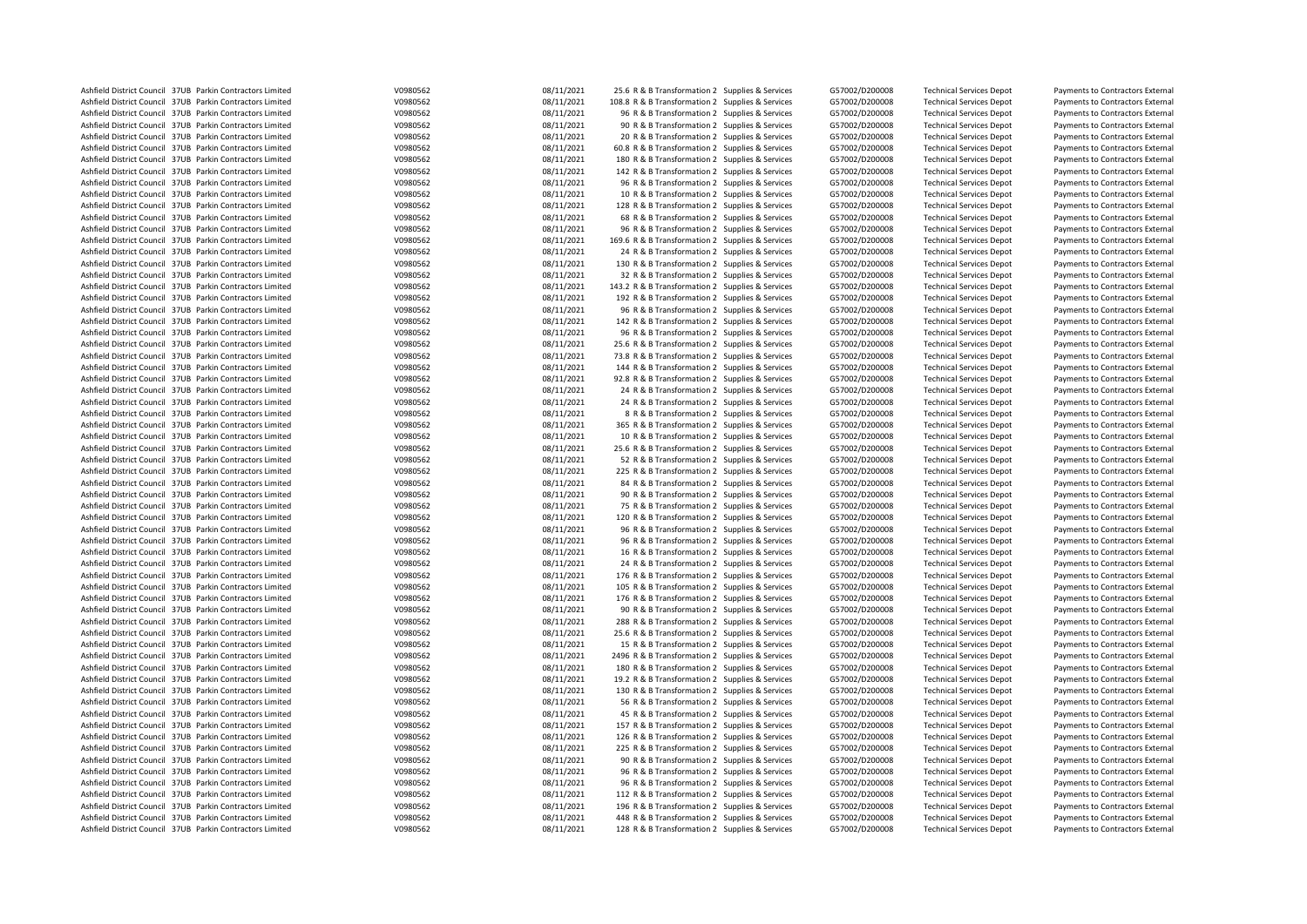| Ashfield District Council 37UB Parkin Contractors Limited | V0980562 | 08/11/2021 | 21 R & B Transformation 2 Supplies & Services      | G57002/D200008 | <b>Technical Services Depot</b>                                    | Payments to Contractors External                                     |
|-----------------------------------------------------------|----------|------------|----------------------------------------------------|----------------|--------------------------------------------------------------------|----------------------------------------------------------------------|
| Ashfield District Council 37UB Parkin Contractors Limited | V0980562 | 08/11/2021 | 105.6 R & B Transformation 2 Supplies & Services   | G57002/D200008 | <b>Technical Services Depot</b>                                    | Payments to Contractors External                                     |
| Ashfield District Council 37UB Parkin Contractors Limited | V0980562 | 08/11/2021 | 124 R & B Transformation 2 Supplies & Services     | G57002/D200008 | <b>Technical Services Depot</b>                                    | Payments to Contractors External                                     |
| Ashfield District Council 37UB Parkin Contractors Limited | V0980562 | 08/11/2021 | 131.2 R & B Transformation 2 Supplies & Services   | G57002/D200008 | <b>Technical Services Depot</b>                                    | Payments to Contractors External                                     |
| Ashfield District Council 37UB Parkin Contractors Limited | V0980562 | 08/11/2021 | 96 R & B Transformation 2 Supplies & Services      | G57002/D200008 | <b>Technical Services Depot</b>                                    | Payments to Contractors External                                     |
| Ashfield District Council 37UB Parkin Contractors Limited | V0980562 | 08/11/2021 | 96 R & B Transformation 2 Supplies & Services      | G57002/D200008 | <b>Technical Services Depot</b>                                    | Payments to Contractors External                                     |
| Ashfield District Council 37UB Parkin Contractors Limited | V0980562 | 08/11/2021 | 96 R & B Transformation 2 Supplies & Services      | G57002/D200008 | <b>Technical Services Depot</b>                                    | Payments to Contractors External                                     |
| Ashfield District Council 37UB Parkin Contractors Limited | V0980562 | 08/11/2021 | 48.8 R & B Transformation 2 Supplies & Services    | G57002/D200008 | <b>Technical Services Depot</b>                                    | Payments to Contractors External                                     |
| Ashfield District Council 37UB Parkin Contractors Limited | V0980562 | 08/11/2021 | 96 R & B Transformation 2 Supplies & Services      | G57002/D200008 | <b>Technical Services Depot</b>                                    | Payments to Contractors External                                     |
| Ashfield District Council 37UB Parkin Contractors Limited | V0980562 | 08/11/2021 | 150 R & B Transformation 2 Supplies & Services     | G57002/D200008 | <b>Technical Services Depot</b>                                    | Payments to Contractors External                                     |
| Ashfield District Council 37UB Parkin Contractors Limited | V0980562 | 08/11/2021 | 80 R & B Transformation 2 Supplies & Services      | G57002/D200008 | <b>Technical Services Depot</b>                                    | Payments to Contractors External                                     |
| Ashfield District Council 37UB Parkin Contractors Limited | V0980562 | 08/11/2021 | 25.6 R & B Transformation 2 Supplies & Services    | G57002/D200008 | <b>Technical Services Depot</b>                                    | Payments to Contractors External                                     |
| Ashfield District Council 37UB Parkin Contractors Limited | V0980562 | 08/11/2021 | 625 R & B Transformation 2 Supplies & Services     | G57002/D200008 | <b>Technical Services Depot</b>                                    | Payments to Contractors External                                     |
| Ashfield District Council 37UB Parkin Contractors Limited | V0980562 | 08/11/2021 | 120 R & B Transformation 2 Supplies & Services     | G57002/D200008 | <b>Technical Services Depot</b>                                    | Payments to Contractors External                                     |
| Ashfield District Council 37UB Parkin Contractors Limited | V0980562 | 08/11/2021 | 96 R & B Transformation 2 Supplies & Services      | G57002/D200008 | <b>Technical Services Depot</b>                                    | Payments to Contractors External                                     |
| Ashfield District Council 37UB Parkin Contractors Limited | V0980562 | 08/11/2021 | 80 R & B Transformation 2 Supplies & Services      | G57002/D200008 | <b>Technical Services Depot</b>                                    | Payments to Contractors External                                     |
| Ashfield District Council 37UB Parkin Contractors Limited | V0980562 | 08/11/2021 | 28 R & B Transformation 2 Supplies & Services      | G57002/D200008 | <b>Technical Services Depot</b>                                    | Payments to Contractors External                                     |
| Ashfield District Council 37UB Parkin Contractors Limited | V0980562 | 08/11/2021 | 120 R & B Transformation 2 Supplies & Services     | G57002/D200008 | <b>Technical Services Depot</b>                                    | Payments to Contractors External                                     |
| Ashfield District Council 37UB Parkin Contractors Limited | V0980562 | 08/11/2021 | 277.6 R & B Transformation 2 Supplies & Services   | G57002/D200008 | <b>Technical Services Depot</b>                                    | Payments to Contractors External                                     |
| Ashfield District Council 37UB Parkin Contractors Limited | V0980562 | 08/11/2021 | 33.6 R & B Transformation 2 Supplies & Services    | G57002/D200008 | <b>Technical Services Depot</b>                                    | Payments to Contractors External                                     |
| Ashfield District Council 37UB Parkin Contractors Limited | V0980563 | 08/11/2021 | 2193.55 R & B Transformation 2 Supplies & Services | G57002/D200008 | <b>Technical Services Depot</b>                                    | Payments to Contractors External                                     |
| Ashfield District Council 37UB Parkin Contractors Limited | V0980563 | 08/11/2021 | 1744.2 R & B Transformation 2 Supplies & Services  | G57002/D200008 | <b>Technical Services Depot</b>                                    | Payments to Contractors External                                     |
| Ashfield District Council 37UB Parkin Contractors Limited | V0980563 | 08/11/2021 | 1467.75 R & B Transformation 2 Supplies & Services | G57002/D200008 | <b>Technical Services Depot</b>                                    | Payments to Contractors External                                     |
| Ashfield District Council 37UB Parkin Contractors Limited | V0980563 | 08/11/2021 | 863.55 R & B Transformation 2 Supplies & Services  | G57002/D200008 | <b>Technical Services Depot</b>                                    | Payments to Contractors External                                     |
| Ashfield District Council 37UB Parkin Contractors Limited | V0980563 | 08/11/2021 | 494 R & B Transformation 2 Supplies & Services     | G57002/D200008 | <b>Technical Services Depot</b>                                    | Payments to Contractors External                                     |
| Ashfield District Council 37UB Parkin Contractors Limited | V0980563 | 08/11/2021 | 790.4 R & B Transformation 2 Supplies & Services   | G57002/D200008 | <b>Technical Services Depot</b>                                    | Payments to Contractors External                                     |
| Ashfield District Council 37UB Parkin Contractors Limited | V0980563 | 08/11/2021 | 771.4 R & B Transformation 2 Supplies & Services   | G57002/D200008 | <b>Technical Services Depot</b>                                    | Payments to Contractors External                                     |
| Ashfield District Council 37UB Parkin Contractors Limited | V0980563 | 08/11/2021 | 1049.75 R & B Transformation 2 Supplies & Services | G57002/D200008 | <b>Technical Services Depot</b>                                    | Payments to Contractors External                                     |
| Ashfield District Council 37UB Parkin Contractors Limited | V0980563 | 08/11/2021 | 364.8 R & B Transformation 2 Supplies & Services   | G57002/D200008 | <b>Technical Services Depot</b>                                    | Payments to Contractors External                                     |
| Ashfield District Council 37UB Parkin Contractors Limited | V0980563 | 08/11/2021 | 1572.25 R & B Transformation 2 Supplies & Services | G57002/D200008 | <b>Technical Services Depot</b>                                    | Payments to Contractors External                                     |
| Ashfield District Council 37UB Parkin Contractors Limited | V0980563 | 08/11/2021 | 182.4 R & B Transformation 2 Supplies & Services   | G57002/D200008 | <b>Technical Services Depot</b>                                    | Payments to Contractors External                                     |
| Ashfield District Council 37UB Parkin Contractors Limited | V0980563 | 08/11/2021 | 1871.31 R & B Transformation 2 Supplies & Services | G57002/D200008 | <b>Technical Services Depot</b>                                    | Payments to Contractors External                                     |
| Ashfield District Council 37UB Parkin Contractors Limited | V0980563 | 08/11/2021 | 364.8 R & B Transformation 2 Supplies & Services   | G57002/D200008 | <b>Technical Services Depot</b>                                    | Payments to Contractors External                                     |
| Ashfield District Council 37UB Parkin Contractors Limited | V0980563 | 08/11/2021 | 344.85 R & B Transformation 2 Supplies & Services  | G57002/D200008 | <b>Technical Services Depot</b>                                    | Payments to Contractors External                                     |
| Ashfield District Council 37UB Parkin Contractors Limited | V0980563 | 08/11/2021 | 1222.65 R & B Transformation 2 Supplies & Services | G57002/D200008 | <b>Technical Services Depot</b>                                    | Payments to Contractors External                                     |
| Ashfield District Council 37UB Parkin Contractors Limited | V0980563 | 08/11/2021 | 370.5 R & B Transformation 2 Supplies & Services   | G57002/D200008 | <b>Technical Services Depot</b>                                    | Payments to Contractors External                                     |
| Ashfield District Council 37UB Parkin Contractors Limited | V0980563 | 08/11/2021 | 421.8 R & B Transformation 2 Supplies & Services   | G57002/D200008 | <b>Technical Services Depot</b>                                    | Payments to Contractors External                                     |
| Ashfield District Council 37UB Parkin Contractors Limited | V0980563 | 08/11/2021 | 1467.75 R & B Transformation 2 Supplies & Services | G57002/D200008 | <b>Technical Services Depot</b>                                    | Payments to Contractors External                                     |
| Ashfield District Council 37UB Parkin Contractors Limited | V0980563 | 08/11/2021 | 265.05 R & B Transformation 2 Supplies & Services  | G57002/D200008 | <b>Technical Services Depot</b>                                    | Payments to Contractors External                                     |
| Ashfield District Council 37UB Parkin Contractors Limited | V0980563 | 08/11/2021 | 812.25 R & B Transformation 2 Supplies & Services  | G57002/D200008 | <b>Technical Services Depot</b>                                    | Payments to Contractors External                                     |
| Ashfield District Council 37UB Parkin Contractors Limited | V0980563 | 08/11/2021 | 1083 R & B Transformation 2 Supplies & Services    | G57002/D200008 | <b>Technical Services Depot</b>                                    | Payments to Contractors External                                     |
| Ashfield District Council 37UB Parkin Contractors Limited | V0980563 | 08/11/2021 | 458.28 R & B Transformation 2 Supplies & Services  | G57002/D200008 | <b>Technical Services Depot</b>                                    | Payments to Contractors External                                     |
| Ashfield District Council 37UB Parkin Contractors Limited | V0980563 | 08/11/2021 | 196.65 R & B Transformation 2 Supplies & Services  | G57002/D200008 | <b>Technical Services Depot</b>                                    | Payments to Contractors External                                     |
| Ashfield District Council 37UB Parkin Contractors Limited | V0980563 | 08/11/2021 | 1212.2 R & B Transformation 2 Supplies & Services  | G57002/D200008 | <b>Technical Services Depot</b>                                    | Payments to Contractors External                                     |
| Ashfield District Council 37UB Parkin Contractors Limited | V0980563 | 08/11/2021 | 2280 R & B Transformation 2 Supplies & Services    | G57002/D200008 | <b>Technical Services Depot</b>                                    | Payments to Contractors External                                     |
| Ashfield District Council 37UB Parkin Contractors Limited | V0980563 | 08/11/2021 | 2584 R & B Transformation 2 Supplies & Services    | G57002/D200008 | <b>Technical Services Depot</b>                                    | Payments to Contractors External                                     |
| Ashfield District Council 37UB Parkin Contractors Limited | V0980563 | 08/11/2021 | 1294.28 R & B Transformation 2 Supplies & Services | G57002/D200008 | <b>Technical Services Depot</b>                                    | Payments to Contractors External                                     |
| Ashfield District Council 37UB Parkin Contractors Limited | V0980563 | 08/11/2021 | 179.55 R & B Transformation 2 Supplies & Services  | G57002/D200008 | <b>Technical Services Depot</b>                                    | Payments to Contractors External                                     |
| Ashfield District Council 37UB Parkin Contractors Limited | V0980563 | 08/11/2021 | 3640.4 R & B Transformation 2 Supplies & Services  | G57002/D200008 | <b>Technical Services Depot</b>                                    | Payments to Contractors External                                     |
| Ashfield District Council 37UB Parkin Contractors Limited | V0980563 | 08/11/2021 | 1353.75 R & B Transformation 2 Supplies & Services | G57002/D200008 | <b>Technical Services Depot</b>                                    | Payments to Contractors External                                     |
| Ashfield District Council 37UB Parkin Contractors Limited | V0980563 | 08/11/2021 | 2351.25 R & B Transformation 2 Supplies & Services | G57002/D200008 | <b>Technical Services Depot</b>                                    | Payments to Contractors External                                     |
| Ashfield District Council 37UB Parkin Contractors Limited | V0980563 | 08/11/2021 | 1467.75 R & B Transformation 2 Supplies & Services | G57002/D200008 | <b>Technical Services Depot</b>                                    | Payments to Contractors External                                     |
| Ashfield District Council 37UB Parkin Contractors Limited | V0980563 | 08/11/2021 | 494 R & B Transformation 2 Supplies & Services     | G57002/D200008 | <b>Technical Services Depot</b>                                    | Payments to Contractors External                                     |
| Ashfield District Council 37UB Parkin Contractors Limited | V0980563 | 08/11/2021 | 282.15 R & B Transformation 2 Supplies & Services  | G57002/D200008 | <b>Technical Services Depot</b>                                    | Payments to Contractors External                                     |
| Ashfield District Council 37UB Parkin Contractors Limited | V0980563 | 08/11/2021 | 551 R & B Transformation 2 Supplies & Services     | G57002/D200008 | <b>Technical Services Depot</b>                                    | Payments to Contractors External                                     |
| Ashfield District Council 37UB Parkin Contractors Limited | V0980563 | 08/11/2021 | 262.2 R & B Transformation 2 Supplies & Services   | G57002/D200008 | <b>Technical Services Depot</b>                                    | Payments to Contractors External                                     |
| Ashfield District Council 37UB Parkin Contractors Limited | V0980563 | 08/11/2021 | 296.4 R & B Transformation 2 Supplies & Services   | G57002/D200008 | <b>Technical Services Depot</b>                                    |                                                                      |
| Ashfield District Council 37UB Parkin Contractors Limited | V0980563 | 08/11/2021 | 1049.75 R & B Transformation 2 Supplies & Services | G57002/D200008 | <b>Technical Services Depot</b>                                    | Payments to Contractors External<br>Payments to Contractors External |
| Ashfield District Council 37UB Parkin Contractors Limited | V0980579 | 08/11/2021 | 820 R & B Transformation 2 Supplies & Services     | G57002/D200008 |                                                                    |                                                                      |
| Ashfield District Council 37UB Parkin Contractors Limited | V0980580 | 08/11/2021 | 450 R & B Transformation 2 Supplies & Services     | G57002/D200008 | <b>Technical Services Depot</b>                                    | Payments to Contractors External                                     |
| Ashfield District Council 37UB Parkin Contractors Limited | V0981249 | 15/11/2021 | 1370 R & B Transformation 2 Supplies & Services    | G57002/D200008 | <b>Technical Services Depot</b><br><b>Technical Services Depot</b> | Payments to Contractors External<br>Payments to Contractors External |
| Ashfield District Council 37UB Parkin Contractors Limited | V0981250 | 15/11/2021 | 395 R & B Transformation 2 Supplies & Services     | G57002/D200008 | <b>Technical Services Depot</b>                                    | Payments to Contractors External                                     |
| Ashfield District Council 37UB Parkin Contractors Limited | V0981251 | 15/11/2021 | 85 R & B Transformation 2 Supplies & Services      | G57002/D200008 | <b>Technical Services Depot</b>                                    | Payments to Contractors External                                     |
| Ashfield District Council 37UB Parkin Contractors Limited | V0981251 | 15/11/2021 | 900 R & B Transformation 2 Supplies & Services     | G57002/D200008 | <b>Technical Services Depot</b>                                    |                                                                      |
| Ashfield District Council 37UB Parkin Contractors Limited | V0981251 | 15/11/2021 | 250 R & B Transformation 2 Supplies & Services     | G57002/D200008 | <b>Technical Services Depot</b>                                    | Payments to Contractors External<br>Payments to Contractors External |
|                                                           |          |            |                                                    |                |                                                                    |                                                                      |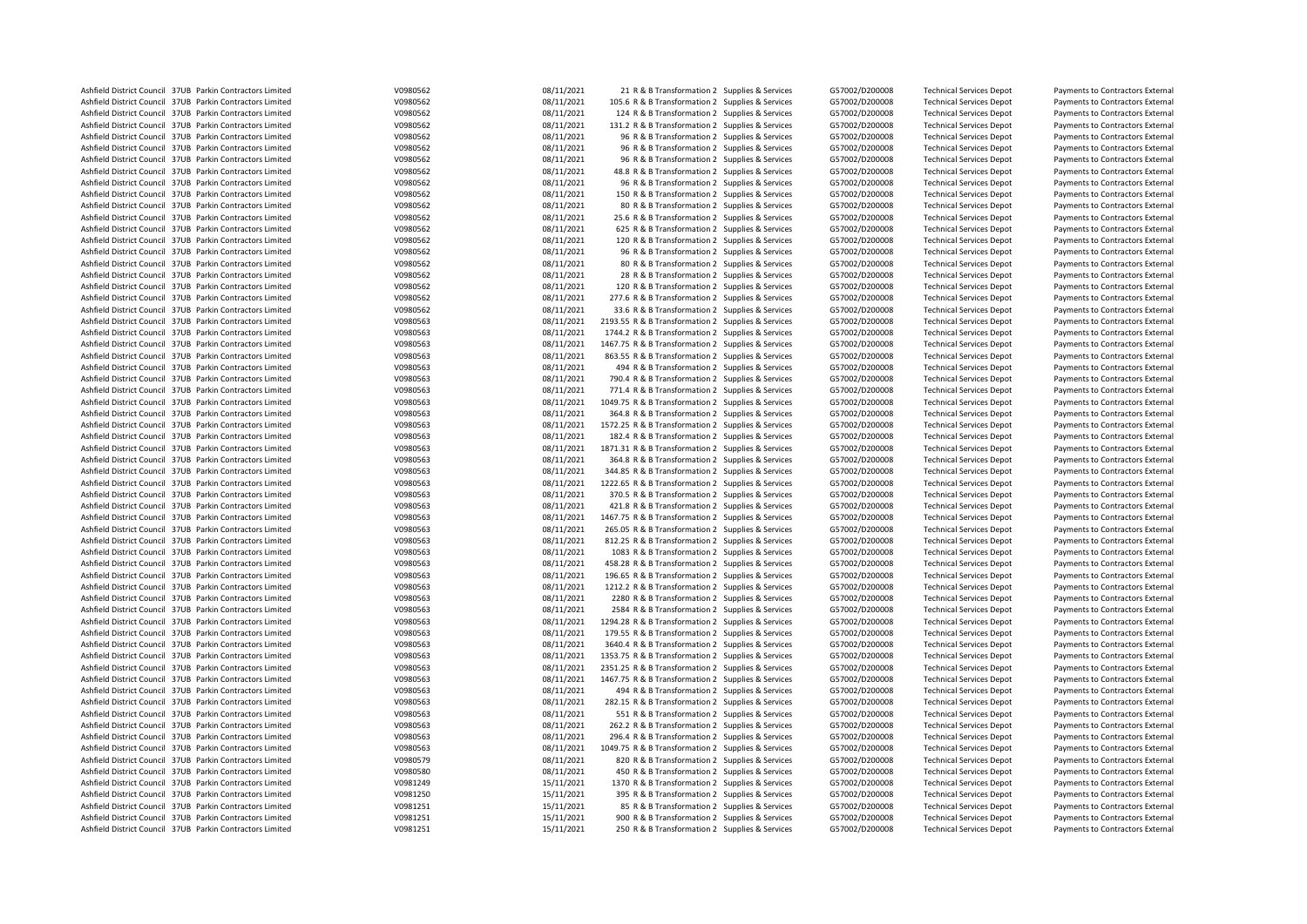| Ashfield District Council 37UB Parkin Contractors Limited | V0981252 | 15/11/2021 | 2687 R & B Transformation 2 Supplies & Services                                                  | G57002/D200008 | <b>Technical Services Depot</b>                                    | Payments to Contractors External |
|-----------------------------------------------------------|----------|------------|--------------------------------------------------------------------------------------------------|----------------|--------------------------------------------------------------------|----------------------------------|
| Ashfield District Council 37UB Parkin Contractors Limited | V0981253 | 15/11/2021 | 576 R & B Transformation 2 Supplies & Services                                                   | G57002/D200008 | <b>Technical Services Depot</b>                                    | Payments to Contractors External |
| Ashfield District Council 37UB Parkin Contractors Limited | V0981254 | 15/11/2021 | 64 R & B Transformation 2 Supplies & Services                                                    | G57002/D200008 | <b>Technical Services Depot</b>                                    | Payments to Contractors External |
| Ashfield District Council 37UB Parkin Contractors Limited | V0981255 | 15/11/2021 | 800 R & B Transformation 2 Supplies & Services                                                   | G57002/D200008 | <b>Technical Services Depot</b>                                    | Payments to Contractors External |
| Ashfield District Council 37UB Parkin Contractors Limited | V0981256 | 15/11/2021 | 3445 R & B Transformation 2 Supplies & Services                                                  | G57002/D200008 | <b>Technical Services Depot</b>                                    | Payments to Contractors External |
| Ashfield District Council 37UB Parkin Contractors Limited | V0981257 | 15/11/2021 | 3465 R & B Transformation 2 Supplies & Services                                                  | G57002/D200008 | <b>Technical Services Depot</b>                                    | Payments to Contractors External |
| Ashfield District Council 37UB Parkin Contractors Limited | V0981257 | 15/11/2021 | 905 R & B Transformation 2 Supplies & Services                                                   | G57002/D200008 | <b>Technical Services Depot</b>                                    | Payments to Contractors External |
| Ashfield District Council 37UB Parkin Contractors Limited | V0981257 | 15/11/2021 | 3179.25 R & B Transformation 2 Supplies & Services                                               | G57002/D200008 | <b>Technical Services Depot</b>                                    | Payments to Contractors External |
| Ashfield District Council 37UB Parkin Contractors Limited | V0981257 | 15/11/2021 | 3285 R & B Transformation 2 Supplies & Services                                                  | G57002/D200008 | <b>Technical Services Depot</b>                                    | Payments to Contractors External |
| Ashfield District Council 37UB Parkin Contractors Limited | V0981258 | 15/11/2021 | 262 R & B Transformation 2 Supplies & Services                                                   | G57002/D200008 | <b>Technical Services Depot</b>                                    | Payments to Contractors External |
| Ashfield District Council 37UB Parkin Contractors Limited | V0981258 | 15/11/2021 | 1206 R & B Transformation 2 Supplies & Services                                                  | G57002/D200008 | <b>Technical Services Depot</b>                                    | Payments to Contractors External |
| Ashfield District Council 37UB Parkin Contractors Limited | V0981259 | 15/11/2021 | 3677 R & B Transformation 2 Supplies & Services                                                  | G57002/D200008 | <b>Technical Services Depot</b>                                    | Payments to Contractors External |
| Ashfield District Council 37UB Parkin Contractors Limited | V0981749 | 22/11/2021 | 4925 R & B Transformation 2 Supplies & Services                                                  | G57002/D200008 | <b>Technical Services Depot</b>                                    | Payments to Contractors External |
| Ashfield District Council 37UB Parkin Contractors Limited | V0981749 | 22/11/2021 | 2702 R & B Transformation 2 Supplies & Services                                                  | G57002/D200008 | <b>Technical Services Depot</b>                                    | Payments to Contractors External |
| Ashfield District Council 37UB Parkin Contractors Limited | V0981750 | 22/11/2021 | 365 R & B Transformation 2 Supplies & Services                                                   | G57002/D200008 | <b>Technical Services Depot</b>                                    | Payments to Contractors External |
| Ashfield District Council 37UB Parkin Contractors Limited | V0981751 | 22/11/2021 | 1510 R & B Transformation 2 Supplies & Services                                                  | G57002/D200008 | <b>Technical Services Depot</b>                                    | Payments to Contractors External |
| Ashfield District Council 37UB Parkin Contractors Limited | V0981752 | 22/11/2021 | 610 R & B Transformation 2 Supplies & Services                                                   | G57002/D200008 | <b>Technical Services Depot</b>                                    | Payments to Contractors External |
| Ashfield District Council 37UB Parkin Contractors Limited | V0981754 | 22/11/2021 |                                                                                                  |                |                                                                    |                                  |
|                                                           | V0981754 |            | 493.05 R & B Transformation 2 Supplies & Services                                                | G57002/D200008 | <b>Technical Services Depot</b>                                    | Payments to Contractors External |
| Ashfield District Council 37UB Parkin Contractors Limited |          | 22/11/2021 | 92.63 R & B Transformation 2 Supplies & Services                                                 | G57002/D200008 | <b>Technical Services Depot</b>                                    | Payments to Contractors External |
| Ashfield District Council 37UB Parkin Contractors Limited | V0981754 | 22/11/2021 | 855 R & B Transformation 2 Supplies & Services                                                   | G57002/D200008 | <b>Technical Services Depot</b>                                    | Payments to Contractors External |
| Ashfield District Council 37UB Parkin Contractors Limited | V0981754 | 22/11/2021 | 760.95 R & B Transformation 2 Supplies & Services                                                | G57002/D200008 | <b>Technical Services Depot</b>                                    | Payments to Contractors External |
| Ashfield District Council 37UB Parkin Contractors Limited | V0981754 | 22/11/2021 | 957.6 R & B Transformation 2 Supplies & Services                                                 | G57002/D200008 | <b>Technical Services Depot</b>                                    | Payments to Contractors External |
| Ashfield District Council 37UB Parkin Contractors Limited | V0981754 | 22/11/2021 | 774.72 R & B Transformation 2 Supplies & Services                                                | G57002/D200008 | <b>Technical Services Depot</b>                                    | Payments to Contractors External |
| Ashfield District Council 37UB Parkin Contractors Limited | V0981754 | 22/11/2021 | 2317.05 R & B Transformation 2 Supplies & Services                                               | G57002/D200008 | <b>Technical Services Depot</b>                                    | Payments to Contractors External |
| Ashfield District Council 37UB Parkin Contractors Limited | V0981754 | 22/11/2021 | 855.95 R & B Transformation 2 Supplies & Services                                                | G57002/D200008 | <b>Technical Services Depot</b>                                    | Payments to Contractors External |
| Ashfield District Council 37UB Parkin Contractors Limited | V0981754 | 22/11/2021 | 1465.85 R & B Transformation 2 Supplies & Services                                               | G57002/D200008 | <b>Technical Services Depot</b>                                    | Payments to Contractors External |
| Ashfield District Council 37UB Parkin Contractors Limited | V0981754 | 22/11/2021 | 736.25 R & B Transformation 2 Supplies & Services                                                | G57002/D200008 | <b>Technical Services Depot</b>                                    | Payments to Contractors External |
| Ashfield District Council 37UB Parkin Contractors Limited | V0981754 | 22/11/2021 | 2420.6 R & B Transformation 2 Supplies & Services                                                | G57002/D200008 | <b>Technical Services Depot</b>                                    | Payments to Contractors External |
| Ashfield District Council 37UB Parkin Contractors Limited | V0981754 | 22/11/2021 | 614.65 R & B Transformation 2 Supplies & Services                                                | G57002/D200008 | <b>Technical Services Depot</b>                                    | Payments to Contractors External |
| Ashfield District Council 37UB Parkin Contractors Limited | V0981754 | 22/11/2021 | 902.5 R & B Transformation 2 Supplies & Services                                                 | G57002/D200008 | <b>Technical Services Depot</b>                                    | Payments to Contractors External |
| Ashfield District Council 37UB Parkin Contractors Limited | V0981754 | 22/11/2021 | 1101.05 R & B Transformation 2 Supplies & Services                                               | G57002/D200008 | <b>Technical Services Depot</b>                                    | Payments to Contractors External |
| Ashfield District Council 37UB Parkin Contractors Limited | V0981754 | 22/11/2021 | 1206.97 R & B Transformation 2 Supplies & Services                                               | G57002/D200008 | <b>Technical Services Depot</b>                                    | Payments to Contractors External |
| Ashfield District Council 37UB Parkin Contractors Limited | V0981754 | 22/11/2021 | 4693 R & B Transformation 2 Supplies & Services                                                  | G57002/D200008 | <b>Technical Services Depot</b>                                    | Payments to Contractors External |
| Ashfield District Council 37UB Parkin Contractors Limited | V0981754 | 22/11/2021 | 371.45 R & B Transformation 2 Supplies & Services                                                | G57002/D200008 | <b>Technical Services Depot</b>                                    | Payments to Contractors External |
| Ashfield District Council 37UB Parkin Contractors Limited | V0981754 | 22/11/2021 | 1101.05 R & B Transformation 2 Supplies & Services                                               | G57002/D200008 | <b>Technical Services Depot</b>                                    | Payments to Contractors External |
| Ashfield District Council 37UB Parkin Contractors Limited | V0981754 | 22/11/2021 | 1830.65 R & B Transformation 2 Supplies & Services                                               | G57002/D200008 | <b>Technical Services Depot</b>                                    | Payments to Contractors External |
| Ashfield District Council 37UB Parkin Contractors Limited | V0981754 | 22/11/2021 | 740.05 R & B Transformation 2 Supplies & Services                                                | G57002/D200008 | <b>Technical Services Depot</b>                                    | Payments to Contractors External |
| Ashfield District Council 37UB Parkin Contractors Limited | V0981794 | 22/11/2021 | 3025 R & B Transformation 2 Supplies & Services                                                  | G57002/D200008 | <b>Technical Services Depot</b>                                    | Payments to Contractors External |
| Ashfield District Council 37UB Parkin Contractors Limited | V0981794 | 22/11/2021 | 1792.75 R & B Transformation 2 Supplies & Services                                               | G57002/D200008 | <b>Technical Services Depot</b>                                    | Payments to Contractors External |
| Ashfield District Council 37UB Parkin Contractors Limited | V0981794 | 22/11/2021 | 105.5 R & B Transformation 2 Supplies & Services                                                 | G57002/D200008 | <b>Technical Services Depot</b>                                    | Payments to Contractors External |
| Ashfield District Council 37UB Parkin Contractors Limited | V0982265 | 29/11/2021 | 380 R & B Transformation 2 Supplies & Services                                                   | G57002/D200008 | <b>Technical Services Depot</b>                                    | Payments to Contractors External |
| Ashfield District Council 37UB Parkin Contractors Limited | V0982266 | 29/11/2021 | 4985 R & B Transformation 2 Supplies & Services                                                  | G57002/D200008 | <b>Technical Services Depot</b>                                    | Payments to Contractors External |
| Ashfield District Council 37UB Parkin Contractors Limited | V0982267 | 29/11/2021 | 3910 R & B Transformation 2 Supplies & Services                                                  | G57002/D200008 | <b>Technical Services Depot</b>                                    | Payments to Contractors External |
| Ashfield District Council 37UB Parkin Contractors Limited | V0982268 | 29/11/2021 | 250 R & B Transformation 2 Supplies & Services                                                   | G57002/D200008 | <b>Technical Services Depot</b>                                    | Payments to Contractors External |
| Ashfield District Council 37UB Parkin Contractors Limited | V0982268 | 29/11/2021 | 80 R & B Transformation 2 Supplies & Services                                                    | G57002/D200008 | <b>Technical Services Depot</b>                                    | Payments to Contractors External |
| Ashfield District Council 37UB Parkin Contractors Limited | V0982268 | 29/11/2021 | 700 R & B Transformation 2 Supplies & Services                                                   | G57002/D200008 | <b>Technical Services Depot</b>                                    | Payments to Contractors External |
| Ashfield District Council 37UB Parkin Contractors Limited | V0982269 | 29/11/2021 |                                                                                                  | G57002/D200008 |                                                                    | Payments to Contractors External |
| Ashfield District Council 37UB Parkin Contractors Limited | V0982270 | 29/11/2021 | 570 R & B Transformation 2 Supplies & Services<br>120 R & B Transformation 2 Supplies & Services | G57002/D200008 | <b>Technical Services Depot</b><br><b>Technical Services Depot</b> | Payments to Contractors External |
| Ashfield District Council 37UB Parkin Contractors Limited | V0982358 | 29/11/2021 |                                                                                                  | G57002/D200008 |                                                                    |                                  |
|                                                           |          |            | 90 R & B Transformation 2 Supplies & Services                                                    |                | <b>Technical Services Depot</b>                                    | Payments to Contractors External |
| Ashfield District Council 37UB Parkin Contractors Limited | V0982358 | 29/11/2021 | 90 R & B Transformation 2 Supplies & Services                                                    | G57002/D200008 | <b>Technical Services Depot</b>                                    | Payments to Contractors External |
| Ashfield District Council 37UB Parkin Contractors Limited | V0982358 | 29/11/2021 | 90 R & B Transformation 2 Supplies & Services                                                    | G57002/D200008 | <b>Technical Services Depot</b>                                    | Payments to Contractors External |
| Ashfield District Council 37UB Parkin Contractors Limited | V0982358 | 29/11/2021 | 92.95 R & B Transformation 2 Supplies & Services                                                 | G57002/D200008 | <b>Technical Services Depot</b>                                    | Payments to Contractors External |
| Ashfield District Council 37UB Parkin Contractors Limited | V0982358 | 29/11/2021 | 90 R & B Transformation 2 Supplies & Services                                                    | G57002/D200008 | <b>Technical Services Depot</b>                                    | Payments to Contractors External |
| Ashfield District Council 37UB Parkin Contractors Limited | V0982358 | 29/11/2021 | 175.5 R & B Transformation 2 Supplies & Services                                                 | G57002/D200008 | <b>Technical Services Depot</b>                                    | Payments to Contractors External |
| Ashfield District Council 37UB Parkin Contractors Limited | V0982358 | 29/11/2021 | 153.6 R & B Transformation 2 Supplies & Services                                                 | G57002/D200008 | <b>Technical Services Depot</b>                                    | Payments to Contractors External |
| Ashfield District Council 37UB Parkin Contractors Limited | V0982358 | 29/11/2021 | 90 R & B Transformation 2 Supplies & Services                                                    | G57002/D200008 | <b>Technical Services Depot</b>                                    | Payments to Contractors External |
| Ashfield District Council 37UB Parkin Contractors Limited | V0982358 | 29/11/2021 | 90 R & B Transformation 2 Supplies & Services                                                    | G57002/D200008 | <b>Technical Services Depot</b>                                    | Payments to Contractors External |
| Ashfield District Council 37UB Parkin Contractors Limited | V0982358 | 29/11/2021 | 150 R & B Transformation 2 Supplies & Services                                                   | G57002/D200008 | <b>Technical Services Depot</b>                                    | Payments to Contractors External |
| Ashfield District Council 37UB Parkin Contractors Limited | V0982358 | 29/11/2021 | 90 R & B Transformation 2 Supplies & Services                                                    | G57002/D200008 | <b>Technical Services Depot</b>                                    | Payments to Contractors External |
| Ashfield District Council 37UB Parkin Contractors Limited | V0982358 | 29/11/2021 | 115.5 R & B Transformation 2 Supplies & Services                                                 | G57002/D200008 | <b>Technical Services Depot</b>                                    | Payments to Contractors External |
| Ashfield District Council 37UB Parkin Contractors Limited | V0982358 | 29/11/2021 | 90 R & B Transformation 2 Supplies & Services                                                    | G57002/D200008 | <b>Technical Services Depot</b>                                    | Payments to Contractors External |
| Ashfield District Council 37UB Parkin Contractors Limited | V0982358 | 29/11/2021 | 90 R & B Transformation 2 Supplies & Services                                                    | G57002/D200008 | <b>Technical Services Depot</b>                                    | Payments to Contractors External |
| Ashfield District Council 37UB Parkin Contractors Limited | V0982358 | 29/11/2021 | 106 R & B Transformation 2 Supplies & Services                                                   | G57002/D200008 | <b>Technical Services Depot</b>                                    | Payments to Contractors External |
| Ashfield District Council 37UB Parkin Contractors Limited | V0982358 | 29/11/2021 | 90 R & B Transformation 2 Supplies & Services                                                    | G57002/D200008 | <b>Technical Services Depot</b>                                    | Payments to Contractors External |
| Ashfield District Council 37UB Parkin Contractors Limited | V0982358 | 29/11/2021 | 90 R & B Transformation 2 Supplies & Services                                                    | G57002/D200008 | <b>Technical Services Depot</b>                                    | Payments to Contractors External |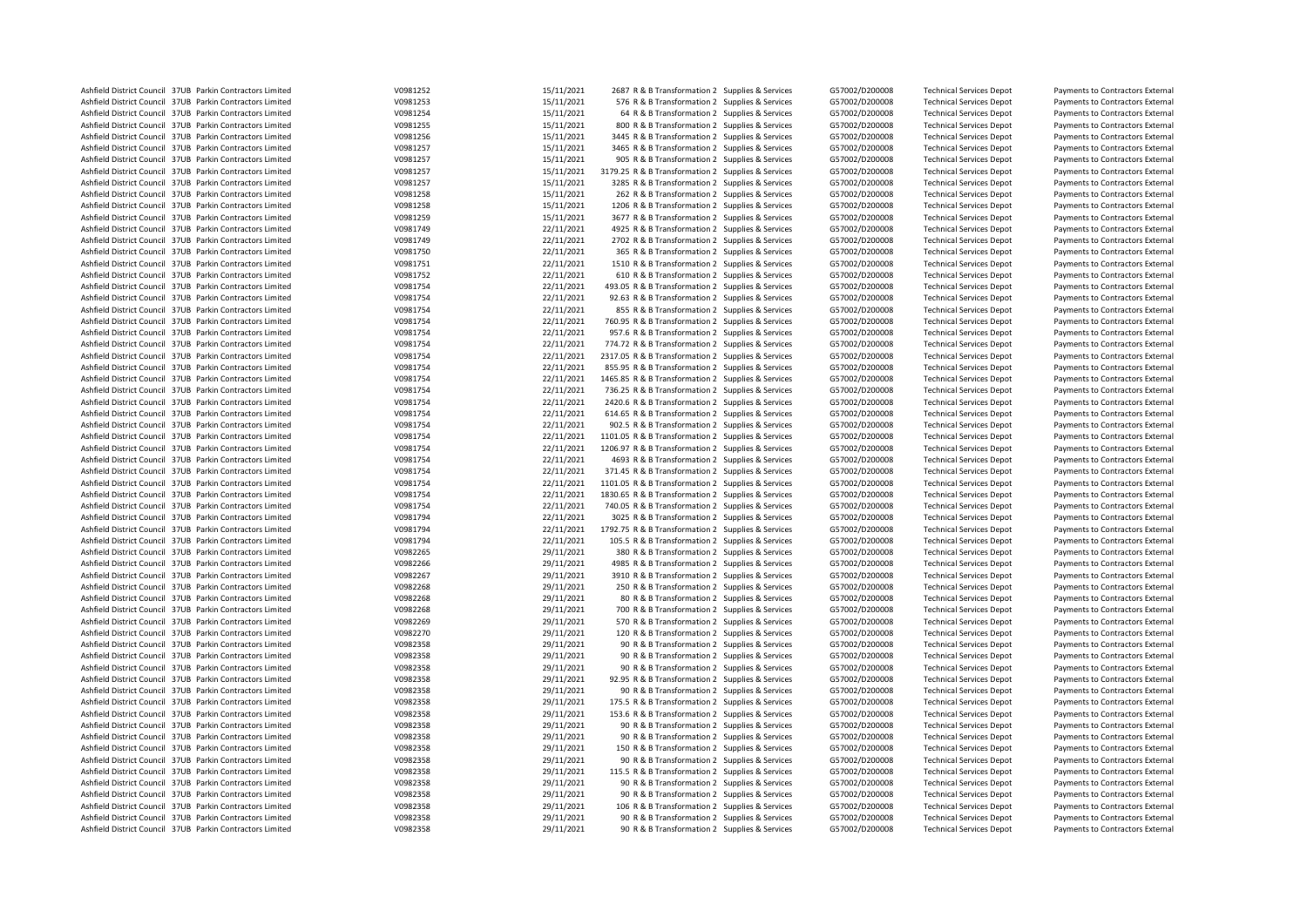| Ashfield District Council 37UB Parkin Contractors Limited<br>Ashfield District Council 37UB Parkin Contractors Limited | V0982358 |            |                                                    |                |                                 |                                  |
|------------------------------------------------------------------------------------------------------------------------|----------|------------|----------------------------------------------------|----------------|---------------------------------|----------------------------------|
|                                                                                                                        |          | 29/11/2021 | 90 R & B Transformation 2 Supplies & Services      | G57002/D200008 | <b>Technical Services Depot</b> | Payments to Contractors External |
|                                                                                                                        | V0982358 | 29/11/2021 | 90 R & B Transformation 2 Supplies & Services      | G57002/D200008 | <b>Technical Services Depot</b> | Payments to Contractors External |
| Ashfield District Council 37UB Parkin Contractors Limited                                                              | V0982358 | 29/11/2021 | 99.5 R & B Transformation 2 Supplies & Services    | G57002/D200008 | <b>Technical Services Depot</b> | Payments to Contractors External |
| Ashfield District Council 37UB Parkin Contractors Limited                                                              | V0982358 | 29/11/2021 | 90 R & B Transformation 2 Supplies & Services      | G57002/D200008 | <b>Technical Services Depot</b> | Payments to Contractors External |
| Ashfield District Council 37UB Parkin Contractors Limited                                                              | V0982358 | 29/11/2021 | 150.5 R & B Transformation 2 Supplies & Services   | G57002/D200008 | <b>Technical Services Depot</b> | Payments to Contractors External |
| Ashfield District Council 37UB Parkin Contractors Limited                                                              | V0982358 | 29/11/2021 | 90 R & B Transformation 2 Supplies & Services      | G57002/D200008 | <b>Technical Services Depot</b> | Payments to Contractors External |
| Ashfield District Council 37UB Parkin Contractors Limited                                                              | V0982358 | 29/11/2021 | 114.5 R & B Transformation 2 Supplies & Services   | G57002/D200008 | <b>Technical Services Depot</b> | Payments to Contractors External |
| Ashfield District Council 37UB Parkin Contractors Limited                                                              | V0982358 | 29/11/2021 | 90 R & B Transformation 2 Supplies & Services      | G57002/D200008 | <b>Technical Services Depot</b> | Payments to Contractors External |
| Ashfield District Council 37UB Parkin Contractors Limited                                                              | V0982358 | 29/11/2021 | 90 R & B Transformation 2 Supplies & Services      | G57002/D200008 | <b>Technical Services Depot</b> | Payments to Contractors External |
|                                                                                                                        |          | 29/11/2021 |                                                    |                |                                 |                                  |
| Ashfield District Council 37UB Parkin Contractors Limited                                                              | V0982358 |            | 90 R & B Transformation 2 Supplies & Services      | G57002/D200008 | <b>Technical Services Depot</b> | Payments to Contractors External |
| Ashfield District Council 37UB Parkin Contractors Limited                                                              | V0982358 | 29/11/2021 | 90 R & B Transformation 2 Supplies & Services      | G57002/D200008 | <b>Technical Services Depot</b> | Payments to Contractors External |
| Ashfield District Council 37UB Parkin Contractors Limited                                                              | V0982358 | 29/11/2021 | 90 R & B Transformation 2 Supplies & Services      | G57002/D200008 | <b>Technical Services Depot</b> | Payments to Contractors External |
| Ashfield District Council 37UB Parkin Contractors Limited                                                              | V0982358 | 29/11/2021 | 90 R & B Transformation 2 Supplies & Services      | G57002/D200008 | <b>Technical Services Depot</b> | Payments to Contractors External |
| Ashfield District Council 37UB Parkin Contractors Limited                                                              | V0982358 | 29/11/2021 | 90 R & B Transformation 2 Supplies & Services      | G57002/D200008 | <b>Technical Services Depot</b> | Payments to Contractors External |
| Ashfield District Council 37UB Parkin Contractors Limited                                                              | V0982369 | 29/11/2021 | 545 R & B Transformation 2 Supplies & Services     | G57002/D200008 | <b>Technical Services Depot</b> | Payments to Contractors External |
| Ashfield District Council 37UB Parkin Contractors Limited                                                              | V0982370 | 29/11/2021 | 90 R & B Transformation 2 Supplies & Services      | G57002/D200008 | <b>Technical Services Depot</b> | Payments to Contractors External |
| Ashfield District Council 37UB Parkin Contractors Limited                                                              | V0982370 | 29/11/2021 | 90 R & B Transformation 2 Supplies & Services      | G57002/D200008 | <b>Technical Services Depot</b> | Payments to Contractors External |
| Ashfield District Council 37UB Parkin Contractors Limited                                                              | V0982370 | 29/11/2021 | 90 R & B Transformation 2 Supplies & Services      | G57002/D200008 | <b>Technical Services Depot</b> | Payments to Contractors External |
| Ashfield District Council 37UB Parkin Contractors Limited                                                              | V0982370 | 29/11/2021 | 90 R & B Transformation 2 Supplies & Services      | G57002/D200008 | <b>Technical Services Depot</b> | Payments to Contractors External |
| Ashfield District Council 37UB Parkin Contractors Limited                                                              | V0982370 | 29/11/2021 | 90 R & B Transformation 2 Supplies & Services      | G57002/D200008 | <b>Technical Services Depot</b> | Payments to Contractors External |
| Ashfield District Council 37UB Parkin Contractors Limited                                                              | V0982370 |            |                                                    | G57002/D200008 |                                 |                                  |
|                                                                                                                        |          | 29/11/2021 | 90 R & B Transformation 2 Supplies & Services      |                | <b>Technical Services Depot</b> | Payments to Contractors External |
| Ashfield District Council 37UB Parkin Contractors Limited                                                              | V0982370 | 29/11/2021 | 90 R & B Transformation 2 Supplies & Services      | G57002/D200008 | <b>Technical Services Depot</b> | Payments to Contractors External |
| Ashfield District Council 37UB Parkin Contractors Limited                                                              | V0982370 | 29/11/2021 | 90 R & B Transformation 2 Supplies & Services      | G57002/D200008 | <b>Technical Services Depot</b> | Payments to Contractors External |
| Ashfield District Council 37UB Parkin Contractors Limited                                                              | V0982370 | 29/11/2021 | 90 R & B Transformation 2 Supplies & Services      | G57002/D200008 | <b>Technical Services Depot</b> | Payments to Contractors External |
| Ashfield District Council 37UB Parkin Contractors Limited                                                              | V0982370 | 29/11/2021 | 90 R & B Transformation 2 Supplies & Services      | G57002/D200008 | <b>Technical Services Depot</b> | Payments to Contractors External |
| Ashfield District Council 37UB Parkin Contractors Limited                                                              | V0982370 | 29/11/2021 | 90 R & B Transformation 2 Supplies & Services      | G57002/D200008 | <b>Technical Services Depot</b> | Payments to Contractors External |
| Ashfield District Council 37UB Parkin Contractors Limited                                                              | V0982370 | 29/11/2021 | 90 R & B Transformation 2 Supplies & Services      | G57002/D200008 | <b>Technical Services Depot</b> | Payments to Contractors External |
| Ashfield District Council 37UB Parkin Contractors Limited                                                              | V0982370 | 29/11/2021 | 90 R & B Transformation 2 Supplies & Services      | G57002/D200008 | <b>Technical Services Depot</b> | Payments to Contractors External |
| Ashfield District Council 37UB Parkin Contractors Limited                                                              | V0982370 | 29/11/2021 | 90 R & B Transformation 2 Supplies & Services      | G57002/D200008 | <b>Technical Services Depot</b> | Payments to Contractors External |
| Ashfield District Council 37UB Parkin Contractors Limited                                                              | V0982370 | 29/11/2021 | 90 R & B Transformation 2 Supplies & Services      | G57002/D200008 | <b>Technical Services Depot</b> | Payments to Contractors External |
| Ashfield District Council 37UB Parkin Contractors Limited                                                              | V0982370 | 29/11/2021 | 90 R & B Transformation 2 Supplies & Services      | G57002/D200008 | <b>Technical Services Depot</b> | Payments to Contractors External |
| Ashfield District Council 37UB Parkin Contractors Limited                                                              | V0982370 | 29/11/2021 | 90 R & B Transformation 2 Supplies & Services      | G57002/D200008 | <b>Technical Services Depot</b> | Payments to Contractors External |
|                                                                                                                        |          |            |                                                    |                |                                 |                                  |
| Ashfield District Council 37UB Parkin Contractors Limited                                                              | V0982370 | 29/11/2021 | 90 R & B Transformation 2 Supplies & Services      | G57002/D200008 | <b>Technical Services Depot</b> | Payments to Contractors External |
| Ashfield District Council 37UB Parkin Contractors Limited                                                              | V0982370 | 29/11/2021 | 90 R & B Transformation 2 Supplies & Services      | G57002/D200008 | <b>Technical Services Depot</b> | Payments to Contractors External |
| Ashfield District Council 37UB Parkin Contractors Limited                                                              | V0982370 | 29/11/2021 | 90 R & B Transformation 2 Supplies & Services      | G57002/D200008 | <b>Technical Services Depot</b> | Payments to Contractors External |
| Ashfield District Council 37UB Parkin Contractors Limited                                                              | V0982370 | 29/11/2021 | 90 R & B Transformation 2 Supplies & Services      | G57002/D200008 | <b>Technical Services Depot</b> | Payments to Contractors External |
| Ashfield District Council 37UB Parkin Contractors Limited                                                              | V0982370 | 29/11/2021 | 90 R & B Transformation 2 Supplies & Services      | G57002/D200008 | <b>Technical Services Depot</b> | Payments to Contractors External |
| Ashfield District Council 37UB Parkin Contractors Limited                                                              | V0982370 | 29/11/2021 | 90 R & B Transformation 2 Supplies & Services      | G57002/D200008 | <b>Technical Services Depot</b> | Payments to Contractors External |
| Ashfield District Council 37UB Parkin Contractors Limited                                                              | V0982370 | 29/11/2021 | 90 R & B Transformation 2 Supplies & Services      | G57002/D200008 | <b>Technical Services Depot</b> | Payments to Contractors External |
| Ashfield District Council 37UB Parkin Contractors Limited                                                              | V0982370 | 29/11/2021 | 90 R & B Transformation 2 Supplies & Services      |                |                                 |                                  |
|                                                                                                                        |          |            |                                                    |                |                                 |                                  |
|                                                                                                                        |          |            |                                                    | G57002/D200008 | <b>Technical Services Depot</b> | Payments to Contractors External |
| Ashfield District Council 37UB Parkin Contractors Limited                                                              | V0982370 | 29/11/2021 | 90 R & B Transformation 2 Supplies & Services      | G57002/D200008 | <b>Technical Services Depot</b> | Payments to Contractors External |
| Ashfield District Council 37UB Parkin Contractors Limited                                                              | V0982370 | 29/11/2021 | 90 R & B Transformation 2 Supplies & Services      | G57002/D200008 | <b>Technical Services Depot</b> | Payments to Contractors External |
| Ashfield District Council 37UB Parkin Contractors Limited                                                              | V0982370 | 29/11/2021 | 90 R & B Transformation 2 Supplies & Services      | G57002/D200008 | <b>Technical Services Depot</b> | Payments to Contractors External |
| Ashfield District Council 37UB Parkin Contractors Limited                                                              | V0982370 | 29/11/2021 | 90 R & B Transformation 2 Supplies & Services      | G57002/D200008 | <b>Technical Services Depot</b> | Payments to Contractors External |
| Ashfield District Council 37UB Parkin Contractors Limited                                                              | V0982373 | 29/11/2021 | 64 R & B Transformation 2 Supplies & Services      | G57002/D200008 | <b>Technical Services Depot</b> | Payments to Contractors External |
| Ashfield District Council 37UB Premier Service & Installation                                                          | V0981268 | 15/11/2021 | 189.59 R & B Transformation 2 Supplies & Services  | G57002/D200008 | <b>Technical Services Depot</b> | Payments to Contractors External |
| Ashfield District Council 37UB Queenswood Maintenance Ltd                                                              | V0981313 | 15/11/2021 | 75 R & B Transformation 2 Supplies & Services      | G57002/D200008 | <b>Technical Services Depot</b> | Payments to Contractors External |
| Ashfield District Council 37UB Queenswood Maintenance Ltd                                                              | V0981313 | 15/11/2021 | 75 R & B Transformation 2 Supplies & Services      | G57002/D200008 | <b>Technical Services Depot</b> | Payments to Contractors External |
| Ashfield District Council 37UB Queenswood Maintenance Ltd                                                              | V0981313 | 15/11/2021 | 120 R & B Transformation 2 Supplies & Services     | G57002/D200008 | <b>Technical Services Depot</b> | Payments to Contractors External |
| Ashfield District Council 37UB Queenswood Maintenance Ltd                                                              | V0982374 | 29/11/2021 | 120 R & B Transformation 2 Supplies & Services     | G57002/D200008 | <b>Technical Services Depot</b> | Payments to Contractors External |
| Ashfield District Council 37UB Rexel UK Limited                                                                        | V0981384 | 15/11/2021 | 2.2 R & B Transformation 2 Supplies & Services     | G57000/D001004 | <b>Technical Services Depot</b> | Chemicals and Materials Purchase |
|                                                                                                                        |          |            |                                                    |                |                                 |                                  |
| Ashfield District Council 37UB Rexel UK Limited                                                                        | V0981384 | 15/11/2021 | 1.9 R & B Transformation 2 Supplies & Services     | G57000/D001004 | <b>Technical Services Depot</b> | Chemicals and Materials Purchase |
| Ashfield District Council 37UB Rexel UK Limited                                                                        | V0982409 | 29/11/2021 | 7.2 R & B Transformation 2 Supplies & Services     | G57000/D001004 | <b>Technical Services Depot</b> | Chemicals and Materials Purchase |
| Ashfield District Council 37UB Rexel UK Limited                                                                        | V0982410 | 29/11/2021 | 2.11 R & B Transformation 2 Supplies & Services    | G57000/D001004 | <b>Technical Services Depot</b> | Chemicals and Materials Purchase |
| Ashfield District Council 37UB Rexel UK Limited                                                                        | V0982411 | 29/11/2021 | 31.61 R & B Transformation 2 Supplies & Services   | G57000/D001004 | <b>Technical Services Depot</b> | Chemicals and Materials Purchase |
| Ashfield District Council 37UB Rexel UK Limited                                                                        | V0982412 | 29/11/2021 | 48.6 R & B Transformation 2 Supplies & Services    | G57000/D001004 | <b>Technical Services Depot</b> | Chemicals and Materials Purchase |
| Ashfield District Council 37UB Rexel UK Limited                                                                        | V0982495 | 29/11/2021 | 72.54 R & B Transformation 2 Supplies & Services   | G57000/D002004 | <b>Technical Services Depot</b> | <b>Equipment Maintenance</b>     |
| Ashfield District Council 37UB Rexel UK Limited                                                                        | V0982496 | 29/11/2021 | 29.02 R & B Transformation 2 Supplies & Services   | G57000/D002004 | <b>Technical Services Depot</b> | <b>Equipment Maintenance</b>     |
| Ashfield District Council 37UB Rexel UK Limited                                                                        | V0982497 | 29/11/2021 | 43.52 R & B Transformation 2 Supplies & Services   | G57000/D002004 | <b>Technical Services Depot</b> | <b>Equipment Maintenance</b>     |
| Ashfield District Council 37UB Rexel UK Limited                                                                        | V0982498 | 29/11/2021 | 145.08 R & B Transformation 2 Supplies & Services  | G57000/D002004 | <b>Technical Services Depot</b> | <b>Equipment Maintenance</b>     |
| Ashfield District Council 37UB Rexel UK Limited                                                                        | V0982500 | 29/11/2021 | 290.16 R & B Transformation 2 Supplies & Services  | G57000/D002004 | <b>Technical Services Depot</b> | <b>Equipment Maintenance</b>     |
| Ashfield District Council 37UB Slating & Tiling Co (Midlands) Ltd                                                      | V0981398 | 15/11/2021 | 45 R & B Transformation 2 Supplies & Services      | G57000/D001004 | <b>Technical Services Depot</b> | Chemicals and Materials Purchase |
| Ashfield District Council 37UB Snickers Original Ltd                                                                   | V0980679 | 08/11/2021 | 154.65 R & B Transformation 2 Employee Expenses    | G57000/A315    | <b>Technical Services Depot</b> | Health & safety at work          |
| Ashfield District Council 37UB T&S Heating                                                                             | V0981269 | 15/11/2021 | 1172.53 R & B Transformation 2 Supplies & Services | G57002/D200008 | <b>Technical Services Depot</b> | Payments to Contractors External |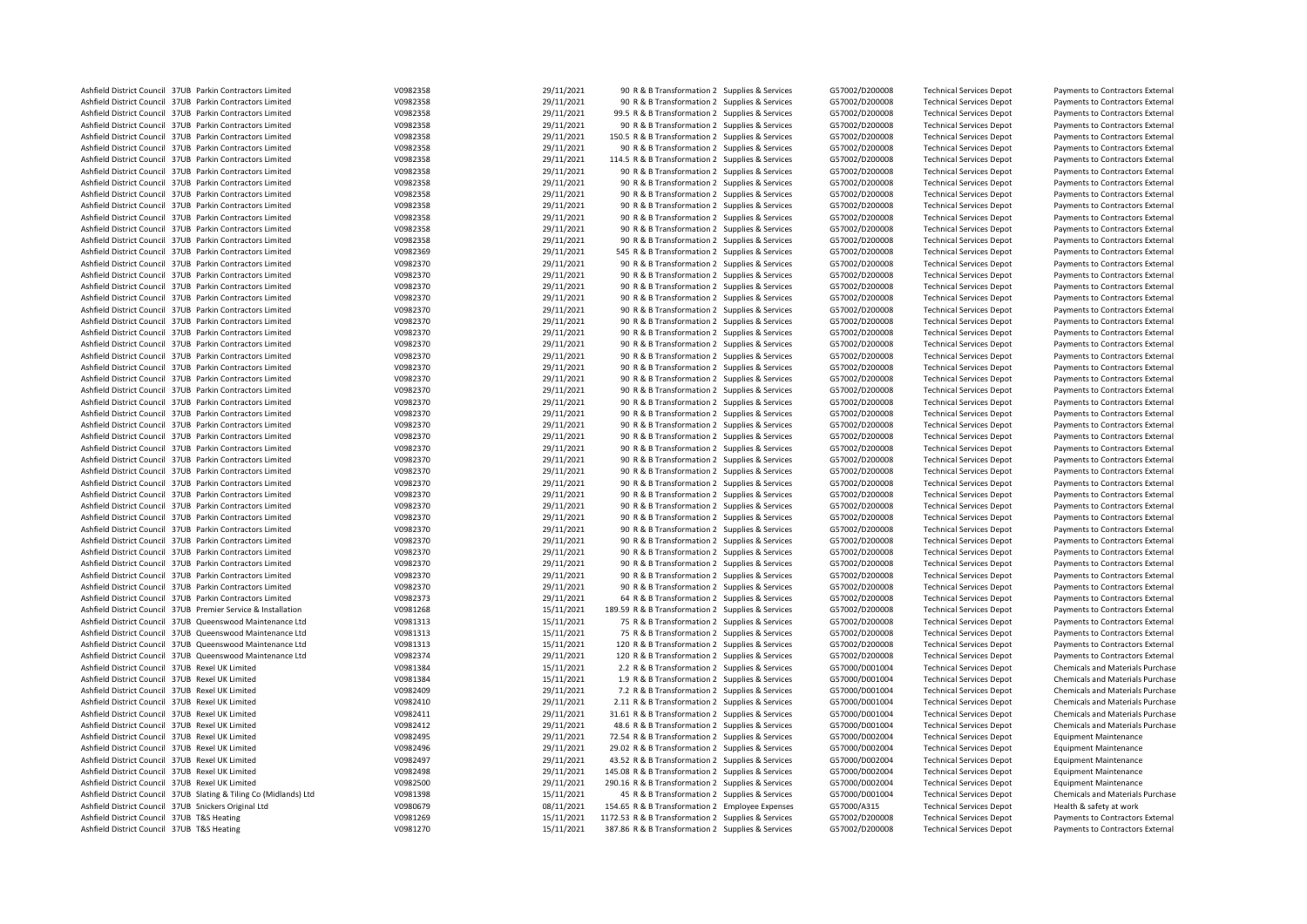| Ashfield District Council 37UB T&S Heating                                                         | V0981271 | 15/11/2021 | 508.01 R & B Transformation 2 Supplies & Services                 | G57002/D200008 | <b>Technical Services Depot</b>      | Payments to Contractors External        |
|----------------------------------------------------------------------------------------------------|----------|------------|-------------------------------------------------------------------|----------------|--------------------------------------|-----------------------------------------|
| Ashfield District Council 37UB T&S Heating                                                         | V0981272 | 15/11/2021 | 1119.62 R & B Transformation 2 Supplies & Services                | G57002/D200008 | <b>Technical Services Depot</b>      | Payments to Contractors External        |
| Ashfield District Council 37UB T&S Heating                                                         | V0981273 | 15/11/2021 | 1050.63 R & B Transformation 2 Supplies & Services                | G57002/D200008 | <b>Technical Services Depot</b>      | Payments to Contractors External        |
| Ashfield District Council 37UB T&S Heating                                                         | V0981274 | 15/11/2021 | 1263.05 R & B Transformation 2 Supplies & Services                | G57002/D200008 | <b>Technical Services Depot</b>      | Payments to Contractors External        |
| Ashfield District Council 37UB T&S Heating                                                         | V0981275 | 15/11/2021 | 909.91 R & B Transformation 2 Supplies & Services                 | G57002/D200008 | <b>Technical Services Depot</b>      | Payments to Contractors External        |
| Ashfield District Council 37UB T&S Heating                                                         | V0981276 | 15/11/2021 | 604 R & B Transformation 2 Supplies & Services                    | G57002/D200008 | <b>Technical Services Depot</b>      | Payments to Contractors External        |
| Ashfield District Council 37UB T&S Heating                                                         | V0981792 | 22/11/2021 | 1060.33 R & B Transformation 2 Supplies & Services                | G57002/D200008 | <b>Technical Services Depot</b>      | Payments to Contractors External        |
| Ashfield District Council 37UB The Lock Shop (SIA) Ltd                                             | V0980683 | 08/11/2021 | 45.31 R & B Transformation 2 Supplies & Services                  | G57000/D001004 | <b>Technical Services Depot</b>      | Chemicals and Materials Purchase        |
| Ashfield District Council 37UB The Lock Shop (SIA) Ltd                                             | V0980684 | 08/11/2021 | 53.04 R & B Transformation 2 Supplies & Services                  | G57000/D001004 | <b>Technical Services Depot</b>      | Chemicals and Materials Purchase        |
| Ashfield District Council 37UB The Lock Shop (SIA) Ltd                                             | V0980685 | 08/11/2021 | 20.49 R & B Transformation 2 Supplies & Services                  | G57000/D001004 | <b>Technical Services Depot</b>      | <b>Chemicals and Materials Purchase</b> |
| Ashfield District Council 37UB The Lock Shop (SIA) Ltd                                             | V0981399 | 15/11/2021 | 26 R & B Transformation 2 Supplies & Services                     | G57000/D001004 | <b>Technical Services Depot</b>      | Chemicals and Materials Purchase        |
| Ashfield District Council 37UB The Lock Shop (SIA) Ltd                                             | V0981400 | 15/11/2021 | 9.4 R & B Transformation 2 Supplies & Services                    | G57000/D001004 | <b>Technical Services Depot</b>      | <b>Chemicals and Materials Purchase</b> |
| Ashfield District Council 37UB The Lock Shop (SIA) Ltd                                             | V0981401 | 15/11/2021 | 15.96 R & B Transformation 2 Supplies & Services                  | G57000/D001004 | <b>Technical Services Depot</b>      | Chemicals and Materials Purchase        |
| Ashfield District Council 37UB The Lock Shop (SIA) Ltd                                             | V0982419 | 29/11/2021 | 12.6 R & B Transformation 2 Supplies & Services                   | G57000/D001004 | <b>Technical Services Depot</b>      | Chemicals and Materials Purchase        |
| Ashfield District Council 37UB The Lock Shop (SIA) Ltd                                             | V0982420 | 29/11/2021 | 55.4 R & B Transformation 2 Supplies & Services                   | G57000/D001004 | <b>Technical Services Depot</b>      | Chemicals and Materials Purchase        |
| Ashfield District Council 37UB The Lock Shop (SIA) Ltd                                             | V0982503 | 29/11/2021 | 11.71 R & B Transformation 2 Supplies & Services                  | G57000/D001004 | <b>Technical Services Depot</b>      | Chemicals and Materials Purchase        |
| Ashfield District Council 37UB The Lock Shop (SIA) Ltd                                             | V0982504 | 29/11/2021 | 26 R & B Transformation 2 Supplies & Services                     | G57000/D001004 | <b>Technical Services Depot</b>      | Chemicals and Materials Purchase        |
| Ashfield District Council 37UB The Lock Shop (SIA) Ltd                                             | V0982505 | 29/11/2021 | 89.5 R & B Transformation 2 Supplies & Services                   | G57000/D001004 | <b>Technical Services Depot</b>      | Chemicals and Materials Purchase        |
| Ashfield District Council 37UB Tippers Building Material                                           | V0980687 | 08/11/2021 | 9.5 R & B Transformation 2 Supplies & Services                    | G57000/D001004 | <b>Technical Services Depot</b>      | Chemicals and Materials Purchase        |
| Ashfield District Council 37UB Tippers Building Material                                           | V0980688 | 08/11/2021 | 5.2 R & B Transformation 2 Supplies & Services                    | G57000/D001004 | <b>Technical Services Depot</b>      | Chemicals and Materials Purchase        |
| Ashfield District Council 37UB Tippers Building Material                                           | V0980689 | 08/11/2021 | 1.67 R & B Transformation 2 Supplies & Services                   | G57000/D001004 | <b>Technical Services Depot</b>      | Chemicals and Materials Purchase        |
| Ashfield District Council 37UB Tippers Building Material                                           | V0980690 | 08/11/2021 | 2.97 R & B Transformation 2 Supplies & Services                   | G57000/D001004 | <b>Technical Services Depot</b>      | <b>Chemicals and Materials Purchase</b> |
| Ashfield District Council 37UB Total Hire & Sales Ltd                                              | V0980686 | 08/11/2021 | 94.42 R & B Transformation 2 Supplies & Services                  | G57000/D001004 | <b>Technical Services Depot</b>      | Chemicals and Materials Purchase        |
| Ashfield District Council 37UB Trade UK Account                                                    | V0980669 | 08/11/2021 | 13.33 R & B Transformation 2 Supplies & Services                  | G57000/D001004 | <b>Technical Services Depot</b>      | Chemicals and Materials Purchase        |
|                                                                                                    | V0980669 |            | 29.16 R & B Transformation 2 Supplies & Services                  | G57000/D002004 |                                      |                                         |
| Ashfield District Council 37UB Trade UK Account<br>Ashfield District Council 37UB Trade UK Account | V0980691 | 08/11/2021 |                                                                   | G57000/D001004 | <b>Technical Services Depot</b>      | <b>Equipment Maintenance</b>            |
|                                                                                                    |          | 08/11/2021 | 39 R & B Transformation 2 Supplies & Services                     |                | <b>Technical Services Depot</b>      | Chemicals and Materials Purchase        |
| Ashfield District Council 37UB Trade UK Account                                                    | V0981520 | 15/11/2021 | 45.01 R & B Transformation 2 Supplies & Services                  | G57000/D001004 | <b>Technical Services Depot</b>      | Chemicals and Materials Purchase        |
| Ashfield District Council 37UB Wolseley UK Limited                                                 | V0982421 | 29/11/2021 | 29.3 R & B Transformation 2 Supplies & Services                   | G57000/D001004 | <b>Technical Services Depot</b>      | Chemicals and Materials Purchase        |
| Ashfield District Council 37UB Wolseley UK Limited                                                 | V0982422 | 29/11/2021 | 1.34 R & B Transformation 2 Supplies & Services                   | G57000/D001004 | <b>Technical Services Depot</b>      | <b>Chemicals and Materials Purchase</b> |
| Ashfield District Council 37UB Wolseley UK Limited                                                 | V0982422 | 29/11/2021 | 2.5 R & B Transformation 2 Supplies & Services                    | G57000/D001004 | <b>Technical Services Depot</b>      | Chemicals and Materials Purchase        |
| Ashfield District Council 37UB Wolseley UK Limited                                                 | V0982422 | 29/11/2021 | 5.29 R & B Transformation 2 Supplies & Services                   | G57000/D001004 | <b>Technical Services Depot</b>      | Chemicals and Materials Purchase        |
| Ashfield District Council 37UB Wolseley UK Limited                                                 | V0982423 | 29/11/2021 | 49.72 R & B Transformation 2 Supplies & Services                  | G57000/D001004 | <b>Technical Services Depot</b>      | Chemicals and Materials Purchase        |
| Ashfield District Council 37UB Wolseley UK Limited                                                 | V0982424 | 29/11/2021 | 4.74 R & B Transformation 2 Supplies & Services                   | G57000/D001004 | <b>Technical Services Depot</b>      | Chemicals and Materials Purchase        |
| Ashfield District Council 37UB Wolseley UK Limited                                                 | V0982425 | 29/11/2021 | 30.65 R & B Transformation 2 Supplies & Services                  | G57000/D001004 | <b>Technical Services Depot</b>      | Chemicals and Materials Purchase        |
| Ashfield District Council 37UB Wolseley UK Limited                                                 | V0982426 | 29/11/2021 | 252.17 R & B Transformation 2 Supplies & Services                 | G57000/D001004 | <b>Technical Services Depot</b>      | Chemicals and Materials Purchase        |
| Ashfield District Council 37UB Wolseley UK Limited                                                 | V0982426 | 29/11/2021 | 252.17 R & B Transformation 2 Supplies & Services                 | G57000/D001004 | <b>Technical Services Depot</b>      | Chemicals and Materials Purchase        |
| Ashfield District Council 37UB Wolseley UK Limited                                                 | V0982426 | 29/11/2021 | 252.17 R & B Transformation 2 Supplies & Services                 | G57000/D001004 | <b>Technical Services Depot</b>      | Chemicals and Materials Purchase        |
| Ashfield District Council 37UB Wolseley UK Limited                                                 | V0982427 | 29/11/2021 | 28.89 R & B Transformation 2 Supplies & Services                  | G57000/D001004 | <b>Technical Services Depot</b>      | Chemicals and Materials Purchase        |
| Ashfield District Council 37UB Wolseley UK Limited                                                 | V0982428 | 29/11/2021 | 29.3 R & B Transformation 2 Supplies & Services                   | G57000/D001004 | <b>Technical Services Depot</b>      | Chemicals and Materials Purchase        |
| Ashfield District Council 37UB Wolseley UK Limited                                                 | V0982428 | 29/11/2021 | 49.25 R & B Transformation 2 Supplies & Services                  | G57000/D001004 | <b>Technical Services Depot</b>      | Chemicals and Materials Purchase        |
| Ashfield District Council 37UB Wolseley UK Limited                                                 | V0982429 | 29/11/2021 | 40.82 R & B Transformation 2 Supplies & Services                  | G57000/D001004 | <b>Technical Services Depot</b>      | <b>Chemicals and Materials Purchase</b> |
| Ashfield District Council 37UB Wolseley UK Limited                                                 | V0982429 | 29/11/2021 | 6.5 R & B Transformation 2 Supplies & Services                    | G57000/D001004 | <b>Technical Services Depot</b>      | Chemicals and Materials Purchase        |
| Ashfield District Council 37UB Wolseley UK Limited                                                 | V0982430 | 29/11/2021 | 73.61 R & B Transformation 2 Supplies & Services                  | G57000/D001004 | <b>Technical Services Depot</b>      | Chemicals and Materials Purchase        |
| Ashfield District Council 37UB Wolseley UK Limited                                                 | V0982431 | 29/11/2021 | 13.04 R & B Transformation 2 Supplies & Services                  | G57000/D001004 | <b>Technical Services Depot</b>      | Chemicals and Materials Purchase        |
| Ashfield District Council 37UB Wolseley UK Limited                                                 | V0982432 | 29/11/2021 | 115.6 R & B Transformation 2 Supplies & Services                  | G57000/D001004 | <b>Technical Services Depot</b>      | Chemicals and Materials Purchase        |
| Ashfield District Council 37UB Wolseley UK Limited                                                 | V0982508 | 29/11/2021 | 1.43 R & B Transformation 2 Supplies & Services                   | G57000/D001004 | <b>Technical Services Depot</b>      | Chemicals and Materials Purchase        |
| Ashfield District Council 37UB Wolseley UK Limited                                                 | V0982508 | 29/11/2021 | 7.21 R & B Transformation 2 Supplies & Services                   | G57000/D001004 | <b>Technical Services Depot</b>      | Chemicals and Materials Purchase        |
| Ashfield District Council 37UB Wolseley UK Limited                                                 | V0982508 | 29/11/2021 | 1.34 R & B Transformation 2 Supplies & Services                   | G57000/D001004 | <b>Technical Services Depot</b>      | Chemicals and Materials Purchase        |
| Ashfield District Council 37UB Wolseley UK Limited                                                 | V0982509 | 29/11/2021 | 2.53 R & B Transformation 2 Supplies & Services                   | G57000/D001004 | <b>Technical Services Depot</b>      | Chemicals and Materials Purchase        |
| Ashfield District Council 37UB Wolseley UK Limited                                                 | V0982512 | 29/11/2021 | 71.84 R & B Transformation 2 Supplies & Services                  | G57000/D001004 | <b>Technical Services Depot</b>      | Chemicals and Materials Purchase        |
| Ashfield District Council 37UB Wolseley UK Limited                                                 | V0982514 | 29/11/2021 | 14.08 R & B Transformation 2 Supplies & Services                  | G57000/D001004 | <b>Technical Services Depot</b>      | Chemicals and Materials Purchase        |
| Ashfield District Council 37UB Wolseley UK Limited                                                 | V0982517 | 29/11/2021 | 41.99 R & B Transformation 2 Supplies & Services                  | G57000/D001004 | <b>Technical Services Depot</b>      | Chemicals and Materials Purchase        |
| Ashfield District Council 37UB Impact Fork Trucks Ltd                                              | V0980312 | 04/11/2021 | 2964 Place & Communities 2 Transport Related Expenses G55006/C201 |                | <b>Technical Services Management</b> | Hire of vehicles                        |
| Ashfield District Council 37UB A B Waste Disposal                                                  | V0980618 | 08/11/2021 | 86.8 R & B Transformation 2 Supplies & Services                   | G55006/D003001 | <b>Technical Services Management</b> | Skip Hire                               |
| Ashfield District Council 37UB A B Waste Disposal                                                  | V0980619 | 08/11/2021 | 145 R & B Transformation 2 Supplies & Services                    | G55006/D003001 | <b>Technical Services Management</b> | Skip Hire                               |
| Ashfield District Council 37UB A B Waste Disposal                                                  | V0981316 | 15/11/2021 | 92.5 R & B Transformation 2 Supplies & Services                   | G55006/D003001 | <b>Technical Services Management</b> | Skip Hire                               |
| Ashfield District Council 37UB A B Waste Disposal                                                  | V0981316 | 15/11/2021 | 82.5 R & B Transformation 2 Supplies & Services                   | G55006/D003001 | <b>Technical Services Management</b> | Skip Hire                               |
| Ashfield District Council 37UB A B Waste Disposal                                                  | V0981316 | 15/11/2021 | 82.5 R & B Transformation 2 Supplies & Services                   | G55006/D003001 | <b>Technical Services Management</b> | Skip Hire                               |
| Ashfield District Council 37UB A B Waste Disposal                                                  | V0981316 | 15/11/2021 | 142.5 R & B Transformation 2 Supplies & Services                  | G55006/D003001 | <b>Technical Services Management</b> | Skip Hire                               |
| Ashfield District Council 37UB A B Waste Disposal                                                  | V0981317 | 15/11/2021 | 247.42 R & B Transformation 2 Supplies & Services                 | G55006/D003001 | <b>Technical Services Management</b> | Skip Hire                               |
| Ashfield District Council 37UB A B Waste Disposal                                                  | V0981325 | 15/11/2021 | 247.2 R & B Transformation 2 Supplies & Services                  | G55006/D003001 | <b>Technical Services Management</b> | Skip Hire                               |
| Ashfield District Council 37UB A B Waste Disposal                                                  | V0982375 | 29/11/2021 | 149.48 R & B Transformation 2 Supplies & Services                 | G55006/D003001 | <b>Technical Services Management</b> | Skip Hire                               |
| Ashfield District Council 37UB A B Waste Disposal                                                  | V0982375 | 29/11/2021 | 247.42 R & B Transformation 2 Supplies & Services                 | G55006/D003001 | <b>Technical Services Management</b> | Skip Hire                               |
| Ashfield District Council 37UB A B Waste Disposal                                                  | V0982375 | 29/11/2021 | 190.72 R & B Transformation 2 Supplies & Services                 | G55006/D003001 | <b>Technical Services Management</b> | Skip Hire                               |
| Ashfield District Council 37UB A B Waste Disposal                                                  | V0982376 | 29/11/2021 | 190.55 R & B Transformation 2 Supplies & Services                 | G55006/D003001 | <b>Technical Services Management</b> | Skip Hire                               |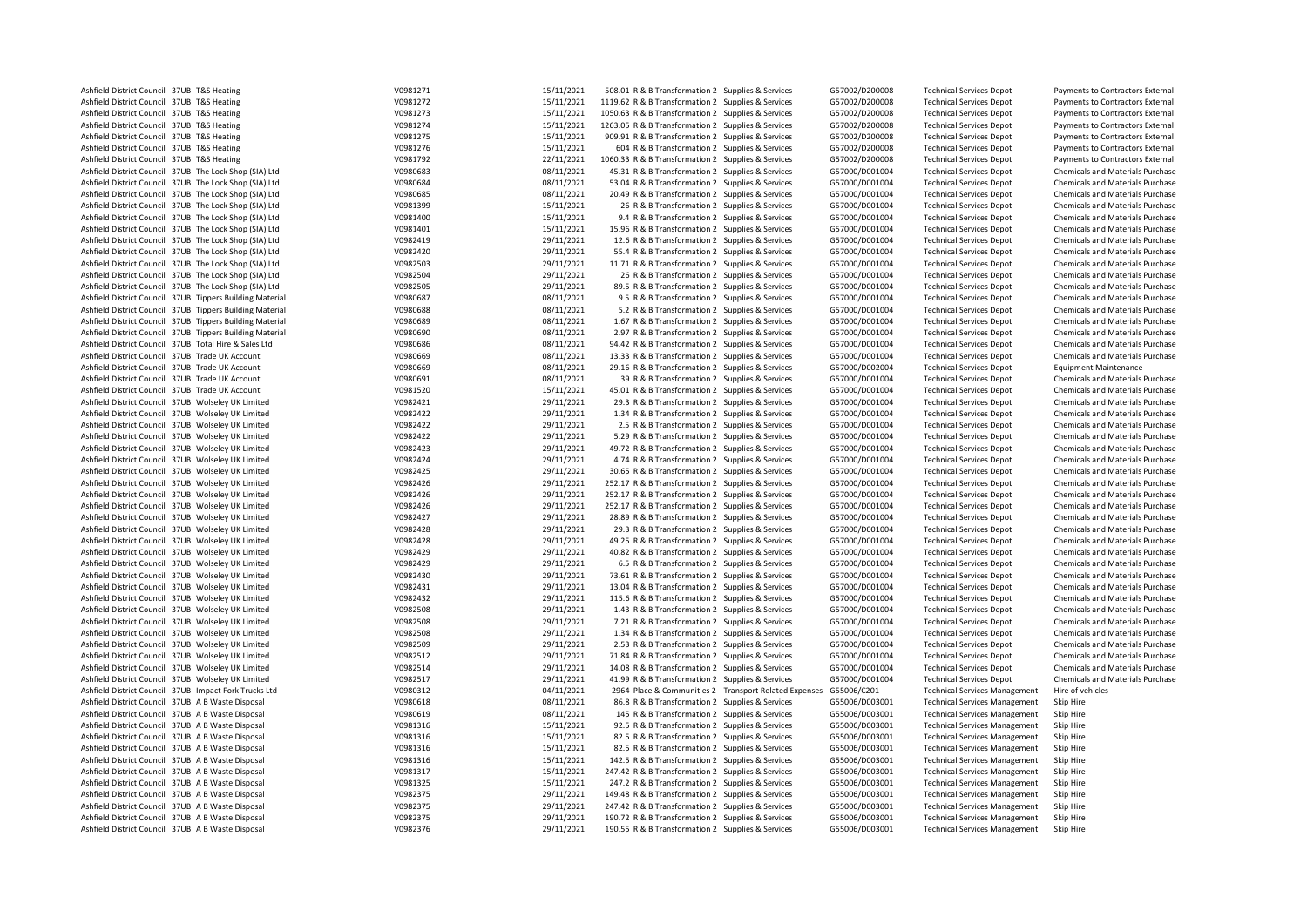| Ashfield District Council 37UB A B Waste Disposal                                                                                        | V0982377             | 29/11/2021               | 247.42 R & B Transformation 2 Supplies & Services                                                     |                                        | G55006/D003001                   | <b>Technical Services Management</b>                           | Skip Hire                                                            |
|------------------------------------------------------------------------------------------------------------------------------------------|----------------------|--------------------------|-------------------------------------------------------------------------------------------------------|----------------------------------------|----------------------------------|----------------------------------------------------------------|----------------------------------------------------------------------|
| Ashfield District Council 37UB A B Waste Disposal                                                                                        | V0982378             | 29/11/2021               | 149.35 R & B Transformation 2 Supplies & Services                                                     |                                        | G55006/D003001                   | <b>Technical Services Management</b>                           | Skip Hire                                                            |
| Ashfield District Council 37UB Daisy Telecoms Ltd                                                                                        | V0980822             | 11/11/2021               | 30.34 R & B Transformation 2 Supplies & Services                                                      |                                        | G55002/D301009                   | <b>Technical Services Management</b>                           | Repairs Call Handling & Online Tracking                              |
| Ashfield District Council 37UB LS Recycling                                                                                              | V0981368             | 15/11/2021               | 50 R & B Transformation 2 Supplies & Services                                                         |                                        | G55006/D003001                   | <b>Technical Services Management</b>                           | Skip Hire                                                            |
| Ashfield District Council 37UB Royal Mail                                                                                                | V0980442             | 11/11/2021               | 10.12 R & B Transformation 2 Supplies & Services                                                      |                                        | G55002/D301001                   | <b>Technical Services Management</b>                           | Postages                                                             |
| Ashfield District Council 37UB Royal Mail                                                                                                | V0980454             | 18/11/2021               | 10 R & B Transformation 2 Supplies & Services                                                         |                                        | G55002/D301001                   | <b>Technical Services Management</b>                           | Postages                                                             |
| Ashfield District Council 37UB SF Recruitment Ltd                                                                                        | V0980670             | 08/11/2021               | 607.36 R & B Transformation 2 Employee Expenses                                                       |                                        | G55006/A200004                   | <b>Technical Services Management</b>                           | <b>Agency Staff</b>                                                  |
| Ashfield District Council 37UB SF Recruitment Ltd                                                                                        | V0981389             | 15/11/2021               | 615.68 R & B Transformation 2 Employee Expenses                                                       |                                        | G55006/A200004                   | <b>Technical Services Management</b>                           | <b>Agency Staff</b>                                                  |
| Ashfield District Council 37UB Virgin Media Payments Ltd                                                                                 | V0981590             | 18/11/2021               | 117.64 R & B Transformation 2 Supplies & Services                                                     |                                        | G55002/D301009                   | <b>Technical Services Management</b>                           | Repairs Call Handling & Online Tracking                              |
| Ashfield District Council 37UB Virgin Media Payments Ltd                                                                                 | V0981592             | 18/11/2021               | 132.89 R & B Transformation 2 Supplies & Services                                                     |                                        | G55002/D301009                   | <b>Technical Services Management</b>                           | Repairs Call Handling & Online Tracking                              |
| Ashfield District Council 37UB Virgin Media Payments Ltd                                                                                 | V0981593             | 18/11/2021               | 102.63 R & B Transformation 2 Supplies & Services                                                     |                                        | G55002/D301009                   | <b>Technical Services Management</b>                           | Repairs Call Handling & Online Tracking                              |
| Ashfield District Council 37UB A B Waste Disposal                                                                                        | V0980394             | 04/11/2021               | 41.2 Housing & Assets 2                                                                               | Supplies & Services                    | G52001/D003001                   | <b>Tenancy Services</b>                                        | Skip Hire                                                            |
| Ashfield District Council 37UB A B Waste Disposal                                                                                        | V0980397             | 04/11/2021               | 262.65 Housing & Assets 2                                                                             | Supplies & Services                    | G52001/D003001                   | <b>Tenancy Services</b>                                        | Skip Hire                                                            |
| Ashfield District Council 37UB A B Waste Disposal                                                                                        | V0980400             | 04/11/2021               | 41.2 Housing & Assets 2                                                                               | Supplies & Services                    | G52001/D003001                   | <b>Tenancy Services</b>                                        | Skip Hire                                                            |
| Ashfield District Council 37UB A B Waste Disposal                                                                                        | V0980455             | 04/11/2021               | 262.65 Housing & Assets 2                                                                             | Supplies & Services                    | G52001/D003001                   | <b>Tenancy Services</b>                                        | Skip Hire                                                            |
| Ashfield District Council 37UB A B Waste Disposal                                                                                        | V0981839             | 18/11/2021               | 50 Housing & Assets 2                                                                                 | Supplies & Services                    | G52001/D003001                   | <b>Tenancy Services</b>                                        | Skip Hire                                                            |
| Ashfield District Council 37UB A B Waste Disposal                                                                                        | V0981846             | 25/11/2021               | 43 Housing & Assets 2                                                                                 | Supplies & Services                    | G52001/D003001                   | <b>Tenancy Services</b>                                        | Skip Hire                                                            |
| Ashfield District Council 37UB Digital ID                                                                                                | V0980984             | 11/11/2021               | 4.47 Housing & Assets 2                                                                               | Supplies & Services                    | G52000/D001004                   | <b>Tenancy Services</b>                                        | Chemicals and Materials Purchase                                     |
| Ashfield District Council 37UB Digital ID                                                                                                | V0980984             | 11/11/2021               | 49.58 Housing & Assets 2                                                                              | Supplies & Services                    | G52000/D001004                   | <b>Tenancy Services</b>                                        | Chemicals and Materials Purchase                                     |
| Ashfield District Council 37UB James Andrews Recruitment Solutions Ltd                                                                   | V0982445             | 25/11/2021               | 134.03 Housing & Assets 2                                                                             | <b>Employee Expenses</b>               | G52000/A200004                   | <b>Tenancy Services</b>                                        | <b>Agency Staff</b>                                                  |
| Ashfield District Council 37UB James Andrews Recruitment Solutions Ltd                                                                   | V0982446             | 25/11/2021               | 931.85 Housing & Assets 2                                                                             | <b>Employee Expenses</b>               | G52000/A200004                   | <b>Tenancy Services</b>                                        | <b>Agency Staff</b>                                                  |
| Ashfield District Council 37UB The Lock Shop (SIA) Ltd<br>Ashfield District Council 37UB TurnerFox Recruitment Limited                   | V0979866             | 04/11/2021               | 11.45 Housing & Assets 2                                                                              | Supplies & Services                    | G52000/D001004<br>G52000/A200004 | <b>Tenancy Services</b>                                        | Chemicals and Materials Purchase                                     |
| Ashfield District Council 37UB Amazon Payments UK Ltd                                                                                    | V0982438<br>V0981662 | 25/11/2021<br>25/11/2021 | 561.38 Housing & Assets 2<br>54.6 R & B Transformation 2 Supplies & Services                          | <b>Employee Expenses</b>               | G52000/D001001                   | <b>Tenancy Services</b><br><b>Tenancy Services</b>             | Agency Staff                                                         |
|                                                                                                                                          |                      | 25/11/2021               |                                                                                                       |                                        |                                  |                                                                | <b>Equipment Purchase</b>                                            |
| Ashfield District Council 37UB Amazon Payments UK Ltd<br>Ashfield District Council 37UB Amazon Payments UK Ltd                           | V0981885<br>V0981886 | 25/11/2021               | 83.3 R & B Transformation 2 Supplies & Services<br>42.64 R & B Transformation 2 Supplies & Services   |                                        | G52000/D001001<br>G52000/D001001 | <b>Tenancy Services</b><br><b>Tenancy Services</b>             | <b>Equipment Purchase</b><br><b>Equipment Purchase</b>               |
| Ashfield District Council 37UB Amazon Payments UK Ltd                                                                                    | V0981887             | 25/11/2021               | 31.6 R & B Transformation 2 Supplies & Services                                                       |                                        | G52000/D001001                   | <b>Tenancy Services</b>                                        | <b>Equipment Purchase</b>                                            |
| Ashfield District Council 37UB Amazon Payments UK Ltd                                                                                    | V0981888             | 25/11/2021               | 6.62 R & B Transformation 2 Supplies & Services                                                       |                                        | G52000/D001001                   | <b>Tenancy Services</b>                                        | <b>Equipment Purchase</b>                                            |
| Ashfield District Council 37UB Experian Ltd                                                                                              | V0980456             | 11/11/2021               | 33.83 R & B Transformation 2 Supplies & Services                                                      |                                        | G52000/D200004                   | <b>Tenancy Services</b>                                        | Legal Expenses                                                       |
| Ashfield District Council 37UB Royal Mail                                                                                                | V0980442             | 11/11/2021               | 288.68 R & B Transformation 2 Supplies & Services                                                     |                                        | G52000/D301001                   | <b>Tenancy Services</b>                                        | Postages                                                             |
| Ashfield District Council 37UB Royal Mail                                                                                                | V0980454             | 18/11/2021               | 322.42 R & B Transformation 2 Supplies & Services                                                     |                                        | G52000/D301001                   | <b>Tenancy Services</b>                                        | Postages                                                             |
| Ashfield District Council 37UB The Public Trustee                                                                                        | V0980875             | 11/11/2021               | 40 R & B Transformation 2 Supplies & Services                                                         |                                        | G52000/D200004                   | <b>Tenancy Services</b>                                        | Legal Expenses                                                       |
| Ashfield District Council 37UB The Public Trustee                                                                                        | V0980876             | 11/11/2021               | 40 R & B Transformation 2 Supplies & Services                                                         |                                        | G52000/D200004                   | <b>Tenancy Services</b>                                        | Legal Expenses                                                       |
| Ashfield District Council 37UB The Public Trustee                                                                                        | V0981533             | 18/11/2021               | 40 R & B Transformation 2 Supplies & Services                                                         |                                        | G52000/D200004                   | <b>Tenancy Services</b>                                        | Legal Expenses                                                       |
| Ashfield District Council 37UB The Public Trustee                                                                                        | V0981917             | 25/11/2021               | 40 R & B Transformation 2 Supplies & Services                                                         |                                        | G52000/D200004                   | <b>Tenancy Services</b>                                        | Legal Expenses                                                       |
| Ashfield District Council 37UB Shiny Sky Ltd T/A Arrow Cars East Midlands                                                                | V0981893             | 25/11/2021               | 28 Housing & Assets 2                                                                                 | Transport Related Expenses G54000/C103 |                                  | <b>Tenant Participation</b>                                    | Vehicles Contract Hire                                               |
|                                                                                                                                          |                      |                          |                                                                                                       |                                        | T14031014/D600002                | <b>Holding Accounts</b>                                        | Reimbursements                                                       |
|                                                                                                                                          |                      |                          |                                                                                                       |                                        |                                  |                                                                |                                                                      |
| Ashfield District Council 37UB REDACTED                                                                                                  | V0980306             | 04/11/2021               | 800 R & B Transformation 2 Supplies & Services                                                        |                                        |                                  |                                                                |                                                                      |
| Ashfield District Council 37UB AKW Medi-Care Limited                                                                                     | V0981321             | 15/11/2021               | 129.46 R & B Transformation 2 Supplies & Services                                                     |                                        | T35026/D200008                   | <b>Housing Stock Accounts</b>                                  | Payments to Contractors External                                     |
| Ashfield District Council 37UB AKW Medi-Care Limited                                                                                     | V0981322             | 15/11/2021               | 126.8 R & B Transformation 2 Supplies & Services                                                      |                                        | T35026/D200008                   | <b>Housing Stock Accounts</b>                                  | Payments to Contractors External                                     |
| Ashfield District Council 37UB AKW Medi-Care Limited<br>Ashfield District Council 37UB AKW Medi-Care Limited                             | V0981324<br>V0982379 | 15/11/2021<br>29/11/2021 | 138.8 R & B Transformation 2 Supplies & Services                                                      |                                        | T35026/D200008<br>T35026/D200008 | <b>Housing Stock Accounts</b>                                  | Payments to Contractors External                                     |
| Ashfield District Council 37UB Arden Winch & Co Ltd                                                                                      | V0980622             | 08/11/2021               | 1049.42 R & B Transformation 2 Supplies & Services<br>700 R & B Transformation 2 Supplies & Services  |                                        | T35026/D200008                   | <b>Housing Stock Accounts</b><br><b>Housing Stock Accounts</b> | Payments to Contractors External<br>Payments to Contractors External |
| Ashfield District Council 37UB Arden Winch & Co Ltd                                                                                      | V0982380             | 29/11/2021               | 700 R & B Transformation 2 Supplies & Services                                                        |                                        | T35026/D200008                   | <b>Housing Stock Accounts</b>                                  | Payments to Contractors External                                     |
| Ashfield District Council 37UB Arden Winch & Co Ltd                                                                                      | V0982380             | 29/11/2021               | 156 R & B Transformation 2 Supplies & Services                                                        |                                        | T35026/D200008                   | <b>Housing Stock Accounts</b>                                  | Payments to Contractors External                                     |
| Ashfield District Council 37UB Arden Winch & Co Ltd                                                                                      | V0982381             | 29/11/2021               | 15 R & B Transformation 2 Supplies & Services                                                         |                                        | T35026/D200008                   | <b>Housing Stock Accounts</b>                                  | Payments to Contractors External                                     |
| Ashfield District Council 37UB B & H Plastics Ltd                                                                                        | V0980623             | 08/11/2021               | 392.17 R & B Transformation 2 Supplies & Services                                                     |                                        | T35026/D200008                   | <b>Housing Stock Accounts</b>                                  | Payments to Contractors External                                     |
| Ashfield District Council 37UB Burbage Iron Craft Ltd t/a Cannock Gates Ltd                                                              | V0982390             | 29/11/2021               | 119.22 R & B Transformation 2 Supplies & Services                                                     |                                        | T35026/D200008                   | <b>Housing Stock Accounts</b>                                  | Payments to Contractors External                                     |
| Ashfield District Council 37UB CCM Group                                                                                                 | V0982389             | 29/11/2021               | 188.5 R & B Transformation 2 Supplies & Services                                                      |                                        | T35026/D200008                   | <b>Housing Stock Accounts</b>                                  | Payments to Contractors External                                     |
| Ashfield District Council 37UB City Plumbing Supplies Holdings Ltd                                                                       | V0980645             | 08/11/2021               | 32.52 R & B Transformation 2 Supplies & Services                                                      |                                        | T35026/D200008                   | <b>Housing Stock Accounts</b>                                  | Payments to Contractors External                                     |
| Ashfield District Council 37UB City Plumbing Supplies Holdings Ltd                                                                       | V0980645             | 08/11/2021               | 236.26 R & B Transformation 2 Supplies & Services                                                     |                                        | T35026/D200008                   | <b>Housing Stock Accounts</b>                                  | Payments to Contractors External                                     |
| Ashfield District Council 37UB City Plumbing Supplies Holdings Ltd                                                                       | V0980645             | 08/11/2021               | 85.77 R & B Transformation 2 Supplies & Services                                                      |                                        | T35026/D200008                   | <b>Housing Stock Accounts</b>                                  | Payments to Contractors External                                     |
| Ashfield District Council 37UB City Plumbing Supplies Holdings Ltd                                                                       | V0980645             | 08/11/2021               | 81.7 R & B Transformation 2 Supplies & Services                                                       |                                        | T35026/D200008                   | <b>Housing Stock Accounts</b>                                  | Payments to Contractors External                                     |
| Ashfield District Council 37UB City Plumbing Supplies Holdings Ltd                                                                       | V0980645             | 08/11/2021               | 176.26 R & B Transformation 2 Supplies & Services                                                     |                                        | T35026/D200008                   | <b>Housing Stock Accounts</b>                                  | Payments to Contractors External                                     |
| Ashfield District Council 37UB City Plumbing Supplies Holdings Ltd                                                                       | V0980645             | 08/11/2021               | 142.34 R & B Transformation 2 Supplies & Services                                                     |                                        | T35026/D200008                   | <b>Housing Stock Accounts</b>                                  | Payments to Contractors External                                     |
| Ashfield District Council 37UB City Plumbing Supplies Holdings Ltd                                                                       | V0980645             | 08/11/2021               | 248.56 R & B Transformation 2 Supplies & Services                                                     |                                        | T35026/D200008                   | <b>Housing Stock Accounts</b>                                  | Payments to Contractors External                                     |
| Ashfield District Council 37UB City Plumbing Supplies Holdings Ltd                                                                       | V0980645             | 08/11/2021               | 78.92 R & B Transformation 2 Supplies & Services                                                      |                                        | T35026/D200008                   | <b>Housing Stock Accounts</b>                                  | Payments to Contractors External                                     |
| Ashfield District Council 37UB City Plumbing Supplies Holdings Ltd                                                                       | V0980645             | 08/11/2021               | 342.9 R & B Transformation 2 Supplies & Services                                                      |                                        | T35026/D200008                   | <b>Housing Stock Accounts</b>                                  | Payments to Contractors External                                     |
| Ashfield District Council 37UB City Plumbing Supplies Holdings Ltd                                                                       | V0980645             | 08/11/2021               | 81.21 R & B Transformation 2 Supplies & Services                                                      |                                        | T35026/D200008                   | <b>Housing Stock Accounts</b>                                  | Payments to Contractors External                                     |
| Ashfield District Council 37UB City Plumbing Supplies Holdings Ltd                                                                       | V0980645             | 08/11/2021               | 307.14 R & B Transformation 2 Supplies & Services                                                     |                                        | T35026/D200008                   | <b>Housing Stock Accounts</b>                                  | Payments to Contractors External                                     |
| Ashfield District Council 37UB City Plumbing Supplies Holdings Ltd                                                                       | V0980646             | 08/11/2021               | 33.12 R & B Transformation 2 Supplies & Services                                                      |                                        | T35026/D200008                   | <b>Housing Stock Accounts</b>                                  | Payments to Contractors External                                     |
| Ashfield District Council 37UB City Plumbing Supplies Holdings Ltd                                                                       | V0980646             | 08/11/2021               | 69.3 R & B Transformation 2 Supplies & Services                                                       |                                        | T35026/D200008                   | <b>Housing Stock Accounts</b>                                  | Payments to Contractors External                                     |
| Ashfield District Council 37UB City Plumbing Supplies Holdings Ltd                                                                       | V0980646             | 08/11/2021               | 162.24 R & B Transformation 2 Supplies & Services                                                     |                                        | T35026/D200008                   | <b>Housing Stock Accounts</b>                                  | Payments to Contractors External                                     |
| Ashfield District Council 37UB City Plumbing Supplies Holdings Ltd                                                                       | V0980646             | 08/11/2021               | 468.8 R & B Transformation 2 Supplies & Services                                                      |                                        | T35026/D200008                   | <b>Housing Stock Accounts</b>                                  | Payments to Contractors External                                     |
| Ashfield District Council 37UB City Plumbing Supplies Holdings Ltd<br>Ashfield District Council 37UB City Plumbing Supplies Holdings Ltd | V0980646<br>V0980647 | 08/11/2021<br>08/11/2021 | 655.62 R & B Transformation 2 Supplies & Services<br>468.8 R & B Transformation 2 Supplies & Services |                                        | T35026/D200008<br>T35026/D200008 | <b>Housing Stock Accounts</b><br><b>Housing Stock Accounts</b> | Payments to Contractors External<br>Payments to Contractors External |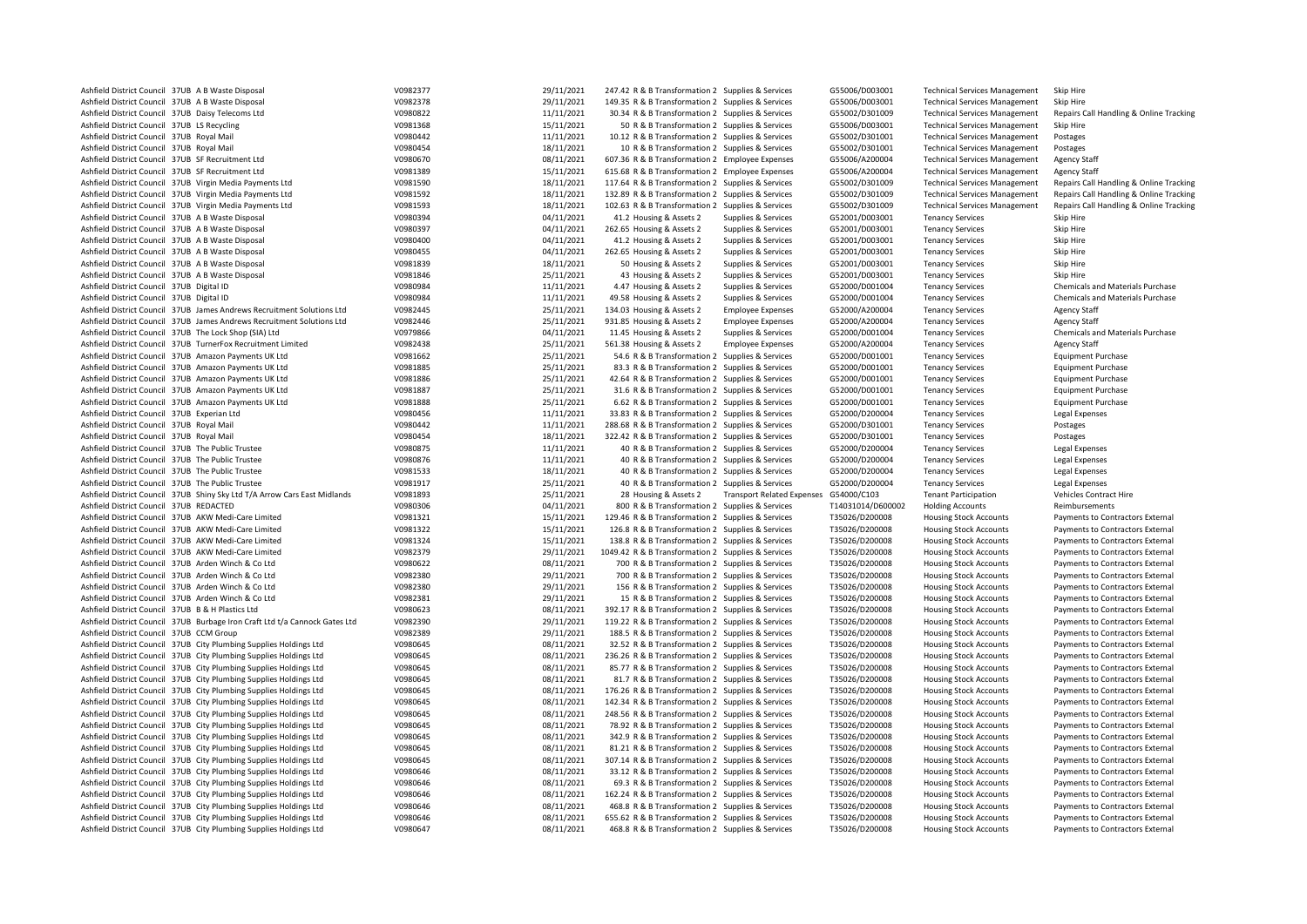| Ashfield District Council 37UB City Plumbing Supplies Holdings Ltd | V0980647 | 08/11/2021 | 655.62 R & B Transformation 2 Supplies & Services | T35026/D200008 | <b>Housing Stock Accounts</b> | Payments to Contractors External |
|--------------------------------------------------------------------|----------|------------|---------------------------------------------------|----------------|-------------------------------|----------------------------------|
| Ashfield District Council 37UB City Plumbing Supplies Holdings Ltd | V0980649 | 08/11/2021 | 48 R & B Transformation 2 Supplies & Services     | T35026/D200008 | <b>Housing Stock Accounts</b> | Payments to Contractors External |
|                                                                    |          |            |                                                   |                |                               |                                  |
| Ashfield District Council 37UB City Plumbing Supplies Holdings Ltd | V0980649 | 08/11/2021 | 30.6 R & B Transformation 2 Supplies & Services   | T35026/D200008 | <b>Housing Stock Accounts</b> | Payments to Contractors External |
| Ashfield District Council 37UB City Plumbing Supplies Holdings Ltd | V0980649 | 08/11/2021 | 10.35 R & B Transformation 2 Supplies & Services  | T35026/D200008 | <b>Housing Stock Accounts</b> | Payments to Contractors External |
| Ashfield District Council 37UB City Plumbing Supplies Holdings Ltd | V0980649 | 08/11/2021 | 67.8 R & B Transformation 2 Supplies & Services   | T35026/D200008 | <b>Housing Stock Accounts</b> | Payments to Contractors External |
| Ashfield District Council 37UB City Plumbing Supplies Holdings Ltd | V0980649 | 08/11/2021 | 20.5 R & B Transformation 2 Supplies & Services   | T35026/D200008 | <b>Housing Stock Accounts</b> | Payments to Contractors External |
| Ashfield District Council 37UB City Plumbing Supplies Holdings Ltd | V0980649 | 08/11/2021 | 24.5 R & B Transformation 2 Supplies & Services   | T35026/D200008 | <b>Housing Stock Accounts</b> | Payments to Contractors External |
|                                                                    |          |            |                                                   |                |                               |                                  |
| Ashfield District Council 37UB City Plumbing Supplies Holdings Ltd | V0980649 | 08/11/2021 | 17.95 R & B Transformation 2 Supplies & Services  | T35026/D200008 | <b>Housing Stock Accounts</b> | Payments to Contractors External |
| Ashfield District Council 37UB City Plumbing Supplies Holdings Ltd | V0980649 | 08/11/2021 | 6 R & B Transformation 2 Supplies & Services      | T35026/D200008 | <b>Housing Stock Accounts</b> | Payments to Contractors External |
| Ashfield District Council 37UB City Plumbing Supplies Holdings Ltd | V0980649 | 08/11/2021 | 40.8 R & B Transformation 2 Supplies & Services   | T35026/D200008 | <b>Housing Stock Accounts</b> | Payments to Contractors External |
| Ashfield District Council 37UB City Plumbing Supplies Holdings Ltd | V0980650 | 08/11/2021 | 97.99 R & B Transformation 2 Supplies & Services  | T35026/D200008 | <b>Housing Stock Accounts</b> | Payments to Contractors External |
| Ashfield District Council 37UB City Plumbing Supplies Holdings Ltd | V0980650 | 08/11/2021 | 518.25 R & B Transformation 2 Supplies & Services | T35026/D200008 | <b>Housing Stock Accounts</b> | Payments to Contractors External |
| Ashfield District Council 37UB City Plumbing Supplies Holdings Ltd | V0980650 |            | 114.99 R & B Transformation 2 Supplies & Services | T35026/D200008 |                               |                                  |
|                                                                    |          | 08/11/2021 |                                                   |                | <b>Housing Stock Accounts</b> | Payments to Contractors External |
| Ashfield District Council 37UB City Plumbing Supplies Holdings Ltd | V0980650 | 08/11/2021 | 76.7 R & B Transformation 2 Supplies & Services   | T35026/D200008 | <b>Housing Stock Accounts</b> | Payments to Contractors External |
| Ashfield District Council 37UB City Plumbing Supplies Holdings Ltd | V0980650 | 08/11/2021 | 128.54 R & B Transformation 2 Supplies & Services | T35026/D200008 | <b>Housing Stock Accounts</b> | Payments to Contractors External |
| Ashfield District Council 37UB City Plumbing Supplies Holdings Ltd | V0980650 | 08/11/2021 | 102.9 R & B Transformation 2 Supplies & Services  | T35026/D200008 | <b>Housing Stock Accounts</b> | Payments to Contractors External |
| Ashfield District Council 37UB City Plumbing Supplies Holdings Ltd | V0980650 | 08/11/2021 | 81.62 R & B Transformation 2 Supplies & Services  | T35026/D200008 | <b>Housing Stock Accounts</b> | Payments to Contractors External |
| Ashfield District Council 37UB City Plumbing Supplies Holdings Ltd | V0980650 | 08/11/2021 | 25.7 R & B Transformation 2 Supplies & Services   | T35026/D200008 | <b>Housing Stock Accounts</b> | Payments to Contractors External |
|                                                                    |          |            |                                                   |                |                               |                                  |
| Ashfield District Council 37UB City Plumbing Supplies Holdings Ltd | V0980650 | 08/11/2021 | 265.89 R & B Transformation 2 Supplies & Services | T35026/D200008 | <b>Housing Stock Accounts</b> | Payments to Contractors External |
| Ashfield District Council 37UB City Plumbing Supplies Holdings Ltd | V0980650 | 08/11/2021 | 221.3 R & B Transformation 2 Supplies & Services  | T35026/D200008 | <b>Housing Stock Accounts</b> | Payments to Contractors External |
| Ashfield District Council 37UB City Plumbing Supplies Holdings Ltd | V0980650 | 08/11/2021 | 29.36 R & B Transformation 2 Supplies & Services  | T35026/D200008 | <b>Housing Stock Accounts</b> | Payments to Contractors External |
| Ashfield District Council 37UB City Plumbing Supplies Holdings Ltd | V0980650 | 08/11/2021 | 68.82 R & B Transformation 2 Supplies & Services  | T35026/D200008 | <b>Housing Stock Accounts</b> | Payments to Contractors External |
| Ashfield District Council 37UB City Plumbing Supplies Holdings Ltd | V0980650 | 08/11/2021 | 28.74 R & B Transformation 2 Supplies & Services  | T35026/D200008 | <b>Housing Stock Accounts</b> | Payments to Contractors External |
|                                                                    |          |            |                                                   |                |                               |                                  |
| Ashfield District Council 37UB City Plumbing Supplies Holdings Ltd | V0980650 | 08/11/2021 | 143.19 R & B Transformation 2 Supplies & Services | T35026/D200008 | <b>Housing Stock Accounts</b> | Payments to Contractors External |
| Ashfield District Council 37UB City Plumbing Supplies Holdings Ltd | V0980650 | 08/11/2021 | 357.75 R & B Transformation 2 Supplies & Services | T35026/D200008 | <b>Housing Stock Accounts</b> | Payments to Contractors External |
| Ashfield District Council 37UB City Plumbing Supplies Holdings Ltd | V0980650 | 08/11/2021 | 285.34 R & B Transformation 2 Supplies & Services | T35026/D200008 | <b>Housing Stock Accounts</b> | Payments to Contractors External |
| Ashfield District Council 37UB City Plumbing Supplies Holdings Ltd | V0980651 | 08/11/2021 | 69.3 R & B Transformation 2 Supplies & Services   | T35026/D200008 | <b>Housing Stock Accounts</b> | Payments to Contractors External |
| Ashfield District Council 37UB City Plumbing Supplies Holdings Ltd | V0980651 | 08/11/2021 | 437.08 R & B Transformation 2 Supplies & Services | T35026/D200008 | <b>Housing Stock Accounts</b> | Payments to Contractors External |
|                                                                    |          |            |                                                   |                |                               |                                  |
| Ashfield District Council 37UB City Plumbing Supplies Holdings Ltd | V0980651 | 08/11/2021 | 228.3 R & B Transformation 2 Supplies & Services  | T35026/D200008 | <b>Housing Stock Accounts</b> | Payments to Contractors External |
| Ashfield District Council 37UB City Plumbing Supplies Holdings Ltd | V0980651 | 08/11/2021 | 32.7 R & B Transformation 2 Supplies & Services   | T35026/D200008 | <b>Housing Stock Accounts</b> | Payments to Contractors External |
| Ashfield District Council 37UB City Plumbing Supplies Holdings Ltd | V0980651 | 08/11/2021 | 6.2 R & B Transformation 2 Supplies & Services    | T35026/D200008 | <b>Housing Stock Accounts</b> | Payments to Contractors External |
| Ashfield District Council 37UB City Plumbing Supplies Holdings Ltd | V0980651 | 08/11/2021 | 35.3 R & B Transformation 2 Supplies & Services   | T35026/D200008 | <b>Housing Stock Accounts</b> | Payments to Contractors External |
| Ashfield District Council 37UB City Plumbing Supplies Holdings Ltd | V0980651 | 08/11/2021 | 234.4 R & B Transformation 2 Supplies & Services  | T35026/D200008 | <b>Housing Stock Accounts</b> | Payments to Contractors External |
|                                                                    |          |            |                                                   |                |                               |                                  |
| Ashfield District Council 37UB City Plumbing Supplies Holdings Ltd | V0980653 | 08/11/2021 | 64.87 R & B Transformation 2 Supplies & Services  | T35026/D200008 | <b>Housing Stock Accounts</b> | Payments to Contractors External |
| Ashfield District Council 37UB City Plumbing Supplies Holdings Ltd | V0980654 | 08/11/2021 | 19.5 R & B Transformation 2 Supplies & Services   | T35026/D200008 | <b>Housing Stock Accounts</b> | Payments to Contractors External |
| Ashfield District Council 37UB City Plumbing Supplies Holdings Ltd | V0980654 | 08/11/2021 | 18.8 R & B Transformation 2 Supplies & Services   | T35026/D200008 | <b>Housing Stock Accounts</b> | Payments to Contractors External |
| Ashfield District Council 37UB City Plumbing Supplies Holdings Ltd | V0980654 | 08/11/2021 | 90.2 R & B Transformation 2 Supplies & Services   | T35026/D200008 | <b>Housing Stock Accounts</b> | Payments to Contractors External |
| Ashfield District Council 37UB City Plumbing Supplies Holdings Ltd | V0980654 | 08/11/2021 | 79.04 R & B Transformation 2 Supplies & Services  | T35026/D200008 | <b>Housing Stock Accounts</b> | Payments to Contractors External |
| Ashfield District Council 37UB City Plumbing Supplies Holdings Ltd | V0980654 | 08/11/2021 | 9 R & B Transformation 2 Supplies & Services      | T35026/D200008 | <b>Housing Stock Accounts</b> |                                  |
|                                                                    |          |            |                                                   |                |                               | Payments to Contractors External |
| Ashfield District Council 37UB City Plumbing Supplies Holdings Ltd | V0980654 | 08/11/2021 | 4.32 R & B Transformation 2 Supplies & Services   | T35026/D200008 | <b>Housing Stock Accounts</b> | Payments to Contractors External |
| Ashfield District Council 37UB City Plumbing Supplies Holdings Ltd | V0980654 | 08/11/2021 | 264 R & B Transformation 2 Supplies & Services    | T35026/D200008 | <b>Housing Stock Accounts</b> | Payments to Contractors External |
| Ashfield District Council 37UB City Plumbing Supplies Holdings Ltd | V0980654 | 08/11/2021 | 26.6 R & B Transformation 2 Supplies & Services   | T35026/D200008 | <b>Housing Stock Accounts</b> | Payments to Contractors External |
| Ashfield District Council 37UB City Plumbing Supplies Holdings Ltd | V0980654 | 08/11/2021 | 43 R & B Transformation 2 Supplies & Services     | T35026/D200008 | <b>Housing Stock Accounts</b> | Payments to Contractors External |
| Ashfield District Council 37UB City Plumbing Supplies Holdings Ltd | V0980657 | 08/11/2021 | 175.44 R & B Transformation 2 Supplies & Services | T35026/D200008 | <b>Housing Stock Accounts</b> | Payments to Contractors External |
|                                                                    |          |            |                                                   |                |                               |                                  |
| Ashfield District Council 37UB City Plumbing Supplies Holdings Ltd | V0980658 | 08/11/2021 | 116.96 R & B Transformation 2 Supplies & Services | T35026/D200008 | <b>Housing Stock Accounts</b> | Payments to Contractors External |
| Ashfield District Council 37UB City Plumbing Supplies Holdings Ltd | V0980858 | 08/11/2021 | 58.08 R & B Transformation 2 Supplies & Services  | T35026/D200008 | <b>Housing Stock Accounts</b> | Payments to Contractors External |
| Ashfield District Council 37UB City Plumbing Supplies Holdings Ltd | V0980858 | 08/11/2021 | 2.73 R & B Transformation 2 Supplies & Services   | T35026/D200008 | <b>Housing Stock Accounts</b> | Payments to Contractors External |
| Ashfield District Council 37UB City Plumbing Supplies Holdings Ltd | V0980858 | 08/11/2021 | 82.05 R & B Transformation 2 Supplies & Services  | T35026/D200008 | <b>Housing Stock Accounts</b> | Payments to Contractors External |
| Ashfield District Council 37UB City Plumbing Supplies Holdings Ltd | V0980858 | 08/11/2021 | 85.41 R & B Transformation 2 Supplies & Services  | T35026/D200008 | <b>Housing Stock Accounts</b> | Payments to Contractors External |
|                                                                    |          |            |                                                   |                |                               |                                  |
| Ashfield District Council 37UB City Plumbing Supplies Holdings Ltd | V0980858 | 08/11/2021 | 47.5 R & B Transformation 2 Supplies & Services   | T35026/D200008 | <b>Housing Stock Accounts</b> | Payments to Contractors External |
| Ashfield District Council 37UB City Plumbing Supplies Holdings Ltd | V0980858 | 08/11/2021 | 58.48 R & B Transformation 2 Supplies & Services  | T35026/D200008 | <b>Housing Stock Accounts</b> | Payments to Contractors External |
| Ashfield District Council 37UB City Plumbing Supplies Holdings Ltd | V0980858 | 08/11/2021 | 7.7 R & B Transformation 2 Supplies & Services    | T35026/D200008 | <b>Housing Stock Accounts</b> | Payments to Contractors External |
| Ashfield District Council 37UB City Plumbing Supplies Holdings Ltd | V0980858 | 08/11/2021 | 20.12 R & B Transformation 2 Supplies & Services  | T35026/D200008 | <b>Housing Stock Accounts</b> | Payments to Contractors External |
| Ashfield District Council 37UB City Plumbing Supplies Holdings Ltd | V0980858 | 08/11/2021 | 38.25 R & B Transformation 2 Supplies & Services  | T35026/D200008 | <b>Housing Stock Accounts</b> | Payments to Contractors External |
|                                                                    | V0980858 |            |                                                   | T35026/D200008 |                               |                                  |
| Ashfield District Council 37UB City Plumbing Supplies Holdings Ltd |          | 08/11/2021 | 143.85 R & B Transformation 2 Supplies & Services |                | <b>Housing Stock Accounts</b> | Payments to Contractors External |
| Ashfield District Council 37UB City Plumbing Supplies Holdings Ltd | V0980858 | 08/11/2021 | 152 R & B Transformation 2 Supplies & Services    | T35026/D200008 | <b>Housing Stock Accounts</b> | Payments to Contractors External |
| Ashfield District Council 37UB City Plumbing Supplies Holdings Ltd | V0981030 | 15/11/2021 | -64.87 R & B Transformation 2 Supplies & Services | T35026/D200008 | <b>Housing Stock Accounts</b> | Payments to Contractors External |
| Ashfield District Council 37UB City Plumbing Supplies Holdings Ltd | V0981031 | 15/11/2021 | -20.5 R & B Transformation 2 Supplies & Services  | T35026/D200008 | <b>Housing Stock Accounts</b> | Payments to Contractors External |
| Ashfield District Council 37UB City Plumbing Supplies Holdings Ltd | V0981034 | 15/11/2021 | 195.98 R & B Transformation 2 Supplies & Services | T35026/D200008 | <b>Housing Stock Accounts</b> | Payments to Contractors External |
| Ashfield District Council 37UB City Plumbing Supplies Holdings Ltd | V0981034 | 15/11/2021 | 97.99 R & B Transformation 2 Supplies & Services  | T35026/D200008 | <b>Housing Stock Accounts</b> | Payments to Contractors External |
|                                                                    |          |            |                                                   |                |                               |                                  |
| Ashfield District Council 37UB City Plumbing Supplies Holdings Ltd | V0981370 | 15/11/2021 | 200.92 R & B Transformation 2 Supplies & Services | T35026/D200008 | <b>Housing Stock Accounts</b> | Payments to Contractors External |
| Ashfield District Council 37UB City Plumbing Supplies Holdings Ltd | V0981370 | 15/11/2021 | 169.82 R & B Transformation 2 Supplies & Services | T35026/D200008 | <b>Housing Stock Accounts</b> | Payments to Contractors External |
| Ashfield District Council 37UB City Plumbing Supplies Holdings Ltd | V0981370 | 15/11/2021 | 39.05 R & B Transformation 2 Supplies & Services  | T35026/D200008 | <b>Housing Stock Accounts</b> | Payments to Contractors External |
| Ashfield District Council 37UB City Plumbing Supplies Holdings Ltd | V0981370 | 15/11/2021 | 120.1 R & B Transformation 2 Supplies & Services  | T35026/D200008 | <b>Housing Stock Accounts</b> | Payments to Contractors External |
| Ashfield District Council 37UB City Plumbing Supplies Holdings Ltd | V0981370 | 15/11/2021 | 80.7 R & B Transformation 2 Supplies & Services   | T35026/D200008 | <b>Housing Stock Accounts</b> | Payments to Contractors External |
|                                                                    |          |            |                                                   |                |                               |                                  |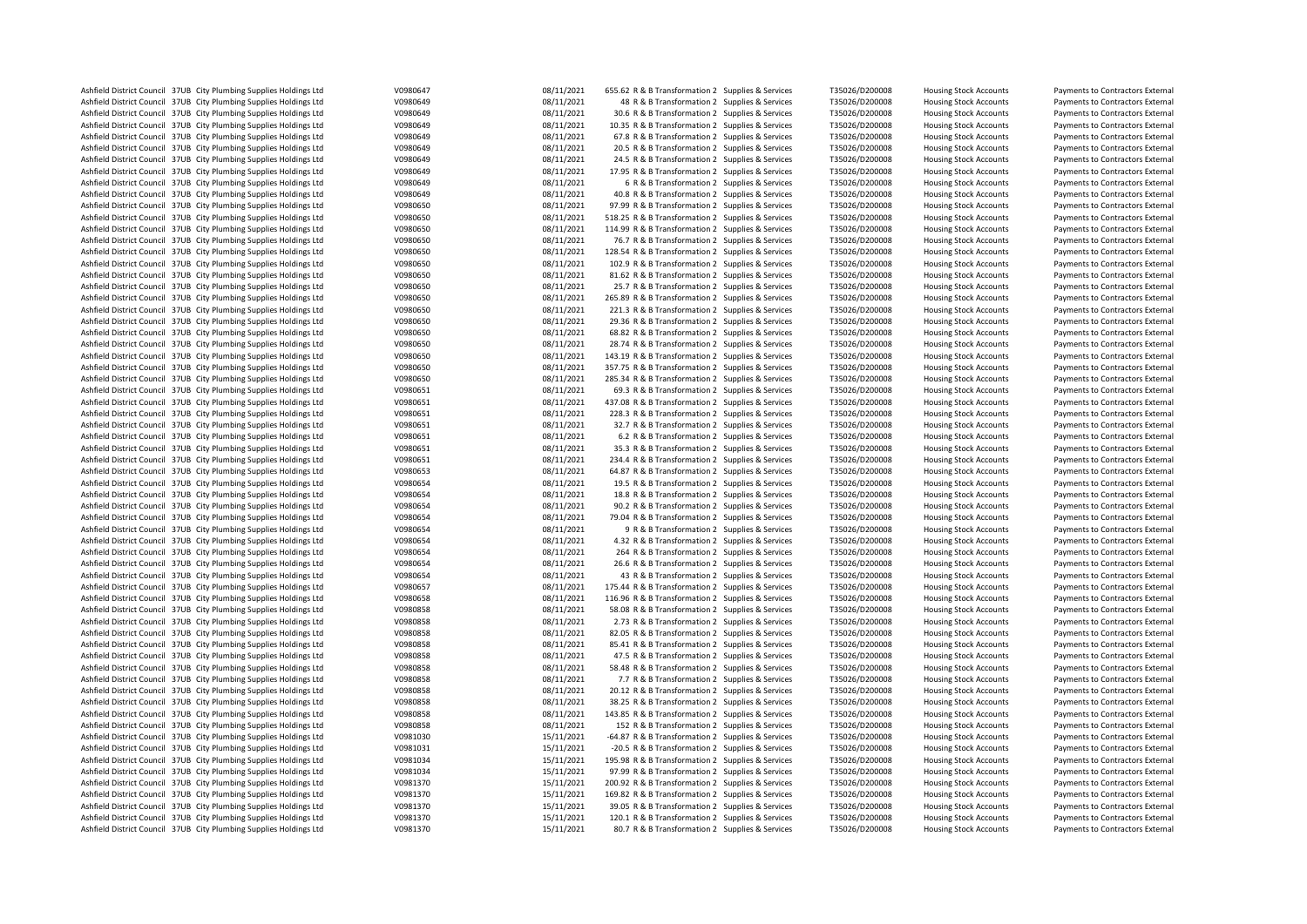| Ashfield District Council 37UB City Plumbing Supplies Holdings Ltd | V0981370 | 15/11/2021 | 518.25 R & B Transformation 2 Supplies & Services | T35026/D200008 | <b>Housing Stock Accounts</b> | Payments to Contractors External |
|--------------------------------------------------------------------|----------|------------|---------------------------------------------------|----------------|-------------------------------|----------------------------------|
| Ashfield District Council 37UB City Plumbing Supplies Holdings Ltd | V0981370 | 15/11/2021 | 88.63 R & B Transformation 2 Supplies & Services  | T35026/D200008 | <b>Housing Stock Accounts</b> | Payments to Contractors External |
| Ashfield District Council 37UB City Plumbing Supplies Holdings Ltd | V0981370 | 15/11/2021 | 260.96 R & B Transformation 2 Supplies & Services | T35026/D200008 | <b>Housing Stock Accounts</b> | Payments to Contractors External |
| Ashfield District Council 37UB City Plumbing Supplies Holdings Ltd | V0981370 | 15/11/2021 | 121.2 R & B Transformation 2 Supplies & Services  | T35026/D200008 | <b>Housing Stock Accounts</b> | Payments to Contractors External |
| Ashfield District Council 37UB City Plumbing Supplies Holdings Ltd | V0981370 | 15/11/2021 | 172.24 R & B Transformation 2 Supplies & Services | T35026/D200008 | <b>Housing Stock Accounts</b> | Payments to Contractors External |
| Ashfield District Council 37UB City Plumbing Supplies Holdings Ltd | V0981370 | 15/11/2021 | 39.86 R & B Transformation 2 Supplies & Services  | T35026/D200008 | <b>Housing Stock Accounts</b> | Payments to Contractors External |
| Ashfield District Council 37UB City Plumbing Supplies Holdings Ltd | V0981371 | 15/11/2021 | 29.44 R & B Transformation 2 Supplies & Services  | T35026/D200008 | <b>Housing Stock Accounts</b> | Payments to Contractors External |
| Ashfield District Council 37UB City Plumbing Supplies Holdings Ltd | V0981372 | 15/11/2021 | 35 R & B Transformation 2 Supplies & Services     | T35026/D200008 | <b>Housing Stock Accounts</b> | Payments to Contractors External |
|                                                                    |          | 15/11/2021 |                                                   |                |                               |                                  |
| Ashfield District Council 37UB City Plumbing Supplies Holdings Ltd | V0981372 |            | 398.1 R & B Transformation 2 Supplies & Services  | T35026/D200008 | <b>Housing Stock Accounts</b> | Payments to Contractors External |
| Ashfield District Council 37UB City Plumbing Supplies Holdings Ltd | V0981372 | 15/11/2021 | 45.88 R & B Transformation 2 Supplies & Services  | T35026/D200008 | <b>Housing Stock Accounts</b> | Payments to Contractors External |
| Ashfield District Council 37UB City Plumbing Supplies Holdings Ltd | V0981372 | 15/11/2021 | 12.3 R & B Transformation 2 Supplies & Services   | T35026/D200008 | <b>Housing Stock Accounts</b> | Payments to Contractors External |
| Ashfield District Council 37UB City Plumbing Supplies Holdings Ltd | V0981372 | 15/11/2021 | 57.1 R & B Transformation 2 Supplies & Services   | T35026/D200008 | <b>Housing Stock Accounts</b> | Payments to Contractors External |
| Ashfield District Council 37UB City Plumbing Supplies Holdings Ltd | V0981372 | 15/11/2021 | 65.5 R & B Transformation 2 Supplies & Services   | T35026/D200008 | <b>Housing Stock Accounts</b> | Payments to Contractors External |
| Ashfield District Council 37UB City Plumbing Supplies Holdings Ltd | V0981372 | 15/11/2021 | 149.2 R & B Transformation 2 Supplies & Services  | T35026/D200008 | <b>Housing Stock Accounts</b> | Payments to Contractors External |
| Ashfield District Council 37UB City Plumbing Supplies Holdings Ltd | V0981372 | 15/11/2021 | 54.2 R & B Transformation 2 Supplies & Services   | T35026/D200008 | <b>Housing Stock Accounts</b> | Payments to Contractors External |
| Ashfield District Council 37UB City Plumbing Supplies Holdings Ltd | V0981372 | 15/11/2021 | 92.1 R & B Transformation 2 Supplies & Services   | T35026/D200008 | <b>Housing Stock Accounts</b> | Payments to Contractors External |
| Ashfield District Council 37UB City Plumbing Supplies Holdings Ltd | V0981372 | 15/11/2021 | 20.7 R & B Transformation 2 Supplies & Services   | T35026/D200008 | <b>Housing Stock Accounts</b> | Payments to Contractors External |
| Ashfield District Council 37UB City Plumbing Supplies Holdings Ltd | V0982400 | 29/11/2021 | 655.62 R & B Transformation 2 Supplies & Services | T35026/D200008 | <b>Housing Stock Accounts</b> | Payments to Contractors External |
| Ashfield District Council 37UB City Plumbing Supplies Holdings Ltd | V0982400 | 29/11/2021 | 703.2 R & B Transformation 2 Supplies & Services  | T35026/D200008 | <b>Housing Stock Accounts</b> | Payments to Contractors External |
| Ashfield District Council 37UB City Plumbing Supplies Holdings Ltd | V0982487 | 29/11/2021 | 88.13 R & B Transformation 2 Supplies & Services  | T35026/D200008 | <b>Housing Stock Accounts</b> | Payments to Contractors External |
| Ashfield District Council 37UB City Plumbing Supplies Holdings Ltd | V0982487 | 29/11/2021 | 14.6 R & B Transformation 2 Supplies & Services   | T35026/D200008 |                               | Payments to Contractors External |
|                                                                    |          |            |                                                   |                | <b>Housing Stock Accounts</b> |                                  |
| Ashfield District Council 37UB City Plumbing Supplies Holdings Ltd | V0982487 | 29/11/2021 | 566.02 R & B Transformation 2 Supplies & Services | T35026/D200008 | <b>Housing Stock Accounts</b> | Payments to Contractors External |
| Ashfield District Council 37UB City Plumbing Supplies Holdings Ltd | V0982487 | 29/11/2021 | 122.06 R & B Transformation 2 Supplies & Services | T35026/D200008 | <b>Housing Stock Accounts</b> | Payments to Contractors External |
| Ashfield District Council 37UB City Plumbing Supplies Holdings Ltd | V0982487 | 29/11/2021 | 100.24 R & B Transformation 2 Supplies & Services | T35026/D200008 | <b>Housing Stock Accounts</b> | Payments to Contractors External |
| Ashfield District Council 37UB City Plumbing Supplies Holdings Ltd | V0982487 | 29/11/2021 | 195.7 R & B Transformation 2 Supplies & Services  | T35026/D200008 | <b>Housing Stock Accounts</b> | Payments to Contractors External |
| Ashfield District Council 37UB City Plumbing Supplies Holdings Ltd | V0982487 | 29/11/2021 | 221.37 R & B Transformation 2 Supplies & Services | T35026/D200008 | <b>Housing Stock Accounts</b> | Payments to Contractors External |
| Ashfield District Council 37UB City Plumbing Supplies Holdings Ltd | V0982487 | 29/11/2021 | 342.82 R & B Transformation 2 Supplies & Services | T35026/D200008 | <b>Housing Stock Accounts</b> | Payments to Contractors External |
| Ashfield District Council 37UB City Plumbing Supplies Holdings Ltd | V0982487 | 29/11/2021 | 143.19 R & B Transformation 2 Supplies & Services | T35026/D200008 | <b>Housing Stock Accounts</b> | Payments to Contractors External |
| Ashfield District Council 37UB City Plumbing Supplies Holdings Ltd | V0982488 | 29/11/2021 | 230.25 R & B Transformation 2 Supplies & Services | T35026/D200008 | <b>Housing Stock Accounts</b> | Payments to Contractors External |
| Ashfield District Council 37UB City Plumbing Supplies Holdings Ltd | V0982488 | 29/11/2021 | 82.75 R & B Transformation 2 Supplies & Services  | T35026/D200008 | <b>Housing Stock Accounts</b> | Payments to Contractors External |
| Ashfield District Council 37UB City Plumbing Supplies Holdings Ltd | V0982488 | 29/11/2021 | 55.6 R & B Transformation 2 Supplies & Services   | T35026/D200008 | <b>Housing Stock Accounts</b> | Payments to Contractors External |
| Ashfield District Council 37UB City Plumbing Supplies Holdings Ltd | V0982488 | 29/11/2021 | 427.8 R & B Transformation 2 Supplies & Services  | T35026/D200008 | <b>Housing Stock Accounts</b> | Payments to Contractors External |
| Ashfield District Council 37UB City Plumbing Supplies Holdings Ltd | V0982488 | 29/11/2021 | 177.2 R & B Transformation 2 Supplies & Services  | T35026/D200008 | <b>Housing Stock Accounts</b> | Payments to Contractors External |
| Ashfield District Council 37UB City Plumbing Supplies Holdings Ltd | V0982488 | 29/11/2021 | 127.1 R & B Transformation 2 Supplies & Services  | T35026/D200008 | <b>Housing Stock Accounts</b> | Payments to Contractors External |
|                                                                    |          | 29/11/2021 |                                                   |                |                               |                                  |
| Ashfield District Council 37UB City Plumbing Supplies Holdings Ltd | V0982489 |            | 7.3 R & B Transformation 2 Supplies & Services    | T35026/D200008 | <b>Housing Stock Accounts</b> | Payments to Contractors External |
| Ashfield District Council 37UB City Plumbing Supplies Holdings Ltd | V0982489 | 29/11/2021 | 15 R & B Transformation 2 Supplies & Services     | T35026/D200008 | <b>Housing Stock Accounts</b> | Payments to Contractors External |
| Ashfield District Council 37UB City Plumbing Supplies Holdings Ltd | V0982489 | 29/11/2021 | 34.2 R & B Transformation 2 Supplies & Services   | T35026/D200008 | <b>Housing Stock Accounts</b> | Payments to Contractors External |
| Ashfield District Council 37UB City Plumbing Supplies Holdings Ltd | V0982489 | 29/11/2021 | 114 R & B Transformation 2 Supplies & Services    | T35026/D200008 | <b>Housing Stock Accounts</b> | Payments to Contractors External |
| Ashfield District Council 37UB City Plumbing Supplies Holdings Ltd | V0982489 | 29/11/2021 | 38.64 R & B Transformation 2 Supplies & Services  | T35026/D200008 | <b>Housing Stock Accounts</b> | Payments to Contractors External |
| Ashfield District Council 37UB City Plumbing Supplies Holdings Ltd | V0982489 | 29/11/2021 | 68.5 R & B Transformation 2 Supplies & Services   | T35026/D200008 | <b>Housing Stock Accounts</b> | Payments to Contractors External |
| Ashfield District Council 37UB City Plumbing Supplies Holdings Ltd | V0982489 | 29/11/2021 | 31.6 R & B Transformation 2 Supplies & Services   | T35026/D200008 | <b>Housing Stock Accounts</b> | Payments to Contractors External |
| Ashfield District Council 37UB City Plumbing Supplies Holdings Ltd | V0982489 | 29/11/2021 | 82.6 R & B Transformation 2 Supplies & Services   | T35026/D200008 | <b>Housing Stock Accounts</b> | Payments to Contractors External |
| Ashfield District Council 37UB City Plumbing Supplies Holdings Ltd | V0982489 | 29/11/2021 | 26.3 R & B Transformation 2 Supplies & Services   | T35026/D200008 | <b>Housing Stock Accounts</b> | Payments to Contractors External |
| Ashfield District Council 37UB City Plumbing Supplies Holdings Ltd | V0982489 | 29/11/2021 | 107.64 R & B Transformation 2 Supplies & Services | T35026/D200008 | <b>Housing Stock Accounts</b> | Payments to Contractors External |
| Ashfield District Council 37UB Door-Stop International Ltd         | V0981343 | 15/11/2021 | 356.78 R & B Transformation 2 Supplies & Services | T35026/D200008 | <b>Housing Stock Accounts</b> | Payments to Contractors External |
| Ashfield District Council 37UB Door-Stop International Ltd         | V0981344 | 15/11/2021 | 365.78 R & B Transformation 2 Supplies & Services | T35026/D200008 | <b>Housing Stock Accounts</b> | Payments to Contractors External |
| Ashfield District Council 37UB Door-Stop International Ltd         | V0981345 | 15/11/2021 | 365.78 R & B Transformation 2 Supplies & Services | T35026/D200008 | <b>Housing Stock Accounts</b> | Payments to Contractors External |
| Ashfield District Council 37UB Door-Stop International Ltd         | V0981346 | 15/11/2021 | 367.88 R & B Transformation 2 Supplies & Services | T35026/D200008 | <b>Housing Stock Accounts</b> | Payments to Contractors External |
|                                                                    |          |            |                                                   |                |                               |                                  |
| Ashfield District Council 37UB Door-Stop International Ltd         | V0981687 | 22/11/2021 | 349.67 R & B Transformation 2 Supplies & Services | T35026/D200008 | <b>Housing Stock Accounts</b> | Payments to Contractors External |
| Ashfield District Council 37UB Door-Stop International Ltd         | V0981688 | 22/11/2021 | 334.17 R & B Transformation 2 Supplies & Services | T35026/D200008 | <b>Housing Stock Accounts</b> | Payments to Contractors External |
| Ashfield District Council 37UB Door-Stop International Ltd         | V0981689 | 22/11/2021 | 334.17 R & B Transformation 2 Supplies & Services | T35026/D200008 | <b>Housing Stock Accounts</b> | Payments to Contractors External |
| Ashfield District Council 37UB Door-Stop International Ltd         | V0981690 | 22/11/2021 | 334.17 R & B Transformation 2 Supplies & Services | T35026/D200008 | <b>Housing Stock Accounts</b> | Payments to Contractors External |
| Ashfield District Council 37UB Door-Stop International Ltd         | V0981691 | 22/11/2021 | 325.17 R & B Transformation 2 Supplies & Services | T35026/D200008 | <b>Housing Stock Accounts</b> | Payments to Contractors External |
| Ashfield District Council 37UB Greenham Trading Ltd                | V0981347 | 15/11/2021 | 48.5 R & B Transformation 2 Supplies & Services   | T35026/D200008 | <b>Housing Stock Accounts</b> | Payments to Contractors External |
| Ashfield District Council 37UB Hall-Fast Industrial Supplies Ltd   | V0982515 | 29/11/2021 | 6794 R & B Transformation 2 Supplies & Services   | T35026/D200008 | <b>Housing Stock Accounts</b> | Payments to Contractors External |
| Ashfield District Council 37UB Jackson Building Centres Ltd        | V0980630 | 08/11/2021 | 912.6 R & B Transformation 2 Supplies & Services  | T35026/D200008 | <b>Housing Stock Accounts</b> | Payments to Contractors External |
| Ashfield District Council 37UB Jackson Building Centres Ltd        | V0980631 | 08/11/2021 | 22.15 R & B Transformation 2 Supplies & Services  | T35026/D200008 | <b>Housing Stock Accounts</b> | Payments to Contractors External |
| Ashfield District Council 37UB Jackson Building Centres Ltd        | V0980632 | 08/11/2021 | 22.15 R & B Transformation 2 Supplies & Services  | T35026/D200008 | <b>Housing Stock Accounts</b> | Payments to Contractors External |
| Ashfield District Council 37UB Jackson Building Centres Ltd        | V0980633 | 08/11/2021 | 482.5 R & B Transformation 2 Supplies & Services  | T35026/D200008 | <b>Housing Stock Accounts</b> | Payments to Contractors External |
| Ashfield District Council 37UB Jackson Building Centres Ltd        | V0980634 | 08/11/2021 | 95.36 R & B Transformation 2 Supplies & Services  | T35026/D200008 | <b>Housing Stock Accounts</b> | Payments to Contractors External |
|                                                                    |          | 08/11/2021 |                                                   |                |                               |                                  |
| Ashfield District Council 37UB Jackson Building Centres Ltd        | V0980635 |            | 357.6 R & B Transformation 2 Supplies & Services  | T35026/D200008 | <b>Housing Stock Accounts</b> | Payments to Contractors External |
| Ashfield District Council 37UB Jackson Building Centres Ltd        | V0980636 | 08/11/2021 | 400 R & B Transformation 2 Supplies & Services    | T35026/D200008 | <b>Housing Stock Accounts</b> | Payments to Contractors External |
| Ashfield District Council 37UB Jackson Building Centres Ltd        | V0980637 | 08/11/2021 | 211 R & B Transformation 2 Supplies & Services    | T35026/D200008 | <b>Housing Stock Accounts</b> | Payments to Contractors External |
| Ashfield District Council 37UB Jackson Building Centres Ltd        | V0980637 | 08/11/2021 | 1293.9 R & B Transformation 2 Supplies & Services | T35026/D200008 | <b>Housing Stock Accounts</b> | Payments to Contractors External |
| Ashfield District Council 37UB Jackson Building Centres Ltd        | V0980637 | 08/11/2021 | 230 R & B Transformation 2 Supplies & Services    | T35026/D200008 | <b>Housing Stock Accounts</b> | Payments to Contractors External |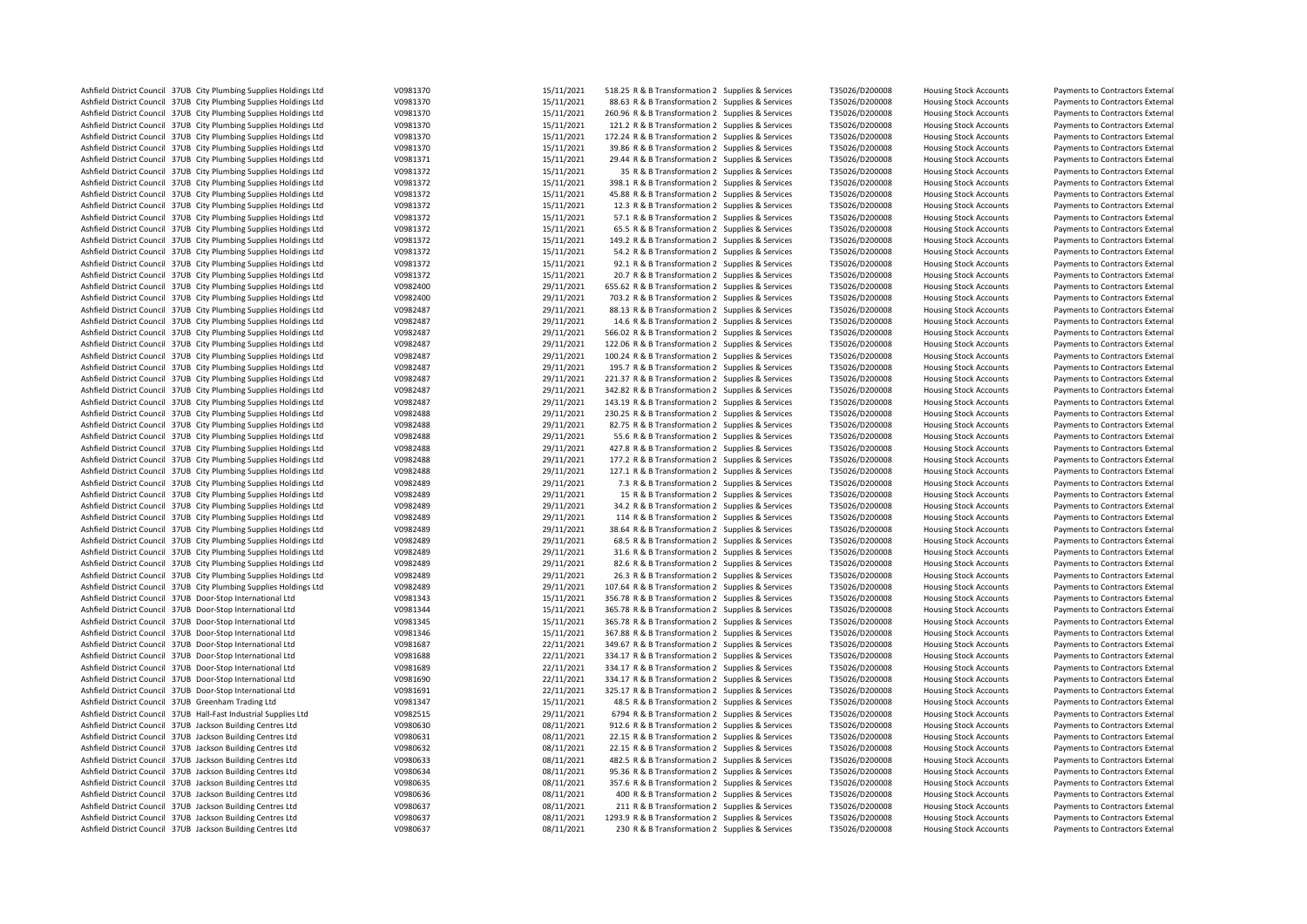| Ashfield District Council 37UB Jackson Building Centres Ltd        | V0980638 | 08/11/2021 | 280 R & B Transformation 2 Supplies & Services    | T35026/D200008 | <b>Housing Stock Accounts</b> | Payments to Contractors External |
|--------------------------------------------------------------------|----------|------------|---------------------------------------------------|----------------|-------------------------------|----------------------------------|
| Ashfield District Council 37UB Jackson Building Centres Ltd        | V0981348 | 15/11/2021 | 36.36 R & B Transformation 2 Supplies & Services  | T35026/D200008 | <b>Housing Stock Accounts</b> | Payments to Contractors External |
| Ashfield District Council 37UB Jackson Building Centres Ltd        | V0981349 | 15/11/2021 | 230 R & B Transformation 2 Supplies & Services    | T35026/D200008 | <b>Housing Stock Accounts</b> | Payments to Contractors External |
| Ashfield District Council 37UB Jackson Building Centres Ltd        | V0981349 | 15/11/2021 | 431.3 R & B Transformation 2 Supplies & Services  | T35026/D200008 | <b>Housing Stock Accounts</b> | Payments to Contractors External |
| Ashfield District Council 37UB Jackson Building Centres Ltd        | V0981349 | 15/11/2021 | 331 R & B Transformation 2 Supplies & Services    | T35026/D200008 | <b>Housing Stock Accounts</b> | Payments to Contractors External |
| Ashfield District Council 37UB Jackson Building Centres Ltd        | V0981350 | 15/11/2021 | 140.8 R & B Transformation 2 Supplies & Services  | T35026/D200008 | <b>Housing Stock Accounts</b> | Payments to Contractors External |
| Ashfield District Council 37UB Jackson Building Centres Ltd        | V0981350 | 15/11/2021 | 616 R & B Transformation 2 Supplies & Services    | T35026/D200008 | <b>Housing Stock Accounts</b> | Payments to Contractors External |
| Ashfield District Council 37UB Jackson Building Centres Ltd        | V0981351 | 15/11/2021 | 238.6 R & B Transformation 2 Supplies & Services  | T35026/D200008 | <b>Housing Stock Accounts</b> | Payments to Contractors External |
| Ashfield District Council 37UB Jackson Building Centres Ltd        | V0981352 | 15/11/2021 | 287.7 R & B Transformation 2 Supplies & Services  | T35026/D200008 | <b>Housing Stock Accounts</b> | Payments to Contractors External |
| Ashfield District Council 37UB Jackson Building Centres Ltd        | V0981353 | 15/11/2021 | 29.82 R & B Transformation 2 Supplies & Services  | T35026/D200008 | <b>Housing Stock Accounts</b> | Payments to Contractors External |
| Ashfield District Council 37UB Jackson Building Centres Ltd        | V0981354 | 15/11/2021 | 430 R & B Transformation 2 Supplies & Services    | T35026/D200008 | <b>Housing Stock Accounts</b> | Payments to Contractors External |
| Ashfield District Council 37UB Jackson Building Centres Ltd        | V0981356 | 15/11/2021 | 484.5 R & B Transformation 2 Supplies & Services  | T35026/D200008 | <b>Housing Stock Accounts</b> | Payments to Contractors External |
| Ashfield District Council 37UB Jackson Building Centres Ltd        | V0981357 | 15/11/2021 | 360.27 R & B Transformation 2 Supplies & Services | T35026/D200008 | <b>Housing Stock Accounts</b> | Payments to Contractors External |
| Ashfield District Council 37UB Jackson Building Centres Ltd        | V0981358 | 15/11/2021 | 214.56 R & B Transformation 2 Supplies & Services | T35026/D200008 | <b>Housing Stock Accounts</b> | Payments to Contractors External |
| Ashfield District Council 37UB Jackson Building Centres Ltd        | V0981359 | 15/11/2021 | 215 R & B Transformation 2 Supplies & Services    | T35026/D200008 | <b>Housing Stock Accounts</b> | Payments to Contractors External |
| Ashfield District Council 37UB Jackson Building Centres Ltd        | V0981359 | 15/11/2021 | 200 R & B Transformation 2 Supplies & Services    | T35026/D200008 | <b>Housing Stock Accounts</b> | Payments to Contractors External |
|                                                                    |          | 15/11/2021 |                                                   |                |                               |                                  |
| Ashfield District Council 37UB Jackson Building Centres Ltd        | V0981363 |            | 369.6 R & B Transformation 2 Supplies & Services  | T35026/D200008 | <b>Housing Stock Accounts</b> | Payments to Contractors External |
| Ashfield District Council 37UB Jackson Building Centres Ltd        | V0982394 | 29/11/2021 | 124.74 R & B Transformation 2 Supplies & Services | T35026/D200008 | <b>Housing Stock Accounts</b> | Payments to Contractors External |
| Ashfield District Council 37UB Jackson Building Centres Ltd        | V0982394 | 29/11/2021 | 69.93 R & B Transformation 2 Supplies & Services  | T35026/D200008 | <b>Housing Stock Accounts</b> | Payments to Contractors External |
| Ashfield District Council 37UB Jackson Building Centres Ltd        | V0982394 | 29/11/2021 | 154.44 R & B Transformation 2 Supplies & Services | T35026/D200008 | <b>Housing Stock Accounts</b> | Payments to Contractors External |
| Ashfield District Council 37UB Jackson Building Centres Ltd        | V0982395 | 29/11/2021 | 325.5 R & B Transformation 2 Supplies & Services  | T35026/D200008 | <b>Housing Stock Accounts</b> | Payments to Contractors External |
| Ashfield District Council 37UB Jackson Building Centres Ltd        | V0982395 | 29/11/2021 | 100.24 R & B Transformation 2 Supplies & Services | T35026/D200008 | <b>Housing Stock Accounts</b> | Payments to Contractors External |
| Ashfield District Council 37UB Jackson Building Centres Ltd        | V0982480 | 29/11/2021 | 605 R & B Transformation 2 Supplies & Services    | T35026/D200008 | <b>Housing Stock Accounts</b> | Payments to Contractors External |
| Ashfield District Council 37UB JWL (Architectural Ironmongers) Ltd | V0980640 | 08/11/2021 | 86.2 R & B Transformation 2 Supplies & Services   | T35026/D200008 | <b>Housing Stock Accounts</b> | Payments to Contractors External |
| Ashfield District Council 37UB JWL (Architectural Ironmongers) Ltd | V0980641 | 08/11/2021 | 273.45 R & B Transformation 2 Supplies & Services | T35026/D200008 | <b>Housing Stock Accounts</b> | Payments to Contractors External |
| Ashfield District Council 37UB JWL (Architectural Ironmongers) Ltd | V0981364 | 15/11/2021 | 6.88 R & B Transformation 2 Supplies & Services   | T35026/D200008 | <b>Housing Stock Accounts</b> | Payments to Contractors External |
| Ashfield District Council 37UB JWL (Architectural Ironmongers) Ltd | V0981365 | 15/11/2021 | 18.2 R & B Transformation 2 Supplies & Services   | T35026/D200008 | <b>Housing Stock Accounts</b> | Payments to Contractors External |
| Ashfield District Council 37UB JWL (Architectural Ironmongers) Ltd | V0981366 | 15/11/2021 | 213 R & B Transformation 2 Supplies & Services    | T35026/D200008 | <b>Housing Stock Accounts</b> | Payments to Contractors External |
| Ashfield District Council 37UB JWL (Architectural Ironmongers) Ltd | V0981367 | 15/11/2021 | 37.83 R & B Transformation 2 Supplies & Services  | T35026/D200008 | <b>Housing Stock Accounts</b> | Payments to Contractors External |
| Ashfield District Council 37UB JWL (Architectural Ironmongers) Ltd | V0981675 | 22/11/2021 | 35.5 R & B Transformation 2 Supplies & Services   | T35026/D200008 | <b>Housing Stock Accounts</b> | Payments to Contractors External |
| Ashfield District Council 37UB JWL (Architectural Ironmongers) Ltd | V0981675 | 22/11/2021 | 89.6 R & B Transformation 2 Supplies & Services   | T35026/D200008 | <b>Housing Stock Accounts</b> | Payments to Contractors External |
| Ashfield District Council 37UB JWL (Architectural Ironmongers) Ltd | V0981675 | 22/11/2021 | 34.92 R & B Transformation 2 Supplies & Services  | T35026/D200008 | <b>Housing Stock Accounts</b> | Payments to Contractors External |
| Ashfield District Council 37UB JWL (Architectural Ironmongers) Ltd | V0981675 | 22/11/2021 | 165 R & B Transformation 2 Supplies & Services    | T35026/D200008 | <b>Housing Stock Accounts</b> | Payments to Contractors External |
| Ashfield District Council 37UB JWL (Architectural Ironmongers) Ltd | V0981676 | 22/11/2021 | 466 R & B Transformation 2 Supplies & Services    | T35026/D200008 | <b>Housing Stock Accounts</b> | Payments to Contractors External |
| Ashfield District Council 37UB JWL (Architectural Ironmongers) Ltd | V0981676 | 22/11/2021 | 14.7 R & B Transformation 2 Supplies & Services   | T35026/D200008 | <b>Housing Stock Accounts</b> | Payments to Contractors External |
| Ashfield District Council 37UB JWL (Architectural Ironmongers) Ltd | V0981676 | 22/11/2021 | 383 R & B Transformation 2 Supplies & Services    | T35026/D200008 | <b>Housing Stock Accounts</b> | Payments to Contractors External |
| Ashfield District Council 37UB JWL (Architectural Ironmongers) Ltd | V0981676 | 22/11/2021 | 60 R & B Transformation 2 Supplies & Services     | T35026/D200008 | <b>Housing Stock Accounts</b> | Payments to Contractors External |
| Ashfield District Council 37UB JWL (Architectural Ironmongers) Ltd | V0981676 | 22/11/2021 | 64.8 R & B Transformation 2 Supplies & Services   | T35026/D200008 | <b>Housing Stock Accounts</b> | Payments to Contractors External |
| Ashfield District Council 37UB JWL (Architectural Ironmongers) Ltd | V0981676 | 22/11/2021 | 33.4 R & B Transformation 2 Supplies & Services   | T35026/D200008 | <b>Housing Stock Accounts</b> | Payments to Contractors External |
|                                                                    |          | 22/11/2021 |                                                   |                |                               |                                  |
| Ashfield District Council 37UB JWL (Architectural Ironmongers) Ltd | V0981676 |            | 28.8 R & B Transformation 2 Supplies & Services   | T35026/D200008 | <b>Housing Stock Accounts</b> | Payments to Contractors External |
| Ashfield District Council 37UB JWL (Architectural Ironmongers) Ltd | V0981676 | 22/11/2021 | 28.64 R & B Transformation 2 Supplies & Services  | T35026/D200008 | <b>Housing Stock Accounts</b> | Payments to Contractors External |
| Ashfield District Council 37UB JWL (Architectural Ironmongers) Ltd | V0981677 | 22/11/2021 | 105.2 R & B Transformation 2 Supplies & Services  | T35026/D200008 | <b>Housing Stock Accounts</b> | Payments to Contractors External |
| Ashfield District Council 37UB JWL (Architectural Ironmongers) Ltd | V0981677 | 22/11/2021 | 14.4 R & B Transformation 2 Supplies & Services   | T35026/D200008 | <b>Housing Stock Accounts</b> | Payments to Contractors External |
| Ashfield District Council 37UB JWL (Architectural Ironmongers) Ltd | V0981678 | 22/11/2021 | 72.5 R & B Transformation 2 Supplies & Services   | T35026/D200008 | <b>Housing Stock Accounts</b> | Payments to Contractors External |
| Ashfield District Council 37UB JWL (Architectural Ironmongers) Ltd | V0981679 | 22/11/2021 | 389 R & B Transformation 2 Supplies & Services    | T35026/D200008 | <b>Housing Stock Accounts</b> | Payments to Contractors External |
| Ashfield District Council 37UB JWL (Architectural Ironmongers) Ltd | V0981680 | 22/11/2021 | 89.72 R & B Transformation 2 Supplies & Services  | T35026/D200008 | <b>Housing Stock Accounts</b> | Payments to Contractors External |
| Ashfield District Council 37UB JWL (Architectural Ironmongers) Ltd | V0981681 | 22/11/2021 | 6.3 R & B Transformation 2 Supplies & Services    | T35026/D200008 | <b>Housing Stock Accounts</b> | Payments to Contractors External |
| Ashfield District Council 37UB JWL (Architectural Ironmongers) Ltd | V0981682 | 22/11/2021 | 11.98 R & B Transformation 2 Supplies & Services  | T35026/D200008 | <b>Housing Stock Accounts</b> | Payments to Contractors External |
| Ashfield District Council 37UB JWL (Architectural Ironmongers) Ltd | V0981683 | 22/11/2021 | 251.6 R & B Transformation 2 Supplies & Services  | T35026/D200008 | <b>Housing Stock Accounts</b> | Payments to Contractors External |
| Ashfield District Council 37UB JWL (Architectural Ironmongers) Ltd | V0981684 | 22/11/2021 | 287.25 R & B Transformation 2 Supplies & Services | T35026/D200008 | <b>Housing Stock Accounts</b> | Payments to Contractors External |
| Ashfield District Council 37UB JWL (Architectural Ironmongers) Ltd | V0982396 | 29/11/2021 | 100 R & B Transformation 2 Supplies & Services    | T35026/D200008 | <b>Housing Stock Accounts</b> | Payments to Contractors External |
| Ashfield District Council 37UB JWL (Architectural Ironmongers) Ltd | V0982397 | 29/11/2021 | 87 R & B Transformation 2 Supplies & Services     | T35026/D200008 | <b>Housing Stock Accounts</b> | Payments to Contractors External |
| Ashfield District Council 37UB JWL (Architectural Ironmongers) Ltd | V0982465 | 29/11/2021 | -32.4 R & B Transformation 2 Supplies & Services  | T35026/D200008 | <b>Housing Stock Accounts</b> | Payments to Contractors External |
| Ashfield District Council 37UB JWL (Architectural Ironmongers) Ltd | V0982466 | 29/11/2021 | -52.6 R & B Transformation 2 Supplies & Services  | T35026/D200008 | <b>Housing Stock Accounts</b> | Payments to Contractors External |
| Ashfield District Council 37UB JWL (Architectural Ironmongers) Ltd | V0982467 | 29/11/2021 | -125.8 R & B Transformation 2 Supplies & Services | T35026/D200008 | <b>Housing Stock Accounts</b> | Payments to Contractors External |
| Ashfield District Council 37UB JWL (Architectural Ironmongers) Ltd | V0982482 | 29/11/2021 | 12.6 R & B Transformation 2 Supplies & Services   | T35026/D200008 | <b>Housing Stock Accounts</b> | Payments to Contractors External |
| Ashfield District Council 37UB JWL (Architectural Ironmongers) Ltd | V0982483 | 29/11/2021 | 94.5 R & B Transformation 2 Supplies & Services   | T35026/D200008 | <b>Housing Stock Accounts</b> | Payments to Contractors External |
| Ashfield District Council 37UB JWL (Architectural Ironmongers) Ltd | V0982484 | 29/11/2021 | 12.8 R & B Transformation 2 Supplies & Services   | T35026/D200008 | <b>Housing Stock Accounts</b> | Payments to Contractors External |
| Ashfield District Council 37UB JWL (Architectural Ironmongers) Ltd | V0982484 | 29/11/2021 | 50.4 R & B Transformation 2 Supplies & Services   | T35026/D200008 | <b>Housing Stock Accounts</b> | Payments to Contractors External |
| Ashfield District Council 37UB JWL (Architectural Ironmongers) Ltd | V0982484 | 29/11/2021 | 94.6 R & B Transformation 2 Supplies & Services   | T35026/D200008 | <b>Housing Stock Accounts</b> | Payments to Contractors External |
| Ashfield District Council 37UB JWL (Architectural Ironmongers) Ltd | V0982484 | 29/11/2021 | 383 R & B Transformation 2 Supplies & Services    | T35026/D200008 | <b>Housing Stock Accounts</b> | Payments to Contractors External |
| Ashfield District Council 37UB JWL (Architectural Ironmongers) Ltd | V0982484 | 29/11/2021 | 2.11 R & B Transformation 2 Supplies & Services   | T35026/D200008 | <b>Housing Stock Accounts</b> | Payments to Contractors External |
| Ashfield District Council 37UB JWL (Architectural Ironmongers) Ltd | V0982485 | 29/11/2021 |                                                   |                |                               | Payments to Contractors External |
|                                                                    | V0982485 |            | 191.5 R & B Transformation 2 Supplies & Services  | T35026/D200008 | <b>Housing Stock Accounts</b> |                                  |
| Ashfield District Council 37UB JWL (Architectural Ironmongers) Ltd |          | 29/11/2021 | 19.2 R & B Transformation 2 Supplies & Services   | T35026/D200008 | <b>Housing Stock Accounts</b> | Payments to Contractors External |
| Ashfield District Council 37UB JWL (Architectural Ironmongers) Ltd | V0982485 | 29/11/2021 | 31.5 R & B Transformation 2 Supplies & Services   | T35026/D200008 | <b>Housing Stock Accounts</b> | Payments to Contractors External |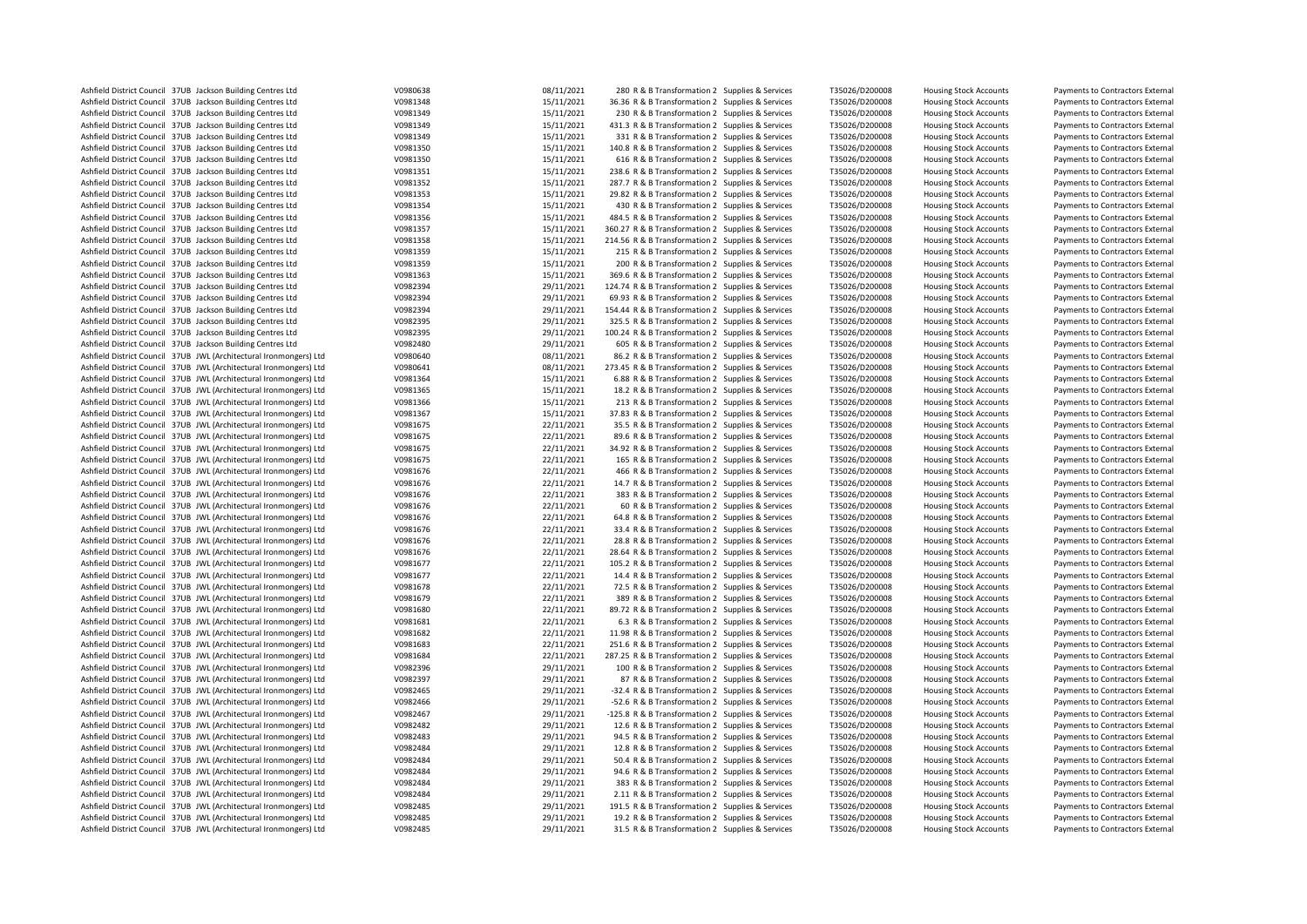| Ashfield District Council 37UB JWL (Architectural Ironmongers) Ltd    | V0982485 | 29/11/2021 | 136 R & B Transformation 2 Supplies & Services    | T35026/D200008 | <b>Housing Stock Accounts</b> | Payments to Contractors External |
|-----------------------------------------------------------------------|----------|------------|---------------------------------------------------|----------------|-------------------------------|----------------------------------|
| Ashfield District Council 37UB JWL (Architectural Ironmongers) Ltd    | V0982486 | 29/11/2021 | 14.55 R & B Transformation 2 Supplies & Services  | T35026/D200008 | <b>Housing Stock Accounts</b> | Payments to Contractors External |
| Ashfield District Council 37UB JWL (Architectural Ironmongers) Ltd    | V0982486 | 29/11/2021 | 58.2 R & B Transformation 2 Supplies & Services   | T35026/D200008 | <b>Housing Stock Accounts</b> | Payments to Contractors External |
| Ashfield District Council 37UB Magnet Ltd                             | V0981685 | 22/11/2021 | 519.8 R & B Transformation 2 Supplies & Services  | T35026/D200008 | <b>Housing Stock Accounts</b> | Payments to Contractors External |
| Ashfield District Council 37UB Magnet Ltd                             | V0981686 | 22/11/2021 | 359.7 R & B Transformation 2 Supplies & Services  | T35026/D200008 | <b>Housing Stock Accounts</b> | Payments to Contractors External |
| Ashfield District Council 37UB Maxam Direct                           | V0982398 | 29/11/2021 | 389.28 R & B Transformation 2 Supplies & Services | T35026/D200008 | <b>Housing Stock Accounts</b> | Payments to Contractors External |
| Ashfield District Council 37UB Nationwide Hygiene Supplies Limited    | V0980642 | 08/11/2021 | 161.13 R & B Transformation 2 Supplies & Services | T35026/D200008 | <b>Housing Stock Accounts</b> | Payments to Contractors External |
| Ashfield District Council 37UB Office Depot UK Limited                | V0980644 | 08/11/2021 | 10.65 R & B Transformation 2 Supplies & Services  | T35026/D200008 | <b>Housing Stock Accounts</b> | Payments to Contractors External |
| Ashfield District Council 37UB Office Depot UK Limited                | V0982399 | 29/11/2021 | 46.25 R & B Transformation 2 Supplies & Services  | T35026/D200008 | <b>Housing Stock Accounts</b> | Payments to Contractors External |
| Ashfield District Council 37UB Office Depot UK Limited                | V0982434 | 29/11/2021 | 16.08 R & B Transformation 2 Supplies & Services  | T35026/D200008 | <b>Housing Stock Accounts</b> | Payments to Contractors External |
| Ashfield District Council 37UB Permadoor                              | V0981369 | 15/11/2021 | 681.41 R & B Transformation 2 Supplies & Services | T35026/D200008 | <b>Housing Stock Accounts</b> | Payments to Contractors External |
| Ashfield District Council 37UB PWS (Protective Wear Supplies) Limited | V0980659 | 08/11/2021 | 71.82 R & B Transformation 2 Supplies & Services  | T35026/D200008 | <b>Housing Stock Accounts</b> | Payments to Contractors External |
| Ashfield District Council 37UB PWS (Protective Wear Supplies) Limited | V0980660 | 08/11/2021 | 29.52 R & B Transformation 2 Supplies & Services  | T35026/D200008 | <b>Housing Stock Accounts</b> | Payments to Contractors External |
| Ashfield District Council 37UB PWS (Protective Wear Supplies) Limited | V0980660 | 08/11/2021 | 27.39 R & B Transformation 2 Supplies & Services  | T35026/D200008 | <b>Housing Stock Accounts</b> | Payments to Contractors External |
| Ashfield District Council 37UB PWS (Protective Wear Supplies) Limited | V0980661 | 08/11/2021 | 5.25 R & B Transformation 2 Supplies & Services   | T35026/D200008 | <b>Housing Stock Accounts</b> | Payments to Contractors External |
| Ashfield District Council 37UB PWS (Protective Wear Supplies) Limited | V0980661 | 08/11/2021 | 17.52 R & B Transformation 2 Supplies & Services  | T35026/D200008 | <b>Housing Stock Accounts</b> | Payments to Contractors External |
|                                                                       |          | 08/11/2021 |                                                   |                |                               |                                  |
| Ashfield District Council 37UB PWS (Protective Wear Supplies) Limited | V0980662 |            | 48 R & B Transformation 2 Supplies & Services     | T35026/D200008 | <b>Housing Stock Accounts</b> | Payments to Contractors External |
| Ashfield District Council 37UB PWS (Protective Wear Supplies) Limited | V0980662 | 08/11/2021 | 48.8 R & B Transformation 2 Supplies & Services   | T35026/D200008 | <b>Housing Stock Accounts</b> | Payments to Contractors External |
| Ashfield District Council 37UB PWS (Protective Wear Supplies) Limited | V0980662 | 08/11/2021 | 35.55 R & B Transformation 2 Supplies & Services  | T35026/D200008 | <b>Housing Stock Accounts</b> | Payments to Contractors External |
| Ashfield District Council 37UB PWS (Protective Wear Supplies) Limited | V0980662 | 08/11/2021 | 48 R & B Transformation 2 Supplies & Services     | T35026/D200008 | <b>Housing Stock Accounts</b> | Payments to Contractors External |
| Ashfield District Council 37UB PWS (Protective Wear Supplies) Limited | V0980663 | 08/11/2021 | 116.82 R & B Transformation 2 Supplies & Services | T35026/D200008 | <b>Housing Stock Accounts</b> | Payments to Contractors External |
| Ashfield District Council 37UB PWS (Protective Wear Supplies) Limited | V0981373 | 15/11/2021 | 32.91 R & B Transformation 2 Supplies & Services  | T35026/D200008 | <b>Housing Stock Accounts</b> | Payments to Contractors External |
| Ashfield District Council 37UB PWS (Protective Wear Supplies) Limited | V0981374 | 15/11/2021 | 42.16 R & B Transformation 2 Supplies & Services  | T35026/D200008 | <b>Housing Stock Accounts</b> | Payments to Contractors External |
| Ashfield District Council 37UB PWS (Protective Wear Supplies) Limited | V0981375 | 15/11/2021 | 38.88 R & B Transformation 2 Supplies & Services  | T35026/D200008 | <b>Housing Stock Accounts</b> | Payments to Contractors External |
| Ashfield District Council 37UB PWS (Protective Wear Supplies) Limited | V0981375 | 15/11/2021 | 48.6 R & B Transformation 2 Supplies & Services   | T35026/D200008 | <b>Housing Stock Accounts</b> | Payments to Contractors External |
| Ashfield District Council 37UB PWS (Protective Wear Supplies) Limited | V0981375 | 15/11/2021 | 64.8 R & B Transformation 2 Supplies & Services   | T35026/D200008 | <b>Housing Stock Accounts</b> | Payments to Contractors External |
| Ashfield District Council 37UB PWS (Protective Wear Supplies) Limited | V0981376 | 15/11/2021 | 52.8 R & B Transformation 2 Supplies & Services   | T35026/D200008 | <b>Housing Stock Accounts</b> | Payments to Contractors External |
| Ashfield District Council 37UB PWS (Protective Wear Supplies) Limited | V0981377 | 15/11/2021 | 208.67 R & B Transformation 2 Supplies & Services | T35026/D200008 | <b>Housing Stock Accounts</b> | Payments to Contractors External |
| Ashfield District Council 37UB PWS (Protective Wear Supplies) Limited | V0981377 | 15/11/2021 | 37.44 R & B Transformation 2 Supplies & Services  | T35026/D200008 | <b>Housing Stock Accounts</b> | Payments to Contractors External |
| Ashfield District Council 37UB PWS (Protective Wear Supplies) Limited | V0981377 | 15/11/2021 | 208.67 R & B Transformation 2 Supplies & Services | T35026/D200008 | <b>Housing Stock Accounts</b> | Payments to Contractors External |
| Ashfield District Council 37UB PWS (Protective Wear Supplies) Limited | V0981378 | 15/11/2021 | 237 R & B Transformation 2 Supplies & Services    | T35026/D200008 | <b>Housing Stock Accounts</b> | Payments to Contractors External |
| Ashfield District Council 37UB PWS (Protective Wear Supplies) Limited | V0981379 | 15/11/2021 | 57.6 R & B Transformation 2 Supplies & Services   | T35026/D200008 | <b>Housing Stock Accounts</b> | Payments to Contractors External |
| Ashfield District Council 37UB PWS (Protective Wear Supplies) Limited | V0981379 | 15/11/2021 | 31.12 R & B Transformation 2 Supplies & Services  | T35026/D200008 | <b>Housing Stock Accounts</b> | Payments to Contractors External |
| Ashfield District Council 37UB PWS (Protective Wear Supplies) Limited | V0981380 | 15/11/2021 | 130.56 R & B Transformation 2 Supplies & Services | T35026/D200008 | <b>Housing Stock Accounts</b> | Payments to Contractors External |
| Ashfield District Council 37UB PWS (Protective Wear Supplies) Limited | V0981381 | 15/11/2021 | 113.82 R & B Transformation 2 Supplies & Services | T35026/D200008 | Housing Stock Accounts        | Payments to Contractors External |
| Ashfield District Council 37UB PWS (Protective Wear Supplies) Limited | V0981381 | 15/11/2021 | 113.82 R & B Transformation 2 Supplies & Services | T35026/D200008 | <b>Housing Stock Accounts</b> | Payments to Contractors External |
| Ashfield District Council 37UB PWS (Protective Wear Supplies) Limited | V0981382 | 15/11/2021 | 238 R & B Transformation 2 Supplies & Services    | T35026/D200008 | <b>Housing Stock Accounts</b> | Payments to Contractors External |
| Ashfield District Council 37UB PWS (Protective Wear Supplies) Limited | V0981383 | 15/11/2021 | 26.37 R & B Transformation 2 Supplies & Services  | T35026/D200008 | <b>Housing Stock Accounts</b> | Payments to Contractors External |
| Ashfield District Council 37UB PWS (Protective Wear Supplies) Limited | V0981383 | 15/11/2021 | 24.4 R & B Transformation 2 Supplies & Services   | T35026/D200008 | <b>Housing Stock Accounts</b> | Payments to Contractors External |
|                                                                       |          |            |                                                   |                |                               |                                  |
| Ashfield District Council 37UB PWS (Protective Wear Supplies) Limited | V0981692 | 22/11/2021 | 38.84 R & B Transformation 2 Supplies & Services  | T35026/D200008 | <b>Housing Stock Accounts</b> | Payments to Contractors External |
| Ashfield District Council 37UB PWS (Protective Wear Supplies) Limited | V0981692 | 22/11/2021 | 278.4 R & B Transformation 2 Supplies & Services  | T35026/D200008 | <b>Housing Stock Accounts</b> | Payments to Contractors External |
| Ashfield District Council 37UB PWS (Protective Wear Supplies) Limited | V0981692 | 22/11/2021 | 278.4 R & B Transformation 2 Supplies & Services  | T35026/D200008 | <b>Housing Stock Accounts</b> | Payments to Contractors External |
| Ashfield District Council 37UB PWS (Protective Wear Supplies) Limited | V0981692 | 22/11/2021 | 192.6 R & B Transformation 2 Supplies & Services  | T35026/D200008 | <b>Housing Stock Accounts</b> | Payments to Contractors External |
| Ashfield District Council 37UB PWS (Protective Wear Supplies) Limited | V0981692 | 22/11/2021 | 38.84 R & B Transformation 2 Supplies & Services  | T35026/D200008 | <b>Housing Stock Accounts</b> | Payments to Contractors External |
| Ashfield District Council 37UB PWS (Protective Wear Supplies) Limited | V0981692 | 22/11/2021 | 128.4 R & B Transformation 2 Supplies & Services  | T35026/D200008 | <b>Housing Stock Accounts</b> | Payments to Contractors External |
| Ashfield District Council 37UB PWS (Protective Wear Supplies) Limited | V0981692 | 22/11/2021 | 160.5 R & B Transformation 2 Supplies & Services  | T35026/D200008 | <b>Housing Stock Accounts</b> | Payments to Contractors External |
| Ashfield District Council 37UB PWS (Protective Wear Supplies) Limited | V0982404 | 29/11/2021 | 14.4 R & B Transformation 2 Supplies & Services   | T35026/D200008 | <b>Housing Stock Accounts</b> | Payments to Contractors External |
| Ashfield District Council 37UB PWS (Protective Wear Supplies) Limited | V0982404 | 29/11/2021 | 36.52 R & B Transformation 2 Supplies & Services  | T35026/D200008 | <b>Housing Stock Accounts</b> | Payments to Contractors External |
| Ashfield District Council 37UB PWS (Protective Wear Supplies) Limited | V0982405 | 29/11/2021 | 35.52 R & B Transformation 2 Supplies & Services  | T35026/D200008 | <b>Housing Stock Accounts</b> | Payments to Contractors External |
| Ashfield District Council 37UB PWS (Protective Wear Supplies) Limited | V0982405 | 29/11/2021 | 10.92 R & B Transformation 2 Supplies & Services  | T35026/D200008 | <b>Housing Stock Accounts</b> | Payments to Contractors External |
| Ashfield District Council 37UB PWS (Protective Wear Supplies) Limited | V0982405 | 29/11/2021 | 82.17 R & B Transformation 2 Supplies & Services  | T35026/D200008 | <b>Housing Stock Accounts</b> | Payments to Contractors External |
| Ashfield District Council 37UB PWS (Protective Wear Supplies) Limited | V0982406 | 29/11/2021 | 89.43 R & B Transformation 2 Supplies & Services  | T35026/D200008 | <b>Housing Stock Accounts</b> | Payments to Contractors External |
| Ashfield District Council 37UB PWS (Protective Wear Supplies) Limited | V0982407 | 29/11/2021 | 10.5 R & B Transformation 2 Supplies & Services   | T35026/D200008 | <b>Housing Stock Accounts</b> | Payments to Contractors External |
| Ashfield District Council 37UB PWS (Protective Wear Supplies) Limited | V0982408 | 29/11/2021 | 130.56 R & B Transformation 2 Supplies & Services | T35026/D200008 | <b>Housing Stock Accounts</b> | Payments to Contractors External |
| Ashfield District Council 37UB PWS (Protective Wear Supplies) Limited | V0982490 | 29/11/2021 | 38.4 R & B Transformation 2 Supplies & Services   | T35026/D200008 | <b>Housing Stock Accounts</b> | Payments to Contractors External |
| Ashfield District Council 37UB PWS (Protective Wear Supplies) Limited | V0982490 | 29/11/2021 | 58 R & B Transformation 2 Supplies & Services     | T35026/D200008 | Housing Stock Accounts        | Payments to Contractors External |
| Ashfield District Council 37UB PWS (Protective Wear Supplies) Limited | V0982490 | 29/11/2021 | 87 R & B Transformation 2 Supplies & Services     | T35026/D200008 | <b>Housing Stock Accounts</b> | Payments to Contractors External |
| Ashfield District Council 37UB PWS (Protective Wear Supplies) Limited | V0982490 | 29/11/2021 | 15.56 R & B Transformation 2 Supplies & Services  | T35026/D200008 | <b>Housing Stock Accounts</b> | Payments to Contractors External |
| Ashfield District Council 37UB PWS (Protective Wear Supplies) Limited | V0982491 | 29/11/2021 | 232.8 R & B Transformation 2 Supplies & Services  | T35026/D200008 | <b>Housing Stock Accounts</b> | Payments to Contractors External |
| Ashfield District Council 37UB PWS (Protective Wear Supplies) Limited | V0982492 | 29/11/2021 | 9.2 R & B Transformation 2 Supplies & Services    | T35026/D200008 | <b>Housing Stock Accounts</b> | Payments to Contractors External |
| Ashfield District Council 37UB PWS (Protective Wear Supplies) Limited | V0982492 | 29/11/2021 | 7 R & B Transformation 2 Supplies & Services      | T35026/D200008 | <b>Housing Stock Accounts</b> | Payments to Contractors External |
| Ashfield District Council 37UB PWS (Protective Wear Supplies) Limited | V0982492 | 29/11/2021 |                                                   |                |                               |                                  |
|                                                                       |          | 29/11/2021 | 9.13 R & B Transformation 2 Supplies & Services   | T35026/D200008 | <b>Housing Stock Accounts</b> | Payments to Contractors External |
| Ashfield District Council 37UB PWS (Protective Wear Supplies) Limited | V0982492 |            | 31.8 R & B Transformation 2 Supplies & Services   | T35026/D200008 | Housing Stock Accounts        | Payments to Contractors External |
| Ashfield District Council 37UB PWS (Protective Wear Supplies) Limited | V0982493 | 29/11/2021 | 130.56 R & B Transformation 2 Supplies & Services | T35026/D200008 | <b>Housing Stock Accounts</b> | Payments to Contractors External |
| Ashfield District Council 37UB PWS (Protective Wear Supplies) Limited | V0982493 | 29/11/2021 | 119.68 R & B Transformation 2 Supplies & Services | T35026/D200008 | <b>Housing Stock Accounts</b> | Payments to Contractors External |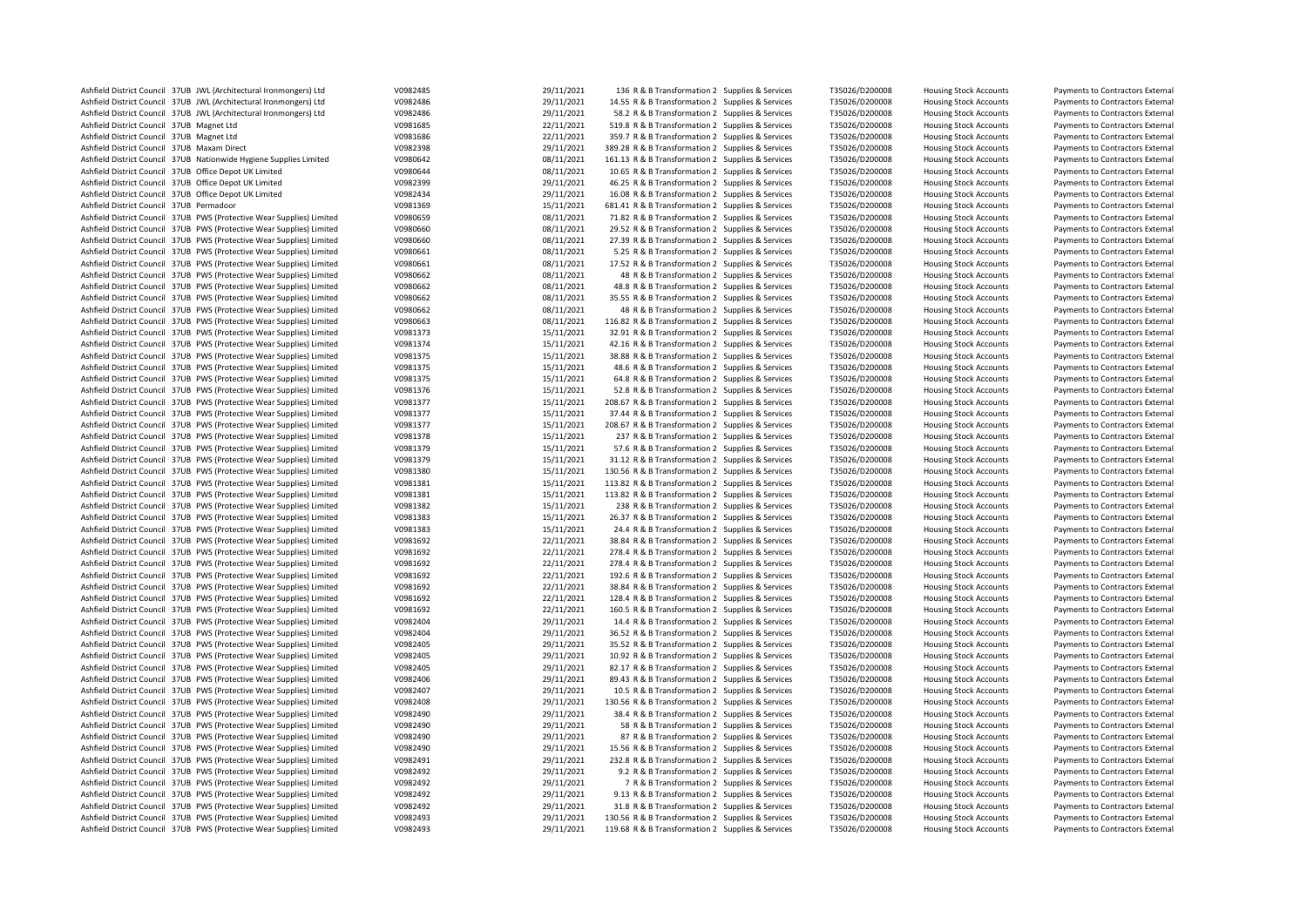| Ashfield District Council 37UB PWS (Protective Wear Supplies) Limited                                                                        | V0982494             | 29/11/2021 | 93.6 R & B Transformation 2 Supplies & Services                                                       | T35026/D200008 | <b>Housing Stock Accounts</b> | Payments to Contractors External                                     |
|----------------------------------------------------------------------------------------------------------------------------------------------|----------------------|------------|-------------------------------------------------------------------------------------------------------|----------------|-------------------------------|----------------------------------------------------------------------|
| Ashfield District Council 37UB PWS (Protective Wear Supplies) Limited                                                                        | V0982494             | 29/11/2021 | 46.8 R & B Transformation 2 Supplies & Services                                                       | T35026/D200008 | <b>Housing Stock Accounts</b> | Payments to Contractors External                                     |
| Ashfield District Council 37UB PWS (Protective Wear Supplies) Limited                                                                        | V0982494             | 29/11/2021 | 93.6 R & B Transformation 2 Supplies & Services                                                       | T35026/D200008 | <b>Housing Stock Accounts</b> | Payments to Contractors External                                     |
| Ashfield District Council 37UB PWS (Protective Wear Supplies) Limited                                                                        | V0982494             | 29/11/2021 | 47.4 R & B Transformation 2 Supplies & Services                                                       | T35026/D200008 | <b>Housing Stock Accounts</b> | Payments to Contractors External                                     |
| Ashfield District Council 37UB PWS (Protective Wear Supplies) Limited                                                                        | V0982494             | 29/11/2021 | 40 R & B Transformation 2 Supplies & Services                                                         | T35026/D200008 | <b>Housing Stock Accounts</b> | Payments to Contractors External                                     |
| Ashfield District Council 37UB Rexel UK Limited                                                                                              | V0980664             | 08/11/2021 | 171.6 R & B Transformation 2 Supplies & Services                                                      | T35026/D200008 | <b>Housing Stock Accounts</b> | Payments to Contractors External                                     |
| Ashfield District Council 37UB Rexel UK Limited                                                                                              | V0980665             | 08/11/2021 | 17.16 R & B Transformation 2 Supplies & Services                                                      | T35026/D200008 | <b>Housing Stock Accounts</b> | Payments to Contractors External                                     |
| Ashfield District Council 37UB Rexel UK Limited                                                                                              | V0980666             | 08/11/2021 | 34.32 R & B Transformation 2 Supplies & Services                                                      | T35026/D200008 | <b>Housing Stock Accounts</b> | Payments to Contractors External                                     |
| Ashfield District Council 37UB Rexel UK Limited                                                                                              | V0980667             | 08/11/2021 | 17.16 R & B Transformation 2 Supplies & Services                                                      | T35026/D200008 | <b>Housing Stock Accounts</b> | Payments to Contractors External                                     |
| Ashfield District Council 37UB Rexel UK Limited                                                                                              | V0980668             | 08/11/2021 | 102.96 R & B Transformation 2 Supplies & Services                                                     | T35026/D200008 | <b>Housing Stock Accounts</b> | Payments to Contractors External                                     |
| Ashfield District Council 37UB Rexel UK Limited                                                                                              | V0981385             | 15/11/2021 | 14.87 R & B Transformation 2 Supplies & Services                                                      | T35026/D200008 | <b>Housing Stock Accounts</b> | Payments to Contractors External                                     |
| Ashfield District Council 37UB Rexel UK Limited                                                                                              | V0981386             | 15/11/2021 | 290 R & B Transformation 2 Supplies & Services                                                        | T35026/D200008 | <b>Housing Stock Accounts</b> | Payments to Contractors External                                     |
| Ashfield District Council 37UB Rexel UK Limited                                                                                              | V0981387             | 15/11/2021 | 44.6 R & B Transformation 2 Supplies & Services                                                       | T35026/D200008 | <b>Housing Stock Accounts</b> | Payments to Contractors External                                     |
| Ashfield District Council 37UB Rexel UK Limited                                                                                              | V0981388             | 15/11/2021 | 29.74 R & B Transformation 2 Supplies & Services                                                      | T35026/D200008 | <b>Housing Stock Accounts</b> | Payments to Contractors External                                     |
| Ashfield District Council 37UB Rexel UK Limited                                                                                              | V0982499             | 29/11/2021 | 180.18 R & B Transformation 2 Supplies & Services                                                     | T35026/D200008 | <b>Housing Stock Accounts</b> | Payments to Contractors External                                     |
| Ashfield District Council 37UB Ritherdon & Co Ltd                                                                                            | V0982413             | 29/11/2021 | 1115.9 R & B Transformation 2 Supplies & Services                                                     | T35026/D200008 | <b>Housing Stock Accounts</b> | Payments to Contractors External                                     |
| Ashfield District Council 37UB Seal Service Ltd                                                                                              | V0981406             | 15/11/2021 | 89.73 R & B Transformation 2 Supplies & Services                                                      | T35026/D200008 | <b>Housing Stock Accounts</b> | Payments to Contractors External                                     |
| Ashfield District Council 37UB Seal Service Ltd                                                                                              | V0981407             | 15/11/2021 | 284.25 R & B Transformation 2 Supplies & Services                                                     | T35026/D200008 | <b>Housing Stock Accounts</b> | Payments to Contractors External                                     |
|                                                                                                                                              | V0981407             |            |                                                                                                       |                |                               |                                                                      |
| Ashfield District Council 37UB Seal Service Ltd                                                                                              |                      | 15/11/2021 | 84.5 R & B Transformation 2 Supplies & Services                                                       | T35026/D200008 | <b>Housing Stock Accounts</b> | Payments to Contractors External                                     |
| Ashfield District Council 37UB Seal Service Ltd                                                                                              | V0981407             | 15/11/2021 | 113.85 R & B Transformation 2 Supplies & Services                                                     | T35026/D200008 | <b>Housing Stock Accounts</b> | Payments to Contractors External                                     |
| Ashfield District Council 37UB Smith Bros (Caer Conan) Wholesale Ltd                                                                         | V0980671             | 08/11/2021 | 66.65 R & B Transformation 2 Supplies & Services                                                      | T35026/D200008 | <b>Housing Stock Accounts</b> | Payments to Contractors External                                     |
| Ashfield District Council 37UB Smith Bros (Caer Conan) Wholesale Ltd                                                                         | V0980672             | 08/11/2021 | 9.5 R & B Transformation 2 Supplies & Services                                                        | T35026/D200008 | <b>Housing Stock Accounts</b> | Payments to Contractors External                                     |
| Ashfield District Council 37UB Smith Bros (Caer Conan) Wholesale Ltd                                                                         | V0980672             | 08/11/2021 | 8.4 R & B Transformation 2 Supplies & Services                                                        | T35026/D200008 | <b>Housing Stock Accounts</b> | Payments to Contractors External                                     |
| Ashfield District Council 37UB Smith Bros (Caer Conan) Wholesale Ltd                                                                         | V0980672             | 08/11/2021 | 19.8 R & B Transformation 2 Supplies & Services                                                       | T35026/D200008 | <b>Housing Stock Accounts</b> | Payments to Contractors External                                     |
| Ashfield District Council 37UB Smith Bros (Caer Conan) Wholesale Ltd                                                                         | V0980672             | 08/11/2021 | 5.36 R & B Transformation 2 Supplies & Services                                                       | T35026/D200008 | <b>Housing Stock Accounts</b> | Payments to Contractors External                                     |
| Ashfield District Council 37UB Smith Bros (Caer Conan) Wholesale Ltd                                                                         | V0980672             | 08/11/2021 | 9.5 R & B Transformation 2 Supplies & Services                                                        | T35026/D200008 | <b>Housing Stock Accounts</b> | Payments to Contractors External                                     |
| Ashfield District Council 37UB Smith Bros (Caer Conan) Wholesale Ltd                                                                         | V0980672             | 08/11/2021 | 19.9 R & B Transformation 2 Supplies & Services                                                       | T35026/D200008 | <b>Housing Stock Accounts</b> | Payments to Contractors External                                     |
| Ashfield District Council 37UB Smith Bros (Caer Conan) Wholesale Ltd                                                                         | V0980672             | 08/11/2021 | 826.8 R & B Transformation 2 Supplies & Services                                                      | T35026/D200008 | <b>Housing Stock Accounts</b> | Payments to Contractors External                                     |
| Ashfield District Council 37UB Smith Bros (Caer Conan) Wholesale Ltd                                                                         | V0980672             | 08/11/2021 | 14.4 R & B Transformation 2 Supplies & Services                                                       | T35026/D200008 | <b>Housing Stock Accounts</b> | Payments to Contractors External                                     |
| Ashfield District Council 37UB Smith Bros (Caer Conan) Wholesale Ltd                                                                         | V0980672             | 08/11/2021 | 61.8 R & B Transformation 2 Supplies & Services                                                       | T35026/D200008 | <b>Housing Stock Accounts</b> | Payments to Contractors External                                     |
| Ashfield District Council 37UB Smith Bros (Caer Conan) Wholesale Ltd                                                                         | V0980672             | 08/11/2021 | 215.22 R & B Transformation 2 Supplies & Services                                                     | T35026/D200008 | <b>Housing Stock Accounts</b> | Payments to Contractors External                                     |
| Ashfield District Council 37UB Smith Bros (Caer Conan) Wholesale Ltd                                                                         | V0980672             | 08/11/2021 | 21.8 R & B Transformation 2 Supplies & Services                                                       | T35026/D200008 | <b>Housing Stock Accounts</b> | Payments to Contractors External                                     |
| Ashfield District Council 37UB Smith Bros (Caer Conan) Wholesale Ltd                                                                         | V0980672             | 08/11/2021 | 70.5 R & B Transformation 2 Supplies & Services                                                       | T35026/D200008 | <b>Housing Stock Accounts</b> | Payments to Contractors External                                     |
| Ashfield District Council 37UB Smith Bros (Caer Conan) Wholesale Ltd                                                                         | V0980672             | 08/11/2021 | 3.2 R & B Transformation 2 Supplies & Services                                                        | T35026/D200008 | <b>Housing Stock Accounts</b> | Payments to Contractors External                                     |
| Ashfield District Council 37UB Smith Bros (Caer Conan) Wholesale Ltd                                                                         | V0980672             | 08/11/2021 | 318.96 R & B Transformation 2 Supplies & Services                                                     | T35026/D200008 | <b>Housing Stock Accounts</b> | Payments to Contractors External                                     |
| Ashfield District Council 37UB Smith Bros (Caer Conan) Wholesale Ltd                                                                         | V0980672             | 08/11/2021 | 318.96 R & B Transformation 2 Supplies & Services                                                     | T35026/D200008 | <b>Housing Stock Accounts</b> | Payments to Contractors External                                     |
| Ashfield District Council 37UB Smith Bros (Caer Conan) Wholesale Ltd                                                                         | V0980672             | 08/11/2021 | 100.5 R & B Transformation 2 Supplies & Services                                                      | T35026/D200008 | <b>Housing Stock Accounts</b> | Payments to Contractors External                                     |
| Ashfield District Council 37UB Smith Bros (Caer Conan) Wholesale Ltd                                                                         | V0980673             | 08/11/2021 | 6.04 R & B Transformation 2 Supplies & Services                                                       | T35026/D200008 | <b>Housing Stock Accounts</b> | Payments to Contractors External                                     |
| Ashfield District Council 37UB Smith Bros (Caer Conan) Wholesale Ltd                                                                         | V0980674             | 08/11/2021 | 626.11 R & B Transformation 2 Supplies & Services                                                     | T35026/D200008 | <b>Housing Stock Accounts</b> | Payments to Contractors External                                     |
| Ashfield District Council 37UB Smith Bros (Caer Conan) Wholesale Ltd                                                                         | V0980675             | 08/11/2021 | 95.52 R & B Transformation 2 Supplies & Services                                                      | T35026/D200008 | <b>Housing Stock Accounts</b> | Payments to Contractors External                                     |
| Ashfield District Council 37UB Smith Bros (Caer Conan) Wholesale Ltd                                                                         | V0980676             | 08/11/2021 | 71.64 R & B Transformation 2 Supplies & Services                                                      | T35026/D200008 | <b>Housing Stock Accounts</b> | Payments to Contractors External                                     |
| Ashfield District Council 37UB Smith Bros (Caer Conan) Wholesale Ltd                                                                         | V0980677             | 08/11/2021 | 47.76 R & B Transformation 2 Supplies & Services                                                      | T35026/D200008 |                               | Payments to Contractors External                                     |
|                                                                                                                                              |                      | 15/11/2021 |                                                                                                       |                | <b>Housing Stock Accounts</b> |                                                                      |
| Ashfield District Council 37UB Smith Bros (Caer Conan) Wholesale Ltd<br>Ashfield District Council 37UB Smith Bros (Caer Conan) Wholesale Ltd | V0981390<br>V0981391 | 15/11/2021 | 348.4 R & B Transformation 2 Supplies & Services<br>5011.6 R & B Transformation 2 Supplies & Services | T35026/D200008 | <b>Housing Stock Accounts</b> | Payments to Contractors External<br>Payments to Contractors External |
|                                                                                                                                              |                      |            |                                                                                                       | T35026/D200008 | <b>Housing Stock Accounts</b> |                                                                      |
| Ashfield District Council 37UB Smith Bros (Caer Conan) Wholesale Ltd                                                                         | V0981392             | 15/11/2021 | 69.36 R & B Transformation 2 Supplies & Services                                                      | T35026/D200008 | <b>Housing Stock Accounts</b> | Payments to Contractors External                                     |
| Ashfield District Council 37UB Smith Bros (Caer Conan) Wholesale Ltd                                                                         | V0981393             | 15/11/2021 | 34.68 R & B Transformation 2 Supplies & Services                                                      | T35026/D200008 | <b>Housing Stock Accounts</b> | Payments to Contractors External                                     |
| Ashfield District Council 37UB Smith Bros (Caer Conan) Wholesale Ltd                                                                         | V0981394             | 15/11/2021 | 6.2 R & B Transformation 2 Supplies & Services                                                        | T35026/D200008 | <b>Housing Stock Accounts</b> | Payments to Contractors External                                     |
| Ashfield District Council 37UB Smith Bros (Caer Conan) Wholesale Ltd                                                                         | V0981395             | 15/11/2021 | 37.17 R & B Transformation 2 Supplies & Services                                                      | T35026/D200008 | <b>Housing Stock Accounts</b> | Payments to Contractors External                                     |
| Ashfield District Council 37UB Smith Bros (Caer Conan) Wholesale Ltd                                                                         | V0981395             | 15/11/2021 | 30.5 R & B Transformation 2 Supplies & Services                                                       | T35026/D200008 | <b>Housing Stock Accounts</b> | Payments to Contractors External                                     |
| Ashfield District Council 37UB Smith Bros (Caer Conan) Wholesale Ltd                                                                         | V0981395             | 15/11/2021 | 30.2 R & B Transformation 2 Supplies & Services                                                       | T35026/D200008 | <b>Housing Stock Accounts</b> | Payments to Contractors External                                     |
| Ashfield District Council 37UB Smith Bros (Caer Conan) Wholesale Ltd                                                                         | V0981395             | 15/11/2021 | 12.6 R & B Transformation 2 Supplies & Services                                                       | T35026/D200008 | <b>Housing Stock Accounts</b> | Payments to Contractors External                                     |
| Ashfield District Council 37UB Smith Bros (Caer Conan) Wholesale Ltd                                                                         | V0981395             | 15/11/2021 | 23.4 R & B Transformation 2 Supplies & Services                                                       | T35026/D200008 | <b>Housing Stock Accounts</b> | Payments to Contractors External                                     |
| Ashfield District Council 37UB Smith Bros (Caer Conan) Wholesale Ltd                                                                         | V0981395             | 15/11/2021 | 95.4 R & B Transformation 2 Supplies & Services                                                       | T35026/D200008 | <b>Housing Stock Accounts</b> | Payments to Contractors External                                     |
| Ashfield District Council 37UB Smith Bros (Caer Conan) Wholesale Ltd                                                                         | V0981395             | 15/11/2021 | 100.66 R & B Transformation 2 Supplies & Services                                                     | T35026/D200008 | <b>Housing Stock Accounts</b> | Payments to Contractors External                                     |
| Ashfield District Council 37UB Smith Bros (Caer Conan) Wholesale Ltd                                                                         | V0981395             | 15/11/2021 | 61.8 R & B Transformation 2 Supplies & Services                                                       | T35026/D200008 | <b>Housing Stock Accounts</b> | Payments to Contractors External                                     |
| Ashfield District Council 37UB Smith Bros (Caer Conan) Wholesale Ltd                                                                         | V0981396             | 15/11/2021 | 826.8 R & B Transformation 2 Supplies & Services                                                      | T35026/D200008 | <b>Housing Stock Accounts</b> | Payments to Contractors External                                     |
| Ashfield District Council 37UB Smith Bros (Caer Conan) Wholesale Ltd                                                                         | V0982414             | 29/11/2021 | 6.2 R & B Transformation 2 Supplies & Services                                                        | T35026/D200008 | <b>Housing Stock Accounts</b> | Payments to Contractors External                                     |
| Ashfield District Council 37UB Smith Bros (Caer Conan) Wholesale Ltd                                                                         | V0982415             | 29/11/2021 | 21 R & B Transformation 2 Supplies & Services                                                         | T35026/D200008 | <b>Housing Stock Accounts</b> | Payments to Contractors External                                     |
| Ashfield District Council 37UB Smith Bros (Caer Conan) Wholesale Ltd                                                                         | V0982416             | 29/11/2021 | 966.9 R & B Transformation 2 Supplies & Services                                                      | T35026/D200008 | <b>Housing Stock Accounts</b> | Payments to Contractors External                                     |
| Ashfield District Council 37UB Smith Bros (Caer Conan) Wholesale Ltd                                                                         | V0982417             | 29/11/2021 | 287.6 R & B Transformation 2 Supplies & Services                                                      | T35026/D200008 | <b>Housing Stock Accounts</b> | Payments to Contractors External                                     |
| Ashfield District Council 37UB Smith Bros (Caer Conan) Wholesale Ltd                                                                         | V0982469             | 29/11/2021 | -12.24 R & B Transformation 2 Supplies & Services                                                     | T35026/D200008 | <b>Housing Stock Accounts</b> | Payments to Contractors External                                     |
| Ashfield District Council 37UB Smith Bros (Caer Conan) Wholesale Ltd                                                                         | V0982501             | 29/11/2021 | 65.07 R & B Transformation 2 Supplies & Services                                                      | T35026/D200008 | <b>Housing Stock Accounts</b> | Payments to Contractors External                                     |
| Ashfield District Council 37UB Smith Bros (Caer Conan) Wholesale Ltd                                                                         | V0982502             | 29/11/2021 | 12.8 R & B Transformation 2 Supplies & Services                                                       | T35026/D200008 | <b>Housing Stock Accounts</b> | Payments to Contractors External                                     |
| Ashfield District Council 37UB Snickers Original Ltd                                                                                         | V0980678             | 08/11/2021 | 103 R & B Transformation 2 Supplies & Services                                                        | T35026/D200008 | <b>Housing Stock Accounts</b> | Payments to Contractors External                                     |
| Ashfield District Council 37UB Snickers Original Ltd                                                                                         | V0980678             | 08/11/2021 | 336.2 R & B Transformation 2 Supplies & Services                                                      | T35026/D200008 | <b>Housing Stock Accounts</b> | Payments to Contractors External                                     |
|                                                                                                                                              |                      |            |                                                                                                       |                |                               |                                                                      |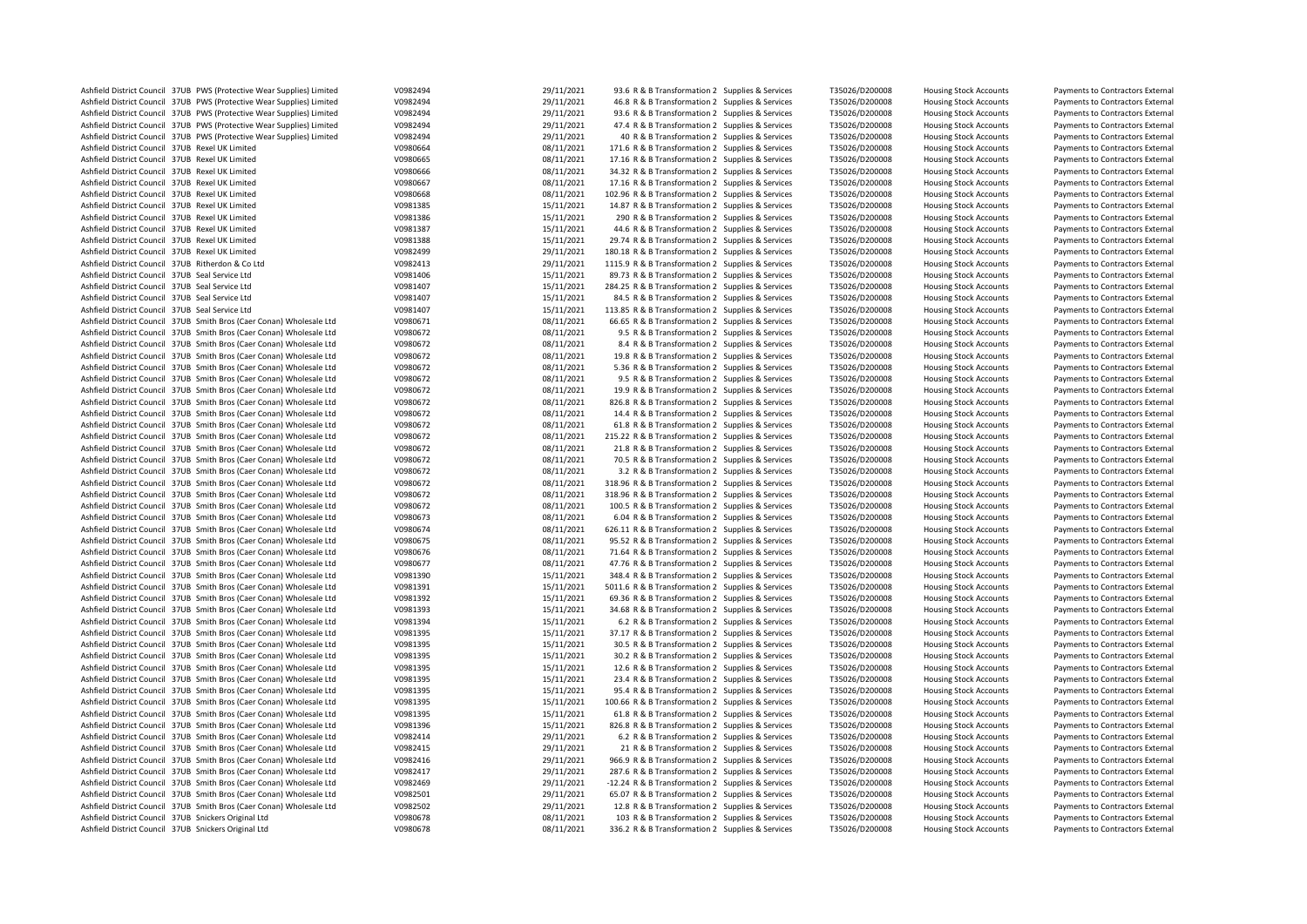| Ashfield District Council 37UB Snickers Original Ltd                    | V0980680 | 08/11/2021 | 515.5 R & B Transformation 2 Supplies & Services                    |                                                                   | T35026/D200008 | <b>Housing Stock Accounts</b> | Payments to Contractors External                                     |
|-------------------------------------------------------------------------|----------|------------|---------------------------------------------------------------------|-------------------------------------------------------------------|----------------|-------------------------------|----------------------------------------------------------------------|
| Ashfield District Council 37UB Snickers Original Ltd                    | V0980680 | 08/11/2021 | 134.48 R & B Transformation 2 Supplies & Services                   |                                                                   | T35026/D200008 | <b>Housing Stock Accounts</b> | Payments to Contractors External                                     |
| Ashfield District Council 37UB Snickers Original Ltd                    | V0980681 | 08/11/2021 | 773.25 R & B Transformation 2 Supplies & Services                   |                                                                   | T35026/D200008 | <b>Housing Stock Accounts</b> | Payments to Contractors External                                     |
| Ashfield District Council 37UB Snickers Original Ltd                    | V0980681 | 08/11/2021 | 25.75 R & B Transformation 2 Supplies & Services                    |                                                                   | T35026/D200008 | <b>Housing Stock Accounts</b> | Payments to Contractors External                                     |
| Ashfield District Council 37UB Snickers Original Ltd                    | V0980693 | 08/11/2021 | 103.1 R & B Transformation 2 Supplies & Services                    |                                                                   | T35026/D200008 | <b>Housing Stock Accounts</b> | Payments to Contractors External                                     |
| Ashfield District Council 37UB Supra UK Ltd t/a The Key Safe Company    | V0980682 | 08/11/2021 | 370.3 R & B Transformation 2 Supplies & Services                    |                                                                   | T35026/D200008 | <b>Housing Stock Accounts</b> | Payments to Contractors External                                     |
| Ashfield District Council 37UB Supra UK Ltd t/a The Key Safe Company    | V0982418 | 29/11/2021 | 370.3 R & B Transformation 2 Supplies & Services                    |                                                                   | T35026/D200008 | <b>Housing Stock Accounts</b> | Payments to Contractors External                                     |
| Ashfield District Council 37UB Terratruck Distribution Services Ltd     | V0981397 | 15/11/2021 | 31.4 R & B Transformation 2 Supplies & Services                     |                                                                   | T35026/D200008 | <b>Housing Stock Accounts</b> | Payments to Contractors External                                     |
| Ashfield District Council 37UB Trentside Fixings Limited                | V0981404 | 15/11/2021 | 7 R & B Transformation 2 Supplies & Services                        |                                                                   | T35026/D200008 | <b>Housing Stock Accounts</b> | Payments to Contractors External                                     |
| Ashfield District Council 37UB Trentside Fixings Limited                | V0981404 | 15/11/2021 | 25.71 R & B Transformation 2 Supplies & Services                    |                                                                   | T35026/D200008 | <b>Housing Stock Accounts</b> |                                                                      |
| Ashfield District Council 37UB Trentside Fixings Limited                | V0981405 | 15/11/2021 | 22.5 R & B Transformation 2 Supplies & Services                     |                                                                   | T35026/D200008 | <b>Housing Stock Accounts</b> | Payments to Contractors External<br>Payments to Contractors External |
|                                                                         |          |            |                                                                     |                                                                   |                |                               |                                                                      |
| Ashfield District Council 37UB Trentside Fixings Limited                | V0981405 | 15/11/2021 | 7.2 R & B Transformation 2 Supplies & Services                      |                                                                   | T35026/D200008 | <b>Housing Stock Accounts</b> | Payments to Contractors External                                     |
| Ashfield District Council 37UB Trentside Fixings Limited                | V0981405 | 15/11/2021 | 32.4 R & B Transformation 2 Supplies & Services                     |                                                                   | T35026/D200008 | <b>Housing Stock Accounts</b> | Payments to Contractors External                                     |
| Ashfield District Council 37UB Trentside Fixings Limited                | V0981405 | 15/11/2021 | 60.09 R & B Transformation 2 Supplies & Services                    |                                                                   | T35026/D200008 | <b>Housing Stock Accounts</b> | Payments to Contractors External                                     |
| Ashfield District Council 37UB Trentside Fixings Limited                | V0982506 | 29/11/2021 | 10.58 R & B Transformation 2 Supplies & Services                    |                                                                   | T35026/D200008 | <b>Housing Stock Accounts</b> | Payments to Contractors External                                     |
| Ashfield District Council 37UB Trentside Fixings Limited                | V0982506 | 29/11/2021 | 11.68 R & B Transformation 2 Supplies & Services                    |                                                                   | T35026/D200008 | <b>Housing Stock Accounts</b> | Payments to Contractors External                                     |
| Ashfield District Council 37UB Trentside Fixings Limited                | V0982506 | 29/11/2021 | 9.8 R & B Transformation 2 Supplies & Services                      |                                                                   | T35026/D200008 | <b>Housing Stock Accounts</b> | Payments to Contractors External                                     |
| Ashfield District Council 37UB Trentside Fixings Limited                | V0982506 | 29/11/2021 | 29.54 R & B Transformation 2 Supplies & Services                    |                                                                   | T35026/D200008 | <b>Housing Stock Accounts</b> | Payments to Contractors External                                     |
| Ashfield District Council 37UB Trentside Fixings Limited                | V0982506 | 29/11/2021 | 22.5 R & B Transformation 2 Supplies & Services                     |                                                                   | T35026/D200008 | <b>Housing Stock Accounts</b> | Payments to Contractors External                                     |
| Ashfield District Council 37UB Trentside Fixings Limited                | V0982506 | 29/11/2021 | 41.61 R & B Transformation 2 Supplies & Services                    |                                                                   | T35026/D200008 | <b>Housing Stock Accounts</b> | Payments to Contractors External                                     |
| Ashfield District Council 37UB Trentside Fixings Limited                | V0982506 | 29/11/2021 | 5.18 R & B Transformation 2 Supplies & Services                     |                                                                   | T35026/D200008 | <b>Housing Stock Accounts</b> | Payments to Contractors External                                     |
| Ashfield District Council 37UB Trentside Fixings Limited                | V0982506 | 29/11/2021 | 12.92 R & B Transformation 2 Supplies & Services                    |                                                                   | T35026/D200008 | <b>Housing Stock Accounts</b> | Payments to Contractors External                                     |
| Ashfield District Council 37UB Wolseley UK Limited                      | V0982507 | 29/11/2021 | 47.34 R & B Transformation 2 Supplies & Services                    |                                                                   | T35026/D200008 | <b>Housing Stock Accounts</b> | Payments to Contractors External                                     |
| Ashfield District Council 37UB Wolseley UK Limited                      | V0982510 | 29/11/2021 | 173.44 R & B Transformation 2 Supplies & Services                   |                                                                   | T35026/D200008 | <b>Housing Stock Accounts</b> | Payments to Contractors External                                     |
| Ashfield District Council 37UB Wolseley UK Limited                      | V0982511 | 29/11/2021 | 71 R & B Transformation 2 Supplies & Services                       |                                                                   | T35026/D200008 | <b>Housing Stock Accounts</b> | Payments to Contractors External                                     |
| Ashfield District Council 37UB Wolseley UK Limited                      | V0982513 | 29/11/2021 | 17.34 R & B Transformation 2 Supplies & Services                    |                                                                   | T35026/D200008 | <b>Housing Stock Accounts</b> | Payments to Contractors External                                     |
| Ashfield District Council 37UB Wolseley UK Limited                      | V0982518 | 29/11/2021 | 61.69 R & B Transformation 2 Supplies & Services                    |                                                                   | T35026/D200008 | <b>Housing Stock Accounts</b> | Payments to Contractors External                                     |
| Ashfield District Council 37UB Wolseley UK Limited                      | V0982518 | 29/11/2021 | 21.92 R & B Transformation 2 Supplies & Services                    |                                                                   | T35026/D200008 | <b>Housing Stock Accounts</b> | Payments to Contractors External                                     |
| Ashfield District Council 37UB Wood Lane Timber Merchants Ltd           | V0980692 | 08/11/2021 | 169.2 R & B Transformation 2 Supplies & Services                    |                                                                   | T35026/D200008 | <b>Housing Stock Accounts</b> | Payments to Contractors External                                     |
| Ashfield District Council 37UB Wood Lane Timber Merchants Ltd           | V0980692 | 08/11/2021 | 118.5 R & B Transformation 2 Supplies & Services                    |                                                                   | T35026/D200008 | <b>Housing Stock Accounts</b> | Payments to Contractors External                                     |
| Ashfield District Council 37UB Wood Lane Timber Merchants Ltd           | V0980692 | 08/11/2021 | 350 R & B Transformation 2 Supplies & Services                      |                                                                   | T35026/D200008 | <b>Housing Stock Accounts</b> | Payments to Contractors External                                     |
|                                                                         |          |            |                                                                     |                                                                   |                |                               |                                                                      |
| Ashfield District Council 37UB Wood Lane Timber Merchants Ltd           | V0980692 | 08/11/2021 | 246.84 R & B Transformation 2 Supplies & Services                   |                                                                   | T35026/D200008 | <b>Housing Stock Accounts</b> | Payments to Contractors External                                     |
| Ashfield District Council 37UB Wood Lane Timber Merchants Ltd           | V0980692 | 08/11/2021 | 648 R & B Transformation 2 Supplies & Services                      |                                                                   | T35026/D200008 | <b>Housing Stock Accounts</b> | Payments to Contractors External                                     |
| Ashfield District Council 37UB Wood Lane Timber Merchants Ltd           | V0981408 | 15/11/2021 | 214 R & B Transformation 2 Supplies & Services                      |                                                                   | T35026/D200008 | <b>Housing Stock Accounts</b> | Payments to Contractors External                                     |
| Ashfield District Council 37UB Wood Lane Timber Merchants Ltd           | V0982433 | 29/11/2021 | 237 R & B Transformation 2 Supplies & Services                      |                                                                   | T35026/D200008 | <b>Housing Stock Accounts</b> | Payments to Contractors External                                     |
| Ashfield District Council 37UB Airport Bearing Company Limited          | V0980320 | 04/11/2021 | 34.05 Place & Communities 2 Transport Related Expenses T35002/C011  |                                                                   |                | <b>Stock Account</b>          | Parts                                                                |
| Ashfield District Council 37UB B & B Tractors                           | V0980889 | 11/11/2021 | 115.02 Place & Communities 2 Transport Related Expenses T35002/C011 |                                                                   |                | <b>Stock Account</b>          | Parts                                                                |
| Ashfield District Council 37UB Bapp Industrial Supplies (Mansfield) Ltd | V0979880 | 04/11/2021 |                                                                     | 9.88 Place & Communities 2 Transport Related Expenses T35002/C011 |                | <b>Stock Account</b>          | Parts                                                                |
| Ashfield District Council 37UB Bucher Municipal Limited                 | V0980272 | 04/11/2021 | 12.42 Place & Communities 2 Transport Related Expenses T35002/C011  |                                                                   |                | <b>Stock Account</b>          | Parts                                                                |
| Ashfield District Council 37UB Bucher Municipal Limited                 | V0980272 | 04/11/2021 | 27.88 Place & Communities 2 Transport Related Expenses T35002/C011  |                                                                   |                | <b>Stock Account</b>          | Parts                                                                |
| Ashfield District Council 37UB Bucher Municipal Limited                 | V0980372 | 04/11/2021 | 1.48 Place & Communities 2 Transport Related Expenses T35002/C011   |                                                                   |                | <b>Stock Account</b>          | Parts                                                                |
| Ashfield District Council 37UB Bucher Municipal Limited                 | V0980372 | 04/11/2021 | 170.48 Place & Communities 2 Transport Related Expenses T35002/C011 |                                                                   |                | <b>Stock Account</b>          | Parts                                                                |
| Ashfield District Council 37UB Bucher Municipal Limited                 | V0980372 | 04/11/2021 | 13.76 Place & Communities 2 Transport Related Expenses T35002/C011  |                                                                   |                | <b>Stock Account</b>          | Parts                                                                |
| Ashfield District Council 37UB Burrows Recovery                         | V0980861 | 11/11/2021 | 227.5 Place & Communities 2 Transport Related Expenses T35002/C011  |                                                                   |                | <b>Stock Account</b>          | Parts                                                                |
| Ashfield District Council 37UB Byron Upholstery                         | V0981667 | 18/11/2021 |                                                                     | 150 Place & Communities 2 Transport Related Expenses T35002/C011  |                | <b>Stock Account</b>          | Parts                                                                |
| Ashfield District Council 37UB Byron Upholstery                         | V0981667 | 18/11/2021 |                                                                     | 136 Place & Communities 2 Transport Related Expenses T35002/C011  |                | <b>Stock Account</b>          | Parts                                                                |
| Ashfield District Council 37UB Byron Upholstery                         | V0981667 | 18/11/2021 |                                                                     | 75 Place & Communities 2 Transport Related Expenses T35002/C011   |                | <b>Stock Account</b>          | Parts                                                                |
| Ashfield District Council 37UB Certas Energy UK Ltd t/a Pace Fuelcare   | V0980315 | 04/11/2021 | 699.3 Place & Communities 2 Supplies & Services                     |                                                                   | T35001/D001004 | <b>Stock Account</b>          | Chemicals and Materials Purchase                                     |
| Ashfield District Council 37UB Certas Energy UK Ltd t/a Pace Fuelcare   | V0980851 | 11/11/2021 | 17600.64 Place & Communities 2 Supplies & Services                  |                                                                   | T35001/D001004 | <b>Stock Account</b>          | Chemicals and Materials Purchase                                     |
| Ashfield District Council 37UB Certas Energy UK Ltd t/a Pace Fuelcare   | V0981663 | 18/11/2021 | 19577.19 Place & Communities 2 Supplies & Services                  |                                                                   | T35001/D001004 | <b>Stock Account</b>          | Chemicals and Materials Purchase                                     |
| Ashfield District Council 37UB Certas Energy UK Ltd t/a Pace Fuelcare   | V0981899 | 25/11/2021 | 644.04 Place & Communities 2 Supplies & Services                    |                                                                   | T35001/D001004 | <b>Stock Account</b>          | Chemicals and Materials Purchase                                     |
|                                                                         |          |            |                                                                     |                                                                   |                |                               |                                                                      |
| Ashfield District Council 37UB Chemodex Ltd                             | V0980898 | 11/11/2021 | 312 Place & Communities 2 Supplies & Services                       |                                                                   | T35001/D001004 | <b>Stock Account</b>          | Chemicals and Materials Purchase                                     |
| Ashfield District Council 37UB Davmac Spares Ltd                        | V0980298 | 04/11/2021 |                                                                     | 450 Place & Communities 2 Transport Related Expenses T35004/C005  |                | <b>Stock Account</b>          | Lubricants                                                           |
| Ashfield District Council 37UB Daymac Spares Ltd                        | V0980419 | 04/11/2021 | 41.57 Place & Communities 2 Transport Related Expenses T35004/C005  |                                                                   |                | <b>Stock Account</b>          | Lubricants                                                           |
| Ashfield District Council 37UB Davmac Spares Ltd                        | V0980424 | 04/11/2021 | 41.57 Place & Communities 2 Transport Related Expenses T35004/C005  |                                                                   |                | <b>Stock Account</b>          | Lubricants                                                           |
| Ashfield District Council 37UB Davmac Spares Ltd                        | V0980539 | 04/11/2021 | 14.59 Place & Communities 2 Transport Related Expenses T35002/C011  |                                                                   |                | <b>Stock Account</b>          | Parts                                                                |
| Ashfield District Council 37UB Davmac Spares Ltd                        | V0980545 | 04/11/2021 |                                                                     | 6.62 Place & Communities 2 Transport Related Expenses T35002/C011 |                | <b>Stock Account</b>          | Parts                                                                |
| Ashfield District Council 37UB Davmac Spares Ltd                        | V0980545 | 04/11/2021 |                                                                     | 6.62 Place & Communities 2 Transport Related Expenses T35002/C011 |                | <b>Stock Account</b>          | Parts                                                                |
| Ashfield District Council 37UB Davmac Spares Ltd                        | V0980545 | 04/11/2021 |                                                                     | 1.55 Place & Communities 2 Transport Related Expenses T35002/C011 |                | <b>Stock Account</b>          | Parts                                                                |
| Ashfield District Council 37UB Davmac Spares Ltd                        | V0980838 | 11/11/2021 |                                                                     | 6.84 Place & Communities 2 Transport Related Expenses T35002/C011 |                | <b>Stock Account</b>          | Parts                                                                |
| Ashfield District Council 37UB Davmac Spares Ltd                        | V0980852 | 11/11/2021 | 54.81 Place & Communities 2 Transport Related Expenses T35002/C011  |                                                                   |                | <b>Stock Account</b>          | Parts                                                                |
| Ashfield District Council 37UB Davmac Spares Ltd                        | V0980956 | 11/11/2021 |                                                                     | 6.62 Place & Communities 2 Transport Related Expenses T35002/C011 |                | <b>Stock Account</b>          | Parts                                                                |
| Ashfield District Council 37UB Davmac Spares Ltd                        | V0981028 | 11/11/2021 | 14.59 Place & Communities 2 Transport Related Expenses T35002/C011  |                                                                   |                | <b>Stock Account</b>          | Parts                                                                |
| Ashfield District Council 37UB Davmac Spares Ltd                        | V0981028 | 11/11/2021 | 12.18 Place & Communities 2 Transport Related Expenses T35002/C011  |                                                                   |                | <b>Stock Account</b>          | Parts                                                                |
| Ashfield District Council 37UB Davmac Spares Ltd                        | V0981029 | 11/11/2021 |                                                                     | 4.14 Place & Communities 2 Transport Related Expenses T35002/C011 |                | <b>Stock Account</b>          | Parts                                                                |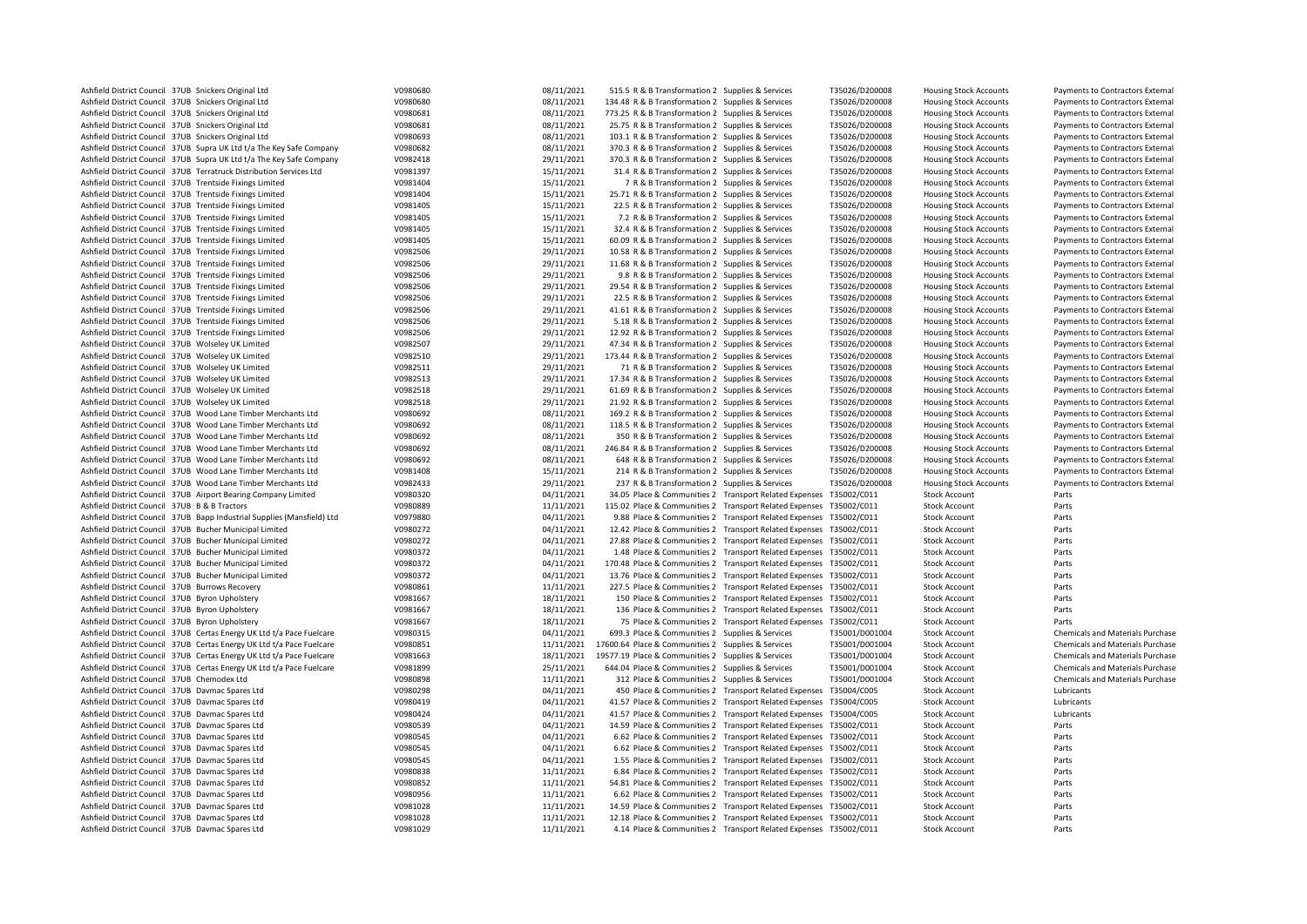| Ashfield District Council 37UB Davmac Spares Ltd           |                                                                                                                                      | V0981450             | 11/11/2021               | 45.38 Place & Communities 2 Transport Related Expenses T35002/C011                                                                       |                                                                 |             | <b>Stock Account</b>                         | Parts          |
|------------------------------------------------------------|--------------------------------------------------------------------------------------------------------------------------------------|----------------------|--------------------------|------------------------------------------------------------------------------------------------------------------------------------------|-----------------------------------------------------------------|-------------|----------------------------------------------|----------------|
| Ashfield District Council 37UB Davmac Spares Ltd           |                                                                                                                                      | V0981489             | 18/11/2021               |                                                                                                                                          | -4 Place & Communities 2 Transport Related Expenses             | T35002/c011 | <b>Stock Account</b>                         | Parts          |
| Ashfield District Council 37UB Davmac Spares Ltd           |                                                                                                                                      | V0981490             | 18/11/2021               |                                                                                                                                          | 4 Place & Communities 2 Transport Related Expenses T35002/C011  |             | <b>Stock Account</b>                         | Parts          |
| Ashfield District Council 37UB Davmac Spares Ltd           |                                                                                                                                      | V0981523             | 18/11/2021               |                                                                                                                                          | 23 Place & Communities 2 Transport Related Expenses T35002/C011 |             | <b>Stock Account</b>                         | Parts          |
| Ashfield District Council 37UB Davmac Spares Ltd           |                                                                                                                                      | V0981524             | 18/11/2021               | 26.1 Place & Communities 2 Transport Related Expenses T35002/C011                                                                        |                                                                 |             | <b>Stock Account</b>                         | Parts          |
| Ashfield District Council 37UB Davmac Spares Ltd           |                                                                                                                                      | V0981668             | 18/11/2021               | 8.52 Place & Communities 2 Transport Related Expenses T35002/C011                                                                        |                                                                 |             | <b>Stock Account</b>                         | Parts          |
|                                                            |                                                                                                                                      |                      | 18/11/2021               |                                                                                                                                          |                                                                 |             |                                              | Parts          |
| Ashfield District Council 37UB Davmac Spares Ltd           |                                                                                                                                      | V0981669             |                          | 28.49 Place & Communities 2 Transport Related Expenses T35002/C011                                                                       |                                                                 |             | <b>Stock Account</b>                         |                |
| Ashfield District Council 37UB Davmac Spares Ltd           |                                                                                                                                      | V0981674             | 18/11/2021               | 22.99 Place & Communities 2 Transport Related Expenses T35002/C011                                                                       |                                                                 |             | <b>Stock Account</b>                         | Parts          |
| Ashfield District Council 37UB Davmac Spares Ltd           |                                                                                                                                      | V0981868             | 25/11/2021               | 15.86 Place & Communities 2 Transport Related Expenses                                                                                   |                                                                 | T35002/C011 | <b>Stock Account</b>                         | Parts          |
| Ashfield District Council 37UB Davmac Spares Ltd           |                                                                                                                                      | V0981902             | 25/11/2021               | 118.79 Place & Communities 2 Transport Related Expenses T35002/C011                                                                      |                                                                 |             | <b>Stock Account</b>                         | Parts          |
| Ashfield District Council 37UB Davmac Spares Ltd           |                                                                                                                                      | V0981940             | 25/11/2021               | 6.18 Place & Communities 2 Transport Related Expenses T35002/C011                                                                        |                                                                 |             | <b>Stock Account</b>                         | Parts          |
| Ashfield District Council 37UB Davmac Spares Ltd           |                                                                                                                                      | V0981941             | 25/11/2021               | 6.62 Place & Communities 2 Transport Related Expenses T35002/C011                                                                        |                                                                 |             | <b>Stock Account</b>                         | Parts          |
| Ashfield District Council 37UB Davmac Spares Ltd           |                                                                                                                                      | V0981941             | 25/11/2021               | 6.62 Place & Communities 2 Transport Related Expenses T35002/C011                                                                        |                                                                 |             | <b>Stock Account</b>                         | Parts          |
| Ashfield District Council 37UB Davmac Spares Ltd           |                                                                                                                                      | V0982519             | 25/11/2021               | 16.12 Place & Communities 2 Transport Related Expenses T35002/C011                                                                       |                                                                 |             | <b>Stock Account</b>                         | Parts          |
| Ashfield District Council 37UB Dennis Eagle Limited        |                                                                                                                                      | V0979916             | 04/11/2021               | 634.96 Place & Communities 2 Transport Related Expenses                                                                                  |                                                                 | T35002/C011 | <b>Stock Account</b>                         | Parts          |
| Ashfield District Council 37UB Dennis Eagle Limited        |                                                                                                                                      | V0979916             | 04/11/2021               | 10.46 Place & Communities 2 Transport Related Expenses                                                                                   |                                                                 | T35002/C011 | <b>Stock Account</b>                         | Parts          |
| Ashfield District Council 37UB Dennis Eagle Limited        |                                                                                                                                      | V0980237             | 04/11/2021               | 228.09 Place & Communities 2 Transport Related Expenses T35002/C011                                                                      |                                                                 |             | <b>Stock Account</b>                         | Parts          |
| Ashfield District Council 37UB Dennis Eagle Limited        |                                                                                                                                      | V0980301             | 04/11/2021               | 341.48 Place & Communities 2 Transport Related Expenses T35002/C011                                                                      |                                                                 |             | <b>Stock Account</b>                         | Parts          |
| Ashfield District Council 37UB Dennis Eagle Limited        |                                                                                                                                      | V0980415             | 04/11/2021               | 45.29 Place & Communities 2 Transport Related Expenses T35002/C011                                                                       |                                                                 |             | <b>Stock Account</b>                         | Parts          |
| Ashfield District Council 37UB Dennis Eagle Limited        |                                                                                                                                      | V0980415             | 04/11/2021               | 64.04 Place & Communities 2 Transport Related Expenses T35002/C011                                                                       |                                                                 |             | <b>Stock Account</b>                         | Parts          |
| Ashfield District Council 37UB Dennis Eagle Limited        |                                                                                                                                      | V0980415             | 04/11/2021               | 238.49 Place & Communities 2 Transport Related Expenses T35002/C011                                                                      |                                                                 |             | <b>Stock Account</b>                         | Parts          |
| Ashfield District Council 37UB Dennis Eagle Limited        |                                                                                                                                      | V0980837             | 11/11/2021               | 59.89 Place & Communities 2 Transport Related Expenses                                                                                   |                                                                 | T35002/C011 | <b>Stock Account</b>                         | Parts          |
| Ashfield District Council 37UB Dennis Eagle Limited        |                                                                                                                                      | V0980837             | 11/11/2021               | 61.04 Place & Communities 2 Transport Related Expenses T35002/C011                                                                       |                                                                 |             | <b>Stock Account</b>                         | Parts          |
| Ashfield District Council 37UB Dennis Eagle Limited        |                                                                                                                                      | V0980952             | 11/11/2021               | 3.97 Place & Communities 2 Transport Related Expenses T35002/C011                                                                        |                                                                 |             | <b>Stock Account</b>                         | Parts          |
| Ashfield District Council 37UB Dennis Eagle Limited        |                                                                                                                                      | V0980952             | 11/11/2021               | 12.9 Place & Communities 2 Transport Related Expenses T35002/C011                                                                        |                                                                 |             | <b>Stock Account</b>                         | Parts          |
| Ashfield District Council 37UB Dennis Eagle Limited        |                                                                                                                                      | V0980958             | 11/11/2021               | 372.19 Place & Communities 2 Transport Related Expenses T35002/C011                                                                      |                                                                 |             | <b>Stock Account</b>                         | Parts          |
| Ashfield District Council 37UB Dennis Eagle Limited        |                                                                                                                                      | V0981021             | 11/11/2021               | 24.53 Place & Communities 2 Transport Related Expenses T35002/C011                                                                       |                                                                 |             | <b>Stock Account</b>                         | Parts          |
| Ashfield District Council 37UB Dennis Eagle Limited        |                                                                                                                                      | V0981021             | 11/11/2021               | 115.52 Place & Communities 2 Transport Related Expenses T35002/C011                                                                      |                                                                 |             | <b>Stock Account</b>                         | Parts          |
| Ashfield District Council 37UB Dennis Eagle Limited        |                                                                                                                                      | V0981021             | 11/11/2021               | 372.19 Place & Communities 2 Transport Related Expenses                                                                                  |                                                                 | T35002/C011 | <b>Stock Account</b>                         | Parts          |
| Ashfield District Council 37UB Dennis Eagle Limited        |                                                                                                                                      | V0981022             | 11/11/2021               | 215.2 Place & Communities 2 Transport Related Expenses T35002/C011                                                                       |                                                                 |             | <b>Stock Account</b>                         | Parts          |
| Ashfield District Council 37UB Dennis Eagle Limited        |                                                                                                                                      | V0981023             | 11/11/2021               | 34.46 Place & Communities 2 Transport Related Expenses T35002/C011                                                                       |                                                                 |             | <b>Stock Account</b>                         | Parts          |
| Ashfield District Council 37UB Dennis Eagle Limited        |                                                                                                                                      | V0981023             | 11/11/2021               | 56.03 Place & Communities 2 Transport Related Expenses T35002/C011                                                                       |                                                                 |             | <b>Stock Account</b>                         | Parts          |
| Ashfield District Council 37UB Dennis Eagle Limited        |                                                                                                                                      | V0981023             | 11/11/2021               | 41.47 Place & Communities 2 Transport Related Expenses T35002/C011                                                                       |                                                                 |             | <b>Stock Account</b>                         | Parts          |
| Ashfield District Council 37UB Dennis Eagle Limited        |                                                                                                                                      | V0980285             | 18/11/2021               | 634.96 Place & Communities 2 Transport Related Expenses T35002/C011                                                                      |                                                                 |             | <b>Stock Account</b>                         | Parts          |
| Ashfield District Council 37UB Dennis Eagle Limited        |                                                                                                                                      | V0981026             | 18/11/2021               | -634.96 Place & Communities 2 Transport Related Expenses                                                                                 |                                                                 | T35002/C011 | <b>Stock Account</b>                         | Parts          |
| Ashfield District Council 37UB Dennis Eagle Limited        |                                                                                                                                      | V0981535             | 18/11/2021               | 372.19 Place & Communities 2 Transport Related Expenses T35002/C011                                                                      |                                                                 |             | <b>Stock Account</b>                         | Parts          |
| Ashfield District Council 37UB Dennis Eagle Limited        |                                                                                                                                      | V0981556             | 18/11/2021               | 192.61 Place & Communities 2 Transport Related Expenses T35002/C011                                                                      |                                                                 |             | <b>Stock Account</b>                         | Parts          |
| Ashfield District Council 37UB Dennis Eagle Limited        |                                                                                                                                      | V0981557             | 18/11/2021               | 35.44 Place & Communities 2 Transport Related Expenses T35002/C011                                                                       |                                                                 |             | <b>Stock Account</b>                         | Parts          |
| Ashfield District Council 37UB Dennis Eagle Limited        |                                                                                                                                      | V0981601             | 18/11/2021               | 678.34 Place & Communities 2 Transport Related Expenses T35002/C011                                                                      |                                                                 |             | <b>Stock Account</b>                         | Parts          |
| Ashfield District Council 37UB Dennis Eagle Limited        |                                                                                                                                      | V0981623             | 18/11/2021               | 233.64 Place & Communities 2 Transport Related Expenses T35002/C011                                                                      |                                                                 |             | <b>Stock Account</b>                         | Parts          |
| Ashfield District Council 37UB Dennis Eagle Limited        |                                                                                                                                      | V0981623             | 18/11/2021               | 43.66 Place & Communities 2 Transport Related Expenses T35002/C011                                                                       |                                                                 |             | <b>Stock Account</b>                         | Parts          |
| Ashfield District Council 37UB Dennis Eagle Limited        |                                                                                                                                      | V0981894             | 25/11/2021               | 64.04 Place & Communities 2 Transport Related Expenses                                                                                   |                                                                 | T35002/C011 | <b>Stock Account</b>                         | Parts          |
| Ashfield District Council 37UB Dennis Eagle Limited        |                                                                                                                                      | V0981894             | 25/11/2021               | 47.94 Place & Communities 2 Transport Related Expenses T35002/C011                                                                       |                                                                 |             | <b>Stock Account</b>                         | Parts          |
| Ashfield District Council 37UB Dennis Eagle Limited        |                                                                                                                                      | V0981894             | 25/11/2021               | 17.73 Place & Communities 2 Transport Related Expenses T35002/C011                                                                       |                                                                 |             | <b>Stock Account</b>                         | Parts          |
| Ashfield District Council 37UB Dennis Eagle Limited        |                                                                                                                                      | V0981894             | 25/11/2021               | 5.18 Place & Communities 2 Transport Related Expenses T35002/C011                                                                        |                                                                 |             | <b>Stock Account</b>                         | Parts          |
| Ashfield District Council 37UB Dennis Eagle Limited        |                                                                                                                                      | V0981942             | 25/11/2021               | 91.06 Place & Communities 2 Transport Related Expenses T35002/C011                                                                       |                                                                 |             | <b>Stock Account</b>                         | Parts          |
| Ashfield District Council 37UB Dennis Eagle Limited        |                                                                                                                                      | V0982457             | 25/11/2021               | 96.71 Place & Communities 2 Transport Related Expenses T35002/C011                                                                       |                                                                 |             | <b>Stock Account</b>                         | Parts          |
| Ashfield District Council 37UB Dennis Eagle Limited        |                                                                                                                                      | V0982457             | 25/11/2021               | 86.11 Place & Communities 2 Transport Related Expenses                                                                                   |                                                                 | T35002/C011 | <b>Stock Account</b>                         | Parts          |
| Ashfield District Council 37UB Dennis Eagle Limited        |                                                                                                                                      | V0982457             | 25/11/2021               | 1092.74 Place & Communities 2 Transport Related Expenses T35002/C011                                                                     |                                                                 |             | <b>Stock Account</b>                         | Parts          |
| Ashfield District Council 37UB Eurotrucks (Mansfield) Ltd  |                                                                                                                                      | V0980537             | 04/11/2021               |                                                                                                                                          | 30 Place & Communities 2 Transport Related Expenses T35002/C011 |             | <b>Stock Account</b>                         | Parts          |
| Ashfield District Council 37UB Eurotrucks (Mansfield) Ltd  |                                                                                                                                      | V0981494             | 18/11/2021               | 152 Place & Communities 2 Transport Related Expenses T35002/C011                                                                         |                                                                 |             | <b>Stock Account</b>                         | Parts          |
| Ashfield District Council 37UB Eurotrucks (Mansfield) Ltd  |                                                                                                                                      | V0981494             | 18/11/2021               |                                                                                                                                          | 43 Place & Communities 2 Transport Related Expenses T35002/C011 |             | <b>Stock Account</b>                         | Parts          |
| Ashfield District Council 37UB Express Hose & Fittings Ltd |                                                                                                                                      | V0980250             | 04/11/2021               | 273.61 Place & Communities 2 Transport Related Expenses T35002/C011                                                                      |                                                                 |             | <b>Stock Account</b>                         | Parts          |
| Ashfield District Council 37UB Express Hose & Fittings Ltd |                                                                                                                                      | V0980557             | 04/11/2021               |                                                                                                                                          |                                                                 |             |                                              | Parts          |
|                                                            |                                                                                                                                      | V0980808             |                          | 53.99 Place & Communities 2 Transport Related Expenses T35002/C011                                                                       |                                                                 | T35002/C011 | <b>Stock Account</b><br><b>Stock Account</b> | Parts          |
| Ashfield District Council 37UB Express Hose & Fittings Ltd |                                                                                                                                      |                      | 04/11/2021<br>11/11/2021 | 93.04 Place & Communities 2 Transport Related Expenses                                                                                   |                                                                 |             |                                              |                |
| Ashfield District Council 37UB Express Hose & Fittings Ltd | Ashfield District Council 37UB Ford Motor Company T/A Parts Plus                                                                     | V0980901             | 04/11/2021               | 131.66 Place & Communities 2 Transport Related Expenses T35002/C011                                                                      |                                                                 |             | <b>Stock Account</b>                         | Parts<br>Parts |
|                                                            |                                                                                                                                      | V0980299             |                          | 6.42 Place & Communities 2 Transport Related Expenses T35002/C011                                                                        |                                                                 |             | <b>Stock Account</b>                         |                |
|                                                            | Ashfield District Council 37UB Ford Motor Company T/A Parts Plus                                                                     | V0980299             | 04/11/2021               | 14.4 Place & Communities 2 Transport Related Expenses T35002/C011                                                                        |                                                                 |             | <b>Stock Account</b>                         | Parts          |
|                                                            | Ashfield District Council 37UB Ford Motor Company T/A Parts Plus                                                                     | V0980299             | 04/11/2021               | 13.39 Place & Communities 2 Transport Related Expenses T35002/C011                                                                       |                                                                 |             | <b>Stock Account</b>                         | Parts          |
|                                                            | Ashfield District Council 37UB Ford Motor Company T/A Parts Plus                                                                     | V0980299             | 04/11/2021               | 13.42 Place & Communities 2 Transport Related Expenses T35002/C011                                                                       |                                                                 |             | <b>Stock Account</b>                         | Parts          |
|                                                            | Ashfield District Council 37UB Ford Motor Company T/A Parts Plus<br>Ashfield District Council 37UB Ford Motor Company T/A Parts Plus | V0980299<br>V0980299 | 04/11/2021<br>04/11/2021 | 14.4 Place & Communities 2 Transport Related Expenses T35002/C011<br>32.08 Place & Communities 2 Transport Related Expenses T35002/C011  |                                                                 |             | <b>Stock Account</b><br><b>Stock Account</b> | Parts<br>Parts |
|                                                            |                                                                                                                                      |                      |                          |                                                                                                                                          |                                                                 |             |                                              |                |
|                                                            | Ashfield District Council 37UB Ford Motor Company T/A Parts Plus<br>Ashfield District Council 37UB Ford Motor Company T/A Parts Plus | V0980299<br>V0980300 | 04/11/2021<br>04/11/2021 | 23.29 Place & Communities 2 Transport Related Expenses T35002/C011<br>18.14 Place & Communities 2 Transport Related Expenses T35002/C011 |                                                                 |             | <b>Stock Account</b>                         | Parts<br>Parts |
|                                                            | Ashfield District Council 37UB Ford Motor Company T/A Parts Plus                                                                     | V0980853             | 11/11/2021               | 85.1 Place & Communities 2 Transport Related Expenses T35002/C011                                                                        |                                                                 |             | <b>Stock Account</b><br><b>Stock Account</b> | Parts          |
|                                                            |                                                                                                                                      |                      |                          |                                                                                                                                          |                                                                 |             |                                              |                |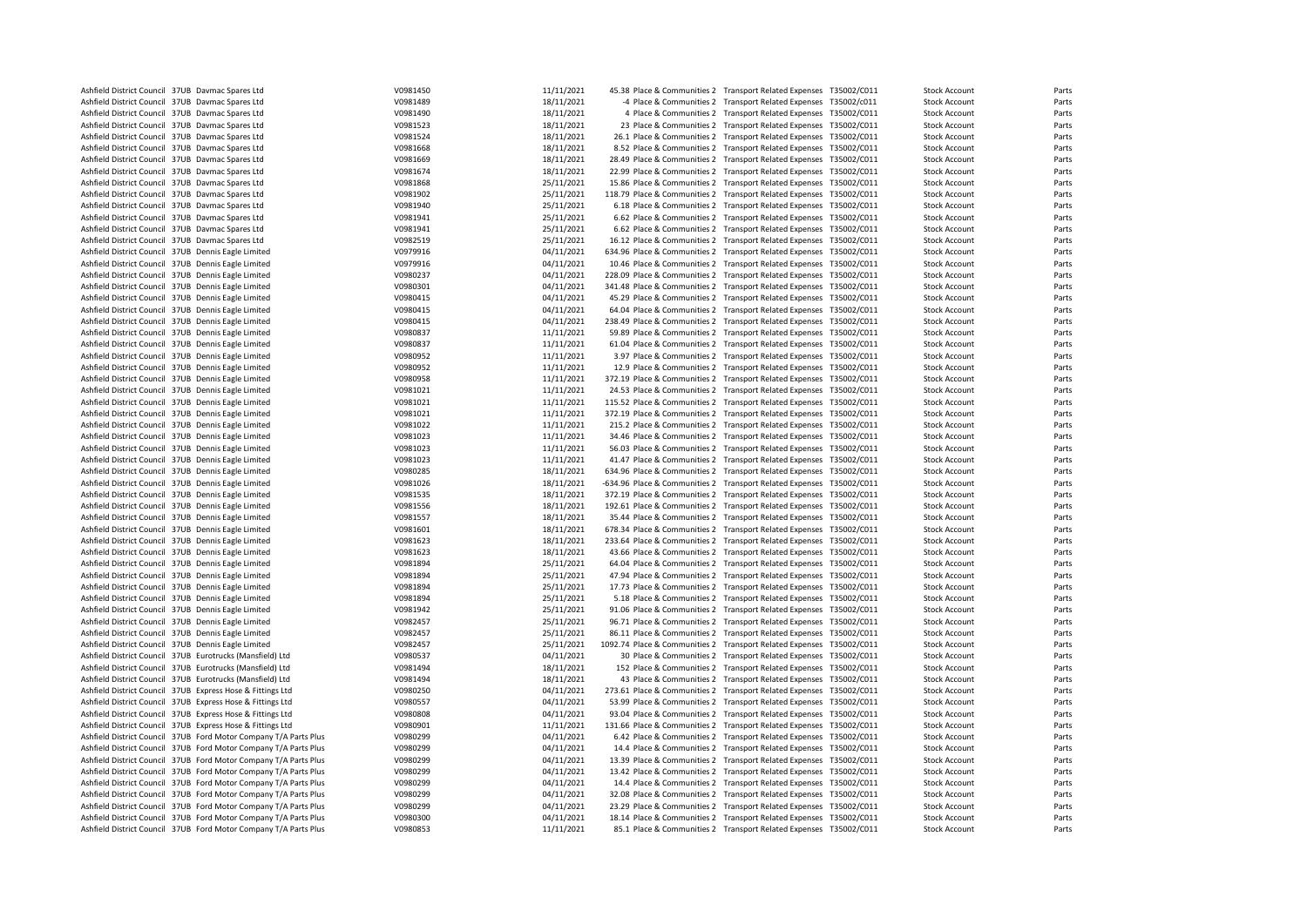| Ashfield District Council 37UB Ford Motor Company T/A Parts Plus                                     | V0980891             | 11/11/2021               | 85.1 Place & Communities 2 Transport Related Expenses T35002/C011    |                                                                  |                | <b>Stock Account</b>                         | Parts                            |
|------------------------------------------------------------------------------------------------------|----------------------|--------------------------|----------------------------------------------------------------------|------------------------------------------------------------------|----------------|----------------------------------------------|----------------------------------|
|                                                                                                      |                      |                          |                                                                      |                                                                  |                |                                              |                                  |
| Ashfield District Council 37UB Ford Motor Company T/A Parts Plus                                     | V0980897             | 11/11/2021               |                                                                      | 5.8 Place & Communities 2 Transport Related Expenses T35002/C011 |                | <b>Stock Account</b>                         | Parts                            |
| Ashfield District Council 37UB Ford Motor Company T/A Parts Plus                                     | V0981522             | 18/11/2021               | 41.91 Place & Communities 2 Transport Related Expenses T35002/C011   |                                                                  |                | <b>Stock Account</b>                         | Parts                            |
| Ashfield District Council 37UB Ford Motor Company T/A Parts Plus                                     | V0981525             | 18/11/2021               | 85.2 Place & Communities 2 Transport Related Expenses T35002/C011    |                                                                  |                | <b>Stock Account</b>                         | Parts                            |
| Ashfield District Council 37UB Ford Motor Company T/A Parts Plus                                     | V0981625             | 18/11/2021               | 154.42 Place & Communities 2 Transport Related Expenses T35002/C011  |                                                                  |                | <b>Stock Account</b>                         | Parts                            |
| Ashfield District Council 37UB Ford Motor Company T/A Parts Plus                                     | V0981626             | 18/11/2021               | 18.26 Place & Communities 2 Transport Related Expenses T35002/C011   |                                                                  |                | <b>Stock Account</b>                         | Parts                            |
| Ashfield District Council 37UB Ford Motor Company T/A Parts Plus                                     | V0981637             | 18/11/2021               | 85.2 Place & Communities 2 Transport Related Expenses T35002/C011    |                                                                  |                | <b>Stock Account</b>                         | Parts                            |
|                                                                                                      |                      |                          |                                                                      |                                                                  |                |                                              |                                  |
| Ashfield District Council 37UB Ford Motor Company T/A Parts Plus                                     | V0981637             | 18/11/2021               | 85.2 Place & Communities 2 Transport Related Expenses T35002/C011    |                                                                  |                | <b>Stock Account</b>                         | Parts                            |
| Ashfield District Council 37UB Ford Motor Company T/A Parts Plus                                     | V0981654             | 18/11/2021               | 3.72 Place & Communities 2 Transport Related Expenses T35002/C011    |                                                                  |                | <b>Stock Account</b>                         | Parts                            |
| Ashfield District Council 37UB Ford Motor Company T/A Parts Plus                                     | V0981654             | 18/11/2021               | 15.03 Place & Communities 2 Transport Related Expenses T35002/C011   |                                                                  |                | <b>Stock Account</b>                         | Parts                            |
| Ashfield District Council 37UB Ford Motor Company T/A Parts Plus                                     | V0981673             | 18/11/2021               | 18.04 Place & Communities 2 Transport Related Expenses T35002/C011   |                                                                  |                | <b>Stock Account</b>                         | Parts                            |
| Ashfield District Council 37UB Ford Motor Company T/A Parts Plus                                     | V0981673             | 18/11/2021               | 18.31 Place & Communities 2 Transport Related Expenses T35002/C011   |                                                                  |                | <b>Stock Account</b>                         | Parts                            |
|                                                                                                      |                      |                          |                                                                      |                                                                  |                |                                              | Parts                            |
| Ashfield District Council 37UB Ford Motor Company T/A Parts Plus                                     | V0981673             | 18/11/2021               | 8.77 Place & Communities 2 Transport Related Expenses T35002/C011    |                                                                  |                | <b>Stock Account</b>                         |                                  |
| Ashfield District Council 37UB Ford Motor Company T/A Parts Plus                                     | V0981673             | 18/11/2021               | 82.99 Place & Communities 2 Transport Related Expenses T35002/C011   |                                                                  |                | <b>Stock Account</b>                         | Parts                            |
| Ashfield District Council 37UB Ford Motor Company T/A Parts Plus                                     | V0981673             | 18/11/2021               | 9.75 Place & Communities 2 Transport Related Expenses T35002/C011    |                                                                  |                | <b>Stock Account</b>                         | Parts                            |
| Ashfield District Council 37UB Ford Motor Company T/A Parts Plus                                     | V0981673             | 18/11/2021               | 36.87 Place & Communities 2 Transport Related Expenses T35004/C005   |                                                                  |                | <b>Stock Account</b>                         | Lubricants                       |
| Ashfield District Council 37UB Ford Motor Company T/A Parts Plus                                     | V0981673             | 18/11/2021               | 13.73 Place & Communities 2 Transport Related Expenses T35002/C011   |                                                                  |                | <b>Stock Account</b>                         | Parts                            |
| Ashfield District Council 37UB Ford Motor Company T/A Parts Plus                                     | V0981673             | 18/11/2021               | 14.49 Place & Communities 2 Transport Related Expenses T35002/C011   |                                                                  |                | <b>Stock Account</b>                         | Parts                            |
|                                                                                                      |                      |                          |                                                                      |                                                                  |                |                                              |                                  |
| Ashfield District Council 37UB Ford Motor Company T/A Parts Plus                                     | V0981673             | 18/11/2021               | 52.94 Place & Communities 2 Transport Related Expenses T35002/C011   |                                                                  |                | <b>Stock Account</b>                         | Parts                            |
| Ashfield District Council 37UB Ford Motor Company T/A Parts Plus                                     | V0981673             | 18/11/2021               | 20.83 Place & Communities 2 Transport Related Expenses T35002/C011   |                                                                  |                | <b>Stock Account</b>                         | Parts                            |
| Ashfield District Council 37UB Ford Motor Company T/A Parts Plus                                     | V0981826             | 18/11/2021               | 146.51 Place & Communities 2 Transport Related Expenses T35002/C011  |                                                                  |                | <b>Stock Account</b>                         | Parts                            |
| Ashfield District Council 37UB Ford Motor Company T/A Parts Plus                                     | V0981832             | 18/11/2021               | -41.72 Place & Communities 2 Transport Related Expenses T35002/C011  |                                                                  |                | <b>Stock Account</b>                         | Parts                            |
| Ashfield District Council 37UB Ford Motor Company T/A Parts Plus                                     | V0981834             | 18/11/2021               | -104.79 Place & Communities 2 Transport Related Expenses T35002/C011 |                                                                  |                | <b>Stock Account</b>                         | Parts                            |
| Ashfield District Council 37UB Ford Motor Company T/A Parts Plus                                     | V0981870             | 25/11/2021               | 7.92 Place & Communities 2 Transport Related Expenses T35002/C011    |                                                                  |                |                                              |                                  |
|                                                                                                      |                      |                          |                                                                      |                                                                  |                | <b>Stock Account</b>                         | Parts                            |
| Ashfield District Council 37UB Ford Motor Company T/A Parts Plus                                     | V0981943             | 25/11/2021               | 52.94 Place & Communities 2 Transport Related Expenses T35002/C011   |                                                                  |                | <b>Stock Account</b>                         | Parts                            |
| Ashfield District Council 37UB Ford Motor Company T/A Parts Plus                                     | V0981943             | 25/11/2021               | 32.9 Place & Communities 2 Transport Related Expenses T35002/C011    |                                                                  |                | <b>Stock Account</b>                         | Parts                            |
| Ashfield District Council 37UB Ford Motor Company T/A Parts Plus                                     | V0981944             | 25/11/2021               | 211.99 Place & Communities 2 Transport Related Expenses T35002/C011  |                                                                  |                | <b>Stock Account</b>                         | Parts                            |
| Ashfield District Council 37UB Ford Motor Company T/A Parts Plus                                     | V0982037             | 25/11/2021               | 85.1 Place & Communities 2 Transport Related Expenses T35002/C011    |                                                                  |                | <b>Stock Account</b>                         | Parts                            |
| Ashfield District Council 37UB Ford Motor Company T/A Parts Plus                                     | V0982037             | 25/11/2021               | 18.75 Place & Communities 2 Transport Related Expenses T35002/C011   |                                                                  |                | <b>Stock Account</b>                         | Parts                            |
|                                                                                                      |                      |                          |                                                                      |                                                                  |                |                                              |                                  |
| Ashfield District Council 37UB Ford Motor Company T/A Parts Plus                                     | V0982520             | 25/11/2021               | 22.92 Place & Communities 2 Transport Related Expenses T35002/C011   |                                                                  |                | <b>Stock Account</b>                         | Parts                            |
| Ashfield District Council 37UB Ford Motor Company T/A Parts Plus                                     | V0982521             | 25/11/2021               | 20.81 Place & Communities 2 Transport Related Expenses T35002/C011   |                                                                  |                | <b>Stock Account</b>                         | Parts                            |
| Ashfield District Council 37UB Ford Motor Company T/A Parts Plus                                     | V0982522             | 25/11/2021               | 41.61 Place & Communities 2 Transport Related Expenses T35002/C011   |                                                                  |                | <b>Stock Account</b>                         | Parts                            |
|                                                                                                      |                      |                          |                                                                      |                                                                  |                |                                              |                                  |
|                                                                                                      |                      |                          |                                                                      |                                                                  |                |                                              |                                  |
| Ashfield District Council 37UB Ford Motor Company T/A Parts Plus                                     | V0982525             | 25/11/2021               | 25.34 Place & Communities 2 Transport Related Expenses T35002/C011   |                                                                  |                | <b>Stock Account</b>                         | Parts                            |
| Ashfield District Council 37UB Hartshorne Motor Services Limited                                     | V0981869             | 25/11/2021               | 534 Place & Communities 2 Transport Related Expenses T35002/C011     |                                                                  |                | <b>Stock Account</b>                         | Parts                            |
| Ashfield District Council 37UB HGV Direct Ltd                                                        | V0980892             | 11/11/2021               | 259.6 Place & Communities 2 Transport Related Expenses T35002/C011   |                                                                  |                | <b>Stock Account</b>                         | Parts                            |
| Ashfield District Council 37UB Hucknall Bypass Filling Station Ltd                                   | V0980970             | 18/11/2021               | 118.5 Place & Communities 2 Supplies & Services                      |                                                                  | T35001/D001004 | <b>Stock Account</b>                         | Chemicals and Materials Purchase |
| Ashfield District Council 37UB Lodge Tyre Co Ltd                                                     | V0980238             | 11/11/2021               | 96.5 Place & Communities 2 Transport Related Expenses T35003/C070    |                                                                  |                | <b>Stock Account</b>                         | Tyres                            |
|                                                                                                      | V0980238             |                          |                                                                      |                                                                  |                | <b>Stock Account</b>                         |                                  |
| Ashfield District Council 37UB Lodge Tyre Co Ltd                                                     |                      | 11/11/2021               | 123.6 Place & Communities 2 Transport Related Expenses T35003/C070   |                                                                  |                |                                              | Tyres                            |
| Ashfield District Council 37UB Lodge Tyre Co Ltd                                                     | V0980238             | 11/11/2021               | 66.95 Place & Communities 2 Transport Related Expenses T35003/C070   |                                                                  |                | <b>Stock Account</b>                         | Tyres                            |
| Ashfield District Council 37UB Lodge Tyre Co Ltd                                                     | V0980238             | 11/11/2021               | 242.05 Place & Communities 2 Transport Related Expenses T35003/C070  |                                                                  |                | <b>Stock Account</b>                         | Tyres                            |
| Ashfield District Council 37UB Lodge Tyre Co Ltd                                                     | V0980238             | 11/11/2021               | 66.95 Place & Communities 2 Transport Related Expenses T35003/C070   |                                                                  |                | <b>Stock Account</b>                         | Tyres                            |
| Ashfield District Council 37UB Lodge Tyre Co Ltd                                                     | V0980238             | 11/11/2021               | 228.66 Place & Communities 2 Transport Related Expenses T35003/C070  |                                                                  |                | <b>Stock Account</b>                         | Tyres                            |
| Ashfield District Council 37UB Lodge Tyre Co Ltd                                                     | V0980238             | 11/11/2021               |                                                                      | 90 Place & Communities 2 Transport Related Expenses T35003/C070  |                | <b>Stock Account</b>                         | Tyres                            |
|                                                                                                      |                      |                          |                                                                      |                                                                  |                |                                              |                                  |
| Ashfield District Council 37UB Lodge Tyre Co Ltd                                                     | V0980238             | 11/11/2021               | 432.6 Place & Communities 2 Transport Related Expenses T35003/C070   |                                                                  |                | <b>Stock Account</b>                         | Tyres                            |
| Ashfield District Council 37UB Lodge Tyre Co Ltd                                                     | V0980332             | 11/11/2021               | 46.35 Place & Communities 2 Transport Related Expenses T35003/C070   |                                                                  |                | <b>Stock Account</b>                         | Tyres                            |
| Ashfield District Council 37UB Lodge Tyre Co Ltd                                                     | V0980332             | 11/11/2021               |                                                                      | 25 Place & Communities 2 Transport Related Expenses T35003/C070  |                | <b>Stock Account</b>                         | Tyres                            |
| Ashfield District Council 37UB Lodge Tyre Co Ltd                                                     | V0980332             | 11/11/2021               |                                                                      | 45 Place & Communities 2 Transport Related Expenses T35003/C070  |                | <b>Stock Account</b>                         | Tyres                            |
| Ashfield District Council 37UB Lodge Tyre Co Ltd                                                     | V0980332             | 11/11/2021               |                                                                      | 25 Place & Communities 2 Transport Related Expenses T35003/C070  |                | <b>Stock Account</b>                         | Tyres                            |
| Ashfield District Council 37UB Lodge Tyre Co Ltd                                                     | V0980332             | 11/11/2021               | 242.05 Place & Communities 2 Transport Related Expenses T35003/C070  |                                                                  |                | <b>Stock Account</b>                         | Tyres                            |
|                                                                                                      |                      |                          |                                                                      |                                                                  |                |                                              |                                  |
| Ashfield District Council 37UB Lodge Tyre Co Ltd                                                     | V0980332             | 11/11/2021               | 440.1 Place & Communities 2 Transport Related Expenses T35003/C070   |                                                                  |                | <b>Stock Account</b>                         | Tyres                            |
| Ashfield District Council 37UB Lodge Tyre Co Ltd                                                     | V0980839             | 11/11/2021               | -7.5 Place & Communities 2 Transport Related Expenses T35003/C070    |                                                                  |                | <b>Stock Account</b>                         | Tyres                            |
| Ashfield District Council 37UB Lodge Tyre Co Ltd                                                     | V0980874             | 18/11/2021               | 110 Place & Communities 2 Transport Related Expenses T35003/C070     |                                                                  |                | <b>Stock Account</b>                         | Tyres                            |
| Ashfield District Council 37UB Lodge Tyre Co Ltd                                                     | V0980874             | 18/11/2021               |                                                                      | 30 Place & Communities 2 Transport Related Expenses T35003/C070  |                | <b>Stock Account</b>                         | Tyres                            |
| Ashfield District Council 37UB Lodge Tyre Co Ltd                                                     | V0980874             | 18/11/2021               | 66.95 Place & Communities 2 Transport Related Expenses T35003/C070   |                                                                  |                | <b>Stock Account</b>                         | Tyres                            |
| Ashfield District Council 37UB Lodge Tyre Co Ltd                                                     | V0980874             | 18/11/2021               | 339.9 Place & Communities 2 Transport Related Expenses T35003/C070   |                                                                  |                | <b>Stock Account</b>                         | Tyres                            |
|                                                                                                      |                      |                          |                                                                      |                                                                  |                |                                              |                                  |
| Ashfield District Council 37UB Lodge Tyre Co Ltd                                                     | V0980874             | 18/11/2021               |                                                                      | 15 Place & Communities 2 Transport Related Expenses T35003/C070  |                | <b>Stock Account</b>                         | Tyres                            |
| Ashfield District Council 37UB Lodge Tyre Co Ltd                                                     | V0980874             | 18/11/2021               | 144.2 Place & Communities 2 Transport Related Expenses T35003/C070   |                                                                  |                | <b>Stock Account</b>                         | Tyres                            |
| Ashfield District Council 37UB Lodge Tyre Co Ltd                                                     | V0981543             | 18/11/2021               |                                                                      | 25 Place & Communities 2 Transport Related Expenses T35003/C070  |                | <b>Stock Account</b>                         | Tyres                            |
| Ashfield District Council 37UB Lodge Tyre Co Ltd                                                     | V0981543             | 18/11/2021               | 65.92 Place & Communities 2 Transport Related Expenses T35003/C070   |                                                                  |                | <b>Stock Account</b>                         | Tyres                            |
| Ashfield District Council 37UB Lodge Tyre Co Ltd                                                     | V0981543             | 18/11/2021               |                                                                      | 15 Place & Communities 2 Transport Related Expenses T35003/C070  |                | <b>Stock Account</b>                         | Tyres                            |
|                                                                                                      |                      |                          |                                                                      |                                                                  |                |                                              |                                  |
| Ashfield District Council 37UB Lodge Tyre Co Ltd                                                     | V0981543             | 18/11/2021               | 228.66 Place & Communities 2 Transport Related Expenses T35003/C070  |                                                                  |                | <b>Stock Account</b>                         | Tyres                            |
| Ashfield District Council 37UB Lodge Tyre Co Ltd                                                     | V0981543             | 18/11/2021               |                                                                      | 15 Place & Communities 2 Transport Related Expenses T35003/C070  |                | <b>Stock Account</b>                         | Tyres                            |
| Ashfield District Council 37UB Lodge Tyre Co Ltd                                                     | V0981543             | 18/11/2021               | 211.44 Place & Communities 2 Transport Related Expenses T35003/C070  |                                                                  |                | <b>Stock Account</b>                         | Tyres                            |
| Ashfield District Council 37UB Lodge Tyre Co Ltd<br>Ashfield District Council 37UB Lodge Tyre Co Ltd | V0981543<br>V0981543 | 18/11/2021<br>18/11/2021 | 66.95 Place & Communities 2 Transport Related Expenses T35003/C070   | 25 Place & Communities 2 Transport Related Expenses T35003/C070  |                | <b>Stock Account</b><br><b>Stock Account</b> | Tyres<br>Tyres                   |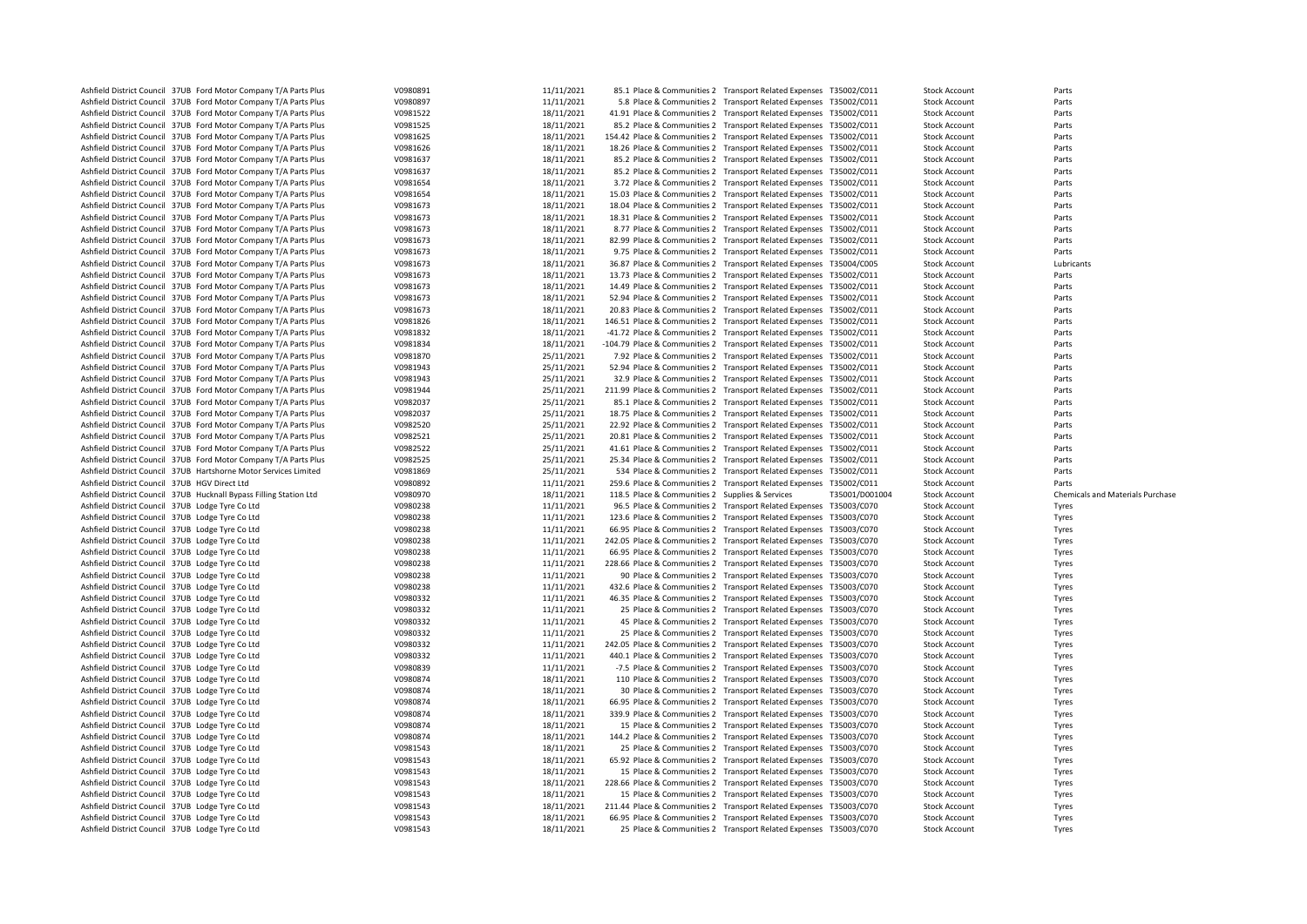| Ashfield District Council 37UB Lodge Tyre Co Ltd                    | V0981543 | 18/11/2021 | 242.05 Place & Communities 2 Transport Related Expenses T35003/C070                                                                     |                                                                   | <b>Stock Account</b> | Tyres |
|---------------------------------------------------------------------|----------|------------|-----------------------------------------------------------------------------------------------------------------------------------------|-------------------------------------------------------------------|----------------------|-------|
| Ashfield District Council 37UB Lodge Tyre Co Ltd                    | V0981543 | 18/11/2021 |                                                                                                                                         | 15 Place & Communities 2 Transport Related Expenses T35003/C070   | <b>Stock Account</b> | Tyres |
| Ashfield District Council 37UB Lodge Tyre Co Ltd                    | V0981543 | 18/11/2021 | 432.6 Place & Communities 2 Transport Related Expenses T35003/C070                                                                      |                                                                   | <b>Stock Account</b> | Tyres |
| Ashfield District Council 37UB Lodge Tyre Co Ltd                    | V0981543 | 18/11/2021 | 72.1 Place & Communities 2 Transport Related Expenses T35003/C070                                                                       |                                                                   | <b>Stock Account</b> | Tyres |
| Ashfield District Council 37UB Lodge Tyre Co Ltd                    | V0981543 | 18/11/2021 | 61.8 Place & Communities 2 Transport Related Expenses T35003/C070                                                                       |                                                                   | <b>Stock Account</b> | Tyres |
| Ashfield District Council 37UB Lodge Tyre Co Ltd                    | V0981543 | 18/11/2021 | 432.6 Place & Communities 2 Transport Related Expenses T35003/C070                                                                      |                                                                   | <b>Stock Account</b> | Tyres |
| Ashfield District Council 37UB Lodge Tyre Co Ltd                    | V0981559 | 18/11/2021 |                                                                                                                                         | -7.5 Place & Communities 2 Transport Related Expenses T35003/C070 | <b>Stock Account</b> | Tyres |
| Ashfield District Council 37UB Lodge Tyre Co Ltd                    | V0981928 | 25/11/2021 |                                                                                                                                         | 15 Place & Communities 2 Transport Related Expenses T35003/C070   | <b>Stock Account</b> | Tyres |
| Ashfield District Council 37UB Lodge Tyre Co Ltd                    | V0981928 | 25/11/2021 |                                                                                                                                         | 25 Place & Communities 2 Transport Related Expenses T35003/C070   | <b>Stock Account</b> | Tyres |
| Ashfield District Council 37UB Lodge Tyre Co Ltd                    | V0981928 | 25/11/2021 |                                                                                                                                         | 210 Place & Communities 2 Transport Related Expenses T35003/C070  | <b>Stock Account</b> | Tyres |
| Ashfield District Council 37UB Lodge Tyre Co Ltd                    | V0981928 | 25/11/2021 |                                                                                                                                         | 30 Place & Communities 2 Transport Related Expenses T35003/C070   | <b>Stock Account</b> | Tyres |
| Ashfield District Council 37UB Lodge Tyre Co Ltd                    | V0981928 | 25/11/2021 |                                                                                                                                         |                                                                   |                      |       |
| Ashfield District Council 37UB Lodge Tyre Co Ltd                    | V0981928 |            | 432.6 Place & Communities 2 Transport Related Expenses T35003/C070<br>61.8 Place & Communities 2 Transport Related Expenses T35003/C070 |                                                                   | <b>Stock Account</b> | Tyres |
|                                                                     |          | 25/11/2021 |                                                                                                                                         |                                                                   | <b>Stock Account</b> | Tyres |
| Ashfield District Council 37UB Lodge Tyre Co Ltd                    | V0981928 | 25/11/2021 |                                                                                                                                         | 15 Place & Communities 2 Transport Related Expenses T35003/C070   | <b>Stock Account</b> | Tyres |
| Ashfield District Council 37UB Lodge Tyre Co Ltd                    | V0981928 | 25/11/2021 | 57.5 Place & Communities 2 Transport Related Expenses T35003/C070                                                                       |                                                                   | <b>Stock Account</b> | Tyres |
| Ashfield District Council 37UB Lodge Tyre Co Ltd                    | V0981928 | 25/11/2021 |                                                                                                                                         | 30 Place & Communities 2 Transport Related Expenses T35003/C070   | <b>Stock Account</b> | Tyres |
| Ashfield District Council 37UB Lodge Tyre Co Ltd                    | V0981928 | 25/11/2021 | 66.95 Place & Communities 2 Transport Related Expenses T35003/C070                                                                      |                                                                   | <b>Stock Account</b> | Tyres |
| Ashfield District Council 37UB Lodge Tyre Co Ltd                    | V0981928 | 25/11/2021 | 61.8 Place & Communities 2 Transport Related Expenses T35003/C070                                                                       |                                                                   | <b>Stock Account</b> | Tyres |
| Ashfield District Council 37UB Lodge Tyre Co Ltd                    | V0981928 | 25/11/2021 |                                                                                                                                         | 15 Place & Communities 2 Transport Related Expenses T35003/C070   | <b>Stock Account</b> | Tyres |
| Ashfield District Council 37UB Maurice Hill Transport Ltd           | V0981624 | 18/11/2021 |                                                                                                                                         | 113 Place & Communities 2 Transport Related Expenses T35002/C011  | <b>Stock Account</b> | Parts |
| Ashfield District Council 37UB Maurice Hill Transport Ltd           | V0981624 | 18/11/2021 |                                                                                                                                         | 66 Place & Communities 2 Transport Related Expenses T35002/C011   | <b>Stock Account</b> | Parts |
| Ashfield District Council 37UB Mitchell Powersystems                | V0980416 | 04/11/2021 | 465.9 Place & Communities 2                                                                                                             | Transport Related Expenses T35002/C011                            | <b>Stock Account</b> | Parts |
| Ashfield District Council 37UB MOTUS Commercials                    | V0980359 | 04/11/2021 | 72.5 Place & Communities 2 Transport Related Expenses T35002/C011                                                                       |                                                                   | <b>Stock Account</b> | Parts |
| Ashfield District Council 37UB MOTUS Commercials                    | V0980359 | 04/11/2021 | 3.91 Place & Communities 2 Transport Related Expenses T35002/C011                                                                       |                                                                   | <b>Stock Account</b> | Parts |
| Ashfield District Council 37UB MOTUS Commercials                    | V0980918 | 11/11/2021 | 57.86 Place & Communities 2 Transport Related Expenses T35002/C011                                                                      |                                                                   | <b>Stock Account</b> | Parts |
| Ashfield District Council 37UB MOTUS Commercials                    | V0981510 | 18/11/2021 | 72.5 Place & Communities 2 Transport Related Expenses T35002/C011                                                                       |                                                                   | <b>Stock Account</b> | Parts |
| Ashfield District Council 37UB MOTUS Commercials                    | V0981510 | 18/11/2021 | 3.91 Place & Communities 2 Transport Related Expenses T35002/C011                                                                       |                                                                   | <b>Stock Account</b> | Parts |
| Ashfield District Council 37UB MOTUS Commercials                    | V0981892 | 25/11/2021 | 58.74 Place & Communities 2 Transport Related Expenses T35002/C011                                                                      |                                                                   | <b>Stock Account</b> | Parts |
| Ashfield District Council 37UB MOTUS Commercials                    | V0981892 | 25/11/2021 | 29.8 Place & Communities 2                                                                                                              | Transport Related Expenses T35002/C011                            | <b>Stock Account</b> | Parts |
| Ashfield District Council 37UB PS Marsden (Lawnmower Services) Ltd  | V0980271 | 04/11/2021 | 532.66 Place & Communities 2 Transport Related Expenses T35002/C011                                                                     |                                                                   | <b>Stock Account</b> | Parts |
| Ashfield District Council 37UB PS Marsden (Lawnmower Services) Ltd  | V0980295 | 04/11/2021 | 44.9 Place & Communities 2 Transport Related Expenses T35002/C011                                                                       |                                                                   | <b>Stock Account</b> | Parts |
| Ashfield District Council 37UB P S Marsden (Lawnmower Services) Ltd | V0980295 | 04/11/2021 | 156.92 Place & Communities 2 Transport Related Expenses T35002/C011                                                                     |                                                                   | <b>Stock Account</b> | Parts |
| Ashfield District Council 37UB P S Marsden (Lawnmower Services) Ltd | V0980337 | 04/11/2021 | 115.71 Place & Communities 2 Transport Related Expenses T35002/C011                                                                     |                                                                   | <b>Stock Account</b> | Parts |
| Ashfield District Council 37UB P S Marsden (Lawnmower Services) Ltd | V0980338 | 04/11/2021 | 62.66 Place & Communities 2 Transport Related Expenses T35002/C011                                                                      |                                                                   | <b>Stock Account</b> | Parts |
| Ashfield District Council 37UB PS Marsden (Lawnmower Services) Ltd  | V0980338 | 04/11/2021 | 6.16 Place & Communities 2 Transport Related Expenses T35002/C011                                                                       |                                                                   | <b>Stock Account</b> | Parts |
| Ashfield District Council 37UB P S Marsden (Lawnmower Services) Ltd | V0980338 | 04/11/2021 | 10.45 Place & Communities 2 Transport Related Expenses T35002/C011                                                                      |                                                                   | <b>Stock Account</b> | Parts |
| Ashfield District Council 37UB P S Marsden (Lawnmower Services) Ltd | V0980338 | 04/11/2021 | 40.62 Place & Communities 2 Transport Related Expenses T35002/C011                                                                      |                                                                   | <b>Stock Account</b> | Parts |
| Ashfield District Council 37UB PS Marsden (Lawnmower Services) Ltd  | V0980338 | 04/11/2021 | 88.4 Place & Communities 2 Transport Related Expenses T35002/C011                                                                       |                                                                   | <b>Stock Account</b> | Parts |
| Ashfield District Council 37UB P S Marsden (Lawnmower Services) Ltd | V0980339 | 04/11/2021 |                                                                                                                                         |                                                                   |                      | Parts |
|                                                                     |          |            | 109.19 Place & Communities 2 Transport Related Expenses T35002/C011                                                                     |                                                                   | <b>Stock Account</b> |       |
| Ashfield District Council 37UB P S Marsden (Lawnmower Services) Ltd | V0980345 | 04/11/2021 | 1713.79 Place & Communities 2 Transport Related Expenses T35002/C011                                                                    |                                                                   | <b>Stock Account</b> | Parts |
| Ashfield District Council 37UB P S Marsden (Lawnmower Services) Ltd | V0980345 | 04/11/2021 |                                                                                                                                         | 594 Place & Communities 2 Transport Related Expenses T35002/C011  | <b>Stock Account</b> | Parts |
| Ashfield District Council 37UB PS Marsden (Lawnmower Services) Ltd  | V0980421 | 04/11/2021 | 44.9 Place & Communities 2 Transport Related Expenses T35002/C011                                                                       |                                                                   | <b>Stock Account</b> | Parts |
| Ashfield District Council 37UB PS Marsden (Lawnmower Services) Ltd  | V0980502 | 04/11/2021 |                                                                                                                                         | 9.1 Place & Communities 2 Transport Related Expenses T35002/C011  | <b>Stock Account</b> | Parts |
| Ashfield District Council 37UB P S Marsden (Lawnmower Services) Ltd | V0980498 | 11/11/2021 | 89.8 Place & Communities 2 Transport Related Expenses T35002/C011                                                                       |                                                                   | <b>Stock Account</b> | Parts |
| Ashfield District Council 37UB P S Marsden (Lawnmower Services) Ltd | V0980886 | 11/11/2021 | 13.56 Place & Communities 2 Transport Related Expenses T35002/C011                                                                      |                                                                   | <b>Stock Account</b> | Parts |
| Ashfield District Council 37UB P S Marsden (Lawnmower Services) Ltd | V0980886 | 11/11/2021 | 160.32 Place & Communities 2 Transport Related Expenses T35002/C011                                                                     |                                                                   | <b>Stock Account</b> | Parts |
| Ashfield District Council 37UB P S Marsden (Lawnmower Services) Ltd | V0980887 | 11/11/2021 | 1.19 Place & Communities 2 Transport Related Expenses T35002/C011                                                                       |                                                                   | <b>Stock Account</b> | Parts |
| Ashfield District Council 37UB P S Marsden (Lawnmower Services) Ltd | V0980887 | 11/11/2021 | 4.77 Place & Communities 2 Transport Related Expenses T35002/C011                                                                       |                                                                   | <b>Stock Account</b> | Parts |
| Ashfield District Council 37UB P S Marsden (Lawnmower Services) Ltd | V0980887 | 11/11/2021 | 16.54 Place & Communities 2 Transport Related Expenses T35002/C011                                                                      |                                                                   | <b>Stock Account</b> | Parts |
| Ashfield District Council 37UB P S Marsden (Lawnmower Services) Ltd | V0980887 | 11/11/2021 | 0.25 Place & Communities 2 Transport Related Expenses T35002/C011                                                                       |                                                                   | <b>Stock Account</b> | Parts |
| Ashfield District Council 37UB P S Marsden (Lawnmower Services) Ltd | V0980960 | 11/11/2021 | 27.81 Place & Communities 2 Transport Related Expenses T35002/C011                                                                      |                                                                   | <b>Stock Account</b> | Parts |
| Ashfield District Council 37UB P S Marsden (Lawnmower Services) Ltd | V0981486 | 18/11/2021 | 75.14 Place & Communities 2 Transport Related Expenses T35002/C011                                                                      |                                                                   | <b>Stock Account</b> | Parts |
| Ashfield District Council 37UB P S Marsden (Lawnmower Services) Ltd | V0981487 | 18/11/2021 | 300.83 Place & Communities 2 Transport Related Expenses T35002/C011                                                                     |                                                                   | <b>Stock Account</b> | Parts |
| Ashfield District Council 37UB P S Marsden (Lawnmower Services) Ltd | V0981934 | 25/11/2021 | 3.77 Place & Communities 2 Transport Related Expenses T35002/C011                                                                       |                                                                   | <b>Stock Account</b> | Parts |
| Ashfield District Council 37UB P S Marsden (Lawnmower Services) Ltd | V0981934 | 25/11/2021 | 4.2 Place & Communities 2                                                                                                               | Transport Related Expenses T35002/C011                            | <b>Stock Account</b> | Parts |
| Ashfield District Council 37UB P S Marsden (Lawnmower Services) Ltd | V0981934 | 25/11/2021 | 1.08 Place & Communities 2 Transport Related Expenses T35002/C011                                                                       |                                                                   | <b>Stock Account</b> | Parts |
| Ashfield District Council 37UB P S Marsden (Lawnmower Services) Ltd | V0981934 | 25/11/2021 |                                                                                                                                         | 0.2 Place & Communities 2 Transport Related Expenses T35002/C011  | <b>Stock Account</b> | Parts |
| Ashfield District Council 37UB PS Marsden (Lawnmower Services) Ltd  | V0981934 | 25/11/2021 | 4.77 Place & Communities 2 Transport Related Expenses T35002/C011                                                                       |                                                                   | <b>Stock Account</b> | Parts |
| Ashfield District Council 37UB P S Marsden (Lawnmower Services) Ltd | V0981934 | 25/11/2021 | 16.64 Place & Communities 2 Transport Related Expenses T35002/C011                                                                      |                                                                   | <b>Stock Account</b> | Parts |
| Ashfield District Council 37UB P S Marsden (Lawnmower Services) Ltd | V0981935 | 25/11/2021 | 36.3 Place & Communities 2 Transport Related Expenses T35002/C011                                                                       |                                                                   | <b>Stock Account</b> | Parts |
| Ashfield District Council 37UB PB Auto Electrics                    | V0980417 | 04/11/2021 | 15.48 Place & Communities 2 Transport Related Expenses T35002/C011                                                                      |                                                                   | <b>Stock Account</b> | Parts |
| Ashfield District Council 37UB PB Auto Electrics                    | V0980540 | 04/11/2021 | 280.38 Place & Communities 2 Transport Related Expenses T35002/C011                                                                     |                                                                   | <b>Stock Account</b> | Parts |
| Ashfield District Council 37UB PB Auto Electrics                    | V0980916 | 18/11/2021 | 82.5 Place & Communities 2 Transport Related Expenses T35002/C011                                                                       |                                                                   | <b>Stock Account</b> | Parts |
| Ashfield District Council 37UB PB Auto Electrics                    | V0981492 | 18/11/2021 | 71.75 Place & Communities 2 Transport Related Expenses T35002/C011                                                                      |                                                                   | <b>Stock Account</b> | Parts |
| Ashfield District Council 37UB PB Auto Electrics                    | V0981513 | 18/11/2021 | 24.14 Place & Communities 2 Transport Related Expenses T35002/C011                                                                      |                                                                   | <b>Stock Account</b> | Parts |
|                                                                     |          |            |                                                                                                                                         |                                                                   |                      |       |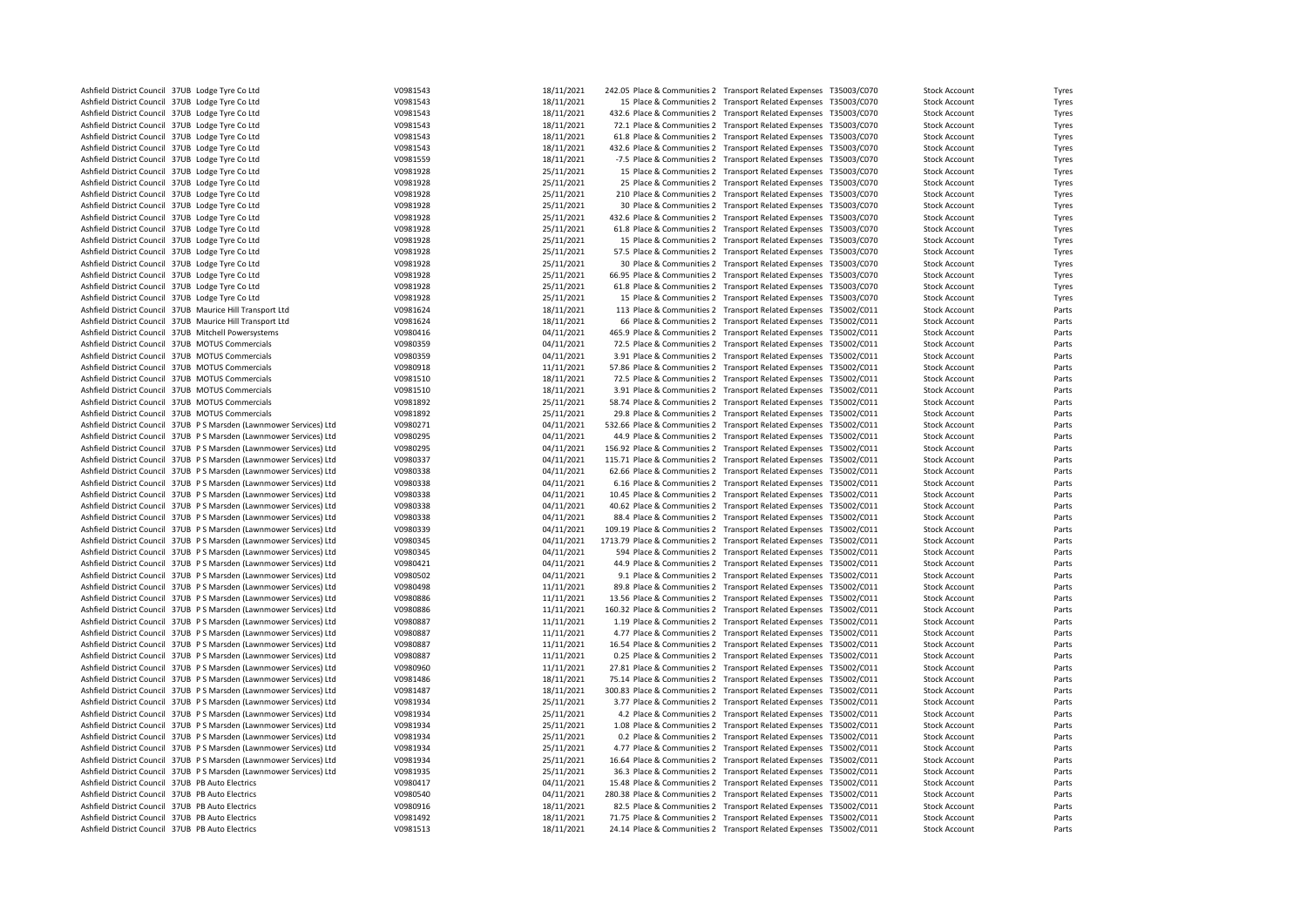| Ashfield District Council 37UB Rotec Ltd                       | V0980318 | 04/11/2021 |                                                                      | 179 Place & Communities 2 Transport Related Expenses T35002/C011 |                   | <b>Stock Account</b>                  | Parts                            |
|----------------------------------------------------------------|----------|------------|----------------------------------------------------------------------|------------------------------------------------------------------|-------------------|---------------------------------------|----------------------------------|
| Ashfield District Council 37UB Rotec Ltd                       | V0980318 | 04/11/2021 |                                                                      | 15 Place & Communities 2 Transport Related Expenses T35002/C011  |                   | <b>Stock Account</b>                  | Parts                            |
| Ashfield District Council 37UB Scarab Sweepers Ltd             | V0980273 | 04/11/2021 | 65.23 Place & Communities 2 Transport Related Expenses T35002/C011   |                                                                  |                   | <b>Stock Account</b>                  | Parts                            |
| Ashfield District Council 37UB Scarab Sweepers Ltd             | V0980273 | 04/11/2021 |                                                                      | 0.2 Place & Communities 2 Transport Related Expenses T35002/C011 |                   | <b>Stock Account</b>                  | Parts                            |
| Ashfield District Council 37UB Scarab Sweepers Ltd             | V0980273 | 04/11/2021 | 126.96 Place & Communities 2 Transport Related Expenses T35002/C011  |                                                                  |                   | <b>Stock Account</b>                  | Parts                            |
| Ashfield District Council 37UB Scarab Sweepers Ltd             | V0980273 | 04/11/2021 | 10.73 Place & Communities 2 Transport Related Expenses T35002/C011   |                                                                  |                   | <b>Stock Account</b>                  | Parts                            |
| Ashfield District Council 37UB Scarab Sweepers Ltd             | V0980273 | 04/11/2021 | 1.75 Place & Communities 2 Transport Related Expenses T35002/C011    |                                                                  |                   | <b>Stock Account</b>                  | Parts                            |
| Ashfield District Council 37UB Scarab Sweepers Ltd             | V0980273 | 04/11/2021 | 126.95 Place & Communities 2 Transport Related Expenses T35002/C011  |                                                                  |                   | <b>Stock Account</b>                  | Parts                            |
|                                                                |          |            |                                                                      |                                                                  |                   |                                       |                                  |
| Ashfield District Council 37UB Scarab Sweepers Ltd             | V0980347 | 04/11/2021 | 13.8 Place & Communities 2 Transport Related Expenses T35002/C011    |                                                                  |                   | <b>Stock Account</b>                  | Parts                            |
| Ashfield District Council 37UB Scarab Sweepers Ltd             | V0980347 | 04/11/2021 | 50.08 Place & Communities 2 Transport Related Expenses T35002/C011   |                                                                  |                   | <b>Stock Account</b>                  | Parts                            |
| Ashfield District Council 37UB Scarab Sweepers Ltd             | V0980347 | 04/11/2021 | 41.01 Place & Communities 2 Transport Related Expenses T35002/C011   |                                                                  |                   | <b>Stock Account</b>                  | Parts                            |
| Ashfield District Council 37UB Scarab Sweepers Ltd             | V0980835 | 11/11/2021 |                                                                      | 3.7 Place & Communities 2 Transport Related Expenses T35002/C011 |                   | <b>Stock Account</b>                  | Parts                            |
| Ashfield District Council 37UB Scarab Sweepers Ltd             | V0980835 | 11/11/2021 |                                                                      | 4 Place & Communities 2 Transport Related Expenses T35002/C011   |                   | <b>Stock Account</b>                  | Parts                            |
| Ashfield District Council 37UB Scarab Sweepers Ltd             | V0980836 | 11/11/2021 | 13.8 Place & Communities 2 Transport Related Expenses T35002/C011    |                                                                  |                   | <b>Stock Account</b>                  | Parts                            |
| Ashfield District Council 37UB Scarab Sweepers Ltd             | V0980885 | 11/11/2021 | 347.96 Place & Communities 2 Transport Related Expenses T35002/C011  |                                                                  |                   | <b>Stock Account</b>                  | Parts                            |
| Ashfield District Council 37UB Scarab Sweepers Ltd             | V0980885 | 11/11/2021 | 187.92 Place & Communities 2 Transport Related Expenses T35002/C011  |                                                                  |                   | <b>Stock Account</b>                  | Parts                            |
| Ashfield District Council 37UB Scarab Sweepers Ltd             | V0980885 | 11/11/2021 |                                                                      | 17 Place & Communities 2 Transport Related Expenses T35002/C011  |                   | <b>Stock Account</b>                  | Parts                            |
| Ashfield District Council 37UB Scarab Sweepers Ltd             | V0981515 | 18/11/2021 | 271.25 Place & Communities 2 Transport Related Expenses T35002/C011  |                                                                  |                   | <b>Stock Account</b>                  | Parts                            |
| Ashfield District Council 37UB Spaldings UK Ltd                | V0979884 | 04/11/2021 |                                                                      | 83 Place & Communities 2 Transport Related Expenses T35002/C011  |                   | <b>Stock Account</b>                  | Parts                            |
|                                                                |          |            |                                                                      |                                                                  |                   |                                       |                                  |
| Ashfield District Council 37UB Spaldings UK Ltd                | V0979884 | 04/11/2021 | 16.25 Place & Communities 2 Transport Related Expenses T35002/C011   |                                                                  |                   | <b>Stock Account</b>                  | Parts                            |
| Ashfield District Council 37UB Spaldings UK Ltd                | V0980362 | 04/11/2021 |                                                                      | -73 Place & Communities 2 Transport Related Expenses T35002/C011 |                   | <b>Stock Account</b>                  | Parts                            |
| Ashfield District Council 37UB Spaldings UK Ltd                | V0980503 | 04/11/2021 | 33.3 Place & Communities 2 Transport Related Expenses T35002/C011    |                                                                  |                   | <b>Stock Account</b>                  | Parts                            |
| Ashfield District Council 37UB Spaldings UK Ltd                | V0980503 | 04/11/2021 | 16.15 Place & Communities 2 Transport Related Expenses T35002/C011   |                                                                  |                   | <b>Stock Account</b>                  | Parts                            |
| Ashfield District Council 37UB Spaldings UK Ltd                | V0980503 | 04/11/2021 | 25.84 Place & Communities 2 Transport Related Expenses T35002/C011   |                                                                  |                   | <b>Stock Account</b>                  | Parts                            |
| Ashfield District Council 37UB Spaldings UK Ltd                | V0981484 | 18/11/2021 | 25.84 Place & Communities 2 Transport Related Expenses T35002/C011   |                                                                  |                   | <b>Stock Account</b>                  | Parts                            |
| Ashfield District Council 37UB Spaldings UK Ltd                | V0981558 | 18/11/2021 | 19.28 Place & Communities 2 Transport Related Expenses T35002/C011   |                                                                  |                   | <b>Stock Account</b>                  | Parts                            |
| Ashfield District Council 37UB Spaldings UK Ltd                | V0981558 | 18/11/2021 | 64.6 Place & Communities 2 Transport Related Expenses T35002/C011    |                                                                  |                   | <b>Stock Account</b>                  | Parts                            |
| Ashfield District Council 37UB Spaldings UK Ltd                | V0981558 | 18/11/2021 | 27.15 Place & Communities 2 Transport Related Expenses T35002/C011   |                                                                  |                   | <b>Stock Account</b>                  | Parts                            |
| Ashfield District Council 37UB T C Harrison JCB                | V0981470 | 18/11/2021 | 65.99 Place & Communities 2 Transport Related Expenses T35002/C011   |                                                                  |                   | <b>Stock Account</b>                  | Parts                            |
| Ashfield District Council 37UB T C Harrison JCB                | V0981470 | 18/11/2021 | 4.64 Place & Communities 2 Transport Related Expenses T35002/C011    |                                                                  |                   | <b>Stock Account</b>                  | Parts                            |
|                                                                |          |            |                                                                      |                                                                  |                   |                                       |                                  |
| Ashfield District Council 37UB Terberg Matec UK                | V0980398 | 04/11/2021 | 208.17 Place & Communities 2 Transport Related Expenses T35002/C011  |                                                                  |                   | <b>Stock Account</b>                  | Parts                            |
| Ashfield District Council 37UB Terberg Matec UK                | V0980348 | 11/11/2021 | 238.91 Place & Communities 2 Transport Related Expenses T35002/C011  |                                                                  |                   | <b>Stock Account</b>                  | Parts                            |
| Ashfield District Council 37UB Terberg Matec UK                | V0980865 | 11/11/2021 | -11.8 Place & Communities 2 Transport Related Expenses T35002/C011   |                                                                  |                   | <b>Stock Account</b>                  | Parts                            |
| Ashfield District Council 37UB Terberg Matec UK                | V0980927 | 11/11/2021 | 287.13 Place & Communities 2 Transport Related Expenses T35002/C011  |                                                                  |                   | <b>Stock Account</b>                  | Parts                            |
| Ashfield District Council 37UB Terberg Matec UK                | V0980927 | 11/11/2021 | 374.22 Place & Communities 2 Transport Related Expenses T35002/C011  |                                                                  |                   | <b>Stock Account</b>                  | Parts                            |
| Ashfield District Council 37UB Terberg Matec UK                | V0981462 | 18/11/2021 |                                                                      | 60 Place & Communities 2 Transport Related Expenses T35002/C011  |                   | <b>Stock Account</b>                  | Parts                            |
| Ashfield District Council 37UB Terberg Matec UK                | V0981463 | 18/11/2021 |                                                                      | 60 Place & Communities 2 Transport Related Expenses T35002/C011  |                   | <b>Stock Account</b>                  | Parts                            |
| Ashfield District Council 37UB Terberg Matec UK                | V0981613 | 18/11/2021 | 79.8 Place & Communities 2 Transport Related Expenses T35002/C011    |                                                                  |                   | <b>Stock Account</b>                  | Parts                            |
| Ashfield District Council 37UB Terberg Matec UK                | V0981613 | 18/11/2021 | 33.59 Place & Communities 2 Transport Related Expenses T35002/C011   |                                                                  |                   | <b>Stock Account</b>                  | Parts                            |
| Ashfield District Council 37UB Terberg Matec UK                | V0981959 | 25/11/2021 | 387.99 Place & Communities 2 Transport Related Expenses T35002/C011  |                                                                  |                   | <b>Stock Account</b>                  | Parts                            |
| Ashfield District Council 37UB Terberg Matec UK                | V0981959 | 25/11/2021 | 1473.42 Place & Communities 2 Transport Related Expenses T35002/C011 |                                                                  |                   | <b>Stock Account</b>                  | Parts                            |
| Ashfield District Council 37UB Terberg Matec UK                | V0982021 | 25/11/2021 | 115.07 Place & Communities 2 Transport Related Expenses              |                                                                  | T35002/C011       | <b>Stock Account</b>                  | Parts                            |
|                                                                |          |            |                                                                      |                                                                  |                   |                                       |                                  |
| Ashfield District Council 37UB Terberg Matec UK                | V0982021 | 25/11/2021 | 3.78 Place & Communities 2 Transport Related Expenses T35002/C011    |                                                                  |                   | <b>Stock Account</b>                  | Parts                            |
| Ashfield District Council 37UB Terberg Matec UK                | V0982437 | 25/11/2021 | -285.6 Place & Communities 2 Transport Related Expenses              |                                                                  | T35002/C011       | <b>Stock Account</b>                  | Parts                            |
| Ashfield District Council 37UB Ashfield Labour Group           | V0980484 | 05/11/2021 | 57.52 R & B Transformation 2 Supplies & Services                     |                                                                  | T06023/D400       | Sundry Creditors Total Account        | <b>Internal Expenses</b>         |
| Ashfield District Council 37UB CHARTIS INSURANCE UK LIMITED    | V0980477 | 05/11/2021 | 56.37 R & B Transformation 2 Supplies & Services                     |                                                                  | T06022/D400       | Sundry Creditors Total Account        | Internal Expenses                |
| Ashfield District Council 37UB Mansfield District Council      | V0980480 | 05/11/2021 | 155.45 R & B Transformation 2 Supplies & Services                    |                                                                  | T06035/D400       | <b>Sundry Creditors Total Account</b> | <b>Internal Expenses</b>         |
| Ashfield District Council 37UB Nottingham Credit Union Limited | V0980476 | 05/11/2021 | 336 R & B Transformation 2 Supplies & Services                       |                                                                  | T06030/D400       | Sundry Creditors Total Account        | <b>Internal Expenses</b>         |
| Ashfield District Council 37UB Scottish Widows Plc             | V0980479 | 05/11/2021 | 26.27 R & B Transformation 2 Supplies & Services                     |                                                                  | T06031/D400       | Sundry Creditors Total Account        | <b>Internal Expenses</b>         |
| Ashfield District Council 37UB UNITE                           | V0980481 | 05/11/2021 | 14.78 R & B Transformation 2 Supplies & Services                     |                                                                  | T06006/D400       | <b>Sundry Creditors Total Account</b> | <b>Internal Expenses</b>         |
| Ashfield District Council 37UB Westfield Health                | V0980483 | 05/11/2021 | 249.4 R & B Transformation 2 Supplies & Services                     |                                                                  | T06028/D400       | Sundry Creditors Total Account        | <b>Internal Expenses</b>         |
| Ashfield District Council 37UB                                 | JV272716 | 24/11/2021 | 277553 R & B Transformation 2 Supplies & Services                    |                                                                  | T07020/D600002    | <b>Sundry Debtors Total Account</b>   | Reimbursements                   |
| Ashfield District Council 37UB                                 | JV272716 | 24/11/2021 | 817586 R & B Transformation 2 Supplies & Services                    |                                                                  | T07018/D600002    | Sundry Debtors Total Account          | Reimbursements                   |
| Ashfield District Council 37UB                                 | JV272716 |            |                                                                      |                                                                  |                   |                                       | Reimbursements                   |
|                                                                |          |            | 24/11/2021 5290011.3 R & B Transformation 2 Supplies & Services      |                                                                  | T07015/D600002    | <b>Sundry Debtors Total Account</b>   |                                  |
| Ashfield District Council 37UB Child Maintenance Service       | V0980472 | 05/11/2021 | 80 R & B Transformation 2 Supplies & Services                        |                                                                  | T07030/D400       | <b>Sundry Debtors Total Account</b>   | Internal Expenses                |
| Ashfield District Council 37UB DWP                             | V0980473 | 05/11/2021 | 211.3 R & B Transformation 2 Supplies & Services                     |                                                                  | T07030/D400       | Sundry Debtors Total Account          | <b>Internal Expenses</b>         |
| Ashfield District Council 37UB HMCS                            | V0980475 | 05/11/2021 | 73.67 R & B Transformation 2 Supplies & Services                     |                                                                  | T07030/D400       | Sundry Debtors Total Account          | <b>Internal Expenses</b>         |
| Ashfield District Council 37UB HMCTS Lincoln                   | V0980807 | 05/11/2021 | 344 R & B Transformation 2 Supplies & Services                       |                                                                  | T07030/D400       | <b>Sundry Debtors Total Account</b>   | <b>Internal Expenses</b>         |
| Ashfield District Council 37UB David Blount Ltd                | V0980344 | 04/11/2021 | 75 Housing & Assets 2                                                | Supplies & Services                                              | T36006015/D200008 | Work in Progress                      | Payments to Contractors External |
| Ashfield District Council 37UB Orbis Protect Limited           | V0980420 | 04/11/2021 | 58.6 Housing & Assets 2                                              | Supplies & Services                                              | T36006008/D200008 | Work in Progress                      | Payments to Contractors External |
| Ashfield District Council 37UB The Lock Shop (SIA) Ltd         | V0982036 | 25/11/2021 | 65 Housing & Assets 2                                                | Supplies & Services                                              | T36006006/D200008 | Work in Progress                      | Payments to Contractors External |
| Ashfield District Council 37UB Castle Water Ltd                | V0981627 | 25/11/2021 | -32.93 Housing & Assets 2                                            | Premises Expenses                                                | C25020/B401       | <b>Community Centres</b>              | Water rates                      |
| Ashfield District Council 37UB Castle Water Ltd                | V0981627 | 25/11/2021 | -33.14 Housing & Assets 2                                            | <b>Premises Expenses</b>                                         | C25020/B401       | <b>Community Centres</b>              | Water rates                      |
| Ashfield District Council 37UB Castle Water Ltd                | V0981627 | 25/11/2021 | 36.44 Housing & Assets 2                                             | <b>Premises Expenses</b>                                         | C25020/B401       | <b>Community Centres</b>              | Water rates                      |
| Ashfield District Council 37UB Castle Water Ltd                | V0981627 | 25/11/2021 |                                                                      | <b>Premises Expenses</b>                                         | C25027/B401       | <b>Community Centres</b>              | Water rates                      |
|                                                                |          |            | 4.61 Housing & Assets 2                                              |                                                                  |                   |                                       |                                  |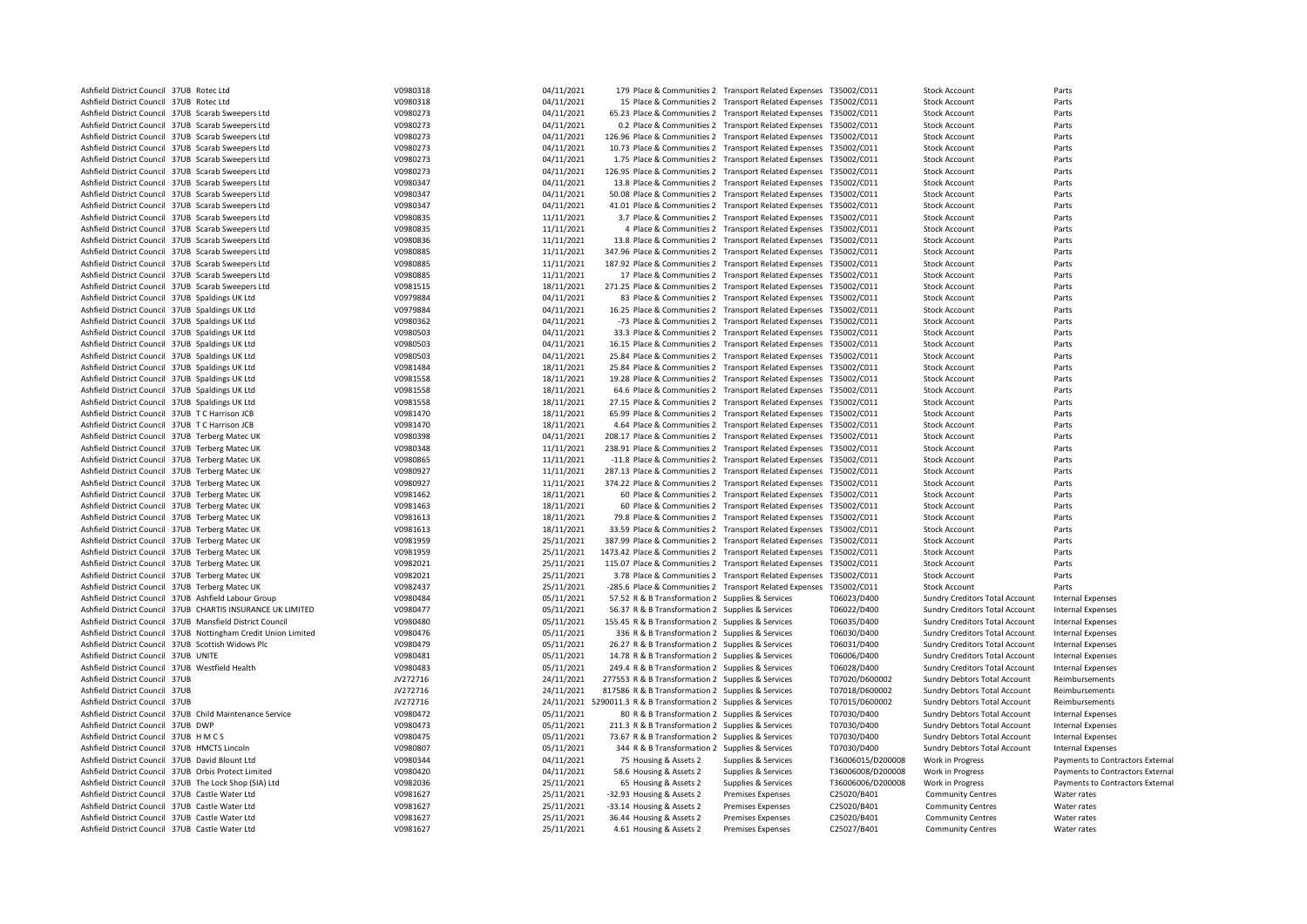| Ashfield District Council 37UB Castle Water Ltd                                                                 | V0981627             | 25/11/2021               | -33.37 Housing & Assets 2                              | <b>Premises Expenses</b> | C25020/B401                            | <b>Community Centres</b> | Water rates                                     |
|-----------------------------------------------------------------------------------------------------------------|----------------------|--------------------------|--------------------------------------------------------|--------------------------|----------------------------------------|--------------------------|-------------------------------------------------|
| Ashfield District Council 37UB Castle Water Ltd                                                                 | V0981627             | 25/11/2021               | 37.66 Housing & Assets 2                               | <b>Premises Expenses</b> | C25020/B401                            | <b>Community Centres</b> | Water rates                                     |
| Ashfield District Council 37UB Castle Water Ltd                                                                 | V0981627             | 25/11/2021               | 37.12 Housing & Assets 2                               | <b>Premises Expenses</b> | C25020/B401                            | <b>Community Centres</b> | Water rates                                     |
| Ashfield District Council 37UB Castle Water Ltd                                                                 | V0981627             | 25/11/2021               | 34.68 Housing & Assets 2                               | <b>Premises Expenses</b> | C25022/B401                            | <b>Community Centres</b> | Water rates                                     |
| Ashfield District Council 37UB Castle Water Ltd                                                                 | V0981627             | 25/11/2021               | 38.12 Housing & Assets 2                               | <b>Premises Expenses</b> | C25020/B401                            | <b>Community Centres</b> | Water rates                                     |
| Ashfield District Council 37UB Hoot Fire & Security Ltd                                                         | V0981976             | 25/11/2021               | 80 Housing & Assets 2                                  | <b>Premises Expenses</b> | C25022/B002002                         | <b>Community Centres</b> | Fire, Intruder, CCTV, Access Control            |
| Ashfield District Council 37UB Lantei Ltd                                                                       | V0982005             | 25/11/2021               | 130 Housing & Assets 2                                 | <b>Premises Expenses</b> | C25022/B002010                         | <b>Community Centres</b> | <b>Fixed Electrical Testing</b>                 |
| Ashfield District Council 37UB EDF Energy 1 Ltd                                                                 | V0981877             | 25/11/2021               | 77.02 R & B Transformation 2 Premises Expenses         |                          | C25022/B102                            | <b>Community Centres</b> | Electricity                                     |
| Ashfield District Council 37UB EDF Energy 1 Ltd                                                                 | V0981877             | 25/11/2021               | 238.55 R & B Transformation 2 Premises Expenses        |                          | C25027/B102                            | <b>Community Centres</b> | Electricity                                     |
| Ashfield District Council 37UB EDF Energy 1 Ltd                                                                 | V0981877             | 25/11/2021               | 58.93 R & B Transformation 2 Premises Expenses         |                          | C25020/B102                            | <b>Community Centres</b> | Electricity                                     |
| Ashfield District Council 37UB Total Gas & Power                                                                | V0981563             | 18/11/2021               | 291.78 R & B Transformation 2 Premises Expenses        |                          | C25020/B101                            | <b>Community Centres</b> | Gas                                             |
| Ashfield District Council 37UB Total Gas & Power                                                                | V0981563             | 18/11/2021               | 105.03 R & B Transformation 2 Premises Expenses        |                          | C25022/B101                            | <b>Community Centres</b> | Gas                                             |
| Ashfield District Council 37UB AT Alarms Ltd                                                                    | V0981608             | 18/11/2021               | 100 Housing & Assets 2                                 | <b>Premises Expenses</b> | D35100001/B002002                      | Asset Maintenance        | Fire, Intruder, CCTV, Access Control            |
| Ashfield District Council 37UB Access Doors Limited                                                             | V0980489             | 18/11/2021               | 125 Housing & Assets 2                                 | <b>Premises Expenses</b> | D35100001/B002006                      | <b>Asset Maintenance</b> | <b>Automatic Doors</b>                          |
| Ashfield District Council 37UB Access Doors Limited                                                             | V0980490             | 18/11/2021               | 215 Housing & Assets 2                                 | <b>Premises Expenses</b> | D35100001/B002006                      | <b>Asset Maintenance</b> | <b>Automatic Doors</b>                          |
| Ashfield District Council 37UB Asbestos GRP Labs Ltd                                                            | V0981496             | 18/11/2021               | 30 Housing & Assets 2                                  | <b>Premises Expenses</b> | D35300005/B001001                      | <b>Asset Maintenance</b> | General Repairs Asset Maintenance               |
| Ashfield District Council 37UB Ashfield Effluent Services                                                       | V0980488             | 18/11/2021               | 225 Housing & Assets 2                                 | <b>Premises Expenses</b> | D35100001/B001001                      | Asset Maintenance        | General Repairs Asset Maintenance               |
| Ashfield District Council 37UB Cockell Electrical Ltd                                                           | V0980268             | 04/11/2021               | 242.5 Housing & Assets 2                               | Premises Expenses        | D35820001/B001002                      | Asset Maintenance        | <b>Electrical Repairs Asset Maintenance</b>     |
| Ashfield District Council 37UB Cockell Electrical Ltd                                                           | V0980269             | 04/11/2021               | 504.9 Housing & Assets 2                               | Premises Expenses        | D35100001/B001002                      | Asset Maintenance        | <b>Electrical Repairs Asset Maintenance</b>     |
| Ashfield District Council 37UB Cockell Electrical Ltd                                                           | V0980436             | 18/11/2021               | 70 Housing & Assets 2                                  | Premises Expenses        | D35100001/B001002                      | Asset Maintenance        | <b>Electrical Repairs Asset Maintenance</b>     |
| Ashfield District Council 37UB Cockell Electrical Ltd                                                           | V0981521             | 18/11/2021               | 215.9 Housing & Assets 2                               | <b>Premises Expenses</b> | D35100001/B001002                      | <b>Asset Maintenance</b> | <b>Electrical Repairs Asset Maintenance</b>     |
| Ashfield District Council 37UB Cockell Electrical Ltd                                                           | V0981607             | 18/11/2021               | 223.85 Housing & Assets 2                              | <b>Premises Expenses</b> | D35100005/B001002                      | <b>Asset Maintenance</b> | <b>Electrical Repairs Asset Maintenance</b>     |
| Ashfield District Council 37UB DTE Demolition                                                                   | V0980816             | 18/11/2021               | 550 Housing & Assets 2                                 | <b>Premises Expenses</b> | D35810/B002007                         | Asset Maintenance        | Asbestos Management                             |
| Ashfield District Council 37UB Edwards Metal Windows                                                            | V0981476             | 18/11/2021               | 105.42 Housing & Assets 2                              | Premises Expenses        | D35100005/B001001                      | Asset Maintenance        | General Repairs Asset Maintenance               |
| Ashfield District Council 37UB ERF Electrical Wholesalers Ltd                                                   | V0980825             | 18/11/2021               | 53.64 Housing & Assets 2                               | Premises Expenses        | D35100005/B001002                      | <b>Asset Maintenance</b> | <b>Electrical Repairs Asset Maintenance</b>     |
| Ashfield District Council 37UB Hoot Fire & Security Ltd                                                         | V0980408             | 04/11/2021               | 454 Housing & Assets 2                                 | <b>Premises Expenses</b> | D35805/B002002                         | <b>Asset Maintenance</b> | Fire, Intruder, CCTV, Access Control            |
|                                                                                                                 |                      |                          |                                                        |                          |                                        |                          |                                                 |
| Ashfield District Council 37UB Hoot Fire & Security Ltd                                                         | V0980409<br>V0981860 | 04/11/2021<br>25/11/2021 | 1124.25 Housing & Assets 2<br>101.5 Housing & Assets 2 | Premises Expenses        | D35100001/B002002                      | <b>Asset Maintenance</b> | Fire, Intruder, CCTV, Access Control            |
| Ashfield District Council 37UB Hoot Fire & Security Ltd                                                         |                      |                          |                                                        | <b>Premises Expenses</b> | D35100001/B002002                      | Asset Maintenance        | Fire, Intruder, CCTV, Access Control            |
| Ashfield District Council 37UB Hoot Fire & Security Ltd<br>Ashfield District Council 37UB Johnson Surfacing Ltd | V0981862<br>V0981555 | 25/11/2021               | 156 Housing & Assets 2                                 | <b>Premises Expenses</b> | D35100001/B002002<br>D35100005/B001001 | Asset Maintenance        | Fire, Intruder, CCTV, Access Control            |
|                                                                                                                 |                      | 18/11/2021               | 2195 Housing & Assets 2                                | Premises Expenses        |                                        | <b>Asset Maintenance</b> | General Repairs Asset Maintenance               |
| Ashfield District Council 37UB M Shooter Electrical Engineer & Contractor                                       | V0980487             | 18/11/2021               | 27.38 Housing & Assets 2                               | <b>Premises Expenses</b> | D35100005/B001002                      | <b>Asset Maintenance</b> | <b>Electrical Repairs Asset Maintenance</b>     |
| Ashfield District Council 37UB M Shooter Electrical Engineer & Contractor                                       | V0980917             | 18/11/2021               | 37.44 Housing & Assets 2                               | <b>Premises Expenses</b> | D35400009/B001002                      | <b>Asset Maintenance</b> | <b>Electrical Repairs Asset Maintenance</b>     |
| Ashfield District Council 37UB M Shooter Electrical Engineer & Contractor                                       | V0981477             | 18/11/2021               | 100.99 Housing & Assets 2                              | Premises Expenses        | D35600003/B001002                      | Asset Maintenance        | <b>Electrical Repairs Asset Maintenance</b>     |
| Ashfield District Council 37UB M Shooter Electrical Engineer & Contractor                                       | V0981478             | 18/11/2021               | 52.54 Housing & Assets 2                               | <b>Premises Expenses</b> | D35820001/B001002                      | <b>Asset Maintenance</b> | <b>Electrical Repairs Asset Maintenance</b>     |
| Ashfield District Council 37UB M Shooter Electrical Engineer & Contractor                                       | V0981479             | 18/11/2021               | 100.74 Housing & Assets 2                              | <b>Premises Expenses</b> | D35250012/B001002                      | <b>Asset Maintenance</b> | <b>Electrical Repairs Asset Maintenance</b>     |
| Ashfield District Council 37UB M Shooter Electrical Engineer & Contractor                                       | V0981864             | 25/11/2021               | 56.56 Housing & Assets 2                               | <b>Premises Expenses</b> | D35100005/B001002                      | <b>Asset Maintenance</b> | <b>Electrical Repairs Asset Maintenance</b>     |
| Ashfield District Council 37UB Midway Fencing Contractors Ltd                                                   | V0980501             | 04/11/2021               | 4433.3 Housing & Assets 2                              | <b>Premises Expenses</b> | D35100005/B001001                      | <b>Asset Maintenance</b> | General Repairs Asset Maintenance               |
| Ashfield District Council 37UB MSL Pumps Ltd                                                                    | V0980500             | 04/11/2021               | 350 Housing & Assets 2                                 | Premises Expenses        | D35830001/B002                         | <b>Asset Maintenance</b> | <b>Cyclical Repair Contracts Asset Maint</b>    |
| Ashfield District Council 37UB Newgate (Newark Ltd)                                                             | V0981553             | 18/11/2021               | 8220 Housing & Assets 2                                | <b>Premises Expenses</b> | D35500006/B002005                      | <b>Asset Maintenance</b> | Car Park Barriers                               |
| Ashfield District Council 37UB Orbis Protect Limited                                                            | V0982032             | 25/11/2021               | 833.5 Housing & Assets 2                               | <b>Premises Expenses</b> | D35825002/B001001                      | <b>Asset Maintenance</b> | General Repairs Asset Maintenance               |
| Ashfield District Council 37UB Pete Burton Building Contractors Ltd                                             | V0980410             | 04/11/2021               | 63 Housing & Assets 2                                  | <b>Premises Expenses</b> | D35600003/B001001                      | Asset Maintenance        | General Repairs Asset Maintenance               |
| Ashfield District Council 37UB Pete Burton Building Contractors Ltd                                             | V0980411             | 04/11/2021               | 78.5 Housing & Assets 2                                | <b>Premises Expenses</b> | D35100001/B001001                      | <b>Asset Maintenance</b> | General Repairs Asset Maintenance               |
| Ashfield District Council 37UB Pete Burton Building Contractors Ltd                                             | V0980412             | 04/11/2021               | 76 Housing & Assets 2                                  | Premises Expenses        | D35100005/B001001                      | Asset Maintenance        | General Repairs Asset Maintenance               |
| Ashfield District Council 37UB Pete Burton Building Contractors Ltd                                             | V0980883             | 11/11/2021               | 62 Housing & Assets 2                                  | <b>Premises Expenses</b> | D35600003/B001001                      | Asset Maintenance        | General Repairs Asset Maintenance               |
| Ashfield District Council 37UB Pete Burton Building Contractors Ltd                                             | V0980316             | 18/11/2021               | 116 Housing & Assets 2                                 | <b>Premises Expenses</b> | D35815001/B001001                      | <b>Asset Maintenance</b> | General Repairs Asset Maintenance               |
| Ashfield District Council 37UB Pete Burton Building Contractors Ltd                                             | V0980491             | 18/11/2021               | 91 Housing & Assets 2                                  | <b>Premises Expenses</b> | D35100001/B001001                      | Asset Maintenance        | General Repairs Asset Maintenance               |
| Ashfield District Council 37UB Pete Burton Building Contractors Ltd                                             | V0980492             | 18/11/2021               | 241 Housing & Assets 2                                 | Premises Expenses        | D35870/B001001                         | Asset Maintenance        | General Repairs Asset Maintenance               |
| Ashfield District Council 37UB Pete Burton Building Contractors Ltd                                             | V0980493             | 18/11/2021               | 105 Housing & Assets 2                                 | Premises Expenses        | D35820001/B001001                      | Asset Maintenance        | General Repairs Asset Maintenance               |
| Ashfield District Council 37UB Pete Burton Building Contractors Ltd                                             | V0980494             | 18/11/2021               | 65 Housing & Assets 2                                  | <b>Premises Expenses</b> | D35100005/B001001                      | <b>Asset Maintenance</b> | General Repairs Asset Maintenance               |
| Ashfield District Council 37UB Pete Burton Building Contractors Ltd                                             | V0980495             | 18/11/2021               | 36 Housing & Assets 2                                  | <b>Premises Expenses</b> | D35100001/B002001                      | Asset Maintenance        | <b>Mechanical Ventilation Asset Maintenance</b> |
| Ashfield District Council 37UB Pete Burton Building Contractors Ltd                                             | V0980496             | 18/11/2021               | 64.5 Housing & Assets 2                                | <b>Premises Expenses</b> | D35100001/B001001                      | <b>Asset Maintenance</b> | General Repairs Asset Maintenance               |
| Ashfield District Council 37UB Pete Burton Building Contractors Ltd                                             | V0981551             | 18/11/2021               | 52 Housing & Assets 2                                  | Premises Expenses        | D35100001/B001001                      | Asset Maintenance        | General Repairs Asset Maintenance               |
| Ashfield District Council 37UB Pete Burton Building Contractors Ltd                                             | V0981561             | 18/11/2021               | 149 Housing & Assets 2                                 | Premises Expenses        | D35300005/B001001                      | Asset Maintenance        | General Repairs Asset Maintenance               |
| Ashfield District Council 37UB Pete Burton Building Contractors Ltd                                             | V0981609             | 18/11/2021               | 722 Housing & Assets 2                                 | <b>Premises Expenses</b> | D35600003/B001001                      | <b>Asset Maintenance</b> | General Repairs Asset Maintenance               |
| Ashfield District Council 37UB Pete Burton Building Contractors Ltd                                             | V0981611             | 18/11/2021               | 118 Housing & Assets 2                                 | <b>Premises Expenses</b> | D35600003/B001001                      | <b>Asset Maintenance</b> | General Repairs Asset Maintenance               |
| Ashfield District Council 37UB Pete Burton Building Contractors Ltd                                             | V0981612             | 18/11/2021               | 31.5 Housing & Assets 2                                | <b>Premises Expenses</b> | D35250012/B001001                      | <b>Asset Maintenance</b> | General Repairs Asset Maintenance               |
| Ashfield District Council 37UB Sapphire Hardware Ltd                                                            | V0981859             | 25/11/2021               | 66.74 Housing & Assets 2                               | <b>Premises Expenses</b> | D35100001/B001001                      | <b>Asset Maintenance</b> | General Repairs Asset Maintenance               |
| Ashfield District Council 37UB Smith of Derby Ltd                                                               | V0979828             | 04/11/2021               | 150 Housing & Assets 2                                 | <b>Premises Expenses</b> | D35650/B001002                         | <b>Asset Maintenance</b> | <b>Electrical Repairs Asset Maintenance</b>     |
| Ashfield District Council 37UB Taft Plumbing and Heating LLP                                                    | V0981475             | 18/11/2021               | 185 Housing & Assets 2                                 | <b>Premises Expenses</b> | D35100001/B002001                      | <b>Asset Maintenance</b> | <b>Mechanical Ventilation Asset Maintenance</b> |
| Ashfield District Council 37UB Taft Plumbing and Heating LLP                                                    | V0981512             | 18/11/2021               | 340 Housing & Assets 2                                 | <b>Premises Expenses</b> | D35100005/B002001                      | <b>Asset Maintenance</b> | <b>Mechanical Ventilation Asset Maintenance</b> |
| Ashfield District Council 37UB Taft Plumbing and Heating LLP                                                    | V0981514             | 18/11/2021               | 80 Housing & Assets 2                                  | <b>Premises Expenses</b> | D35892/B002001                         | <b>Asset Maintenance</b> | <b>Mechanical Ventilation Asset Maintenance</b> |
| Ashfield District Council 37UB Taft Plumbing and Heating LLP                                                    | V0981554             | 18/11/2021               | 60 Housing & Assets 2                                  | <b>Premises Expenses</b> | D35100005/B002001                      | <b>Asset Maintenance</b> | <b>Mechanical Ventilation Asset Maintenance</b> |
| Ashfield District Council 37UB Taft Plumbing and Heating LLP                                                    | V0981975             | 25/11/2021               | 40 Housing & Assets 2                                  | Premises Expenses        | D35100001/B001001                      | <b>Asset Maintenance</b> | General Repairs Asset Maintenance               |
| Ashfield District Council 37UB The Lock Shop (SIA) Ltd                                                          | V0981511             | 18/11/2021               | 27.96 Housing & Assets 2                               | <b>Premises Expenses</b> | D35100001/B001001                      | Asset Maintenance        | General Repairs Asset Maintenance               |
| Ashfield District Council 37UB Total Hire & Sales Ltd                                                           | V0980413             | 04/11/2021               | 210 Housing & Assets 2                                 | <b>Premises Expenses</b> | D35100005/B001002                      | <b>Asset Maintenance</b> | <b>Electrical Repairs Asset Maintenance</b>     |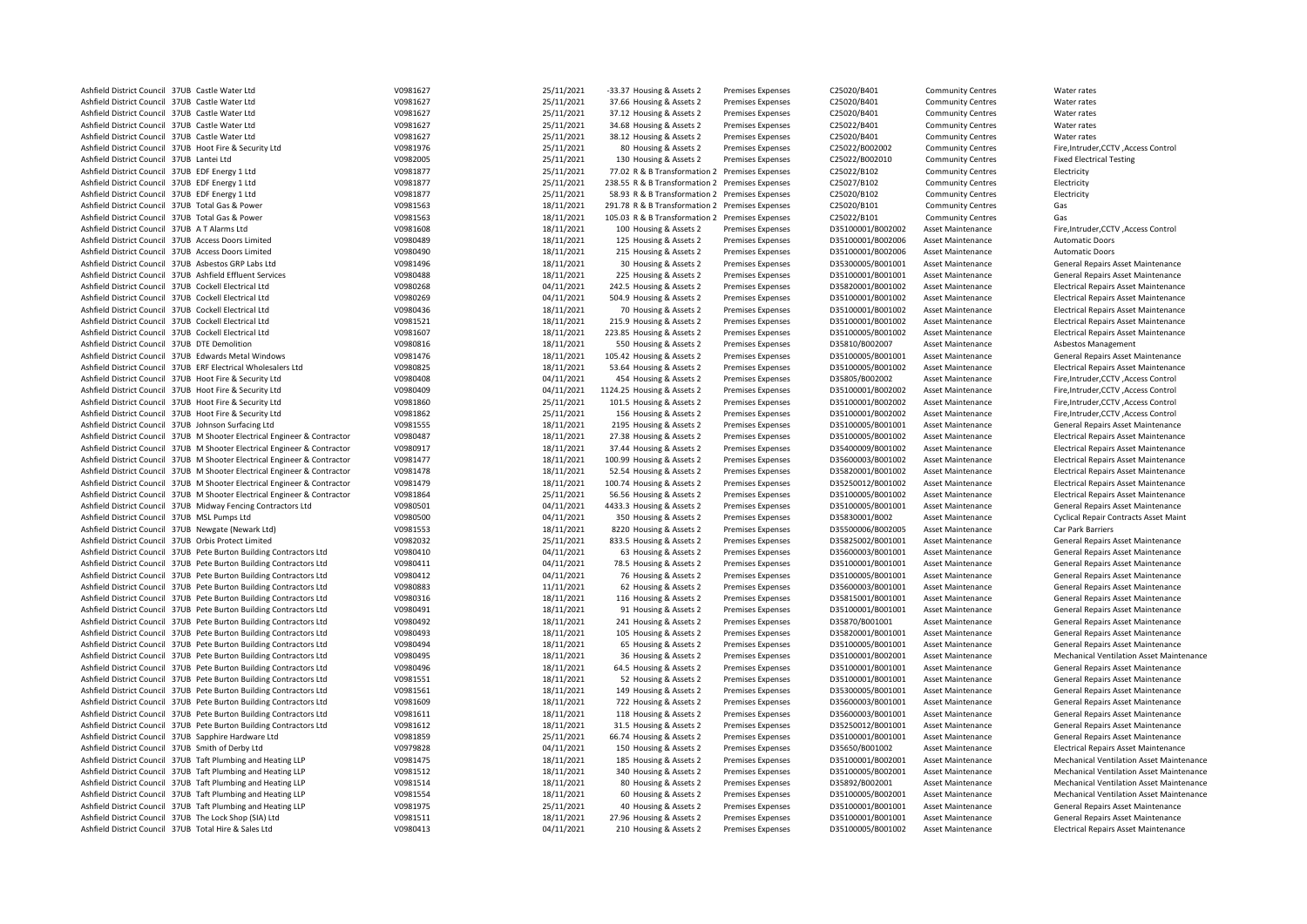| Ashfield District Council 37UB WJB Welding & Fabrication Ltd   | V0981471 | 18/11/2021 | 152 Housing & Assets 2                           | <b>Premises Expenses</b> | D35860/B001001 | Asset Maintenance          | General Repairs Asset Maintenance       |
|----------------------------------------------------------------|----------|------------|--------------------------------------------------|--------------------------|----------------|----------------------------|-----------------------------------------|
| Ashfield District Council 37UB Nottinghamshire County Supplies | V0980857 | 11/11/2021 | 157.5 Housing & Assets 2                         | Supplies & Services      | N70000/D001004 | <b>Building Cleaning</b>   | <b>Chemicals and Materials Purchase</b> |
| Ashfield District Council 37UB Nottinghamshire County Supplies | V0980857 | 11/11/2021 | 84.2 Housing & Assets 2                          | Supplies & Services      | N70000/D001004 | <b>Building Cleaning</b>   | Chemicals and Materials Purchase        |
| Ashfield District Council 37UB Nottinghamshire County Supplies | V0980857 | 11/11/2021 | 35.35 Housing & Assets 2                         | Supplies & Services      | N70000/D001004 | <b>Building Cleaning</b>   | Chemicals and Materials Purchase        |
| Ashfield District Council 37UB Nottinghamshire County Supplies | V0982022 | 25/11/2021 | 126 Housing & Assets 2                           | Supplies & Services      | N70000/D001004 | <b>Building Cleaning</b>   | Chemicals and Materials Purchase        |
| Ashfield District Council 37UB Nottinghamshire County Supplies | V0982022 | 25/11/2021 | 15.77 Housing & Assets 2                         | Supplies & Services      | N70000/D001004 | <b>Building Cleaning</b>   | Chemicals and Materials Purchase        |
| Ashfield District Council 37UB Nottinghamshire County Supplies | V0982022 | 25/11/2021 | 28.28 Housing & Assets 2                         | Supplies & Services      | N70000/D001004 | <b>Building Cleaning</b>   | Chemicals and Materials Purchase        |
| Ashfield District Council 37UB Nottinghamshire County Supplies | V0982022 | 25/11/2021 | 9.24 Housing & Assets 2                          | Supplies & Services      | N70000/D001004 | <b>Building Cleaning</b>   | Chemicals and Materials Purchase        |
| Ashfield District Council 37UB Zedal Building Services Ltd     | V0979235 | 04/11/2021 | 70.8 Housing & Assets 2                          | Supplies & Services      | N70000/D001004 | <b>Building Cleaning</b>   | Chemicals and Materials Purchase        |
| Ashfield District Council 37UB Zedal Building Services Ltd     | V0979235 | 04/11/2021 | 22 Housing & Assets 2                            | Supplies & Services      | N70000/D001004 | <b>Building Cleaning</b>   | Chemicals and Materials Purchase        |
| Ashfield District Council 37UB Zedal Building Services Ltd     | V0979235 | 04/11/2021 | 34.5 Housing & Assets 2                          | Supplies & Services      | N70000/D001004 | <b>Building Cleaning</b>   | Chemicals and Materials Purchase        |
| Ashfield District Council 37UB Zedal Building Services Ltd     | V0979235 | 04/11/2021 | 23.6 Housing & Assets 2                          | Supplies & Services      | N70000/D001004 | <b>Building Cleaning</b>   | Chemicals and Materials Purchase        |
| Ashfield District Council 37UB Zedal Building Services Ltd     | V0979235 | 04/11/2021 | 120 Housing & Assets 2                           | Supplies & Services      | N70000/D001004 | <b>Building Cleaning</b>   | Chemicals and Materials Purchase        |
| Ashfield District Council 37UB Zedal Building Services Ltd     | V0979235 | 04/11/2021 | 55.92 Housing & Assets 2                         | Supplies & Services      | N70000/D001004 | <b>Building Cleaning</b>   | Chemicals and Materials Purchase        |
| Ashfield District Council 37UB Zedal Building Services Ltd     | V0979235 | 04/11/2021 | 33 Housing & Assets 2                            | Supplies & Services      | N70000/D001004 | <b>Building Cleaning</b>   | Chemicals and Materials Purchase        |
| Ashfield District Council 37UB Zedal Building Services Ltd     | V0980812 | 04/11/2021 | 15.98 Housing & Assets 2                         | Supplies & Services      | N70000/D001004 | <b>Building Cleaning</b>   | Chemicals and Materials Purchase        |
| Ashfield District Council 37UB Zedal Building Services Ltd     | V0980812 | 04/11/2021 | 69.9 Housing & Assets 2                          | Supplies & Services      | N70000/D001004 | <b>Building Cleaning</b>   | Chemicals and Materials Purchase        |
| Ashfield District Council 37UB Zedal Building Services Ltd     | V0980812 | 04/11/2021 | 118 Housing & Assets 2                           | Supplies & Services      | N70000/D001004 | <b>Building Cleaning</b>   | Chemicals and Materials Purchase        |
| Ashfield District Council 37UB Zedal Building Services Ltd     | V0980812 | 04/11/2021 | 23.6 Housing & Assets 2                          | Supplies & Services      | N70000/D001004 | <b>Building Cleaning</b>   | Chemicals and Materials Purchase        |
| Ashfield District Council 37UB Zedal Building Services Ltd     | V0980812 | 04/11/2021 | 44 Housing & Assets 2                            | Supplies & Services      | N70000/D001004 | <b>Building Cleaning</b>   | Chemicals and Materials Purchase        |
| Ashfield District Council 37UB Zedal Building Services Ltd     | V0980812 | 04/11/2021 | 12.5 Housing & Assets 2                          | Supplies & Services      | N70000/D001004 | <b>Building Cleaning</b>   | Chemicals and Materials Purchase        |
| Ashfield District Council 37UB Zedal Building Services Ltd     | V0980812 | 04/11/2021 | 80 Housing & Assets 2                            | Supplies & Services      | N70000/D001004 | <b>Building Cleaning</b>   | Chemicals and Materials Purchase        |
| Ashfield District Council 37UB Zedal Building Services Ltd     | V0980812 | 04/11/2021 | 20 Housing & Assets 2                            | Supplies & Services      | N70000/D001004 | <b>Building Cleaning</b>   | Chemicals and Materials Purchase        |
| Ashfield District Council 37UB Zedal Building Services Ltd     |          | 04/11/2021 |                                                  |                          | N70000/D001004 | <b>Building Cleaning</b>   |                                         |
|                                                                | V0980813 |            | 6.6 Housing & Assets 2                           | Supplies & Services      |                |                            | <b>Chemicals and Materials Purchase</b> |
| Ashfield District Council 37UB Zedal Building Services Ltd     | V0980813 | 04/11/2021 | 24 Housing & Assets 2                            | Supplies & Services      | N70000/D001004 | <b>Building Cleaning</b>   | Chemicals and Materials Purchase        |
| Ashfield District Council 37UB Zedal Building Services Ltd     | V0980813 | 04/11/2021 | 2.4 Housing & Assets 2                           | Supplies & Services      | N70000/D001004 | <b>Building Cleaning</b>   | Chemicals and Materials Purchase        |
| Ashfield District Council 37UB Zedal Building Services Ltd     | V0980813 | 04/11/2021 | 2.4 Housing & Assets 2                           | Supplies & Services      | N70000/D001004 | <b>Building Cleaning</b>   | Chemicals and Materials Purchase        |
| Ashfield District Council 37UB Zedal Building Services Ltd     | V0980813 | 04/11/2021 | 10.45 Housing & Assets 2                         | Supplies & Services      | N70000/D001004 | <b>Building Cleaning</b>   | <b>Chemicals and Materials Purchase</b> |
| Ashfield District Council 37UB Zedal Building Services Ltd     | V0980813 | 04/11/2021 | 24 Housing & Assets 2                            | Supplies & Services      | N70000/D001004 | <b>Building Cleaning</b>   | Chemicals and Materials Purchase        |
| Ashfield District Council 37UB Zedal Building Services Ltd     | V0981843 | 18/11/2021 | 24 Housing & Assets 2                            | Supplies & Services      | N70000/D001004 | <b>Building Cleaning</b>   | Chemicals and Materials Purchase        |
| Ashfield District Council 37UB Zedal Building Services Ltd     | V0981843 | 18/11/2021 | 23.6 Housing & Assets 2                          | Supplies & Services      | N70000/D001004 | <b>Building Cleaning</b>   | Chemicals and Materials Purchase        |
| Ashfield District Council 37UB Zedal Building Services Ltd     | V0981843 | 18/11/2021 | 57.5 Housing & Assets 2                          | Supplies & Services      | N70000/D001004 | <b>Building Cleaning</b>   | Chemicals and Materials Purchase        |
| Ashfield District Council 37UB Zedal Building Services Ltd     | V0981843 | 18/11/2021 | 27 Housing & Assets 2                            | Supplies & Services      | N70000/D001004 | <b>Building Cleaning</b>   | Chemicals and Materials Purchase        |
| Ashfield District Council 37UB Zedal Building Services Ltd     | V0981843 | 18/11/2021 | 27 Housing & Assets 2                            | Supplies & Services      | N70000/D001004 | <b>Building Cleaning</b>   | Chemicals and Materials Purchase        |
| Ashfield District Council 37UB Zedal Building Services Ltd     | V0981843 | 18/11/2021 | 24 Housing & Assets 2                            | Supplies & Services      | N70000/D001004 | <b>Building Cleaning</b>   | <b>Chemicals and Materials Purchase</b> |
| Ashfield District Council 37UB Zedal Building Services Ltd     | V0981843 | 18/11/2021 | 24 Housing & Assets 2                            | Supplies & Services      | N70000/D001004 | <b>Building Cleaning</b>   | Chemicals and Materials Purchase        |
| Ashfield District Council 37UB Zedal Building Services Ltd     | V0981843 | 18/11/2021 | 44 Housing & Assets 2                            | Supplies & Services      | N70000/D001004 | <b>Building Cleaning</b>   | Chemicals and Materials Purchase        |
| Ashfield District Council 37UB Brown                           | V0979352 | 04/11/2021 | 577.6 Housing & Assets 2                         | Supplies & Services      | N10000/D200008 | Car Parks                  | Payments to Contractors External        |
| Ashfield District Council 37UB Brown                           | V0979352 | 04/11/2021 | 144.4 Housing & Assets 2                         | Supplies & Services      | N10000/D200008 | Car Parks                  | Payments to Contractors External        |
| Ashfield District Council 37UB Brown                           | V0979352 | 04/11/2021 | 10 Housing & Assets 2                            | Supplies & Services      | N10000/D200008 | Car Parks                  | Payments to Contractors External        |
| Ashfield District Council 37UB Castle Water Ltd                | V0981627 | 25/11/2021 | 94.5 Housing & Assets 2                          | <b>Premises Expenses</b> | N10000/B401    | Car Parks                  | Water rates                             |
| Ashfield District Council 37UB Castle Water Ltd                | V0981627 | 25/11/2021 | 67.94 Housing & Assets 2                         | <b>Premises Expenses</b> | N10000/B401    | Car Parks                  | Water rates                             |
| Ashfield District Council 37UB Castle Water Ltd                | V0981627 | 25/11/2021 | 94.5 Housing & Assets 2                          | Premises Expenses        | N10000/B401    | Car Parks                  | Water rates                             |
| Ashfield District Council 37UB Castle Water Ltd                | V0981627 | 25/11/2021 | 34.7 Housing & Assets 2                          | <b>Premises Expenses</b> | N10000/B401    | Car Parks                  | Water rates                             |
| Ashfield District Council 37UB Castle Water Ltd                | V0981627 | 25/11/2021 | 0.3 Housing & Assets 2                           | Premises Expenses        | N10000/B401    | Car Parks                  | Water rates                             |
| Ashfield District Council 37UB Castle Water Ltd                | V0981627 | 25/11/2021 | 307.18 Housing & Assets 2                        | <b>Premises Expenses</b> | N10000/B401    | Car Parks                  | Water rates                             |
| Ashfield District Council 37UB Castle Water Ltd                | V0981627 | 25/11/2021 | 6.36 Housing & Assets 2                          | Premises Expenses        | N10000/B401    | Car Parks                  | Water rates                             |
| Ashfield District Council 37UB Castle Water Ltd                | V0981627 | 25/11/2021 | 94.5 Housing & Assets 2                          | <b>Premises Expenses</b> | N10000/B401    | Car Parks                  | Water rates                             |
| Ashfield District Council 37UB Castle Water Ltd                | V0981627 | 25/11/2021 | 48.01 Housing & Assets 2                         | <b>Premises Expenses</b> | N10000/B401    | Car Parks                  | Water rates                             |
| Ashfield District Council 37UB Flowbird Smart City UK Ltd      | V0981842 | 18/11/2021 | 279.8 Housing & Assets 2                         | Premises Expenses        | N10000/B001003 | Car Parks                  | Vandalism Repairs Asset Maintenance     |
| Ashfield District Council 37UB Flowbird Smart City UK Ltd      | V0981842 | 18/11/2021 | 79.8 Housing & Assets 2                          | Premises Expenses        | N10000/B001003 | Car Parks                  | Vandalism Repairs Asset Maintenance     |
| Ashfield District Council 37UB Mobius Network Ltd              | V0980314 | 11/11/2021 | 321.68 Housing & Assets 2                        | Supplies & Services      | N10000/D200008 | Car Parks                  | Payments to Contractors External        |
| Ashfield District Council 37UB Pay By Phone Limited            | V0978728 | 04/11/2021 | 63.47 Housing & Assets 2                         | Supplies & Services      | N10000/D200008 | Car Parks                  | Payments to Contractors External        |
| Ashfield District Council 37UB Security Plus + Ltd             | V0978746 | 04/11/2021 | 288 Housing & Assets 2                           | Supplies & Services      | N10000/D200008 | Car Parks                  | Payments to Contractors External        |
| Ashfield District Council 37UB CCM Group                       | V0981576 | 18/11/2021 | 88.58 R & B Transformation 2 Supplies & Services |                          | N10000/D200008 | Car Parks                  | Payments to Contractors External        |
| Ashfield District Council 37UB EDF Energy 1 Ltd                | V0981877 | 25/11/2021 | 93.57 R & B Transformation 2 Premises Expenses   |                          | N10000/B102    | Car Parks                  | Electricity                             |
| Ashfield District Council 37UB EDF Energy 1 Ltd                | V0981877 | 25/11/2021 | 72.76 R & B Transformation 2 Premises Expenses   |                          | N10000/B102    | Car Parks                  | Electricity                             |
| Ashfield District Council 37UB Castle Water Ltd                | V0981627 | 25/11/2021 | 1056.83 Housing & Assets 2                       | Premises Expenses        | N20000/B401    | Centralised Offices Kirkby | Water rates                             |
| Ashfield District Council 37UB Castle Water Ltd                | V0981627 | 25/11/2021 | 1021.8 Housing & Assets 2                        | <b>Premises Expenses</b> | N20000/B401    | Centralised Offices Kirkby | Water rates                             |
| Ashfield District Council 37UB Castle Water Ltd                | V0981627 | 25/11/2021 | 1088.3 Housing & Assets 2                        | <b>Premises Expenses</b> | N20000/B401    | Centralised Offices Kirkby | Water rates                             |
| Ashfield District Council 37UB Castle Water Ltd                | V0981627 | 25/11/2021 | -1071.01 Housing & Assets 2                      | Premises Expenses        | N20000/B401    | Centralised Offices Kirkby | Water rates                             |
| Ashfield District Council 37UB Castle Water Ltd                | V0981627 | 25/11/2021 | -926.82 Housing & Assets 2                       | Premises Expenses        | N20000/B401    | Centralised Offices Kirkby | Water rates                             |
| Ashfield District Council 37UB Cooleraid Ltd                   | V0980943 | 25/11/2021 | 55.55 Housing & Assets 2                         | Supplies & Services      | N20000/D003003 | Centralised Offices Kirkby | Hire of Equipment                       |
| Ashfield District Council 37UB Cooleraid Ltd                   | V0980944 | 25/11/2021 | 47.4 Housing & Assets 2                          | Supplies & Services      | N20000/D003003 | Centralised Offices Kirkby | Hire of Equipment                       |
| Ashfield District Council 37UB Cooleraid Ltd                   | V0980946 | 25/11/2021 | 15.8 Housing & Assets 2                          | Supplies & Services      | N20000/D003003 | Centralised Offices Kirkby | Hire of Equipment                       |
|                                                                |          |            |                                                  |                          |                |                            |                                         |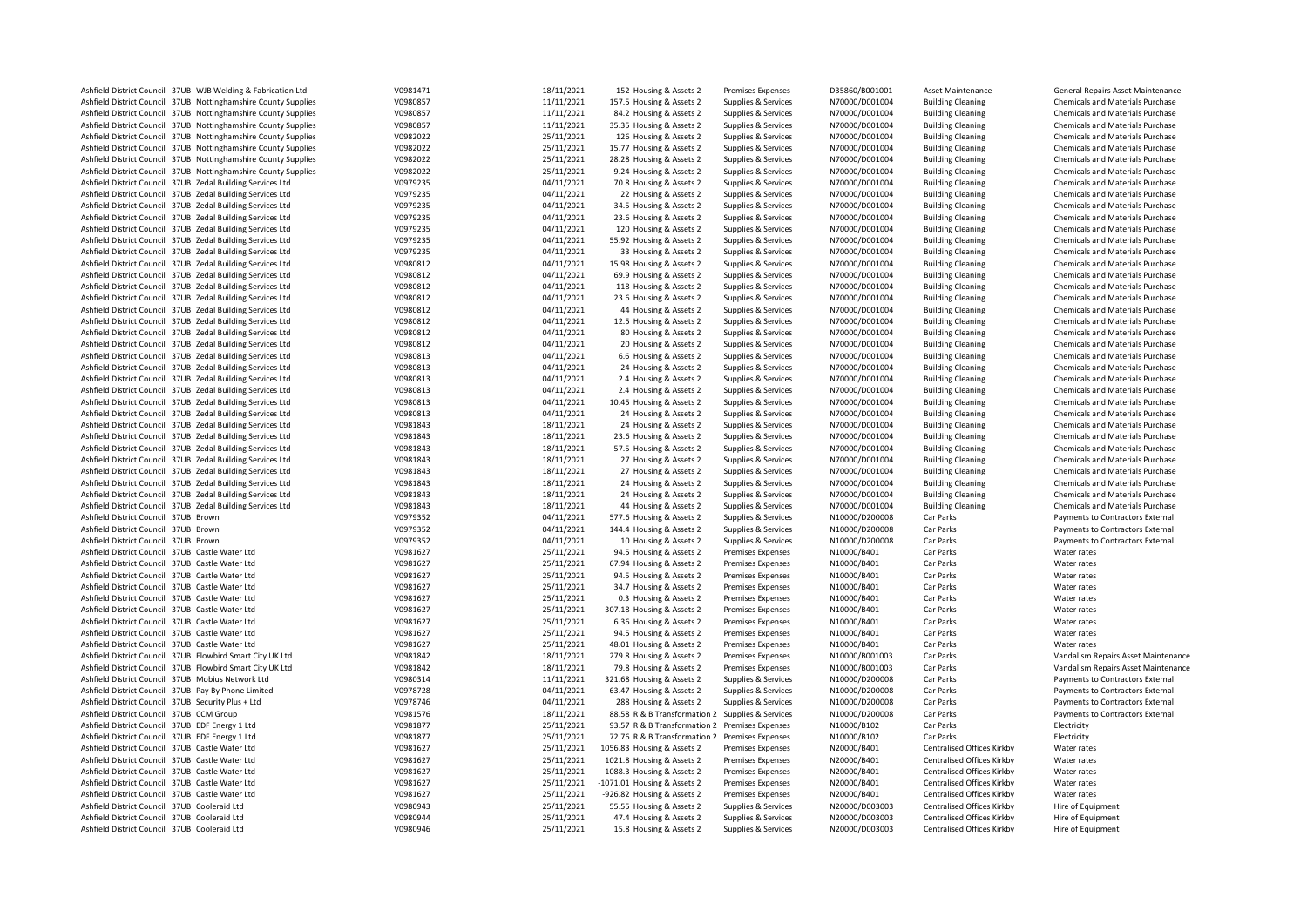| Ashfield District Council 37UB Hoot Fire & Security Ltd                                                            | V0981977             | 25/11/2021               | 200 Housing & Assets 2                            | Premises Expenses        | N20000/B002002                   | Centralised Offices Kirkby        | Fire, Intruder, CCTV, Access Control  |
|--------------------------------------------------------------------------------------------------------------------|----------------------|--------------------------|---------------------------------------------------|--------------------------|----------------------------------|-----------------------------------|---------------------------------------|
| Ashfield District Council 37UB Cooleraid Ltd                                                                       | V0980945             | 25/11/2021               | 47.4 R & B Transformation 2 Supplies & Services   |                          | N20000/D003003                   | Centralised Offices Kirkby        | Hire of Equipment                     |
| Ashfield District Council 37UB Daisy Telecoms Ltd                                                                  | V0980854             | 11/11/2021               | 76.11 R & B Transformation 2 Supplies & Services  |                          | N20000/d301002                   | Centralised Offices Kirkby        | Telephones                            |
| Ashfield District Council 37UB EDF Energy 1 Ltd                                                                    | V0980856             | 11/11/2021               | 4352.61 R & B Transformation 2 Premises Expenses  |                          | N20000/B102                      | Centralised Offices Kirkby        | Electricity                           |
| Ashfield District Council 37UB Total Gas & Power                                                                   | V0981563             | 18/11/2021               | -648.76 R & B Transformation 2 Premises Expenses  |                          | N20000/B101                      | Centralised Offices Kirkby        | Gas                                   |
| Ashfield District Council 37UB Total Gas & Power                                                                   | V0981563             | 18/11/2021               | 1836.5 R & B Transformation 2 Premises Expenses   |                          | N20000/B101                      | Centralised Offices Kirkby        | Gas                                   |
| Ashfield District Council 37UB Total Gas & Power                                                                   | V0981563             | 18/11/2021               | 619.69 R & B Transformation 2 Premises Expenses   |                          | N20000/B101                      | Centralised Offices Kirkby        | Gas                                   |
| Ashfield District Council 37UB TurnerFox Recruitment Limited                                                       | V0981651             | 25/11/2021               | 607.39 Housing & Assets 2                         | <b>Employee Expenses</b> | G34000/A200                      | <b>Disabled Facilities Team</b>   | Salaries - General                    |
| Ashfield District Council 37UB Domestic Supplies Ltd                                                               | V0980375             | 04/11/2021               | 240 Housing & Assets 2                            | Supplies & Services      | G25000/D002004                   | Homeless Assistance               | <b>Equipment Maintenance</b>          |
| Ashfield District Council 37UB Eastern Shires Purchasing Organisation                                              | V0980363             | 04/11/2021               | 18.4 Housing & Assets 2                           | Supplies & Services      | G25000/D103                      | <b>Homeless Assistance</b>        | Printing & stationery                 |
| Ashfield District Council 37UB Eastern Shires Purchasing Organisation                                              | V0980363             | 04/11/2021               | 4 Housing & Assets 2                              | Supplies & Services      | G25000/D103                      | <b>Homeless Assistance</b>        | Printing & stationery                 |
| Ashfield District Council 37UB Eastern Shires Purchasing Organisation                                              | V0980363             | 04/11/2021               | 41.1 Housing & Assets 2                           | Supplies & Services      | G25000/D103                      | Homeless Assistance               | Printing & stationery                 |
| Ashfield District Council 37UB Nottinghamshire County Council                                                      | V0982033             | 25/11/2021               | 4500 Housing & Assets 2                           | Supplies & Services      | G25100/D200008                   | <b>Homeless Assistance</b>        | Payments to Contractors External      |
| Ashfield District Council 37UB Nottinghamshire County Council                                                      | V0982033             | 25/11/2021               | 2250 Housing & Assets 2                           | Supplies & Services      | G25100/D200008                   | Homeless Assistance               | Payments to Contractors External      |
| Ashfield District Council 37UB Nottinghamshire County Council                                                      | V0982033             | 25/11/2021               | 2250 Housing & Assets 2                           | Supplies & Services      | G25100/D200008                   | <b>Homeless Assistance</b>        | Payments to Contractors External      |
| Ashfield District Council 37UB Nottinghamshire County Council                                                      | V0982033             | 25/11/2021               | 4500 Housing & Assets 2                           | Supplies & Services      | G25100/D200008                   | Homeless Assistance               | Payments to Contractors External      |
| Ashfield District Council 37UB Nottinghamshire County Council                                                      | V0982033             | 25/11/2021               | 4500 Housing & Assets 2                           | Supplies & Services      | G25100/D200008                   | <b>Homeless Assistance</b>        | Payments to Contractors External      |
| Ashfield District Council 37UB Nottinghamshire County Council                                                      | V0982033             | 25/11/2021               | 4500 Housing & Assets 2                           | Supplies & Services      | G25100/D200008                   | <b>Homeless Assistance</b>        | Payments to Contractors External      |
| Ashfield District Council 37UB Shiny Sky Ltd T/A Arrow Cars East Midlands                                          | V0981893             | 25/11/2021               | 18.24 Housing & Assets 2                          | Supplies & Services      | G25000/D200008                   | <b>Homeless Assistance</b>        | Payments to Contractors External      |
| Ashfield District Council 37UB The Oyster Partnership limited                                                      | V0980848             | 11/11/2021               | 976 Housing & Assets 2                            | <b>Employee Expenses</b> | G25000/A200004                   | <b>Homeless Assistance</b>        | <b>Agency Staff</b>                   |
| Ashfield District Council 37UB The Oyster Partnership limited                                                      | V0981452             | 18/11/2021               | 1128.5 Housing & Assets 2                         | <b>Employee Expenses</b> | G25000/A200004                   | <b>Homeless Assistance</b>        | Agency Staff                          |
| Ashfield District Council 37UB The Oyster Partnership limited                                                      | V0981883             | 25/11/2021               | 1128.5 Housing & Assets 2                         | <b>Employee Expenses</b> | G25000/A200004                   | Homeless Assistance               | Agency Staff                          |
| Ashfield District Council 37UB TurnerFox Recruitment Limited                                                       | V0980521             | 11/11/2021               | 357 Housing & Assets 2                            | <b>Employee Expenses</b> | G25013/A200004                   | <b>Homeless Assistance</b>        | Agency Staff                          |
| Ashfield District Council 37UB TurnerFox Recruitment Limited                                                       | V0980522             | 11/11/2021               | 601.99 Housing & Assets 2                         | <b>Employee Expenses</b> | G25000/A200004                   | <b>Homeless Assistance</b>        | Agency Staff                          |
| Ashfield District Council 37UB TurnerFox Recruitment Limited                                                       | V0981020             | 18/11/2021               | 366.08 Housing & Assets 2                         | <b>Employee Expenses</b> | G25000/A200004                   | <b>Homeless Assistance</b>        | <b>Agency Staff</b>                   |
| Ashfield District Council 37UB Ashfield District Council                                                           | V0981844             | 18/11/2021               | 500 R & B Transformation 2 Supplies & Services    |                          | G25006/D200008                   | <b>Homeless Assistance</b>        | Payments to Contractors External      |
|                                                                                                                    |                      |                          |                                                   |                          |                                  |                                   |                                       |
| Ashfield District Council 37UB Larnik Housing                                                                      | V0981603<br>V0980518 | 18/11/2021               | 1450.9 R & B Transformation 2 Supplies & Services |                          | G25006/D500000                   | <b>Homeless Assistance</b>        | <b>External Contributions General</b> |
| Ashfield District Council 37UB G2 Recruitment Solutions                                                            | V0980978             | 04/11/2021               | 2930.6 Housing & Assets 2                         | <b>Employee Expenses</b> | G31000/A200004                   | <b>Private Sector Housing</b>     | Agency Staff                          |
| Ashfield District Council 37UB G2 Recruitment Solutions<br>Ashfield District Council 37UB G2 Recruitment Solutions | V0981632             | 11/11/2021<br>25/11/2021 | 1487 Housing & Assets 2                           | <b>Employee Expenses</b> | G31000/A200004<br>G31000/A200004 | <b>Private Sector Housing</b>     | Agency Staff                          |
|                                                                                                                    |                      |                          | 1503.8 Housing & Assets 2                         | <b>Employee Expenses</b> |                                  | <b>Private Sector Housing</b>     | <b>Agency Staff</b>                   |
| Ashfield District Council 37UB The Oyster Partnership limited                                                      | V0980846             | 11/11/2021               | 1561.2 Housing & Assets 2                         | <b>Employee Expenses</b> | G31000/A200004                   | <b>Private Sector Housing</b>     | Agency Staff                          |
| Ashfield District Council 37UB Rider Levett Bucknall UK Ltd                                                        | V0980427             | 11/11/2021               | 2500 Housing & Assets 2                           | Supplies & Services      | G48000/D200008                   | <b>Strategic Housing</b>          | Payments to Contractors External      |
| Ashfield District Council 37UB HEB Surveyors                                                                       | V0981951             | 25/11/2021               | 1250 R & B Transformation 2 Supplies & Services   |                          | G48000/D201010                   | <b>Strategic Housing</b>          | Professional and Consultancy Services |
| Ashfield District Council 37UB Chiptech International Limited                                                      | V0980340             | 04/11/2021               | 126 Housing & Assets 2                            | Supplies & Services      | G63000/D001001                   | <b>Supported Housing Services</b> | <b>Equipment Purchase</b>             |
| Ashfield District Council 37UB Chiptech International Limited                                                      | V0981526             | 18/11/2021               | 785 Housing & Assets 2                            | Supplies & Services      | G63000/D001001                   | <b>Supported Housing Services</b> | <b>Equipment Purchase</b>             |
| Ashfield District Council 37UB Daisy Telecoms Ltd                                                                  | V0980822             | 11/11/2021               | 16.09 R & B Transformation 2 Supplies & Services  |                          | G63000/D301002                   | <b>Supported Housing Services</b> | Telephones                            |
| Ashfield District Council 37UB Daisy Telecoms Ltd                                                                  | V0980824             | 11/11/2021               | 78.11 R & B Transformation 2 Supplies & Services  |                          | G63000/D301002                   | <b>Supported Housing Services</b> | Telephones                            |
| Ashfield District Council 37UB Daisy Telecoms Ltd                                                                  | V0980824             | 11/11/2021               | 27.04 R & B Transformation 2 Premises Expenses    |                          | G63000/B003026                   | <b>Supported Housing Services</b> | Radio Controlled / Radio Equipment    |
| Ashfield District Council 37UB Castle Water Ltd                                                                    | V0981627             | 25/11/2021               | 46.9 Housing & Assets 2                           | <b>Premises Expenses</b> | N21000/B401                      | Watnall Road Offices Hucknall     | Water rates                           |
| Ashfield District Council 37UB Castle Water Ltd                                                                    | V0981627             | 25/11/2021               | 14.75 Housing & Assets 2                          | <b>Premises Expenses</b> | N21000/B401                      | Watnall Road Offices Hucknall     | Water rates                           |
| Ashfield District Council 37UB Excel Cleaning Solutions Ltd                                                        | V0981658             | 18/11/2021               | 18 Housing & Assets 2                             | <b>Premises Expenses</b> | N21000/B003005                   | Watnall Road Offices Hucknall     | <b>Window Cleaning</b>                |
| Ashfield District Council 37UB Lantei Ltd                                                                          | V0980950             | 11/11/2021               | 552.5 Housing & Assets 2                          | Premises Expenses        | N21000/B002010                   | Watnall Road Offices Hucknall     | <b>Fixed Electrical Testing</b>       |
| Ashfield District Council 37UB Daisy Telecoms Ltd                                                                  | V0980854             | 11/11/2021               | 18.08 R & B Transformation 2 Supplies & Services  |                          | N21000/d301002                   | Watnall Road Offices Hucknall     | Telephones                            |
| Ashfield District Council 37UB EDF Energy 1 Ltd                                                                    | V0981877             | 25/11/2021               | 440.69 R & B Transformation 2 Premises Expenses   |                          | N21000/B102                      | Watnall Road Offices Hucknall     | Electricity                           |
| Ashfield District Council 37UB Mansfield & Ashfield 2020 Ltd                                                       | V0979873             | 04/11/2021               | 12.5 Chief Executive 2                            | Supplies & Services      | B40007/D400002                   | Administration                    | Refreshments and Hospitality          |
| Ashfield District Council 37UB Eastern Shires Purchasing Organisation                                              | V0981497             | 18/11/2021               | 4.8 Legal & Governance 2 Supplies & Services      |                          | B40003/D103                      | Administration                    | Printing & stationery                 |
| Ashfield District Council 37UB Eastern Shires Purchasing Organisation                                              | V0981497             | 18/11/2021               | 2.8 Legal & Governance 2                          | Supplies & Services      | B40003/D103                      | Administration                    | Printing & stationery                 |
| Ashfield District Council 37UB Eastern Shires Purchasing Organisation                                              | V0981497             | 18/11/2021               | 0.8 Legal & Governance 2                          | Supplies & Services      | B40003/D103                      | Administration                    | Printing & stationery                 |
| Ashfield District Council 37UB Eastern Shires Purchasing Organisation                                              | V0981497             | 18/11/2021               | 4.65 Legal & Governance 2                         | Supplies & Services      | B40003/D103                      | Administration                    | Printing & stationery                 |
| Ashfield District Council 37UB Eastern Shires Purchasing Organisation                                              | V0981497             | 18/11/2021               | 1.5 Legal & Governance 2                          | Supplies & Services      | B40006/D103                      | Administration                    | Printing & stationery                 |
| Ashfield District Council 37UB Eastern Shires Purchasing Organisation                                              | V0981497             | 18/11/2021               | 5.5 Legal & Governance 2                          | Supplies & Services      | B40006/D103                      | Administration                    | Printing & stationery                 |
| Ashfield District Council 37UB Royal Mail                                                                          | V0980442             | 11/11/2021               | 611.06 R & B Transformation 2 Supplies & Services |                          | B40006/D301001                   | Administration                    | Postages                              |
| Ashfield District Council 37UB Royal Mail                                                                          | V0980454             | 18/11/2021               | 569.15 R & B Transformation 2 Supplies & Services |                          | B40006/D301001                   | Administration                    | Postages                              |
| Ashfield District Council 37UB Royal Mail                                                                          | V0980454             | 18/11/2021               | 1.6 R & B Transformation 2 Supplies & Services    |                          | B40006/D301001                   | Administration                    | Postages                              |
| Ashfield District Council 37UB Hucknall Royal British Legion                                                       | V0980286             | 04/11/2021               | 125 Legal & Governance 2                          | <b>Premises Expenses</b> | A07005/B204                      | Elections                         | Rent of rooms                         |
| Ashfield District Council 37UB REDACTED                                                                            | V0980553             | 04/11/2021               | 125 Legal & Governance 2                          | <b>Premises Expenses</b> | A07005/b204                      | Elections                         | Rent of rooms                         |
| Ashfield District Council 37UB The Unwin Club Limited                                                              | V0980451             | 04/11/2021               | 170 Legal & Governance 2                          | <b>Premises Expenses</b> | A07005/B204                      | Elections                         | Rent of rooms                         |
| Ashfield District Council 37UB People Safe                                                                         | V0980541             | 04/11/2021               | 6917.4 Housing & Assets 2                         | Supplies & Services      | G62100/d200008                   | <b>Housing Risk Management</b>    | Payments to Contractors External      |
| Ashfield District Council 37UB Browne Jacobson LLP                                                                 | V0981483             | 18/11/2021               | 262.5 Legal & Governance 2                        | Supplies & Services      | B41200/D200004                   | Legal Services                    | Legal Expenses                        |
| Ashfield District Council 37UB Eastern Shires Purchasing Organisation                                              | V0981497             | 18/11/2021               | 4.2 Legal & Governance 2                          | Supplies & Services      | B41000/D103                      | <b>Legal Services</b>             | Printing & stationery                 |
| Ashfield District Council 37UB Eastern Shires Purchasing Organisation                                              | V0981497             | 18/11/2021               | 8.45 Legal & Governance 2                         | Supplies & Services      | B41000/D103                      | Legal Services                    | Printing & stationery                 |
| Ashfield District Council 37UB Freeths LLP                                                                         | V0980401             | 04/11/2021               | 448 Legal & Governance 2                          | Supplies & Services      | B41000/D200004                   | Legal Services                    | Legal Expenses                        |
| Ashfield District Council 37UB Venn Group Limited                                                                  | V0980287             | 04/11/2021               | 897.53 Legal & Governance 2                       | Supplies & Services      | B41200/D200004                   | Legal Services                    | Legal Expenses                        |
| Ashfield District Council 37UB Venn Group Limited                                                                  | V0980288             | 04/11/2021               | 1837.5 Legal & Governance 2 Employee Expenses     |                          | B41000/A200004                   | Legal Services                    | <b>Agency Staff</b>                   |
| Ashfield District Council 37UB Venn Group Limited                                                                  | V0980289             | 04/11/2021               | 806.25 Legal & Governance 2                       | <b>Employee Expenses</b> | B41000/A200004                   | <b>Legal Services</b>             | <b>Agency Staff</b>                   |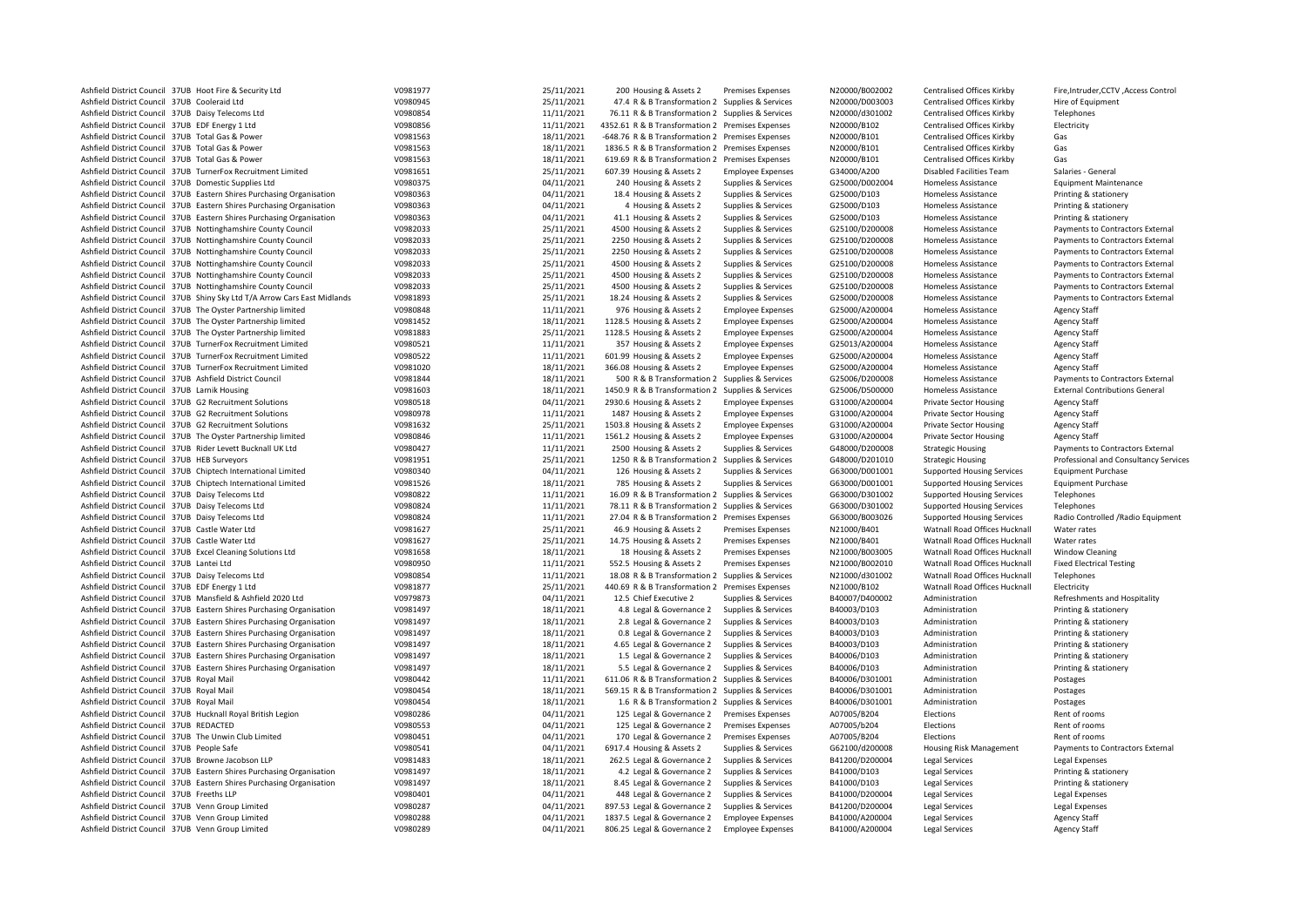| Ashfield District Council 37UB Venn Group Limited             | V0980290 | 04/11/2021 | 805 Legal & Governance 2                          | Supplies & Services      | B41200/D200004 | Legal Services                  | Legal Expenses                   |
|---------------------------------------------------------------|----------|------------|---------------------------------------------------|--------------------------|----------------|---------------------------------|----------------------------------|
|                                                               |          |            |                                                   |                          |                |                                 |                                  |
| Ashfield District Council 37UB Venn Group Limited             | V0980844 | 11/11/2021 | 806.25 Legal & Governance 2                       | <b>Employee Expenses</b> | B41000/A200004 | Legal Services                  | <b>Agency Staff</b>              |
| Ashfield District Council 37UB Venn Group Limited             | V0980845 | 11/11/2021 | 1837.5 Legal & Governance 2                       | <b>Employee Expenses</b> | B41000/A200004 | <b>Legal Services</b>           | <b>Agency Staff</b>              |
| Ashfield District Council 37UB Venn Group Limited             | V0980864 | 11/11/2021 | 897.53 Legal & Governance 2                       | Supplies & Services      | B41200/D200004 | <b>Legal Services</b>           | Legal Expenses                   |
| Ashfield District Council 37UB Venn Group Limited             | V0981505 | 18/11/2021 | 645 Legal & Governance 2                          | Supplies & Services      | B41000/D200004 | Legal Services                  | Legal Expenses                   |
| Ashfield District Council 37UB Venn Group Limited             | V0981506 | 18/11/2021 | 435 Legal & Governance 2                          | Supplies & Services      | B41000/D200004 | <b>Legal Services</b>           | Legal Expenses                   |
|                                                               | V0981508 |            |                                                   |                          | B41000/D200004 |                                 |                                  |
| Ashfield District Council 37UB Venn Group Limited             |          | 18/11/2021 | 1210 Legal & Governance 2                         | Supplies & Services      |                | Legal Services                  | Legal Expenses                   |
| Ashfield District Council 37UB Venn Group Limited             | V0981509 | 18/11/2021 | 1837.5 Legal & Governance 2                       | Supplies & Services      | B41000/D200004 | <b>Legal Services</b>           | Legal Expenses                   |
| Ashfield District Council 37UB Venn Group Limited             | V0981546 | 18/11/2021 | 897.53 Legal & Governance 2                       | Supplies & Services      | B41200/D200004 | <b>Legal Services</b>           | <b>Legal Expenses</b>            |
| Ashfield District Council 37UB Venn Group Limited             | V0981872 | 25/11/2021 | 780 Legal & Governance 2                          | Supplies & Services      | B41000/D200004 | Legal Services                  | Legal Expenses                   |
| Ashfield District Council 37UB Venn Group Limited             | V0981873 | 25/11/2021 | 1837.5 Legal & Governance 2                       | Supplies & Services      | B41000/D200004 | <b>Legal Services</b>           | Legal Expenses                   |
| Ashfield District Council 37UB Venn Group Limited             | V0981874 |            |                                                   |                          | B41000/D200004 |                                 |                                  |
|                                                               |          | 25/11/2021 | 806.25 Legal & Governance 2                       | Supplies & Services      |                | Legal Services                  | <b>Legal Expenses</b>            |
| Ashfield District Council 37UB Venn Group Limited             | V0981875 | 25/11/2021 | 1210 Legal & Governance 2                         | Supplies & Services      | B41000/D200004 | Legal Services                  | Legal Expenses                   |
| Ashfield District Council 37UB Venn Group Limited             | V0981955 | 25/11/2021 | 897.53 Legal & Governance 2                       | Supplies & Services      | B41200/D200004 | <b>Legal Services</b>           | Legal Expenses                   |
| Ashfield District Council 37UB Nottingham Magistrates Court   | V0981502 | 18/11/2021 | 1922.06 R & B Transformation 2 Income             |                          | B41200/J202004 | Legal Services                  | Legal Costs                      |
| Ashfield District Council 37UB Hucknall Royal British Legion  | V0980286 | 04/11/2021 | 125 Legal & Governance 2                          | <b>Premises Expenses</b> | A06000003/b204 | <b>Registration of Electors</b> | Rent of rooms                    |
| Ashfield District Council 37UB REDACTED                       | V0980553 | 04/11/2021 | 125 Legal & Governance 2                          | <b>Premises Expenses</b> | A06000003/b204 | <b>Registration of Electors</b> | Rent of rooms                    |
|                                                               |          |            |                                                   |                          |                |                                 |                                  |
| Ashfield District Council 37UB Print Image Network Ltd        | V0981597 | 18/11/2021 | 964.74 Legal & Governance 2                       | Supplies & Services      | A06000/D103    | <b>Registration of Electors</b> | Printing & stationery            |
| Ashfield District Council 37UB The Unwin Club Limited         | V0980451 | 04/11/2021 | 170 Legal & Governance 2                          | <b>Premises Expenses</b> | A06000003/B204 | <b>Registration of Electors</b> | Rent of rooms                    |
| Ashfield District Council 37UB Royal Mail                     | V0980453 | 25/11/2021 | 105.88 R & B Transformation 2 Supplies & Services |                          | A06000/D301001 | <b>Registration of Electors</b> | Postages                         |
| Ashfield District Council 37UB Capita Business Services Ltd   | V0981633 | 18/11/2021 | 2970.3 R & B Transformation 2                     | Supplies & Services      | M02000/D201002 | Interest and Bank Commission    | <b>Giro Charges</b>              |
|                                                               |          |            |                                                   |                          |                |                                 |                                  |
| Ashfield District Council 37UB Castle Water Ltd               | V0981627 | 25/11/2021 | 46.15 Housing & Assets 2                          | <b>Premises Expenses</b> | C18000/B401    | <b>Teversal Grange</b>          | Water rates                      |
| Ashfield District Council 37UB Castle Water Ltd               | V0981627 | 25/11/2021 | 34.7 Housing & Assets 2                           | <b>Premises Expenses</b> | C18000/B401    | <b>Teversal Grange</b>          | Water rates                      |
| Ashfield District Council 37UB Nottinghamshire County Council | V0982034 | 25/11/2021 | 17250 Place & Communities 2                       | Supplies & Services      | C14010/D200008 | APAC                            | Payments to Contractors External |
| Ashfield District Council 37UB Castle Water Ltd               | V0981627 | 25/11/2021 | 13.04 Housing & Assets 2                          | <b>Premises Expenses</b> | D19000/B401    | Allotments                      | Water rates                      |
| Ashfield District Council 37UB Castle Water Ltd               | V0981627 | 25/11/2021 | 7.76 Housing & Assets 2                           | <b>Premises Expenses</b> | D19000/B401    | Allotments                      | Water rates                      |
|                                                               |          |            |                                                   |                          |                |                                 |                                  |
| Ashfield District Council 37UB Castle Water Ltd               | V0981627 | 25/11/2021 | -146.59 Housing & Assets 2                        | <b>Premises Expenses</b> | D19000/B401    | Allotments                      | Water rates                      |
| Ashfield District Council 37UB Castle Water Ltd               | V0981627 | 25/11/2021 | -16.41 Housing & Assets 2                         | Premises Expenses        | D19000/B401    | Allotments                      | Water rates                      |
| Ashfield District Council 37UB Castle Water Ltd               | V0981627 | 25/11/2021 | 67.56 Housing & Assets 2                          | <b>Premises Expenses</b> | D19000/B401    | Allotments                      | Water rates                      |
| Ashfield District Council 37UB Castle Water Ltd               | V0981627 | 25/11/2021 | 58.12 Housing & Assets 2                          | <b>Premises Expenses</b> | D19000/B401    | Allotments                      | Water rates                      |
| Ashfield District Council 37UB Castle Water Ltd               | V0981627 | 25/11/2021 | 76.96 Housing & Assets 2                          | <b>Premises Expenses</b> | D19000/B401    | Allotments                      | Water rates                      |
|                                                               |          |            |                                                   |                          |                |                                 |                                  |
| Ashfield District Council 37UB Castle Water Ltd               | V0981627 | 25/11/2021 | -98.55 Housing & Assets 2                         | <b>Premises Expenses</b> | D19000/B401    | Allotments                      | Water rates                      |
| Ashfield District Council 37UB Castle Water Ltd               | V0981627 | 25/11/2021 | 40.54 Housing & Assets 2                          | <b>Premises Expenses</b> | D19000/B401    | Allotments                      | Water rates                      |
| Ashfield District Council 37UB Castle Water Ltd               | V0981627 | 25/11/2021 | 22.37 Housing & Assets 2                          | <b>Premises Expenses</b> | D19000/B401    | Allotments                      | Water rates                      |
| Ashfield District Council 37UB Castle Water Ltd               | V0981627 | 25/11/2021 | 159.47 Housing & Assets 2                         | <b>Premises Expenses</b> | D19000/B401    | Allotments                      | Water rates                      |
| Ashfield District Council 37UB Castle Water Ltd               | V0981627 | 25/11/2021 | 45.53 Housing & Assets 2                          | <b>Premises Expenses</b> | D19000/B401    | Allotments                      | Water rates                      |
|                                                               |          |            |                                                   |                          |                |                                 |                                  |
| Ashfield District Council 37UB Castle Water Ltd               | V0981627 | 25/11/2021 | -101.24 Housing & Assets 2                        | <b>Premises Expenses</b> | D19000/B401    | Allotments                      | Water rates                      |
| Ashfield District Council 37UB Castle Water Ltd               | V0981627 | 25/11/2021 | -41.99 Housing & Assets 2                         | Premises Expenses        | D19000/B401    | Allotments                      | Water rates                      |
| Ashfield District Council 37UB Castle Water Ltd               | V0981627 | 25/11/2021 | 45.36 Housing & Assets 2                          | <b>Premises Expenses</b> | D19000/B401    | Allotments                      | Water rates                      |
| Ashfield District Council 37UB Castle Water Ltd               | V0981627 | 25/11/2021 | -102.14 Housing & Assets 2                        | <b>Premises Expenses</b> | D19000/B401    | Allotments                      | Water rates                      |
| Ashfield District Council 37UB Castle Water Ltd               | V0981627 | 25/11/2021 | 40.54 Housing & Assets 2                          | <b>Premises Expenses</b> | D19000/B401    | Allotments                      | Water rates                      |
|                                                               |          |            |                                                   |                          |                |                                 |                                  |
| Ashfield District Council 37UB Castle Water Ltd               | V0981627 | 25/11/2021 | -150.77 Housing & Assets 2                        | <b>Premises Expenses</b> | D19000/B401    | Allotments                      | Water rates                      |
| Ashfield District Council 37UB Castle Water Ltd               | V0981627 | 25/11/2021 | 35.14 Housing & Assets 2                          | <b>Premises Expenses</b> | D19000/B401    | Allotments                      | Water rates                      |
| Ashfield District Council 37UB Castle Water Ltd               | V0981627 | 25/11/2021 | 149.81 Housing & Assets 2                         | <b>Premises Expenses</b> | D19000/B401    | Allotments                      | Water rates                      |
| Ashfield District Council 37UB Castle Water Ltd               | V0981627 | 25/11/2021 | 10.9 Housing & Assets 2                           | <b>Premises Expenses</b> | D19000/B401    | Allotments                      | Water rates                      |
| Ashfield District Council 37UB Castle Water Ltd               | V0981627 | 25/11/2021 | 152.54 Housing & Assets 2                         | <b>Premises Expenses</b> | D19000/B401    | Allotments                      | Water rates                      |
|                                                               |          |            |                                                   |                          |                |                                 |                                  |
| Ashfield District Council 37UB Castle Water Ltd               | V0981627 | 25/11/2021 | 37.66 Housing & Assets 2                          | <b>Premises Expenses</b> | D19000/B401    | Allotments                      | Water rates                      |
| Ashfield District Council 37UB Castle Water Ltd               | V0981627 | 25/11/2021 | -18.96 Housing & Assets 2                         | <b>Premises Expenses</b> | D19000/B401    | Allotments                      | Water rates                      |
| Ashfield District Council 37UB Castle Water Ltd               | V0981627 | 25/11/2021 | 13.56 Housing & Assets 2                          | <b>Premises Expenses</b> | D19000/B401    | Allotments                      | Water rates                      |
| Ashfield District Council 37UB Castle Water Ltd               | V0981627 | 25/11/2021 | 37.66 Housing & Assets 2                          | <b>Premises Expenses</b> | D19000/B401    | Allotments                      | Water rates                      |
| Ashfield District Council 37UB Castle Water Ltd               | V0981627 | 25/11/2021 | 154.34 Housing & Assets 2                         | <b>Premises Expenses</b> | D19000/B401    | Allotments                      | Water rates                      |
|                                                               |          |            |                                                   |                          |                |                                 |                                  |
| Ashfield District Council 37UB Castle Water Ltd               | V0981627 | 25/11/2021 | 148.17 Housing & Assets 2                         | <b>Premises Expenses</b> | D19000/B401    | Allotments                      | Water rates                      |
| Ashfield District Council 37UB Castle Water Ltd               | V0981627 | 25/11/2021 | 121.57 Housing & Assets 2                         | <b>Premises Expenses</b> | D19000/B401    | Allotments                      | Water rates                      |
| Ashfield District Council 37UB Castle Water Ltd               | V0981627 | 25/11/2021 | 84.87 Housing & Assets 2                          | <b>Premises Expenses</b> | D19000/B401    | Allotments                      | Water rates                      |
| Ashfield District Council 37UB Castle Water Ltd               | V0981627 | 25/11/2021 | -159.63 Housing & Assets 2                        | <b>Premises Expenses</b> | D19000/B401    | Allotments                      | Water rates                      |
| Ashfield District Council 37UB Castle Water Ltd               | V0981627 | 25/11/2021 | 10.9 Housing & Assets 2                           | <b>Premises Expenses</b> | D19000/B401    | Allotments                      | Water rates                      |
|                                                               |          |            |                                                   |                          |                |                                 |                                  |
| Ashfield District Council 37UB Castle Water Ltd               | V0981627 | 25/11/2021 | -21.92 Housing & Assets 2                         | <b>Premises Expenses</b> | D19000/B401    | Allotments                      | Water rates                      |
| Ashfield District Council 37UB Castle Water Ltd               | V0981627 | 25/11/2021 | -121.48 Housing & Assets 2                        | <b>Premises Expenses</b> | D19000/B401    | Allotments                      | Water rates                      |
| Ashfield District Council 37UB Castle Water Ltd               | V0981627 | 25/11/2021 | -33.8 Housing & Assets 2                          | <b>Premises Expenses</b> | D19000/B401    | Allotments                      | Water rates                      |
| Ashfield District Council 37UB Castle Water Ltd               | V0981627 | 25/11/2021 | 14.05 Housing & Assets 2                          | <b>Premises Expenses</b> | D19000/B401    | Allotments                      | Water rates                      |
| Ashfield District Council 37UB Castle Water Ltd               |          | 25/11/2021 |                                                   |                          | D19000/B401    | Allotments                      |                                  |
|                                                               | V0981627 |            | 60.77 Housing & Assets 2                          | <b>Premises Expenses</b> |                |                                 | Water rates                      |
| Ashfield District Council 37UB Castle Water Ltd               | V0981627 | 25/11/2021 | 297.41 Housing & Assets 2                         | <b>Premises Expenses</b> | D19000/B401    | Allotments                      | Water rates                      |
| Ashfield District Council 37UB Castle Water Ltd               | V0981627 | 25/11/2021 | 156.62 Housing & Assets 2                         | <b>Premises Expenses</b> | D19000/B401    | Allotments                      | Water rates                      |
| Ashfield District Council 37UB Castle Water Ltd               | V0981627 | 25/11/2021 | -154.32 Housing & Assets 2                        | <b>Premises Expenses</b> | D19000/B401    | Allotments                      | Water rates                      |
| Ashfield District Council 37UB Castle Water Ltd               | V0981627 | 25/11/2021 | 152.54 Housing & Assets 2                         | <b>Premises Expenses</b> | D19000/B401    | Allotments                      | Water rates                      |
|                                                               |          |            |                                                   |                          |                |                                 |                                  |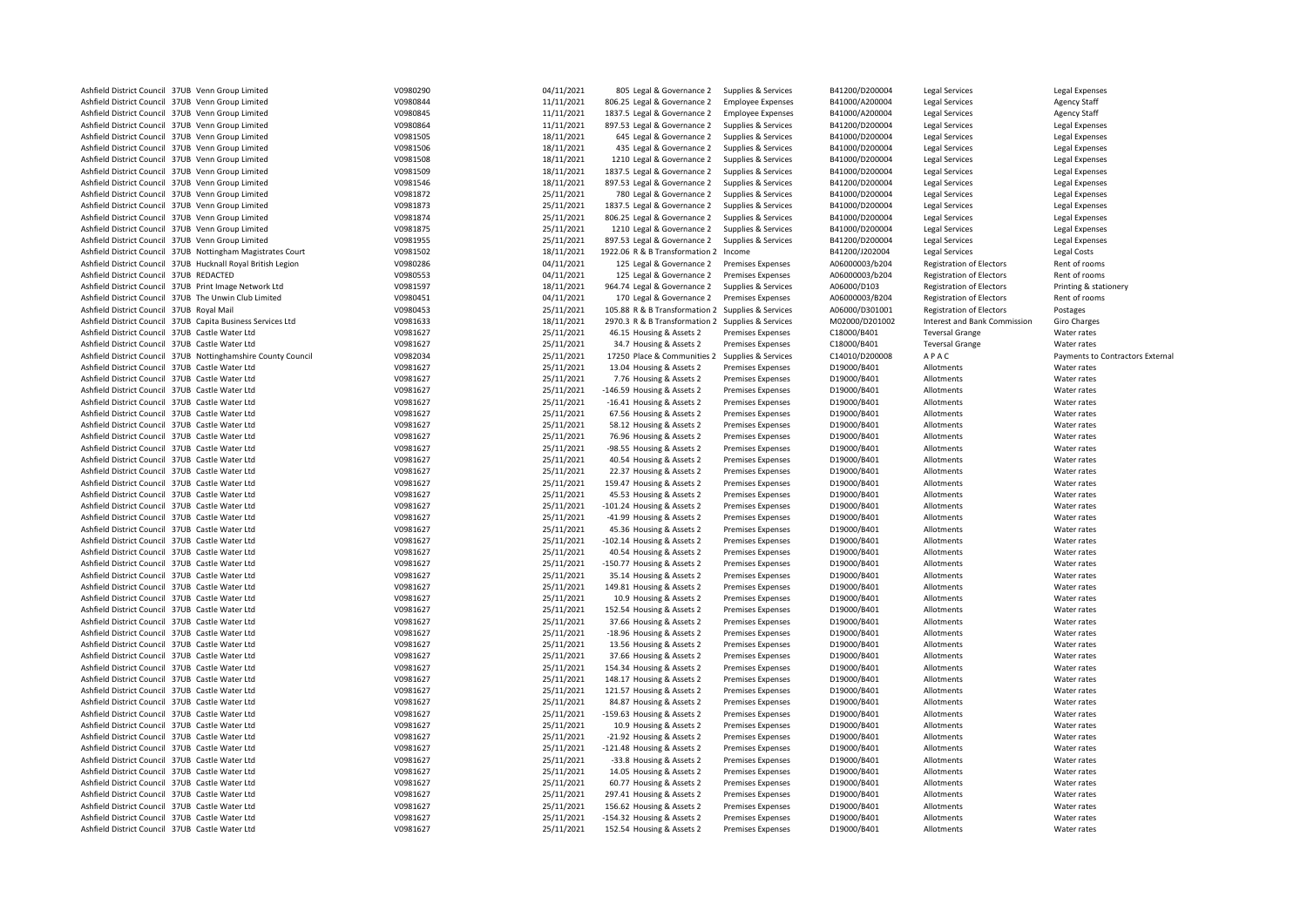| Ashfield District Council 37UB Castle Water Ltd                         | V0981627 | 25/11/2021 | 9.51 Housing & Assets 2                           | Premises Expenses        | D19000/B401    | Allotments                     | Water rates                      |
|-------------------------------------------------------------------------|----------|------------|---------------------------------------------------|--------------------------|----------------|--------------------------------|----------------------------------|
|                                                                         |          |            |                                                   |                          |                |                                |                                  |
| Ashfield District Council 37UB Castle Water Ltd                         | V0981627 | 25/11/2021 | -109.34 Housing & Assets 2                        | Premises Expenses        | D19000/B401    | Allotments                     | Water rates                      |
| Ashfield District Council 37UB Castle Water Ltd                         | V0981627 | 25/11/2021 | 63.34 Housing & Assets 2                          | Premises Expenses        | D19000/B401    | Allotments                     | Water rates                      |
| Ashfield District Council 37UB Castle Water Ltd                         | V0981627 | 25/11/2021 | -25.7 Housing & Assets 2                          | Premises Expenses        | D19000/B401    | Allotments                     | Water rates                      |
| Ashfield District Council 37UB Castle Water Ltd                         | V0981627 | 25/11/2021 | -151.78 Housing & Assets 2                        | <b>Premises Expenses</b> | D19000/B401    | Allotments                     | Water rates                      |
| Ashfield District Council 37UB Castle Water Ltd                         | V0981627 | 25/11/2021 | -295.16 Housing & Assets 2                        | <b>Premises Expenses</b> | D19000/B401    | Allotments                     | Water rates                      |
| Ashfield District Council 37UB Castle Water Ltd                         | V0981627 | 25/11/2021 | -154.02 Housing & Assets 2                        | Premises Expenses        | D19000/B401    | Allotments                     | Water rates                      |
| Ashfield District Council 37UB Castle Water Ltd                         | V0981627 | 25/11/2021 | 45.94 Housing & Assets 2                          | <b>Premises Expenses</b> | D19000/B401    | Allotments                     |                                  |
|                                                                         |          |            |                                                   |                          |                |                                | Water rates                      |
| Ashfield District Council 37UB Castle Water Ltd                         | V0981627 | 25/11/2021 | 54.97 Housing & Assets 2                          | Premises Expenses        | D19000/B401    | Allotments                     | Water rates                      |
| Ashfield District Council 37UB Castle Water Ltd                         | V0981627 | 25/11/2021 | 42.38 Housing & Assets 2                          | <b>Premises Expenses</b> | D19000/B401    | Allotments                     | Water rates                      |
| Ashfield District Council 37UB Castle Water Ltd                         | V0981627 | 25/11/2021 | 144.42 Housing & Assets 2                         | <b>Premises Expenses</b> | D19000/B401    | Allotments                     | Water rates                      |
| Ashfield District Council 37UB Castle Water Ltd                         | V0981627 | 25/11/2021 | -41.89 Housing & Assets 2                         | <b>Premises Expenses</b> | D19000/B401    | Allotments                     | Water rates                      |
| Ashfield District Council 37UB Castle Water Ltd                         | V0981627 | 25/11/2021 | 10.86 Housing & Assets 2                          | Premises Expenses        | D19000/B401    | Allotments                     | Water rates                      |
| Ashfield District Council 37UB Castle Water Ltd                         | V0981627 | 25/11/2021 | -134.84 Housing & Assets 2                        | Premises Expenses        | D19000/B401    | Allotments                     | Water rates                      |
|                                                                         |          |            |                                                   |                          |                |                                |                                  |
| Ashfield District Council 37UB Castle Water Ltd                         | V0981627 | 25/11/2021 | 42.38 Housing & Assets 2                          | Premises Expenses        | D19000/B401    | Allotments                     | Water rates                      |
| Ashfield District Council 37UB Castle Water Ltd                         | V0981627 | 25/11/2021 | -21.88 Housing & Assets 2                         | Premises Expenses        | D19000/B401    | Allotments                     | Water rates                      |
| Ashfield District Council 37UB Castle Water Ltd                         | V0981627 | 25/11/2021 | 44.59 Housing & Assets 2                          | <b>Premises Expenses</b> | D19000/B401    | Allotments                     | Water rates                      |
| Ashfield District Council 37UB Castle Water Ltd                         | V0981627 | 25/11/2021 | -132.27 Housing & Assets 2                        | Premises Expenses        | D19000/B401    | Allotments                     | Water rates                      |
| Ashfield District Council 37UB Castle Water Ltd                         | V0981627 | 25/11/2021 | 309.92 Housing & Assets 2                         | <b>Premises Expenses</b> | D19000/B401    | Allotments                     | Water rates                      |
| Ashfield District Council 37UB Castle Water Ltd                         | V0981627 | 25/11/2021 | -64.02 Housing & Assets 2                         | <b>Premises Expenses</b> | D19000/B401    | Allotments                     | Water rates                      |
|                                                                         |          |            |                                                   |                          |                |                                |                                  |
| Ashfield District Council 37UB Castle Water Ltd                         | V0981627 | 25/11/2021 | 150.41 Housing & Assets 2                         | <b>Premises Expenses</b> | D19000/B401    | Allotments                     | Water rates                      |
| Ashfield District Council 37UB Pete Burton Building Contractors Ltd     | V0981552 | 18/11/2021 | 892 Place & Communities 2 Supplies & Services     |                          | D19000/D200008 | Allotments                     | Payments to Contractors External |
| Ashfield District Council 37UB Cirrus Research plc                      | V0981562 | 18/11/2021 | 30 Place & Communities 2 Supplies & Services      |                          | G08000/D001001 | <b>ASBO Case Officers</b>      | <b>Equipment Purchase</b>        |
| Ashfield District Council 37UB Cirrus Research plc                      | V0981628 | 18/11/2021 | 30 Place & Communities 2 Supplies & Services      |                          | G08000/D001001 | <b>ASBO Case Officers</b>      | <b>Equipment Purchase</b>        |
| Ashfield District Council 37UB Community Partnership Personnel          | V0980284 | 04/11/2021 | 802.5 Place & Communities 2 Employee Expenses     |                          | G08000/A200004 | <b>ASBO Case Officers</b>      | <b>Agency Staff</b>              |
| Ashfield District Council 37UB Community Partnership Personnel          | V0980321 | 04/11/2021 | 862.5 Place & Communities 2 Employee Expenses     |                          | G08000/A200004 | <b>ASBO Case Officers</b>      |                                  |
|                                                                         |          |            |                                                   |                          |                |                                | <b>Agency Staff</b>              |
| Ashfield District Council 37UB Community Partnership Personnel          | V0980514 | 04/11/2021 | 2146.5 Place & Communities 2 Employee Expenses    |                          | G08000/A200004 | <b>ASBO Case Officers</b>      | <b>Agency Staff</b>              |
| Ashfield District Council 37UB Community Partnership Personnel          | V0981665 | 25/11/2021 | 862.5 Place & Communities 2 Employee Expenses     |                          | G08000/A200004 | <b>ASBO Case Officers</b>      | <b>Agency Staff</b>              |
| Ashfield District Council 37UB Community Partnership Personnel          | V0981665 | 25/11/2021 | 909.5 Place & Communities 2 Employee Expenses     |                          | G08000/A200004 | <b>ASBO Case Officers</b>      | <b>Agency Staff</b>              |
| Ashfield District Council 37UB Community Partnership Personnel          | V0981907 | 25/11/2021 | 342.4 Place & Communities 2 Employee Expenses     |                          | G08000/A200004 | <b>ASBO Case Officers</b>      | <b>Agency Staff</b>              |
| Ashfield District Council 37UB Community Partnership Personnel          | V0981908 | 25/11/2021 | 862.5 Place & Communities 2 Employee Expenses     |                          | G08000/A200004 | <b>ASBO Case Officers</b>      | <b>Agency Staff</b>              |
| Ashfield District Council 37UB Community Partnership Personnel          | V0981909 | 25/11/2021 | 1062.5 Place & Communities 2 Employee Expenses    |                          | G08000/A200004 | <b>ASBO Case Officers</b>      | <b>Agency Staff</b>              |
|                                                                         |          |            |                                                   |                          |                |                                |                                  |
| Ashfield District Council 37UB Greenacre Recruitment Limited            | V0981913 | 25/11/2021 | 6251.04 Place & Communities 2 Employee Expenses   |                          | G08000/A200004 | <b>ASBO Case Officers</b>      | <b>Agency Staff</b>              |
| Ashfield District Council 37UB CCM Group                                | V0980966 | 11/11/2021 | 80 R & B Transformation 2 Supplies & Services     |                          | G08001/D103    | <b>ASBO Case Officers</b>      | Printing & stationery            |
| Ashfield District Council 37UB CCM Group                                | V0981583 | 18/11/2021 | 538.65 R & B Transformation 2 Supplies & Services |                          | G08001/D103    | <b>ASBO Case Officers</b>      | Printing & stationery            |
| Ashfield District Council 37UB Castle Water Ltd                         | V0981627 | 25/11/2021 | 1.46 Housing & Assets 2                           | <b>Premises Expenses</b> | N17000/B401    | Cemeteries & Burial Grounds Gr | Water rates                      |
| Ashfield District Council 37UB Castle Water Ltd                         | V0981627 | 25/11/2021 | 6.65 Housing & Assets 2                           | Premises Expenses        | N17000/B401    | Cemeteries & Burial Grounds Gr | Water rates                      |
| Ashfield District Council 37UB Castle Water Ltd                         | V0981627 | 25/11/2021 | 25.94 Housing & Assets 2                          | Premises Expenses        | N17000/B401    | Cemeteries & Burial Grounds Gr | Water rates                      |
| Ashfield District Council 37UB Castle Water Ltd                         |          | 25/11/2021 |                                                   |                          |                |                                |                                  |
|                                                                         | V0981627 |            | 12.49 Housing & Assets 2                          | <b>Premises Expenses</b> | N17000/B401    | Cemeteries & Burial Grounds Gr | Water rates                      |
| Ashfield District Council 37UB Castle Water Ltd                         | V0981627 | 25/11/2021 | 39.01 Housing & Assets 2                          | <b>Premises Expenses</b> | N17000/B401    | Cemeteries & Burial Grounds Gr | Water rates                      |
| Ashfield District Council 37UB Castle Water Ltd                         | V0981627 | 25/11/2021 | 36.59 Housing & Assets 2                          | <b>Premises Expenses</b> | N17000/B401    | Cemeteries & Burial Grounds Gr | Water rates                      |
| Ashfield District Council 37UB Lantei Ltd                               | V0982006 | 25/11/2021 | 52 Housing & Assets 2                             | Premises Expenses        | N17000/B002010 | Cemeteries & Burial Grounds Gr | <b>Fixed Electrical Testing</b>  |
| Ashfield District Council 37UB Lantei Ltd                               | V0982015 | 25/11/2021 | 32.5 Housing & Assets 2                           | <b>Premises Expenses</b> | N17000/B002010 | Cemeteries & Burial Grounds Gr | <b>Fixed Electrical Testing</b>  |
| Ashfield District Council 37UB Lantei Ltd                               | V0982020 | 25/11/2021 | 26 Housing & Assets 2                             | Premises Expenses        | N17000/B002010 | Cemeteries & Burial Grounds Gr | <b>Fixed Electrical Testing</b>  |
| Ashfield District Council 37UB Nottinghamshire Fire Safety Limited      | V0981989 | 25/11/2021 | 13.52 Housing & Assets 2                          | <b>Premises Expenses</b> | N17000/B002004 | Cemeteries & Burial Grounds Gr | Fire Fighting Equipment          |
|                                                                         |          |            |                                                   |                          |                |                                |                                  |
| Ashfield District Council 37UB Nottinghamshire Fire Safety Limited      | V0981990 | 25/11/2021 | 17.04 Housing & Assets 2                          | <b>Premises Expenses</b> | N17000/B002004 | Cemeteries & Burial Grounds Gr | Fire Fighting Equipment          |
| Ashfield District Council 37UB Bapp Industrial Supplies (Mansfield) Ltd | V0980529 | 04/11/2021 | 24.8 Place & Communities 2 Supplies & Services    |                          | N17000/D001004 | Cemeteries & Burial Grounds Gr | Chemicals and Materials Purchase |
| Ashfield District Council 37UB Bonsers (Nottingham) Limited             | V0980281 | 04/11/2021 | 1923 Place & Communities 2 Supplies & Services    |                          | N17000/D200008 | Cemeteries & Burial Grounds Gr | Payments to Contractors External |
| Ashfield District Council 37UB EDF Energy 1 Ltd                         | V0981877 | 25/11/2021 | 506.27 R & B Transformation 2 Premises Expenses   |                          | N17000/B102    | Cemeteries & Burial Grounds Gr | Electricity                      |
| Ashfield District Council 37UB EDF Energy 1 Ltd                         | V0981877 | 25/11/2021 | 111.35 R & B Transformation 2 Premises Expenses   |                          | N17000/B102    | Cemeteries & Burial Grounds Gr | Electricity                      |
| Ashfield District Council 37UB EDF Energy 1 Ltd                         | V0981877 | 25/11/2021 | 21.14 R & B Transformation 2 Premises Expenses    |                          | N17000/B102    | Cemeteries & Burial Grounds Gr | Electricity                      |
| Ashfield District Council 37UB EDF Energy 1 Ltd                         | V0981877 |            | 113.31 R & B Transformation 2 Premises Expenses   |                          | N17000/B102    | Cemeteries & Burial Grounds Gr |                                  |
|                                                                         |          | 25/11/2021 |                                                   |                          |                |                                | Electricity                      |
| Ashfield District Council 37UB EDF Energy 1 Ltd                         | V0981877 | 25/11/2021 | 200.79 R & B Transformation 2 Premises Expenses   |                          | N17000/B102    | Cemeteries & Burial Grounds Gr | Electricity                      |
| Ashfield District Council 37UB Castle Water Ltd                         | V0981627 | 25/11/2021 | 9.9 Housing & Assets 2                            | <b>Premises Expenses</b> | C13008/B401    | <b>Community Protection</b>    | Water rates                      |
| Ashfield District Council 37UB Broxtowe Borough Council                 | V0981565 | 18/11/2021 | 2207.17 Place & Communities 2 Supplies & Services |                          | C13002/D200008 | <b>Community Protection</b>    | Payments to Contractors External |
| Ashfield District Council 37UB Niton Equipment Limited                  | V0980297 | 04/11/2021 | 462.53 Place & Communities 2 Supplies & Services  |                          | C13000/D001008 | <b>Community Protection</b>    | Clothing & uniforms Purchase     |
| Ashfield District Council 37UB Niton Equipment Limited                  | V0980842 | 11/11/2021 | 164.95 Place & Communities 2 Supplies & Services  |                          | C13000/D001008 | <b>Community Protection</b>    | Clothing & uniforms Purchase     |
| Ashfield District Council 37UB SD Domestic Services                     |          | 04/11/2021 |                                                   |                          | N47000/D200008 |                                |                                  |
|                                                                         | V0979870 |            | 500 Place & Communities 2 Supplies & Services     |                          |                | <b>Community Protection</b>    | Payments to Contractors External |
| Ashfield District Council 37UB Daisy Telecoms Ltd                       | V0980854 | 11/11/2021 | 18.08 R & B Transformation 2 Supplies & Services  |                          | C13008/d301002 | <b>Community Protection</b>    | Telephones                       |
| Ashfield District Council 37UB EDF Energy 1 Ltd                         | V0981877 | 25/11/2021 | 70.77 R & B Transformation 2 Premises Expenses    |                          | C13002/B102    | <b>Community Protection</b>    | Electricity                      |
| Ashfield District Council 37UB Total Gas & Power                        | V0981563 | 18/11/2021 | 29.47 R & B Transformation 2 Premises Expenses    |                          | C13008/B101    | <b>Community Protection</b>    | Gas                              |
| Ashfield District Council 37UB Selston Parish Council                   | V0981857 | 25/11/2021 | 120 Place & Communities 2 Supplies & Services     |                          | C22008/D200008 | <b>Community Wellbeing</b>     | Payments to Contractors External |
| Ashfield District Council 37UB WF Education Group Limited               | V0980435 | 04/11/2021 | 300 Place & Communities 2 Supplies & Services     |                          | C22000/D200008 | <b>Community Wellbeing</b>     | Payments to Contractors External |
| Ashfield District Council 37UB WJM Sports Ltd ta Premier Education      | V0980446 | 04/11/2021 | 2230.1 Place & Communities 2 Supplies & Services  |                          | C22008/D200008 | <b>Community Wellbeing</b>     | Payments to Contractors External |
|                                                                         |          |            |                                                   |                          |                |                                |                                  |
| Ashfield District Council 37UB CCM Group                                | V0981606 | 18/11/2021 | 57 R & B Transformation 2 Supplies & Services     |                          | C22000/D200008 | <b>Community Wellbeing</b>     | Payments to Contractors External |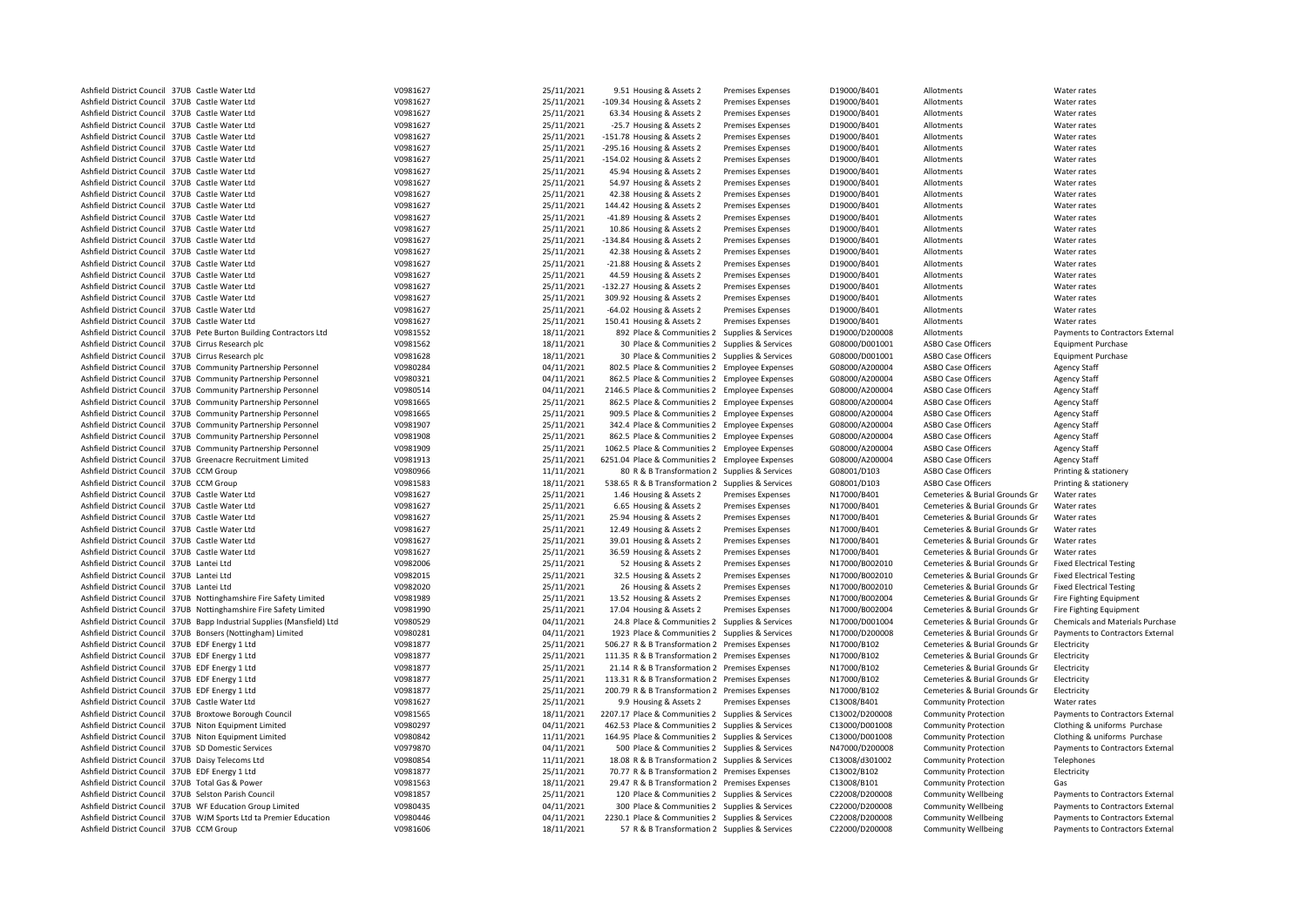| Ashfield District Council 37UB Nottinghamshire County Council             | V0979800             | 04/11/2021 | 60983.68 R & B Transformation 2 Supplies & Services |                          | C22008/D200008                   | <b>Community Wellbeing</b>       | Payments to Contractors External             |
|---------------------------------------------------------------------------|----------------------|------------|-----------------------------------------------------|--------------------------|----------------------------------|----------------------------------|----------------------------------------------|
| Ashfield District Council 37UB 4D Tree Survey                             | V0981519             | 25/11/2021 | 1350 Place & Communities 2 Supplies & Services      |                          | D40000/D201010                   | Development Advice & Control     | Professional and Consultancy Services        |
| Ashfield District Council 37UB Carrington West Limited                    | V0980251             | 04/11/2021 | 345 Place & Communities 2 Supplies & Services       |                          | D40000/D201010                   | Development Advice & Control     | Professional and Consultancy Services        |
| Ashfield District Council 37UB Carrington West Limited                    | V0980558             | 11/11/2021 | 345 Place & Communities 2 Supplies & Services       |                          | D40000/D201010                   | Development Advice & Control     | Professional and Consultancy Services        |
| Ashfield District Council 37UB Carrington West Limited                    | V0981447             | 18/11/2021 | 920 Place & Communities 2 Employee Expenses         |                          | D40000/A200004                   | Development Advice & Control     | <b>Agency Staff</b>                          |
| Ashfield District Council 37UB Carrington West Limited                    | V0981664             | 25/11/2021 | 345 Place & Communities 2 Employee Expenses         |                          | D40000/A200004                   | Development Advice & Control     | <b>Agency Staff</b>                          |
| Ashfield District Council 37UB Eastern Shires Purchasing Organisation     | V0980292             | 04/11/2021 | 2 Place & Communities 2 Supplies & Services         |                          | D40000/D103                      | Development Advice & Control     | Printing & stationery                        |
| Ashfield District Council 37UB Eastern Shires Purchasing Organisation     | V0980293             | 04/11/2021 | 7.8 Place & Communities 2 Supplies & Services       |                          | D40000/D103                      | Development Advice & Control     | Printing & stationery                        |
| Ashfield District Council 37UB Eastern Shires Purchasing Organisation     | V0980293             | 04/11/2021 | 1.95 Place & Communities 2 Supplies & Services      |                          | D40000/D103                      | Development Advice & Control     | Printing & stationery                        |
| Ashfield District Council 37UB Eastern Shires Purchasing Organisation     | V0980293             | 04/11/2021 | 2.6 Place & Communities 2 Supplies & Services       |                          | D40000/D103                      | Development Advice & Control     | Printing & stationery                        |
| Ashfield District Council 37UB JPIMedia Publishing                        | V0979802             | 04/11/2021 | 92.3 Place & Communities 2 Supplies & Services      |                          | D40000/D200015                   | Development Advice & Control     | Advertising                                  |
| Ashfield District Council 37UB JPIMedia Publishing                        | V0980817             | 04/11/2021 | 175.28 Place & Communities 2 Supplies & Services    |                          | D40000/D200015                   | Development Advice & Control     | Advertising                                  |
| Ashfield District Council 37UB JPIMedia Publishing                        | V0981465             | 18/11/2021 | 162.76 Place & Communities 2 Supplies & Services    |                          | D40000/D200015                   | Development Advice & Control     | Advertising                                  |
| Ashfield District Council 37UB JPIMedia Publishing                        | V0981472             | 18/11/2021 | 162.76 Place & Communities 2 Supplies & Services    |                          | D40000/D200015                   | Development Advice & Control     | Advertising                                  |
| Ashfield District Council 37UB JPIMedia Publishing                        | V0981895             | 25/11/2021 | 99.4 Place & Communities 2 Supplies & Services      |                          | D40000/D200015                   | Development Advice & Control     | Advertising                                  |
| Ashfield District Council 37UB JPIMedia Publishing                        | V0981903             | 25/11/2021 | 99.4 Place & Communities 2 Supplies & Services      |                          | D40000/D200015                   | Development Advice & Control     | Advertising                                  |
| Ashfield District Council 37UB JPIMedia Publishing                        | V0982526             | 25/11/2021 | 162.76 Place & Communities 2 Supplies & Services    |                          | D40000/D200015                   | Development Advice & Control     | Advertising                                  |
| Ashfield District Council 37UB Nottinghamshire County Council             | V0981838             | 18/11/2021 | 858 Place & Communities 2 Supplies & Services       |                          | D40000/D200008                   | Development Advice & Control     | Payments to Contractors External             |
| Ashfield District Council 37UB Via East Midlands Ltd                      | V0980336             | 18/11/2021 | 2214 Place & Communities 2 Supplies & Services      |                          | D40000/D200008                   | Development Advice & Control     | Payments to Contractors External             |
| Ashfield District Council 37UB Vivid Resourcing                           | V0980523             | 11/11/2021 | 935 Place & Communities 2 Employee Expenses         |                          | D40000/A200004                   | Development Advice & Control     | <b>Agency Staff</b>                          |
| Ashfield District Council 37UB Vivid Resourcing                           | V0981634             | 18/11/2021 | 2048.75 Place & Communities 2 Employee Expenses     |                          | D40000/A200004                   | Development Advice & Control     | Agency Staff                                 |
| Ashfield District Council 37UB Davinhulme Security Dogs                   | V0981457             | 25/11/2021 | 688 Place & Communities 2 Supplies & Services       |                          | G22000/D200008                   | Dog Control Service              | Payments to Contractors External             |
| Ashfield District Council 37UB Nottingham City Council                    | V0980448             | 11/11/2021 | 224 Place & Communities 2 Supplies & Services       |                          | G22000/D200008                   | Dog Control Service              | Payments to Contractors External             |
| Ashfield District Council 37UB Fresh Start Recruitment                    | V0980985             | 25/11/2021 | 900 Place & Communities 2 Employee Expenses         |                          | G21000/A200004                   | <b>Environmental Health</b>      | <b>Agency Staff</b>                          |
| Ashfield District Council 37UB Fresh Start Recruitment                    | V0981649             | 25/11/2021 | 795 Place & Communities 2 Employee Expenses         |                          | G21000/A200004                   | <b>Environmental Health</b>      | Agency Staff                                 |
|                                                                           | V0981566             | 18/11/2021 |                                                     |                          |                                  | <b>Environmental Health</b>      |                                              |
| Ashfield District Council 37UB Gradko International Limited               | V0980847             | 18/11/2021 | 102 Place & Communities 2 Supplies & Services       |                          | G21000/D001001<br>G21000/A200004 |                                  | <b>Equipment Purchase</b>                    |
| Ashfield District Council 37UB The Oyster Partnership limited             |                      |            | 1480 Place & Communities 2 Employee Expenses        |                          |                                  | <b>Environmental Health</b>      | <b>Agency Staff</b>                          |
| Ashfield District Council 37UB The Oyster Partnership limited             | V0980849<br>V0980850 | 18/11/2021 | 135 Place & Communities 2 Employee Expenses         |                          | G21000/A200004                   | <b>Environmental Health</b>      | <b>Agency Staff</b>                          |
| Ashfield District Council 37UB The Oyster Partnership limited             |                      | 18/11/2021 | 630.63 Place & Communities 2 Employee Expenses      |                          | G21000/A200004                   | <b>Environmental Health</b>      | Agency Staff                                 |
| Ashfield District Council 37UB The Oyster Partnership limited             | V0981448             | 25/11/2021 | 1480 Place & Communities 2 Employee Expenses        |                          | G21000/A200004                   | <b>Environmental Health</b>      | <b>Agency Staff</b>                          |
| Ashfield District Council 37UB The Oyster Partnership limited             | V0981880             | 25/11/2021 | 1200 Place & Communities 2 Employee Expenses        |                          | G21000/A200004                   | <b>Environmental Health</b>      | Agency Staff                                 |
| Ashfield District Council 37UB The Oyster Partnership limited             | V0981881             | 25/11/2021 | 604.5 Place & Communities 2 Employee Expenses       |                          | G21000/A200004                   | <b>Environmental Health</b>      | <b>Agency Staff</b>                          |
| Ashfield District Council 37UB The Oyster Partnership limited             | V0981882             | 25/11/2021 | 135 Place & Communities 2 Employee Expenses         |                          | G21000/A200004                   | <b>Environmental Health</b>      | <b>Agency Staff</b>                          |
| Ashfield District Council 37UB The Oyster Partnership limited             | V0981884             | 25/11/2021 | 611.13 Place & Communities 2 Employee Expenses      |                          | G21000/A200004                   | <b>Environmental Health</b>      | Agency Staff                                 |
| Ashfield District Council 37UB Castle Water Ltd                           | V0981627             | 25/11/2021 | 5.5 Housing & Assets 2                              | <b>Premises Expenses</b> | N80000/B401                      | <b>Environmental Maintenance</b> | Water rates                                  |
| Ashfield District Council 37UB Castle Water Ltd                           | V0981627             | 25/11/2021 | 26.61 Housing & Assets 2                            | Premises Expenses        | N80000/B401                      | <b>Environmental Maintenance</b> | Water rates                                  |
| Ashfield District Council 37UB Castle Water Ltd                           | V0981627             | 25/11/2021 | 8.09 Housing & Assets 2                             | <b>Premises Expenses</b> | N80000/B401                      | <b>Environmental Maintenance</b> | Water rates                                  |
| Ashfield District Council 37UB Castle Water Ltd                           | V0981627             | 25/11/2021 | 2.93 Housing & Assets 2                             | <b>Premises Expenses</b> | N80000/B401                      | <b>Environmental Maintenance</b> | Water rates                                  |
| Ashfield District Council 37UB Castle Water Ltd                           | V0981627             | 25/11/2021 | 1.46 Housing & Assets 2                             | <b>Premises Expenses</b> | N80000/B401                      | <b>Environmental Maintenance</b> | Water rates                                  |
| Ashfield District Council 37UB Castle Water Ltd                           | V0981627             | 25/11/2021 | 6.65 Housing & Assets 2                             | <b>Premises Expenses</b> | N80000/B401                      | <b>Environmental Maintenance</b> | Water rates                                  |
| Ashfield District Council 37UB Castle Water Ltd                           | V0981627             | 25/11/2021 | 120.13 Housing & Assets 2                           | <b>Premises Expenses</b> | N80000/B401                      | <b>Environmental Maintenance</b> | Water rates                                  |
| Ashfield District Council 37UB Castle Water Ltd                           | V0981627             | 25/11/2021 | 5.05 Housing & Assets 2                             | <b>Premises Expenses</b> | N80000/B401                      | <b>Environmental Maintenance</b> | Water rates                                  |
| Ashfield District Council 37UB Castle Water Ltd                           | V0981627             | 25/11/2021 | -42.6 Housing & Assets 2                            | <b>Premises Expenses</b> | N80000/B401                      | <b>Environmental Maintenance</b> | Water rates                                  |
| Ashfield District Council 37UB Castle Water Ltd                           | V0981627             | 25/11/2021 | -12.87 Housing & Assets 2                           | <b>Premises Expenses</b> | N80000/B401                      | <b>Environmental Maintenance</b> | Water rates                                  |
| Ashfield District Council 37UB Castle Water Ltd                           | V0981627             | 25/11/2021 | 8.49 Housing & Assets 2                             | <b>Premises Expenses</b> | N80000/B401                      | <b>Environmental Maintenance</b> | Water rates                                  |
| Ashfield District Council 37UB Lantei Ltd                                 | V0980418             | 04/11/2021 | 299 Housing & Assets 2                              | <b>Premises Expenses</b> | N80000/B002010                   | <b>Environmental Maintenance</b> | <b>Fixed Electrical Testing</b>              |
| Ashfield District Council 37UB Lantei Ltd                                 | V0980809             | 04/11/2021 | 136.5 Housing & Assets 2                            | <b>Premises Expenses</b> | N80000/B002010                   | <b>Environmental Maintenance</b> | <b>Fixed Electrical Testing</b>              |
| Ashfield District Council 37UB Lantei Ltd                                 | V0980810             | 04/11/2021 | 130 Housing & Assets 2                              | <b>Premises Expenses</b> | N80000/B002010                   | <b>Environmental Maintenance</b> | <b>Fixed Electrical Testing</b>              |
| Ashfield District Council 37UB Lantei Ltd                                 | V0980811             | 04/11/2021 | 104 Housing & Assets 2                              | <b>Premises Expenses</b> | N80000/B002010                   | <b>Environmental Maintenance</b> | <b>Fixed Electrical Testing</b>              |
| Ashfield District Council 37UB Lantei Ltd                                 | V0981461             | 11/11/2021 | 71.5 Housing & Assets 2                             | <b>Premises Expenses</b> | n80000/B002010                   | <b>Environmental Maintenance</b> | <b>Fixed Electrical Testing</b>              |
| Ashfield District Council 37UB Lantei Ltd                                 | V0982010             | 25/11/2021 | 91 Housing & Assets 2                               | <b>Premises Expenses</b> | N80000/B002010                   | <b>Environmental Maintenance</b> | <b>Fixed Electrical Testing</b>              |
| Ashfield District Council 37UB Lantei Ltd                                 | V0982011             | 25/11/2021 | 91 Housing & Assets 2                               | <b>Premises Expenses</b> | N80000/B002010                   | <b>Environmental Maintenance</b> | <b>Fixed Electrical Testing</b>              |
| Ashfield District Council 37UB Lantei Ltd                                 | V0982013             | 25/11/2021 | 169 Housing & Assets 2                              | <b>Premises Expenses</b> | N80000/B002010                   | <b>Environmental Maintenance</b> | <b>Fixed Electrical Testing</b>              |
| Ashfield District Council 37UB Lantei Ltd                                 | V0982016             | 25/11/2021 | 182 Housing & Assets 2                              | <b>Premises Expenses</b> | N80000/B002010                   | <b>Environmental Maintenance</b> | <b>Fixed Electrical Testing</b>              |
| Ashfield District Council 37UB Lantei Ltd                                 | V0982018             | 25/11/2021 | 71.5 Housing & Assets 2                             | <b>Premises Expenses</b> | N80000/B002010                   | <b>Environmental Maintenance</b> | <b>Fixed Electrical Testing</b>              |
| Ashfield District Council 37UB Lantei Ltd                                 | V0982019             | 25/11/2021 | 26 Housing & Assets 2                               | <b>Premises Expenses</b> | N80000/B002010                   | <b>Environmental Maintenance</b> | <b>Fixed Electrical Testing</b>              |
| Ashfield District Council 37UB M Shooter Electrical Engineer & Contractor | V0981599             | 18/11/2021 | 30 Housing & Assets 2                               | <b>Premises Expenses</b> | N80000/B002013                   | <b>Environmental Maintenance</b> | <b>Emergency Lighting</b>                    |
| Ashfield District Council 37UB MSL Pumps Ltd                              | V0980951             | 11/11/2021 | 150 Housing & Assets 2                              | <b>Premises Expenses</b> | N80000/B002                      | <b>Environmental Maintenance</b> | <b>Cyclical Repair Contracts Asset Maint</b> |
| Ashfield District Council 37UB Nottinghamshire Fire Safety Limited        | V0981984             | 25/11/2021 | 13.52 Housing & Assets 2                            | <b>Premises Expenses</b> | N80000/B002004                   | <b>Environmental Maintenance</b> | Fire Fighting Equipment                      |
| Ashfield District Council 37UB Nottinghamshire Fire Safety Limited        | V0981986             | 25/11/2021 | 13.52 Housing & Assets 2                            | <b>Premises Expenses</b> | N80000/B002004                   | <b>Environmental Maintenance</b> | <b>Fire Fighting Equipment</b>               |
| Ashfield District Council 37UB Nottinghamshire Fire Safety Limited        | V0981988             | 25/11/2021 | 13.52 Housing & Assets 2                            | <b>Premises Expenses</b> | N80000/B002004                   | <b>Environmental Maintenance</b> | Fire Fighting Equipment                      |
| Ashfield District Council 37UB Nottinghamshire Fire Safety Limited        | V0981991             | 25/11/2021 | 13.52 Housing & Assets 2                            | <b>Premises Expenses</b> | N80000/B002004                   | <b>Environmental Maintenance</b> | Fire Fighting Equipment                      |
| Ashfield District Council 37UB Nottinghamshire Fire Safety Limited        | V0981997             | 25/11/2021 | 13.52 Housing & Assets 2                            | <b>Premises Expenses</b> | N80000/B002004                   | <b>Environmental Maintenance</b> | Fire Fighting Equipment                      |
| Ashfield District Council 37UB Nottinghamshire Fire Safety Limited        | V0982000             | 25/11/2021 | 13.52 Housing & Assets 2                            | <b>Premises Expenses</b> | N80000/B002004                   | <b>Environmental Maintenance</b> | Fire Fighting Equipment                      |
| Ashfield District Council 37UB A B Waste Disposal                         | V0980395             | 11/11/2021 | 302 Place & Communities 2                           | Supplies & Services      | n80000/D201004                   | <b>Environmental Maintenance</b> | <b>Trade Refuse Disposal</b>                 |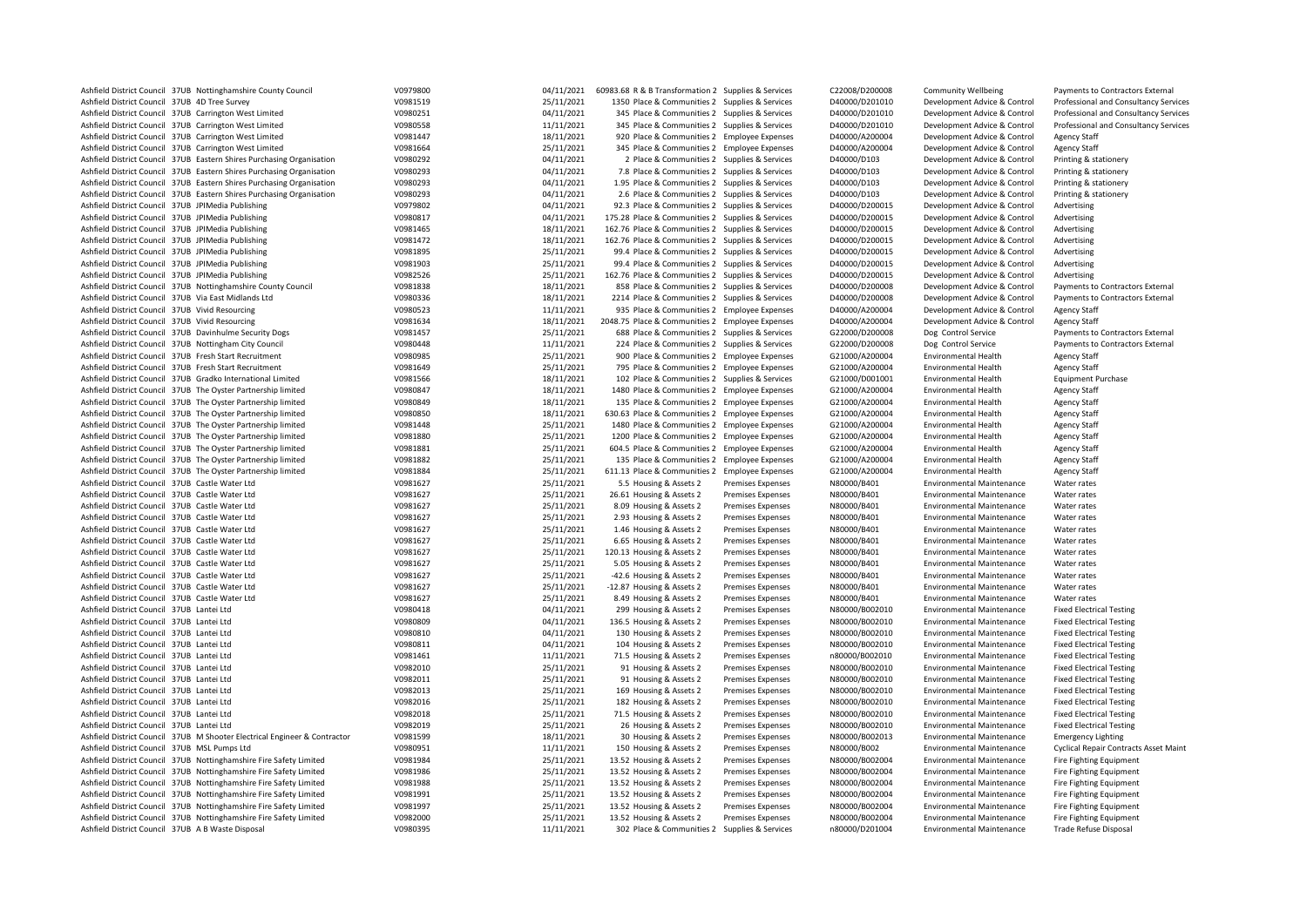| Ashfield District Council 37UB A B Waste Disposal                     | V0980515 | 11/11/2021 | 744.5 Place & Communities 2 Supplies & Services                     | n80000/D201004 | <b>Environmental Maintenance</b> | <b>Trade Refuse Disposal</b>            |
|-----------------------------------------------------------------------|----------|------------|---------------------------------------------------------------------|----------------|----------------------------------|-----------------------------------------|
| Ashfield District Council 37UB A B Waste Disposal                     | V0980516 | 11/11/2021 | 165 Place & Communities 2 Supplies & Services                       | n80000/D201004 | <b>Environmental Maintenance</b> | Trade Refuse Disposal                   |
| Ashfield District Council 37UB A B Waste Disposal                     | V0981929 | 25/11/2021 | 783.4 Place & Communities 2 Supplies & Services                     | n80000/D201004 | <b>Environmental Maintenance</b> | <b>Trade Refuse Disposal</b>            |
| Ashfield District Council 37UB Abacus Lighting Ltd                    | V0981495 | 18/11/2021 | 425.89 Place & Communities 2 Supplies & Services                    | N80100/D200008 | <b>Environmental Maintenance</b> | Payments to Contractors External        |
| Ashfield District Council 37UB Agrovista UK Ltd                       | V0981602 | 18/11/2021 | 490 Place & Communities 2 Supplies & Services                       | N80300/D200008 | <b>Environmental Maintenance</b> | Payments to Contractors External        |
| Ashfield District Council 37UB Belmont Van & Mower Centre Ltd         | V0980878 | 11/11/2021 | 120.51 Place & Communities 2 Supplies & Services                    | N80200/D001001 | <b>Environmental Maintenance</b> | <b>Equipment Purchase</b>               |
| Ashfield District Council 37UB Belmont Van & Mower Centre Ltd         | V0980879 | 11/11/2021 | 61.2 Place & Communities 2 Supplies & Services                      | N80300/D001001 | <b>Environmental Maintenance</b> | <b>Equipment Purchase</b>               |
| Ashfield District Council 37UB Belmont Van & Mower Centre Ltd         | V0980880 | 11/11/2021 | 533.75 Place & Communities 2 Supplies & Services                    | N80000/D001001 |                                  | <b>Equipment Purchase</b>               |
|                                                                       |          |            |                                                                     |                | <b>Environmental Maintenance</b> |                                         |
| Ashfield District Council 37UB Belmont Van & Mower Centre Ltd         | V0980882 | 11/11/2021 | 654.49 Place & Communities 2 Supplies & Services                    | N80100/D001001 | <b>Environmental Maintenance</b> | <b>Equipment Purchase</b>               |
| Ashfield District Council 37UB Belmont Van & Mower Centre Ltd         | V0980895 | 11/11/2021 | 29.93 Place & Communities 2 Supplies & Services                     | N80300/D001001 | <b>Environmental Maintenance</b> | <b>Equipment Purchase</b>               |
| Ashfield District Council 37UB Belmont Van & Mower Centre Ltd         | V0980896 | 11/11/2021 | 93.56 Place & Communities 2 Supplies & Services                     | N80100/D001001 | <b>Environmental Maintenance</b> | <b>Equipment Purchase</b>               |
| Ashfield District Council 37UB Buntings (Agri) Ltd                    | V0980457 | 04/11/2021 | 32.5 Place & Communities 2 Supplies & Services                      | N80100/D001004 | <b>Environmental Maintenance</b> | Chemicals and Materials Purchase        |
| Ashfield District Council 37UB DS Tree Services                       | V0980323 | 04/11/2021 | 580 Place & Communities 2 Supplies & Services                       | N80200/D200008 | <b>Environmental Maintenance</b> | Payments to Contractors External        |
| Ashfield District Council 37UB DS Tree Services                       | V0981629 | 18/11/2021 | 1680 Place & Communities 2 Supplies & Services                      | N80100/D200008 | <b>Environmental Maintenance</b> | Payments to Contractors External        |
| Ashfield District Council 37UB Fresh Start Recruitment                | V0978630 | 04/11/2021 | 5946.86 Place & Communities 2 Employee Expenses                     | N80045/A200004 | <b>Environmental Maintenance</b> | Agency Staff                            |
| Ashfield District Council 37UB Fresh Start Recruitment                | V0979241 | 04/11/2021 | 411.07 Place & Communities 2 Employee Expenses                      | N80000/A200002 | <b>Environmental Maintenance</b> | National Insurance                      |
| Ashfield District Council 37UB Fresh Start Recruitment                | V0979760 | 11/11/2021 | 725.58 Place & Communities 2 Employee Expenses                      | N80000/A200004 | <b>Environmental Maintenance</b> | <b>Agency Staff</b>                     |
| Ashfield District Council 37UB Fresh Start Recruitment                | V0980246 | 11/11/2021 | 2405.56 Place & Communities 2 Employee Expenses                     | N80000/A200004 | <b>Environmental Maintenance</b> | <b>Agency Staff</b>                     |
| Ashfield District Council 37UB Fresh Start Recruitment                | V0980531 | 11/11/2021 | 2162.47 Place & Communities 2 Employee Expenses                     | N80000/A200004 | <b>Environmental Maintenance</b> | <b>Agency Staff</b>                     |
| Ashfield District Council 37UB Fresh Start Recruitment                | V0980534 | 25/11/2021 | 462.87 Place & Communities 2 Employee Expenses                      | N80000/A200004 | <b>Environmental Maintenance</b> | Agency Staff                            |
| Ashfield District Council 37UB Fresh Start Recruitment                | V0980988 | 25/11/2021 | 3113.23 Place & Communities 2 Employee Expenses                     | N80000/A200004 | <b>Environmental Maintenance</b> | <b>Agency Staff</b>                     |
| Ashfield District Council 37UB Fresh Start Recruitment                | V0981650 | 25/11/2021 | 3031.92 Place & Communities 2 Employee Expenses                     | N80000/A200004 | <b>Environmental Maintenance</b> | Agency Staff                            |
| Ashfield District Council 37UB Gee Tee Bulb Company                   | V0980380 | 04/11/2021 | 1125 Place & Communities 2 Supplies & Services                      | N80100/D001002 | <b>Environmental Maintenance</b> | Horticultural Supplies Purchase         |
| Ashfield District Council 37UB Gee Tee Bulb Company                   | V0981615 | 18/11/2021 | 435 Place & Communities 2 Supplies & Services                       | N80100/D001002 | <b>Environmental Maintenance</b> | Horticultural Supplies Purchase         |
| Ashfield District Council 37UB Gee Tee Bulb Company                   | V0981615 | 18/11/2021 | 380 Place & Communities 2 Supplies & Services                       | N80300/D001002 | <b>Environmental Maintenance</b> | Horticultural Supplies Purchase         |
| Ashfield District Council 37UB Gee Tee Bulb Company                   | V0981615 | 18/11/2021 | 135 Place & Communities 2 Supplies & Services                       | N80200/D001002 | <b>Environmental Maintenance</b> | Horticultural Supplies Purchase         |
| Ashfield District Council 37UB Glapwell Nurseries                     | V0982436 | 25/11/2021 | 833.34 Place & Communities 2 Supplies & Services                    | N80000/D001002 | <b>Environmental Maintenance</b> | Horticultural Supplies Purchase         |
| Ashfield District Council 37UB H W Martin (Plant) Limited             | V0980354 | 11/11/2021 | 418.5 Place & Communities 2 Supplies & Services                     | n80000/d201004 | <b>Environmental Maintenance</b> | <b>Trade Refuse Disposal</b>            |
| Ashfield District Council 37UB H W Martin (Traffic Management) Ltd    | V0980308 | 04/11/2021 | 2346 Place & Communities 2 Supplies & Services                      | N80300/D200008 | <b>Environmental Maintenance</b> | Payments to Contractors External        |
| Ashfield District Council 37UB Landmark Trading (Stamford) Ltd        | V0980357 | 04/11/2021 | 330.58 Place & Communities 2 Supplies & Services                    | N80100/D001002 | <b>Environmental Maintenance</b> | Horticultural Supplies Purchase         |
|                                                                       |          |            |                                                                     |                |                                  |                                         |
| Ashfield District Council 37UB Landmark Trading (Stamford) Ltd        | V0980357 | 04/11/2021 | 219.5 Place & Communities 2 Supplies & Services                     | N80100/D001002 | <b>Environmental Maintenance</b> | Horticultural Supplies Purchase         |
| Ashfield District Council 37UB Landscape Supply Company               | V0980370 | 04/11/2021 | 778.2 Place & Communities 2 Supplies & Services                     | N80000/D001008 | <b>Environmental Maintenance</b> | Clothing & uniforms Purchase            |
| Ashfield District Council 37UB Landscape Supply Company               | V0980370 | 04/11/2021 | 35.6 Place & Communities 2 Supplies & Services                      | N80000/D001008 | <b>Environmental Maintenance</b> | Clothing & uniforms Purchase            |
| Ashfield District Council 37UB Landscape Supply Company               | V0980374 | 04/11/2021 | 218.85 Place & Communities 2 Supplies & Services                    | N80000/D001008 | <b>Environmental Maintenance</b> | Clothing & uniforms Purchase            |
| Ashfield District Council 37UB Nottingham City Council                | V0980974 | 11/11/2021 | 2145 Place & Communities 2 Supplies & Services                      | N80300/D001002 | <b>Environmental Maintenance</b> | Horticultural Supplies Purchase         |
| Ashfield District Council 37UB Old Hall Nurseries Ltd                 | V0982023 | 25/11/2021 | 132.5 Place & Communities 2 Supplies & Services                     | N80100/D001002 | <b>Environmental Maintenance</b> | Horticultural Supplies Purchase         |
| Ashfield District Council 37UB R Smith (Contractors)                  | V0981960 | 25/11/2021 | 2200 Place & Communities 2 Supplies & Services                      | N80100/D200008 | <b>Environmental Maintenance</b> | Payments to Contractors External        |
| Ashfield District Council 37UB Ranskill Hire Ltd                      | V0979754 | 04/11/2021 | 2724.1 Place & Communities 2 Transport Related Expenses N80000/C201 |                | <b>Environmental Maintenance</b> | Hire of vehicles                        |
| Ashfield District Council 37UB Ranskill Hire Ltd                      | V0979754 | 04/11/2021 | 121.45 Place & Communities 2 Transport Related Expenses N80000/C201 |                | <b>Environmental Maintenance</b> | Hire of vehicles                        |
| Ashfield District Council 37UB Replay Maintenance Ltd                 | V0980367 | 04/11/2021 | 142.5 Place & Communities 2 Supplies & Services                     | N80200/D200008 | <b>Environmental Maintenance</b> | Payments to Contractors External        |
| Ashfield District Council 37UB Replay Maintenance Ltd                 | V0981564 | 18/11/2021 | 495 Place & Communities 2 Supplies & Services                       | N80200/D200008 | <b>Environmental Maintenance</b> | Payments to Contractors External        |
| Ashfield District Council 37UB Replay Maintenance Ltd                 | V0981594 | 25/11/2021 | 142.5 Place & Communities 2 Supplies & Services                     | N80300/D200008 | <b>Environmental Maintenance</b> | Payments to Contractors External        |
| Ashfield District Council 37UB S Hutton Limited t/a Fineturf          | V0980524 | 04/11/2021 | 2711.5 Place & Communities 2 Supplies & Services                    | N80200/D200008 | <b>Environmental Maintenance</b> | Payments to Contractors External        |
| Ashfield District Council 37UB The Lock Shop (SIA) Ltd                | V0980366 | 04/11/2021 | 40.25 Place & Communities 2 Supplies & Services                     | N80100/D001004 | <b>Environmental Maintenance</b> | Chemicals and Materials Purchase        |
| Ashfield District Council 37UB The Lock Shop (SIA) Ltd                | V0980902 | 11/11/2021 | 95 Place & Communities 2 Supplies & Services                        | N80300/D001004 | <b>Environmental Maintenance</b> | Chemicals and Materials Purchase        |
| Ashfield District Council 37UB The Lock Shop (SIA) Ltd                | V0981614 | 18/11/2021 | 31.75 Place & Communities 2 Supplies & Services                     | N80100/D001004 | <b>Environmental Maintenance</b> | Chemicals and Materials Purchase        |
| Ashfield District Council 37UB The Lock Shop (SIA) Ltd                | V0981912 | 25/11/2021 | 65 Place & Communities 2 Supplies & Services                        | N80100/D001004 | <b>Environmental Maintenance</b> | <b>Chemicals and Materials Purchase</b> |
| Ashfield District Council 37UB The Lock Shop (SIA) Ltd                | V0982038 | 25/11/2021 | 125 Place & Communities 2 Supplies & Services                       | N80300/D001004 | <b>Environmental Maintenance</b> | Chemicals and Materials Purchase        |
| Ashfield District Council 37UB The Lock Shop (SIA) Ltd                | V0982038 | 25/11/2021 | 154.65 Place & Communities 2 Supplies & Services                    | N80300/D001004 | <b>Environmental Maintenance</b> | Chemicals and Materials Purchase        |
| Ashfield District Council 37UB Veolia ES Nottinghamshire Ltd          | V0980313 | 11/11/2021 | 542.61 Place & Communities 2 Supplies & Services                    | n80000/D201004 | <b>Environmental Maintenance</b> | Trade Refuse Disposal                   |
| Ashfield District Council 37UB Veolia ES Nottinghamshire Ltd          | V0982040 | 25/11/2021 |                                                                     |                |                                  |                                         |
|                                                                       |          |            | 662.38 Place & Communities 2 Supplies & Services                    | N80000/D201004 | <b>Environmental Maintenance</b> | Trade Refuse Disposal                   |
| Ashfield District Council 37UB Wood Lane Timber Merchants Ltd         | V0980840 | 11/11/2021 | 73.87 Place & Communities 2 Supplies & Services                     | N80450/D002004 | <b>Environmental Maintenance</b> | <b>Equipment Maintenance</b>            |
| Ashfield District Council 37UB Amazon Payments UK Ltd                 | V0981591 | 18/11/2021 | 9.14 R & B Transformation 2 Supplies & Services                     | N80000/D001004 | <b>Environmental Maintenance</b> | Chemicals and Materials Purchase        |
| Ashfield District Council 37UB Daisy Corporate Services Trading Ltd   | V0980860 | 11/11/2021 | 320.37 R & B Transformation 2 Supplies & Services                   | N80000/D001001 | <b>Environmental Maintenance</b> | <b>Equipment Purchase</b>               |
| Ashfield District Council 37UB Daisy Telecoms Ltd                     | V0980854 | 11/11/2021 | 245.72 R & B Transformation 2 Supplies & Services                   | N80000/d301002 | <b>Environmental Maintenance</b> | Telephones                              |
| Ashfield District Council 37UB EDF Energy 1 Ltd                       | V0980856 | 11/11/2021 | 1477.64 R & B Transformation 2 Premises Expenses                    | N80000/B102    | <b>Environmental Maintenance</b> | Electricity                             |
| Ashfield District Council 37UB EDF Energy 1 Ltd                       | V0981877 | 25/11/2021 | 56.79 R & B Transformation 2 Premises Expenses                      | N80000/B102    | <b>Environmental Maintenance</b> | Electricity                             |
| Ashfield District Council 37UB EDF Energy 1 Ltd                       | V0981877 | 25/11/2021 | 206.83 R & B Transformation 2 Premises Expenses                     | N80000/B102    | <b>Environmental Maintenance</b> | Electricity                             |
| Ashfield District Council 37UB EDF Energy 1 Ltd                       | V0981877 | 25/11/2021 | 91.24 R & B Transformation 2 Premises Expenses                      | N80000/B102    | <b>Environmental Maintenance</b> | Electricity                             |
| Ashfield District Council 37UB EDF Energy 1 Ltd                       | V0981877 | 25/11/2021 | 7.09 R & B Transformation 2 Premises Expenses                       | N80000/B102    | <b>Environmental Maintenance</b> | Electricity                             |
| Ashfield District Council 37UB EDF Energy 1 Ltd                       | V0981877 | 25/11/2021 | 41.26 R & B Transformation 2 Premises Expenses                      | N80000/B102    | <b>Environmental Maintenance</b> | Electricity                             |
| Ashfield District Council 37UB EDF Energy 1 Ltd                       | V0981877 | 25/11/2021 | 155.69 R & B Transformation 2 Premises Expenses                     | N80000/B102    | <b>Environmental Maintenance</b> | Electricity                             |
| Ashfield District Council 37UB EDF Energy 1 Ltd                       | V0981877 | 25/11/2021 | 48.28 R & B Transformation 2 Premises Expenses                      | N80000/B102    | <b>Environmental Maintenance</b> | Electricity                             |
| Ashfield District Council 37UB EDF Energy 1 Ltd                       | V0981877 | 25/11/2021 | 21.14 R & B Transformation 2 Premises Expenses                      | N80000/B102    | <b>Environmental Maintenance</b> | Electricity                             |
| Ashfield District Council 37UB PWS (Protective Wear Supplies) Limited | V0982402 | 29/11/2021 | 8.04 R & B Transformation 2 Supplies & Services                     | N80000/D001008 | <b>Environmental Maintenance</b> | Clothing & uniforms Purchase            |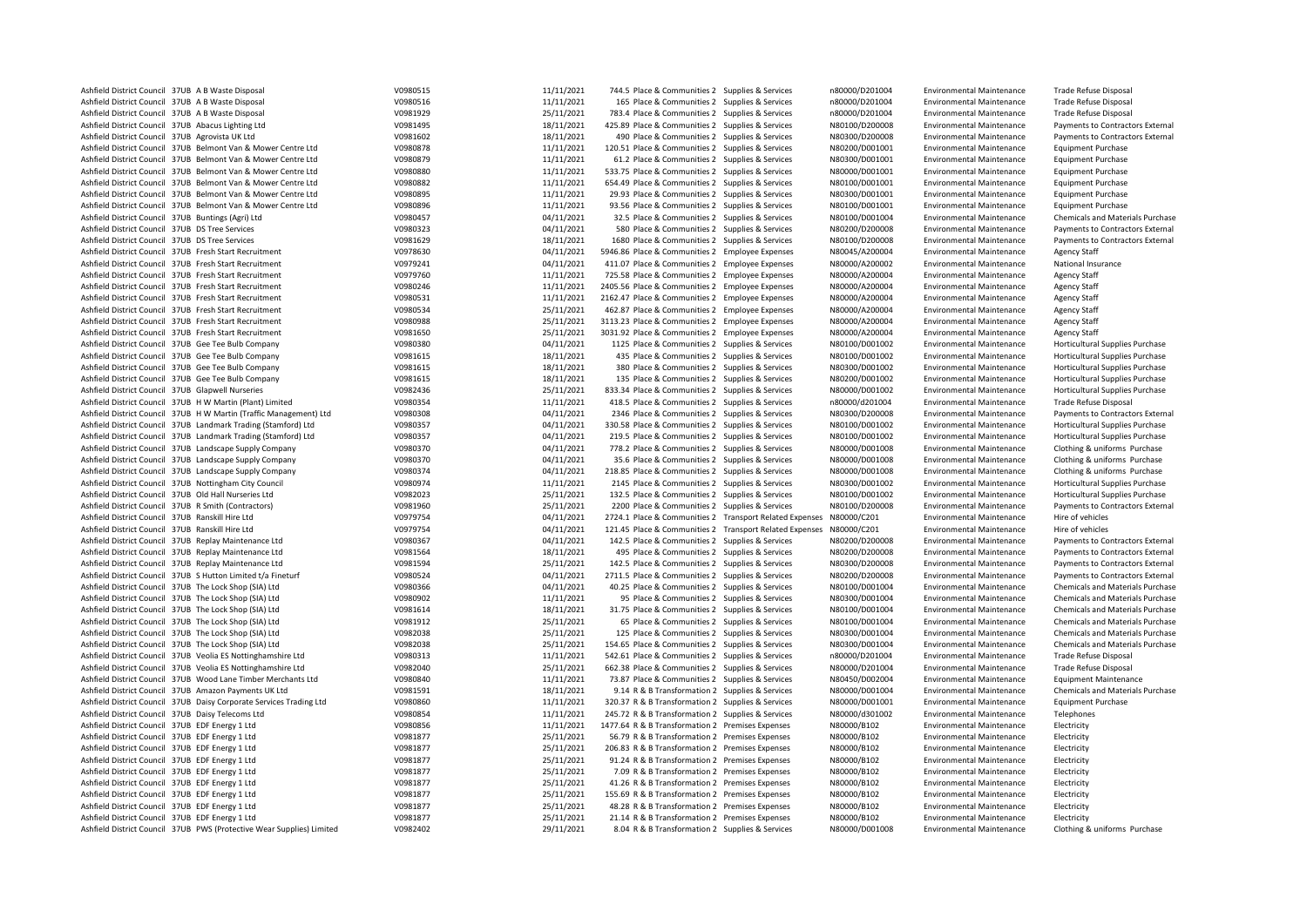| Ashfield District Council 37UB PWS (Protective Wear Supplies) Limited       | V0982403             | 29/11/2021               | 74.43 R & B Transformation 2 Supplies & Services                   |                                                                  | N80000/D001008 | <b>Environmental Maintenance</b> | Clothing & uniforms Purchase     |
|-----------------------------------------------------------------------------|----------------------|--------------------------|--------------------------------------------------------------------|------------------------------------------------------------------|----------------|----------------------------------|----------------------------------|
| Ashfield District Council 37UB Total Gas & Power                            | V0981563             | 18/11/2021               | 276.32 R & B Transformation 2 Premises Expenses                    |                                                                  | N80000/B101    | <b>Environmental Maintenance</b> | Gas                              |
| Ashfield District Council 37UB Total Gas & Power                            | V0981563             | 18/11/2021               | 169.89 R & B Transformation 2 Premises Expenses                    |                                                                  | N80000/B101    | <b>Environmental Maintenance</b> | Gas                              |
| Ashfield District Council 37UB Total Gas & Power                            | V0981563             | 18/11/2021               | 26.08 R & B Transformation 2 Premises Expenses                     |                                                                  | N80000/B101    | <b>Environmental Maintenance</b> | Gas                              |
| Ashfield District Council 37UB Total Gas & Power                            | V0981563             | 18/11/2021               | 32.93 R & B Transformation 2 Premises Expenses                     |                                                                  | N80000/B101    | <b>Environmental Maintenance</b> | Gas                              |
| Ashfield District Council 37UB Connect Office Supplies                      | V0980324             | 04/11/2021               | 31.2 Place & Communities 2 Supplies & Services                     |                                                                  | N43000/D103    | <b>Environmental Services</b>    | Printing & stationery            |
| Ashfield District Council 37UB Connect Office Supplies                      | V0980324             | 04/11/2021               | 69.55 Place & Communities 2 Supplies & Services                    |                                                                  | N43000/D103    | <b>Environmental Services</b>    | Printing & stationery            |
| Ashfield District Council 37UB Connect Office Supplies                      | V0980324             | 04/11/2021               | 79.2 Place & Communities 2 Supplies & Services                     |                                                                  | N43000/D103    | <b>Environmental Services</b>    | Printing & stationery            |
| Ashfield District Council 37UB Connect Office Supplies                      | V0980324             | 04/11/2021               | 10.26 Place & Communities 2 Supplies & Services                    |                                                                  | N43000/D103    | <b>Environmental Services</b>    | Printing & stationery            |
| Ashfield District Council 37UB Connect Office Supplies                      | V0980324             | 04/11/2021               | 20.5 Place & Communities 2 Supplies & Services                     |                                                                  | N43000/D103    | <b>Environmental Services</b>    | Printing & stationery            |
| Ashfield District Council 37UB Connect Office Supplies                      | V0980324             | 04/11/2021               | 18.59 Place & Communities 2 Supplies & Services                    |                                                                  | N43000/D103    | <b>Environmental Services</b>    | Printing & stationery            |
| Ashfield District Council 37UB Connect Office Supplies                      | V0980324             | 04/11/2021               | 13.65 Place & Communities 2 Supplies & Services                    |                                                                  | N43000/D103    | <b>Environmental Services</b>    | Printing & stationery            |
| Ashfield District Council 37UB Connect Office Supplies                      | V0980324             | 04/11/2021               | 41 Place & Communities 2 Supplies & Services                       |                                                                  | N43000/D103    | <b>Environmental Services</b>    | Printing & stationery            |
| Ashfield District Council 37UB Connect Office Supplies                      | V0980324             | 04/11/2021               | 5.14 Place & Communities 2 Supplies & Services                     |                                                                  | N43000/D103    | <b>Environmental Services</b>    | Printing & stationery            |
| Ashfield District Council 37UB Connect Office Supplies                      | V0980925             | 11/11/2021               | 8.55 Place & Communities 2 Supplies & Services                     |                                                                  | N43000/D103    | <b>Environmental Services</b>    | Printing & stationery            |
| Ashfield District Council 37UB Connect Office Supplies                      | V0980925             | 11/11/2021               | 10.26 Place & Communities 2 Supplies & Services                    |                                                                  | N43000/D103    | <b>Environmental Services</b>    | Printing & stationery            |
| Ashfield District Council 37UB Connect Office Supplies                      | V0981577             | 18/11/2021               | 5.95 Place & Communities 2 Supplies & Services                     |                                                                  | N43000/D103    | <b>Environmental Services</b>    | Printing & stationery            |
| Ashfield District Council 37UB Fresh Start Recruitment                      | V0980530             | 04/11/2021               | 273 Place & Communities 2 Employee Expenses                        |                                                                  | N43000/A200004 | <b>Environmental Services</b>    | Agency Staff                     |
| Ashfield District Council 37UB Fresh Start Recruitment                      | V0980987             | 11/11/2021               | 280 Place & Communities 2 Employee Expenses                        |                                                                  | N43000/A200004 | <b>Environmental Services</b>    | <b>Agency Staff</b>              |
| Ashfield District Council 37UB Fresh Start Recruitment                      | V0981647             | 18/11/2021               | 276.5 Place & Communities 2 Employee Expenses                      |                                                                  | N43000/A200004 | <b>Environmental Services</b>    | <b>Agency Staff</b>              |
| Ashfield District Council 37UB Fresh Start Recruitment                      | V0982448             | 25/11/2021               | 280 Place & Communities 2 Employee Expenses                        |                                                                  | N43000/A200004 | <b>Environmental Services</b>    | <b>Agency Staff</b>              |
| Ashfield District Council 37UB Broxap Limited                               | V0980274             | 04/11/2021               | 11280 Place & Communities 2 Premises Expenses                      |                                                                  | N05000/B003016 | <b>Flood Control</b>             | <b>Litter Bins</b>               |
| Ashfield District Council 37UB DS Tree Services                             | V0980296             | 04/11/2021               | 540 Place & Communities 2 Supplies & Services                      |                                                                  | N05000/D200008 | <b>Flood Control</b>             | Payments to Contractors External |
| Ashfield District Council 37UB KC Designs                                   | V0980890             | 11/11/2021               | 200 Place & Communities 2 Supplies & Services                      |                                                                  | N05000/D001001 | <b>Flood Control</b>             | <b>Equipment Purchase</b>        |
| Ashfield District Council 37UB Stillwater Associates Ltd                    | V0980894             | 11/11/2021               | 550 Place & Communities 2 Supplies & Services                      |                                                                  | N05000/D002004 | Flood Control                    | <b>Equipment Maintenance</b>     |
| Ashfield District Council 37UB Stillwater Associates Ltd                    | V0981905             | 25/11/2021               | 550 Place & Communities 2 Supplies & Services                      |                                                                  | N05000/D001001 | <b>Flood Control</b>             | <b>Equipment Purchase</b>        |
| Ashfield District Council 37UB Stillwater Associates Ltd                    | V0982454             | 25/11/2021               | 2850 Place & Communities 2 Supplies & Services                     |                                                                  | N05000/D002004 | Flood Control                    | <b>Equipment Maintenance</b>     |
| Ashfield District Council 37UB Network Rail                                 | V0980820             | 11/11/2021               | 138.12 R & B Transformation 2 Premises Expenses                    |                                                                  | N05000/B202    | <b>Flood Control</b>             | Rent of land                     |
| Ashfield District Council 37UB Bapp Industrial Supplies (Mansfield) Ltd     | V0979880             | 04/11/2021               |                                                                    | 3.5 Place & Communities 2 Transport Related Expenses G90000/C001 |                | Garage Workshop                  | Consumables                      |
| Ashfield District Council 37UB Bapp Industrial Supplies (Mansfield) Ltd     | V0979880             | 04/11/2021               | 4.99 Place & Communities 2 Transport Related Expenses G90000/C001  |                                                                  |                | Garage Workshop                  | Consumables                      |
| Ashfield District Council 37UB Bapp Industrial Supplies (Mansfield) Ltd     | V0979880             | 04/11/2021               | 6.45 Place & Communities 2 Transport Related Expenses G90000/C001  |                                                                  |                | Garage Workshop                  | Consumables                      |
| Ashfield District Council 37UB Bapp Industrial Supplies (Mansfield) Ltd     | V0980294             | 04/11/2021               | 6 Place & Communities 2 Supplies & Services                        |                                                                  | G90000/D001001 | Garage Workshop                  | <b>Equipment Purchase</b>        |
| Ashfield District Council 37UB Bapp Industrial Supplies (Mansfield) Ltd     | V0980294             | 04/11/2021               | 15.87 Place & Communities 2 Supplies & Services                    |                                                                  | G90000/D001001 | Garage Workshop                  | <b>Equipment Purchase</b>        |
| Ashfield District Council 37UB Bapp Industrial Supplies (Mansfield) Ltd     | V0980294             | 04/11/2021               | 5.96 Place & Communities 2 Supplies & Services                     |                                                                  | G90000/D001001 | Garage Workshop                  | <b>Equipment Purchase</b>        |
| Ashfield District Council 37UB Bapp Industrial Supplies (Mansfield) Ltd     | V0980356             | 04/11/2021               |                                                                    | 5 Place & Communities 2 Transport Related Expenses G90000/C001   |                | Garage Workshop                  | Consumables                      |
| Ashfield District Council 37UB Bapp Industrial Supplies (Mansfield) Ltd     | V0980356             | 04/11/2021               |                                                                    | 6 Place & Communities 2 Transport Related Expenses G90000/C001   |                | Garage Workshop                  | Consumables                      |
| Ashfield District Council 37UB Bapp Industrial Supplies (Mansfield) Ltd     | V0980356             | 04/11/2021               |                                                                    | 5 Place & Communities 2 Transport Related Expenses G90000/C001   |                | Garage Workshop                  | Consumables                      |
| Ashfield District Council 37UB Bapp Industrial Supplies (Mansfield) Ltd     | V0980356             | 04/11/2021               |                                                                    |                                                                  |                |                                  | Consumables                      |
|                                                                             |                      |                          |                                                                    | 2 Place & Communities 2 Transport Related Expenses G90000/C001   |                | Garage Workshop                  |                                  |
| Ashfield District Council 37UB Bapp Industrial Supplies (Mansfield) Ltd     | V0980356             | 04/11/2021               | 7.45 Place & Communities 2 Transport Related Expenses G90000/C001  |                                                                  |                | Garage Workshop                  | Consumables                      |
| Ashfield District Council 37UB County Battery Services Ltd                  | V0979814             | 04/11/2021               | 89.53 Place & Communities 2 Supplies & Services                    |                                                                  | G90000/D001001 | Garage Workshop                  | <b>Equipment Purchase</b>        |
| Ashfield District Council 37UB Davmac Spares Ltd                            | V0980538             | 04/11/2021               |                                                                    | 8.3 Place & Communities 2 Transport Related Expenses G90000/C001 |                | Garage Workshop                  | Consumables                      |
| Ashfield District Council 37UB Davmac Spares Ltd                            | V0980538<br>V0980538 | 04/11/2021<br>04/11/2021 |                                                                    | 8.3 Place & Communities 2 Transport Related Expenses G90000/C001 |                | Garage Workshop                  | Consumables<br>Consumables       |
| Ashfield District Council 37UB Davmac Spares Ltd                            |                      |                          |                                                                    | 8.3 Place & Communities 2 Transport Related Expenses G90000/C001 |                | Garage Workshop                  |                                  |
| Ashfield District Council 37UB Davmac Spares Ltd                            | V0980538             | 04/11/2021               |                                                                    | 8.3 Place & Communities 2 Transport Related Expenses G90000/C001 |                | Garage Workshop                  | Consumables                      |
| Ashfield District Council 37UB Energas Ltd                                  | V0980403             | 04/11/2021               | 144.92 Place & Communities 2 Supplies & Services                   |                                                                  | G90000/D001004 | Garage Workshop                  | Chemicals and Materials Purchase |
| Ashfield District Council 37UB Firstserve Trade Ltd                         | V0981491             | 18/11/2021               | 23.19 Place & Communities 2 Transport Related Expenses G90000/C001 |                                                                  |                | Garage Workshop                  | Consumables                      |
| Ashfield District Council 37UB Firstserve Trade Ltd                         | V0981491             | 18/11/2021               | 29.36 Place & Communities 2 Transport Related Expenses G90000/C001 |                                                                  |                | Garage Workshop                  | Consumables                      |
| Ashfield District Council 37UB Firstserve Trade Ltd                         | V0981491             | 18/11/2021               | 7.79 Place & Communities 2 Transport Related Expenses G90000/C001  |                                                                  |                | Garage Workshop                  | Consumables                      |
| Ashfield District Council 37UB Firstserve Trade Ltd                         | V0981491             | 18/11/2021               | 45.14 Place & Communities 2 Transport Related Expenses G90000/C001 |                                                                  |                | Garage Workshop                  | Consumables                      |
| Ashfield District Council 37UB Firstserve Trade Ltd                         | V0982447             | 25/11/2021               | 13.71 Place & Communities 2 Transport Related Expenses G90000/C001 |                                                                  |                | Garage Workshop                  | Consumables                      |
| Ashfield District Council 37UB Firstserve Trade Ltd                         | V0982447             | 25/11/2021               | 45.14 Place & Communities 2 Transport Related Expenses G90000/C001 |                                                                  |                | Garage Workshop                  | Consumables                      |
| Ashfield District Council 37UB Firstserve Trade Ltd                         | V0982447             | 25/11/2021               | 7.52 Place & Communities 2 Transport Related Expenses G90000/C001  |                                                                  |                | Garage Workshop                  | Consumables                      |
| Ashfield District Council 37UB Firstserve Trade Ltd                         | V0982447             | 25/11/2021               | 16.71 Place & Communities 2 Transport Related Expenses G90000/C001 |                                                                  |                | Garage Workshop                  | Consumables                      |
| Ashfield District Council 37UB Freight Transport Association                | V0980371             | 11/11/2021               | 1400 Place & Communities 2 Supplies & Services                     |                                                                  | G90000/D201007 | Garage Workshop                  | Membership/Subscriptions         |
| Ashfield District Council 37UB Imperial Portland Laundry (Mansfield) Co Ltd | V0980396             | 04/11/2021               | 230.2 Place & Communities 2 Supplies & Services                    |                                                                  | G90000/D001008 | Garage Workshop                  | Clothing & uniforms Purchase     |
| Ashfield District Council 37UB PB Autofactors                               | V0980349             | 04/11/2021               |                                                                    | 28 Place & Communities 2 Transport Related Expenses G90000/C001  |                | Garage Workshop                  | Consumables                      |
| Ashfield District Council 37UB PB Autofactors                               | V0980536             | 04/11/2021               | 11.25 Place & Communities 2 Transport Related Expenses G90000/C001 |                                                                  |                | Garage Workshop                  | Consumables                      |
| Ashfield District Council 37UB Safety-Kleen UK Ltd                          | V0981534             | 18/11/2021               | 124.38 Place & Communities 2 Supplies & Services                   |                                                                  | G90000/D002004 | Garage Workshop                  | <b>Equipment Maintenance</b>     |
| Ashfield District Council 37UB Wurth UK Ltd                                 | V0980302             | 04/11/2021               | 38 Place & Communities 2 Supplies & Services                       |                                                                  | G90000/D001008 | Garage Workshop                  | Clothing & uniforms Purchase     |
| Ashfield District Council 37UB Wurth UK Ltd                                 | V0980302             | 04/11/2021               | 38 Place & Communities 2 Supplies & Services                       |                                                                  | G90000/D001008 | Garage Workshop                  | Clothing & uniforms Purchase     |
| Ashfield District Council 37UB Disclosure & Barring Service                 | V0980422             | 11/11/2021               | 1000 Place & Communities 2 Supplies & Services                     |                                                                  | G14003/D201011 | Hire Vehicle Licencing           | General Fees and Charges         |
| Ashfield District Council 37UB Sports & Leisure Management Ltd              | V0980467             | 04/11/2021               | 49583.33 Place & Communities 2 Supplies & Services                 |                                                                  | C24000/D200008 | Leisure Centres                  | Payments to Contractors External |
| Ashfield District Council 37UB Sports & Leisure Management Ltd              | V0982024             | 25/11/2021               | 49583.33 Place & Communities 2 Supplies & Services                 |                                                                  | C24000/D200008 | Leisure Centres                  | Payments to Contractors External |
| Ashfield District Council 37UB SSE Southern Electric                        | V0980452             | 11/11/2021               | 84.67 R & B Transformation 2 Premises Expenses                     |                                                                  | C24002/B102    | Leisure Centres                  | Electricity                      |
| Ashfield District Council 37UB Kinver Business Solutions Ltd                | V0979310             | 04/11/2021               | 2535.36 Place & Communities 2 Supplies & Services                  |                                                                  | c21010/D200008 | Locality                         | Payments to Contractors External |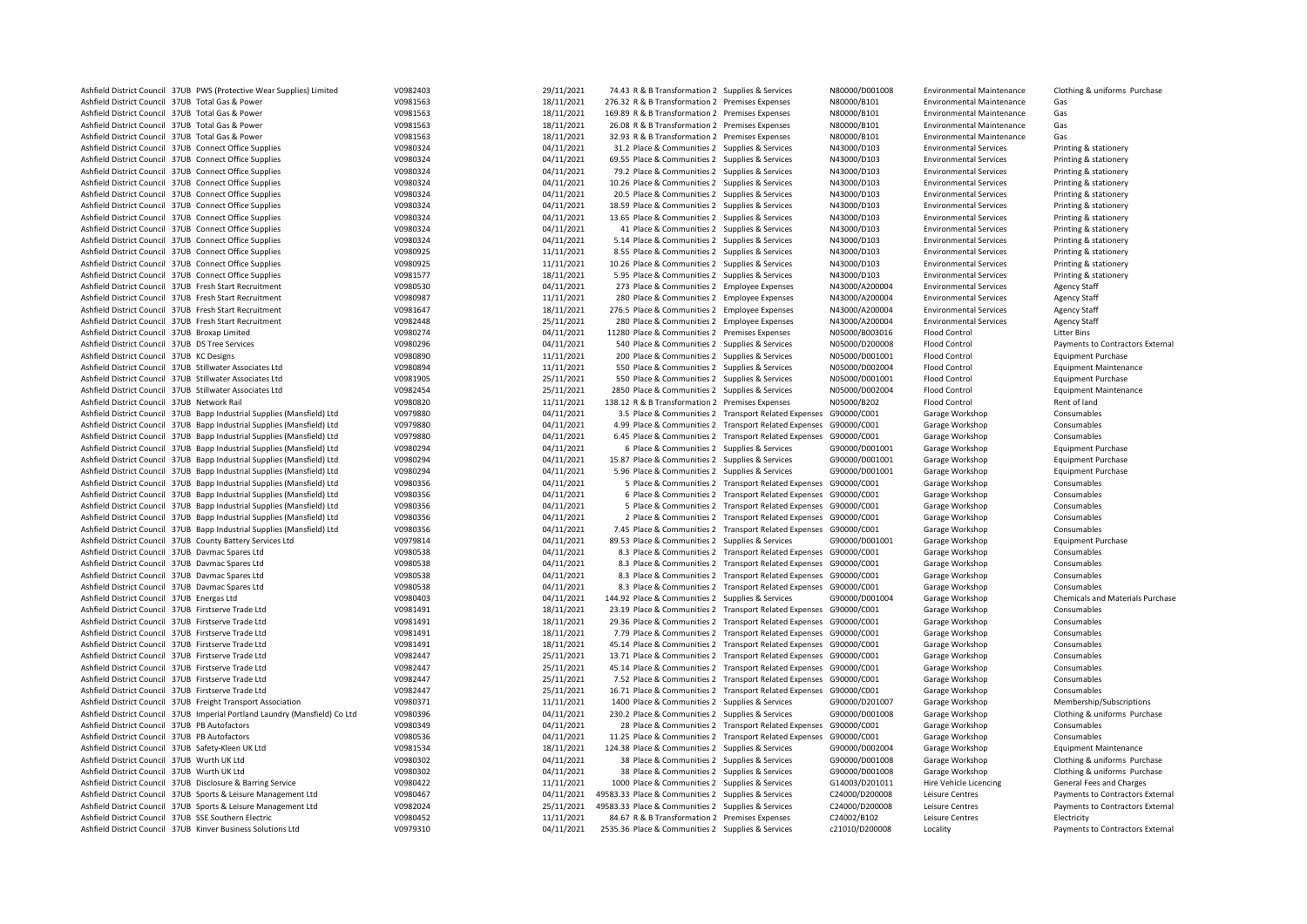| Ashfield District Council 37UB Pawle and Co Ltd                                                        | V0981948             | 25/11/2021 | 365 Place & Communities 2 Supplies & Services                       |                          | C21008/d201011                | Locality           | General Fees and Charges         |
|--------------------------------------------------------------------------------------------------------|----------------------|------------|---------------------------------------------------------------------|--------------------------|-------------------------------|--------------------|----------------------------------|
| Ashfield District Council 37UB Socotec UK Ltd                                                          | V0981024             | 11/11/2021 | 100 Place & Communities 2 Supplies & Services                       |                          | C21000/D200008                | Locality           | Payments to Contractors External |
| Ashfield District Council 37UB CCM Group                                                               | V0980990             | 11/11/2021 | 114 R & B Transformation 2 Supplies & Services                      |                          | C21008/D201011                | Locality           | General Fees and Charges         |
| Ashfield District Council 37UB Asbestos GRP Labs Ltd                                                   | V0980414             | 04/11/2021 | 325 Housing & Assets 2                                              | <b>Premises Expenses</b> | D16204/B002007                | Markets            | Asbestos Management              |
| Ashfield District Council 37UB Castle Water Ltd                                                        | V0981627             | 25/11/2021 | 356.15 Housing & Assets 2                                           | <b>Premises Expenses</b> | D16204/B401                   | Markets            | Water rates                      |
| Ashfield District Council 37UB Castle Water Ltd                                                        | V0981627             | 25/11/2021 | 369.96 Housing & Assets 2                                           | Premises Expenses        | D16204/B401                   | Markets            | Water rates                      |
| Ashfield District Council 37UB Castle Water Ltd                                                        | V0981627             | 25/11/2021 | 16.97 Housing & Assets 2                                            | <b>Premises Expenses</b> | D16300/B401                   | Markets            | Water rates                      |
| Ashfield District Council 37UB Castle Water Ltd                                                        | V0981627             | 25/11/2021 | 9.43 Housing & Assets 2                                             | <b>Premises Expenses</b> | D16100/B401                   | Markets            | Water rates                      |
| Ashfield District Council 37UB Castle Water Ltd                                                        | V0981627             | 25/11/2021 | -250.49 Housing & Assets 2                                          | Premises Expenses        | D16204/B401                   | Markets            | Water rates                      |
| Ashfield District Council 37UB Cockell Electrical Ltd                                                  | V0980504             | 04/11/2021 | 1423.4 Housing & Assets 2                                           | Supplies & Services      | D16205/D200008                | Markets            | Payments to Contractors External |
| Ashfield District Council 37UB Lantei Ltd                                                              | V0982014             | 25/11/2021 | 58.5 Housing & Assets 2                                             | <b>Premises Expenses</b> | D16300/B002010                | Markets            | <b>Fixed Electrical Testing</b>  |
| Ashfield District Council 37UB Nottinghamshire Fire Safety Limited                                     | V0981983             | 25/11/2021 | 13.52 Housing & Assets 2                                            | <b>Premises Expenses</b> | D16300/B002004                | Markets            | Fire Fighting Equipment          |
| Ashfield District Council 37UB Nottinghamshire Fire Safety Limited                                     | V0981992             | 25/11/2021 | 20.56 Housing & Assets 2                                            | Premises Expenses        | D16100/B002004                | Markets            | Fire Fighting Equipment          |
| Ashfield District Council 37UB Pete Burton Building Contractors Ltd                                    | V0980884             | 11/11/2021 | 169 Housing & Assets 2                                              | Supplies & Services      | D16205/D200008                | Markets            | Payments to Contractors External |
| Ashfield District Council 37UB Taft Plumbing and Heating LLP                                           | V0980862             | 18/11/2021 | 394 Housing & Assets 2                                              | Supplies & Services      | D16205/D200008                | Markets            | Payments to Contractors External |
| Ashfield District Council 37UB Ashdown Phillips & Partners Ltd Schg Account                            | V0977703             | 25/11/2021 | 40 Place & Communities 2                                            | Supplies & Services      | D16204/D200002                | Markets            | <b>Refuse Collection</b>         |
| Ashfield District Council 37UB Ashdown Phillips & Partners Ltd Schg Account                            | V0980953             | 25/11/2021 | 14523.19 Place & Communities 2 Premises Expenses                    |                          | D16204/B210                   | Markets            | Service Charge                   |
| Ashfield District Council 37UB Blue Kazoo                                                              | V0980358             | 04/11/2021 | 496.8 Place & Communities 2 Supplies & Services                     |                          | D16500/d200008                | Markets            | Payments to Contractors External |
| Ashfield District Council 37UB Fresh Start Recruitment                                                 | V0980532             | 04/11/2021 | 546.27 Place & Communities 2 Employee Expenses                      |                          | D16500/A200004                | Markets            | <b>Agency Staff</b>              |
| Ashfield District Council 37UB Fresh Start Recruitment                                                 | V0980986             | 11/11/2021 | 712.31 Place & Communities 2 Employee Expenses                      |                          | D16500/A200004                | Markets            | <b>Agency Staff</b>              |
| Ashfield District Council 37UB Fresh Start Recruitment                                                 | V0981648             | 25/11/2021 | 485.07 Place & Communities 2 Employee Expenses                      |                          | D16500/A200004                | Markets            | <b>Agency Staff</b>              |
| Ashfield District Council 37UB Mallatite                                                               | V0980282             | 04/11/2021 | 34.8 Place & Communities 2 Supplies & Services                      |                          | D16400/D200008                | Markets            | Payments to Contractors External |
| Ashfield District Council 37UB MC Timber Products                                                      | V0980948             | 10/11/2021 | 225.04 Place & Communities 2 Supplies & Services                    |                          | D16500/d200008                | Markets            | Payments to Contractors External |
| Ashfield District Council 37UB MC Timber Products                                                      | V0980948             | 10/11/2021 | 833.3 Place & Communities 2 Supplies & Services                     |                          | D16000/d200008                | Markets            | Payments to Contractors External |
|                                                                                                        |                      | 18/11/2021 |                                                                     |                          |                               |                    | Rents                            |
| Ashfield District Council 37UB REDACTED<br>Ashfield District Council 37UB Orb Design and Print Limited | V0981635<br>V0979892 |            | 476.82 Place & Communities 2 Income                                 |                          | D16204/J203<br>D16500/d200008 | Markets<br>Markets | Payments to Contractors External |
|                                                                                                        |                      | 04/11/2021 | 1339.2 Place & Communities 2 Supplies & Services                    |                          |                               |                    |                                  |
| Ashfield District Council 37UB Premier Security 24/7 UK Event Ltd                                      | V0981947             | 25/11/2021 | 450 Place & Communities 2 Supplies & Services                       |                          | D16500/d200008                | Markets            | Payments to Contractors External |
| Ashfield District Council 37UB Urban Planters                                                          | V0980425             | 04/11/2021 | 216.84 Place & Communities 2 Supplies & Services                    |                          | D16204/D001001                | Markets            | <b>Equipment Purchase</b>        |
| Ashfield District Council 37UB Urban Planters                                                          | V0981937             | 25/11/2021 | 390 Place & Communities 2 Supplies & Services                       |                          | D16400/D200008                | Markets            | Payments to Contractors External |
| Ashfield District Council 37UB Voice Magazines Ltd                                                     | V0980965             | 11/11/2021 | 100 Place & Communities 2 Supplies & Services                       |                          | D16205/d200008                | Markets            | Payments to Contractors External |
| Ashfield District Council 37UB Waterlogic GB Limited                                                   | V0982041             | 25/11/2021 | 19.32 Place & Communities 2 Supplies & Services                     |                          | D16204/D003003                | Markets            | Hire of Equipment                |
| Ashfield District Council 37UB British Telecom PLC                                                     | V0981567             | 25/11/2021 | 40 R & B Transformation 2 Supplies & Services                       |                          | D16204/D301002                | Markets            | Telephones                       |
| Ashfield District Council 37UB British Telecom PLC                                                     | V0981567             | 25/11/2021 | 55.89 R & B Transformation 2 Supplies & Services                    |                          | D16204/D301002                | Markets            | Telephones                       |
| Ashfield District Council 37UB CCM Group                                                               | V0980912             | 11/11/2021 | 54.18 R & B Transformation 2 Supplies & Services                    |                          | d16400/D200008                | Markets            | Payments to Contractors External |
| Ashfield District Council 37UB CCM Group                                                               | V0980920             | 11/11/2021 | 210 R & B Transformation 2 Supplies & Services                      |                          | D16400/D200008                | Markets            | Payments to Contractors External |
| Ashfield District Council 37UB CCM Group                                                               | V0980921             | 11/11/2021 | 515.49 R & B Transformation 2 Supplies & Services                   |                          | d16400/d200008                | Markets            | Payments to Contractors External |
| Ashfield District Council 37UB CCM Group                                                               | V0980922             | 11/11/2021 | 427.41 R & B Transformation 2 Supplies & Services                   |                          | d16400/d200008                | Markets            | Payments to Contractors External |
| Ashfield District Council 37UB CCM Group                                                               | V0980924             | 11/11/2021 | 59.9 R & B Transformation 2 Supplies & Services                     |                          | d16205/d200008                | Markets            | Payments to Contractors External |
| Ashfield District Council 37UB CCM Group                                                               | V0981581             | 18/11/2021 | 315 R & B Transformation 2 Supplies & Services                      |                          | D16400/D200008                | Markets            | Payments to Contractors External |
| Ashfield District Council 37UB CCM Group                                                               | V0981878             | 25/11/2021 | 56.44 R & B Transformation 2 Supplies & Services                    |                          | D16400/d200008                | Markets            | Payments to Contractors External |
| Ashfield District Council 37UB Daisy Telecoms Ltd                                                      | V0980854             | 11/11/2021 | 66.17 R & B Transformation 2 Supplies & Services                    |                          | D16204/d301002                | Markets            | Telephones                       |
| Ashfield District Council 37UB EDF Energy 1 Ltd                                                        | V0980856             | 11/11/2021 | 2624.25 R & B Transformation 2 Premises Expenses                    |                          | D16204/B102                   | Markets            | Electricity                      |
| Ashfield District Council 37UB EDF Energy 1 Ltd                                                        | V0981877             | 25/11/2021 | 103.55 R & B Transformation 2 Premises Expenses                     |                          | D16300/B102                   | Markets            | Electricity                      |
| Ashfield District Council 37UB EDF Energy 1 Ltd                                                        | V0981877             | 25/11/2021 | 21.14 R & B Transformation 2 Premises Expenses                      |                          | D16200/B102                   | Markets            | Electricity                      |
| Ashfield District Council 37UB EDF Energy 1 Ltd                                                        | V0981877             | 25/11/2021 | 53.92 R & B Transformation 2 Premises Expenses                      |                          | D16300/B102                   | Markets            | Electricity                      |
| Ashfield District Council 37UB EDF Energy 1 Ltd                                                        | V0981877             | 25/11/2021 | 30.69 R & B Transformation 2 Premises Expenses                      |                          | D16200/B102                   | Markets            | Electricity                      |
| Ashfield District Council 37UB EDF Energy 1 Ltd                                                        | V0981877             | 25/11/2021 | 24.77 R & B Transformation 2 Premises Expenses                      |                          | D16100/B102                   | Markets            | Electricity                      |
| Ashfield District Council 37UB EDF Energy 1 Ltd                                                        | V0981877             | 25/11/2021 | 21.29 R & B Transformation 2 Premises Expenses                      |                          | D16100/B102                   | Markets            | Electricity                      |
| Ashfield District Council 37UB Mansfield & Ashfield Broadcasting Company Ltd                           | V0981879             | 25/11/2021 | 150 R & B Transformation 2 Supplies & Services                      |                          | D16205/D200008                | Markets            | Payments to Contractors External |
| Ashfield District Council 37UB Mansfield & Ashfield Broadcasting Company Ltd                           | V0981956             | 25/11/2021 | 150 R & B Transformation 2 Supplies & Services                      |                          | D16500/d200008                | Markets            | Payments to Contractors External |
| Ashfield District Council 37UB Total Gas & Power                                                       | V0981563             | 18/11/2021 | 403.14 R & B Transformation 2 Premises Expenses                     |                          | D16204/B101                   | Markets            | Gas                              |
| Ashfield District Council 37UB Castle Water Ltd                                                        | V0981627             | 25/11/2021 | 685.32 Housing & Assets 2                                           | <b>Premises Expenses</b> | N45000/B401                   | Northern Depot     | Water rates                      |
| Ashfield District Council 37UB Elite Blinds (Nottingham) Limited                                       | V0981672             | 18/11/2021 | 56.06 Housing & Assets 2                                            | <b>Premises Expenses</b> | N45000/B003001                | Northern Depot     | <b>Internal Decoration</b>       |
| Ashfield District Council 37UB Excel Cleaning Solutions Ltd                                            | V0981652             | 18/11/2021 | 50 Housing & Assets 2                                               | <b>Premises Expenses</b> | N45000/B003005                | Northern Depot     | <b>Window Cleaning</b>           |
| Ashfield District Council 37UB Security Plus + Ltd                                                     | V0978727             | 04/11/2021 | 41.86 Housing & Assets 2                                            | Supplies & Services      | N45000/D200008                | Northern Depot     | Payments to Contractors External |
| Ashfield District Council 37UB Castle Group Ltd                                                        | V0980342             | 04/11/2021 | 4407 Place & Communities 2 Supplies & Services                      |                          | N45000/D001001                | Northern Depot     | <b>Equipment Purchase</b>        |
| Ashfield District Council 37UB Chemodex Ltd                                                            | V0980964             | 11/11/2021 | 237.8 Place & Communities 2 Supplies & Services                     |                          | N45001/D001004                | Northern Depot     | Chemicals and Materials Purchase |
| Ashfield District Council 37UB Chevin Fleet Solutions                                                  | V0979785             | 04/11/2021 | 10 Place & Communities 2 Supplies & Services                        |                          | N45000/D200014                | Northern Depot     | Licences                         |
| Ashfield District Council 37UB LTT Vending                                                             | V0980535             | 18/11/2021 | 125.32 Place & Communities 2 Supplies & Services                    |                          | n45000/d002004                | Northern Depot     | <b>Equipment Maintenance</b>     |
| Ashfield District Council 37UB Park Lane Self Drive Ltd                                                | V0980335             | 04/11/2021 | 568.33 Place & Communities 2 Transport Related Expenses N45000/C201 |                          |                               | Northern Depot     | Hire of vehicles                 |
| Ashfield District Council 37UB Park Lane Self Drive Ltd                                                | V0981501             | 25/11/2021 | 25.58 Place & Communities 2 Transport Related Expenses N45000/C201  |                          |                               | Northern Depot     | Hire of vehicles                 |
| Ashfield District Council 37UB Daisy Telecoms Ltd                                                      | V0980854             | 11/11/2021 | 120.26 R & B Transformation 2 Supplies & Services                   |                          | N45000/d301002                | Northern Depot     | Telephones                       |
| Ashfield District Council 37UB EDF Energy 1 Ltd                                                        | V0980856             | 11/11/2021 | 3109.49 R & B Transformation 2 Premises Expenses                    |                          | N45000/B102                   | Northern Depot     | Electricity                      |
| Ashfield District Council 37UB Total Gas & Power                                                       | V0981563             | 18/11/2021 | 833 R & B Transformation 2 Premises Expenses                        |                          | N45000/B101                   | Northern Depot     | Gas                              |
| Ashfield District Council 37UB Total Gas & Power                                                       | V0981563             | 18/11/2021 | -203.61 R & B Transformation 2 Premises Expenses                    |                          | N45000/B101                   | Northern Depot     | Gas                              |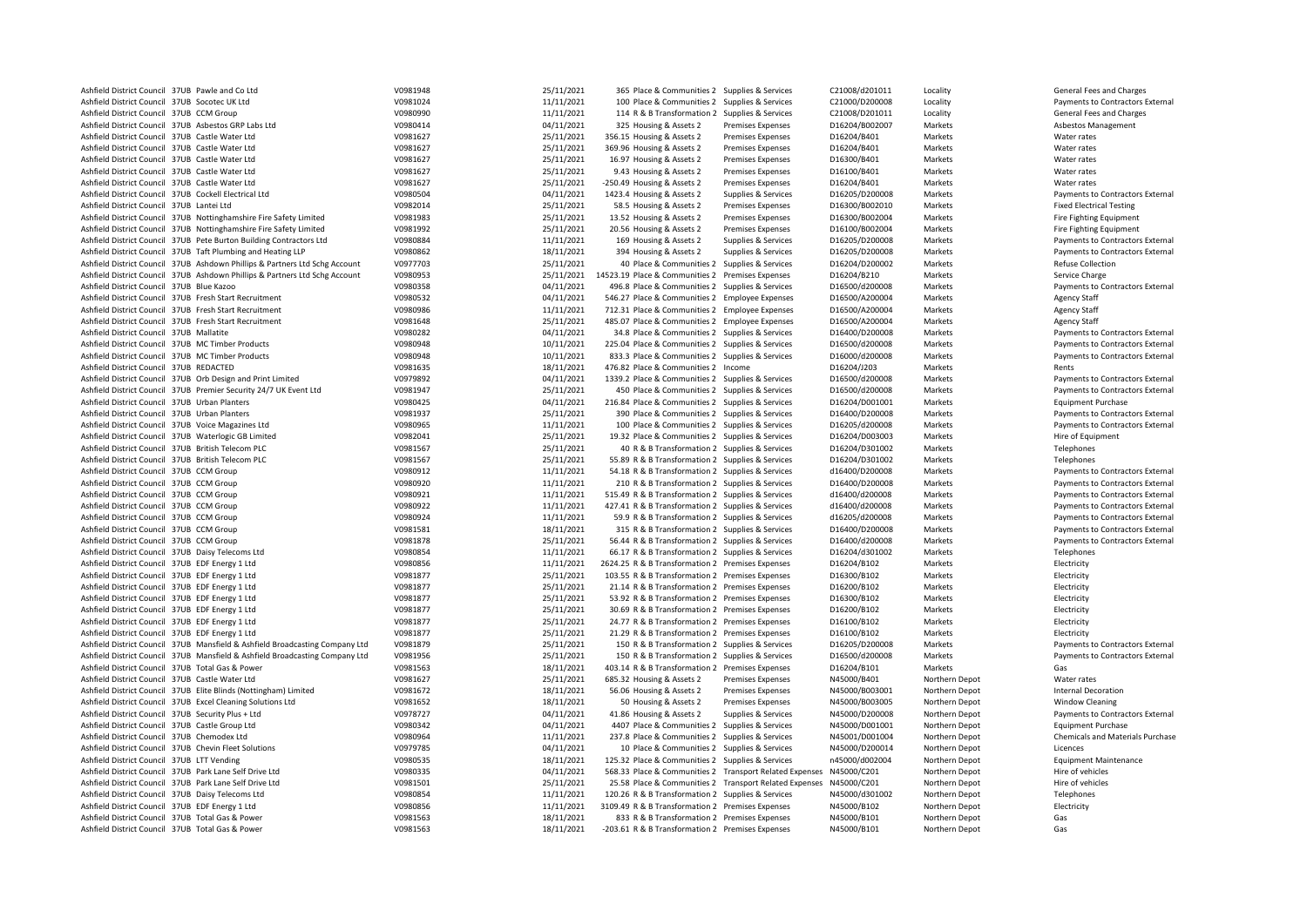| Ashfield District Council 37UB Total Gas & Power                      | V0981563 | 18/11/2021 | 792.09 R & B Transformation 2 Premises Expenses   |                          | N45000/B101    | Northern Depot                  | Gas                                             |
|-----------------------------------------------------------------------|----------|------------|---------------------------------------------------|--------------------------|----------------|---------------------------------|-------------------------------------------------|
| Ashfield District Council 37UB Total Gas & Power                      | V0981563 | 18/11/2021 | 926.82 R & B Transformation 2 Premises Expenses   |                          | N45000/B101    | Northern Depot                  | Gas                                             |
| Ashfield District Council 37UB Total Gas & Power                      | V0981563 | 18/11/2021 | 1367.5 R & B Transformation 2 Premises Expenses   |                          | N45000/B101    | Northern Depot                  | Gas                                             |
| Ashfield District Council 37UB Eastern Shires Purchasing Organisation | V0977190 | 25/11/2021 | 15.5 R & B Transformation 2 Supplies & Services   |                          | G15000/D103    | Other Licencing                 | Printing & stationery                           |
| Ashfield District Council 37UB The Co-Operative Food                  | V0980429 | 04/11/2021 | 23 R & B Transformation 2 Income                  |                          | G15023/J203007 | Other Licencing                 | Licence/Permits                                 |
| Ashfield District Council 37UB Castle Water Ltd                       | V0981627 | 25/11/2021 | -3.27 Housing & Assets 2                          | Premises Expenses        | N15000/B401    | <b>Outdoor Recreation Cafes</b> | Water rates                                     |
| Ashfield District Council 37UB Castle Water Ltd                       | V0981627 | 25/11/2021 | 6.46 Housing & Assets 2                           | <b>Premises Expenses</b> | N15000/B401    | <b>Outdoor Recreation Cafes</b> | Water rates                                     |
| Ashfield District Council 37UB Castle Water Ltd                       | V0981627 | 25/11/2021 | 6.46 Housing & Assets 2                           | <b>Premises Expenses</b> | N15000/B401    | <b>Outdoor Recreation Cafes</b> | Water rates                                     |
| Ashfield District Council 37UB Castle Water Ltd                       | V0981627 | 25/11/2021 | 6.67 Housing & Assets 2                           | <b>Premises Expenses</b> | N15000/B401    | <b>Outdoor Recreation Cafes</b> | Water rates                                     |
| Ashfield District Council 37UB Castle Water Ltd                       | V0981627 | 25/11/2021 | -5.47 Housing & Assets 2                          | Premises Expenses        | N15000/B401    | <b>Outdoor Recreation Cafes</b> | Water rates                                     |
| Ashfield District Council 37UB Castle Water Ltd                       | V0981627 | 25/11/2021 | 2.93 Housing & Assets 2                           | Premises Expenses        | N15000/B401    | <b>Outdoor Recreation Cafes</b> | Water rates                                     |
| Ashfield District Council 37UB Castle Water Ltd                       | V0981627 | 25/11/2021 | -3.35 Housing & Assets 2                          | <b>Premises Expenses</b> | N15000/B401    | <b>Outdoor Recreation Cafes</b> | Water rates                                     |
| Ashfield District Council 37UB Castle Water Ltd                       | V0981627 | 25/11/2021 | 6.46 Housing & Assets 2                           | Premises Expenses        | N15000/B401    | <b>Outdoor Recreation Cafes</b> | Water rates                                     |
| Ashfield District Council 37UB Castle Water Ltd                       | V0981627 | 25/11/2021 | 6.33 Housing & Assets 2                           | <b>Premises Expenses</b> | N15000/B401    | <b>Outdoor Recreation Cafes</b> | Water rates                                     |
| Ashfield District Council 37UB Castle Water Ltd                       | V0981627 | 25/11/2021 | 2.93 Housing & Assets 2                           | Premises Expenses        | N15000/B401    | <b>Outdoor Recreation Cafes</b> | Water rates                                     |
| Ashfield District Council 37UB Castle Water Ltd                       | V0981627 | 25/11/2021 | 96.27 Housing & Assets 2                          | Premises Expenses        | N15200/B401    | <b>Outdoor Recreation Cafes</b> | Water rates                                     |
| Ashfield District Council 37UB Castle Water Ltd                       | V0981627 | 25/11/2021 | -3.39 Housing & Assets 2                          | <b>Premises Expenses</b> | N15000/B401    | <b>Outdoor Recreation Cafes</b> | Water rates                                     |
| Ashfield District Council 37UB Castle Water Ltd                       | V0981627 | 25/11/2021 | 3.33 Housing & Assets 2                           | Premises Expenses        | N15000/B401    | <b>Outdoor Recreation Cafes</b> | Water rates                                     |
| Ashfield District Council 37UB Castle Water Ltd                       | V0981627 | 25/11/2021 | -2.81 Housing & Assets 2                          | <b>Premises Expenses</b> | N15000/B401    | <b>Outdoor Recreation Cafes</b> | Water rates                                     |
| Ashfield District Council 37UB Castle Water Ltd                       | V0981627 | 25/11/2021 | -2.77 Housing & Assets 2                          | Premises Expenses        | N15000/B401    | <b>Outdoor Recreation Cafes</b> | Water rates                                     |
| Ashfield District Council 37UB Castle Water Ltd                       | V0981627 | 25/11/2021 | 12.47 Housing & Assets 2                          | <b>Premises Expenses</b> | N15000/B401    | <b>Outdoor Recreation Cafes</b> | Water rates                                     |
| Ashfield District Council 37UB Castle Water Ltd                       | V0981627 | 25/11/2021 | 6.18 Housing & Assets 2                           | <b>Premises Expenses</b> | N15000/B401    | <b>Outdoor Recreation Cafes</b> | Water rates                                     |
| Ashfield District Council 37UB Castle Water Ltd                       | V0981627 | 25/11/2021 | 20.97 Housing & Assets 2                          | Premises Expenses        | N15000/B401    | <b>Outdoor Recreation Cafes</b> | Water rates                                     |
| Ashfield District Council 37UB Castle Water Ltd                       | V0981627 | 25/11/2021 | -3.2 Housing & Assets 2                           | <b>Premises Expenses</b> | N15000/B401    | <b>Outdoor Recreation Cafes</b> | Water rates                                     |
| Ashfield District Council 37UB Castle Water Ltd                       | V0981627 | 25/11/2021 | 6.67 Housing & Assets 2                           | Premises Expenses        | N15000/B401    | <b>Outdoor Recreation Cafes</b> | Water rates                                     |
| Ashfield District Council 37UB Castle Water Ltd                       | V0981627 | 25/11/2021 | 7.76 Housing & Assets 2                           | <b>Premises Expenses</b> | N15500/B401    | <b>Outdoor Recreation Cafes</b> | Water rates                                     |
| Ashfield District Council 37UB Castle Water Ltd                       | V0981627 | 25/11/2021 | -3.23 Housing & Assets 2                          | <b>Premises Expenses</b> | N15000/B401    | <b>Outdoor Recreation Cafes</b> | Water rates                                     |
| Ashfield District Council 37UB Castle Water Ltd                       | V0981627 | 25/11/2021 | -3.05 Housing & Assets 2                          | Premises Expenses        | N15000/B401    | <b>Outdoor Recreation Cafes</b> | Water rates                                     |
| Ashfield District Council 37UB Castle Water Ltd                       | V0981627 | 25/11/2021 | 6.33 Housing & Assets 2                           | <b>Premises Expenses</b> | N15000/B401    | <b>Outdoor Recreation Cafes</b> | Water rates                                     |
| Ashfield District Council 37UB Castle Water Ltd                       | V0981627 | 25/11/2021 | 26.52 Housing & Assets 2                          | Premises Expenses        | N15000/B401    | <b>Outdoor Recreation Cafes</b> | Water rates                                     |
| Ashfield District Council 37UB Castle Water Ltd                       | V0981627 | 25/11/2021 | -3.15 Housing & Assets 2                          | <b>Premises Expenses</b> | N15000/B401    | <b>Outdoor Recreation Cafes</b> | Water rates                                     |
| Ashfield District Council 37UB Castle Water Ltd                       | V0981627 | 25/11/2021 | 6.67 Housing & Assets 2                           | <b>Premises Expenses</b> | N15000/B401    | <b>Outdoor Recreation Cafes</b> | Water rates                                     |
| Ashfield District Council 37UB Castle Water Ltd                       | V0981627 | 25/11/2021 | 31.28 Housing & Assets 2                          | Premises Expenses        | N15000/B401    | <b>Outdoor Recreation Cafes</b> | Water rates                                     |
| Ashfield District Council 37UB Castle Water Ltd                       | V0981627 | 25/11/2021 | 9.9 Housing & Assets 2                            | <b>Premises Expenses</b> | N15000/B401    | <b>Outdoor Recreation Cafes</b> | Water rates                                     |
| Ashfield District Council 37UB Castle Water Ltd                       | V0981627 | 25/11/2021 | 26.12 Housing & Assets 2                          | Premises Expenses        | N15000/B401    | <b>Outdoor Recreation Cafes</b> | Water rates                                     |
| Ashfield District Council 37UB Castle Water Ltd                       | V0981627 | 25/11/2021 | -3.32 Housing & Assets 2                          | <b>Premises Expenses</b> | N15000/B401    | <b>Outdoor Recreation Cafes</b> | Water rates                                     |
| Ashfield District Council 37UB Castle Water Ltd                       | V0981627 | 25/11/2021 | 5.73 Housing & Assets 2                           | <b>Premises Expenses</b> | N15000/B401    | <b>Outdoor Recreation Cafes</b> | Water rates                                     |
| Ashfield District Council 37UB Castle Water Ltd                       | V0981627 | 25/11/2021 | 6.33 Housing & Assets 2                           | Premises Expenses        | N15000/B401    | <b>Outdoor Recreation Cafes</b> | Water rates                                     |
| Ashfield District Council 37UB Castle Water Ltd                       | V0981627 | 25/11/2021 | 11.06 Housing & Assets 2                          | Premises Expenses        | N15000/B401    | <b>Outdoor Recreation Cafes</b> | Water rates                                     |
| Ashfield District Council 37UB Lantei Ltd                             | V0980499 | 04/11/2021 | 195 Housing & Assets 2                            | Premises Expenses        | N15200/B002010 | <b>Outdoor Recreation Cafes</b> | <b>Fixed Electrical Testing</b>                 |
| Ashfield District Council 37UB Lantei Ltd                             | V0981549 | 18/11/2021 | 143 Housing & Assets 2                            | <b>Premises Expenses</b> | N15200/B002010 | <b>Outdoor Recreation Cafes</b> | <b>Fixed Electrical Testing</b>                 |
| Ashfield District Council 37UB Lantei Ltd                             | V0982012 | 25/11/2021 | 325 Housing & Assets 2                            | <b>Premises Expenses</b> | N15100/B002010 | <b>Outdoor Recreation Cafes</b> | <b>Fixed Electrical Testing</b>                 |
| Ashfield District Council 37UB Swiftclean UK Ltd                      | V0977823 | 25/11/2021 | 395.54 Housing & Assets 2                         | <b>Premises Expenses</b> | N15100/B002001 | <b>Outdoor Recreation Cafes</b> | <b>Mechanical Ventilation Asset Maintenance</b> |
| Ashfield District Council 37UB British Telecom PLC                    | V0980468 | 04/11/2021 | 55.89 Place & Communities 2 Supplies & Services   |                          | N15700/D301002 | <b>Outdoor Recreation Cafes</b> | Telephones                                      |
| Ashfield District Council 37UB British Telecom PLC                    | V0980469 | 04/11/2021 | 55.89 Place & Communities 2 Supplies & Services   |                          | N15700/D301002 | <b>Outdoor Recreation Cafes</b> | Telephones                                      |
| Ashfield District Council 37UB GB Sport & Leisure UK Ltd              | V0980962 | 11/11/2021 | 1928.04 Place & Communities 2 Supplies & Services |                          | N15000/D002004 | <b>Outdoor Recreation Cafes</b> | <b>Equipment Maintenance</b>                    |
| Ashfield District Council 37UB Sutcliffe Play                         | V0980815 | 11/11/2021 | 1242.56 Place & Communities 2 Supplies & Services |                          | N15000/D002004 | <b>Outdoor Recreation Cafes</b> | <b>Equipment Maintenance</b>                    |
| Ashfield District Council 37UB Sutcliffe Play                         | V0980833 | 18/11/2021 | 418.75 Place & Communities 2 Supplies & Services  |                          | N15000/D002004 | <b>Outdoor Recreation Cafes</b> | <b>Equipment Maintenance</b>                    |
| Ashfield District Council 37UB Daisy Telecoms Ltd                     | V0980854 | 11/11/2021 | 18.08 R & B Transformation 2 Supplies & Services  |                          | N15000/d301002 | <b>Outdoor Recreation Cafes</b> | Telephones                                      |
| Ashfield District Council 37UB Daisy Telecoms Ltd                     | V0980854 | 11/11/2021 | 52.25 R & B Transformation 2 Supplies & Services  |                          | N15500/d301002 | <b>Outdoor Recreation Cafes</b> | Telephones                                      |
| Ashfield District Council 37UB Daisy Telecoms Ltd                     | V0980854 | 11/11/2021 | 36.16 R & B Transformation 2 Supplies & Services  |                          | N15400/d301002 | <b>Outdoor Recreation Cafes</b> | Telephones                                      |
| Ashfield District Council 37UB EDF Energy 1 Ltd                       | V0980856 | 11/11/2021 | 152.64 R & B Transformation 2 Premises Expenses   |                          | N15000/B102    | <b>Outdoor Recreation Cafes</b> | Electricity                                     |
| Ashfield District Council 37UB EDF Energy 1 Ltd                       | V0980856 | 11/11/2021 | 913.13 R & B Transformation 2 Premises Expenses   |                          | N15100/B102    | <b>Outdoor Recreation Cafes</b> | Electricity                                     |
| Ashfield District Council 37UB EDF Energy 1 Ltd                       | V0981877 | 25/11/2021 | 31.85 R & B Transformation 2 Premises Expenses    |                          | N15000/B102    | <b>Outdoor Recreation Cafes</b> | Electricity                                     |
| Ashfield District Council 37UB EDF Energy 1 Ltd                       | V0981877 | 25/11/2021 | 33.92 R & B Transformation 2 Premises Expenses    |                          | N15000/B102    | <b>Outdoor Recreation Cafes</b> | Electricity                                     |
| Ashfield District Council 37UB EDF Energy 1 Ltd                       | V0981877 | 25/11/2021 | 22.16 R & B Transformation 2 Premises Expenses    |                          | N15000/B102    | <b>Outdoor Recreation Cafes</b> | Electricity                                     |
| Ashfield District Council 37UB EDF Energy 1 Ltd                       | V0981877 | 25/11/2021 | 41.71 R & B Transformation 2 Premises Expenses    |                          | N15000/B102    | <b>Outdoor Recreation Cafes</b> | Electricity                                     |
| Ashfield District Council 37UB EDF Energy 1 Ltd                       | V0981877 | 25/11/2021 | -38.79 R & B Transformation 2 Premises Expenses   |                          | N15000/B102    | <b>Outdoor Recreation Cafes</b> | Electricity                                     |
| Ashfield District Council 37UB EDF Energy 1 Ltd                       | V0981877 | 25/11/2021 | 82.94 R & B Transformation 2 Premises Expenses    |                          | N15000/B102    | <b>Outdoor Recreation Cafes</b> | Electricity                                     |
| Ashfield District Council 37UB EDF Energy 1 Ltd                       | V0981877 | 25/11/2021 | 157.67 R & B Transformation 2 Premises Expenses   |                          | N15500/B102    | <b>Outdoor Recreation Cafes</b> | Electricity                                     |
| Ashfield District Council 37UB EDF Energy 1 Ltd                       | V0981877 | 25/11/2021 | 38.36 R & B Transformation 2 Premises Expenses    |                          | N15000/B102    | <b>Outdoor Recreation Cafes</b> | Electricity                                     |
| Ashfield District Council 37UB EDF Energy 1 Ltd                       | V0981877 | 25/11/2021 | -79.14 R & B Transformation 2 Premises Expenses   |                          | N15000/B102    | <b>Outdoor Recreation Cafes</b> | Electricity                                     |
| Ashfield District Council 37UB EDF Energy 1 Ltd                       | V0981877 | 25/11/2021 | -58.53 R & B Transformation 2 Premises Expenses   |                          | N15000/B102    | <b>Outdoor Recreation Cafes</b> | Electricity                                     |
| Ashfield District Council 37UB EDF Energy 1 Ltd                       | V0981877 | 25/11/2021 | -35.16 R & B Transformation 2 Premises Expenses   |                          | N15000/B102    | <b>Outdoor Recreation Cafes</b> | Electricity                                     |
| Ashfield District Council 37UB EDF Energy 1 Ltd                       | V0981877 | 25/11/2021 | 23.75 R & B Transformation 2 Premises Expenses    |                          | N15000/B102    | <b>Outdoor Recreation Cafes</b> | Electricity                                     |
|                                                                       |          |            |                                                   |                          |                |                                 |                                                 |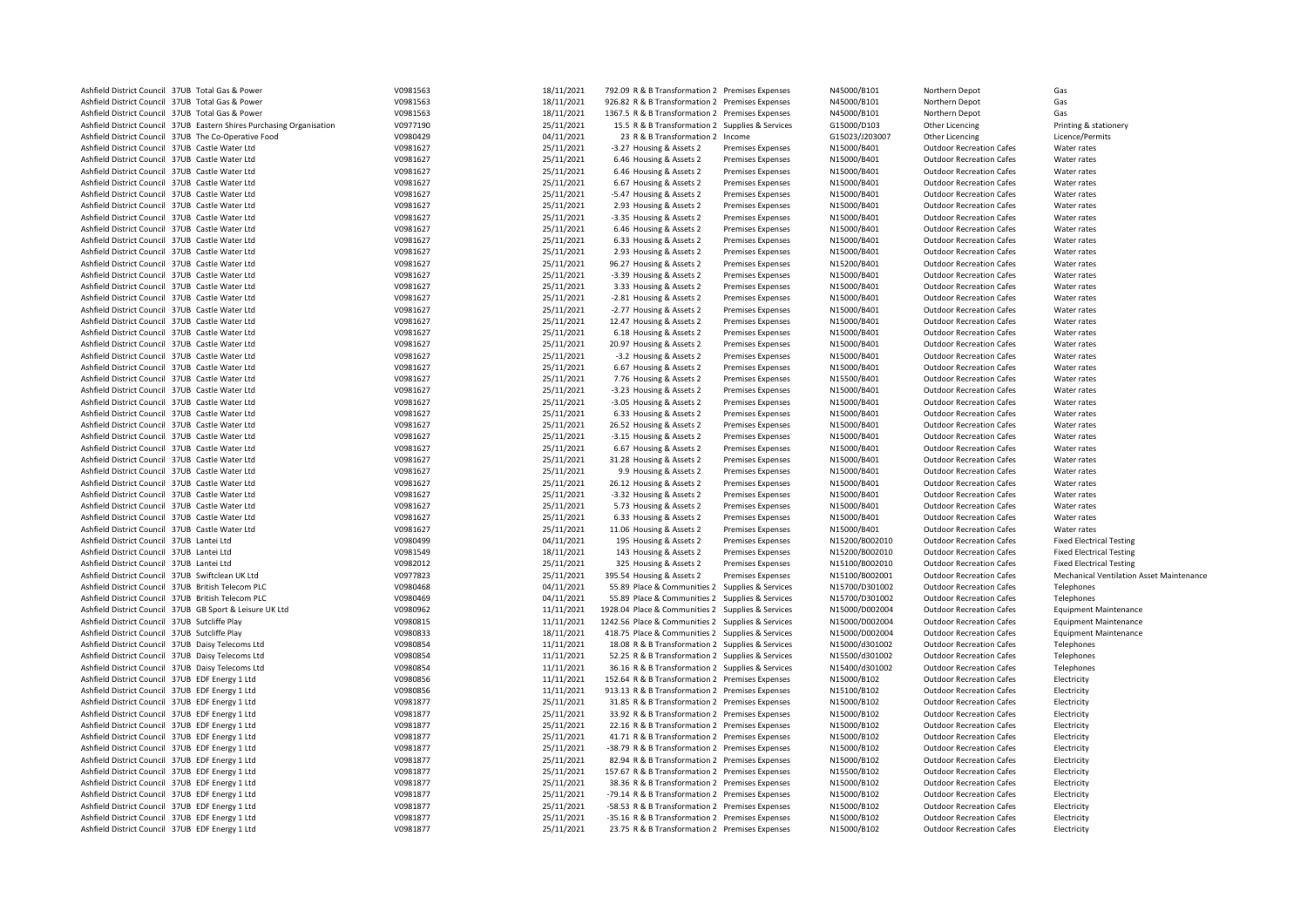| Ashfield District Council 37UB EDF Energy 1 Ltd                                                                      | V0981877             | 25/11/2021               | -36.53 R & B Transformation 2 Premises Expenses                                                        |                                                      | N15000/B102                      | <b>Outdoor Recreation Cafes</b>                                  | Electricity                                |
|----------------------------------------------------------------------------------------------------------------------|----------------------|--------------------------|--------------------------------------------------------------------------------------------------------|------------------------------------------------------|----------------------------------|------------------------------------------------------------------|--------------------------------------------|
| Ashfield District Council 37UB EDF Energy 1 Ltd                                                                      | V0981877             | 25/11/2021               | 50.26 R & B Transformation 2 Premises Expenses                                                         |                                                      | N15000/B102                      | <b>Outdoor Recreation Cafes</b>                                  | Electricity                                |
| Ashfield District Council 37UB EDF Energy 1 Ltd                                                                      | V0981877             | 25/11/2021               | 33.16 R & B Transformation 2 Premises Expenses                                                         |                                                      | N15000/B102                      | <b>Outdoor Recreation Cafes</b>                                  | Electricity                                |
| Ashfield District Council 37UB EDF Energy 1 Ltd                                                                      | V0981877             | 25/11/2021               | 473.63 R & B Transformation 2 Premises Expenses                                                        |                                                      | N15200/B102                      | <b>Outdoor Recreation Cafes</b>                                  | Electricity                                |
| Ashfield District Council 37UB EDF Energy 1 Ltd                                                                      | V0981877             | 25/11/2021               | 58.53 R & B Transformation 2 Premises Expenses                                                         |                                                      | N15000/B102                      | <b>Outdoor Recreation Cafes</b>                                  | Electricity                                |
| Ashfield District Council 37UB EDF Energy 1 Ltd                                                                      | V0981877             | 25/11/2021               | 73.72 R & B Transformation 2 Premises Expenses                                                         |                                                      | N15000/B102                      | <b>Outdoor Recreation Cafes</b>                                  | Electricity                                |
| Ashfield District Council 37UB EDF Energy 1 Ltd                                                                      | V0981877             | 25/11/2021               | 77.4 R & B Transformation 2 Premises Expenses                                                          |                                                      | N15000/B102                      | <b>Outdoor Recreation Cafes</b>                                  | Electricity                                |
| Ashfield District Council 37UB EDF Energy 1 Ltd                                                                      | V0981877             | 25/11/2021               | -35.63 R & B Transformation 2 Premises Expenses                                                        |                                                      | N15000/B102                      | <b>Outdoor Recreation Cafes</b>                                  | Electricity                                |
| Ashfield District Council 37UB EDF Energy 1 Ltd                                                                      | V0981877             | 25/11/2021               | 302.23 R & B Transformation 2 Premises Expenses                                                        |                                                      | N15200/B102                      | <b>Outdoor Recreation Cafes</b>                                  | Electricity                                |
| Ashfield District Council 37UB EDF Energy 1 Ltd                                                                      | V0981877             | 25/11/2021               | 143.18 R & B Transformation 2 Premises Expenses                                                        |                                                      | N15200/B102                      | <b>Outdoor Recreation Cafes</b>                                  | Electricity                                |
| Ashfield District Council 37UB EDF Energy 1 Ltd                                                                      | V0981877             | 25/11/2021               | 87.01 R & B Transformation 2 Premises Expenses                                                         |                                                      | N15000/B102                      | <b>Outdoor Recreation Cafes</b>                                  | Electricity                                |
| Ashfield District Council 37UB Total Gas & Power                                                                     | V0981563             | 18/11/2021               | 26.37 R & B Transformation 2 Premises Expenses                                                         |                                                      | N15000/B101                      | <b>Outdoor Recreation Cafes</b>                                  | Gas                                        |
| Ashfield District Council 37UB Total Gas & Power                                                                     | V0981563             | 18/11/2021               | 111.27 R & B Transformation 2 Premises Expenses                                                        |                                                      | N15200/B101                      | <b>Outdoor Recreation Cafes</b>                                  | Gas                                        |
| Ashfield District Council 37UB Amazon Payments UK Ltd                                                                | V0980402             | 04/11/2021               | 9.14 R & B Transformation 2 Supplies & Services                                                        |                                                      | G30000/D001001                   | Pest Control                                                     | <b>Equipment Purchase</b>                  |
| Ashfield District Council 37UB Daisy Corporate Services Trading Ltd                                                  | V0980821             | 04/11/2021               | 96.02 R & B Transformation 2 Supplies & Services                                                       |                                                      | G30000/D001001                   | Pest Control                                                     | <b>Equipment Purchase</b>                  |
| Ashfield District Council 37UB Network Rail                                                                          | V0980517             | 04/11/2021               | 7069 Place & Communities 2 Supplies & Services                                                         |                                                      | D41000/D201010                   | Planning Policy & Projects                                       | Professional and Consultancy Services      |
| Ashfield District Council 37UB Nota Bene Consulting Ltd                                                              | V0980307             | 04/11/2021               | 3200 Place & Communities 2 Supplies & Services                                                         |                                                      | D41000/D201010                   | Planning Policy & Projects                                       | Professional and Consultancy Services      |
| Ashfield District Council 37UB CCM Group                                                                             | V0980923             | 11/11/2021               | 195.75 R & B Transformation 2 Supplies & Services                                                      |                                                      | d06201/d200015                   | Planning Policy & Projects                                       | Advertising                                |
| Ashfield District Council 37UB Big TV (UK) Ltd                                                                       | V0982049             | 25/11/2021               | 2728.1 Place & Communities 2 Supplies & Services                                                       |                                                      | C27300/D200008                   | Promotions                                                       | Payments to Contractors External           |
| Ashfield District Council 37UB LITE                                                                                  | V0980376             | 04/11/2021               | 2500 Place & Communities 2 Supplies & Services                                                         |                                                      | C27400/D200008                   | Promotions                                                       | Payments to Contractors External           |
| Ashfield District Council 37UB LITE                                                                                  | V0980377             | 04/11/2021               | 7500 Place & Communities 2 Supplies & Services                                                         |                                                      | C27400/D200008                   | Promotions                                                       | Payments to Contractors External           |
| Ashfield District Council 37UB LITE                                                                                  | V0980378             | 04/11/2021               | 7500 Place & Communities 2 Supplies & Services                                                         |                                                      | C27400/D200008                   | Promotions                                                       | Payments to Contractors External           |
| Ashfield District Council 37UB LITE                                                                                  | V0980379             | 04/11/2021               | 10000 Place & Communities 2 Supplies & Services                                                        |                                                      | C27400/D200008                   | Promotions                                                       | Payments to Contractors External           |
| Ashfield District Council 37UB Nottinghamshire County Council                                                        | V0982443             | 25/11/2021               | 2000 Place & Communities 2 Supplies & Services                                                         |                                                      | C04000/D302005                   | Regeneration                                                     | <b>Applications Software</b>               |
| Ashfield District Council 37UB Greenacre Recruitment Limited                                                         | V0981630             | 18/11/2021               | 1800 Chief Executive 2                                                                                 | <b>Employee Expenses</b>                             | N44000/A200004                   | Service Director Environment                                     | <b>Agency Staff</b>                        |
| Ashfield District Council 37UB Greenacre Recruitment Limited                                                         | V0981631             | 18/11/2021               | 2700 Chief Executive 2                                                                                 | <b>Employee Expenses</b>                             | N44000/A200004                   | Service Director Environment                                     | <b>Agency Staff</b>                        |
| Ashfield District Council 37UB Greenacre Recruitment Limited                                                         | V0982050             | 25/11/2021               | 2700 Chief Executive 2                                                                                 | <b>Employee Expenses</b>                             | N44000/A200004                   | Service Director Environment                                     | <b>Agency Staff</b>                        |
| Ashfield District Council 37UB Fresh Start Recruitment                                                               | V0980546             | 04/11/2021               | 463.98 Place & Communities 2 Employee Expenses                                                         |                                                      | G60001/a200004                   | <b>Waste Collection</b>                                          | <b>Agency Staff</b>                        |
| Ashfield District Council 37UB Fresh Start Recruitment                                                               | V0980546             | 04/11/2021               | 94.05 Place & Communities 2 Employee Expenses                                                          |                                                      | G60001/a200004                   | <b>Waste Collection</b>                                          | <b>Agency Staff</b>                        |
| Ashfield District Council 37UB Fresh Start Recruitment                                                               | V0980546             | 04/11/2021               | 369.93 Place & Communities 2 Employee Expenses                                                         |                                                      | G60001/a200004                   | <b>Waste Collection</b>                                          | <b>Agency Staff</b>                        |
| Ashfield District Council 37UB Fresh Start Recruitment                                                               | V0980546             | 04/11/2021               | 94.05 Place & Communities 2 Employee Expenses                                                          |                                                      | G60001/a200004                   | <b>Waste Collection</b>                                          | <b>Agency Staff</b>                        |
| Ashfield District Council 37UB Fresh Start Recruitment                                                               | V0980546             | 04/11/2021               | 369.93 Place & Communities 2 Employee Expenses                                                         |                                                      | G60001/a200004                   | <b>Waste Collection</b>                                          | <b>Agency Staff</b>                        |
| Ashfield District Council 37UB Fresh Start Recruitment                                                               | V0980546             | 04/11/2021               | 94.05 Place & Communities 2 Employee Expenses                                                          |                                                      | G60001/a200004                   | <b>Waste Collection</b>                                          | <b>Agency Staff</b>                        |
| Ashfield District Council 37UB Fresh Start Recruitment                                                               | V0980546             | 04/11/2021               | 282.15 Place & Communities 2 Employee Expenses                                                         |                                                      | G60001/a200004                   | <b>Waste Collection</b>                                          | <b>Agency Staff</b>                        |
| Ashfield District Council 37UB Fresh Start Recruitment                                                               | V0980546             | 04/11/2021               | 369.93 Place & Communities 2 Employee Expenses                                                         |                                                      | G60001/a200004                   | <b>Waste Collection</b>                                          | <b>Agency Staff</b>                        |
| Ashfield District Council 37UB Fresh Start Recruitment                                                               | V0981025             | 11/11/2021               | 463.98 Place & Communities 2 Employee Expenses                                                         |                                                      | G60001/a200004                   | <b>Waste Collection</b>                                          | <b>Agency Staff</b>                        |
| Ashfield District Council 37UB Fresh Start Recruitment                                                               | V0981025             | 11/11/2021               | 369.93 Place & Communities 2 Employee Expenses                                                         |                                                      | G60001/a200004                   | <b>Waste Collection</b>                                          | <b>Agency Staff</b>                        |
| Ashfield District Council 37UB Fresh Start Recruitment                                                               | V0981025             | 11/11/2021               | 463.98 Place & Communities 2 Employee Expenses                                                         |                                                      | G60001/a200004                   | <b>Waste Collection</b>                                          | <b>Agency Staff</b>                        |
| Ashfield District Council 37UB Fresh Start Recruitment                                                               | V0981025             | 11/11/2021               | 463.98 Place & Communities 2 Employee Expenses                                                         |                                                      | G60001/a200004                   | <b>Waste Collection</b>                                          | <b>Agency Staff</b>                        |
| Ashfield District Council 37UB Fresh Start Recruitment                                                               | V0981025             | 11/11/2021               | 463.98 Place & Communities 2 Employee Expenses                                                         |                                                      | G60001/a200004                   | <b>Waste Collection</b>                                          | <b>Agency Staff</b>                        |
| Ashfield District Council 37UB Fresh Start Recruitment                                                               | V0981025             | 11/11/2021               |                                                                                                        |                                                      | G60001/a200004                   | <b>Waste Collection</b>                                          | Agency Staff                               |
| Ashfield District Council 37UB Fresh Start Recruitment                                                               | V0981025             | 11/11/2021               | 83.33 Place & Communities 2 Employee Expenses<br>50.16 Place & Communities 2 Employee Expenses         |                                                      | G60001/a200004                   | <b>Waste Collection</b>                                          | <b>Agency Staff</b>                        |
| Ashfield District Council 37UB Fresh Start Recruitment                                                               | V0981025             | 11/11/2021               | 181.83 Place & Communities 2 Employee Expenses                                                         |                                                      | G60001/a200004                   | <b>Waste Collection</b>                                          | <b>Agency Staff</b>                        |
| Ashfield District Council 37UB Fresh Start Recruitment                                                               | V0981025             | 11/11/2021               | 369.93 Place & Communities 2 Employee Expenses                                                         |                                                      | G60001/a200004                   | <b>Waste Collection</b>                                          | <b>Agency Staff</b>                        |
| Ashfield District Council 37UB Fresh Start Recruitment                                                               | V0981863             | 25/11/2021               | 369.93 Place & Communities 2 Employee Expenses                                                         |                                                      | G60001/a200004                   | <b>Waste Collection</b>                                          | <b>Agency Staff</b>                        |
| Ashfield District Council 37UB Fresh Start Recruitment                                                               | V0981863             | 25/11/2021               | 12.54 Place & Communities 2 Employee Expenses                                                          |                                                      | G60001/a200004                   | <b>Waste Collection</b>                                          | <b>Agency Staff</b>                        |
| Ashfield District Council 37UB Fresh Start Recruitment                                                               | V0981863             | 25/11/2021               | 282.15 Place & Communities 2 Employee Expenses                                                         |                                                      | G60001/a200004                   | <b>Waste Collection</b>                                          | <b>Agency Staff</b>                        |
| Ashfield District Council 37UB Fresh Start Recruitment                                                               | V0981863             | 25/11/2021               | 188.1 Place & Communities 2 Employee Expenses                                                          |                                                      | G60001/a200004                   | <b>Waste Collection</b>                                          | <b>Agency Staff</b>                        |
| Ashfield District Council 37UB Fresh Start Recruitment                                                               | V0981863             | 25/11/2021               | 282.15 Place & Communities 2 Employee Expenses                                                         |                                                      | G60001/a200004                   | <b>Waste Collection</b>                                          | <b>Agency Staff</b>                        |
| Ashfield District Council 37UB Fresh Start Recruitment                                                               | V0982451             | 25/11/2021               | 463.98 Place & Communities 2 Employee Expenses                                                         |                                                      | G60001/a200004                   | <b>Waste Collection</b>                                          | <b>Agency Staff</b>                        |
| Ashfield District Council 37UB Fresh Start Recruitment                                                               | V0982451             | 25/11/2021               | 463.98 Place & Communities 2 Employee Expenses                                                         |                                                      | G60001/a200004                   | <b>Waste Collection</b>                                          | <b>Agency Staff</b>                        |
| Ashfield District Council 37UB Fresh Start Recruitment                                                               | V0982451             | 25/11/2021               | 369.93 Place & Communities 2 Employee Expenses                                                         |                                                      | G60001/a200004                   | <b>Waste Collection</b>                                          | <b>Agency Staff</b>                        |
| Ashfield District Council 37UB Fresh Start Recruitment                                                               | V0982451             | 25/11/2021               | 94.05 Place & Communities 2 Employee Expenses                                                          |                                                      | G60001/a200004                   | <b>Waste Collection</b>                                          | <b>Agency Staff</b>                        |
| Ashfield District Council 37UB Fresh Start Recruitment                                                               | V0982451             | 25/11/2021               |                                                                                                        |                                                      | G60001/a200004                   | <b>Waste Collection</b>                                          |                                            |
| Ashfield District Council 37UB Fresh Start Recruitment                                                               | V0982451             | 25/11/2021               | 463.98 Place & Communities 2 Employee Expenses<br>463.98 Place & Communities 2 Employee Expenses       |                                                      | G60001/a200004                   | <b>Waste Collection</b>                                          | <b>Agency Staff</b><br><b>Agency Staff</b> |
| Ashfield District Council 37UB Fresh Start Recruitment                                                               |                      | 25/11/2021               |                                                                                                        |                                                      |                                  |                                                                  |                                            |
| Ashfield District Council 37UB Fresh Start Recruitment                                                               | V0982451<br>V0982451 | 25/11/2021               | 463.98 Place & Communities 2 Employee Expenses<br>463.98 Place & Communities 2 Employee Expenses       |                                                      | G60001/a200004<br>G60001/a200004 | <b>Waste Collection</b><br><b>Waste Collection</b>               | Agency Staff<br><b>Agency Staff</b>        |
|                                                                                                                      |                      |                          |                                                                                                        |                                                      |                                  |                                                                  |                                            |
| Ashfield District Council 37UB Virgin Media Payments Ltd                                                             | V0981587<br>V0981588 | 18/11/2021               | 210.34 R & B Transformation 2 Supplies & Services                                                      |                                                      | G60001/D301002                   | <b>Waste Collection</b><br><b>Waste Collection</b>               | Telephones                                 |
| Ashfield District Council 37UB Virgin Media Payments Ltd<br>Ashfield District Council 37UB Virgin Media Payments Ltd | V0981589             | 18/11/2021<br>18/11/2021 | 189.88 R & B Transformation 2 Supplies & Services<br>163.81 R & B Transformation 2 Supplies & Services |                                                      | G60001/D301002<br>G60001/D301002 | <b>Waste Collection</b>                                          | Telephones<br>Telephones                   |
| Ashfield District Council 37UB Manton House Printing Ltd                                                             | V0981871             | 25/11/2021               |                                                                                                        |                                                      | G02001/D200007                   |                                                                  | Publicity                                  |
| Ashfield District Council 37UB Castle Water Ltd                                                                      | V0981627             | 25/11/2021               | 7906 Place & Communities 2 Supplies & Services                                                         | <b>Premises Expenses</b>                             | D02004/B401                      | Waste Management/Minimisation<br>Ashfield Business Centre Idlew  | Water rates                                |
|                                                                                                                      |                      | 25/11/2021               | -17.75 Housing & Assets 2                                                                              |                                                      |                                  |                                                                  |                                            |
| Ashfield District Council 37UB Castle Water Ltd<br>Ashfield District Council 37UB Castle Water Ltd                   | V0981627<br>V0981627 | 25/11/2021               | 23.55 Housing & Assets 2<br>24.93 Housing & Assets 2                                                   | <b>Premises Expenses</b>                             | D02004/B401<br>D02004/B401       | Ashfield Business Centre Idlew<br>Ashfield Business Centre Idlew | Water rates<br>Water rates                 |
| Ashfield District Council 37UB Castle Water Ltd                                                                      | V0981627             | 25/11/2021               | -20.51 Housing & Assets 2                                                                              | <b>Premises Expenses</b><br><b>Premises Expenses</b> | D02004/B401                      | Ashfield Business Centre Idlew                                   |                                            |
|                                                                                                                      |                      |                          |                                                                                                        |                                                      |                                  |                                                                  | Water rates                                |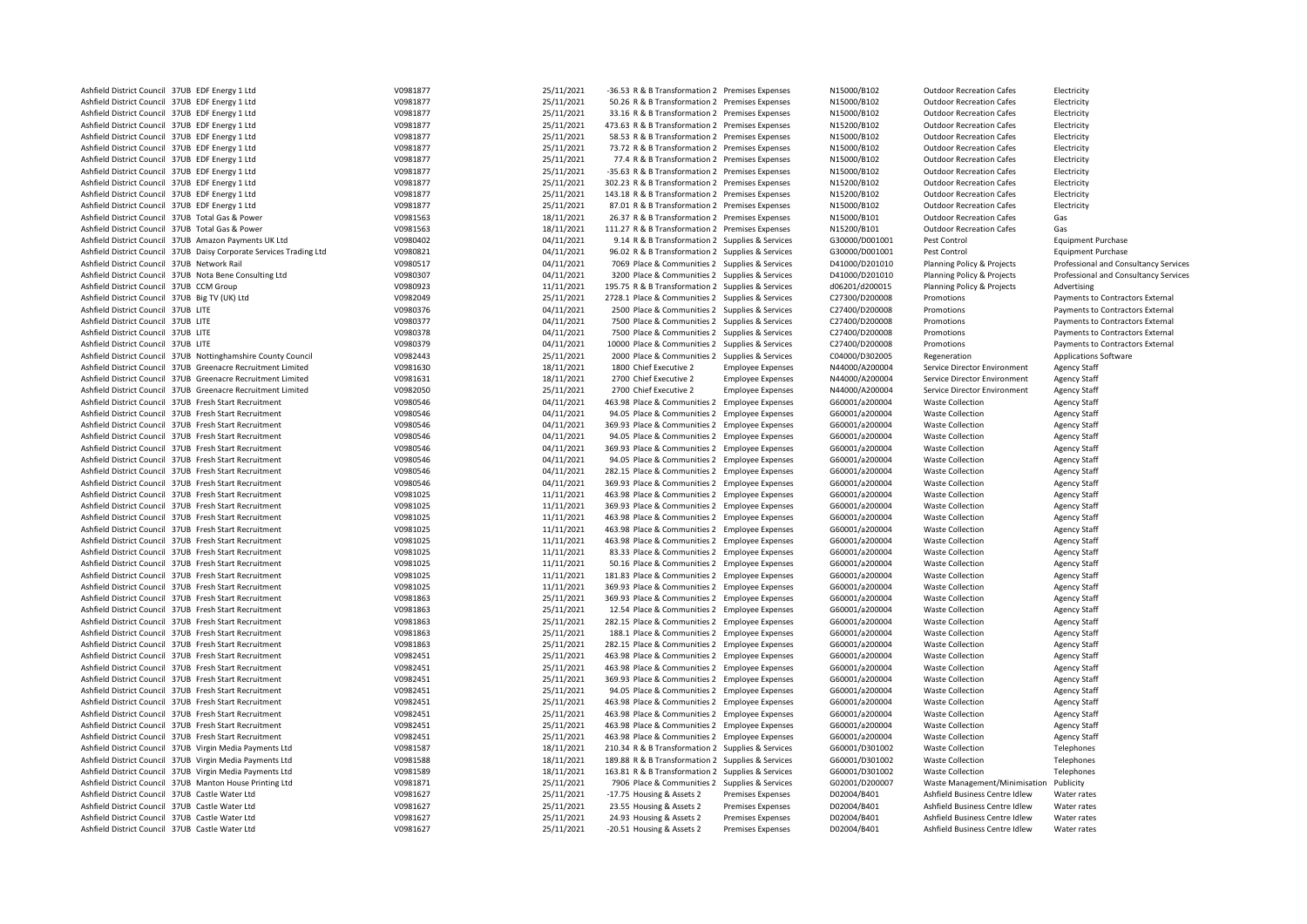| Ashfield District Council 37UB Castle Water Ltd                                                          | V0981627             | 25/11/2021               | 18.85 Housing & Assets 2                                                                            | <b>Premises Expenses</b> | D02004/B401                   | Ashfield Business Centre Idlew                                   | Water rates                              |
|----------------------------------------------------------------------------------------------------------|----------------------|--------------------------|-----------------------------------------------------------------------------------------------------|--------------------------|-------------------------------|------------------------------------------------------------------|------------------------------------------|
| Ashfield District Council 37UB Castle Water Ltd                                                          | V0981627             | 25/11/2021               | 48.01 Housing & Assets 2                                                                            | <b>Premises Expenses</b> | D02003/B401                   | Ashfield Business Centre Idlew                                   | Water rates                              |
| Ashfield District Council 37UB Castle Water Ltd                                                          | V0981627             | 25/11/2021               | 131.68 Housing & Assets 2                                                                           | <b>Premises Expenses</b> | D02003/B401                   | Ashfield Business Centre Idlew                                   | Water rates                              |
| Ashfield District Council 37UB Excel Cleaning Solutions Ltd                                              | V0981658             | 18/11/2021               | 40 Housing & Assets 2                                                                               | <b>Premises Expenses</b> | D02003/B003005                | Ashfield Business Centre Idlew                                   | <b>Window Cleaning</b>                   |
| Ashfield District Council 37UB Hoot Fire & Security Ltd                                                  | V0980270             | 04/11/2021               | 73.5 Housing & Assets 2                                                                             | Premises Expenses        | D02003/B002002                | Ashfield Business Centre Idlew                                   | Fire, Intruder, CCTV, Access Control     |
| Ashfield District Council 37UB Nottinghamshire Fire Safety Limited                                       | V0982001             | 25/11/2021               | 50.72 Housing & Assets 2                                                                            | Premises Expenses        | D02004/B002004                | Ashfield Business Centre Idlew                                   | <b>Fire Fighting Equipment</b>           |
| Ashfield District Council 37UB British Telecom PLC                                                       | V0982055             | 25/11/2021               | 204 R & B Transformation 2 Supplies & Services                                                      |                          | D02003/D301002                | Ashfield Business Centre Idlew                                   | Telephones                               |
| Ashfield District Council 37UB British Telecom PLC                                                       | V0982055             | 25/11/2021               | 40 R & B Transformation 2 Supplies & Services                                                       |                          | D02003/D301002                | Ashfield Business Centre Idlew                                   | Telephones                               |
| Ashfield District Council 37UB British Telecom PLC                                                       | V0982056             | 25/11/2021               | 40 R & B Transformation 2 Supplies & Services                                                       |                          | D02004/D301002                | Ashfield Business Centre Idlew                                   | Telephones                               |
| Ashfield District Council 37UB British Telecom PLC                                                       | V0982056             | 25/11/2021               | 97 R & B Transformation 2 Supplies & Services                                                       |                          | D02004/D301002                | Ashfield Business Centre Idlew                                   | Telephones                               |
| Ashfield District Council 37UB Daisy Telecoms Ltd                                                        | V0980854             | 11/11/2021               | 36.16 R & B Transformation 2 Supplies & Services                                                    |                          | D02001/d301002                | Ashfield Business Centre Idlew                                   | Telephones                               |
| Ashfield District Council 37UB EDF Energy 1 Ltd                                                          | V0981877             | 25/11/2021               | 163.64 R & B Transformation 2 Premises Expenses                                                     |                          | D02003/B102                   | Ashfield Business Centre Idlew                                   | Electricity                              |
| Ashfield District Council 37UB EDF Energy 1 Ltd                                                          | V0981877             | 25/11/2021               | 205.91 R & B Transformation 2 Premises Expenses                                                     |                          | D02004/B102                   | Ashfield Business Centre Idlew                                   | Electricity                              |
| Ashfield District Council 37UB Elite Cleaning & Environmental Services                                   | V0979330             | 11/11/2021               | 665.43 R & B Transformation 2 Premises Expenses                                                     |                          | D02003/B003004                | Ashfield Business Centre Idlew                                   | Cleaning                                 |
| Ashfield District Council 37UB Elite Cleaning & Environmental Services                                   | V0980954             | 11/11/2021               | 25.56 R & B Transformation 2 Premises Expenses                                                      |                          | D02003/B003004                | Ashfield Business Centre Idlew                                   | Cleaning                                 |
| Ashfield District Council 37UB Elite Cleaning & Environmental Services                                   | V0980955             | 11/11/2021               | 665.43 R & B Transformation 2 Premises Expenses                                                     |                          | D02003/B003004                | Ashfield Business Centre Idlew                                   | Cleaning                                 |
| Ashfield District Council 37UB Sapphire Hardware Ltd<br>Ashfield District Council 37UB Total Gas & Power | V0981473             | 18/11/2021               | 70 R & B Transformation 2 Premises Expenses                                                         |                          | D02003/B001001                | Ashfield Business Centre Idlew                                   | General Repairs Asset Maintenance        |
| Ashfield District Council 37UB Total Gas & Power                                                         | V0981563<br>V0981563 | 18/11/2021<br>18/11/2021 | 129.52 R & B Transformation 2 Premises Expenses<br>168.82 R & B Transformation 2 Premises Expenses  |                          | D02004/B101<br>D02003/B101    | Ashfield Business Centre Idlew<br>Ashfield Business Centre Idlew | Gas                                      |
|                                                                                                          |                      | 11/11/2021               |                                                                                                     |                          |                               |                                                                  | Gas                                      |
| Ashfield District Council 37UB Opus Energy Ltd<br>Ashfield District Council 37UB Daisy Telecoms Ltd      | V0980972<br>V0980854 | 11/11/2021               | 740.21 R & B Transformation 2 Premises Expenses<br>84.92 R & B Transformation 2 Supplies & Services |                          | D20000/B102<br>L49000/d301002 | <b>Council Shops</b><br><b>Customer Services</b>                 | Electricity<br>Telephones                |
| Ashfield District Council 37UB National Westminster Bank PLC                                             | V0981596             | 18/11/2021               | 4403.7 R & B Transformation 2 Supplies & Services                                                   |                          | L49000/D200003                | <b>Customer Services</b>                                         | <b>Security Services</b>                 |
| Ashfield District Council 37UB Broxtowe Borough Council                                                  | V0981642             | 25/11/2021               | 21000 R & B Transformation 2 Supplies & Services                                                    |                          | D43000/D200030                | Estates                                                          | <b>Shared Services</b>                   |
| Ashfield District Council 37UB CIMA                                                                      | V0981451             | 17/11/2021               | 306 R & B Transformation 2 Employee Expenses                                                        |                          | M40000/A342                   | <b>Financial Management</b>                                      | <b>Employee Membership Subscriptions</b> |
| Ashfield District Council 37UB The Envelope Works Ltd                                                    | V0981939             | 25/11/2021               | 527.7 R & B Transformation 2 Supplies & Services                                                    |                          | M40000/D103                   | <b>Financial Management</b>                                      | Printing & stationery                    |
| Ashfield District Council 37UB Childcare Vouchers Ltd                                                    | V0980526             | 04/11/2021               | 243 R & B Transformation 2 Supplies & Services                                                      |                          | J43000/D200021                | Human Resources                                                  | <b>Child Care Vouchers</b>               |
| Ashfield District Council 37UB Childcare Vouchers Ltd                                                    | V0980542             | 04/11/2021               | 5 R & B Transformation 2 Supplies & Services                                                        |                          | J43000/D200021                | Human Resources                                                  | Child Care Vouchers                      |
| Ashfield District Council 37UB Sodexo                                                                    | V0980527             | 04/11/2021               | 1.27 R & B Transformation 2 Supplies & Services                                                     |                          | J43000/D200021                | Human Resources                                                  | Child Care Vouchers                      |
| Ashfield District Council 37UB Sodexo                                                                    | V0980527             | 04/11/2021               | 255 R & B Transformation 2 Supplies & Services                                                      |                          | J43000/D200021                | Human Resources                                                  | <b>Child Care Vouchers</b>               |
| Ashfield District Council 37UB Amazon Payments UK Ltd                                                    | V0980877             | 11/11/2021               | 129.84 R & B Transformation 2 Supplies & Services                                                   |                          | L47000/D001001                | I T Services                                                     | <b>Equipment Purchase</b>                |
| Ashfield District Council 37UB CCS Media Limited                                                         | V0980330             | 04/11/2021               | 290 R & B Transformation 2 Supplies & Services                                                      |                          | L47000/D001001                | I T Services                                                     | <b>Equipment Purchase</b>                |
| Ashfield District Council 37UB CCS Media Limited                                                         | V0980355             | 04/11/2021               | 400 R & B Transformation 2 Supplies & Services                                                      |                          | L47000/D001001                | I T Services                                                     | <b>Equipment Purchase</b>                |
| Ashfield District Council 37UB CCS Media Limited                                                         | V0980364             | 04/11/2021               | 7.44 R & B Transformation 2 Supplies & Services                                                     |                          | L47000/D001001                | I T Services                                                     | <b>Equipment Purchase</b>                |
| Ashfield District Council 37UB CCS Media Limited                                                         | V0980368             | 04/11/2021               | 182.39 R & B Transformation 2 Supplies & Services                                                   |                          | L47000/D001001                | <b>IT Services</b>                                               | <b>Equipment Purchase</b>                |
| Ashfield District Council 37UB CCS Media Limited                                                         | V0980439             | 04/11/2021               | 66.96 R & B Transformation 2 Supplies & Services                                                    |                          | L47000/D001001                | I T Services                                                     | <b>Equipment Purchase</b>                |
| Ashfield District Council 37UB Daisy Telecoms Ltd                                                        | V0980854             | 11/11/2021               | 406.72 R & B Transformation 2 Supplies & Services                                                   |                          | L47000/d301002                | I T Services                                                     | Telephones                               |
| Ashfield District Council 37UB Daisy Telecoms Ltd                                                        | V0980854             | 11/11/2021               | 48.52 R & B Transformation 2 Supplies & Services                                                    |                          | L47000/D301002                | I T Services                                                     | Telephones                               |
| Ashfield District Council 37UB Dell Products                                                             | V0980919             | 11/11/2021               | 6178.98 R & B Transformation 2 Supplies & Services                                                  |                          | L47000/d001001                | I T Services                                                     | <b>Equipment Purchase</b>                |
| Ashfield District Council 37UB EE Limited                                                                | V0981580             | 18/11/2021               | 239.2 R & B Transformation 2 Supplies & Services                                                    |                          | I47000/d301003                | I T Services                                                     | Mobiles                                  |
| Ashfield District Council 37UB EE Limited                                                                | V0981598             | 18/11/2021               | 109.46 R & B Transformation 2 Supplies & Services                                                   |                          | L47000/D301003                | I T Services                                                     | Mobiles                                  |
| Ashfield District Council 37UB Premier Paper Group                                                       | V0981933             | 25/11/2021               | 526 R & B Transformation 2 Supplies & Services                                                      |                          | L47001/D103                   | I T Services                                                     | Printing & stationery                    |
| Ashfield District Council 37UB Senitor Associates Limited                                                | V0980369             | 04/11/2021               | 1350 R & B Transformation 2 Supplies & Services                                                     |                          | L47000/d200008                | I T Services                                                     | Payments to Contractors External         |
| Ashfield District Council 37UB Senitor Associates Limited                                                | V0980900             | 18/11/2021               | 1350 R & B Transformation 2 Supplies & Services                                                     |                          | L47000/d200008                | I T Services                                                     | Payments to Contractors External         |
| Ashfield District Council 37UB Senitor Associates Limited                                                | V0981544             | 25/11/2021               | 1350 R & B Transformation 2 Supplies & Services                                                     |                          | L47000/d200008                | I T Services                                                     | Payments to Contractors External         |
| Ashfield District Council 37UB Senitor Associates Limited                                                | V0981930             | 25/11/2021               | 1350 R & B Transformation 2 Supplies & Services                                                     |                          | L47000/d200008                | I T Services                                                     | Payments to Contractors External         |
| Ashfield District Council 37UB Virgin Media Payments Ltd                                                 | V0981584             | 18/11/2021               | 61.75 R & B Transformation 2 Supplies & Services                                                    |                          | L47000/D302004                | I T Services                                                     | Internet & Website                       |
| Ashfield District Council 37UB Virgin Media Payments Ltd                                                 | V0981585             | 18/11/2021               | 40 R & B Transformation 2 Supplies & Services                                                       |                          | L47000/D302004                | I T Services                                                     | Internet & Website                       |
| Ashfield District Council 37UB Virgin Media Payments Ltd                                                 | V0981586             | 18/11/2021               | 20 R & B Transformation 2 Supplies & Services                                                       |                          | L47000/D302004                | I T Services                                                     | Internet & Website                       |
| Ashfield District Council 37UB Virgin Media Payments Ltd                                                 | V0981586             | 18/11/2021               | 40 R & B Transformation 2 Supplies & Services                                                       |                          | L47000/D302004                | I T Services                                                     | Internet & Website                       |
| Ashfield District Council 37UB Vodafone Corporate Ltd                                                    | V0981578             | 18/11/2021               | 338.85 R & B Transformation 2 Supplies & Services                                                   |                          | L47000/D301003                | I T Services                                                     | Mobiles                                  |
| Ashfield District Council 37UB Vodafone Corporate Ltd                                                    | V0981579             | 18/11/2021               | 1357.28 R & B Transformation 2 Supplies & Services                                                  |                          | L47000/D301003                | I T Services                                                     | Mobiles                                  |
| Ashfield District Council 37UB Waterstons Ltd                                                            | V0981453             | 11/11/2021               | 4200 R & B Transformation 2 Supplies & Services                                                     |                          | L47000/D302006                | I T Services                                                     | System Software                          |
| Ashfield District Council 37UB Castle Water Ltd                                                          | V0981627             | 25/11/2021               | 34.26 Housing & Assets 2                                                                            | <b>Premises Expenses</b> | D01201/B401                   | <b>Industrial Estates</b>                                        | Water rates                              |
| Ashfield District Council 37UB Castle Water Ltd                                                          | V0981627             | 25/11/2021               | 3.03 Housing & Assets 2                                                                             | Premises Expenses        | D01550/B401                   | <b>Industrial Estates</b>                                        | Water rates                              |
| Ashfield District Council 37UB Daisy Telecoms Ltd                                                        | V0980854             | 11/11/2021               | 18.08 R & B Transformation 2 Supplies & Services                                                    |                          | D01550/d301002                | <b>Industrial Estates</b>                                        | Telephones                               |
| Ashfield District Council 37UB EDF Energy 1 Ltd                                                          | V0981877             | 25/11/2021               | 21.14 R & B Transformation 2 Premises Expenses                                                      |                          | D01250/B102                   | <b>Industrial Estates</b>                                        | Electricity                              |
| Ashfield District Council 37UB EDF Energy 1 Ltd                                                          | V0981877             | 25/11/2021               | 46.66 R & B Transformation 2 Premises Expenses                                                      |                          | D01250/B102                   | <b>Industrial Estates</b>                                        | Electricity                              |
| Ashfield District Council 37UB EDF Energy 1 Ltd                                                          | V0981877             | 25/11/2021               | 99.74 R & B Transformation 2 Premises Expenses                                                      |                          | D01550/B102                   | <b>Industrial Estates</b>                                        | Electricity                              |
| Ashfield District Council 37UB Broxap Limited                                                            | V0980325             | 04/11/2021               | 159.5 Place & Communities 2 Supplies & Services                                                     |                          | M43006/D200008                | <b>Insurance Premiums</b>                                        | Payments to Contractors External         |
| Ashfield District Council 37UB Parkin Contractors Limited                                                | V0981454             | 11/11/2021               | 3300 R & B Transformation 2 Supplies & Services                                                     |                          | M43016/D200008                | <b>Insurance Premiums</b>                                        | Payments to Contractors External         |
| Ashfield District Council 37UB Travelers Insurance Ltd                                                   | V0980267             | 04/11/2021               | 13709.06 R & B Transformation 2 Supplies & Services                                                 |                          | M43003/D200008                | <b>Insurance Premiums</b>                                        | Payments to Contractors External         |
| Ashfield District Council 37UB Ward Cole Ltd                                                             | V0981458             | 11/11/2021               | 283.3 R & B Transformation 2 Supplies & Services                                                    |                          | M43016/d200008                | <b>Insurance Premiums</b>                                        | Payments to Contractors External         |
| Ashfield District Council 37UB Crown Gas & Power Ltd                                                     | V0978242             | 18/11/2021               | 87.54 Housing & Assets 2                                                                            | Supplies & Services      | D28008/D200008                | <b>Investment Properties</b>                                     | Payments to Contractors External         |
| Ashfield District Council 37UB The Cleaning Co Scotland Limited                                          | V0980399             | 04/11/2021               | 534.75 Housing & Assets 2                                                                           | Supplies & Services      | D28008/D200008                | <b>Investment Properties</b>                                     | Payments to Contractors External         |
| Ashfield District Council 37UB Crown Gas & Power Ltd                                                     | V0982442             | 25/11/2021               | 128.78 R & B Transformation 2 Supplies & Services                                                   |                          | D28008/D200008                | <b>Investment Properties</b>                                     | Payments to Contractors External         |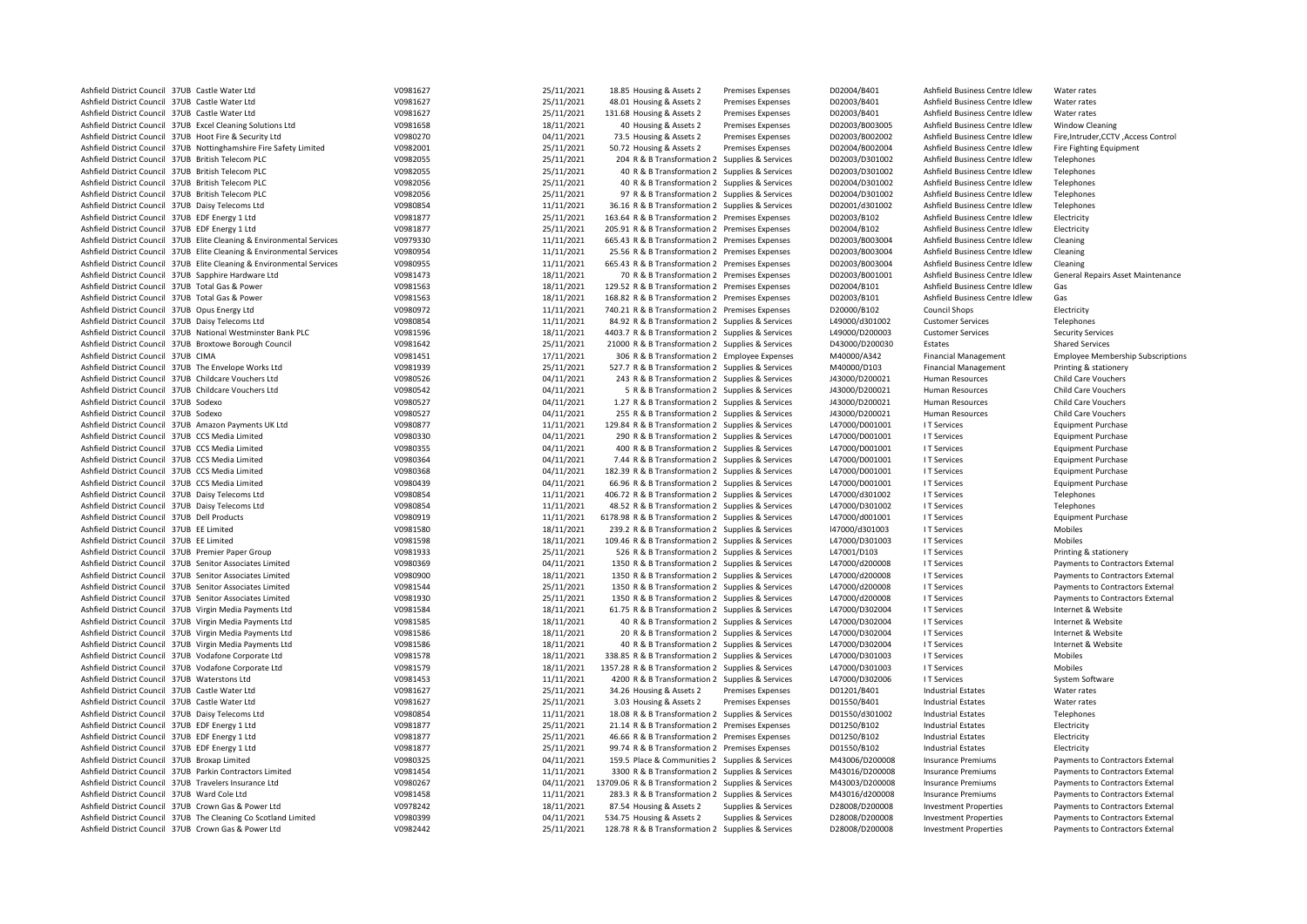| Ashfield District Council 37UB Jones Realty                           | V0981950    | 25/11/2021 | 25000 R & B Transformation 2 Supplies & Services    |                          | D28008/D201010 | <b>Investment Properties</b>    | Professional and Consultancy Services |
|-----------------------------------------------------------------------|-------------|------------|-----------------------------------------------------|--------------------------|----------------|---------------------------------|---------------------------------------|
| Ashfield District Council 37UB British Gas Business                   | V0981646    | 25/11/2021 | 567.71 Housing & Assets 2                           | <b>Premises Expenses</b> | D03001/B101    | Kirkby Town Centre Redevelopme  | Gas                                   |
| Ashfield District Council 37UB British Gas Business                   | V0980967    | 18/11/2021 | 840.58 R & B Transformation 2 Premises Expenses     |                          | D03001/B102    | Kirkby Town Centre Redevelopme  | Electricity                           |
| Ashfield District Council 37UB HMCTS                                  | V909270     | 24/11/2021 | -110 R & B Transformation 2 Supplies & Services     |                          | L06003/D201014 | <b>Local Taxation</b>           | Court                                 |
| Ashfield District Council 37UB Castle Water Ltd                       | V0981627    | 25/11/2021 | 134.21 Housing & Assets 2                           | <b>Premises Expenses</b> | D13006/B401    | Managed Land and Properties     | Water rates                           |
| Ashfield District Council 37UB Castle Water Ltd                       | V0981627    | 25/11/2021 | -135.79 Housing & Assets 2                          | <b>Premises Expenses</b> | D13006/B401    | Managed Land and Properties     | Water rates                           |
| Ashfield District Council 37UB Castle Water Ltd                       | V0981627    | 25/11/2021 | -131.4 Housing & Assets 2                           | <b>Premises Expenses</b> | D13006/B401    | Managed Land and Properties     | Water rates                           |
| Ashfield District Council 37UB Castle Water Ltd                       | V0981627    | 25/11/2021 | -131.3 Housing & Assets 2                           | <b>Premises Expenses</b> | D13006/B401    | Managed Land and Properties     | Water rates                           |
| Ashfield District Council 37UB Castle Water Ltd                       | V0981627    | 25/11/2021 | -120.99 Housing & Assets 2                          | Premises Expenses        | D13006/B401    | Managed Land and Properties     | Water rates                           |
| Ashfield District Council 37UB Castle Water Ltd                       | V0981627    | 25/11/2021 | -135.89 Housing & Assets 2                          | <b>Premises Expenses</b> | D13006/B401    | Managed Land and Properties     | Water rates                           |
| Ashfield District Council 37UB Castle Water Ltd                       | V0981627    | 25/11/2021 | -131.34 Housing & Assets 2                          | <b>Premises Expenses</b> | D13006/B401    | Managed Land and Properties     | Water rates                           |
| Ashfield District Council 37UB Castle Water Ltd                       | V0981627    | 25/11/2021 | -134.17 Housing & Assets 2                          | <b>Premises Expenses</b> | D13006/B401    | Managed Land and Properties     | Water rates                           |
| Ashfield District Council 37UB Castle Water Ltd                       | V0981627    | 25/11/2021 | 134.21 Housing & Assets 2                           | <b>Premises Expenses</b> | D13006/B401    | Managed Land and Properties     | Water rates                           |
| Ashfield District Council 37UB Castle Water Ltd                       | V0981627    | 25/11/2021 | 135.71 Housing & Assets 2                           | <b>Premises Expenses</b> | D13006/B401    | Managed Land and Properties     | Water rates                           |
| Ashfield District Council 37UB Castle Water Ltd                       | V0981627    | 25/11/2021 | 264.11 Housing & Assets 2                           | <b>Premises Expenses</b> | D13006/B401    | Managed Land and Properties     | Water rates                           |
| Ashfield District Council 37UB Castle Water Ltd                       | V0981627    | 25/11/2021 | 131.34 Housing & Assets 2                           | <b>Premises Expenses</b> | D13006/B401    | Managed Land and Properties     | Water rates                           |
| Ashfield District Council 37UB Castle Water Ltd                       | V0981627    | 25/11/2021 | 131.34 Housing & Assets 2                           | <b>Premises Expenses</b> | D13006/B401    | Managed Land and Properties     | Water rates                           |
| Ashfield District Council 37UB Castle Water Ltd                       | V0981627    | 25/11/2021 | 135.71 Housing & Assets 2                           | <b>Premises Expenses</b> | D13006/B401    | Managed Land and Properties     | Water rates                           |
| Ashfield District Council 37UB Castle Water Ltd                       | V0981627    | 25/11/2021 | -135.58 Housing & Assets 2                          | <b>Premises Expenses</b> | D13006/B401    | Managed Land and Properties     | Water rates                           |
| Ashfield District Council 37UB Castle Water Ltd                       | V0981627    | 25/11/2021 | -134.32 Housing & Assets 2                          | <b>Premises Expenses</b> | D13006/B401    | Managed Land and Properties     | Water rates                           |
| Ashfield District Council 37UB Castle Water Ltd                       | V0981627    | 25/11/2021 | 121.24 Housing & Assets 2                           | <b>Premises Expenses</b> | D13006/B401    | Managed Land and Properties     | Water rates                           |
| Ashfield District Council 37UB Castle Water Ltd                       | V0981627    | 25/11/2021 | -133.93 Housing & Assets 2                          | Premises Expenses        | D13006/B401    | Managed Land and Properties     | Water rates                           |
| Ashfield District Council 37UB Castle Water Ltd                       | V0981627    | 25/11/2021 | 135.71 Housing & Assets 2                           | <b>Premises Expenses</b> | D13006/B401    | Managed Land and Properties     | Water rates                           |
| Ashfield District Council 37UB Castle Water Ltd                       | V0981627    | 25/11/2021 | -263.34 Housing & Assets 2                          | <b>Premises Expenses</b> | D13006/B401    | Managed Land and Properties     | Water rates                           |
| Ashfield District Council 37UB Castle Water Ltd                       | V0981627    | 25/11/2021 |                                                     |                          | D13006/B401    |                                 |                                       |
|                                                                       |             |            | 134.21 Housing & Assets 2                           | <b>Premises Expenses</b> |                | Managed Land and Properties     | Water rates                           |
| Ashfield District Council 37UB Daisy Telecoms Ltd                     | V0980824    | 11/11/2021 | 58.09 R & B Transformation 2 Supplies & Services    |                          | D13006/D301006 | Managed Land and Properties     | Alarm Lines                           |
| Ashfield District Council 37UB EDF Energy 1 Ltd                       | V0980856    | 11/11/2021 | 1146.89 R & B Transformation 2 Premises Expenses    |                          | D13006/B102    | Managed Land and Properties     | Electricity                           |
| Ashfield District Council 37UB Total Gas & Power                      | V0981563    | 18/11/2021 | 127.18 R & B Transformation 2 Premises Expenses     |                          | D13006/B101    | Managed Land and Properties     | Gas                                   |
| Ashfield District Council 37UB Civica UK Ltd                          | V0980317    | 18/11/2021 | 35800 R & B Transformation 2 Supplies & Services    |                          | J44006/D302005 | Performance Planning Informati  | <b>Applications Software</b>          |
| Ashfield District Council 37UB Netcall Technology Limited             | V0982046    | 25/11/2021 | 29677 R & B Transformation 2 Supplies & Services    |                          | J44007/D302005 | Performance Planning Informati  | <b>Applications Software</b>          |
| Ashfield District Council 37UB Netcall Technology Limited             | V0982047    | 25/11/2021 | 32004 R & B Transformation 2 Supplies & Services    |                          | J44007/D302005 | Performance Planning Informati  | <b>Applications Software</b>          |
| Ashfield District Council 37UB Permanent Futures Ltd                  | V0981660    | 18/11/2021 | 6400 R & B Transformation 2 Supplies & Services     |                          | J44001/D201010 | Performance Planning Informati  | Professional and Consultancy Services |
| Ashfield District Council 37UB Castle Water Ltd                       | V0981627    | 25/11/2021 | 46.74 Housing & Assets 2                            | <b>Premises Expenses</b> | D07000/B401    | Property                        | Water rates                           |
| Ashfield District Council 37UB Hoot Fire & Security Ltd               | V0981861    | 25/11/2021 | 73.5 Housing & Assets 2                             | <b>Premises Expenses</b> | D07001/B002002 | Property                        | Fire, Intruder, CCTV, Access Control  |
| Ashfield District Council 37UB Lantei Ltd                             | V0982008    | 25/11/2021 | 273 Housing & Assets 2                              | Premises Expenses        | D07001/B002010 | Property                        | <b>Fixed Electrical Testing</b>       |
| Ashfield District Council 37UB Nottinghamshire Fire Safety Limited    | V0981994    | 25/11/2021 | 32.12 Housing & Assets 2                            | Premises Expenses        | D07001/B002004 | Property                        | <b>Fire Fighting Equipment</b>        |
| Ashfield District Council 37UB Pepperhed Design t/a Rubiga            | V0981575    | 18/11/2021 | 7735 R & B Transformation 2 Supplies & Services     |                          | J06000/D200007 | Publicity                       | Publicity                             |
| Ashfield District Council 37UB Civica UK Ltd                          | V0980979    | 11/11/2021 | 525 R & B Transformation 2 Supplies & Services      |                          | L45000/D302006 | Revenues                        | System Software                       |
| Ashfield District Council 37UB Civica UK Ltd                          | V0981836    | 18/11/2021 | -1944.25 R & B Transformation 2 Supplies & Services |                          | L45000/D302005 | Revenues                        | Applications Software                 |
| Ashfield District Council 37UB Civica UK Ltd                          | V0982051    | 25/11/2021 | 965 R & B Transformation 2 Supplies & Services      |                          | L45000/D302005 | Revenues                        | <b>Applications Software</b>          |
| Ashfield District Council 37UB DSI Billing Services Ltd               | V0980554    | 04/11/2021 | 490.38 R & B Transformation 2 Supplies & Services   |                          | L45000/D301001 | Revenues                        | Postages                              |
| Ashfield District Council 37UB DSI Billing Services Ltd               | V0980555    | 04/11/2021 | 477.72 R & B Transformation 2 Supplies & Services   |                          | L45000/D301001 | Revenues                        | Postages                              |
| Ashfield District Council 37UB DSI Billing Services Ltd               | V0980963    | 11/11/2021 | 538.18 R & B Transformation 2 Supplies & Services   |                          | L45000/D301001 | Revenues                        | Postages                              |
| Ashfield District Council 37UB DSI Billing Services Ltd               | V0981666    | 18/11/2021 | 476.81 R & B Transformation 2 Supplies & Services   |                          | L45000/D301001 | Revenues                        | Postages                              |
| Ashfield District Council 37UB DSI Billing Services Ltd               | V0982455    | 25/11/2021 | 477.01 R & B Transformation 2 Supplies & Services   |                          | L45000/D301001 | Revenues                        | Postages                              |
| Ashfield District Council 37UB Eastern Shires Purchasing Organisation | V0981867    | 25/11/2021 | 3 R & B Transformation 2 Supplies & Services        |                          | L45000/D103    | Revenues                        | Printing & stationery                 |
| Ashfield District Council 37UB Eastern Shires Purchasing Organisation | V0981867    | 25/11/2021 | 10.8 R & B Transformation 2 Supplies & Services     |                          | L45000/D103    | Revenues                        | Printing & stationery                 |
| Ashfield District Council 37UB Eastern Shires Purchasing Organisation | V0981867    | 25/11/2021 | 7.25 R & B Transformation 2 Supplies & Services     |                          | L45000/D103    | Revenues                        | Printing & stationery                 |
| Ashfield District Council 37UB Eastern Shires Purchasing Organisation | V0981867    | 25/11/2021 | 5.99 R & B Transformation 2 Supplies & Services     |                          | L45000/D103    | Revenues                        | Printing & stationery                 |
| Ashfield District Council 37UB Eastern Shires Purchasing Organisation | V0981867    | 25/11/2021 | 5 R & B Transformation 2 Supplies & Services        |                          | L45000/D103    | Revenues                        | Printing & stationery                 |
| Ashfield District Council 37UB Eastern Shires Purchasing Organisation | V0981867    | 25/11/2021 | 33 R & B Transformation 2 Supplies & Services       |                          | L45000/D103    | Revenues                        | Printing & stationery                 |
| Ashfield District Council 37UB Experian Ltd                           | V0980456    | 11/11/2021 | 40 R & B Transformation 2 Supplies & Services       |                          | L45000/D200004 | Revenues                        | Legal Expenses                        |
| Ashfield District Council 37UB Inform CPI Ltd                         | V0980828    | 11/11/2021 | 6010 R & B Transformation 2 Supplies & Services     |                          | L45000/D201011 | Revenues                        | General Fees and Charges              |
| Ashfield District Council 37UB Royal Mail                             | V0980442    | 11/11/2021 | 19.2 R & B Transformation 2 Supplies & Services     |                          | L45000/D301001 | Revenues                        | Postages                              |
| Ashfield District Council 37UB Royal Mail                             | V0980442    | 11/11/2021 | 261.66 R & B Transformation 2 Supplies & Services   |                          | L45000/D301001 | Revenues                        | Postages                              |
| Ashfield District Council 37UB Royal Mail                             | V0980454    | 18/11/2021 | 389.02 R & B Transformation 2 Supplies & Services   |                          | L45000/D301001 | Revenues                        | Postages                              |
| Ashfield District Council 37UB Tempest Resourcing Ltd                 | V0981503    | 18/11/2021 | 784 R & B Transformation 2 Employee Expenses        |                          | L45000/A200004 | Revenues                        | <b>Agency Staff</b>                   |
| Ashfield District Council 37UB Tempest Resourcing Ltd                 | V0981910    | 25/11/2021 | 477.75 R & B Transformation 2 Employee Expenses     |                          | L45000/A200004 | Revenues                        | <b>Agency Staff</b>                   |
| Ashfield District Council 37UB Tempest Resourcing Ltd                 | V0982444    | 25/11/2021 | 735 R & B Transformation 2 Employee Expenses        |                          | L45000/A200004 | Revenues                        | <b>Agency Staff</b>                   |
| Ashfield District Council 37UB Venn Group Limited                     | V0980291    | 04/11/2021 | 546 R & B Transformation 2 Employee Expenses        |                          | L45000/A200004 | Revenues                        | <b>Agency Staff</b>                   |
| Ashfield District Council 37UB Venn Group Limited                     | V0980843    | 11/11/2021 | 114 R & B Transformation 2 Employee Expenses        |                          | L45000/A200004 | Revenues                        | <b>Agency Staff</b>                   |
| Ashfield District Council 37UB Venn Group Limited                     | V0981507    | 18/11/2021 | 498 R & B Transformation 2 Employee Expenses        |                          | L45000/A200004 | Revenues                        | <b>Agency Staff</b>                   |
| Ashfield District Council 37UB Venn Group Limited                     | V0981876    | 25/11/2021 | 396 R & B Transformation 2 Employee Expenses        |                          | L45000/A200004 | Revenues                        | <b>Agency Staff</b>                   |
| Ashfield District Council 37UB Wilkin Chapman LLP                     | V0981482    | 18/11/2021 | 117 R & B Transformation 2 Supplies & Services      |                          | L45000/D200004 | Revenues                        | Legal Expenses                        |
| Ashfield District Council 37UB Floormart                              | Credit Card | 30/11/2021 | 641.7 R & B Transformation 2 Supplies & Services    |                          | G57000/D002004 | <b>Technical Services Depot</b> | <b>Equipment Maintenance</b>          |